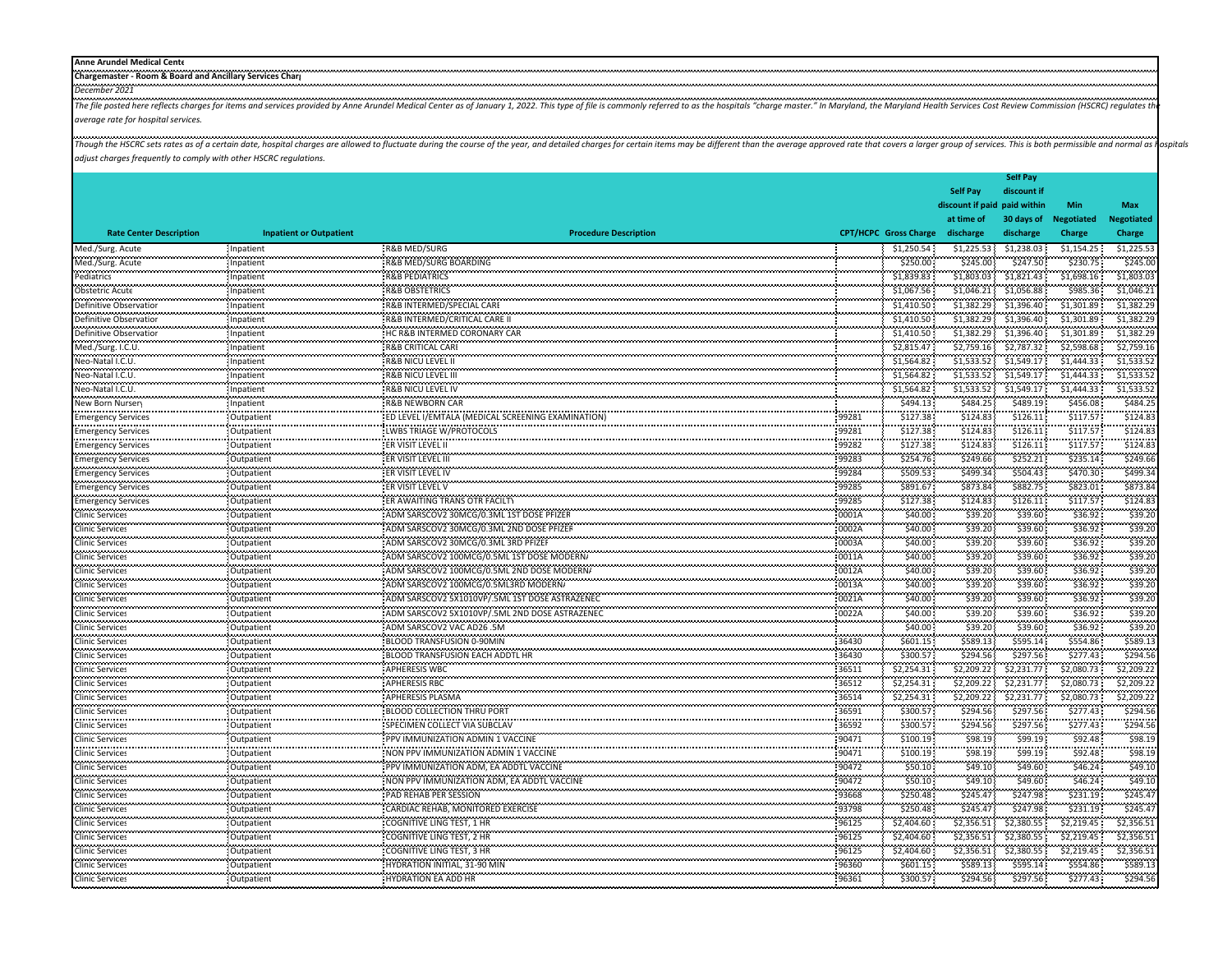| <b>Clinic Services</b>            | Outpatient                                                                                                                                                                                                                                                                                                                                                                                                                                       | IV INFUSION INITIAL, 16-90 MIN                                   | 96365                                | \$601.15             | \$589.13                  | \$595.14                    | \$554.86               | \$589.13             |
|-----------------------------------|--------------------------------------------------------------------------------------------------------------------------------------------------------------------------------------------------------------------------------------------------------------------------------------------------------------------------------------------------------------------------------------------------------------------------------------------------|------------------------------------------------------------------|--------------------------------------|----------------------|---------------------------|-----------------------------|------------------------|----------------------|
| <b>Clinic Services</b>            | Outpatient                                                                                                                                                                                                                                                                                                                                                                                                                                       | IV INFUSION EA ADDTL HOUR                                        | 96366                                | \$300.57             | \$294.56                  | \$297.56                    | \$277.43               | \$294.56             |
| <br>Clinic Services               | <br>Outpatient                                                                                                                                                                                                                                                                                                                                                                                                                                   | IV INFUSE, SEQUENT DRUG, 16-90 MIN                               | 96367                                | .<br>\$300.57        | \$294.56                  | \$297.56                    | \$277.43               | \$294.5              |
| .<br><b>Clinic Services</b>       | .<br>Outpatient                                                                                                                                                                                                                                                                                                                                                                                                                                  | IV INFUSION, CONCURRENT                                          | 96368                                | \$50.10              | \$49.10                   | \$49.60                     | \$46.24                | \$49.10              |
| .<br><b>Clinic Services</b>       | .<br>Outpatient                                                                                                                                                                                                                                                                                                                                                                                                                                  | INJECTION NON CHEMO IM SUBO                                      | 96372                                | .<br>\$150.29        | \$147.28                  | \$148.79                    | ,,,,,,,,,<br>\$138.72  | \$147.28             |
| <b>Clinic Services</b>            | Outpatient                                                                                                                                                                                                                                                                                                                                                                                                                                       | IVP NONCHEMO INITIAL DRUG                                        | 96374                                | \$300.57             | \$294.56                  | \$297.56                    | \$277.43               | \$294.56             |
| <b>Clinic Services</b>            | Outpatient                                                                                                                                                                                                                                                                                                                                                                                                                                       | IVP NONCHEMO EA ADD                                              | 96375                                | \$150.29             | \$147.28                  | \$148.79                    | \$138.72               | \$147.28             |
| .<br><b>Clinic Services</b>       | .<br>Outpatient                                                                                                                                                                                                                                                                                                                                                                                                                                  | IVP EA ADD SEQ OF SAME DRUG                                      | .<br>96376                           | \$150.29             | \$147.28                  | \$148.79                    | \$138.72               | \$147.28             |
| .<br><b>Clinic Services</b>       | .<br>Outpatient                                                                                                                                                                                                                                                                                                                                                                                                                                  | APPLICATON ON-BODY INJECTOR                                      | <br>96377                            | .<br>\$150.29        | <br>\$147.28              | ,,,,,,,,,<br>\$148.79       | .<br>\$138.72          | .<br>\$147.28        |
| .<br><b>Clinic Services</b>       | .<br>Outpatient                                                                                                                                                                                                                                                                                                                                                                                                                                  | CHEMO INJ SUB/IM NONHORMONAL                                     | .<br>96401                           | .<br>\$300.57        | \$294.56                  | \$297.56                    | \$277.43               | \$294.5              |
| <br><b>Clinic Services</b>        | <b></b><br>Outpatient                                                                                                                                                                                                                                                                                                                                                                                                                            | CHEMO INJ SUB/IM HORMONAL                                        | 96402                                | .<br>\$300.57        | \$294.56                  | \$297.56                    | \$277.43               | \$294.5              |
| .<br><b>Clinic Services</b>       | .<br>Outpatient                                                                                                                                                                                                                                                                                                                                                                                                                                  | HC CHEMO IVP INITIAL                                             | 96409                                | \$300.57             | \$294.56                  | \$297.56                    | \$277.43               | \$294.5              |
| .                                 |                                                                                                                                                                                                                                                                                                                                                                                                                                                  | HC CHEMO IVP EA.ADD DRUG                                         | 96411                                | \$150.29             | \$147.28                  | \$148.79                    | \$138.72               | \$147.28             |
| <b>Clinic Services</b>            | Outpatient                                                                                                                                                                                                                                                                                                                                                                                                                                       |                                                                  |                                      | \$901.72             | \$883.69                  | \$892.70                    | \$832.29               | \$883.69             |
| <b>Clinic Services</b><br>.       | Outpatient<br>                                                                                                                                                                                                                                                                                                                                                                                                                                   | CHEMO INFUSION INITIAL, 16-90 MIN                                | 96413<br>                            | .                    | .                         | .                           |                        | .                    |
| Clinic Services<br>.              | Outpatient<br>.                                                                                                                                                                                                                                                                                                                                                                                                                                  | CHEMO INFUSION EA ADDTL HOUR<br>CHEMO PUMP HOOK UP               | 96415<br>.                           | \$450.86<br>\$150.29 | \$441.84<br>.             | \$446.35<br>.               | \$416.14<br>\$138.72   | \$441.8<br>\$147.28  |
| <b>Clinic Services</b><br>.       | Outpatient<br>.                                                                                                                                                                                                                                                                                                                                                                                                                                  |                                                                  | 96416<br>-------                     | .                    | \$147.28<br>.             | \$148.79<br>.               |                        | .                    |
| <b>Clinic Services</b>            | Outpatient                                                                                                                                                                                                                                                                                                                                                                                                                                       | CHEMO INF EA SEQUENTIAL DRUG                                     | 96417                                | \$450.86             | \$441.84                  | \$446.35                    | \$416.14               | \$441.8              |
| <b>Clinic Services</b><br>        | Outpatient<br>                                                                                                                                                                                                                                                                                                                                                                                                                                   | CHEMOTX ADMN PRTL CAVITY                                         | 96446                                | \$3,005.75<br>.      | \$2,945.64<br>,,,,,,,,,,, | \$2,975.69                  | \$2,774.31             | \$2,945.64<br>.      |
| <b>Clinic Services</b><br><b></b> | Outpatient<br>.                                                                                                                                                                                                                                                                                                                                                                                                                                  | CHEMO INFUSE INTRATHECAL                                         | 96450                                | \$901.72<br>.        | \$883.69                  | \$892.70                    | \$832.29<br>,,,,,,,,,, | \$883.6<br>.         |
| <b>Clinic Services</b><br>.       | Outpatient<br>.                                                                                                                                                                                                                                                                                                                                                                                                                                  | REFILL/MAINT PORTABLE PUMP                                       | 96521                                | \$150.29<br>.        | \$147.28<br>              | \$148.79                    | \$138.72               | \$147.28             |
| <b>Clinic Services</b>            | Outpatient                                                                                                                                                                                                                                                                                                                                                                                                                                       | PORT FLUSH ONLY                                                  | 96523                                | \$150.29             | \$147.28                  | \$148.79                    | \$138.72               | \$147.28             |
| <b>Clinic Services</b>            | Outpatient                                                                                                                                                                                                                                                                                                                                                                                                                                       | HC SLCTV WND DEBRIDM 20CM OR LESS                                | 97597                                | \$50.10              | \$49.10                   | \$49.60                     | \$46.24                | \$49.10              |
| <b>Clinic Services</b>            | Outpatient                                                                                                                                                                                                                                                                                                                                                                                                                                       | HC SLCTV WND DEBRIDEM EA ADDL 20                                 | 97598                                | \$50.10              | \$49.10                   | \$49.60                     | \$46.24                | \$49.10              |
| .<br><b>Clinic Services</b>       | .<br>Outpatient                                                                                                                                                                                                                                                                                                                                                                                                                                  | HC NEG. WOUND PRESSURE TX < 50CM                                 | .<br>97605                           | \$50.10              | \$49.10                   | \$49.60                     | \$46.24                | \$49.10              |
| .<br><b>Clinic Services</b>       | .<br>Outpatient                                                                                                                                                                                                                                                                                                                                                                                                                                  | HC NEG. WOUND PRESSURE TX > 50 CM                                | 97606                                | \$50.10              | <br>\$49.10               | .<br>\$49.60                | \$46.24                | .<br>\$49.1          |
| <b>Clinic Services</b>            | Outpatient                                                                                                                                                                                                                                                                                                                                                                                                                                       | MNT INDIVIDUAL INIT ASSES EA15                                   | 97802                                | \$150.29             | \$147.28                  | \$148.79                    | \$138.72               | \$147.28             |
| .<br><b>Clinic Services</b>       | <br>Outpatient                                                                                                                                                                                                                                                                                                                                                                                                                                   | MNT INDIVID SUBSEQ ASSES EA15                                    | 97803                                | .<br>\$150.29        | <br>\$147.28              | .<br>\$148.79               | \$138.72               | ,,,,,,,,<br>\$147.28 |
| .<br><b>Clinic Services</b>       | .<br>Outpatient                                                                                                                                                                                                                                                                                                                                                                                                                                  | MNT GRP EACH 30 MIN                                              | 97804                                | .<br>\$200.38        | \$196.37                  | \$198.38                    | \$184.95               | \$196.3              |
| .<br><b>Clinic Services</b>       | .<br>Outpatient                                                                                                                                                                                                                                                                                                                                                                                                                                  | HC INDIVIDUAL DIAB FU 30 MIN                                     | 98960                                | <br>\$300.57         | \$294.56                  | \$297.56                    | \$277.43               | \$294.5              |
| <b>Clinic Services</b>            | Outpatient                                                                                                                                                                                                                                                                                                                                                                                                                                       | INDIVIDUAL DIAB INITIAL 30 MIN                                   | 98960                                | \$300.57             | \$294.56                  | \$297.56                    | \$277.43               | \$294.56             |
| <b>Clinic Services</b>            | Outpatient                                                                                                                                                                                                                                                                                                                                                                                                                                       | INDIVIDUAL DIAB INIT DIETCN 30                                   | 98960                                | \$300.57             | \$294.56                  | \$297.56                    | \$277.43               | \$294.56             |
| .<br><b>Clinic Services</b>       | .<br>Outpatient                                                                                                                                                                                                                                                                                                                                                                                                                                  | GRP (2-4 PTS) DIAB MEDS 30 MIN                                   | .<br>98961                           | \$150.29             | \$147.28                  | \$148.79                    | \$138.72               | \$147.28             |
| .<br><b>Clinic Services</b>       | .<br>Outpatient                                                                                                                                                                                                                                                                                                                                                                                                                                  | GRP(2-4 PTS)DIAB LIF SKL 30MIN                                   | 98961                                | .<br>\$150.29        | <br>\$147.28              | ,,,,,,,,,<br>\$148.79       | \$138.72               | .<br>\$147.28        |
| <b>Clinic Services</b>            | Outpatient                                                                                                                                                                                                                                                                                                                                                                                                                                       | GRP(2-4 PTS)DIAB LIF SKL2 30MN                                   | 98961                                | \$150.29             | \$147.28                  | \$148.79                    | \$138.72               | \$147.28             |
| .<br><b>Clinic Services</b>       | <br>Outpatient                                                                                                                                                                                                                                                                                                                                                                                                                                   | GRP(2-4 PTS)DIAB NUTR 30 MIN                                     | <br>98961                            | .<br>\$150.29        | .<br>\$147.28             | ,,,,,,,,,,<br>\$148.79      | \$138.72               | .<br>\$147.28        |
| <b></b><br><b>Clinic Services</b> | <b>.</b><br>Outpatient                                                                                                                                                                                                                                                                                                                                                                                                                           | GRP (2-4 PTS) DIAB FU 30 MIN                                     | 98961                                | .<br>\$150.29        | \$147.28                  | \$148.79                    | \$138.72               | .<br>\$147.28        |
| .<br><b>Clinic Services</b>       | .<br>Outpatient                                                                                                                                                                                                                                                                                                                                                                                                                                  | GRP (5-8 PTS) DIAB MEDS 30 MIN                                   | 98962                                | .<br>\$150.29        | <br>\$147.28              | \$148.79                    | \$138.72               | \$147.28             |
| <b>Clinic Services</b>            |                                                                                                                                                                                                                                                                                                                                                                                                                                                  | GRP(5-8 PTS)DIAB LIF SKL 30MIN                                   | 98962                                | \$150.29             | \$147.28                  | \$148.79                    | \$138.72               | \$147.28             |
|                                   | Outpatient                                                                                                                                                                                                                                                                                                                                                                                                                                       |                                                                  |                                      |                      |                           |                             | \$138.72               | \$147.28             |
| <b>Clinic Services</b><br>.       | Outpatient<br>.                                                                                                                                                                                                                                                                                                                                                                                                                                  | GRP(5-8 PTS)DIAB LIF SKL2 30MN<br>GRP (5-8 PTS) DIAB NUTR 30 MIN | 98962<br>.                           | \$150.29<br>\$150.29 | \$147.28<br>              | \$148.79<br>\$148.79        | \$138.72               | \$147.28             |
| <b>Clinic Services</b><br>.       | Outpatient<br>                                                                                                                                                                                                                                                                                                                                                                                                                                   |                                                                  | 98962<br>                            | .                    | \$147.28<br>              | ,,,,,,,,,                   | ,,,,,,,,,,             | .                    |
| <b>Clinic Services</b><br>.       | Outpatient<br>.                                                                                                                                                                                                                                                                                                                                                                                                                                  | GRP (5-8 PTS) DIAB FU 30 MIN<br>CLINIC VISIT 0-10 CCT            | 98962<br>.                           | \$150.29<br>.        | \$147.28<br>\$98.19       | \$148.79<br>\$99.19         | \$138.72<br>\$92.48    | \$147.28<br>\$98.1   |
| <b>Clinic Services</b><br>.       | Outpatient<br>                                                                                                                                                                                                                                                                                                                                                                                                                                   |                                                                  | 99211<br>                            | \$100.19<br>.        | .                         | ,,,,,,,,,,                  | ,,,,,,,,,,             | ,,,,,,,,             |
| <b>Clinic Services</b><br>.       | Outpatient<br><b>.</b>                                                                                                                                                                                                                                                                                                                                                                                                                           | CLINIC VISIT 11-25 CCT                                           | 99212<br><b><i><u>ARRAIN</u></i></b> | \$150.29<br>.        | \$147.28                  | \$148.79                    | \$138.72               | \$147.28             |
| <b>Clinic Services</b><br>.       | Outpatient<br><b>.</b>                                                                                                                                                                                                                                                                                                                                                                                                                           | CLINIC VISIT 26-45 CCT                                           | 99213                                | \$200.38             | \$196.37                  | \$198.38                    | \$184.95               | \$196.3              |
| <b>Clinic Services</b>            | Outpatient                                                                                                                                                                                                                                                                                                                                                                                                                                       | CLINIC VISIT 46-90 CCT                                           | 99214                                | \$250.48             | \$245.47                  | \$247.98                    | \$231.19               | \$245.4              |
| <b>Clinic Services</b><br>.       | Outpatient<br>                                                                                                                                                                                                                                                                                                                                                                                                                                   | CLINIC VISIT >90 CCT                                             | 99215                                | \$300.57<br>.        | \$294.56<br>.             | \$297.56<br>.               | \$277.43               | \$294.56             |
| Clinic Services<br>.              | Outpatient<br>.                                                                                                                                                                                                                                                                                                                                                                                                                                  | MNT IND EA 15 MIN, 2ND REF                                       | G0270<br>.                           | \$150.29             | \$147.28<br>.             | \$148.79<br>.               | \$138.72               | \$147.28             |
| <b>Clinic Services</b><br>.       | Outpatient<br>                                                                                                                                                                                                                                                                                                                                                                                                                                   | MNT GROUP EA 30 MIN, 2ND REF                                     | G0271                                | \$200.38<br>         | \$196.37<br>              | \$198.38<br>                | \$184.95<br>.          | \$196.3<br>.         |
| <b>Clinic Services</b>            | Outpatient<br>.                                                                                                                                                                                                                                                                                                                                                                                                                                  | CHEMO EXTEND IV INFUS W/PUMP                                     | G0498<br>,,,,,,,,,,,                 | \$300.57             | \$294.56<br>              | \$297.56<br>.               | \$277.43               | \$294.56             |
| Clinic Services                   | Outpatient                                                                                                                                                                                                                                                                                                                                                                                                                                       | BAMLANIVIMAB-XXXX INFUSION                                       | M0239                                | \$450.00             | \$441.00                  | \$445.50                    | \$415.35               | \$441.00             |
| <br><b>Clinic Services</b><br>.   | Outpatient<br>.                                                                                                                                                                                                                                                                                                                                                                                                                                  | CASIRIVI AND IMDEVI INFUSION                                     | M0243                                | \$450.00             | \$441.00                  | \$445.50                    | \$415.35               | .<br>\$441.00        |
| <b>Clinic Services</b>            | Outpatient                                                                                                                                                                                                                                                                                                                                                                                                                                       | <b>BAMLAN AND ETESEV INFUSION</b>                                | ,,,,,,,,,,<br>M0245                  | .<br>\$450.00        | \$441.00                  | .<br>\$445.50               | <br>\$415.35           | \$441.00             |
| Same Day Surgery                  | $\begin{aligned} \mathbf{u} & = \mathbf{u} + \mathbf{u} + \mathbf{u} + \mathbf{u} + \mathbf{u} + \mathbf{u} + \mathbf{u} + \mathbf{u} + \mathbf{u} + \mathbf{u} + \mathbf{u} + \mathbf{u} + \mathbf{u} + \mathbf{u} + \mathbf{u} + \mathbf{u} + \mathbf{u} + \mathbf{u} + \mathbf{u} + \mathbf{u} + \mathbf{u} + \mathbf{u} + \mathbf{u} + \mathbf{u} + \mathbf{u} + \mathbf{u} + \mathbf{u} + \mathbf{u} + \mathbf{u} + \mathbf{$<br>Outpatient | SAME DAY SURGERY FEE <8 HOURS                                    | .                                    | \$1,093.43           | \$1,071.56                | \$1,082.50                  | \$1,009.24             | \$1,071.56           |
| Same Day Surgery                  | Outpatient                                                                                                                                                                                                                                                                                                                                                                                                                                       | SAME DAY SURGERY FEE >8 HOURS                                    |                                      | \$1,093.43           | \$1,071.56                | \$1,082.50                  | \$1,009.24             | \$1,071.56           |
| <br>Same Day Surgery              | <br>Outpatient                                                                                                                                                                                                                                                                                                                                                                                                                                   | SAME DAY SURGERY FEE IVC >6HR!                                   |                                      | .<br>\$1,093.43      | .<br>\$1,071.56           | .<br>\$1,082.50             | .<br>\$1,009.24        | \$1,071.5            |
| Lithotripsy                       | Inpatient/Outpatient                                                                                                                                                                                                                                                                                                                                                                                                                             | LITHO ELECTRO SHOCK WAVE                                         |                                      | .<br>\$3,902.49      | .<br>\$3,824.44           | ,,,,,,,,,,,,,<br>\$3,863.47 | <br>\$3,602.00         | .<br>\$3,824.44      |
| <br>abor and Delivery.            | <br>Inpatient/Outpatient                                                                                                                                                                                                                                                                                                                                                                                                                         | ASSESSMENT/TRIAGE SERVICE                                        |                                      | .<br>\$131.17        | <br>\$128.55              | <br>\$129.86                | <br>\$121.07           | .<br>\$128.5         |
| .<br>Labor and Delivery           | ,,,,,,,,,,,,,,,,,,,,,,,,,,<br>Inpatient/Outpatient                                                                                                                                                                                                                                                                                                                                                                                               | OBSERVATION MIC PER HOUF                                         |                                      | \$262.33             | \$257.08                  | \$259.71                    | \$242.13               | \$257.08             |
| <br>Labor and Delivery            | Inpatient/Outpatient                                                                                                                                                                                                                                                                                                                                                                                                                             | INTRAUTERINE PRESSURE CATH MON                                   |                                      | <br>\$262.33         | .<br>\$257.08             | \$259.71                    | .<br>\$242.13          | .<br>\$257.08        |
|                                   |                                                                                                                                                                                                                                                                                                                                                                                                                                                  |                                                                  |                                      |                      |                           |                             |                        |                      |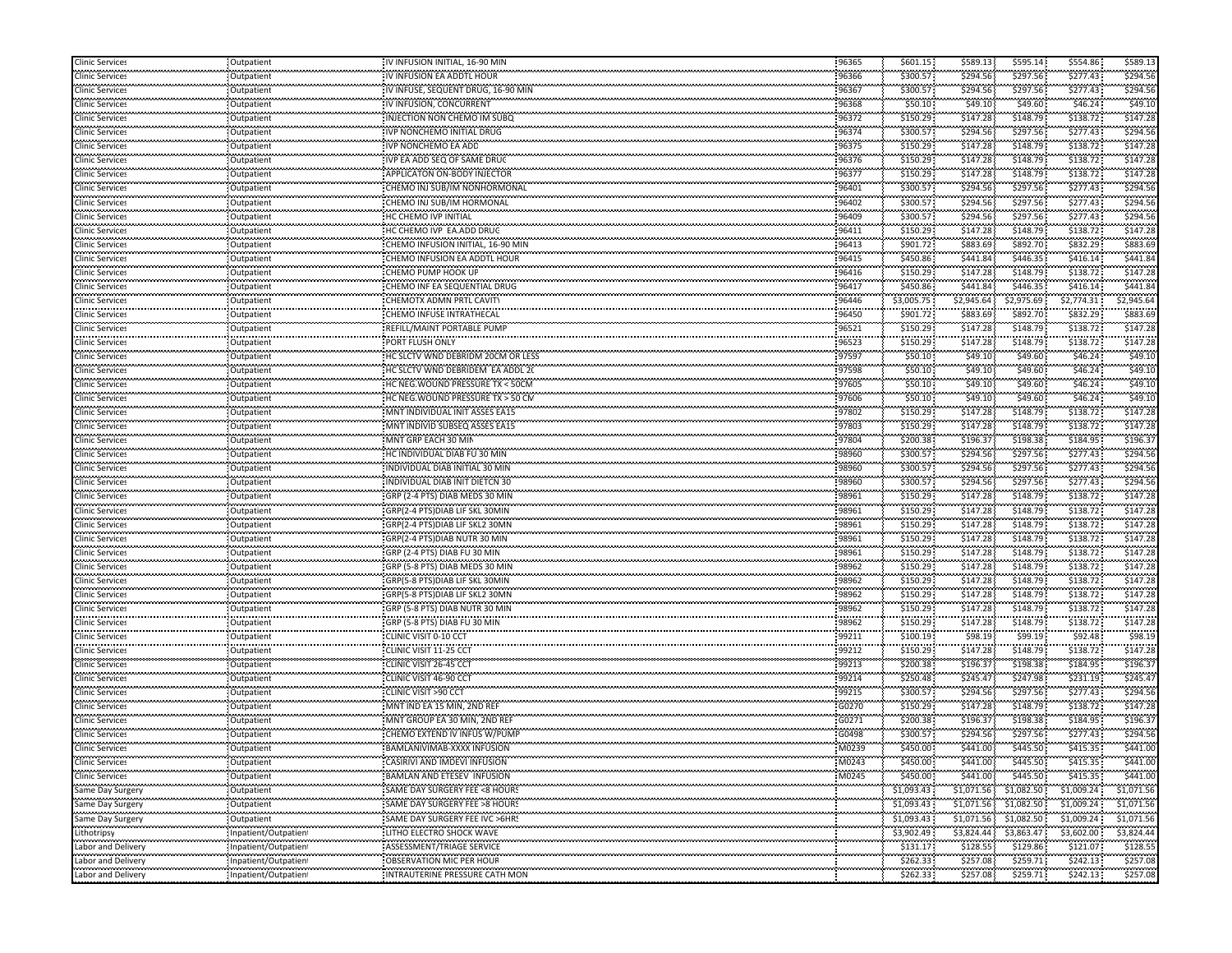| Labor and Delivery      | Inpatient/Outpatient                                 | OBSERVATION MIC CARVE-OUT                |       | \$262.33             | \$257.08               | \$259.71               | \$242.13               | \$257.08                 |
|-------------------------|------------------------------------------------------|------------------------------------------|-------|----------------------|------------------------|------------------------|------------------------|--------------------------|
| Labor and Delivery      | Inpatient/Outpatient                                 | OBSERVATION MRI MIC CARVE-OU             |       | \$262.33             | \$257.08               | \$259.71               | \$242.13               | \$257.08                 |
| <br>Labor and Delivery  | <br>Inpatient/Outpatient                             | OBSERVATION CT MIC CARVE-OU              |       | \$262.33             | \$257.08               | --------<br>\$259.71   | \$242.13               | \$257.08                 |
| Labor and Delivery      | Inpatient/Outpatient                                 | OBSERVATION OT MIC CARVE-OUT             |       | \$262.33             | \$257.08               | \$259.71               | \$242.13               | \$257.08                 |
| <br>Labor and Delivery  | Inpatient/Outpatient                                 | OBSERVATION PT MIC CARVE-OU              |       | \$262.33             | \$257.08               | \$259.71               | .<br>\$242.13          | \$257.08                 |
| Labor and Delivery      | Inpatient/Outpatient                                 | OBSERVATION DIALYSIS MIC CARVE-OUT       |       | \$262.33             | \$257.08               | \$259.71               | \$242.13               | \$257.08                 |
| Labor and Delivery      | Inpatient/Outpatient                                 | INDUCT/AUGMENT (C/S OR VAG)ADD           |       | \$524.67             | \$514.18               | \$519.42               | \$484.27               | \$514.18                 |
| Labor and Delivery      | ,,,,,,,,,,,,,,,,,,,,,,,,,,,,<br>Inpatient/Outpatient | VAG BIRTH NO ANES UNCOME                 |       | \$3,148.01           | \$3,085.05             | \$3,116.53             | \$2,905.61             | \$3,085.05               |
| <br>Labor and Deliverγ  | Inpatient/Outpatient                                 | VAG BIRTH W VAC/FORCEP ASSIS             |       | \$3,410.34           | \$3,342.13             | \$3,376.24             | \$3,147.74             | \$3,342.13               |
| Labor and Delivery      | ,,,,,,,,,,,,,,,,,,,,,,,,,,,,<br>Inpatient/Outpatient | VAG BIRTH W EPIDURAL                     |       | \$3,935.01           | \$3,856.31             | \$3,895.66             | \$3,632.01             | \$3,856.31               |
| <br>Labor and Delivery  | Inpatient/Outpatient                                 | VAG BIRTH W EPIDURAL W VAC/FO            |       | \$4,197.35           | \$4,113.40             | \$4,155.38             | \$3,874.15             | \$4,113.40               |
| Labor and Delivery      | Inpatient/Outpatient                                 | TWIN BIRTH (ADD ON)                      |       | \$787.00             | \$771.26               | \$779.13               | \$726.40               | \$771.26                 |
| Labor and Delivery      | Inpatient/Outpatient                                 | TRIPLET BIRTH (ADD ON)                   |       | \$1,180.50           | \$1,156.89             | \$1,168.70             | \$1,089.60             | \$1,156.89               |
| Labor and Delivery      | Inpatient/Outpatient                                 | DELIVERY OUTSIDE DEPT                    |       | \$1,574.00           | \$1,542.52             | \$1,558.26             | \$1,452.80             | \$1,542.52               |
| <br>Labor and Deliverv  | Inpatient/Outpatient                                 | DBL SET-UP/FAILED FOR/VAC ADD ON         |       | \$262.33             | \$257.08               | \$259.71               | \$242.13               | \$257.08                 |
| Labor and Delivery      | Inpatient/Outpatient                                 | NEO RESUS AP<6MIN/ACBPH<7.2              |       | \$524.67             | \$514.18               | \$519.42               | \$484.27               | \$514.18                 |
| <br>Labor and Delivery  | Inpatient/Outpatient                                 | OBSERVATION XRAY MIC CARVE-OU            |       | \$262.33             | \$257.08               | \$259.71               | \$242.13               | \$257.08                 |
| Labor and Delivery      |                                                      | PERIUMBILICAL BLOOD SMPL                 |       |                      |                        |                        |                        | \$2,313.79               |
|                         | Inpatient/Outpatient                                 | PERIUMBILICAL BLOOD SMPL DBLST           |       | \$2,361.01           | \$2,313.79<br>\$257.08 | \$2,337.40<br>\$259.71 | \$2,179.21<br>\$242.13 | \$257.08                 |
| Labor and Delivery      | Inpatient/Outpatient                                 |                                          |       | \$262.33             |                        |                        |                        |                          |
| Labor and Delivery<br>  | Inpatient/Outpatient                                 | <b>VBAC</b>                              |       | \$4,197.35           | \$4,113.40             | \$4,155.38             | \$3,874.15             | \$4,113.40<br>\$1,542.52 |
| Labor and Delivery      | Inpatient/Outpatient                                 | <b>QUAD BIRTH (ADD)</b>                  |       | \$1,574.00           | \$1,542.52             | \$1,558.26             | \$1,452.80<br>\$242.13 | \$257.08                 |
| Labor and Delivery      | Inpatient/Outpatient                                 | OBSERVATION US MIC CARVE-OU              |       | \$262.33             | \$257.08               | \$259.71               | \$242.13               |                          |
| Labor and Delivery      | Inpatient/Outpatient<br>,,,,,,,,,,,,,,,,,,,,,,,,,,,, | OBSERVATION CARD MIC CARVE-OU            |       | \$262.33<br>\$262.33 | \$257.08<br>\$257.08   | \$259.71<br>\$259.71   | \$242.13               | \$257.08<br>\$257.08     |
| Labor and Delivery<br>  | Inpatient/Outpatient                                 | OBSERVATION NM MIC CARVE-OUT             |       |                      |                        |                        |                        |                          |
| Labor and Delivery      | Inpatient/Outpatient                                 | OBSERVATION SLP MIC CARVE-OUT            |       | \$262.33             | \$257.08               | \$259.71               | \$242.13               | \$257.08                 |
| Labor and Delivery<br>  | Inpatient/Outpatient                                 | OBSERVATION OB PX MIC CARVE-OU           |       | \$262.33             | \$257.08               | \$259.71               | \$242.13               | \$257.08                 |
| Labor and Delivery      | Inpatient/Outpatient                                 | DILATION AND EVACUATION (D&E)            |       | \$1,180.50           | \$1,156.89             | \$1,168.70             | \$1,089.60             | \$1,156.89               |
| Labor and Delivery<br>  | Inpatient/Outpatient                                 | FETAL DEMISE 2 OR 3 TRI W EP             |       | \$4,722.01           | \$4,627.57             | \$4,674.79             | \$4,358.42             | \$4,627.57               |
| Labor and Delivery      | Inpatient/Outpatient                                 | FETAL DEMISE 2 OR 3 TRI WO EPI           |       | \$3,935.01           | \$3,856.31             | \$3,895.66             | \$3,632.01             | \$3,856.31               |
| Labor and Delivery      | Inpatient/Outpatient                                 | <b>SURG ADD MAJOR NONEMER</b>            |       | \$2,492.17           | \$2,442.33             | \$2,467.25             | \$2,300.27             | \$2,442.33               |
| Labor and Delivery      | Inpatient/Outpatient                                 | <b>SURG ADD MINOR EMER</b>               |       | \$2,098.67           | \$2,056.70             | \$2,077.68             | \$1,937.07             | \$2,056.70               |
| Labor and Delivery<br>  | Inpatient/Outpatient                                 | SURG ADD MAJOR EMEF                      |       | \$4,984.35           | \$4,884.66             | \$4.934.51             | \$4,600.56             | \$4,884.66               |
| Labor and Delivery      | Inpatient/Outpatient                                 | SURG ADD MINOR NONEMER                   |       | \$1,049.34           | \$1,028.35             | \$1,038.85             | \$968.54               | \$1,028.35               |
| Labor and Delivery<br>  | Inpatient/Outpatient                                 | <b>ECTOPIC PREGNANCY</b>                 |       | \$4,984.35           | \$4,884.66             | \$4,934.51             | \$4,600.56             | \$4,884.66               |
| Labor and Delivery      | Inpatient/Outpatient                                 | SURG MINOR PROC, EMERG/NONEMERG, W/O DEL |       | \$1,049.34           | \$1,028.35             | \$1,038.85             | \$968.54               | \$1,028.35               |
| Labor and Delivery<br>  | Inpatient/Outpatient                                 | SURG MAJOR PROC, EMERG W/O DEI           |       | \$4,984.35           | \$4,884.66             | \$4,934.51             | \$4,600.56             | \$4,884.66               |
| Labor and Delivery      | Inpatient/Outpatient                                 | AMNIOINFUSION                            |       | \$787.00             | \$771.26               | \$779.13               | \$726.40               | \$771.26                 |
| Labor and Delivery      | Inpatient/Outpatient                                 | MATERNAL OBSERVATION PER HOUR            |       | \$131.17             | \$128.55               | \$129.86               | \$121.07               | \$128.55                 |
| abor and Delivery.      | Inpatient/Outpatient<br>,,,,,,,,,,,,,,,,,,,,,,,,,,,, | MATERNAL OBSERVATION CARVE-OU            |       | \$131.17             | \$128.55               | \$129.86               | \$121.07               | \$128.55                 |
| Labor and Delivery<br>  | Inpatient/Outpatient                                 | MATERNAL OBSERVATION MRI CARVE-OU        |       | \$131.17             | \$128.55               | \$129.86               | \$121.07               | \$128.55                 |
| Labor and Deliverγ      | Inpatient/Outpatient                                 | MATERNAL OBSERVATION CT CARVE-OU         |       | \$131.17             | \$128.55               | \$129.86               | \$121.07               | \$128.55                 |
| Labor and Delivery<br>  | Inpatient/Outpatient                                 | MATERNAL OBSERVATION OT CARVE-OU         |       | \$131.17             | \$128.55               | \$129.86               | \$121.07               | \$128.55                 |
| Labor and Delivery      | Inpatient/Outpatient                                 | MATERNAL OBSERVATION PT CARVE-OU         |       | \$131.17             | \$128.55               | \$129.86               | \$121.07               | \$128.55                 |
| Labor and Delivery      | Inpatient/Outpatient                                 | MATERNAL OBSERVATION DIALYSIS CARVE-OUT  |       | \$131.17             | \$128.55               | \$129.86               | \$121.07               | \$128.55                 |
| Labor and Delivery      | Inpatient/Outpatient                                 | MATERNAL OBSERVATION XRAY CARVE-OU       |       | \$131.17             | \$128.55               | \$129.86               | \$121.07               | \$128.55                 |
| Labor and Delivery      | Inpatient/Outpatient                                 | MATERNAL OBSERVATION US CARVE-OUT        |       | \$131.17             | \$128.55               | \$129.86               | \$121.07               | \$128.55                 |
| <br>abor and Delivery.  | Inpatient/Outpatient                                 | MATERNAL OBSERVATION CARD CARVE-OU       |       | \$131.17             | \$128.55               | ---------<br>\$129.86  | \$121.07               | \$128.55                 |
| Labor and Deliverγ      | Inpatient/Outpatient                                 | MATERNAL OBSERVATION NM CARVE-OU         |       | \$131.17             | \$128.55               | \$129.86               | \$121.07               | \$128.55                 |
| <br>Labor and Delivery  | Inpatient/Outpatient                                 | MATERNAL OBSERVATION SLP CARVE-OU        |       | \$131.17             | \$128.55               | <br>\$129.86           | \$121.07               | \$128.55                 |
| <br>Labor and Delivery  | Inpatient/Outpatient                                 | MATERNAL OBSERVATION OB PX CARVE-OU      |       | \$131.17             | \$128.55               | .<br>\$129.86          | \$121.07               | \$128.55                 |
| .<br>Labor and Delivery | Inpatient/Outpatient                                 | <b>C-SECT NONEMER</b>                    |       | \$2,361.01           |                        | \$2,313.79 \$2,337.40  | \$2,179.21             | \$2,313.79               |
| .<br>Labor and Delivery | Inpatient/Outpatient                                 | C-SECT NONEMER W MAJOR SURC              |       | \$4,066.18           | \$3,984.86             | \$4,025.52             | \$3,753.08             | \$3,984.86               |
| Labor and Delivery      | Inpatient/Outpatient                                 | <b>C-SECT EMER</b>                       |       | \$4,853.18           | \$4,756.12             | \$4,804.65             | \$4,479.49             | \$4,756.12               |
| Labor and Delivery      | Inpatient/Outpatient                                 | C-SECT NONEMER W MINOR SURG              |       | \$2,623.34           | \$2,570.87             | \$2,597.11             | \$2,421.34             | \$2,570.87               |
| Labor and Delivery      | Inpatient/Outpatient                                 | C-SECT EMER W MINOR SURG                 |       | \$5,115.51           | \$5,013.20             | \$5,064.35             | \$4,721.62             | \$5,013.20               |
| Labor and Delivery      | Inpatient/Outpatient                                 | C-SECT EMER W MAJOR SUR(                 |       | \$8,001.19           | \$7,841.17             | \$7,921.18             | \$7,385.10             | \$7,841.17               |
| Labor and Delivery      | Inpatient/Outpatient                                 | CIRCUMCISION (IN L&D OR NUR)             |       | \$393.50             | <br>\$385.63           | \$389.57               | \$363.20               | \$385.63                 |
| <br>Labor and Delivery  | Inpatient/Outpatient                                 | AMNIOCENTESIS, DIAGNOSTIC                | 59000 | \$393.50             | .<br>\$385.63          | \$389.57               | \$363.20               | \$385.63                 |
|                         |                                                      |                                          |       |                      |                        |                        |                        |                          |
| Labor and Delivery      | Inpatient/Outpatient                                 | OXYTOCIN STRESS TEST                     | 59020 | \$655.84             | \$642.72               | \$649.28               | \$605.34               | \$642.72                 |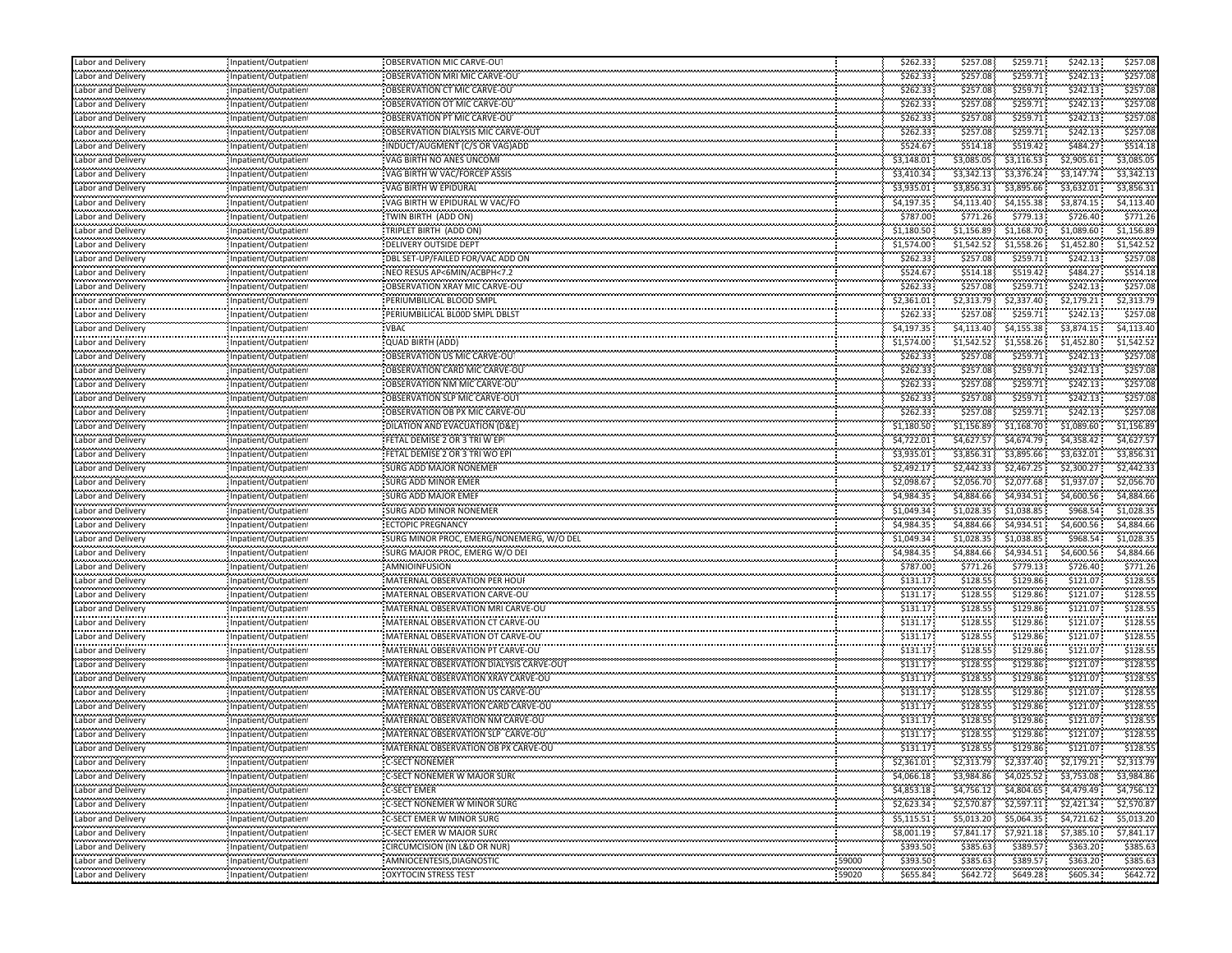| Labor and Delivery                      | Inpatient/Outpatient                         | NON STRESS TEST, FETAL                | 59025          | \$655.84               | \$642.72                 | \$649.28               | \$605.34                 | \$642.72             |
|-----------------------------------------|----------------------------------------------|---------------------------------------|----------------|------------------------|--------------------------|------------------------|--------------------------|----------------------|
| abor and Delivery                       | Inpatient/Outpatient                         | DILATION & CURETTAGE (D&C)            | 59160          | \$1,180.50             | \$1,156.89               | \$1,168.70             | \$1,089.60               | \$1,156.89           |
| <br>abor and Delivery.                  | .<br>Inpatient/Outpatient                    | <b>CERVICAL CERCLAGE</b>              | 59320          | \$1,311.67             | \$1,285.44               | \$1,298.55             | \$1,210.67               | \$1,285.44           |
| Labor and Delivery                      | Inpatient/Outpatient                         | <b>EXTERNAL CEPHALIC VERSIONS</b>     | 59412          | \$1,311.67             | \$1,285.44               | \$1.298.55             | \$1,210.67               | \$1,285.44           |
| <br>abor and Delivery.                  | Inpatient/Outpatient                         | OB ULTRASOUND IN LD                   | 76815          | \$393.50               | <br>\$385.63             | \$389.57               | \$363.20                 | \$385.6              |
| Labor and Delivery                      | Inpatient/Outpatient                         | <b>BIOPHYSICAL PROFILE WITH NS</b>    | 76818          | \$655.84               | \$642.72                 | \$649.28               | \$605.34                 | \$642.7              |
| abor and Delivery                       | Inpatient/Outpatien                          | <b>BIOPHYSICAL PROFILE WO NST</b>     | 76819          | \$524.67               | \$514.18                 | \$519.42               | \$484.27                 | \$514.18             |
| .<br>Operating Room                     | Inpatient/Outpatient                         | SURGERY 15 MINUTES                    |                | \$649.86               | \$636.86                 | \$643.36               | \$599.82                 | \$636.86             |
| .<br>Operating Room                     | Inpatient/Outpatient                         | SURGERY 15 MINUTES ESP                |                | \$649.86               | <br>\$636.86             | .<br>\$643.36          | \$599.82                 | \$636.8              |
| .<br>Operating Room                     | <br>Inpatient/Outpatient                     | SURGERY 15 MINUTES ENDO NON-GI        |                | \$649.86               | <br>\$636.86             | .<br>\$643.36          | \$599.82                 | \$636.8              |
| .<br>Operating Roon                     | Inpatient/Outpatien                          | <b>SURGERY MINUTES</b>                |                | \$43.32                | <br>\$42.45              | .<br>\$42.89           | \$39.98                  | \$42.4               |
| <b>Operating Room</b>                   | Inpatient/Outpatient                         | <b>SURGERY MINUTES ESP</b>            |                | \$43.32                | \$42.45                  | \$42.89                | \$39.98                  | \$42.4               |
| Operating Room                          | Inpatient/Outpatient                         | SURGERY MINUTES ENDO NON-GI           |                | \$43.32                | \$42.45                  | \$42.89                | \$39.98                  | \$42.4               |
| Operating Room                          | Inpatient/Outpatient                         | SURGERY 15 MINUTES ENDO               |                | \$649.86               | \$636.86                 | \$643.36               | \$599.82                 | \$636.86             |
| .<br>Operating Roon                     | Inpatient/Outpatient                         | <b>SURGERY MINUTES ENDO</b>           |                | .<br>\$43.32           | <br>\$42.45              | \$42.89                | \$39.98                  | \$42.4               |
| .<br>Operating Room                     | Inpatient/Outpatient                         | <b>SSU THORACENTESIS</b>              |                | \$2,599.44             | \$2,547.45               | \$2,573.45             | \$2,399.28               | \$2,547.45           |
| .<br><b>Operating Room</b>              | Inpatient/Outpatien                          | SSU INITIATE BLOOD TRANSFUSE          | 36430          | \$7,798.31             | \$7,642.34               | \$7,720.33             | \$7,197.84               | \$7,642.34           |
| Operating Roon                          | Inpatient/Outpatient                         | SSU INITIATE CRYOPRECIP TRANS         | 36430          | \$7,798.31             | \$7,642.34               | \$7,720.33             | \$7,197.84               | \$7,642.34           |
| .<br>Operating Roon                     | Inpatient/Outpatient                         | SSU INITIATE PLATELET TRANS           | 36430          | \$7,798.31             | \$7,642.34               | \$7,720.33             | \$7,197.84               | \$7,642.34           |
| <b>Operating Room</b>                   | Inpatient/Outpatient                         | SSU INITIATE IMMUNOGLOB TRANS         | 36430          | \$12,997.19            | \$12,737.25 \$12,867.22  |                        | \$11,996.41              | \$12,737.25          |
| .                                       |                                              | SSU INSERT CENTRAL LINE <5YRS         | 36555          | \$1,299.72             | \$1,273.73               | \$1,286.72             | \$1,199.64               | \$1,273.73           |
| Operating Roon<br><b>Operating Room</b> | Inpatient/Outpatient<br>Inpatient/Outpatient | SSU INSERT CENTRAL LINE > 5YRS        | 36556          | \$1,299.72             | \$1,273.73               | \$1,286.72             | \$1,199.64               | \$1,273.73           |
|                                         | Inpatient/Outpatien                          | <b>SSU INSERT NON TUNNEL CV CATH</b>  | 36556          | \$1,949.58             | \$1,910.59               | \$1,930.08             | \$1,799.46               | \$1,910.59           |
| Operating Roon<br>.                     | Inpatient/Outpatient                         | SSU INSERT CENTRAL VENOUS CATH        | 36558          |                        | \$1,273.73               | \$1,286.72             | \$1,199.64               | \$1,273.73           |
| Operating Room<br>.                     |                                              |                                       | 36568          | \$1,299.72             |                          |                        |                          |                      |
| Operating Room                          | Inpatient/Outpatien                          | SSU INSERT PICC LINE <2YRS            |                | \$1,299.72             | \$1,273.73               | \$1,286.72             | \$1,199.64               | \$1,273.73           |
| <b>Operating Roon</b><br>.              | Inpatient/Outpatient                         | <b>SSU INSERT PICC LINE &gt;2YRS</b>  | 36569<br>      | \$1,299.72             | \$1,273.73<br>\$2,547.45 | \$1,286.72             | \$1,199.64<br>\$2,399.28 | \$1,273.73           |
| Operating Room                          | Inpatient/Outpatient                         | SSU REPLACE CENT VENOUS CATH          | 36584          | \$2,599.44             |                          | \$2,573.45             | \$599.82                 | \$2,547.45           |
| Operating Room<br>.                     | Inpatient/Outpatient                         | TPA INJECTION VIA CATHETER            | 36593          | \$649.86               | \$636.86<br>.            | \$643.36<br>           | \$599.82                 | \$636.8<br>\$636.86  |
| Operating Roon                          | Inpatient/Outpatient                         | <b>SSU CHANGE NG TUBE</b>             | 43752          | \$649.86               | \$636.86                 | \$643.36<br>\$1,286.72 | \$1,199.64               |                      |
| <b>Operating Room</b>                   | Inpatient/Outpatient                         | <b>SSU PARACENTESIS</b>               | 49082          | \$1,299.72             | \$1,273.73               |                        |                          | \$1,273.73           |
| Operating Roon<br>.                     | Inpatient/Outpatien<br>Inpatient/Outpatient  | <b>SSU CYSTOSTOMY TUBE - COMPLCAT</b> | 51710<br>53899 | \$433.24<br>.          | \$424.58<br>\$636.86     | \$428.91<br>\$643.36   | \$399.88<br>\$599.82     | \$424.58<br>\$636.86 |
| Operating Room<br>.                     |                                              | SSU SUPRAPUBIC TUBE CHANGE            |                | \$649.86               |                          |                        |                          |                      |
| Operating Roon                          | Inpatient/Outpatien                          | SSU PUNCTURE LUMBAR SPINAL TAP        | 62270          | \$1,299.72             | \$1,273.73               | \$1,286.72             | \$1,199.64               | \$1,273.73           |
| Operating Roon<br>.                     | Inpatient/Outpatient                         | <b>SSU BLOOD PATCH</b>                | 62273          | \$649.86               | \$636.86                 | \$643.36<br>           | \$599.82                 | \$636.86             |
| Operating Room                          | Inpatient/Outpatient                         | SSU REP LACERATED CONJUNCTIVA         | 65270          | \$649.86               | \$636.86                 | \$643.36               | \$599.82                 | \$636.86             |
| Operating Room<br>                      | Inpatient/Outpatient                         | <b>SSU INJECTION BACLOFEN</b>         | 96379          | \$649.86               | \$636.86                 | \$643.36               | \$599.82                 | \$636.8              |
| .aboratory<br>والمحاملات والمحاوضة      | Inpatient/Outpatient                         | FLEXI TEST HOLD CHARGE                | L420000050     | \$1.57                 | \$1.54                   | \$1.55                 | \$1.45                   | \$1.5                |
| Laboratory                              | Inpatient/Outpatient                         | QUEST REFERRAL                        | L420030150     | \$1.57                 | \$1.54                   | \$1.55                 | \$1.45                   | \$1.54               |
| .aboratory<br>.                         | Inpatient/Outpatien                          | SWINE H1N1 PCR STAT N/C               | L420030650     | \$188.62               | \$184.85                 | \$186.73               | \$174.10                 | \$184.85             |
| Laboratory<br>                          | Inpatient/Outpatient                         | ONC MERKEL CLL CARC SRM QUAI          | 0058U<br>.     | \$347.37               | \$340.42                 | \$343.90               | \$320.62                 | \$340.42             |
| .aboratory<br>.                         | Inpatient/Outpatient                         | <b>GI PATHOGEN 22 TARGETS</b>         | 0097U          | \$235.77<br>,,,,,,,,,, | \$231.05                 | \$233.41               | \$217.62                 | \$231.0              |
| .aboratory<br>                          | Inpatient/Outpatient<br>                     | RESPIR PATHOGEN 20 TARGETS            | 0099U          | \$754.47               | \$739.38                 | \$746.93<br>.          | \$696.38                 | \$739.38             |
| .aboratory<br>.                         | Inpatient/Outpatient                         | RESPIR PATHOGEN 21 TARGETS            | 0100U          | \$943.08               | \$924.22                 | \$933.65               | \$870.46                 | \$924.2              |
| aboratory                               | Inpatient/Outpatient                         | NFCT DS 22 TRGT SARS-COV-2 (BIOFIRE)  | 0202U          | \$282.93               | \$277.27                 | \$280.10               | \$261.14                 | \$277.27             |
| .aboratory<br>,,,,,,,,,,,               | Inpatient/Outpatient                         | NFCT DS VIR RESP RNA 4 TRG            | 0241U          | \$188.62               | \$184.85                 | \$186.73               | \$174.10                 | \$184.85             |
| aboratory<br>                           | Inpatient/Outpatient                         | VENIPUNCTURE<br>.                     | 36415          | \$12.57                | \$12.32<br>              | \$12.44<br>.           | \$11.60                  | \$12.32              |
| .aboratory<br>.                         | Inpatient/Outpatient                         | VENIPUNCTURE                          | 36415          | \$12.57                | \$12.32                  | \$12.44                | \$11.60                  | \$12.32              |
| Laboratory<br>                          | Inpatient/Outpatient<br>.<br>.               | REPROMEDIX BLOOD DRAW FEE             | 36415          | \$12.57                | \$12.32                  | \$12.44                | \$11.60                  | \$12.32              |
| Laboratory                              | Inpatient/Outpatien                          | VENIPUNCTURE-OLW                      | 36415          | \$12.57                | \$12.32                  | \$12.44                | \$11.60                  | \$12.32              |
| .<br>Laboratory                         | Inpatient/Outpatient                         | VENIPUNCTURE - MORRIS BLUM CLINIC     | <br>36415      | \$12.57                | \$12.32                  | \$12.44                | \$11.60                  | \$12.32              |
| Laboratory                              | Inpatient/Outpatient                         | VENIPUNCTURE                          | 36415          | \$12.57                | \$12.32                  | \$12.44                | \$11.60                  | \$12.32              |
| <br>Laboratory                          | Inpatient/Outpatient                         | VENIPUNCTURE                          | 36415          | \$12.57                | \$12.32                  | \$12.44                | \$11.60                  | \$12.32              |
| Laboratory                              | Inpatient/Outpatient                         | REFERENCE LAB DRAW                    | 36415          | \$12.57                | \$12.32                  | \$12.44                | \$11.60                  | \$12.32              |
| للمتمتح فتتحدث<br>Laboratory            | Inpatient/Outpatient                         | REPROMEDIX BLOOD DRAW FEE             | 36415          | \$12.57                | \$12.32                  | \$12.44                | \$11.60                  | \$12.32              |
| .<br>Laboratory                         | Inpatient/Outpatient                         | <br>VENIPUNCTURE-OLW                  | .<br>36415     | \$12.57                | .<br>\$12.32             | <br>\$12.44            | <br>\$11.60              | \$12.32              |
| .<br>Laboratory                         | Inpatient/Outpatient                         | VENIPUNCTURE - MORRIS BLUM CLINIC     | 36415          | \$12.57                | \$12.32                  | \$12.44                | \$11.60                  | \$12.32              |
| .<br>Laboratory                         | <br>Inpatient/Outpatient                     | MYRIAD CLIENT BLOOD DRAW              | .<br>36415     | \$25.15                | .<br>\$24.65             | .<br>\$24.90           | \$23.21                  | \$24.65              |
| .<br>Laboratory                         | Inpatient/Outpatient                         | CAPILLARY STICK FNGR, HEEL, EAR       | 36416          | \$9.43                 | \$9.24                   | \$9.34                 | \$8.70                   | 59.24                |
| .<br>Laboratory                         | Inpatient/Outpatient                         | .<br>CAPILLARY STICK FNGR, HEEL, EAR  | 6.<br>36416    | \$9.43                 | \$9.24\$                 | \$9.34                 | \$8.70                   | \$9.24               |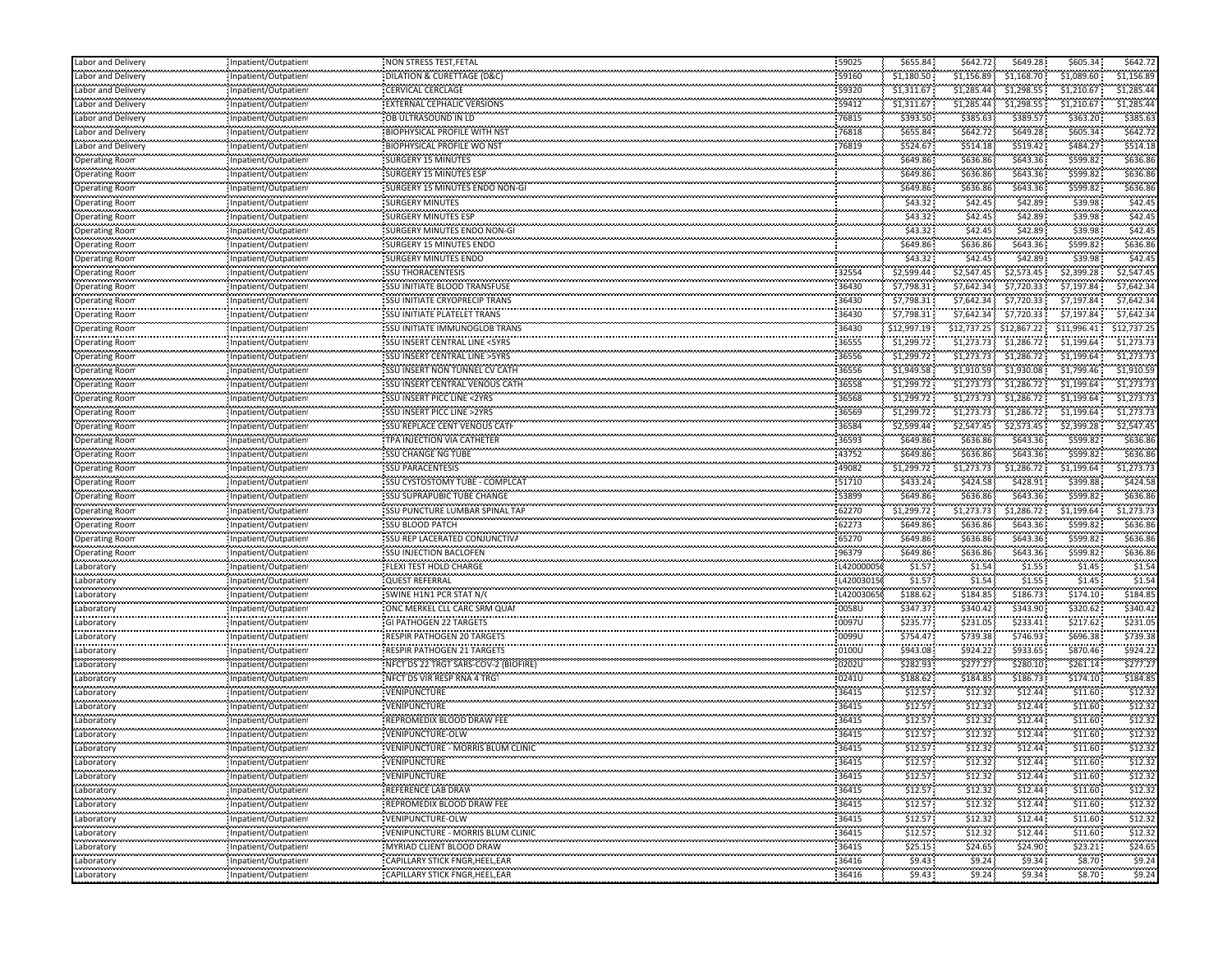| Laboratory                 | Inpatient/Outpatien                                  | CAPILLARY STICK FNGR, HEEL, EAR                    | 36416               | \$9.43             | \$9.24                                        | \$9.34               | \$8.70             | \$9.24               |
|----------------------------|------------------------------------------------------|----------------------------------------------------|---------------------|--------------------|-----------------------------------------------|----------------------|--------------------|----------------------|
| Laboratory                 | Inpatient/Outpatien                                  | CAPILLARY STICK FNGR, HEEL, EAR                    | 36416               | \$9.43             | \$9.24                                        | \$9.34               | \$8.70             | \$9.24               |
| <br>Laboratory             | .<br>Inpatient/Outpatien <sup>.</sup>                | METABOLIC PANEL IONIZED CA                         | <br>80047           | وواددته<br>\$17.29 | , , , , , , , ,<br>\$16.94                    | ,,,,,,,,,<br>\$17.12 | \$15.96            | \$16.94              |
| <b></b><br>Laboratory      | Inpatient/Outpatien                                  | <b>BASIC METABOLIC PANEL</b>                       | 80048               | $$17.29$ :         | \$16.94                                       | \$17.12              | \$15.96            | \$16.94              |
| <br>Laboratory             | <br>Inpatient/Outpatien                              | <br>BASIC METABOLIC PANEL                          | <br>80048           | .<br>\$17.29       | .<br>\$16.94                                  | .<br>\$17.12         | \$15.96            | \$16.94              |
| محدسته<br>Laboratory       | Inpatient/Outpatient                                 | <b>BASIC METABOLIC PANEL</b>                       | 80048               | \$17.29            | \$16.94                                       | \$17.12              | \$15.96            | \$16.94              |
| Laboratory                 | Inpatient/Outpatien                                  | <b>ELECTROLYTES PANEL</b>                          | 80051               | \$12.57            | \$12.32                                       | \$12.44              | \$11.60            | \$12.32              |
| .<br>Laboratory            | <br>                                                 | ELECTROLYTES PANEL                                 | 80051               | <br>\$12.57        | .<br>\$12.32                                  | \$12.44              | \$11.60            | \$12.3               |
|                            | npatient/Outpatien<br>                               |                                                    |                     | \$12.57            | .                                             | .                    | \$11.60            | \$12.3               |
| Laboratory<br>.            | npatient/Outpatien!<br>                              | ELECTROLYTES PANEL<br>,,,,,,,,,,,,,,,,,,,,,,,,,,,, | 80051<br>           | .                  | \$12.32<br>.                                  | \$12.44<br>          | \$21.76            | \$23.1               |
| Laboratory<br>             | Inpatient/Outpatien                                  | COMPRE METABOLIC PANEL<br>                         | 80053<br>           | \$23.58<br>\$23.58 | \$23.11<br>                                   | \$23.34<br>\$23.34   | \$21.76            | \$23.1               |
| Laboratory<br><b></b>      | Inpatient/Outpatien                                  | COMPRE METABOLIC PANEL                             | 80053               |                    | \$23.11                                       |                      | \$21.76            | \$23.1               |
| Laboratory<br>.            | Inpatient/Outpatien                                  | COMPRE METABOLIC PANEL                             | 80053               | \$23.58            | \$23.11                                       | \$23.34              |                    |                      |
| Laboratory<br>لمحدث محدث   | Inpatient/Outpatient                                 | LIPID PROFILE (CHOLEST, TOTAL)                     | 80061               | \$29.86            | \$29.26                                       | \$29.56              | \$27.56            | \$29.26              |
| Laboratory<br>             | Inpatient/Outpatien<br>                              | LIPID PROFILE (CHOLEST, TOTAL)                     | 80061<br>           | \$29.86<br>.       | \$29.26<br>.                                  | \$29.56<br>.         | \$27.56            | \$29.26              |
| Laboratory<br>.            | npatient/Outpatien                                   | RENAL PROFILE<br>.                                 | 80069               | \$18.86            | \$18.48<br>                                   | \$18.67              | \$17.41            | \$18.48              |
| aboratory<br>              | npatient/Outpatien<br>                               | RENAL PROFILE                                      | 80069<br>           | \$18.86            | \$18.48<br>.                                  | \$18.67<br>.         | \$17.41            | \$18.48              |
| Laboratory<br>لمحدث محدث   | Inpatient/Outpatien!                                 | LIVER (HEPATIC FUNC) PROFILE                       | 80076               | \$17.29            | \$16.94                                       | \$17.12              | \$15.96            | \$16.94              |
| Laboratory                 | Inpatient/Outpatien                                  | LIVER (HEPATIC FUNC) PROFILE                       | 80076               | \$17.29            | \$16.94                                       | \$17.12              | \$15.96            | \$16.94              |
| <br>Laboratory             | npatient/Outpatient                                  | LIVER (HEPATIC FUNC) PROFILE                       | 80076               | \$17.29            | .<br>\$16.94                                  | \$17.12              | \$15.96            | \$16.94              |
| .<br>Laboratory            | <br>Inpatient/Outpatien                              | DRUG ASSAY ADALIMUMAE                              | 80145               | \$240.49           | <b>********</b><br>\$235.68                   | \$238.09             | \$221.97           | \$235.68             |
| <br>Laboratory             | <br>Inpatient/Outpatien                              | ,,,,,,,,,,,,,,,,,,,,,,,,,,,,,,,,<br>R AMIKACIN     | 80150               | \$23.58            | .<br>\$23.11                                  | \$23.34              | \$21.76            | \$23.1               |
| Laboratory                 | Inpatient/Outpatient                                 | AMIKACIN                                           | 80150               | \$23.58            | \$23.11                                       | \$23.34              | \$21.76            | \$23.1               |
| Laboratory                 | Inpatient/Outpatien                                  | R CAFFEINE                                         | 80155               | \$23.58            | \$23.11                                       | \$23.34              | \$21.76            | \$23.1               |
| .<br>Laboratory            | .<br><br>npatient/Outpatien                          | .<br>CAFFEINE                                      | 80155               | \$23.58            | \$23.11                                       | \$23.34              | \$21.76            | \$23.1               |
| <br>Laboratory             | Inpatient/Outpatient                                 | .<br>CARBAMAZEPINE, TOTAL                          | <br>80156           | \$23.58            | .<br>\$23.11                                  | .<br>\$23.34         | \$21.76            | \$23.1               |
| .<br>Laboratory            | Inpatient/Outpatien                                  | CARBAMAZEPINE, TOTAL                               | 80156               | \$23.58            | \$23.11                                       | \$23.34              | \$21.76            | \$23.1               |
| <br>Laboratory             | <br>npatient/Outpatien                               | <br>CARBAMAZEPINE, FREE                            | <br>80157           | \$23.58            | <br>\$23.11                                   | .<br>\$23.34         | \$21.76            | \$23.1               |
| .                          | .<br><br>Inpatient/Outpatien                         | ,,,,,,,,,,,,,,,,,,,,,,<br>CARBAMAZEPINE, FREE      | 80157               | .<br>\$23.58       | <b><i><u>ALCOHOL: 2005</u></i></b><br>\$23.11 | \$23.34              | \$21.76            | \$23.1               |
| Laboratory<br>             |                                                      | .                                                  | 80158               | \$31.44            | .                                             | \$31.13              | \$29.02            | \$30.81              |
| Laboratory<br>محدسته       | Inpatient/Outpatient                                 | R CYCLOSPORINE                                     | 80158               | \$31.44            | \$30.81<br>\$30.81                            | \$31.13              | \$29.02            | \$30.81              |
| Laboratory                 | Inpatient/Outpatient                                 | <b>CYCLOSPORINE</b>                                | 80159               | \$47.15            | \$46.21                                       | \$46.68              | \$43.52            | \$46.21              |
| Laboratory<br>.            | Inpatient/Outpatien                                  | R CLOZAPINE<br>.                                   | 80159               | .                  | .                                             | \$46.68              | \$43.52            | \$46.21              |
| Laboratory<br>             | npatient/Outpatien                                   | CLOZAPINE<br>.                                     |                     | \$47.15<br>\$23.58 | \$46.21<br>.                                  | .                    | \$21.76            | \$23.1               |
| Laboratory<br>,,,,,,,,,,,, | Inpatient/Outpatient                                 | <b>DIGOXIN</b>                                     | 80162               |                    | \$23.11                                       | \$23.34              |                    |                      |
| Laboratory<br>             | Inpatient/Outpatien<br>                              | : DIGOXIN<br>.                                     | 80162<br>           | \$23.58<br>.       | \$23.11<br>                                   | \$23.34<br>.         | \$21.76            | \$23.1               |
| Laboratory<br>.            | npatient/Outpatien                                   | VALPROIC ACID                                      | 80164               | \$23.58            | \$23.11<br><b><i><u>ALCOHOL: 2005</u></i></b> | \$23.34              | \$21.76            | \$23.1               |
| aboratory<br>              | Inpatient/Outpatien<br>                              | VALPROIC ACID<br>                                  | 80164<br>           | \$23.58            | \$23.11<br>.                                  | \$23.34<br>.         | \$21.76            | \$23.1               |
| Laboratory<br>محدسته       | Inpatient/Outpatient                                 | DIPROPYLACETIC ACID FREE                           | 80165               | \$39.30            | \$38.51                                       | \$38.91              | \$36.27            | \$38.51              |
| Laboratory                 | Inpatient/Outpatient                                 | DIPROPYLACETIC ACID FREE                           | 80165               | \$39.30            | \$38.51                                       | \$38.91              | \$36.27            | \$38.51              |
| Laboratory                 | Inpatient/Outpatient                                 | R ETHOSUXIMIDE                                     | 80168               | \$23.58            | \$23.11                                       | \$23.34              | \$21.76            | \$23.11              |
| .<br>Laboratory            | <br>npatient/Outpatien                               | <b>ETHOSUXIMIDE</b>                                | 80168               | .<br>\$23.58       | .<br>\$23.11                                  | \$23.34              | \$21.76            | \$23.1               |
| <br>Laboratory             | <br>npatient/Outpatien                               | <br>R EVEROLIMUS                                   | <br>80169           | \$47.15            | .<br>\$46.21                                  | .<br>\$46.68         | \$43.52            | \$46.21              |
| .<br>Laboratory            | ,,,,,,,,,,,,,,,,,,,,,,,,,<br>Inpatient/Outpatien     | ,,,,,,,,,,,,,,,,,,<br>EVEROLIMUS                   | 80169               | .<br>\$47.15       | .<br>\$46.21                                  | <br>\$46.68          | <br>\$43.52        | \$46.21              |
| <br>Laboratory             | Inpatient/Outpatien <sup>.</sup>                     | <b>.</b> .<br>GENTAMICIN                           | <br>80170           | \$23.58            | <br>\$23.11                                   | .<br>\$23.34         | \$21.76            | \$23.1               |
| <b></b><br>Laboratory      | Inpatient/Outpatient                                 | <b>GENTAMICIN</b>                                  | 80170               | \$23.58            | \$23.11                                       | \$23.34              | \$21.76            | \$23.11              |
| <br>Laboratory             | Inpatient/Outpatient                                 | R GABAPENTIN                                       | 80171               | \$23.58            | \$23.11                                       | \$23.34              | \$21.76            | \$23.11              |
| لمحدث محدث<br>Laboratory   | Inpatient/Outpatien                                  | <b>GABAPENTIN</b>                                  | 80171               | \$23.58            | \$23.11                                       | \$23.34              | \$21.76            | \$23.11              |
| <br>Laboratory             | <br>.<br>npatient/Outpatien                          | .<br>R HALOPERIDOL                                 | <br>80173           | .<br>\$47.15       | .<br>\$46.21                                  | .<br>\$46.68         | \$43.52            | \$46.21              |
| .<br>aboratory             | ,,,,,,,,,,,,,,,,,,,,,,,,,<br>npatient/Outpatien      | ,,,,,,,,,,,,,,,,,,,,<br><b>HALOPERIDOL</b>         | 80173               | .<br>\$47.15       | <br>\$46.21                                   | <br>\$46.68          | <br>\$43.52        | <br>\$46.21          |
| <br>Laboratory             | npatient/Outpatien!                                  | <br>R LAMOTRIGINE                                  | <br>80175           | \$23.58            | .<br>\$23.11                                  | .<br>\$23.34         | \$21.76            | \$23.11              |
| Laboratory                 | ,,,,,,,,,,,,,,,,,,,,,,,,,,,,<br>Inpatient/Outpatient | <b>LAMOTRIGINE</b>                                 | .<br>80175          | .<br>\$23.58       | <br>\$23.11                                   | <br>\$23.34          | \$21.76            | ,,,,,,,,,<br>\$23.11 |
| Laboratory                 | Inpatient/Outpatient                                 | <b>LIDOCAINE</b>                                   | .<br>80176          | \$23.58            | \$23.11                                       | \$23.34              | \$21.76            | .<br>\$23.11         |
| .<br>Laboratory            | ,,,,,,,,,,,,,,,,,,,,,,,,,                            | .                                                  |                     | \$23.58            |                                               |                      | age of the control |                      |
| .<br>Laboratory            | : Inpatient/Outpatien                                | : LIDOCAINE                                        | 80176<br>80177      | \$23.58            | \$23.11<br>\$23.11                            | \$23.34<br>\$23.34   | \$21.76<br>\$21.76 | \$23.11<br>\$23.11   |
| .<br>Laboratory            | Inpatient/Outpatient                                 | R LEVETIRACETAN<br>متحدد متحدد متحدد متحدث         | 80177               | \$23.58            | \$23.11                                       | \$23.34              | \$21.76            | \$23.11              |
| Laboratory                 | Inpatient/Outpatient<br>                             | <b>LEVETIRACETAM</b><br>.                          | .                   | \$23.58            |                                               | .                    |                    | .                    |
| Laboratory                 | Inpatient/Outpatient                                 | <b>LITHIUM</b><br>.                                | 80178<br>80178      | \$23.58            | \$23.11<br>.                                  | \$23.34<br>          | \$21.76<br>        | \$23.11<br>.         |
|                            | Inpatient/Outpatient<br>                             | LITHIUM<br>                                        |                     |                    | \$23.11<br>                                   | \$23.34<br>.         | \$21.76            | \$23.11<br>.         |
| Laboratory<br>.            | Inpatient/Outpatien!<br>,,,,,,,,,,,,,,,,,,,,,,,,,,   | R MYCOPHENOLATE                                    | 80180<br>.          | \$31.44            | \$30.81<br>.                                  | \$31.13<br>          | \$29.02<br>        | \$30.81<br>.         |
| Laboratory<br>             | Inpatient/Outpatient<br>                             | <b>MYCOPHENOLATE</b>                               | 80180<br>,,,,,,,,,, | \$31.44            | \$30.81<br>.                                  | \$31.13<br>.         | \$29.02            | \$30.81              |
| Laboratory                 | Inpatient/Outpatient                                 | R OXCARBAZEPINI                                    | 80183               | \$23.58            | \$23.11                                       | \$23.34              | \$21.76            | \$23.11              |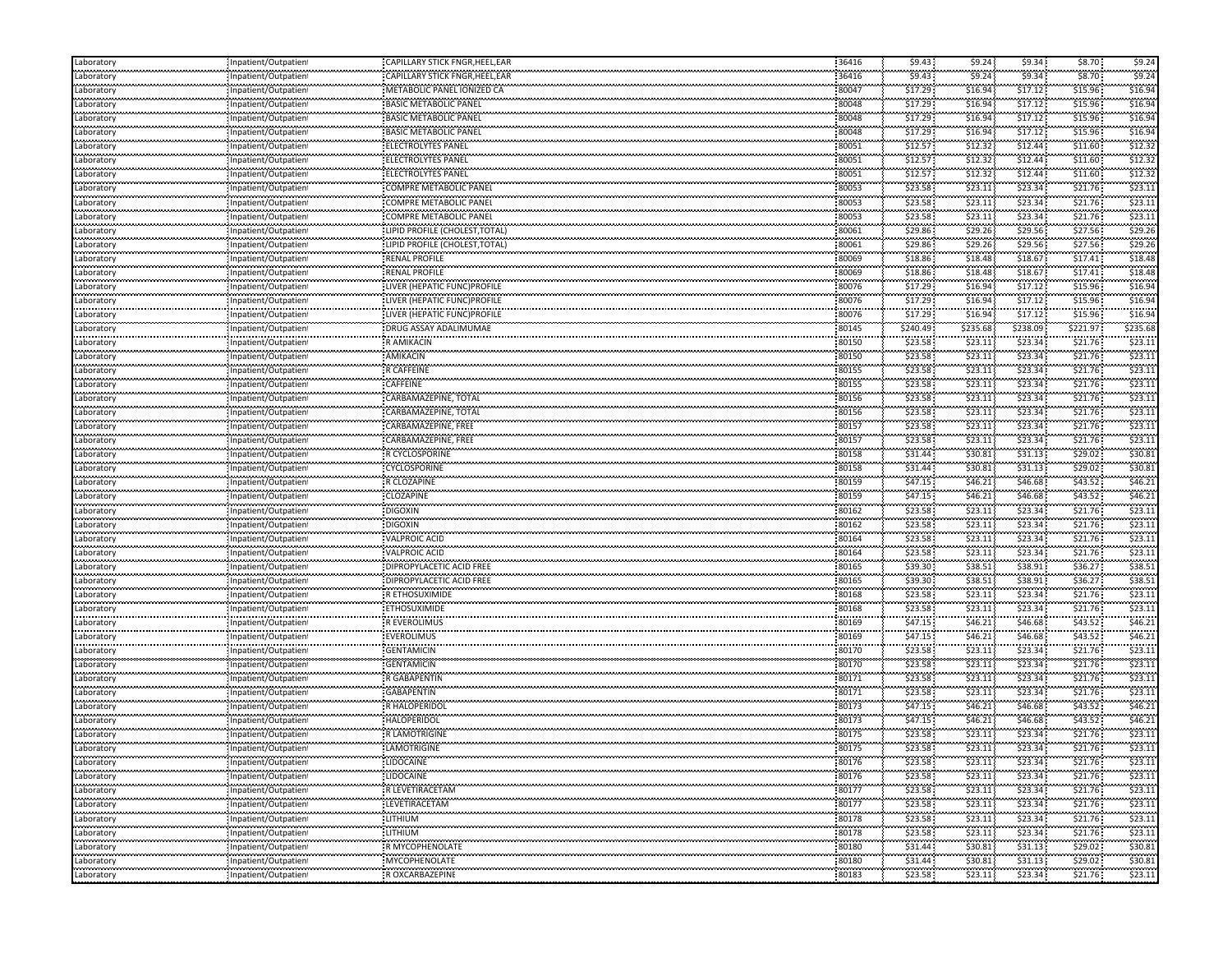| Laboratory               | Inpatient/Outpatient                         | OXCARBAZEPINE                         | 80183          | \$23.58             | \$23.11               | \$23.34            | \$21.76           | \$23.11  |
|--------------------------|----------------------------------------------|---------------------------------------|----------------|---------------------|-----------------------|--------------------|-------------------|----------|
| Laboratory               | Inpatient/Outpatient                         | R PHENOBARBITAL                       | 80184          | \$23.58             | \$23.11               | \$23.34            | \$21.76           | \$23.11  |
| .<br>Laboratory          | Inpatient/Outpatien!                         | PHENOBARBITAL                         | 80184          | \$23.58             | \$23.11               | \$23.34            | \$21.76           | \$23.11  |
| .<br>Laboratory          | Inpatient/Outpatient                         | PHENYTOIN (DILANTIN)                  | 80185          | \$23.58             | \$23.11               | \$23.34            | \$21.76           | \$23.1   |
| .<br>Laboratory          | Inpatient/Outpatient                         | PHENYTOIN (DILANTIN)                  | 80185          | \$23.58             | \$23.11               | \$23.34            | \$21.76           | \$23.11  |
| Laboratory               | Inpatient/Outpatient                         | R PHENYTOIN - FREE                    | 80186          | \$23.58             | \$23.11               | \$23.34            | \$21.76           | \$23.11  |
| Laboratory               | Inpatient/Outpatient                         | PHENYTOIN - FREE                      | 80186          | \$23.58             | \$23.11               | \$23.34            | \$21.76           | \$23.11  |
| .<br>Laboratory          | Inpatient/Outpatient                         | DRUG ASSAY POSACONAZOLE               | 80187          | \$150.89            | \$147.87              | \$149.38           | \$139.27          | \$147.87 |
| .<br>Laboratory          | Inpatient/Outpatient                         | R PRIMIDONE                           | 80188          | \$47.15             | \$46.21               | \$46.68            | \$43.52           | \$46.21  |
| Laboratory               | Inpatient/Outpatient                         | PRIMIDONE                             | 80188          | \$47.15             | \$46.21               | \$46.68            | \$43.52\$         | \$46.21  |
| .                        |                                              | R PROCAINAMIDE WITH NAPA              | 80192          | \$47.15             | \$46.21               | \$46.68            | \$43.52           | \$46.2   |
| Laboratory               | Inpatient/Outpatient                         |                                       | 80192          |                     |                       |                    | \$43.52           | \$46.21  |
| Laboratory<br>Laboratory | Inpatient/Outpatient                         | PROCAINAMIDE WITH NAPA<br>R QUINIDINE |                | \$47.15             | \$46.21               | \$46.68<br>\$23.34 | \$21.76           | \$23.11  |
|                          | Inpatient/Outpatient                         |                                       | 80194          | \$23.58             | \$23.11               |                    |                   |          |
| Laboratory<br>.          | Inpatient/Outpatient                         | QUINIDINE                             | 80194          | \$23.58             | \$23.11               | \$23.34            | \$21.76           | \$23.11  |
| Laboratory               | Inpatient/Outpatient                         | <b>R SIROLIMUS</b>                    | 80195          | \$47.15             | \$46.21               | \$46.68            | \$43.52\$         | \$46.2   |
| .<br>Laboratory<br>.     | Inpatient/Outpatient                         | <b>SIROLIMUS</b>                      | 80195          | \$47.15             | \$46.21               | \$46.68            | \$43.52           | \$46.21  |
| Laboratory               | Inpatient/Outpatient                         | R TACROLIMUS                          | 80197          | \$47.15             | \$46.21               | \$46.68            | \$43.52           | \$46.21  |
| Laboratory<br>.          | Inpatient/Outpatient                         | TACROLIMUS                            | 80197          | \$47.15             | \$46.21               | \$46.68            | \$43.52           | \$46.21  |
| Laboratory               | Inpatient/Outpatient                         | <b>THEOPHYLLINE</b>                   | 80198          | \$23.58             | \$23.11               | \$23.34            | \$21.76           | \$23.11  |
| Laboratory               | Inpatient/Outpatient                         | THEOPHYLLINE                          | 80198          | \$23.58             | \$23.11               | \$23.34            | \$21.76           | \$23.1   |
| .<br>Laboratory          | Inpatient/Outpatien!                         | R TOBRAMYCIN                          | 80200          | \$23.58             | \$23.11               | \$23.34            | \$21.76           | \$23.11  |
| Laboratory               | Inpatient/Outpatient                         | <b>TOBRAMYCIN</b>                     | 80200          | \$23.58             | \$23.11               | \$23.34            | \$21.76           | \$23.11  |
| Laboratory               | Inpatient/Outpatient                         | <b>R TOPIRAMATE</b>                   | 80201          | \$23.58             | \$23.11               | \$23.34            | \$21.76           | \$23.1   |
| Laboratory               | Inpatient/Outpatien!                         | <b>TOPIRAMATE</b>                     | 80201          | \$23.58             | \$23.11               | \$23.34            | \$21.76           | \$23.1   |
| .<br>Laboratory          | Inpatient/Outpatient                         | VANCOMYCIN                            | 80202          | \$23.58             | \$23.11               | \$23.34            | \$21.76           | \$23.11  |
| Laboratory               | Inpatient/Outpatient                         | VANCOMYCIN                            | 80202          | \$23.58             | \$23.11               | \$23.34            | \$21.76           | \$23.11  |
| .<br>Laboratory          | Inpatient/Outpatient                         | R ZONISAMIDE                          | 80203          | \$23.58             | \$23.11               | \$23.34            | \$21.76           | \$23.11  |
| <br>Laboratory           | Inpatient/Outpatient                         | ZONISAMIDE                            | 80203          | \$23.58             | \$23.11               | \$23.34            | \$21.76           | \$23.1   |
| .                        | Inpatient/Outpatient                         | DRUG ASSAY INFLIXIMAB                 | 80230          | \$240.49            | \$235.68              | \$238.09           | \$221.97          | \$235.68 |
| Laboratory               |                                              | DRUG ASSAY LACOSAMIDE                 | 80235          | \$130.46            | \$127.85              | \$129.16           | \$120.41          | \$127.85 |
| Laboratory               | Inpatient/Outpatient<br>Inpatient/Outpatient |                                       |                |                     | \$218.74              | \$220.97           | \$206.01          | \$218.74 |
| Laboratory<br>Laboratory |                                              | DRUG ASSAY VORICONAZOLE               | 80285<br>80299 | \$223.20<br>\$47.15 | \$46.21               | \$46.68            | \$43.52           | \$46.21  |
| .                        | Inpatient/Outpatient                         | R QUANTITATION OF DRUG, NES           | 80299          |                     | \$15.41               | \$15.56            | \$14.51           | \$15.41  |
| Laboratory               | Inpatient/Outpatient                         | R QUANTITATION OF DRUG, NES           |                | \$15.72             |                       |                    |                   |          |
| Laboratory               | Inpatient/Outpatient                         | R QUANTITATION OF DRUG, NES           | 80299          | \$55.01             | \$53.91               | \$54.46            | \$50.77           | \$53.91  |
| Laboratory<br>.          | Inpatient/Outpatient                         | R QUANTITATION OF DRUG, NES           | 80299          | \$62.87             | \$61.61               | \$62.24            | \$58.03           | \$61.61  |
| Laboratory<br>.          | Inpatient/Outpatient                         | R QUANTITATION OF DRUG, NES           | 80299          | \$70.73             | \$69.32               | \$70.02            | \$65.28\$         | \$69.32  |
| Laboratory               | Inpatient/Outpatient                         | R QUANTITATION OF DRUG, NES           | 80299          | \$110.03            | \$107.83              | \$108.93           | \$101.56          | \$107.83 |
| Laboratory               | Inpatient/Outpatient                         | R QUANTITATION OF DRUG, NES           | 80299          | \$117.89            | \$115.53              | \$116.71           | \$108.81          | \$115.53 |
| Laboratory               | Inpatient/Outpatient                         | R QUANTITATION OF DRUG, NES           | 80299          | \$133.60            | \$130.93              | \$132.26           | \$123.31          | \$130.93 |
| Laboratory               | Inpatient/Outpatient                         | R QUANTITATION OF DRUG, NES           | 80299          | \$180.76            | \$177.14              | \$178.95           | \$166.84          | \$177.14 |
| .<br>Laboratory          | Inpatient/Outpatien!                         | R QUANTITATION OF DRUG, NES           | 80299          | \$510.84            | \$500.62              | \$505.73           | \$471.51          | \$500.62 |
| متبتدي<br>Laboratory     | Inpatient/Outpatient                         | <b>QUANTITATION OF DRUG, NES</b>      | 80299          | \$47.15             | \$46.21               | \$46.68            | \$43.52           | \$46.21  |
| .<br>Laboratory          | Inpatient/Outpatient                         | <b>QUANTITATION OF DRUG, NES</b>      | 80299          | \$55.01             | \$53.91               | \$54.46            | \$50.77           | \$53.91  |
| .<br>Laboratory          | Inpatient/Outpatient                         | QUANTITATION OF DRUG, NES             | 80299          | \$55.01             | \$53.91               | \$54.46            | \$50.77           | \$53.91  |
| .<br>Laboratory          | npatient/Outpatient                          | <b>QUANTITATION OF DRUG, NES</b>      | 80299          | \$62.87             | \$61.61               | \$62.24            | \$58.03           | \$61.61  |
| Laboratory               | Inpatient/Outpatient                         | QUANTITATION OF DRUG, NES             | 80299          | \$70.73             | \$69.32               | \$70.02            | \$65.28\$         | \$69.32  |
| .<br>Laboratory          | Inpatient/Outpatient                         | DRUG TEST PRSMV CHEM ANLYZF           | 80307          | \$100.60            | \$98.59               | \$99.59            | \$92.85           | \$98.59  |
| .<br>Laboratory          | Inpatient/Outpatien                          | R DRUG TEST PRSMV CHEM ANLYZF         | 80307          | \$100.60            | \$98.59               | \$99.59            | \$92.85           | \$98.59  |
| .<br>Laboratory          | Inpatient/Outpatien!                         | DRUG TEST PRSMV CHEM ANLYZF           | 80307          | \$100.60            | \$98.59               | \$99.59            | \$92.85           | \$98.59  |
| Laboratory               | Inpatient/Outpatient                         | DRUG TEST PRSMV CHEM ANLYZE           | 80307          | \$100.60            | \$98.59               | \$99.59            | \$92.85           | 598.59   |
| .<br>Laboratory          | Inpatient/Outpatient                         | DRUG SCREEN QUANT ALCOHOLS            | 80320          | \$23.58             | \$23.11               | \$23.34            | \$21.76           | \$23.11  |
| .                        | Inpatient/Outpatient                         | DRUG SCREEN QUANT ALCOHOLS            | 80320          | \$23.58             | \$23.11               | \$23.34            | \$21.76           | \$23.11  |
| Laboratory<br>Laboratory | Inpatient/Outpatient                         | ALCOHOLS BIOMARKERS 1 OR :            | 80321          | \$6.29              | \$6.16\$              | \$6.23             | \$5.81            | \$6.16   |
|                          |                                              |                                       | 80323          | \$78.59             |                       | \$77.80            |                   | \$77.02  |
| Laboratory<br>Laboratory | Inpatient/Outpatient<br>Inpatient/Outpatient | R ALKALOIDS NOS<br>ALKALOIDS NOS      | 80323          | \$9.43              | \$77.02\$<br>\$9.24\$ | \$9.34             | \$72.54<br>\$8.70 | \$9.24   |
| .<br>Laboratory          | Inpatient/Outpatient                         | <br>ALKALOIDS NOS                     | 80323          | \$78.59             |                       |                    |                   |          |
|                          |                                              |                                       |                |                     | \$77.02               | \$77.80            | \$72.54           | \$77.02  |
| .<br>Laboratory          | nin<br>Inpatient/Outpatient                  | <br>ALKALOIDS NOS                     | 80323          | \$9.43              | \$9.24                | \$9.34             | \$8.70            | \$9.24   |
| .<br>Laboratory          | Inpatient/Outpatient                         | R DRUG SCREEN AMPHETAMINES 1 OR       | 80324          | \$47.15             | \$46.21               | \$46.68            | \$43.52           | \$46.21  |
| Laboratory               | Inpatient/Outpatient                         | DRUG SCREEN AMPHETAMINES 1 OR 2       | 80324          | \$47.15             | \$46.21               | \$46.68            | \$43.52           | \$46.21  |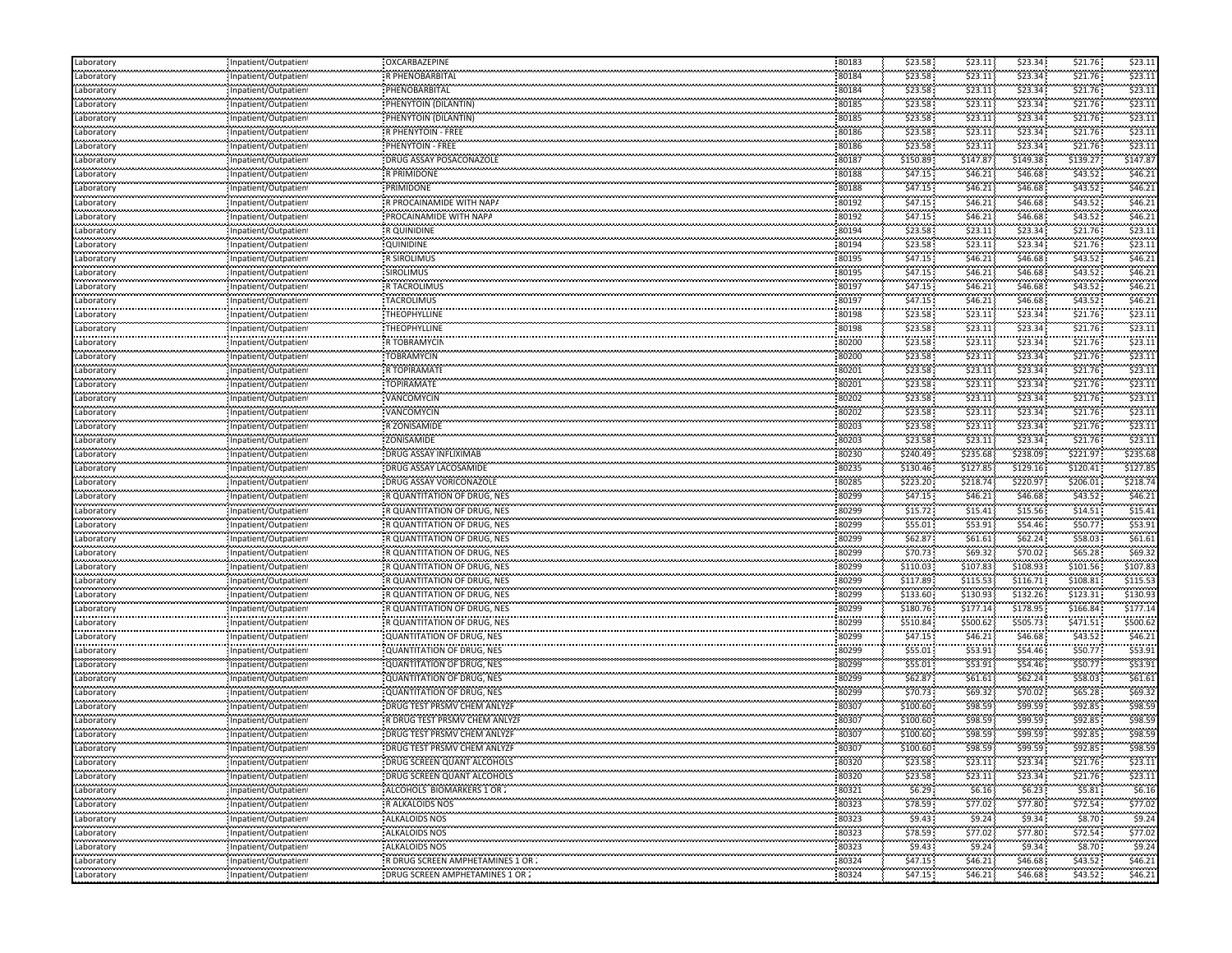| Laboratory                    | Inpatient/Outpatien              | DRUG SCREEN QUANT AMPHETAMINES 5 OR MOR                                                     | 80326          | \$6.29            | \$6.16:           | \$6.23              | \$5.81   | \$6.16            |
|-------------------------------|----------------------------------|---------------------------------------------------------------------------------------------|----------------|-------------------|-------------------|---------------------|----------|-------------------|
| Laboratory                    | Inpatient/Outpatien              | R ANABOLIC STEROID 1 OR 2 (DIHYDROTESTOSTERONE)                                             | 80327          | \$39.30           | \$38.51           | \$38.91             | \$36.27  | \$38.51           |
| .<br>Laboratory               | Inpatient/Outpatien              | ANABOLIC STEROID 1 OR 2 (DIHYDROTESTOSTERONE)                                               | 80327          | \$39.30           | \$38.51           | \$38.91             | \$36.27  | \$38.51           |
| <br>Laboratory                | Inpatient/Outpatien              | ANALGESICS NON-OPIOID 1 OR 2 (SALICYLATE)                                                   | 80329          | \$23.58           | \$23.11           | \$23.34             | \$21.76  | \$23.11           |
| .<br>Laboratory               | Inpatient/Outpatien!             | ANALGESICS NON-OPIOID 1 OR 2 (ACETAMINOPHEN)                                                | 80329          | \$23.58           | \$23.11           | \$23.34             | \$21.76  | \$23.11           |
| Laboratory                    | : Inpatient/Outpatien            | ANALGESICS NON-OPIOID 1 OR 2 (SALICYLATE)                                                   | 80329          | \$23.58           | \$23.11           | \$23.34             | \$21.76  | \$23.11           |
| Laboratory                    | Inpatient/Outpatient             | ANALGESICS NON-OPIOID 1 OR 2 (ACETAMINOPHEN)                                                | 80329          | \$23.58           | \$23.11           | \$23.34             | \$21.76  | \$23.11           |
| .<br>Laboratory               | Inpatient/Outpatien <sup>.</sup> | DRUG SCREEN ANALGESICS NON-OPIOID 3-5                                                       | 80330          | \$4.72            | \$4.63            | \$4.67              | \$4.36   | \$4.63            |
| <br>Laboratory                | Inpatient/Outpatien!             | ANTIDEPRESSANTS CLASS 1 OR 2                                                                | 80332          | \$23.58           | \$23.11           | \$23.34             | \$21.76  | \$23.11           |
| <br>Laboratory                | Inpatient/Outpatien              | ANTIDEPRESSANTS SEROTONERGIC CLASS 3-5                                                      | 80333          | \$6.29            | \$6.16            | \$6.23\$            | \$5.81   | \$6.16            |
| .<br>Laboratory               | Inpatient/Outpatient             | R ANTIDEPRESSANT TRICYCLIC 1 OR 2 (AMITRIPTYLINE)                                           | 80335          | \$23.58           | \$23.11           | \$23.34             | \$21.76  | \$23.11           |
| <br>Laboratory                | : Inpatient/Outpatien            | R ANTIDEPRESSANT TRICYCLIC 1 OR 2 (DESIPRAMINE)                                             | 80335          | \$23.58           | \$23.11           | \$23.34             | \$21.76  | \$23.11           |
| Laboratory                    | Inpatient/Outpatien!             | R ANTIDEPRESSANT TRICYCLIC 1 OR 2 (DOXEPIN)                                                 | 80335          | \$23.58           | \$23.11           | \$23.34             | \$21.76  | \$23.11           |
| Laboratory                    | Inpatient/Outpatien              | R ANTIDEPRESSANT TRICYCLIC 1 OR 2 (IMIPRAMINE)                                              | 80335          | \$23.58           | \$23.11           | \$23.34             | \$21.76  | \$23.11           |
| .<br>Laboratory               | Inpatient/Outpatien!             | R ANTIDEPRESSANT TRICYCLIC 1 OR 2 (NORTIPTYLINE)                                            | 80335          | \$23.58           | \$23.11           | \$23.34             | \$21.76  | \$23.11           |
|                               | Inpatient/Outpatien              | ANTIDEPRESSANT TRICYCLIC 1 OR 2 (AMITRIPTYLINE)                                             | 80335          | \$23.58           | \$23.11           | \$23.34             | \$21.76  | \$23.11           |
| Laboratory<br>.<br>Laboratory |                                  | ANTIDEPRESSANT TRICYCLIC 1 OR 2 (DESIPRAMINE)                                               | 80335          | \$23.58           | \$23.11           | \$23.34             | \$21.76  | \$23.11           |
|                               | Inpatient/Outpatien!             |                                                                                             | 80335          | \$23.58           | \$23.11           | \$23.34             | \$21.76  | \$23.11           |
| Laboratory<br>                | Inpatient/Outpatien              | ANTIDEPRESSANT TRICYCLIC 1 OR 2 (DOXEPIN)<br>ANTIDEPRESSANT TRICYCLIC 1 OR 2 (NORTIPTYLINE) | 80335          | \$23.58           | \$23.11           | \$23.34             | \$21.76  | \$23.11           |
| Laboratory                    | Inpatient/Outpatien!             |                                                                                             | 80337          |                   |                   |                     | \$84.14  | \$89.34           |
| Laboratory<br>.               | Inpatient/Outpatien              | TRICYCLIC & CYCLICALS 6/MORE                                                                | 80337          | \$91.16<br>\$6.29 | \$89.34<br>\$6.16 | \$90.25<br>\$6.23   | \$5.81   | \$6.16            |
| Laboratory                    | Inpatient/Outpatien!             | ANTIDEPRESSANTS TRICYCLIC OTHER CYCLICALS 6/MORE                                            |                |                   |                   |                     |          |                   |
| Laboratory                    | : Inpatient/Outpatien            | R ANTIEPILEPTICS NOS 1-3 (METHSUXIMIDE)                                                     | 80339          | \$23.58           | \$23.11           | \$23.34             | \$21.76  | \$23.11           |
| Laboratory<br>                | Inpatient/Outpatient             | ANTIEPILEPTICS NOS 42738 (METHSUXIMIDE)                                                     | 80339<br>80340 | \$23.58           | \$23.11<br>\$6.16 | \$23.34<br>\$6.23\$ | \$21.76  | \$23.11<br>\$6.16 |
| Laboratory<br>.               | Inpatient/Outpatien              | ANTIEPILEPTICS NOT OTHERWISE SPECIFIED 4-6                                                  |                | \$6.29            |                   |                     | \$5.81   |                   |
| Laboratory                    | Inpatient/Outpatien!             | R ANTIPSYCHOTICS NOS 1-3 (PHENOTHIAZINE)                                                    | 80342          | \$47.15           | \$46.21           | \$46.68             | \$43.52  | \$46.21           |
| Laboratory<br>                | Inpatient/Outpatien              | ANTIPSYCHOTICS NOS 1-3 (PHENOTHIAZINE)                                                      | 80342          | \$47.15           | \$46.21           | \$46.68             | \$43.52  | \$46.21           |
| Laboratory<br>.               | Inpatient/Outpatien!             | ANTIPSYCHOTICS NOT OTHERWISE SPECIFIED 7/MORE                                               | 80344          | \$6.29            | \$6.16\$          | \$6.23              | \$5.81   | \$6.16            |
| Laboratory<br>.               | Inpatient/Outpatien              | R DRUG SCREENING BARBITURATES                                                               | 80345          | \$39.30           | \$38.51           | \$38.91             | \$36.27  | \$38.51           |
| Laboratory                    | Inpatient/Outpatien!             | <b>DRUG SCREENING BARBITURATES</b>                                                          | 80345          | \$39.30           | \$38.51           | \$38.91             | \$36.27  | \$38.51           |
| Laboratory                    | : Inpatient/Outpatien            | R BENZODIAZEPINES 1-12                                                                      | 80346          | \$212.19          | \$207.95          | \$210.07            | \$195.85 | \$207.95          |
| Laboratory<br>                | Inpatient/Outpatien              | R BENZODIAZEPINES 1-12                                                                      | 80346          | \$47.15           | \$46.21           | \$46.68             | \$43.52  | \$46.2\$          |
| Laboratory<br>                | Inpatient/Outpatien              | BENZODIAZEPINES 42747                                                                       | 80346          | \$212.19          | \$207.95          | \$210.07            | \$195.85 | \$207.95          |
| Laboratory                    | Inpatient/Outpatient             | BENZODIAZEPINES 42747                                                                       | 80346          | \$47.15           | \$46.21           | \$46.68             | \$43.52  | \$46.2            |
| Laboratory                    | Inpatient/Outpatien              | DRUG SCREENING BUPRENORPHINE                                                                | 80348          | \$103.74          | \$101.67          | \$102.70            | \$95.75  | \$101.67          |
| <br>Laboratory                | Inpatient/Outpatien!             | DRUG SCREENING BUPRENORPHINE                                                                | 80348          | \$6.29            | \$6.16            | \$6.23              | \$5.81   | \$6.16            |
| <br>Laboratory                | Inpatient/Outpatien              | DRUG SCREENING CANNABINOIDS NATURAL                                                         | 80349          | \$80.16           | \$78.56           | \$79.36             | \$73.99  | \$78.56           |
| .<br>Laboratory               | Inpatient/Outpatien!             | DRUG SCREENING COCAINE                                                                      | 80353          | \$37.72           | \$36.97           | \$37.34             | \$34.82  | \$36.97           |
| Laboratory                    | : Inpatient/Outpatien            | R DRUG SCREENING FENTANYI                                                                   | 80354          | \$78.59           | \$77.02           | \$77.80             | \$72.54  | \$77.02           |
| Laboratory                    | Inpatient/Outpatien              | DRUG SCREENING FENTANYL                                                                     | 80354          | \$50.30.          | \$49.29           | \$49.80             | \$46.43  | \$49.29           |
| <br>Laboratory                | Inpatient/Outpatien              | DRUG SCREENING GABAPENTIN NON-BLOOD                                                         | 80355          | \$6.29            | \$6.16            | \$6.23\$            | \$5.81   | \$6.16            |
| <br>Laboratory                | Inpatient/Outpatien!             | DRUG SCREENING HEROIN METABOLITE                                                            | 80356          | \$6.29            | \$6.16\$          | \$6.23              | \$5.81   | \$6.16            |
| <br>Laboratory                | Inpatient/Outpatien              | DRUG SCREENING KETAMINE AND NORKETAMINE                                                     | 80357          | \$3.14            | \$3.08            | \$3.11              | \$2.90   | \$3.08            |
| .<br>Laboratory               | Inpatient/Outpatien!             | R DRUG SCREENING METHADONE                                                                  | 80358          | \$47.15           | \$46.21           | \$46.68             | \$43.52  | \$46.21           |
| <br>Laboratory                | Inpatient/Outpatien              | DRUG SCREENING METHADONE                                                                    | 80358          | \$47.15           | \$46.21           | \$46.68             | \$43.52  | \$46.21           |
| Laboratory                    | Inpatient/Outpatien!             | R METHYLENEDIOXYAMPHETAMINES                                                                | 80359          | \$39.30           | \$38.51           | \$38.91             | \$36.27  | \$38.51           |
| Laboratory                    | Inpatient/Outpatien              | : METHYLENEDIOXYAMPHETAMINES                                                                | 80359          | \$39.30           | \$38.51           | \$38.91             | \$36.27  | \$38.51           |
| <br>Laboratory                | Inpatient/Outpatien!             | <b>DRUG SCREENING METHYLPHENIDATE</b>                                                       | 80360          | \$81.73           | \$80.10           | \$80.91             | \$75.44  | \$80.10           |
| <br>Laboratory                | npatient/Outpatien               | R OPIATES 1 OR MORE (DIHYDROCODEINONE)                                                      | 80361          | \$78.59           | \$77.02           | \$77.80             | \$72.54  | \$77.02           |
| <br>Laboratory                | Inpatient/Outpatien!             | R OPIATES 1 OR MORE (DIHYDROCODEINONE)                                                      | 80361          | \$133.60          | \$130.93          | \$132.26            | \$123.31 | \$130.93          |
| .<br>Laboratory               | Inpatient/Outpatien              | R OPIATES 1 OR MORE (DIHYDROMORPHINONE)                                                     | 80361          | \$78.59           | \$77.02\$         | \$77.80             | \$72.54  | \$77.02           |
| <br>Laboratory                | Inpatient/Outpatient             | R OPIATES 1 OR MORE (DIHYDROMORPHINONE)                                                     | 80361          | \$133.60          | \$130.93          | \$132.26            | \$123.31 | \$130.93          |
| .<br>Laboratory               | <br>Inpatient/Outpatient         | R OPIATES 1 OR MORI                                                                         | 80361          | \$78.59           | \$77.02           | \$77.80             | \$72.54  | \$77.02           |
| Laboratory                    | Inpatient/Outpatient             | OPIATES 1 OR MORE (DIHYDROCODEINONE)                                                        | 80361          | \$78.59           | \$77.02           | \$77.80             | \$72.54  | \$77.02           |
| Laboratory                    | Inpatient/Outpatient             | OPIATES 1 OR MORE                                                                           | 80361          | \$78.59           | \$77.02           | \$77.80             | \$72.54  | \$77.02           |
| <br>Laboratory                | Inpatient/Outpatient             | OPIATES 1 OR MORE (DIHYDROMORPHINONE)                                                       | 80361          | \$78.59           | \$77.02\$         | \$77.80             | \$72.54  | \$77.02           |
| Laboratory                    | Inpatient/Outpatient             |                                                                                             | 80362          | \$149.32          | \$146.33          | \$147.83            | \$137.82 | \$146.33          |
| <br>Laboratory                | <br>Inpatient/Outpatient         | R OPIOIDS & OPIATE ANALOGS 1 OR 2<br>.<br>"R OPIOID & OPIATE ANALOG 5 OR MOR                | 80364          | \$78.59           | \$77.02\$         | \$77.80             | \$72.54  | \$77.02           |
| بتعريبهم                      | Inpatient/Outpatient             | OPIOID & OPIATE ANALOG 5 OR MORE                                                            | 80364          | \$78.59           | \$77.02           | \$77.80             | \$72.54  | \$77.02           |
| Laboratory<br>                | Inpatient/Outpatient             | R DRUG SCREENING OXYCODONE                                                                  | 80365          | \$78.59           | \$77.02\$         | \$77.80             | \$72.54  | \$77.02           |
| Laboratory                    |                                  |                                                                                             |                |                   |                   |                     |          |                   |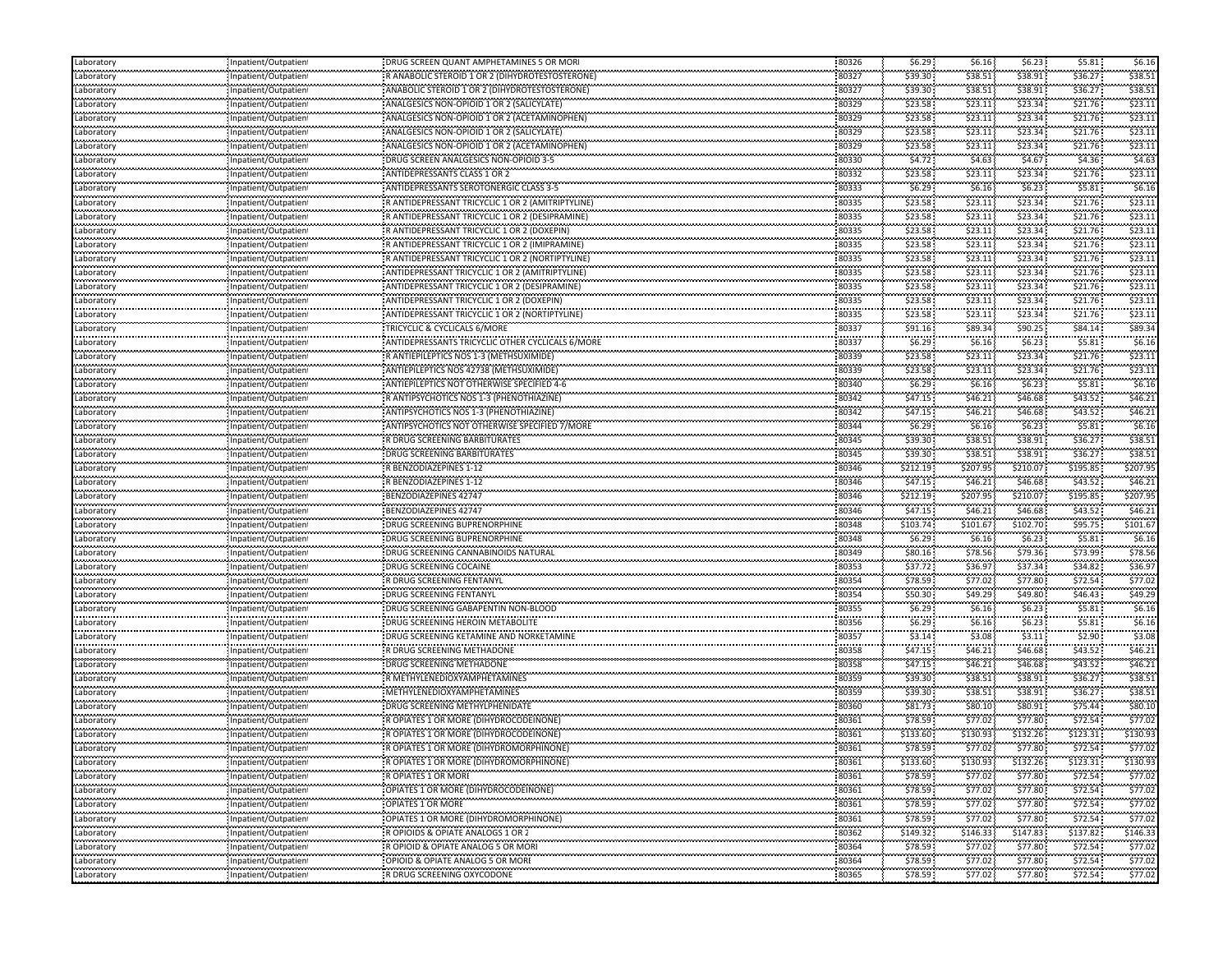| Laboratory                                                                                                   | Inpatient/Outpatient                              | DRUG SCREENING OXYCODONE                                                    | 80365               | \$78.59                      | \$77.02               | \$77.80                   | \$72.54                    | \$77.02       |
|--------------------------------------------------------------------------------------------------------------|---------------------------------------------------|-----------------------------------------------------------------------------|---------------------|------------------------------|-----------------------|---------------------------|----------------------------|---------------|
| Laboratory                                                                                                   | Inpatient/Outpatient                              | DRUG SCREENING PREGABALIN                                                   | 80366               | \$130.46                     | \$127.85              | \$129.16                  | \$120.41                   | \$127.85      |
| <br>Laboratory                                                                                               | Inpatient/Outpatient                              | DRUG SCREENING PREGABALIN                                                   | <br>80366           | <br>\$130.46                 | .<br>\$127.85         | ,,,,,,,,,<br>\$129.16     | \$120.41                   | \$127.85      |
| <br>Laboratory                                                                                               | Inpatient/Outpatient                              | DRUG SCREENING PROPOXYPHENE                                                 | 80367               | \$80.16                      | \$78.56               | \$79.36                   | \$73.99                    | \$78.5        |
| <br>Laboratory                                                                                               | <br>Inpatient/Outpatient                          | <br>R SEDATIVE HYPNOTICS                                                    | <br>80368           | <br>\$149.32                 | .<br>\$146.33         | ,,,,,,,,,<br>\$147.83     | \$137.82                   | \$146.3       |
| Laboratory                                                                                                   | Inpatient/Outpatient                              | SEDATIVE HYPNOTICS                                                          | 80368               | \$149.32                     | \$146.33              | \$147.83                  | \$137.82                   | \$146.3       |
| Laboratory                                                                                                   | Inpatient/Outpatient                              | R SKELETAL MUSCLE RELAXANT 1/2 (MEPROBAMATE                                 | 80369               | \$47.15                      | \$46.21               | \$46.68                   | \$43.52                    | \$46.21       |
| <br>Laboratory                                                                                               |                                                   |                                                                             | 80369               | ,,,,,,,,,,,                  | ,,,,,,,,,,            | ,,,,,,,,,,,               | \$174.10                   | \$184.8       |
| .                                                                                                            | Inpatient/Outpatient<br>                          | R SKELETAL MUSCLE RELAXANT 1/2<br>SKELETAL MUSCLE RELAXANT 1/2 (MEPROBAMATE |                     | \$188.62<br>.                | \$184.85<br>          | \$186.73<br>.             | \$43.52                    | \$46.21       |
| Laboratory<br>                                                                                               | Inpatient/Outpatien!<br>                          |                                                                             | 80369<br>           | \$47.15<br>.                 | \$46.21<br>           | \$46.68<br>               | \$5.81                     | \$6.1         |
| Laboratory<br>.                                                                                              | Inpatient/Outpatient                              | DRUG SCREENING TAPENTADOL                                                   | 80372<br>80373      | \$6.29\$<br>\$89.59          | \$6.16\$<br>\$87.80   | \$6.23<br>,,,,,,,,,       | \$82.69                    | \$87.80       |
| Laboratory<br>.                                                                                              | Inpatient/Outpatient                              | DRUG SCREENING TRAMADOL                                                     |                     |                              |                       | \$88.69                   |                            |               |
| Laboratory<br>.                                                                                              | Inpatient/Outpatient                              | DRUG/SUBSTANCE NOS 1-3                                                      | 80375               | \$422.82                     | \$414.36              | \$418.59                  | \$390.26                   | \$414.3       |
| Laboratory                                                                                                   | Inpatient/Outpatient                              | DRUG/SUBSTANCE NOS 7/MORE                                                   | 80377               | \$47.15                      | \$46.21               | \$46.68                   | \$43.52                    | \$46.21       |
| Laboratory<br>                                                                                               | Inpatient/Outpatient                              | ACTH STIM PANEL, ADRENAL INSUFF                                             | 80400<br>           | \$47.15<br>.                 | \$46.21<br>.          | \$46.68\$<br>.            | \$43.52\$                  | \$46.21       |
| Laboratory<br>                                                                                               | Inpatient/Outpatient<br>                          | ACTH STIM PANEL, ADRENAL INSUFF                                             | 80400               | \$47.15<br>.                 | \$46.21<br>.          | \$46.68                   | \$43.52                    | \$46.2\$      |
| Laboratory<br>                                                                                               | Inpatient/Outpatient                              | URINALYSIS W/ MICRO                                                         | 81001               | \$14.15                      | \$13.87               | \$14.01                   | \$13.06                    | \$13.8        |
| Laboratory                                                                                                   | <br>Inpatient/Outpatient                          | URINALYSIS W/ MICRO                                                         | 81001               | .<br>\$14.15                 | .<br>\$13.87          | .<br>\$14.01              | \$13.06                    | \$13.8        |
| Laboratory                                                                                                   | Inpatient/Outpatient                              | R URINALYSIS NON-AUTO, W/O MICRO                                            | 81002               | \$6.29                       | \$6.16\$              | \$6.23                    | \$5.81                     | \$6.16        |
| .<br>Laboratory                                                                                              | <br>Inpatient/Outpatient                          | URINALYSIS NON-AUTO, W/O MICRO                                              | <br>81002           | \$6.29                       | \$6.16\$              | .<br>\$6.23               | \$5.81                     | \$6.1         |
| .<br>Laboratory                                                                                              | Inpatient/Outpatient                              | URINALYSIS AUTOMATED, W/O MICRO                                             | 81003               | against an<br>\$6.29         | .<br>\$6.16           | .<br>\$6.23               | \$5.81                     | \$6.1         |
| <br>Laboratory                                                                                               | Inpatient/Outpatient                              | URINALYSIS AUTOMATED, W/O MICRO                                             | <br>81003           | \$6.29                       | \$6.16                | .<br>\$6.23               | \$5.81                     | \$6.16        |
| Laboratory                                                                                                   | Inpatient/Outpatient                              | URINALYSIS, QUALITATIVE/SEMIQUANTITATIVE                                    | 81005               | \$14.15                      | \$13.87               | \$14.01                   | \$13.06                    | \$13.8        |
| Laboratory                                                                                                   | Inpatient/Outpatient                              | R URINALYSIS, QUALITATIVE/SEMIQUANTITATIVE                                  | 81005               | \$14.15                      | \$13.87               | \$14.01                   | \$13.06                    | \$13.8        |
| <br>Laboratory                                                                                               | Inpatient/Outpatient                              | URINALYSIS, QUALITATIVE/SEMIQUANTITATIVE                                    | 81005               | \$14.15                      | .<br>\$13.87          | \$14.01                   | \$13.06                    | \$13.8        |
| <br>Laboratory                                                                                               | <br>Inpatient/Outpatient                          | URINALYSIS, QUALITATIVE/SEMIQUANTITATIVE                                    | <br>81005           | .<br>\$14.15                 | <br>\$13.87           | .<br>\$14.01              | \$13.06                    | \$13.8        |
| Laboratory                                                                                                   | Inpatient/Outpatient                              | URINE PREGNANCY TEST                                                        | 81025               | \$15.72                      | \$15.41               | \$15.56                   | \$14.51                    | \$15.41       |
| .                                                                                                            |                                                   |                                                                             |                     | .                            | .                     | .                         | \$14.51                    | \$15.4        |
| Laboratory                                                                                                   | Inpatient/Outpatient                              | URINE PREGNANCY TEST                                                        | 81025               | \$15.72<br>والمعامرة والمراد | \$15.41<br>بمعجمهم    | \$15.56<br>\$3.11         | \$2.90                     | \$3.08        |
| Laboratory<br>                                                                                               | Inpatient/Outpatient<br>                          | VOLUME MEASUREMENT TIMED COLLECTION                                         | 81050<br>           | \$3.14<br>\$3.14             | \$3.08<br>\$3.08      | \$3.11                    | \$2.90                     | \$3.08        |
| Laboratory                                                                                                   | Inpatient/Outpatient                              | VOLUME MEASUREMENT TIMED COLLECTION                                         | 81050               | \$154.04                     |                       |                           |                            | \$150.9       |
| Laboratory                                                                                                   | Inpatient/Outpatient                              | HPA-1 GENOTYPING                                                            | 81105               |                              | \$150.96              | \$152.50                  | \$142.18                   |               |
|                                                                                                              |                                                   |                                                                             |                     |                              |                       |                           |                            |               |
| Laboratory                                                                                                   | Inpatient/Outpatient                              | BRCA1&2 SEQ & FULL DUP/DEL                                                  | 81162               | \$2,590.34                   | \$2,538.53            | \$2,564.44                | \$2,390.88                 | \$2,538.53    |
| <br>Laboratory                                                                                               | Inpatient/Outpatient                              | BRCA1&2 SEQ & FULL DUP/DEL                                                  | 81162               | .<br>\$2,590.34              | .<br>\$2,538.53       | <br>\$2,564.44            | ,,,,,,,,,,,,<br>\$2,390.88 | \$2,538.53    |
| <br>Laboratory                                                                                               | <br>Inpatient/Outpatient                          | <br>ABL1 GENE                                                               | <br>81170           | .<br>\$183.90                | \$180.22              | .<br>\$182.06             | \$169.74                   | \$180.2       |
|                                                                                                              | Inpatient/Outpatient                              | ABL1 GENE                                                                   | 81170               | \$328.51                     | \$321.94              | \$325.22                  | \$303.21                   | \$321.9       |
| Laboratory<br><br>Laboratory                                                                                 | <br>Inpatient/Outpatient                          | R ASPA GENE ANALYSIS (CANAVAN                                               | <br>81200           | .<br>\$165.04                | <br>\$161.74          | ,,,,,,,,<br>\$163.39      | \$152.33                   | \$161.7       |
| .<br>Laboratory                                                                                              | Inpatient/Outpatient                              | ASPA GENE ANALYSIS (CANAVAN                                                 | 81200               | \$165.04                     | \$161.74              | \$163.39                  | \$152.33                   | \$161.7       |
| <br>Laboratory                                                                                               | <br>Inpatient/Outpatient                          | R BCR/ABL1 TRANSLOC MAJ BRK PN                                              | <br>81206           | .<br>\$125.74                | <br>\$123.23          | ,,,,,,,,<br>\$124.48      | \$116.06                   | \$123.2       |
|                                                                                                              | Inpatient/Outpatient                              | R BCR/ABL1 TRANSLOC MAJ BRK PN                                              | 81206               | \$864.49                     | \$847.20              | \$855.85                  | \$797.92                   | \$847.20      |
| Laboratory<br>Laboratory                                                                                     | Inpatient/Outpatient                              | BCR/ABL1 TRANSLOC MAJ BRK PN                                                | 81206               | \$125.74                     | \$123.23              | \$124.48                  | \$116.06                   | \$123.23      |
| <br>Laboratory                                                                                               | Inpatient/Outpatient                              | BCR/ABL1 TRANSLOC MAJ BRK PN                                                |                     | .<br>\$864.49                | <br>\$847.20          |                           |                            |               |
| .<br>Laboratory                                                                                              |                                                   | R BCR/ABL1 TRANSLOC MIN BRK PN                                              | 81206<br><br>81207  | .<br>\$125.74                | <br>\$123.23          | \$855.85<br>.<br>\$124.48 | \$797.92                   | \$847.20      |
|                                                                                                              | Inpatient/Outpatien!<br>                          |                                                                             |                     | .                            |                       |                           | \$116.06                   | \$123.2<br>.  |
| Laboratory<br>.                                                                                              | Inpatient/Outpatient<br>                          | R BCR/ABL1 TRANSLOC MIN BRK PN                                              | 81207<br>           | \$864.49<br>.                | \$847.20<br>          | \$855.85<br>,,,,,,,,,     | \$797.92                   | \$847.20      |
| Laboratory<br>                                                                                               | Inpatient/Outpatient                              | BCR/ABL1 TRANSLOC MIN BRK PN                                                | 81207               | \$125.74                     | \$123.23              | \$124.48                  | \$116.06                   | \$123.2       |
| Laboratory<br>.                                                                                              | Inpatient/Outpatient                              | BCR/ABL1 TRANSLOC MIN BRK PN                                                | 81207               | \$864.49                     | \$847.20              | \$855.85                  | \$797.92                   | \$847.20      |
| Laboratory                                                                                                   | Inpatient/Outpatient                              | R BRAF GENE ANALYSIS                                                        | 81210               | \$557.99                     | \$546.83              | \$552.41                  | \$515.02                   | \$546.83      |
| Laboratory<br>.                                                                                              | Inpatient/Outpatient<br>                          | <b>BRAF GENE ANALYSIS</b>                                                   | 81210<br>           | \$557.99<br>.                | \$546.83<br>          | \$552.41<br>,,,,,,,,      | \$515.02                   | \$546.8       |
| Laboratory<br>                                                                                               | Inpatient/Outpatient<br>                          | CALR GENE COM VARIANT!<br>,,,,,,,,,,,,,,,,,,,,,,,,,,,,,,,,,,                | 81219               | \$594.14<br>                 | \$582.26<br>          | \$588.20                  | \$548.39<br>.              | \$582.2       |
| Laboratory<br>                                                                                               | Inpatient/Outpatien                               | CALR GENE COM VARIANT                                                       | 81219               | \$537.56<br>                 | \$526.81<br>          | \$532.18<br>,,,,,,,,      | \$496.17                   | \$526.8       |
| Laboratory                                                                                                   | Inpatient/Outpatient                              | CALR GENE COM VARIANT!                                                      | 81219<br>.          | \$594.14<br>.                | \$582.26<br>.         | \$588.20<br>.             | \$548.39                   | \$582.26<br>. |
|                                                                                                              | Inpatient/Outpatient                              | R CFTR GENE ANLYS COM VA                                                    | 81220<br>,,,,,,,,,, | \$117.89                     | \$115.53              | \$116.71                  | \$108.81                   | \$115.53      |
|                                                                                                              | Inpatient/Outpatient                              | R CFTR GENE ANLYS COM VAI                                                   | 81220               | \$3,057.16                   | \$2,996.02 \$3,026.59 |                           | \$2,821.76                 | \$2,996.02    |
|                                                                                                              | Inpatient/Outpatient                              | R CFTR GENE ANALYSIS (CYSTIC FIBROSIS)                                      | 81220               | \$165.04                     | \$161.74              | \$163.39                  | \$152.33                   | \$161.74      |
|                                                                                                              | Inpatient/Outpatient                              | CFTR GENE ANLYS COM VAI                                                     | 81220               | \$117.89                     | \$115.53              | \$116.71                  | \$108.81                   | \$115.53      |
|                                                                                                              | Inpatient/Outpatient                              | CFTR GENE ANALYSIS (CYSTIC FIBROSIS)                                        | 81220               | \$165.04                     | \$161.74              | \$163.39                  | \$152.33                   | \$161.74      |
|                                                                                                              | <br>Inpatient/Outpatient                          | <br>R CFTR INTRON 8 POLY-T ANLYS                                            | .<br>81224          | <br>\$243.63                 | \$238.76              | .<br>\$241.19             | ,,,,,,,,,,,<br>\$224.87    | <br>\$238.7   |
|                                                                                                              | Inpatient/Outpatient                              | CFTR INTRON 8 POLY-T ANLYS                                                  | 81224               | .<br>\$243.63                | .<br>\$238.76         | .<br>\$241.19             | .<br>\$224.87              | \$238.7       |
| Laboratory<br>Laboratory<br>Laboratory<br>Laboratory<br>Laboratory<br>Laboratory<br>Laboratory<br>Laboratory | <br>Inpatient/Outpatient                          | R CYP2C19 GENE ANLYS COMM VA                                                | .<br>81225          | .<br>\$322.22                | .<br>\$315.78         | .<br>\$319.00             | .<br>\$297.41              | .<br>\$315.78 |
| Laboratory                                                                                                   | ,,,,,,,,,,,,,,,,,,,,,,,,,<br>Inpatient/Outpatient | CYP2C19 GENE ANLYS COMM VAI                                                 | .<br>81225          | .<br>\$322.22                | .<br>\$315.78         | .<br>\$319.00             | .<br>\$297.41              | \$315.78      |
| Laboratory                                                                                                   | Inpatient/Outpatient                              | R CYP2D6 GENE ANLYS COMM VAL                                                | ,,,,,,,,,,<br>81226 | <br>\$243.63                 | \$238.76              | .<br>\$241.19             | \$224.87                   | \$238.76      |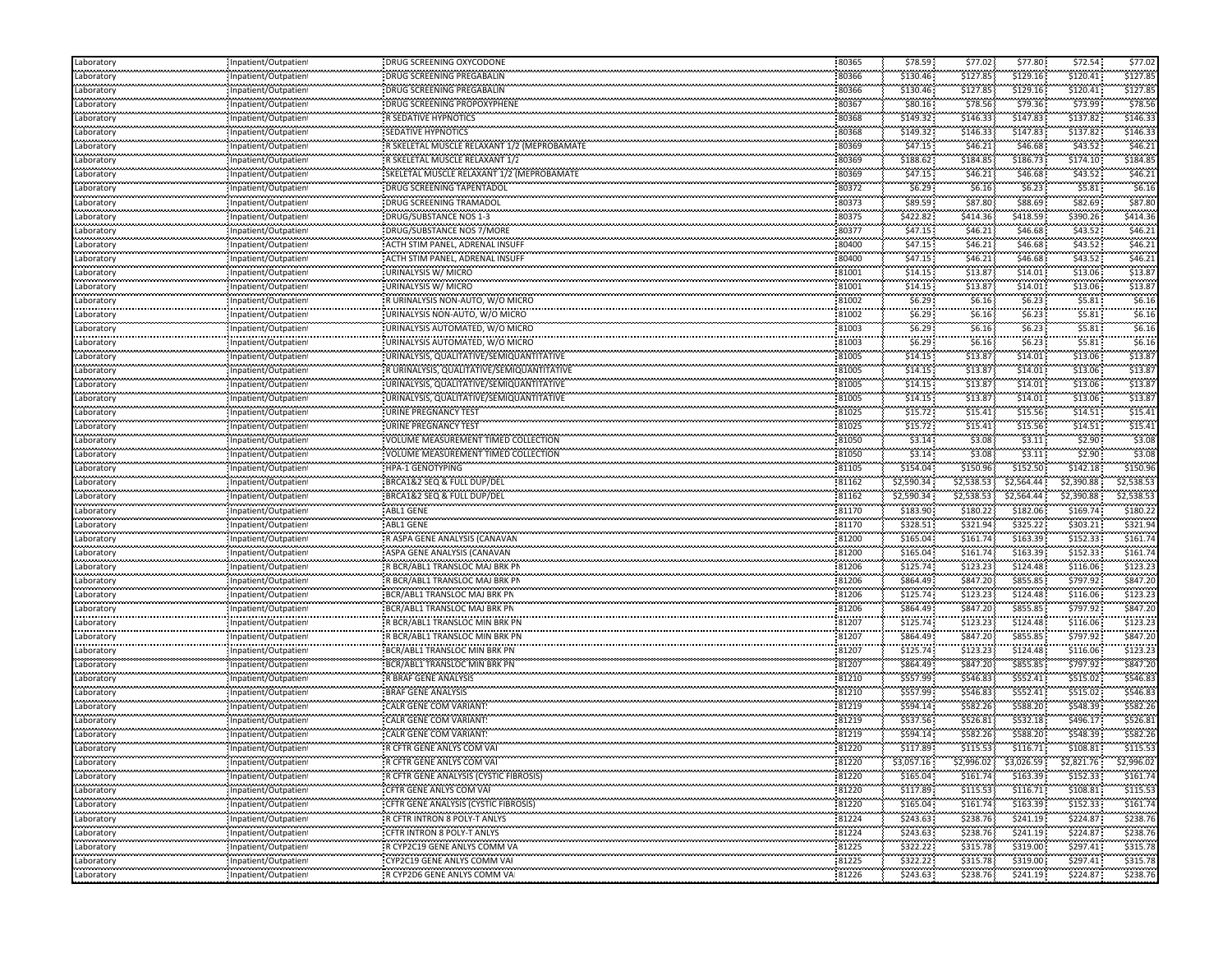| Laboratory                    | Inpatient/Outpatien                          | CYP2D6 GENE ANLYS COMM VAI                                     | 81226          | \$243.63             | \$238.76             | \$241.19             | \$224.87             | \$238.76             |
|-------------------------------|----------------------------------------------|----------------------------------------------------------------|----------------|----------------------|----------------------|----------------------|----------------------|----------------------|
| Laboratory                    | Inpatient/Outpatien                          | R CYP2C9 GENE ANLYS COMM VA                                    | 81227          | \$267.21             | \$261.87             | \$264.54             | \$246.63             | \$261.87             |
| <br>Laboratory                | Inpatient/Outpatient                         | CYP2C9 GENE ANLYS COMM VAI                                     | 81227          | \$267.21             | \$261.87             | \$264.54             | \$246.63             | \$261.8              |
| .<br>Laboratory               | Inpatient/Outpatient                         | TISSUE MICROARRAY TESTING                                      | 81229          | \$1,336.04           | \$1,309.32           | \$1,322.68           | \$1,233.16           | \$1,309.32           |
| .<br>Laboratory               | Inpatient/Outpatient                         | <b>CYTOGEN M ARRAY COPY NO&amp;SNI</b>                         | 81229          | \$1,428.77           | \$1,400.19           | \$1,414.48           | \$1,318.75           | \$1,400.19           |
| Laboratory                    | Inpatient/Outpatient                         | CYTOGEN M ARRAY COPY NO&SN                                     | 81229          | \$1,336.04           | \$1,309.32           | \$1,322.68           | \$1,233.16           | \$1,309.32           |
| Laboratory                    | Inpatient/Outpatient                         | R EGFR GENE ANLYS COMM VAI                                     | 81235          | \$542.27             | \$531.42             | \$536.85             | \$500.52             | \$531.42             |
| ومومودوه<br>Laboratory        | Inpatient/Outpatient                         | <b>EGFR GENE COM VARIANTS</b>                                  | 81235          | \$1,850.02           | \$1,813.02           | \$1,831.52           | \$1,707.57           | \$1,813.02           |
| <br>Laboratory                | Inpatient/Outpatien!                         | EGFR GENE ANLYS COMM VAF                                       | 81235          | \$542.27             | \$531.42             | \$536.85             | \$500.52             | \$531.42             |
| المعرف والمرا<br>Laboratory   | Inpatient/Outpatient                         | <b>EGFR GENE COM VARIANTS</b>                                  | 81235          | \$1,850.02           | \$1,813.02           | \$1,831.52           | \$1,707.57           | \$1,813.02           |
| .<br>Laboratory               | Inpatient/Outpatient                         | R F2 GENE ANLYS 20210G>A VAI                                   | 81240          | \$94.31              | \$92.42              | \$93.37              | \$87.05              | \$92.42              |
| Laboratory                    | Inpatient/Outpatient                         | F2 GENE ANLYS 20210G>A VAI                                     | 81240          | \$94.31              | \$92.42              | \$93.37              | \$87.05              | \$92.42              |
| Laboratory                    | Inpatient/Outpatient                         | R F5 GENE ANLYS LEIDEN VAR                                     | 81241          | \$141.46             | \$138.63             | \$140.05             | \$130.57             | \$138.63             |
| Laboratory                    | Inpatient/Outpatient                         | F5 GENE ANLYS LEIDEN VAR                                       | 81241          | \$141.46             | \$138.63             | \$140.05             | \$130.57             | \$138.63             |
| .<br>Laboratory               | Inpatient/Outpatient                         | R FMR1 GN ANLYS ABNRML ALLELES                                 | 81243          | \$180.76             | \$177.14             | \$178.95             | \$166.84             | \$177.14             |
| تعتبره بتعجب<br>Laboratory    | Inpatient/Outpatient                         |                                                                | 81243          | \$180.76             | \$177.14             | \$178.95             | \$166.84             | \$177.14             |
| gaangaa<br>Laboratory         | Inpatient/Outpatient                         |                                                                | 81245          | \$183.90             | \$180.22             | \$182.06             | \$169.74             | \$180.22             |
| Laboratory                    | Inpatient/Outpatient                         | <b>FLT3 GENE ANALYSIS</b>                                      | 81246          | \$183.90             | \$180.22             | \$182.06             | \$169.74             | \$180.22             |
| .<br>Laboratory               | Inpatient/Outpatient                         | R HEXA GENE ANLYS COMM VA                                      | 81255          | \$180.76             | \$177.14             | \$178.95             | \$166.84             | \$177.14             |
| Laboratory                    | Inpatient/Outpatient                         | R HEXA GENE ANALYSIS (TAY SACHS)                               | 81255          | \$165.04             | \$161.74             | \$163.39             | \$152.33             | \$161.7              |
| aga an agus a<br>Laboratory   | Inpatient/Outpatient                         | HEXA GENE ANLYS COMM VAI                                       | 81255          | \$180.76             | \$177.14             | \$178.95             | \$166.84             | \$177.14             |
| Laboratory                    | Inpatient/Outpatient                         | HEXA GENE ANALYSIS (TAY SACHS)                                 | 81255          | \$165.04             | \$161.74             | \$163.39             | \$152.33             | \$161.74             |
| Laboratory                    | Inpatient/Outpatient                         | R HFE GENE ANLYS COMM VAI                                      | 81256          | \$133.60             | \$130.93             | \$132.26             | \$123.31             | \$130.93             |
| المعرف والمرا<br>Laboratory   | Inpatient/Outpatient                         | HFE GENE ANLYS COMM VAF                                        | 81256          | \$133.60             | \$130.93             | \$132.26             | \$123.31             | \$130.93             |
| ومعرضه ومحاربه<br>Laboratory  | Inpatient/Outpatient                         | R HBA1/HBA2 GN ANLYS DELET/VAI                                 | 81257          | \$298.64             | \$292.67             | \$295.65             | \$275.64             | \$292.6              |
| Laboratory                    | Inpatient/Outpatient                         | HBA1/HBA2 GN ANLYS DELET/VAI                                   | 81257          | \$298.64             | \$292.67             | \$295.65             | \$275.64             | \$292.67             |
| .<br>Laboratory               | Inpatient/Outpatient                         | R IKBKAP GENE ANALYSIS (FAM DYSAUTONOMIA)                      | 81260          | \$165.04             | \$161.74             | \$163.39             | \$152.33             | \$161.7              |
| Laboratory                    | Inpatient/Outpatient                         | IKBKAP GENE ANALYSIS (FAM DYSAUTONOMIA)                        | 81260          | \$165.04             | \$161.74             | \$163.39             | \$152.33             | \$161.7              |
| <br>Laboratory                | Inpatient/Outpatient                         | R IGH GENE REARRANGE AMP METI                                  | 81261          | \$432.25             | \$423.61             | \$427.93             | \$398.97             | \$423.61             |
| Laboratory                    | Inpatient/Outpatient                         | R IGH GENE REARRANGE AMP METI                                  | 81261          | \$613.00             | \$600.74             | \$606.87             | \$565.80             | \$600.74             |
| Laboratory                    | Inpatient/Outpatient                         | IGH GENE REARRANGE AMP METH                                    | 81261          | \$432.25             | \$423.61             | \$427.93             | \$398.97             | \$423.61             |
| المعرف والمرا<br>Laboratory   | Inpatient/Outpatient                         | IGH GENE REARRANGE AMP METH                                    | 81261          | \$613.00             | \$600.74             | \$606.87             | \$565.80             | \$600.7              |
| gaangaa                       | Inpatient/Outpatient                         | R IGH VAR REG SOMATIC MUT ANL'                                 | 81263          | \$157.18             | \$154.04             | \$155.61             | \$145.08             | \$154.0              |
| Laboratory<br>Laboratory      | Inpatient/Outpatien                          | IGH VAR REG SOMATIC MUT ANLY                                   | 81263          | \$157.18             | \$154.04             | \$155.61             | \$145.08             | \$154.04             |
| .<br>Laboratory               | Inpatient/Outpatient                         | CHIMERISM ANAL NO CELL SELEC                                   | 81267          | \$408.67             | \$400.50             | \$404.58             | \$377.20             | \$400.50             |
| .<br>Laboratory               | Inpatient/Outpatient                         | CHIMERISM ANAL W/CELL SELECT                                   | 81268          | \$290.78             | \$284.96             | \$287.87             | \$268.39             | \$284.96             |
|                               | Inpatient/Outpatient                         | R JAK2 GENE ANLYS V617F VA                                     | 81270          | \$314.36             | \$308.07             | \$311.22             | \$290.15             | \$308.07             |
| Laboratory                    |                                              | R JAK2 GENE ANLYS V617F VA                                     | 81270          | \$353.66             | \$346.59             | \$350.12             | \$326.43             | \$346.59             |
| Laboratory                    | Inpatient/Outpatient                         | JAK2 GENE ANLYS V617F VAI                                      | 81270          | \$314.36             | \$308.07             | \$311.22             | \$290.15             | \$308.07             |
| Laboratory<br>المعرف والمرا   | Inpatient/Outpatient                         | JAK2 GENE ANLYS V617F VAI                                      | 81270          | \$353.66             | \$346.59             | \$350.12             | \$326.43             | \$346.59             |
| Laboratory<br>.<br>Laboratory | Inpatient/Outpatient                         |                                                                | 81272          | \$399.24             | \$391.26             | \$395.25             | \$368.50             | \$391.26             |
| المعرف والمرا                 | Inpatient/Outpatien!                         | KIT GENE TARGETED SEQ ANALYS<br>KIT GENE TARGETED SEQ ANALYS   | 81272          | \$399.24             | \$391.26             | \$395.25             | \$368.50             | \$391.26             |
| Laboratory<br>.<br>Laboratory | Inpatient/Outpatien                          |                                                                | 81273          | \$397.67             | \$389.72             | \$393.69             | \$367.05             | \$389.7              |
|                               | Inpatient/Outpatient                         | KIT GENE ANALYS D816 VARIANT                                   | 81273          |                      |                      | \$393.69             | \$367.05             | \$389.72             |
| Laboratory<br>Laboratory      | Inpatient/Outpatient                         | KIT GENE ANALYS D816 VARIANT<br>R KRAS GENE ANLYS VAR IN CODO! | 81275          | \$397.67<br>\$259.35 | \$389.72<br>\$254.16 | \$256.76             | \$239.38             | \$254.16             |
|                               | Inpatient/Outpatient                         |                                                                |                |                      |                      |                      |                      | \$254.16             |
| Laboratory<br>                | Inpatient/Outpatient                         | KRAS GENE ANLYS VAR IN CODON                                   | 81275<br>81276 | \$259.35             | \$254.16<br>\$309.61 | \$256.76<br>\$312.77 | \$239.38<br>\$291.60 | \$309.61             |
| Laboratory<br>بعدود بمعرو     | Inpatient/Outpatient                         | KRAS GENE ADDL VARIANTS                                        | 81276          | \$315.93<br>\$315.93 | \$309.61             | \$312.77             | \$291.60             | \$309.61             |
| Laboratory<br>                | Inpatient/Outpatien                          | KRAS GENE ADDL VARIANTS                                        |                |                      | \$107.83             | \$108.93             | \$101.56             | \$107.83             |
| Laboratory<br>Laboratory      | Inpatient/Outpatient<br>Inpatient/Outpatient | MGMT GENE METHYLATION ANAL<br>MGMT GENE METHYLATION ANAL       | 81287<br>81287 | \$110.03<br>\$429.10 | \$420.52             | \$424.81             | \$396.06             | \$420.52             |
| .                             |                                              |                                                                |                |                      |                      |                      |                      |                      |
| Laboratory<br>.               | Inpatient/Outpatient                         | MGMT GENE METHYLATION ANAL                                     | 81287<br>81287 | \$110.03<br>\$429.10 | \$107.83             | \$108.93             | \$101.56<br>         | \$107.83             |
| Laboratory<br>Laboratory      | Inpatient/Outpatient<br>Inpatient/Outpatient | MGMT GENE METHYLATION ANAL<br>MLH1 GENE                        | 81288          | \$567.42             | \$420.52<br>\$556.07 | \$424.81<br>\$561.75 | \$396.06<br>\$523.73 | \$420.52<br>\$556.07 |
|                               |                                              |                                                                | 81288          | \$542.27             | \$531.42             | \$536.85             | \$500.52             | \$531.42             |
| Laboratory<br>.<br>Laboratory | Inpatient/Outpatient<br>Inpatient/Outpatient | MLH1 GENE<br>R MTHFR GENE ANLYS COMM VAL                       | 81291          | \$180.76             | \$177.14             | \$178.95             | \$166.84             | \$177.14             |
| .<br>Laboratory               | Inpatient/Outpatient                         | MTHFR GENE ANLYS COMM VAF                                      | 81291          | \$180.76             | \$177.14             | \$178.95             | \$166.84             | \$177.14             |
| .<br>Laboratory               | Inpatient/Outpatient                         | MLH1 GENE FULL SEQUENCE ANALYSIS                               | 81292          | \$580.00             | \$568.40             | \$574.20             | \$535.34             | \$568.40             |
| .<br>Laboratory               | Inpatient/Outpatient                         | :<br>: MLH1 GENE DUP/DELETE VARIANT                            | 81294          | \$172.90             | \$169.44             | \$171.17             | \$159.59             | \$169.44             |
|                               | Inpatient/Outpatient                         | MSH2 GENE ANALYSIS FULL SEQUENCE ANALYSIS                      | 81295          | \$138.32             | \$135.55             | \$136.94             | \$127.67             | \$135.55             |
| Laboratory                    |                                              |                                                                |                |                      |                      |                      |                      |                      |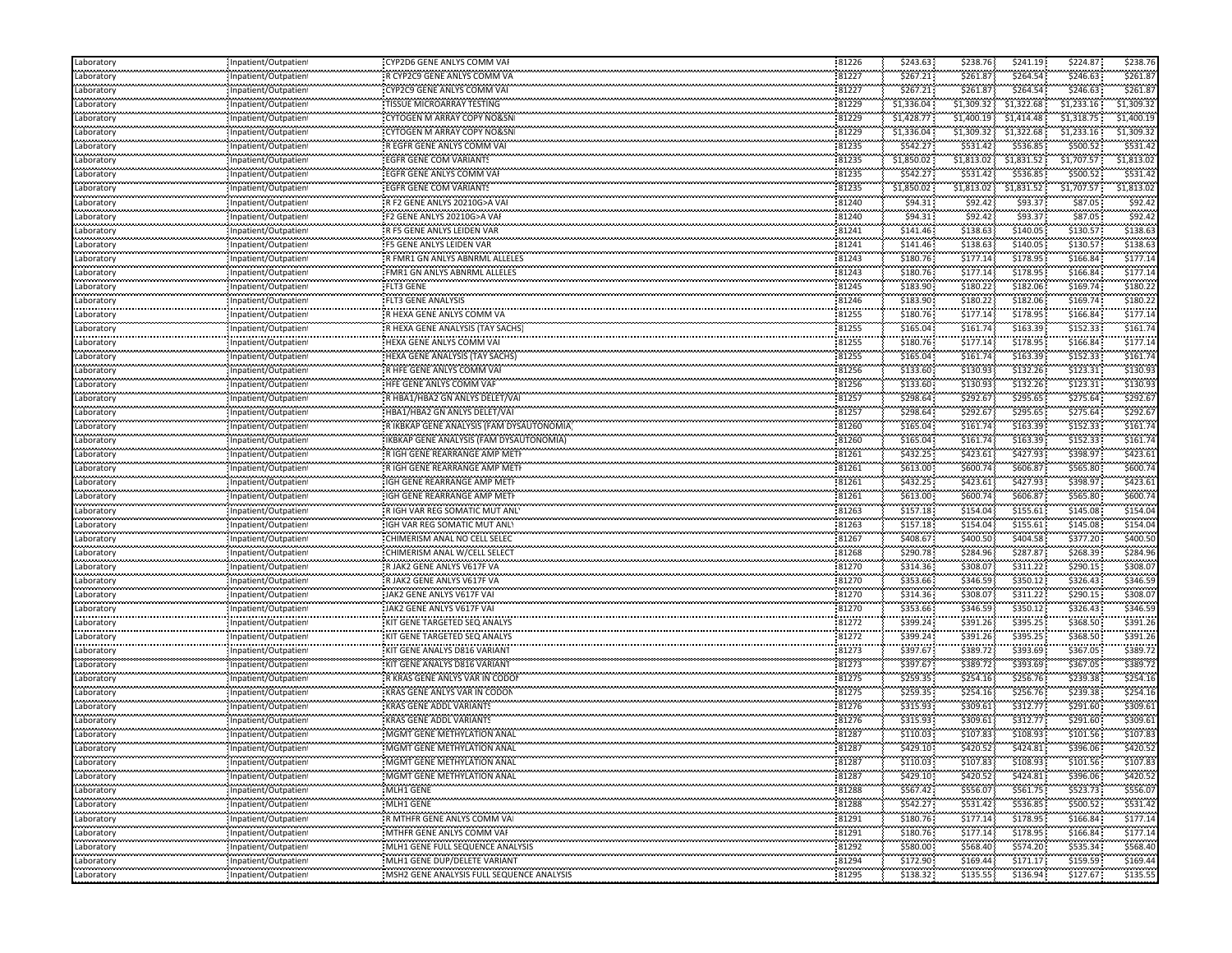| \$256.76<br>\$239.38<br>\$254.16<br>\$259.35<br>\$254.16<br>MSH6 GENE ANALYSIS FULL SEQUENCE ANALYSIS<br>81298<br>Inpatient/Outpatien<br><br>\$146.18<br>\$143.26<br>\$144.72<br>\$134.92<br>\$143.2<br>81300<br>MSH6 GENE DUP/DELETE VARIANT<br>Laboratory<br>Inpatient/Outpatient<br>\$505.73<br>\$471.51<br>\$500.62<br>81301<br>\$510.84<br>\$500.62<br>R MICROSATELLITE INSTABILITY ANALYSIS, MARKERS<br>Laboratory<br>Inpatient/Outpatient<br><br>\$471.51<br>\$500.62<br>81301<br>\$510.84<br>\$500.62<br>\$505.73<br>Laboratory<br>Inpatient/Outpatient<br>\$401.86<br>\$426.68<br>81305<br>\$426.68<br>\$431.04<br>\$435.39<br>MYD88 GENE P.LEU265PRO VRNT<br>Inpatient/Outpatient<br>Laboratory<br>\$180.22<br>\$180.22<br>\$182.06<br>\$169.74<br>\$183.90<br>NPM1 GENE<br>81310<br>Laboratory<br>Inpatient/Outpatient<br>.<br>81311<br>\$281.45<br>\$298.83<br>NRAS GENE VARIANTS EXON 2&<br>\$304.93<br>\$298.83<br>\$301.88<br>Laboratory<br>Inpatient/Outpatien<br><br>NRAS GENE VARIANTS EXON 2&:<br>81311<br>\$298.83<br>\$281.45<br>\$298.8<br>\$304.93<br>\$301.88<br>Laboratory<br>npatient/Outpatien!<br>.<br>PDGFRA GENE<br>81314<br>\$509.27<br>\$499.08<br>\$504.18<br>\$499.0<br>\$470.06<br>Laboratory<br>Inpatient/Outpatien<br><br>81315<br>\$178.44<br>\$189.4<br>PML/RARALPHA COM BREAKPOINT<br>\$189.46<br>\$191.40<br>\$193.33<br>Laboratory<br>Inpatient/Outpatient<br>.<br>81315<br>\$191.40<br>\$178.44<br>\$189.46<br>PML/RARALPHA COM BREAKPOINT<br>\$193.33<br>\$189.46<br>Laboratory<br>Inpatient/Outpatient<br><br>\$178.44<br>\$189.46<br>PML/RARALPHA COM BREAKPOINT<br>81315<br>\$193.33<br>\$189.46<br>\$191.40<br>Inpatient/Outpatient<br>\$694.02<br>\$647.05<br>\$687.01<br>81317<br>\$701.03<br>\$687.01<br>PMS2 GENE ANALYSIS FULL SEQUENCE<br>Laboratory<br>Inpatient/Outpatient<br><br>81319<br>\$195.63<br>\$184.25<br>\$195.63<br>\$199.62<br>\$197.62<br>npatient/Outpatien!<br>.<br>81329<br>\$946.23<br>\$936.77<br>\$873.37<br>SMN1 GENE DOS/DELETION ALYS<br>\$927.31<br>\$927.31<br>Inpatient/Outpatien<br><br>81331<br>\$231.05<br>\$217.62<br>\$231.0<br>.<br>"R SNRPN/UBE3A METHYLATION ANLY<br>\$235.77<br>\$233.41<br>Inpatient/Outpatient<br>\$233.41<br>\$217.62<br>\$235.77<br>\$231.05<br>\$231.05<br>81331<br>SNRPN/UBE3A METHYLATION ANLY<br>Inpatient/Outpatient<br><br>\$93.37<br>\$87.05<br>.<br>\$92.4<br>R SERPINA1 GENE ANLY COMM VA<br>81332<br>\$94.31<br>\$92.42<br>Inpatient/Outpatient<br><br>81332<br>\$94.31<br>\$93.37<br>\$87.05<br>\$92.42<br>\$92.42<br>SERPINA1 GENE ANLY COMM VAI<br>Inpatient/Outpatient<br><br>\$225.63<br>81340<br>\$223.35<br>\$210.36<br>\$223.3<br>\$227.91<br>R TRB GENE REARRANGE AMPLIFY METHODOLOGY<br>Inpatient/Outpatient<br>\$225.63<br>\$223.35<br>\$227.91<br>\$223.35<br>\$210.36<br>TRB GENE REARRANGE AMPLIFY METHODOLOGY<br>81340<br>Laboratory<br>Inpatient/Outpatient<br>\$516.03<br>\$521.29<br>\$486.01<br>\$516.03<br>\$526.56<br>81342<br>R TRG GENE REARRANGEMENT ANALYSIS<br>Laboratory<br>Inpatient/Outpatient<br>.<br>81342<br>\$227.91<br>\$225.63<br>\$210.36<br>\$223.35<br>\$223.35<br>R TRG GENE REARRANGEMENT ANALYSIS<br>Laboratory<br>Inpatient/Outpatient<br><br>TRG GENE REARRANGEMENT ANALYSIS<br>81342<br>\$526.56<br>\$516.03<br>\$486.01<br>\$516.03<br>\$521.29<br>Laboratory<br>Inpatient/Outpatient<br>\$225.63<br>\$223.35<br>\$210.36<br>\$223.35<br>\$227.91<br>81342<br>TRG GENE REARRANGEMENT ANALYSIS<br>Laboratory<br>Inpatient/Outpatient<br><br>\$335.13<br>\$355.8<br>HBB FULL GENE SEQUENCE<br>81364<br>\$355.83<br>\$359.46<br>\$363.09<br>Laboratory<br>Inpatient/Outpatient<br>\$359.46<br>\$355.83<br>\$355.83<br>\$335.13<br>\$363.09<br>81364<br>HBB FULL GENE SEQUENCE<br>Inpatient/Outpatient<br>Laboratory<br><br>\$124.48<br>\$116.06<br>:<br>- R HLA CLASS 1&2 TYPNG LOW RE!<br>81370<br>\$123.23<br>\$123.2<br>\$125.74<br>Laboratory<br>Inpatient/Outpatient<br>\$232.13<br>\$246.46<br>\$251.49<br>\$246.46<br>\$248.98<br>81374<br>HLA I TYPING 1 ANTIGEN LR<br>Inpatient/Outpatient<br>Laboratory<br>\$255.34<br>\$271.11<br>\$271.11<br>\$273.87<br>\$276.64<br>81376<br>HLA II TYPING 1 LOCUS LR<br>Inpatient/Outpatient<br>.<br>81376<br>\$255.34<br>\$276.64<br>\$271.11<br>\$273.87<br>\$271.11<br>HLA II TYPING 1 LOCUS LR<br>Inpatient/Outpatient<br><br>\$159.59<br>\$169.44<br>\$169.4<br>R HLA CL 1 HI RES 1-GRP ALLELES<br>81381<br>\$172.90<br>\$171.17<br>Inpatient/Outpatient<br>\$171.17<br>\$159.59<br>\$169.44<br>\$172.90<br>\$169.44<br>HLA CL 1 HI RES 1-GRP ALLELES<br>81381<br>Inpatient/Outpatient<br><br>\$856.63<br>\$790.67<br>\$839.50<br>R HLA CLASS 2 TYPNG HI RES EA<br>81382<br>\$839.50<br>\$848.06<br>Laboratory<br>Inpatient/Outpatient<br>\$839.50<br>\$856.63<br>\$848.06<br>\$790.67<br>R HLA CLASS 2 TYPNG HI RES EA<br>81382<br>\$839.50<br>Inpatient/Outpatient<br><br>\$231.05<br>\$231.0<br>81400<br>\$235.77<br>\$233.41<br>\$217.62<br>R MOLECULAR PATHOLOGY LEVEL 1<br>Inpatient/Outpatient<br>\$233.41<br>\$231.05<br>\$217.62<br>\$231.05<br>81400<br>\$235.77<br>MOLECULAR PATHOLOGY LEVEL 1<br>Inpatient/Outpatient<br>\$268.39<br>\$284.96<br>\$284.96<br>\$287.87<br>\$290.78<br>R MOLECULAR PATHOLOGY LEVEL 2<br>81401<br>Inpatient/Outpatient<br>.<br>\$516.03<br>81401<br>\$526.56<br>\$516.03<br>\$486.01<br>R MOLECULAR PATHOLOGY LEVEL 2<br>\$521.29<br>Inpatient/Outpatien<br><br>\$261.14<br>81401<br>\$277.27<br>\$280.10<br>\$277.2"<br>R MOLECULAR PATHOLOGY LEVEL 2<br>\$282.93<br>npatient/Outpatien!<br>.<br>\$398.97<br>\$423.61<br>R MOLECULAR PATHOLOGY LEVEL 2<br>81401<br>\$432.25<br>\$423.61<br>\$427.93<br>Inpatient/Outpatien<br><br>\$355.44<br>\$377.39<br>\$381.24<br>\$377.39<br>R MOLECULAR PATHOLOGY LEVEL 2<br>81401<br>\$385.09<br>Laboratory<br>Inpatient/Outpatient<br>\$398.97<br>\$427.93<br>\$423.61<br>81401<br>\$432.25<br>\$423.61<br>R MOLECULAR PATHOLOGY LEVEL 2<br>Inpatient/Outpatient<br>.<br>\$862.61<br>\$880.21<br>\$862.61<br>\$871.41<br>\$812.43<br>R MOLECULAR PATHOLOGY LEVEL 2<br>81401<br>Laboratory<br>Inpatient/Outpatient<br>\$277.27<br>\$280.10<br>\$261.14<br>\$277.27<br>\$282.93<br>81401<br>R MOLECULAR PATHOLOGY LEVEL 2<br>Inpatient/Outpatient<br><br>MOLECULAR PATHOLOGY LEVEL 2<br>\$284.96<br>\$268.39<br>\$284.96<br>81401<br>\$290.78<br>\$287.87<br>Laboratory<br>npatient/Outpatient<br>.<br>81401<br>\$516.03<br>MOLECULAR PATHOLOGY LEVEL 2<br>\$526.56<br>\$516.03<br>\$486.01<br>\$521.29<br>Inpatient/Outpatien<br><br>MOLECULAR PATHOLOGY LEVEL 2<br>\$277.27<br>\$277.27<br>\$282.93<br>\$280.10<br>81401<br>\$261.14<br>Inpatient/Outpatien!<br>.<br>MOLECULAR PATHOLOGY LEVEL 2<br>\$398.97<br>\$423.61<br>81401<br>\$432.25<br>\$423.61<br>\$427.93<br>Inpatient/Outpatient<br>81402<br>\$447.96<br>\$443.48<br>\$439.00<br>\$439.00<br>R MOLECULAR PATHOLOGY LEVEL 3<br>\$413.47<br>Inpatient/Outpatient<br>.<br>\$457.00<br>81402<br>\$495.12<br>\$490.17<br>\$485.22<br>\$485.22<br>R MOLECULAR PATHOLOGY LEVEL 3<br>Inpatient/Outpatient<br><br><br>\$447.96<br>MOLECULAR PATHOLOGY LEVEL 3<br>81402<br>\$439.00<br>\$443.48<br>\$413.47<br>\$439.00<br>Inpatient/Outpatient<br>\$495.12<br>\$490.17<br>\$457.00<br>\$485.22<br>81402<br>\$485.22<br>MOLECULAR PATHOLOGY LEVEL 3<br>Inpatient/Outpatient<br>.<br><br>81403<br>\$308.07<br>R MOLECULAR PATHOLOGY LEVEL 4<br>\$314.36<br>\$308.07<br>\$311.22<br>\$290.15<br>Inpatient/Outpatient<br>.<br>R MOLECULAR PATHOLOGY LEVEL 4<br>81403<br>\$259.35<br>\$254.16<br>\$256.76<br>\$239.38<br>\$254.16<br>Inpatient/Outpatient<br><br>81403<br><br>\$1,146.12<br>R MOLECULAR PATHOLOGY LEVEL 4<br>\$1,241.73<br>\$1,229.31<br>Inpatient/Outpatient<br>\$1,216.90<br>\$1,216.90<br>.<br>R MOLECULAR PATHOLOGY LEVEL 4<br>81403<br>\$614.58<br>\$567.26<br>\$602.29<br>\$608.43<br>\$602.29<br>Inpatient/Outpatient<br>.<br><br>MOLECULAR PATHOLOGY LEVEL 4<br>81403<br>\$314.36<br>\$308.07<br>\$290.15<br>\$311.22<br>\$308.07<br>Laboratory<br>Inpatient/Outpatient | Laboratory | Inpatient/Outpatien | MSH2 GENE DUP/DELETE VARIANT | 81297 | \$138.32 | \$135.55 | \$136.94 | \$127.67 | \$135.55 |
|-------------------------------------------------------------------------------------------------------------------------------------------------------------------------------------------------------------------------------------------------------------------------------------------------------------------------------------------------------------------------------------------------------------------------------------------------------------------------------------------------------------------------------------------------------------------------------------------------------------------------------------------------------------------------------------------------------------------------------------------------------------------------------------------------------------------------------------------------------------------------------------------------------------------------------------------------------------------------------------------------------------------------------------------------------------------------------------------------------------------------------------------------------------------------------------------------------------------------------------------------------------------------------------------------------------------------------------------------------------------------------------------------------------------------------------------------------------------------------------------------------------------------------------------------------------------------------------------------------------------------------------------------------------------------------------------------------------------------------------------------------------------------------------------------------------------------------------------------------------------------------------------------------------------------------------------------------------------------------------------------------------------------------------------------------------------------------------------------------------------------------------------------------------------------------------------------------------------------------------------------------------------------------------------------------------------------------------------------------------------------------------------------------------------------------------------------------------------------------------------------------------------------------------------------------------------------------------------------------------------------------------------------------------------------------------------------------------------------------------------------------------------------------------------------------------------------------------------------------------------------------------------------------------------------------------------------------------------------------------------------------------------------------------------------------------------------------------------------------------------------------------------------------------------------------------------------------------------------------------------------------------------------------------------------------------------------------------------------------------------------------------------------------------------------------------------------------------------------------------------------------------------------------------------------------------------------------------------------------------------------------------------------------------------------------------------------------------------------------------------------------------------------------------------------------------------------------------------------------------------------------------------------------------------------------------------------------------------------------------------------------------------------------------------------------------------------------------------------------------------------------------------------------------------------------------------------------------------------------------------------------------------------------------------------------------------------------------------------------------------------------------------------------------------------------------------------------------------------------------------------------------------------------------------------------------------------------------------------------------------------------------------------------------------------------------------------------------------------------------------------------------------------------------------------------------------------------------------------------------------------------------------------------------------------------------------------------------------------------------------------------------------------------------------------------------------------------------------------------------------------------------------------------------------------------------------------------------------------------------------------------------------------------------------------------------------------------------------------------------------------------------------------------------------------------------------------------------------------------------------------------------------------------------------------------------------------------------------------------------------------------------------------------------------------------------------------------------------------------------------------------------------------------------------------------------------------------------------------------------------------------------------------------------------------------------------------------------------------------------------------------------------------------------------------------------------------------------------------------------------------------------------------------------------------------------------------------------------------------------------------------------------------------------------------------------------------------------------------------------------------------------------------------------------------------------------------------------------------------------------------------------------------------------------------------------------------------------------------------------------------------------------------------------------------------------------------------------------------------------------------------------------------------------------------------------------------------------------------------------------------------------------------------------------------------------------------------------------------------------------------------------------------------------------------------------------------------------------------------------------------------------------------------------------------------------------------------------------------------------------------------------------------------------------------------------------------------------------------------------------------------------------------------------------------------------------------------------------------------------------------------------------------------------------------------------------------------------------------------------------------------------------------------------------------------------------------------------------------------------------------------------------------------------------------------------------------------------------------------------------------------------------------------------------------------------------------------------------------------------------------------------------------------------------------------|------------|---------------------|------------------------------|-------|----------|----------|----------|----------|----------|
|                                                                                                                                                                                                                                                                                                                                                                                                                                                                                                                                                                                                                                                                                                                                                                                                                                                                                                                                                                                                                                                                                                                                                                                                                                                                                                                                                                                                                                                                                                                                                                                                                                                                                                                                                                                                                                                                                                                                                                                                                                                                                                                                                                                                                                                                                                                                                                                                                                                                                                                                                                                                                                                                                                                                                                                                                                                                                                                                                                                                                                                                                                                                                                                                                                                                                                                                                                                                                                                                                                                                                                                                                                                                                                                                                                                                                                                                                                                                                                                                                                                                                                                                                                                                                                                                                                                                                                                                                                                                                                                                                                                                                                                                                                                                                                                                                                                                                                                                                                                                                                                                                                                                                                                                                                                                                                                                                                                                                                                                                                                                                                                                                                                                                                                                                                                                                                                                                                                                                                                                                                                                                                                                                                                                                                                                                                                                                                                                                                                                                                                                                                                                                                                                                                                                                                                                                                                                                                                                                                                                                                                                                                                                                                                                                                                                                                                                                                                                                                                                                                                                                                                                                                                                                                                                                                                                                                                                                                                                                                                                                                                       | Laboratory |                     |                              |       |          |          |          |          |          |
|                                                                                                                                                                                                                                                                                                                                                                                                                                                                                                                                                                                                                                                                                                                                                                                                                                                                                                                                                                                                                                                                                                                                                                                                                                                                                                                                                                                                                                                                                                                                                                                                                                                                                                                                                                                                                                                                                                                                                                                                                                                                                                                                                                                                                                                                                                                                                                                                                                                                                                                                                                                                                                                                                                                                                                                                                                                                                                                                                                                                                                                                                                                                                                                                                                                                                                                                                                                                                                                                                                                                                                                                                                                                                                                                                                                                                                                                                                                                                                                                                                                                                                                                                                                                                                                                                                                                                                                                                                                                                                                                                                                                                                                                                                                                                                                                                                                                                                                                                                                                                                                                                                                                                                                                                                                                                                                                                                                                                                                                                                                                                                                                                                                                                                                                                                                                                                                                                                                                                                                                                                                                                                                                                                                                                                                                                                                                                                                                                                                                                                                                                                                                                                                                                                                                                                                                                                                                                                                                                                                                                                                                                                                                                                                                                                                                                                                                                                                                                                                                                                                                                                                                                                                                                                                                                                                                                                                                                                                                                                                                                                                       |            |                     |                              |       |          |          |          |          |          |
|                                                                                                                                                                                                                                                                                                                                                                                                                                                                                                                                                                                                                                                                                                                                                                                                                                                                                                                                                                                                                                                                                                                                                                                                                                                                                                                                                                                                                                                                                                                                                                                                                                                                                                                                                                                                                                                                                                                                                                                                                                                                                                                                                                                                                                                                                                                                                                                                                                                                                                                                                                                                                                                                                                                                                                                                                                                                                                                                                                                                                                                                                                                                                                                                                                                                                                                                                                                                                                                                                                                                                                                                                                                                                                                                                                                                                                                                                                                                                                                                                                                                                                                                                                                                                                                                                                                                                                                                                                                                                                                                                                                                                                                                                                                                                                                                                                                                                                                                                                                                                                                                                                                                                                                                                                                                                                                                                                                                                                                                                                                                                                                                                                                                                                                                                                                                                                                                                                                                                                                                                                                                                                                                                                                                                                                                                                                                                                                                                                                                                                                                                                                                                                                                                                                                                                                                                                                                                                                                                                                                                                                                                                                                                                                                                                                                                                                                                                                                                                                                                                                                                                                                                                                                                                                                                                                                                                                                                                                                                                                                                                                       |            |                     |                              |       |          |          |          |          |          |
|                                                                                                                                                                                                                                                                                                                                                                                                                                                                                                                                                                                                                                                                                                                                                                                                                                                                                                                                                                                                                                                                                                                                                                                                                                                                                                                                                                                                                                                                                                                                                                                                                                                                                                                                                                                                                                                                                                                                                                                                                                                                                                                                                                                                                                                                                                                                                                                                                                                                                                                                                                                                                                                                                                                                                                                                                                                                                                                                                                                                                                                                                                                                                                                                                                                                                                                                                                                                                                                                                                                                                                                                                                                                                                                                                                                                                                                                                                                                                                                                                                                                                                                                                                                                                                                                                                                                                                                                                                                                                                                                                                                                                                                                                                                                                                                                                                                                                                                                                                                                                                                                                                                                                                                                                                                                                                                                                                                                                                                                                                                                                                                                                                                                                                                                                                                                                                                                                                                                                                                                                                                                                                                                                                                                                                                                                                                                                                                                                                                                                                                                                                                                                                                                                                                                                                                                                                                                                                                                                                                                                                                                                                                                                                                                                                                                                                                                                                                                                                                                                                                                                                                                                                                                                                                                                                                                                                                                                                                                                                                                                                                       |            |                     |                              |       |          |          |          |          |          |
|                                                                                                                                                                                                                                                                                                                                                                                                                                                                                                                                                                                                                                                                                                                                                                                                                                                                                                                                                                                                                                                                                                                                                                                                                                                                                                                                                                                                                                                                                                                                                                                                                                                                                                                                                                                                                                                                                                                                                                                                                                                                                                                                                                                                                                                                                                                                                                                                                                                                                                                                                                                                                                                                                                                                                                                                                                                                                                                                                                                                                                                                                                                                                                                                                                                                                                                                                                                                                                                                                                                                                                                                                                                                                                                                                                                                                                                                                                                                                                                                                                                                                                                                                                                                                                                                                                                                                                                                                                                                                                                                                                                                                                                                                                                                                                                                                                                                                                                                                                                                                                                                                                                                                                                                                                                                                                                                                                                                                                                                                                                                                                                                                                                                                                                                                                                                                                                                                                                                                                                                                                                                                                                                                                                                                                                                                                                                                                                                                                                                                                                                                                                                                                                                                                                                                                                                                                                                                                                                                                                                                                                                                                                                                                                                                                                                                                                                                                                                                                                                                                                                                                                                                                                                                                                                                                                                                                                                                                                                                                                                                                                       |            |                     |                              |       |          |          |          |          |          |
|                                                                                                                                                                                                                                                                                                                                                                                                                                                                                                                                                                                                                                                                                                                                                                                                                                                                                                                                                                                                                                                                                                                                                                                                                                                                                                                                                                                                                                                                                                                                                                                                                                                                                                                                                                                                                                                                                                                                                                                                                                                                                                                                                                                                                                                                                                                                                                                                                                                                                                                                                                                                                                                                                                                                                                                                                                                                                                                                                                                                                                                                                                                                                                                                                                                                                                                                                                                                                                                                                                                                                                                                                                                                                                                                                                                                                                                                                                                                                                                                                                                                                                                                                                                                                                                                                                                                                                                                                                                                                                                                                                                                                                                                                                                                                                                                                                                                                                                                                                                                                                                                                                                                                                                                                                                                                                                                                                                                                                                                                                                                                                                                                                                                                                                                                                                                                                                                                                                                                                                                                                                                                                                                                                                                                                                                                                                                                                                                                                                                                                                                                                                                                                                                                                                                                                                                                                                                                                                                                                                                                                                                                                                                                                                                                                                                                                                                                                                                                                                                                                                                                                                                                                                                                                                                                                                                                                                                                                                                                                                                                                                       |            |                     |                              |       |          |          |          |          |          |
|                                                                                                                                                                                                                                                                                                                                                                                                                                                                                                                                                                                                                                                                                                                                                                                                                                                                                                                                                                                                                                                                                                                                                                                                                                                                                                                                                                                                                                                                                                                                                                                                                                                                                                                                                                                                                                                                                                                                                                                                                                                                                                                                                                                                                                                                                                                                                                                                                                                                                                                                                                                                                                                                                                                                                                                                                                                                                                                                                                                                                                                                                                                                                                                                                                                                                                                                                                                                                                                                                                                                                                                                                                                                                                                                                                                                                                                                                                                                                                                                                                                                                                                                                                                                                                                                                                                                                                                                                                                                                                                                                                                                                                                                                                                                                                                                                                                                                                                                                                                                                                                                                                                                                                                                                                                                                                                                                                                                                                                                                                                                                                                                                                                                                                                                                                                                                                                                                                                                                                                                                                                                                                                                                                                                                                                                                                                                                                                                                                                                                                                                                                                                                                                                                                                                                                                                                                                                                                                                                                                                                                                                                                                                                                                                                                                                                                                                                                                                                                                                                                                                                                                                                                                                                                                                                                                                                                                                                                                                                                                                                                                       |            |                     |                              |       |          |          |          |          |          |
|                                                                                                                                                                                                                                                                                                                                                                                                                                                                                                                                                                                                                                                                                                                                                                                                                                                                                                                                                                                                                                                                                                                                                                                                                                                                                                                                                                                                                                                                                                                                                                                                                                                                                                                                                                                                                                                                                                                                                                                                                                                                                                                                                                                                                                                                                                                                                                                                                                                                                                                                                                                                                                                                                                                                                                                                                                                                                                                                                                                                                                                                                                                                                                                                                                                                                                                                                                                                                                                                                                                                                                                                                                                                                                                                                                                                                                                                                                                                                                                                                                                                                                                                                                                                                                                                                                                                                                                                                                                                                                                                                                                                                                                                                                                                                                                                                                                                                                                                                                                                                                                                                                                                                                                                                                                                                                                                                                                                                                                                                                                                                                                                                                                                                                                                                                                                                                                                                                                                                                                                                                                                                                                                                                                                                                                                                                                                                                                                                                                                                                                                                                                                                                                                                                                                                                                                                                                                                                                                                                                                                                                                                                                                                                                                                                                                                                                                                                                                                                                                                                                                                                                                                                                                                                                                                                                                                                                                                                                                                                                                                                                       |            |                     |                              |       |          |          |          |          |          |
|                                                                                                                                                                                                                                                                                                                                                                                                                                                                                                                                                                                                                                                                                                                                                                                                                                                                                                                                                                                                                                                                                                                                                                                                                                                                                                                                                                                                                                                                                                                                                                                                                                                                                                                                                                                                                                                                                                                                                                                                                                                                                                                                                                                                                                                                                                                                                                                                                                                                                                                                                                                                                                                                                                                                                                                                                                                                                                                                                                                                                                                                                                                                                                                                                                                                                                                                                                                                                                                                                                                                                                                                                                                                                                                                                                                                                                                                                                                                                                                                                                                                                                                                                                                                                                                                                                                                                                                                                                                                                                                                                                                                                                                                                                                                                                                                                                                                                                                                                                                                                                                                                                                                                                                                                                                                                                                                                                                                                                                                                                                                                                                                                                                                                                                                                                                                                                                                                                                                                                                                                                                                                                                                                                                                                                                                                                                                                                                                                                                                                                                                                                                                                                                                                                                                                                                                                                                                                                                                                                                                                                                                                                                                                                                                                                                                                                                                                                                                                                                                                                                                                                                                                                                                                                                                                                                                                                                                                                                                                                                                                                                       |            |                     |                              |       |          |          |          |          |          |
|                                                                                                                                                                                                                                                                                                                                                                                                                                                                                                                                                                                                                                                                                                                                                                                                                                                                                                                                                                                                                                                                                                                                                                                                                                                                                                                                                                                                                                                                                                                                                                                                                                                                                                                                                                                                                                                                                                                                                                                                                                                                                                                                                                                                                                                                                                                                                                                                                                                                                                                                                                                                                                                                                                                                                                                                                                                                                                                                                                                                                                                                                                                                                                                                                                                                                                                                                                                                                                                                                                                                                                                                                                                                                                                                                                                                                                                                                                                                                                                                                                                                                                                                                                                                                                                                                                                                                                                                                                                                                                                                                                                                                                                                                                                                                                                                                                                                                                                                                                                                                                                                                                                                                                                                                                                                                                                                                                                                                                                                                                                                                                                                                                                                                                                                                                                                                                                                                                                                                                                                                                                                                                                                                                                                                                                                                                                                                                                                                                                                                                                                                                                                                                                                                                                                                                                                                                                                                                                                                                                                                                                                                                                                                                                                                                                                                                                                                                                                                                                                                                                                                                                                                                                                                                                                                                                                                                                                                                                                                                                                                                                       |            |                     |                              |       |          |          |          |          |          |
|                                                                                                                                                                                                                                                                                                                                                                                                                                                                                                                                                                                                                                                                                                                                                                                                                                                                                                                                                                                                                                                                                                                                                                                                                                                                                                                                                                                                                                                                                                                                                                                                                                                                                                                                                                                                                                                                                                                                                                                                                                                                                                                                                                                                                                                                                                                                                                                                                                                                                                                                                                                                                                                                                                                                                                                                                                                                                                                                                                                                                                                                                                                                                                                                                                                                                                                                                                                                                                                                                                                                                                                                                                                                                                                                                                                                                                                                                                                                                                                                                                                                                                                                                                                                                                                                                                                                                                                                                                                                                                                                                                                                                                                                                                                                                                                                                                                                                                                                                                                                                                                                                                                                                                                                                                                                                                                                                                                                                                                                                                                                                                                                                                                                                                                                                                                                                                                                                                                                                                                                                                                                                                                                                                                                                                                                                                                                                                                                                                                                                                                                                                                                                                                                                                                                                                                                                                                                                                                                                                                                                                                                                                                                                                                                                                                                                                                                                                                                                                                                                                                                                                                                                                                                                                                                                                                                                                                                                                                                                                                                                                                       |            |                     |                              |       |          |          |          |          |          |
|                                                                                                                                                                                                                                                                                                                                                                                                                                                                                                                                                                                                                                                                                                                                                                                                                                                                                                                                                                                                                                                                                                                                                                                                                                                                                                                                                                                                                                                                                                                                                                                                                                                                                                                                                                                                                                                                                                                                                                                                                                                                                                                                                                                                                                                                                                                                                                                                                                                                                                                                                                                                                                                                                                                                                                                                                                                                                                                                                                                                                                                                                                                                                                                                                                                                                                                                                                                                                                                                                                                                                                                                                                                                                                                                                                                                                                                                                                                                                                                                                                                                                                                                                                                                                                                                                                                                                                                                                                                                                                                                                                                                                                                                                                                                                                                                                                                                                                                                                                                                                                                                                                                                                                                                                                                                                                                                                                                                                                                                                                                                                                                                                                                                                                                                                                                                                                                                                                                                                                                                                                                                                                                                                                                                                                                                                                                                                                                                                                                                                                                                                                                                                                                                                                                                                                                                                                                                                                                                                                                                                                                                                                                                                                                                                                                                                                                                                                                                                                                                                                                                                                                                                                                                                                                                                                                                                                                                                                                                                                                                                                                       |            |                     |                              |       |          |          |          |          |          |
|                                                                                                                                                                                                                                                                                                                                                                                                                                                                                                                                                                                                                                                                                                                                                                                                                                                                                                                                                                                                                                                                                                                                                                                                                                                                                                                                                                                                                                                                                                                                                                                                                                                                                                                                                                                                                                                                                                                                                                                                                                                                                                                                                                                                                                                                                                                                                                                                                                                                                                                                                                                                                                                                                                                                                                                                                                                                                                                                                                                                                                                                                                                                                                                                                                                                                                                                                                                                                                                                                                                                                                                                                                                                                                                                                                                                                                                                                                                                                                                                                                                                                                                                                                                                                                                                                                                                                                                                                                                                                                                                                                                                                                                                                                                                                                                                                                                                                                                                                                                                                                                                                                                                                                                                                                                                                                                                                                                                                                                                                                                                                                                                                                                                                                                                                                                                                                                                                                                                                                                                                                                                                                                                                                                                                                                                                                                                                                                                                                                                                                                                                                                                                                                                                                                                                                                                                                                                                                                                                                                                                                                                                                                                                                                                                                                                                                                                                                                                                                                                                                                                                                                                                                                                                                                                                                                                                                                                                                                                                                                                                                                       | Laboratory |                     |                              |       |          |          |          |          |          |
|                                                                                                                                                                                                                                                                                                                                                                                                                                                                                                                                                                                                                                                                                                                                                                                                                                                                                                                                                                                                                                                                                                                                                                                                                                                                                                                                                                                                                                                                                                                                                                                                                                                                                                                                                                                                                                                                                                                                                                                                                                                                                                                                                                                                                                                                                                                                                                                                                                                                                                                                                                                                                                                                                                                                                                                                                                                                                                                                                                                                                                                                                                                                                                                                                                                                                                                                                                                                                                                                                                                                                                                                                                                                                                                                                                                                                                                                                                                                                                                                                                                                                                                                                                                                                                                                                                                                                                                                                                                                                                                                                                                                                                                                                                                                                                                                                                                                                                                                                                                                                                                                                                                                                                                                                                                                                                                                                                                                                                                                                                                                                                                                                                                                                                                                                                                                                                                                                                                                                                                                                                                                                                                                                                                                                                                                                                                                                                                                                                                                                                                                                                                                                                                                                                                                                                                                                                                                                                                                                                                                                                                                                                                                                                                                                                                                                                                                                                                                                                                                                                                                                                                                                                                                                                                                                                                                                                                                                                                                                                                                                                                       |            |                     |                              |       |          |          |          |          |          |
|                                                                                                                                                                                                                                                                                                                                                                                                                                                                                                                                                                                                                                                                                                                                                                                                                                                                                                                                                                                                                                                                                                                                                                                                                                                                                                                                                                                                                                                                                                                                                                                                                                                                                                                                                                                                                                                                                                                                                                                                                                                                                                                                                                                                                                                                                                                                                                                                                                                                                                                                                                                                                                                                                                                                                                                                                                                                                                                                                                                                                                                                                                                                                                                                                                                                                                                                                                                                                                                                                                                                                                                                                                                                                                                                                                                                                                                                                                                                                                                                                                                                                                                                                                                                                                                                                                                                                                                                                                                                                                                                                                                                                                                                                                                                                                                                                                                                                                                                                                                                                                                                                                                                                                                                                                                                                                                                                                                                                                                                                                                                                                                                                                                                                                                                                                                                                                                                                                                                                                                                                                                                                                                                                                                                                                                                                                                                                                                                                                                                                                                                                                                                                                                                                                                                                                                                                                                                                                                                                                                                                                                                                                                                                                                                                                                                                                                                                                                                                                                                                                                                                                                                                                                                                                                                                                                                                                                                                                                                                                                                                                                       | Laboratory |                     |                              |       |          |          |          |          |          |
|                                                                                                                                                                                                                                                                                                                                                                                                                                                                                                                                                                                                                                                                                                                                                                                                                                                                                                                                                                                                                                                                                                                                                                                                                                                                                                                                                                                                                                                                                                                                                                                                                                                                                                                                                                                                                                                                                                                                                                                                                                                                                                                                                                                                                                                                                                                                                                                                                                                                                                                                                                                                                                                                                                                                                                                                                                                                                                                                                                                                                                                                                                                                                                                                                                                                                                                                                                                                                                                                                                                                                                                                                                                                                                                                                                                                                                                                                                                                                                                                                                                                                                                                                                                                                                                                                                                                                                                                                                                                                                                                                                                                                                                                                                                                                                                                                                                                                                                                                                                                                                                                                                                                                                                                                                                                                                                                                                                                                                                                                                                                                                                                                                                                                                                                                                                                                                                                                                                                                                                                                                                                                                                                                                                                                                                                                                                                                                                                                                                                                                                                                                                                                                                                                                                                                                                                                                                                                                                                                                                                                                                                                                                                                                                                                                                                                                                                                                                                                                                                                                                                                                                                                                                                                                                                                                                                                                                                                                                                                                                                                                                       | Laboratory |                     |                              |       |          |          |          |          |          |
|                                                                                                                                                                                                                                                                                                                                                                                                                                                                                                                                                                                                                                                                                                                                                                                                                                                                                                                                                                                                                                                                                                                                                                                                                                                                                                                                                                                                                                                                                                                                                                                                                                                                                                                                                                                                                                                                                                                                                                                                                                                                                                                                                                                                                                                                                                                                                                                                                                                                                                                                                                                                                                                                                                                                                                                                                                                                                                                                                                                                                                                                                                                                                                                                                                                                                                                                                                                                                                                                                                                                                                                                                                                                                                                                                                                                                                                                                                                                                                                                                                                                                                                                                                                                                                                                                                                                                                                                                                                                                                                                                                                                                                                                                                                                                                                                                                                                                                                                                                                                                                                                                                                                                                                                                                                                                                                                                                                                                                                                                                                                                                                                                                                                                                                                                                                                                                                                                                                                                                                                                                                                                                                                                                                                                                                                                                                                                                                                                                                                                                                                                                                                                                                                                                                                                                                                                                                                                                                                                                                                                                                                                                                                                                                                                                                                                                                                                                                                                                                                                                                                                                                                                                                                                                                                                                                                                                                                                                                                                                                                                                                       | Laboratory |                     |                              |       |          |          |          |          |          |
|                                                                                                                                                                                                                                                                                                                                                                                                                                                                                                                                                                                                                                                                                                                                                                                                                                                                                                                                                                                                                                                                                                                                                                                                                                                                                                                                                                                                                                                                                                                                                                                                                                                                                                                                                                                                                                                                                                                                                                                                                                                                                                                                                                                                                                                                                                                                                                                                                                                                                                                                                                                                                                                                                                                                                                                                                                                                                                                                                                                                                                                                                                                                                                                                                                                                                                                                                                                                                                                                                                                                                                                                                                                                                                                                                                                                                                                                                                                                                                                                                                                                                                                                                                                                                                                                                                                                                                                                                                                                                                                                                                                                                                                                                                                                                                                                                                                                                                                                                                                                                                                                                                                                                                                                                                                                                                                                                                                                                                                                                                                                                                                                                                                                                                                                                                                                                                                                                                                                                                                                                                                                                                                                                                                                                                                                                                                                                                                                                                                                                                                                                                                                                                                                                                                                                                                                                                                                                                                                                                                                                                                                                                                                                                                                                                                                                                                                                                                                                                                                                                                                                                                                                                                                                                                                                                                                                                                                                                                                                                                                                                                       | Laboratory |                     |                              |       |          |          |          |          |          |
|                                                                                                                                                                                                                                                                                                                                                                                                                                                                                                                                                                                                                                                                                                                                                                                                                                                                                                                                                                                                                                                                                                                                                                                                                                                                                                                                                                                                                                                                                                                                                                                                                                                                                                                                                                                                                                                                                                                                                                                                                                                                                                                                                                                                                                                                                                                                                                                                                                                                                                                                                                                                                                                                                                                                                                                                                                                                                                                                                                                                                                                                                                                                                                                                                                                                                                                                                                                                                                                                                                                                                                                                                                                                                                                                                                                                                                                                                                                                                                                                                                                                                                                                                                                                                                                                                                                                                                                                                                                                                                                                                                                                                                                                                                                                                                                                                                                                                                                                                                                                                                                                                                                                                                                                                                                                                                                                                                                                                                                                                                                                                                                                                                                                                                                                                                                                                                                                                                                                                                                                                                                                                                                                                                                                                                                                                                                                                                                                                                                                                                                                                                                                                                                                                                                                                                                                                                                                                                                                                                                                                                                                                                                                                                                                                                                                                                                                                                                                                                                                                                                                                                                                                                                                                                                                                                                                                                                                                                                                                                                                                                                       | Laboratory |                     |                              |       |          |          |          |          |          |
|                                                                                                                                                                                                                                                                                                                                                                                                                                                                                                                                                                                                                                                                                                                                                                                                                                                                                                                                                                                                                                                                                                                                                                                                                                                                                                                                                                                                                                                                                                                                                                                                                                                                                                                                                                                                                                                                                                                                                                                                                                                                                                                                                                                                                                                                                                                                                                                                                                                                                                                                                                                                                                                                                                                                                                                                                                                                                                                                                                                                                                                                                                                                                                                                                                                                                                                                                                                                                                                                                                                                                                                                                                                                                                                                                                                                                                                                                                                                                                                                                                                                                                                                                                                                                                                                                                                                                                                                                                                                                                                                                                                                                                                                                                                                                                                                                                                                                                                                                                                                                                                                                                                                                                                                                                                                                                                                                                                                                                                                                                                                                                                                                                                                                                                                                                                                                                                                                                                                                                                                                                                                                                                                                                                                                                                                                                                                                                                                                                                                                                                                                                                                                                                                                                                                                                                                                                                                                                                                                                                                                                                                                                                                                                                                                                                                                                                                                                                                                                                                                                                                                                                                                                                                                                                                                                                                                                                                                                                                                                                                                                                       | Laboratory |                     |                              |       |          |          |          |          |          |
|                                                                                                                                                                                                                                                                                                                                                                                                                                                                                                                                                                                                                                                                                                                                                                                                                                                                                                                                                                                                                                                                                                                                                                                                                                                                                                                                                                                                                                                                                                                                                                                                                                                                                                                                                                                                                                                                                                                                                                                                                                                                                                                                                                                                                                                                                                                                                                                                                                                                                                                                                                                                                                                                                                                                                                                                                                                                                                                                                                                                                                                                                                                                                                                                                                                                                                                                                                                                                                                                                                                                                                                                                                                                                                                                                                                                                                                                                                                                                                                                                                                                                                                                                                                                                                                                                                                                                                                                                                                                                                                                                                                                                                                                                                                                                                                                                                                                                                                                                                                                                                                                                                                                                                                                                                                                                                                                                                                                                                                                                                                                                                                                                                                                                                                                                                                                                                                                                                                                                                                                                                                                                                                                                                                                                                                                                                                                                                                                                                                                                                                                                                                                                                                                                                                                                                                                                                                                                                                                                                                                                                                                                                                                                                                                                                                                                                                                                                                                                                                                                                                                                                                                                                                                                                                                                                                                                                                                                                                                                                                                                                                       | Laboratory |                     |                              |       |          |          |          |          |          |
|                                                                                                                                                                                                                                                                                                                                                                                                                                                                                                                                                                                                                                                                                                                                                                                                                                                                                                                                                                                                                                                                                                                                                                                                                                                                                                                                                                                                                                                                                                                                                                                                                                                                                                                                                                                                                                                                                                                                                                                                                                                                                                                                                                                                                                                                                                                                                                                                                                                                                                                                                                                                                                                                                                                                                                                                                                                                                                                                                                                                                                                                                                                                                                                                                                                                                                                                                                                                                                                                                                                                                                                                                                                                                                                                                                                                                                                                                                                                                                                                                                                                                                                                                                                                                                                                                                                                                                                                                                                                                                                                                                                                                                                                                                                                                                                                                                                                                                                                                                                                                                                                                                                                                                                                                                                                                                                                                                                                                                                                                                                                                                                                                                                                                                                                                                                                                                                                                                                                                                                                                                                                                                                                                                                                                                                                                                                                                                                                                                                                                                                                                                                                                                                                                                                                                                                                                                                                                                                                                                                                                                                                                                                                                                                                                                                                                                                                                                                                                                                                                                                                                                                                                                                                                                                                                                                                                                                                                                                                                                                                                                                       |            |                     |                              |       |          |          |          |          |          |
|                                                                                                                                                                                                                                                                                                                                                                                                                                                                                                                                                                                                                                                                                                                                                                                                                                                                                                                                                                                                                                                                                                                                                                                                                                                                                                                                                                                                                                                                                                                                                                                                                                                                                                                                                                                                                                                                                                                                                                                                                                                                                                                                                                                                                                                                                                                                                                                                                                                                                                                                                                                                                                                                                                                                                                                                                                                                                                                                                                                                                                                                                                                                                                                                                                                                                                                                                                                                                                                                                                                                                                                                                                                                                                                                                                                                                                                                                                                                                                                                                                                                                                                                                                                                                                                                                                                                                                                                                                                                                                                                                                                                                                                                                                                                                                                                                                                                                                                                                                                                                                                                                                                                                                                                                                                                                                                                                                                                                                                                                                                                                                                                                                                                                                                                                                                                                                                                                                                                                                                                                                                                                                                                                                                                                                                                                                                                                                                                                                                                                                                                                                                                                                                                                                                                                                                                                                                                                                                                                                                                                                                                                                                                                                                                                                                                                                                                                                                                                                                                                                                                                                                                                                                                                                                                                                                                                                                                                                                                                                                                                                                       |            |                     |                              |       |          |          |          |          |          |
|                                                                                                                                                                                                                                                                                                                                                                                                                                                                                                                                                                                                                                                                                                                                                                                                                                                                                                                                                                                                                                                                                                                                                                                                                                                                                                                                                                                                                                                                                                                                                                                                                                                                                                                                                                                                                                                                                                                                                                                                                                                                                                                                                                                                                                                                                                                                                                                                                                                                                                                                                                                                                                                                                                                                                                                                                                                                                                                                                                                                                                                                                                                                                                                                                                                                                                                                                                                                                                                                                                                                                                                                                                                                                                                                                                                                                                                                                                                                                                                                                                                                                                                                                                                                                                                                                                                                                                                                                                                                                                                                                                                                                                                                                                                                                                                                                                                                                                                                                                                                                                                                                                                                                                                                                                                                                                                                                                                                                                                                                                                                                                                                                                                                                                                                                                                                                                                                                                                                                                                                                                                                                                                                                                                                                                                                                                                                                                                                                                                                                                                                                                                                                                                                                                                                                                                                                                                                                                                                                                                                                                                                                                                                                                                                                                                                                                                                                                                                                                                                                                                                                                                                                                                                                                                                                                                                                                                                                                                                                                                                                                                       |            |                     |                              |       |          |          |          |          |          |
|                                                                                                                                                                                                                                                                                                                                                                                                                                                                                                                                                                                                                                                                                                                                                                                                                                                                                                                                                                                                                                                                                                                                                                                                                                                                                                                                                                                                                                                                                                                                                                                                                                                                                                                                                                                                                                                                                                                                                                                                                                                                                                                                                                                                                                                                                                                                                                                                                                                                                                                                                                                                                                                                                                                                                                                                                                                                                                                                                                                                                                                                                                                                                                                                                                                                                                                                                                                                                                                                                                                                                                                                                                                                                                                                                                                                                                                                                                                                                                                                                                                                                                                                                                                                                                                                                                                                                                                                                                                                                                                                                                                                                                                                                                                                                                                                                                                                                                                                                                                                                                                                                                                                                                                                                                                                                                                                                                                                                                                                                                                                                                                                                                                                                                                                                                                                                                                                                                                                                                                                                                                                                                                                                                                                                                                                                                                                                                                                                                                                                                                                                                                                                                                                                                                                                                                                                                                                                                                                                                                                                                                                                                                                                                                                                                                                                                                                                                                                                                                                                                                                                                                                                                                                                                                                                                                                                                                                                                                                                                                                                                                       |            |                     |                              |       |          |          |          |          |          |
|                                                                                                                                                                                                                                                                                                                                                                                                                                                                                                                                                                                                                                                                                                                                                                                                                                                                                                                                                                                                                                                                                                                                                                                                                                                                                                                                                                                                                                                                                                                                                                                                                                                                                                                                                                                                                                                                                                                                                                                                                                                                                                                                                                                                                                                                                                                                                                                                                                                                                                                                                                                                                                                                                                                                                                                                                                                                                                                                                                                                                                                                                                                                                                                                                                                                                                                                                                                                                                                                                                                                                                                                                                                                                                                                                                                                                                                                                                                                                                                                                                                                                                                                                                                                                                                                                                                                                                                                                                                                                                                                                                                                                                                                                                                                                                                                                                                                                                                                                                                                                                                                                                                                                                                                                                                                                                                                                                                                                                                                                                                                                                                                                                                                                                                                                                                                                                                                                                                                                                                                                                                                                                                                                                                                                                                                                                                                                                                                                                                                                                                                                                                                                                                                                                                                                                                                                                                                                                                                                                                                                                                                                                                                                                                                                                                                                                                                                                                                                                                                                                                                                                                                                                                                                                                                                                                                                                                                                                                                                                                                                                                       |            |                     |                              |       |          |          |          |          |          |
|                                                                                                                                                                                                                                                                                                                                                                                                                                                                                                                                                                                                                                                                                                                                                                                                                                                                                                                                                                                                                                                                                                                                                                                                                                                                                                                                                                                                                                                                                                                                                                                                                                                                                                                                                                                                                                                                                                                                                                                                                                                                                                                                                                                                                                                                                                                                                                                                                                                                                                                                                                                                                                                                                                                                                                                                                                                                                                                                                                                                                                                                                                                                                                                                                                                                                                                                                                                                                                                                                                                                                                                                                                                                                                                                                                                                                                                                                                                                                                                                                                                                                                                                                                                                                                                                                                                                                                                                                                                                                                                                                                                                                                                                                                                                                                                                                                                                                                                                                                                                                                                                                                                                                                                                                                                                                                                                                                                                                                                                                                                                                                                                                                                                                                                                                                                                                                                                                                                                                                                                                                                                                                                                                                                                                                                                                                                                                                                                                                                                                                                                                                                                                                                                                                                                                                                                                                                                                                                                                                                                                                                                                                                                                                                                                                                                                                                                                                                                                                                                                                                                                                                                                                                                                                                                                                                                                                                                                                                                                                                                                                                       |            |                     |                              |       |          |          |          |          |          |
|                                                                                                                                                                                                                                                                                                                                                                                                                                                                                                                                                                                                                                                                                                                                                                                                                                                                                                                                                                                                                                                                                                                                                                                                                                                                                                                                                                                                                                                                                                                                                                                                                                                                                                                                                                                                                                                                                                                                                                                                                                                                                                                                                                                                                                                                                                                                                                                                                                                                                                                                                                                                                                                                                                                                                                                                                                                                                                                                                                                                                                                                                                                                                                                                                                                                                                                                                                                                                                                                                                                                                                                                                                                                                                                                                                                                                                                                                                                                                                                                                                                                                                                                                                                                                                                                                                                                                                                                                                                                                                                                                                                                                                                                                                                                                                                                                                                                                                                                                                                                                                                                                                                                                                                                                                                                                                                                                                                                                                                                                                                                                                                                                                                                                                                                                                                                                                                                                                                                                                                                                                                                                                                                                                                                                                                                                                                                                                                                                                                                                                                                                                                                                                                                                                                                                                                                                                                                                                                                                                                                                                                                                                                                                                                                                                                                                                                                                                                                                                                                                                                                                                                                                                                                                                                                                                                                                                                                                                                                                                                                                                                       |            |                     |                              |       |          |          |          |          |          |
|                                                                                                                                                                                                                                                                                                                                                                                                                                                                                                                                                                                                                                                                                                                                                                                                                                                                                                                                                                                                                                                                                                                                                                                                                                                                                                                                                                                                                                                                                                                                                                                                                                                                                                                                                                                                                                                                                                                                                                                                                                                                                                                                                                                                                                                                                                                                                                                                                                                                                                                                                                                                                                                                                                                                                                                                                                                                                                                                                                                                                                                                                                                                                                                                                                                                                                                                                                                                                                                                                                                                                                                                                                                                                                                                                                                                                                                                                                                                                                                                                                                                                                                                                                                                                                                                                                                                                                                                                                                                                                                                                                                                                                                                                                                                                                                                                                                                                                                                                                                                                                                                                                                                                                                                                                                                                                                                                                                                                                                                                                                                                                                                                                                                                                                                                                                                                                                                                                                                                                                                                                                                                                                                                                                                                                                                                                                                                                                                                                                                                                                                                                                                                                                                                                                                                                                                                                                                                                                                                                                                                                                                                                                                                                                                                                                                                                                                                                                                                                                                                                                                                                                                                                                                                                                                                                                                                                                                                                                                                                                                                                                       |            |                     |                              |       |          |          |          |          |          |
|                                                                                                                                                                                                                                                                                                                                                                                                                                                                                                                                                                                                                                                                                                                                                                                                                                                                                                                                                                                                                                                                                                                                                                                                                                                                                                                                                                                                                                                                                                                                                                                                                                                                                                                                                                                                                                                                                                                                                                                                                                                                                                                                                                                                                                                                                                                                                                                                                                                                                                                                                                                                                                                                                                                                                                                                                                                                                                                                                                                                                                                                                                                                                                                                                                                                                                                                                                                                                                                                                                                                                                                                                                                                                                                                                                                                                                                                                                                                                                                                                                                                                                                                                                                                                                                                                                                                                                                                                                                                                                                                                                                                                                                                                                                                                                                                                                                                                                                                                                                                                                                                                                                                                                                                                                                                                                                                                                                                                                                                                                                                                                                                                                                                                                                                                                                                                                                                                                                                                                                                                                                                                                                                                                                                                                                                                                                                                                                                                                                                                                                                                                                                                                                                                                                                                                                                                                                                                                                                                                                                                                                                                                                                                                                                                                                                                                                                                                                                                                                                                                                                                                                                                                                                                                                                                                                                                                                                                                                                                                                                                                                       |            |                     |                              |       |          |          |          |          |          |
|                                                                                                                                                                                                                                                                                                                                                                                                                                                                                                                                                                                                                                                                                                                                                                                                                                                                                                                                                                                                                                                                                                                                                                                                                                                                                                                                                                                                                                                                                                                                                                                                                                                                                                                                                                                                                                                                                                                                                                                                                                                                                                                                                                                                                                                                                                                                                                                                                                                                                                                                                                                                                                                                                                                                                                                                                                                                                                                                                                                                                                                                                                                                                                                                                                                                                                                                                                                                                                                                                                                                                                                                                                                                                                                                                                                                                                                                                                                                                                                                                                                                                                                                                                                                                                                                                                                                                                                                                                                                                                                                                                                                                                                                                                                                                                                                                                                                                                                                                                                                                                                                                                                                                                                                                                                                                                                                                                                                                                                                                                                                                                                                                                                                                                                                                                                                                                                                                                                                                                                                                                                                                                                                                                                                                                                                                                                                                                                                                                                                                                                                                                                                                                                                                                                                                                                                                                                                                                                                                                                                                                                                                                                                                                                                                                                                                                                                                                                                                                                                                                                                                                                                                                                                                                                                                                                                                                                                                                                                                                                                                                                       |            |                     |                              |       |          |          |          |          |          |
|                                                                                                                                                                                                                                                                                                                                                                                                                                                                                                                                                                                                                                                                                                                                                                                                                                                                                                                                                                                                                                                                                                                                                                                                                                                                                                                                                                                                                                                                                                                                                                                                                                                                                                                                                                                                                                                                                                                                                                                                                                                                                                                                                                                                                                                                                                                                                                                                                                                                                                                                                                                                                                                                                                                                                                                                                                                                                                                                                                                                                                                                                                                                                                                                                                                                                                                                                                                                                                                                                                                                                                                                                                                                                                                                                                                                                                                                                                                                                                                                                                                                                                                                                                                                                                                                                                                                                                                                                                                                                                                                                                                                                                                                                                                                                                                                                                                                                                                                                                                                                                                                                                                                                                                                                                                                                                                                                                                                                                                                                                                                                                                                                                                                                                                                                                                                                                                                                                                                                                                                                                                                                                                                                                                                                                                                                                                                                                                                                                                                                                                                                                                                                                                                                                                                                                                                                                                                                                                                                                                                                                                                                                                                                                                                                                                                                                                                                                                                                                                                                                                                                                                                                                                                                                                                                                                                                                                                                                                                                                                                                                                       | Laboratory |                     |                              |       |          |          |          |          |          |
|                                                                                                                                                                                                                                                                                                                                                                                                                                                                                                                                                                                                                                                                                                                                                                                                                                                                                                                                                                                                                                                                                                                                                                                                                                                                                                                                                                                                                                                                                                                                                                                                                                                                                                                                                                                                                                                                                                                                                                                                                                                                                                                                                                                                                                                                                                                                                                                                                                                                                                                                                                                                                                                                                                                                                                                                                                                                                                                                                                                                                                                                                                                                                                                                                                                                                                                                                                                                                                                                                                                                                                                                                                                                                                                                                                                                                                                                                                                                                                                                                                                                                                                                                                                                                                                                                                                                                                                                                                                                                                                                                                                                                                                                                                                                                                                                                                                                                                                                                                                                                                                                                                                                                                                                                                                                                                                                                                                                                                                                                                                                                                                                                                                                                                                                                                                                                                                                                                                                                                                                                                                                                                                                                                                                                                                                                                                                                                                                                                                                                                                                                                                                                                                                                                                                                                                                                                                                                                                                                                                                                                                                                                                                                                                                                                                                                                                                                                                                                                                                                                                                                                                                                                                                                                                                                                                                                                                                                                                                                                                                                                                       | Laboratory |                     |                              |       |          |          |          |          |          |
|                                                                                                                                                                                                                                                                                                                                                                                                                                                                                                                                                                                                                                                                                                                                                                                                                                                                                                                                                                                                                                                                                                                                                                                                                                                                                                                                                                                                                                                                                                                                                                                                                                                                                                                                                                                                                                                                                                                                                                                                                                                                                                                                                                                                                                                                                                                                                                                                                                                                                                                                                                                                                                                                                                                                                                                                                                                                                                                                                                                                                                                                                                                                                                                                                                                                                                                                                                                                                                                                                                                                                                                                                                                                                                                                                                                                                                                                                                                                                                                                                                                                                                                                                                                                                                                                                                                                                                                                                                                                                                                                                                                                                                                                                                                                                                                                                                                                                                                                                                                                                                                                                                                                                                                                                                                                                                                                                                                                                                                                                                                                                                                                                                                                                                                                                                                                                                                                                                                                                                                                                                                                                                                                                                                                                                                                                                                                                                                                                                                                                                                                                                                                                                                                                                                                                                                                                                                                                                                                                                                                                                                                                                                                                                                                                                                                                                                                                                                                                                                                                                                                                                                                                                                                                                                                                                                                                                                                                                                                                                                                                                                       |            |                     |                              |       |          |          |          |          |          |
|                                                                                                                                                                                                                                                                                                                                                                                                                                                                                                                                                                                                                                                                                                                                                                                                                                                                                                                                                                                                                                                                                                                                                                                                                                                                                                                                                                                                                                                                                                                                                                                                                                                                                                                                                                                                                                                                                                                                                                                                                                                                                                                                                                                                                                                                                                                                                                                                                                                                                                                                                                                                                                                                                                                                                                                                                                                                                                                                                                                                                                                                                                                                                                                                                                                                                                                                                                                                                                                                                                                                                                                                                                                                                                                                                                                                                                                                                                                                                                                                                                                                                                                                                                                                                                                                                                                                                                                                                                                                                                                                                                                                                                                                                                                                                                                                                                                                                                                                                                                                                                                                                                                                                                                                                                                                                                                                                                                                                                                                                                                                                                                                                                                                                                                                                                                                                                                                                                                                                                                                                                                                                                                                                                                                                                                                                                                                                                                                                                                                                                                                                                                                                                                                                                                                                                                                                                                                                                                                                                                                                                                                                                                                                                                                                                                                                                                                                                                                                                                                                                                                                                                                                                                                                                                                                                                                                                                                                                                                                                                                                                                       | Laboratory |                     |                              |       |          |          |          |          |          |
|                                                                                                                                                                                                                                                                                                                                                                                                                                                                                                                                                                                                                                                                                                                                                                                                                                                                                                                                                                                                                                                                                                                                                                                                                                                                                                                                                                                                                                                                                                                                                                                                                                                                                                                                                                                                                                                                                                                                                                                                                                                                                                                                                                                                                                                                                                                                                                                                                                                                                                                                                                                                                                                                                                                                                                                                                                                                                                                                                                                                                                                                                                                                                                                                                                                                                                                                                                                                                                                                                                                                                                                                                                                                                                                                                                                                                                                                                                                                                                                                                                                                                                                                                                                                                                                                                                                                                                                                                                                                                                                                                                                                                                                                                                                                                                                                                                                                                                                                                                                                                                                                                                                                                                                                                                                                                                                                                                                                                                                                                                                                                                                                                                                                                                                                                                                                                                                                                                                                                                                                                                                                                                                                                                                                                                                                                                                                                                                                                                                                                                                                                                                                                                                                                                                                                                                                                                                                                                                                                                                                                                                                                                                                                                                                                                                                                                                                                                                                                                                                                                                                                                                                                                                                                                                                                                                                                                                                                                                                                                                                                                                       | Laboratory |                     |                              |       |          |          |          |          |          |
|                                                                                                                                                                                                                                                                                                                                                                                                                                                                                                                                                                                                                                                                                                                                                                                                                                                                                                                                                                                                                                                                                                                                                                                                                                                                                                                                                                                                                                                                                                                                                                                                                                                                                                                                                                                                                                                                                                                                                                                                                                                                                                                                                                                                                                                                                                                                                                                                                                                                                                                                                                                                                                                                                                                                                                                                                                                                                                                                                                                                                                                                                                                                                                                                                                                                                                                                                                                                                                                                                                                                                                                                                                                                                                                                                                                                                                                                                                                                                                                                                                                                                                                                                                                                                                                                                                                                                                                                                                                                                                                                                                                                                                                                                                                                                                                                                                                                                                                                                                                                                                                                                                                                                                                                                                                                                                                                                                                                                                                                                                                                                                                                                                                                                                                                                                                                                                                                                                                                                                                                                                                                                                                                                                                                                                                                                                                                                                                                                                                                                                                                                                                                                                                                                                                                                                                                                                                                                                                                                                                                                                                                                                                                                                                                                                                                                                                                                                                                                                                                                                                                                                                                                                                                                                                                                                                                                                                                                                                                                                                                                                                       |            |                     |                              |       |          |          |          |          |          |
|                                                                                                                                                                                                                                                                                                                                                                                                                                                                                                                                                                                                                                                                                                                                                                                                                                                                                                                                                                                                                                                                                                                                                                                                                                                                                                                                                                                                                                                                                                                                                                                                                                                                                                                                                                                                                                                                                                                                                                                                                                                                                                                                                                                                                                                                                                                                                                                                                                                                                                                                                                                                                                                                                                                                                                                                                                                                                                                                                                                                                                                                                                                                                                                                                                                                                                                                                                                                                                                                                                                                                                                                                                                                                                                                                                                                                                                                                                                                                                                                                                                                                                                                                                                                                                                                                                                                                                                                                                                                                                                                                                                                                                                                                                                                                                                                                                                                                                                                                                                                                                                                                                                                                                                                                                                                                                                                                                                                                                                                                                                                                                                                                                                                                                                                                                                                                                                                                                                                                                                                                                                                                                                                                                                                                                                                                                                                                                                                                                                                                                                                                                                                                                                                                                                                                                                                                                                                                                                                                                                                                                                                                                                                                                                                                                                                                                                                                                                                                                                                                                                                                                                                                                                                                                                                                                                                                                                                                                                                                                                                                                                       | Laboratory |                     |                              |       |          |          |          |          |          |
|                                                                                                                                                                                                                                                                                                                                                                                                                                                                                                                                                                                                                                                                                                                                                                                                                                                                                                                                                                                                                                                                                                                                                                                                                                                                                                                                                                                                                                                                                                                                                                                                                                                                                                                                                                                                                                                                                                                                                                                                                                                                                                                                                                                                                                                                                                                                                                                                                                                                                                                                                                                                                                                                                                                                                                                                                                                                                                                                                                                                                                                                                                                                                                                                                                                                                                                                                                                                                                                                                                                                                                                                                                                                                                                                                                                                                                                                                                                                                                                                                                                                                                                                                                                                                                                                                                                                                                                                                                                                                                                                                                                                                                                                                                                                                                                                                                                                                                                                                                                                                                                                                                                                                                                                                                                                                                                                                                                                                                                                                                                                                                                                                                                                                                                                                                                                                                                                                                                                                                                                                                                                                                                                                                                                                                                                                                                                                                                                                                                                                                                                                                                                                                                                                                                                                                                                                                                                                                                                                                                                                                                                                                                                                                                                                                                                                                                                                                                                                                                                                                                                                                                                                                                                                                                                                                                                                                                                                                                                                                                                                                                       | Laboratory |                     |                              |       |          |          |          |          |          |
|                                                                                                                                                                                                                                                                                                                                                                                                                                                                                                                                                                                                                                                                                                                                                                                                                                                                                                                                                                                                                                                                                                                                                                                                                                                                                                                                                                                                                                                                                                                                                                                                                                                                                                                                                                                                                                                                                                                                                                                                                                                                                                                                                                                                                                                                                                                                                                                                                                                                                                                                                                                                                                                                                                                                                                                                                                                                                                                                                                                                                                                                                                                                                                                                                                                                                                                                                                                                                                                                                                                                                                                                                                                                                                                                                                                                                                                                                                                                                                                                                                                                                                                                                                                                                                                                                                                                                                                                                                                                                                                                                                                                                                                                                                                                                                                                                                                                                                                                                                                                                                                                                                                                                                                                                                                                                                                                                                                                                                                                                                                                                                                                                                                                                                                                                                                                                                                                                                                                                                                                                                                                                                                                                                                                                                                                                                                                                                                                                                                                                                                                                                                                                                                                                                                                                                                                                                                                                                                                                                                                                                                                                                                                                                                                                                                                                                                                                                                                                                                                                                                                                                                                                                                                                                                                                                                                                                                                                                                                                                                                                                                       | Laboratory |                     |                              |       |          |          |          |          |          |
|                                                                                                                                                                                                                                                                                                                                                                                                                                                                                                                                                                                                                                                                                                                                                                                                                                                                                                                                                                                                                                                                                                                                                                                                                                                                                                                                                                                                                                                                                                                                                                                                                                                                                                                                                                                                                                                                                                                                                                                                                                                                                                                                                                                                                                                                                                                                                                                                                                                                                                                                                                                                                                                                                                                                                                                                                                                                                                                                                                                                                                                                                                                                                                                                                                                                                                                                                                                                                                                                                                                                                                                                                                                                                                                                                                                                                                                                                                                                                                                                                                                                                                                                                                                                                                                                                                                                                                                                                                                                                                                                                                                                                                                                                                                                                                                                                                                                                                                                                                                                                                                                                                                                                                                                                                                                                                                                                                                                                                                                                                                                                                                                                                                                                                                                                                                                                                                                                                                                                                                                                                                                                                                                                                                                                                                                                                                                                                                                                                                                                                                                                                                                                                                                                                                                                                                                                                                                                                                                                                                                                                                                                                                                                                                                                                                                                                                                                                                                                                                                                                                                                                                                                                                                                                                                                                                                                                                                                                                                                                                                                                                       | Laboratory |                     |                              |       |          |          |          |          |          |
|                                                                                                                                                                                                                                                                                                                                                                                                                                                                                                                                                                                                                                                                                                                                                                                                                                                                                                                                                                                                                                                                                                                                                                                                                                                                                                                                                                                                                                                                                                                                                                                                                                                                                                                                                                                                                                                                                                                                                                                                                                                                                                                                                                                                                                                                                                                                                                                                                                                                                                                                                                                                                                                                                                                                                                                                                                                                                                                                                                                                                                                                                                                                                                                                                                                                                                                                                                                                                                                                                                                                                                                                                                                                                                                                                                                                                                                                                                                                                                                                                                                                                                                                                                                                                                                                                                                                                                                                                                                                                                                                                                                                                                                                                                                                                                                                                                                                                                                                                                                                                                                                                                                                                                                                                                                                                                                                                                                                                                                                                                                                                                                                                                                                                                                                                                                                                                                                                                                                                                                                                                                                                                                                                                                                                                                                                                                                                                                                                                                                                                                                                                                                                                                                                                                                                                                                                                                                                                                                                                                                                                                                                                                                                                                                                                                                                                                                                                                                                                                                                                                                                                                                                                                                                                                                                                                                                                                                                                                                                                                                                                                       | Laboratory |                     |                              |       |          |          |          |          |          |
|                                                                                                                                                                                                                                                                                                                                                                                                                                                                                                                                                                                                                                                                                                                                                                                                                                                                                                                                                                                                                                                                                                                                                                                                                                                                                                                                                                                                                                                                                                                                                                                                                                                                                                                                                                                                                                                                                                                                                                                                                                                                                                                                                                                                                                                                                                                                                                                                                                                                                                                                                                                                                                                                                                                                                                                                                                                                                                                                                                                                                                                                                                                                                                                                                                                                                                                                                                                                                                                                                                                                                                                                                                                                                                                                                                                                                                                                                                                                                                                                                                                                                                                                                                                                                                                                                                                                                                                                                                                                                                                                                                                                                                                                                                                                                                                                                                                                                                                                                                                                                                                                                                                                                                                                                                                                                                                                                                                                                                                                                                                                                                                                                                                                                                                                                                                                                                                                                                                                                                                                                                                                                                                                                                                                                                                                                                                                                                                                                                                                                                                                                                                                                                                                                                                                                                                                                                                                                                                                                                                                                                                                                                                                                                                                                                                                                                                                                                                                                                                                                                                                                                                                                                                                                                                                                                                                                                                                                                                                                                                                                                                       | Laboratory |                     |                              |       |          |          |          |          |          |
|                                                                                                                                                                                                                                                                                                                                                                                                                                                                                                                                                                                                                                                                                                                                                                                                                                                                                                                                                                                                                                                                                                                                                                                                                                                                                                                                                                                                                                                                                                                                                                                                                                                                                                                                                                                                                                                                                                                                                                                                                                                                                                                                                                                                                                                                                                                                                                                                                                                                                                                                                                                                                                                                                                                                                                                                                                                                                                                                                                                                                                                                                                                                                                                                                                                                                                                                                                                                                                                                                                                                                                                                                                                                                                                                                                                                                                                                                                                                                                                                                                                                                                                                                                                                                                                                                                                                                                                                                                                                                                                                                                                                                                                                                                                                                                                                                                                                                                                                                                                                                                                                                                                                                                                                                                                                                                                                                                                                                                                                                                                                                                                                                                                                                                                                                                                                                                                                                                                                                                                                                                                                                                                                                                                                                                                                                                                                                                                                                                                                                                                                                                                                                                                                                                                                                                                                                                                                                                                                                                                                                                                                                                                                                                                                                                                                                                                                                                                                                                                                                                                                                                                                                                                                                                                                                                                                                                                                                                                                                                                                                                                       |            |                     |                              |       |          |          |          |          |          |
|                                                                                                                                                                                                                                                                                                                                                                                                                                                                                                                                                                                                                                                                                                                                                                                                                                                                                                                                                                                                                                                                                                                                                                                                                                                                                                                                                                                                                                                                                                                                                                                                                                                                                                                                                                                                                                                                                                                                                                                                                                                                                                                                                                                                                                                                                                                                                                                                                                                                                                                                                                                                                                                                                                                                                                                                                                                                                                                                                                                                                                                                                                                                                                                                                                                                                                                                                                                                                                                                                                                                                                                                                                                                                                                                                                                                                                                                                                                                                                                                                                                                                                                                                                                                                                                                                                                                                                                                                                                                                                                                                                                                                                                                                                                                                                                                                                                                                                                                                                                                                                                                                                                                                                                                                                                                                                                                                                                                                                                                                                                                                                                                                                                                                                                                                                                                                                                                                                                                                                                                                                                                                                                                                                                                                                                                                                                                                                                                                                                                                                                                                                                                                                                                                                                                                                                                                                                                                                                                                                                                                                                                                                                                                                                                                                                                                                                                                                                                                                                                                                                                                                                                                                                                                                                                                                                                                                                                                                                                                                                                                                                       | Laboratory |                     |                              |       |          |          |          |          |          |
|                                                                                                                                                                                                                                                                                                                                                                                                                                                                                                                                                                                                                                                                                                                                                                                                                                                                                                                                                                                                                                                                                                                                                                                                                                                                                                                                                                                                                                                                                                                                                                                                                                                                                                                                                                                                                                                                                                                                                                                                                                                                                                                                                                                                                                                                                                                                                                                                                                                                                                                                                                                                                                                                                                                                                                                                                                                                                                                                                                                                                                                                                                                                                                                                                                                                                                                                                                                                                                                                                                                                                                                                                                                                                                                                                                                                                                                                                                                                                                                                                                                                                                                                                                                                                                                                                                                                                                                                                                                                                                                                                                                                                                                                                                                                                                                                                                                                                                                                                                                                                                                                                                                                                                                                                                                                                                                                                                                                                                                                                                                                                                                                                                                                                                                                                                                                                                                                                                                                                                                                                                                                                                                                                                                                                                                                                                                                                                                                                                                                                                                                                                                                                                                                                                                                                                                                                                                                                                                                                                                                                                                                                                                                                                                                                                                                                                                                                                                                                                                                                                                                                                                                                                                                                                                                                                                                                                                                                                                                                                                                                                                       |            |                     |                              |       |          |          |          |          |          |
|                                                                                                                                                                                                                                                                                                                                                                                                                                                                                                                                                                                                                                                                                                                                                                                                                                                                                                                                                                                                                                                                                                                                                                                                                                                                                                                                                                                                                                                                                                                                                                                                                                                                                                                                                                                                                                                                                                                                                                                                                                                                                                                                                                                                                                                                                                                                                                                                                                                                                                                                                                                                                                                                                                                                                                                                                                                                                                                                                                                                                                                                                                                                                                                                                                                                                                                                                                                                                                                                                                                                                                                                                                                                                                                                                                                                                                                                                                                                                                                                                                                                                                                                                                                                                                                                                                                                                                                                                                                                                                                                                                                                                                                                                                                                                                                                                                                                                                                                                                                                                                                                                                                                                                                                                                                                                                                                                                                                                                                                                                                                                                                                                                                                                                                                                                                                                                                                                                                                                                                                                                                                                                                                                                                                                                                                                                                                                                                                                                                                                                                                                                                                                                                                                                                                                                                                                                                                                                                                                                                                                                                                                                                                                                                                                                                                                                                                                                                                                                                                                                                                                                                                                                                                                                                                                                                                                                                                                                                                                                                                                                                       | Laboratory |                     |                              |       |          |          |          |          |          |
|                                                                                                                                                                                                                                                                                                                                                                                                                                                                                                                                                                                                                                                                                                                                                                                                                                                                                                                                                                                                                                                                                                                                                                                                                                                                                                                                                                                                                                                                                                                                                                                                                                                                                                                                                                                                                                                                                                                                                                                                                                                                                                                                                                                                                                                                                                                                                                                                                                                                                                                                                                                                                                                                                                                                                                                                                                                                                                                                                                                                                                                                                                                                                                                                                                                                                                                                                                                                                                                                                                                                                                                                                                                                                                                                                                                                                                                                                                                                                                                                                                                                                                                                                                                                                                                                                                                                                                                                                                                                                                                                                                                                                                                                                                                                                                                                                                                                                                                                                                                                                                                                                                                                                                                                                                                                                                                                                                                                                                                                                                                                                                                                                                                                                                                                                                                                                                                                                                                                                                                                                                                                                                                                                                                                                                                                                                                                                                                                                                                                                                                                                                                                                                                                                                                                                                                                                                                                                                                                                                                                                                                                                                                                                                                                                                                                                                                                                                                                                                                                                                                                                                                                                                                                                                                                                                                                                                                                                                                                                                                                                                                       |            |                     |                              |       |          |          |          |          |          |
|                                                                                                                                                                                                                                                                                                                                                                                                                                                                                                                                                                                                                                                                                                                                                                                                                                                                                                                                                                                                                                                                                                                                                                                                                                                                                                                                                                                                                                                                                                                                                                                                                                                                                                                                                                                                                                                                                                                                                                                                                                                                                                                                                                                                                                                                                                                                                                                                                                                                                                                                                                                                                                                                                                                                                                                                                                                                                                                                                                                                                                                                                                                                                                                                                                                                                                                                                                                                                                                                                                                                                                                                                                                                                                                                                                                                                                                                                                                                                                                                                                                                                                                                                                                                                                                                                                                                                                                                                                                                                                                                                                                                                                                                                                                                                                                                                                                                                                                                                                                                                                                                                                                                                                                                                                                                                                                                                                                                                                                                                                                                                                                                                                                                                                                                                                                                                                                                                                                                                                                                                                                                                                                                                                                                                                                                                                                                                                                                                                                                                                                                                                                                                                                                                                                                                                                                                                                                                                                                                                                                                                                                                                                                                                                                                                                                                                                                                                                                                                                                                                                                                                                                                                                                                                                                                                                                                                                                                                                                                                                                                                                       | Laboratory |                     |                              |       |          |          |          |          |          |
|                                                                                                                                                                                                                                                                                                                                                                                                                                                                                                                                                                                                                                                                                                                                                                                                                                                                                                                                                                                                                                                                                                                                                                                                                                                                                                                                                                                                                                                                                                                                                                                                                                                                                                                                                                                                                                                                                                                                                                                                                                                                                                                                                                                                                                                                                                                                                                                                                                                                                                                                                                                                                                                                                                                                                                                                                                                                                                                                                                                                                                                                                                                                                                                                                                                                                                                                                                                                                                                                                                                                                                                                                                                                                                                                                                                                                                                                                                                                                                                                                                                                                                                                                                                                                                                                                                                                                                                                                                                                                                                                                                                                                                                                                                                                                                                                                                                                                                                                                                                                                                                                                                                                                                                                                                                                                                                                                                                                                                                                                                                                                                                                                                                                                                                                                                                                                                                                                                                                                                                                                                                                                                                                                                                                                                                                                                                                                                                                                                                                                                                                                                                                                                                                                                                                                                                                                                                                                                                                                                                                                                                                                                                                                                                                                                                                                                                                                                                                                                                                                                                                                                                                                                                                                                                                                                                                                                                                                                                                                                                                                                                       |            |                     |                              |       |          |          |          |          |          |
|                                                                                                                                                                                                                                                                                                                                                                                                                                                                                                                                                                                                                                                                                                                                                                                                                                                                                                                                                                                                                                                                                                                                                                                                                                                                                                                                                                                                                                                                                                                                                                                                                                                                                                                                                                                                                                                                                                                                                                                                                                                                                                                                                                                                                                                                                                                                                                                                                                                                                                                                                                                                                                                                                                                                                                                                                                                                                                                                                                                                                                                                                                                                                                                                                                                                                                                                                                                                                                                                                                                                                                                                                                                                                                                                                                                                                                                                                                                                                                                                                                                                                                                                                                                                                                                                                                                                                                                                                                                                                                                                                                                                                                                                                                                                                                                                                                                                                                                                                                                                                                                                                                                                                                                                                                                                                                                                                                                                                                                                                                                                                                                                                                                                                                                                                                                                                                                                                                                                                                                                                                                                                                                                                                                                                                                                                                                                                                                                                                                                                                                                                                                                                                                                                                                                                                                                                                                                                                                                                                                                                                                                                                                                                                                                                                                                                                                                                                                                                                                                                                                                                                                                                                                                                                                                                                                                                                                                                                                                                                                                                                                       | Laboratory |                     |                              |       |          |          |          |          |          |
|                                                                                                                                                                                                                                                                                                                                                                                                                                                                                                                                                                                                                                                                                                                                                                                                                                                                                                                                                                                                                                                                                                                                                                                                                                                                                                                                                                                                                                                                                                                                                                                                                                                                                                                                                                                                                                                                                                                                                                                                                                                                                                                                                                                                                                                                                                                                                                                                                                                                                                                                                                                                                                                                                                                                                                                                                                                                                                                                                                                                                                                                                                                                                                                                                                                                                                                                                                                                                                                                                                                                                                                                                                                                                                                                                                                                                                                                                                                                                                                                                                                                                                                                                                                                                                                                                                                                                                                                                                                                                                                                                                                                                                                                                                                                                                                                                                                                                                                                                                                                                                                                                                                                                                                                                                                                                                                                                                                                                                                                                                                                                                                                                                                                                                                                                                                                                                                                                                                                                                                                                                                                                                                                                                                                                                                                                                                                                                                                                                                                                                                                                                                                                                                                                                                                                                                                                                                                                                                                                                                                                                                                                                                                                                                                                                                                                                                                                                                                                                                                                                                                                                                                                                                                                                                                                                                                                                                                                                                                                                                                                                                       | Laboratory |                     |                              |       |          |          |          |          |          |
|                                                                                                                                                                                                                                                                                                                                                                                                                                                                                                                                                                                                                                                                                                                                                                                                                                                                                                                                                                                                                                                                                                                                                                                                                                                                                                                                                                                                                                                                                                                                                                                                                                                                                                                                                                                                                                                                                                                                                                                                                                                                                                                                                                                                                                                                                                                                                                                                                                                                                                                                                                                                                                                                                                                                                                                                                                                                                                                                                                                                                                                                                                                                                                                                                                                                                                                                                                                                                                                                                                                                                                                                                                                                                                                                                                                                                                                                                                                                                                                                                                                                                                                                                                                                                                                                                                                                                                                                                                                                                                                                                                                                                                                                                                                                                                                                                                                                                                                                                                                                                                                                                                                                                                                                                                                                                                                                                                                                                                                                                                                                                                                                                                                                                                                                                                                                                                                                                                                                                                                                                                                                                                                                                                                                                                                                                                                                                                                                                                                                                                                                                                                                                                                                                                                                                                                                                                                                                                                                                                                                                                                                                                                                                                                                                                                                                                                                                                                                                                                                                                                                                                                                                                                                                                                                                                                                                                                                                                                                                                                                                                                       | Laboratory |                     |                              |       |          |          |          |          |          |
|                                                                                                                                                                                                                                                                                                                                                                                                                                                                                                                                                                                                                                                                                                                                                                                                                                                                                                                                                                                                                                                                                                                                                                                                                                                                                                                                                                                                                                                                                                                                                                                                                                                                                                                                                                                                                                                                                                                                                                                                                                                                                                                                                                                                                                                                                                                                                                                                                                                                                                                                                                                                                                                                                                                                                                                                                                                                                                                                                                                                                                                                                                                                                                                                                                                                                                                                                                                                                                                                                                                                                                                                                                                                                                                                                                                                                                                                                                                                                                                                                                                                                                                                                                                                                                                                                                                                                                                                                                                                                                                                                                                                                                                                                                                                                                                                                                                                                                                                                                                                                                                                                                                                                                                                                                                                                                                                                                                                                                                                                                                                                                                                                                                                                                                                                                                                                                                                                                                                                                                                                                                                                                                                                                                                                                                                                                                                                                                                                                                                                                                                                                                                                                                                                                                                                                                                                                                                                                                                                                                                                                                                                                                                                                                                                                                                                                                                                                                                                                                                                                                                                                                                                                                                                                                                                                                                                                                                                                                                                                                                                                                       | Laboratory |                     |                              |       |          |          |          |          |          |
|                                                                                                                                                                                                                                                                                                                                                                                                                                                                                                                                                                                                                                                                                                                                                                                                                                                                                                                                                                                                                                                                                                                                                                                                                                                                                                                                                                                                                                                                                                                                                                                                                                                                                                                                                                                                                                                                                                                                                                                                                                                                                                                                                                                                                                                                                                                                                                                                                                                                                                                                                                                                                                                                                                                                                                                                                                                                                                                                                                                                                                                                                                                                                                                                                                                                                                                                                                                                                                                                                                                                                                                                                                                                                                                                                                                                                                                                                                                                                                                                                                                                                                                                                                                                                                                                                                                                                                                                                                                                                                                                                                                                                                                                                                                                                                                                                                                                                                                                                                                                                                                                                                                                                                                                                                                                                                                                                                                                                                                                                                                                                                                                                                                                                                                                                                                                                                                                                                                                                                                                                                                                                                                                                                                                                                                                                                                                                                                                                                                                                                                                                                                                                                                                                                                                                                                                                                                                                                                                                                                                                                                                                                                                                                                                                                                                                                                                                                                                                                                                                                                                                                                                                                                                                                                                                                                                                                                                                                                                                                                                                                                       | Laboratory |                     |                              |       |          |          |          |          |          |
|                                                                                                                                                                                                                                                                                                                                                                                                                                                                                                                                                                                                                                                                                                                                                                                                                                                                                                                                                                                                                                                                                                                                                                                                                                                                                                                                                                                                                                                                                                                                                                                                                                                                                                                                                                                                                                                                                                                                                                                                                                                                                                                                                                                                                                                                                                                                                                                                                                                                                                                                                                                                                                                                                                                                                                                                                                                                                                                                                                                                                                                                                                                                                                                                                                                                                                                                                                                                                                                                                                                                                                                                                                                                                                                                                                                                                                                                                                                                                                                                                                                                                                                                                                                                                                                                                                                                                                                                                                                                                                                                                                                                                                                                                                                                                                                                                                                                                                                                                                                                                                                                                                                                                                                                                                                                                                                                                                                                                                                                                                                                                                                                                                                                                                                                                                                                                                                                                                                                                                                                                                                                                                                                                                                                                                                                                                                                                                                                                                                                                                                                                                                                                                                                                                                                                                                                                                                                                                                                                                                                                                                                                                                                                                                                                                                                                                                                                                                                                                                                                                                                                                                                                                                                                                                                                                                                                                                                                                                                                                                                                                                       | Laboratory |                     |                              |       |          |          |          |          |          |
|                                                                                                                                                                                                                                                                                                                                                                                                                                                                                                                                                                                                                                                                                                                                                                                                                                                                                                                                                                                                                                                                                                                                                                                                                                                                                                                                                                                                                                                                                                                                                                                                                                                                                                                                                                                                                                                                                                                                                                                                                                                                                                                                                                                                                                                                                                                                                                                                                                                                                                                                                                                                                                                                                                                                                                                                                                                                                                                                                                                                                                                                                                                                                                                                                                                                                                                                                                                                                                                                                                                                                                                                                                                                                                                                                                                                                                                                                                                                                                                                                                                                                                                                                                                                                                                                                                                                                                                                                                                                                                                                                                                                                                                                                                                                                                                                                                                                                                                                                                                                                                                                                                                                                                                                                                                                                                                                                                                                                                                                                                                                                                                                                                                                                                                                                                                                                                                                                                                                                                                                                                                                                                                                                                                                                                                                                                                                                                                                                                                                                                                                                                                                                                                                                                                                                                                                                                                                                                                                                                                                                                                                                                                                                                                                                                                                                                                                                                                                                                                                                                                                                                                                                                                                                                                                                                                                                                                                                                                                                                                                                                                       | Laboratory |                     |                              |       |          |          |          |          |          |
|                                                                                                                                                                                                                                                                                                                                                                                                                                                                                                                                                                                                                                                                                                                                                                                                                                                                                                                                                                                                                                                                                                                                                                                                                                                                                                                                                                                                                                                                                                                                                                                                                                                                                                                                                                                                                                                                                                                                                                                                                                                                                                                                                                                                                                                                                                                                                                                                                                                                                                                                                                                                                                                                                                                                                                                                                                                                                                                                                                                                                                                                                                                                                                                                                                                                                                                                                                                                                                                                                                                                                                                                                                                                                                                                                                                                                                                                                                                                                                                                                                                                                                                                                                                                                                                                                                                                                                                                                                                                                                                                                                                                                                                                                                                                                                                                                                                                                                                                                                                                                                                                                                                                                                                                                                                                                                                                                                                                                                                                                                                                                                                                                                                                                                                                                                                                                                                                                                                                                                                                                                                                                                                                                                                                                                                                                                                                                                                                                                                                                                                                                                                                                                                                                                                                                                                                                                                                                                                                                                                                                                                                                                                                                                                                                                                                                                                                                                                                                                                                                                                                                                                                                                                                                                                                                                                                                                                                                                                                                                                                                                                       | Laboratory |                     |                              |       |          |          |          |          |          |
|                                                                                                                                                                                                                                                                                                                                                                                                                                                                                                                                                                                                                                                                                                                                                                                                                                                                                                                                                                                                                                                                                                                                                                                                                                                                                                                                                                                                                                                                                                                                                                                                                                                                                                                                                                                                                                                                                                                                                                                                                                                                                                                                                                                                                                                                                                                                                                                                                                                                                                                                                                                                                                                                                                                                                                                                                                                                                                                                                                                                                                                                                                                                                                                                                                                                                                                                                                                                                                                                                                                                                                                                                                                                                                                                                                                                                                                                                                                                                                                                                                                                                                                                                                                                                                                                                                                                                                                                                                                                                                                                                                                                                                                                                                                                                                                                                                                                                                                                                                                                                                                                                                                                                                                                                                                                                                                                                                                                                                                                                                                                                                                                                                                                                                                                                                                                                                                                                                                                                                                                                                                                                                                                                                                                                                                                                                                                                                                                                                                                                                                                                                                                                                                                                                                                                                                                                                                                                                                                                                                                                                                                                                                                                                                                                                                                                                                                                                                                                                                                                                                                                                                                                                                                                                                                                                                                                                                                                                                                                                                                                                                       | Laboratory |                     |                              |       |          |          |          |          |          |
|                                                                                                                                                                                                                                                                                                                                                                                                                                                                                                                                                                                                                                                                                                                                                                                                                                                                                                                                                                                                                                                                                                                                                                                                                                                                                                                                                                                                                                                                                                                                                                                                                                                                                                                                                                                                                                                                                                                                                                                                                                                                                                                                                                                                                                                                                                                                                                                                                                                                                                                                                                                                                                                                                                                                                                                                                                                                                                                                                                                                                                                                                                                                                                                                                                                                                                                                                                                                                                                                                                                                                                                                                                                                                                                                                                                                                                                                                                                                                                                                                                                                                                                                                                                                                                                                                                                                                                                                                                                                                                                                                                                                                                                                                                                                                                                                                                                                                                                                                                                                                                                                                                                                                                                                                                                                                                                                                                                                                                                                                                                                                                                                                                                                                                                                                                                                                                                                                                                                                                                                                                                                                                                                                                                                                                                                                                                                                                                                                                                                                                                                                                                                                                                                                                                                                                                                                                                                                                                                                                                                                                                                                                                                                                                                                                                                                                                                                                                                                                                                                                                                                                                                                                                                                                                                                                                                                                                                                                                                                                                                                                                       | Laboratory |                     |                              |       |          |          |          |          |          |
|                                                                                                                                                                                                                                                                                                                                                                                                                                                                                                                                                                                                                                                                                                                                                                                                                                                                                                                                                                                                                                                                                                                                                                                                                                                                                                                                                                                                                                                                                                                                                                                                                                                                                                                                                                                                                                                                                                                                                                                                                                                                                                                                                                                                                                                                                                                                                                                                                                                                                                                                                                                                                                                                                                                                                                                                                                                                                                                                                                                                                                                                                                                                                                                                                                                                                                                                                                                                                                                                                                                                                                                                                                                                                                                                                                                                                                                                                                                                                                                                                                                                                                                                                                                                                                                                                                                                                                                                                                                                                                                                                                                                                                                                                                                                                                                                                                                                                                                                                                                                                                                                                                                                                                                                                                                                                                                                                                                                                                                                                                                                                                                                                                                                                                                                                                                                                                                                                                                                                                                                                                                                                                                                                                                                                                                                                                                                                                                                                                                                                                                                                                                                                                                                                                                                                                                                                                                                                                                                                                                                                                                                                                                                                                                                                                                                                                                                                                                                                                                                                                                                                                                                                                                                                                                                                                                                                                                                                                                                                                                                                                                       | Laboratory |                     |                              |       |          |          |          |          |          |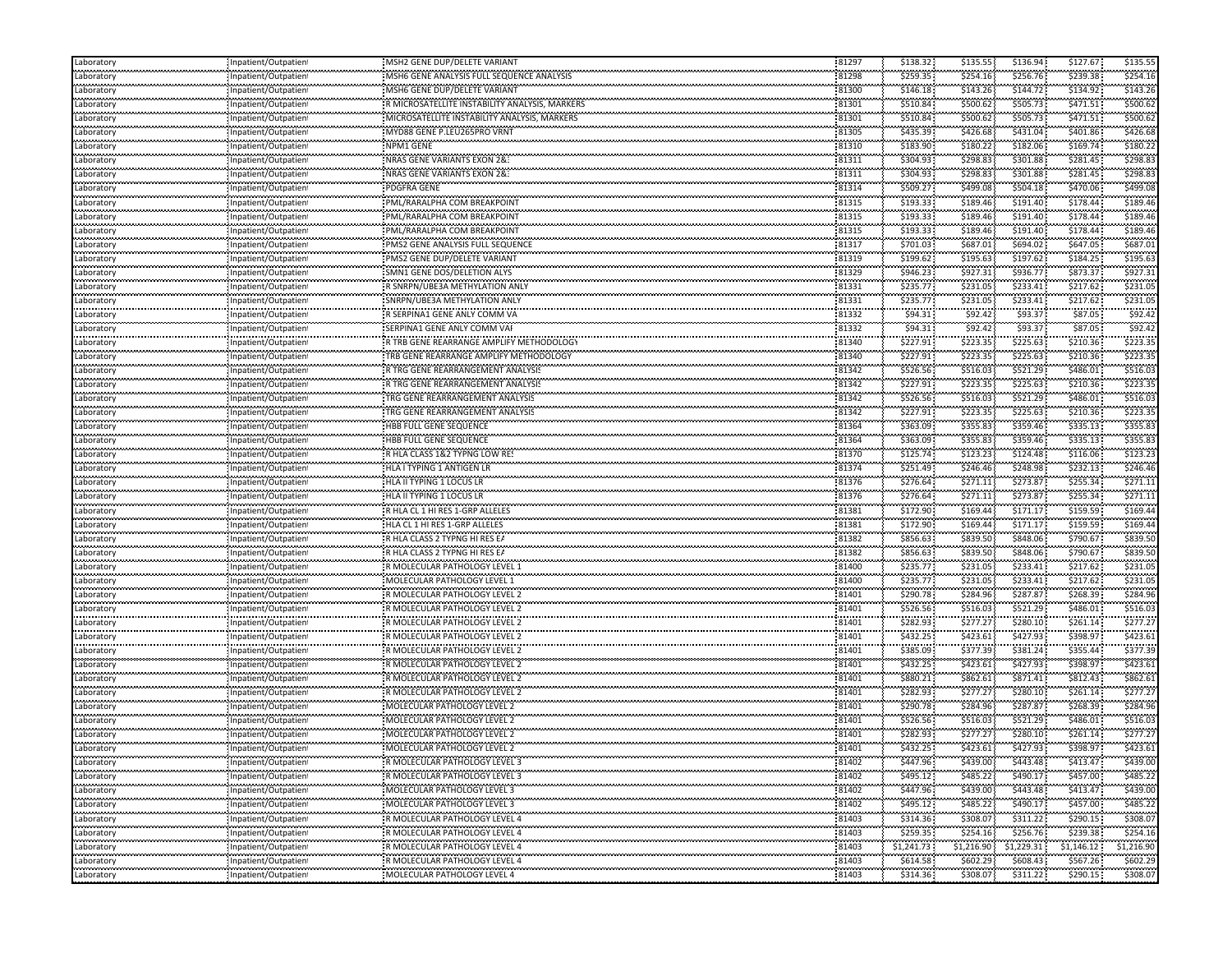| Laboratory            | Inpatient/Outpatient                              | MOLECULAR PATHOLOGY LEVEL 4                                               | 81403              | \$259.35             | \$254.16               | \$256.76              | \$239.38               | \$254.16                |
|-----------------------|---------------------------------------------------|---------------------------------------------------------------------------|--------------------|----------------------|------------------------|-----------------------|------------------------|-------------------------|
| Laboratory            | Inpatient/Outpatient                              | MOLECULAR PATHOLOGY LEVEL 4                                               | 81403              | \$1,241.73           | \$1,216.90             | \$1,229.31            | \$1,146.12             | \$1,216.90              |
| <br>Laboratory        | <br>Inpatient/Outpatient                          | R MOLECULAR PATHOLOGY LEVEL 5                                             | <br>81404          | .<br>\$298.64        | \$292.67               | ,,,,,,,,,<br>\$295.65 | \$275.64               | \$292.6                 |
| <br>Laboratory        | Inpatient/Outpatient                              | R MOLECULAR PATHOLOGY LEVEL 5                                             | 81404              | \$337.94             | \$331.18               | \$334.56              | \$311.92               | \$331.18                |
| <br>Laboratory        | <br>Inpatient/Outpatient                          | R MOLECULAR PATHOLOGY LEVEL 5                                             | <br>81404          | .<br>\$306.50        | <br>\$300.37           | .<br>\$303.44         | \$282.90               | \$300.3                 |
| Laboratory            |                                                   | R MOLECULAR PATHOLOGY LEVEL 5                                             | 81404              | \$741.89             | \$727.05               | \$734.47              | \$684.76               | \$727.05                |
|                       | Inpatient/Outpatient                              |                                                                           | 81404              | \$298.64             | \$292.67               | \$295.65              | \$275.64               | \$292.67                |
| Laboratory<br>        | Inpatient/Outpatient                              | MOLECULAR PATHOLOGY LEVEL 5                                               | 81405              | .                    |                        | \$295.65              | \$275.64               | \$292.6                 |
| Laboratory<br>.       | Inpatient/Outpatient                              | R MOLECULAR PATHOLOGY LEVEL 6                                             |                    | \$298.64             | \$292.67<br>,,,,,,,,,, |                       |                        |                         |
| Laboratory<br>        | Inpatient/Outpatien!<br>,,,,,,,,,,,,,,,,,,,,,,,,, | MOLECULAR PATHOLOGY PROCEDURE LEVEL 6                                     | 81405<br>.         | \$1,043.68<br>.      | \$1,022.81<br>.        | \$1,033.24<br>.       | \$963.32<br>.          | \$1,022.8<br>,,,,,,,,,, |
| Laboratory<br>        | Inpatient/Outpatient<br>                          | MOPATH PROCEDURE LEVEL 7                                                  | 81406<br>          | \$1,552.94<br>.      | \$1,521.88             | \$1,537.41            | \$1,433.36             | \$1,521.88              |
| Laboratory<br>.       | Inpatient/Outpatient                              | MOPATH PROCEDURE LEVEL 7                                                  | 81406              | \$1,552.94           | \$1,521.88             | \$1,537.41            | \$1,433.36             | \$1,521.88              |
| Laboratory<br>.       | Inpatient/Outpatient                              | BRAF GENE                                                                 | 81420              | \$2,467.74           | \$2,418.39             | \$2,443.06            | \$2,277.72             | \$2,418.39              |
| Laboratory            | Inpatient/Outpatient                              | <b>BRAF GENE</b>                                                          | 81420              | \$2,467.74           | \$2,418.39             | \$2,443.06            | \$2,277.72             | \$2,418.39              |
| Laboratory            | Inpatient/Outpatient<br>                          | GEN SEQ ANALYS SOLID ORGAN NEOPLASM 5-50 GENE                             | 81445              | \$1,876.74           | \$1,839.21             | \$1,857.97            | \$1,732.23             | \$1,839.21              |
| <br>Laboratory        | Inpatient/Outpatient                              | GEN SEQ ANALYS SOLID ORGAN NEOPLASM 5-50 GENE                             | <br>81445          | .<br>\$990.24        | \$970.44               | \$980.34              | \$913.99               | \$970.4                 |
| <br>Laboratory        | Inpatient/Outpatient                              | TARGETED GENOMIC SEQ ANALYS                                               | 81450              | .<br>\$991.81        | \$971.97               | \$981.89              | \$915.44               | \$971.9                 |
| <br>Laboratory        | <br>Inpatient/Outpatient                          | TARGETED GENOMIC SEQ ANALYS                                               | 81450              | .<br>\$2,338.85      | \$2,292.07             | \$2,315.46            | \$2,158.76             | \$2,292.07              |
| Laboratory            | Inpatient/Outpatient                              | <b>TARGETED GENOMIC SEQ ANALYS</b>                                        | 81450              | \$2,521.18           | \$2,470.76             | \$2,495.97            | \$2,327.05             | \$2,470.76              |
| <br>Laboratory        | Inpatient/Outpatient                              | TARGETED GENOMIC SEQ ANALYS                                               | <br>81455          | .<br>\$4,236.02      | \$4,151.30             | \$4,193.66            | \$3,909.85             | \$4,151.30              |
| .<br>Laboratory       | Inpatient/Outpatient                              | R MOLECULAR PATHOLOGY PROCEDURE                                           | 81479              | <br>\$149.32         | \$146.33               | \$147.83              | \$137.82               | \$146.3                 |
| <br>Laboratory        | <br>Inpatient/Outpatient                          | R MOLECULAR PATHOLOGY PROCEDURE                                           | <br>81479          | \$306.50             | \$300.37               | \$303.44              | \$282.90               | \$300.3                 |
| Laboratory            | Inpatient/Outpatient                              | R MOLECULAR PATHOLOGY PROCEDURE                                           | 81479              | \$880.21             | \$862.61               | \$871.41              | \$812.43               | \$862.6                 |
| Laboratory            | Inpatient/Outpatient                              | R MOLECULAR PATHOLOGY PROCEDURE                                           | 81479              | \$196.48             | \$192.55               | \$194.52              | \$181.35               | \$192.5                 |
| Laboratory            |                                                   |                                                                           | 81479              | \$565.85             | \$554.53               | \$560.19              | \$522.28               | \$554.5                 |
|                       | Inpatient/Outpatient<br>                          | R MOLECULAR PATHOLOGY PROCEDURE                                           |                    | .                    |                        | ,,,,,,,,,,            | \$544.04               | \$577.6                 |
| Laboratory            | Inpatient/Outpatient                              | R MOLECULAR PATHOLOGY PROCEDURE<br>UNLISTED MOLECULAR PATHOLOGY PROCEDURE | 81479              | \$589.43             | \$577.64               | \$583.54              |                        |                         |
| Laboratory<br>        | Inpatient/Outpatient                              |                                                                           | 81479<br>          | \$762.33<br>.        | \$747.08               | \$754.71              | \$703.63               | \$747.0                 |
| Laboratory<br>.       | Inpatient/Outpatient<br>,,,,,,,,,,,,,,,,,,,,,,,,  | UNLISTED MOLECULAR PATHOLOGY PROCEDURE                                    | 81479              | \$2,181.67           | \$2,138.04             | \$2,159.85            | \$2,013.68             | \$2,138.04              |
| Laboratory<br>        | Inpatient/Outpatient<br>                          | MOLECULAR PATHOLOGY PROCEDURE                                             | 81479<br>          | \$149.32             | \$146.33               | \$147.83              | \$137.82               | \$146.3                 |
| Laboratory            | Inpatient/Outpatient                              | MOLECULAR PATHOLOGY PROCEDURE                                             | 81479              | \$306.50             | \$300.37               | \$303.44              | \$282.90               | \$300.3                 |
| Laboratory            | Inpatient/Outpatient                              | UNLISTED MOLECULAR PATHOLOGY PROCEDURE                                    | 81479              | \$3,401.39           | \$3,333.36             | \$3,367.38            | \$3,139.48             | \$3,333.36              |
| Laboratory            | Inpatient/Outpatient                              | UNLISTED MOLECULAR PATHOLOGY                                              | 81479              | \$1,486.93           | \$1,457.19             | \$1,472.06            | \$1,372.44             | \$1,457.19              |
| <br>Laboratory        | Inpatient/Outpatient                              | ONCO (OVARIAN) BIOCHEMICAL ASSAY TWO PROTEIN!                             | 81500              | .<br>\$414.96        | \$406.66               | .<br>\$410.81         | \$383.01               | \$406.6                 |
| <br>Laboratory        | Inpatient/Outpatient                              | R FTL CGEN ABNOR ASSAYS TWO PROTEIN!                                      | <br>81508          | .<br>\$157.18        | <br>\$154.04           | ,,,,,,,,,<br>\$155.61 | \$145.08               | \$154.0                 |
| Laboratory            | Inpatient/Outpatient                              | FTL CGEN ABNOR ASSAYS TWO PROTEINS                                        | 81508              | \$157.18             | \$154.04               | \$155.61              | \$145.08               | \$154.04                |
| <br>Laboratory        | Inpatient/Outpatient                              | R FTL CGEN ABNOR ASSAY FOUR ANA                                           | <br>81511          | .<br>\$133.60        | <br>\$130.93           | ,,,,,,,,<br>\$132.26  | \$123.31               | \$130.9                 |
| .<br>Laboratory       | Inpatient/Outpatient                              | ONCOLOGY BREAST MRNA GENE EXPRESSION 21 GENES                             | 81519              | .<br>\$4,853.74      | \$4,756.67             | .<br>\$4,805.20       | \$4,480.00             | .<br>\$4,756.67         |
| <br>Laboratory        | <br>Inpatient/Outpatient                          | R UNLISTED MAAA                                                           | <br>81599          | <br>\$455.82         | \$446.70               | .<br>\$451.26         | \$420.72               | \$446.7                 |
| Laboratory            | Inpatient/Outpatient                              | UNLISTED MAAA                                                             | 81599              | \$455.82             | \$446.70               | \$451.26              | \$420.72               | \$446.70                |
| Laboratory            | Inpatient/Outpatient                              | R TEST FOR ACETONE/KETONES, SERUM, QUAL                                   | 82009              | \$7.86               | \$7.70                 | \$7.78                | \$7.25                 | \$7.7                   |
|                       |                                                   |                                                                           | 82009              | \$7.86               | \$7.70                 | \$7.78                | \$7.25                 | \$7.7                   |
| Laboratory<br>.       | Inpatient/Outpatient                              | TEST FOR ACETONE/KETONES, SERUM, QUAL                                     |                    | \$20.43              |                        | ,,,,,,,,,             | \$18.86                | \$20.0                  |
| Laboratory<br>        | Inpatient/Outpatient<br>,,,,,,,,,,,,,,,,,,,,,,,,, | R ACETONE ASSAY, SERUM, QUANT                                             | 82010<br>82010     | .                    | \$20.02<br>.           | \$20.23<br>\$20.23\$  | \$18.86                | \$20.0                  |
| Laboratory<br>        | Inpatient/Outpatient<br>                          | ACETONE ASSAY, SERUM, QUANT                                               |                    | \$20.43<br>,,,,,,,,, | \$20.02<br>,,,,,,,,,,  | ,,,,,,,,,,            |                        |                         |
| Laboratory<br>.       | Inpatient/Outpatient                              | R ACYLCARNITINES, QUAN, EA SPECIMEN                                       | 82017              | \$204.33             | \$200.24               | \$202.29              | \$188.60               | \$200.2                 |
| Laboratory<br><b></b> | Inpatient/Outpatient                              | ACYLCARNITINES, QUAN, EA SPECIMEN                                         | 82017              | \$204.33             | \$200.24               | \$202.29              | \$188.60               | \$200.24                |
| Laboratory            | Inpatient/Outpatient                              | R ADRENOCORTICOTROPIC HORM, ACTI                                          | 82024              | \$47.15              | \$46.21                | \$46.68               | \$43.52                | \$46.21                 |
| Laboratory<br>.       | Inpatient/Outpatient<br>                          | ADRENOCORTICOTROPIC HORM, ACTH                                            | 82024<br>          | \$47.15<br>          | \$46.21                | \$46.68\$<br>.        | \$43.52                | \$46.21                 |
| Laboratory<br>        | Inpatient/Outpatient                              | ALBUMIN, SERUM, PLASMA OR WHOLE BLOOD                                     | 82040              | \$3.14               | \$3.08                 | \$3.11                | \$2.90                 | \$3.08                  |
| Laboratory            | Inpatient/Outpatien                               | ALBUMIN, SERUM, PLASMA OR WHOLE BLOOD                                     | 82040              | .<br>\$3.14          | <br>\$3.08             | <br>\$3.11            | .<br>\$2.90            | \$3.08                  |
| <br>Laboratory        | Inpatient/Outpatient                              | ALBUMIN, SERUM, PLASMA OR WHOLE BLOOD                                     | <br>82040          | <br>\$3.14           | \$3.08                 | .<br>\$3.11           | \$2.90                 | \$3.08                  |
| Laboratory            | Inpatient/Outpatient                              | ALBUMIN, SERUM, PLASMA OR WHOLE BLOOD                                     | .<br>82040         | .<br>\$3.14          | <br>\$3.08             | <br>\$3.11 :          | .<br>\$2.90            | \$3.08                  |
| Laboratory            | Inpatient/Outpatient                              | ALBUMIN, QUAN                                                             | .<br>82042         | \$15.72              | \$15.41                | \$15.56               | \$14.51                | .<br>\$15.41            |
| Laboratory            | Inpatient/Outpatient                              | R ALBUMIN, QUAN                                                           | 82042              | \$15.72              | \$15.41                | \$15.56               | \$14.51                | \$15.41                 |
| Laboratory            | Inpatient/Outpatient                              | ALBUMIN, URINE OR OTHER SOURCE                                            | 82042              | \$15.72              | \$15.41                | \$15.56               | \$14.51                | \$15.41                 |
| Laboratory            | Inpatient/Outpatient                              | MICROALBUMIN, URINE QUAN                                                  | 82043              | \$23.58              | \$23.11                | \$23.34               | \$21.76                | \$23.11                 |
| .<br>Laboratory       | <br>Inpatient/Outpatient                          | <br>MICROALBUMIN, URINE                                                   | .<br>82043         | \$23.58              | <br>\$23.11            | .<br>\$23.34          | <br>\$21.76            | .<br>\$23.11            |
| Laboratory            | Inpatient/Outpatient                              | ,,,,,,,,,,,,,,,,,,,,,,,,,,,,,,,,,<br>R ALDOLASE                           | 82085              | \$23.58              | .<br>\$23.11           | <br>\$23.34           | <br>\$21.76            | .<br>\$23.11            |
| Laboratory            |                                                   | .                                                                         | .                  | \$23.58              |                        | .                     |                        | .                       |
| Laboratory            | Inpatient/Outpatient<br>,,,,,,,,,,,,,,,,,,,,,,,,, | ALDOLASE<br>.                                                             | 82085<br>.         |                      | \$23.11<br>.           | \$23.34<br>           | \$21.76<br>against the | \$23.11<br>.            |
| Laboratory            | Inpatient/Outpatient                              | R ALDOSTERONE                                                             | 82088<br>,,,,,,,,, | \$39.30<br>\$39.30   | \$38.51<br>            | \$38.91<br>.          | \$36.27<br>.           | \$38.51                 |
|                       | Inpatient/Outpatient                              | ALDOSTERONE                                                               | 82088              |                      | \$38.51                | \$38.91               | \$36.27                | \$38.51                 |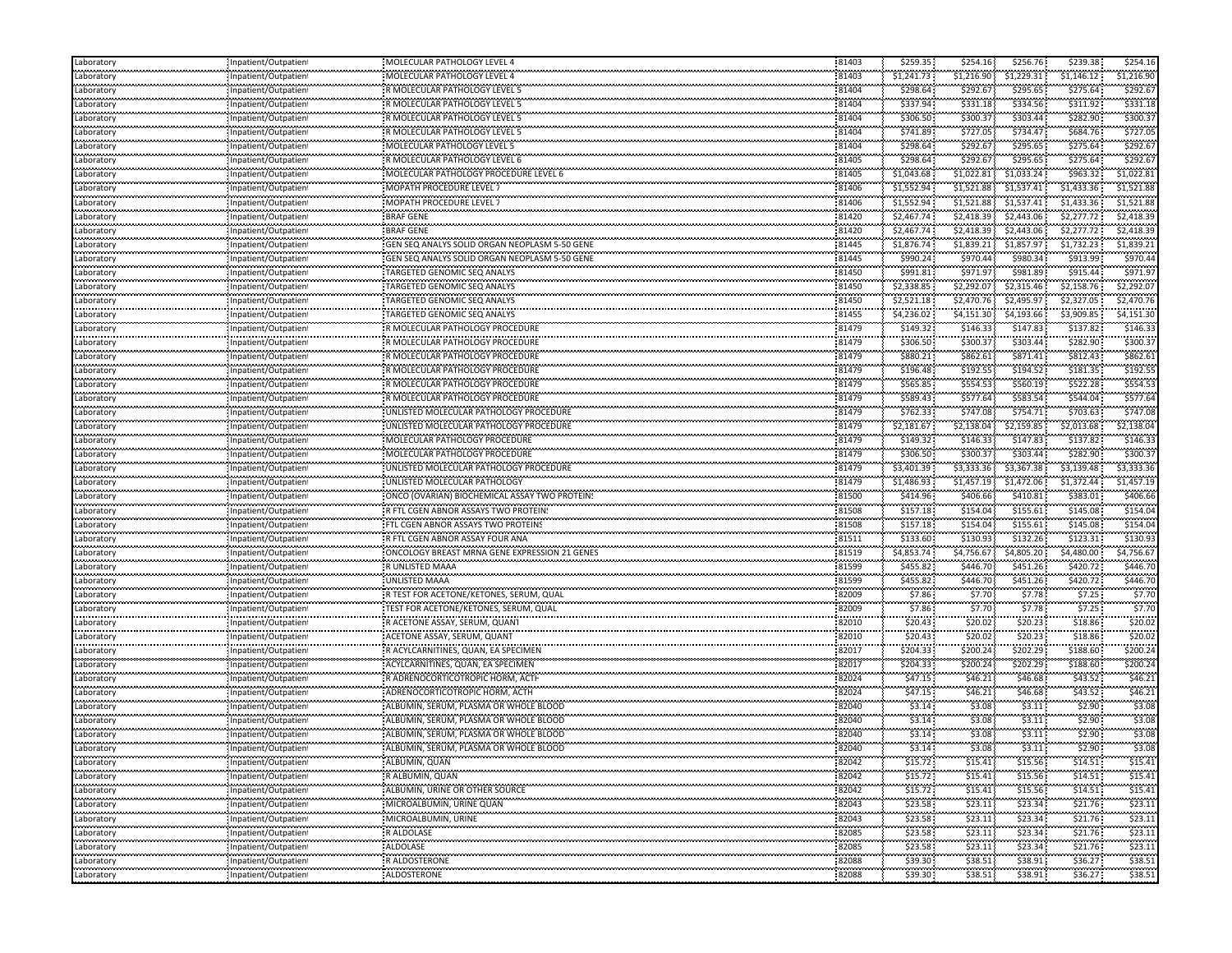| Laboratory                     | Inpatient/Outpatient                         | R ALPHA-1-ANTITRYPSIN, TOTAL                     | 82103          | \$23.58              | \$23.11                   | \$23.34                    | \$21.76              | \$23.11              |
|--------------------------------|----------------------------------------------|--------------------------------------------------|----------------|----------------------|---------------------------|----------------------------|----------------------|----------------------|
| Laboratory                     | Inpatient/Outpatient                         | ALPHA-1-ANTITRYPSIN, TOTAL                       | 82103          | \$23.58              | \$23.11                   | \$23.34                    | \$21.76              | \$23.11              |
| .<br>Laboratory                | Inpatient/Outpatient                         | R ALPHA-1-ANTITRYPSIN, PHENOTYPE                 | 82104          | \$62.87              | <br>\$61.61               | \$62.24                    | \$58.03              | \$61.61              |
| .<br>Laboratory                | Inpatient/Outpatient                         | ALPHA-1-ANTITRYPSIN, PHENOTYPE                   | 82104          | \$62.87              | \$61.61                   | \$62.24                    | \$58.03              | \$61.61              |
| <br>Laboratory                 | Inpatient/Outpatient                         | R ALPHA-FETOPROTEIN (AFP), SERUM                 | 82105          | \$23.58              | <br>\$23.11               | \$23.34                    | \$21.76              | \$23.1               |
| Laboratory                     | Inpatient/Outpatient                         | : ALPHA-FETOPROTEIN (AFP), SERUM                 | 82105          | \$23.58              | \$23.11                   | \$23.34                    | \$21.76              | \$23.11              |
| Laboratory                     | Inpatient/Outpatient                         | R ALPHA-FETOPROTEIN (AFP), AMNIOTIC FLUID        | 82106          | \$23.58              | \$23.11                   | \$23.34                    | \$21.76              | \$23.11              |
| <br>Laboratory                 | Inpatient/Outpatien                          | ALPHA-FETOPROTEIN (AFP), AMNIOTIC FLUID          | 82106          | \$23.58              | \$23.11                   | \$23.34                    | \$21.76              | \$23.1               |
| <br>Laboratory                 | Inpatient/Outpatien!                         | R ALPHA-FETOPROTEIN-L3 FRACTION                  | 82107          | \$23.58              | \$23.11                   | \$23.34                    | \$21.76              | \$23.1               |
| .<br>Laboratory                | <br>Inpatient/Outpatien                      | ALPHA-FETOPROTEIN-L3 FRACTION                    | 82107          | \$23.58              | \$23.11                   | \$23.34                    | \$21.76              | \$23.1               |
| .                              |                                              | R ALUMINUM                                       | 82108          | \$62.87              | \$61.61                   | \$62.24                    | \$58.03              | \$61.61              |
| Laboratory<br>.                | Inpatient/Outpatient                         |                                                  | 82108          | \$62.87              |                           | \$62.24                    | \$58.03              | \$61.61              |
| Laboratory                     | Inpatient/Outpatient                         | ALUMINUM                                         |                |                      | \$61.61                   |                            | \$43.52              | \$46.2\$             |
| Laboratory                     | Inpatient/Outpatient                         | R AMINO ACIDS, MULTIPLE QUALITATIVE              | 82128<br>82128 | \$47.15<br>\$47.15   | \$46.21<br>\$46.21        | \$46.68<br>\$46.68         | \$43.52              | \$46.21              |
| Laboratory<br>.                | Inpatient/Outpatient                         | AMINO ACIDS. MULTIPLE QUALITATIVE                |                | .                    | <b><i>ALCOHOL: NO</i></b> | .                          | \$87.05              | \$92.4               |
| Laboratory<br>.                | Inpatient/Outpatient                         | RAMINO ACIDS, SINGLE, QUANTITATIVE               | 82131          | \$94.31              | \$92.42                   | \$93.37                    |                      |                      |
| Laboratory<br>                 | Inpatient/Outpatien<br>                      | AMINO ACIDS, SINGLE, QUANTITATIVE                | 82131          | \$94.31              | \$92.42                   | \$93.37                    | \$87.05              | \$92.4               |
| Laboratory<br>.                | Inpatient/Outpatient                         | R AMINOLEVULINIC ACID, DELTA (ALA)               | 82135          | \$40.87              | \$40.05                   | \$40.46                    | \$37.72              | \$40.0               |
| Laboratory<br>.                | Inpatient/Outpatient                         | AMINOLEVULINIC ACID, DELTA (ALA)                 | 82135          | \$40.87              | \$40.05<br>               | \$40.46                    | \$37.72              | \$40.05              |
| Laboratory<br>                 | Inpatient/Outpatient                         | R AMINO ACIDS, 2-5, QUANTITATIVE                 | 82136          | \$188.62             | \$184.85                  | ,,,,,,,,,,<br>\$186.73<br> | \$174.10             | \$184.8              |
| Laboratory                     | Inpatient/Outpatient                         | AMINO ACIDS, 2-5, QUANTITATIVE                   | 82136          | \$188.62             | \$184.85                  | \$186.73                   | \$174.10             | \$184.8              |
| <br>Laboratory                 | Inpatient/Outpatient                         | R AMINO ACIDS, 6 OR MORE, QUANTITATIVE           | 82139          | \$235.77             | \$231.05                  | \$233.41                   | \$217.62             | \$231.0              |
| Laboratory                     | Inpatient/Outpatient                         | AMINO ACIDS, 6 OR MORE, QUANTITATIVE             | 82139          | \$235.77             | \$231.05                  | \$233.41                   | \$217.62             | \$231.05             |
| Laboratory                     | Inpatient/Outpatient                         | AMMONIA                                          | 82140          | \$31.44              | \$30.81                   | \$31.13                    | \$29.02\$            | \$30.8               |
| .<br>Laboratory                | Inpatient/Outpatien!                         | R AMMONIA                                        | 82140          | \$31.44              | \$30.81                   | \$31.13                    | \$29.02\$            | \$30.8               |
| <br>Laboratory                 | Inpatient/Outpatient                         | <br>AMMONIA                                      | 82140          | \$31.44              | .<br>\$30.81              | <br>\$31.13                | \$29.02              | \$30.8               |
| Laboratory                     | Inpatient/Outpatient                         | R AMNIOTIC FLUID SCAN                            | 82143          | \$188.62             | \$184.85                  | \$186.73                   | \$174.10             | \$184.85             |
| .<br>Laboratory                | Inpatient/Outpatient                         | <br>AMNIOTIC FLUID SCAN                          | 82143          | \$188.62             | \$184.85                  | ,,,,,,,,,,<br>\$186.73     | \$174.10             | \$184.8              |
| .<br>Laboratory                | Inpatient/Outpatient                         | AMYLASE                                          | 82150          | \$9.43               | \$9.24                    | \$9.34                     | \$8.70               | \$9.2                |
| <br>Laboratory                 | Inpatient/Outpatient                         | .<br>R AMYLASE                                   | 82150          | \$9.43               | \$9.24                    | \$9.34                     | \$8.70               | \$9.2                |
| Laboratory                     | Inpatient/Outpatient                         | <b>AMYLASE</b>                                   | 82150          | \$9.43               | \$9.24                    | \$9.34                     | \$8.70               | \$9.2                |
| .                              |                                              | R ANDROSTENEDIONE                                | 82157          | \$39.30              | \$38.51                   | \$38.91                    | \$36.27              | \$38.51              |
| Laboratory<br>.                | Inpatient/Outpatient                         | ANDROSTENEDIONE                                  | 82157          | \$39.30              | \$38.51                   | \$38.91                    | \$36.27              | \$38.5               |
| Laboratory<br>                 | Inpatient/Outpatien!<br>                     |                                                  |                | \$39.30              |                           | \$38.91                    | \$36.27              | \$38.5               |
| Laboratory                     | Inpatient/Outpatient                         | ANDROSTERONE ESSAY                               | 82160          | \$31.44              | \$38.51                   | \$31.13                    | \$29.02              |                      |
| Laboratory<br>.                | Inpatient/Outpatient                         | R ANGIOTENSIN I - COVERTING ENZYME (ACE)         | 82164<br>      | .                    | \$30.81<br>               | .                          | \$29.02              | \$30.81<br>\$30.8    |
| Laboratory<br>                 | Inpatient/Outpatient                         | ANGIOTENSIN I - COVERTING ENZYME (ACE)           | 82164          | \$31.44              | \$30.81                   | \$31.13                    |                      |                      |
| Laboratory<br>                 | Inpatient/Outpatient                         | R APOLIPOPROTEIN, EACH                           | 82172          | \$23.58              | \$23.11                   | \$23.34                    | \$21.76              | \$23.1               |
| Laboratory<br>المحادث والمحادث | Inpatient/Outpatient                         | APOLIPOPROTEIN, EACH                             | 82172          | \$23.58              | \$23.11                   | \$23.34                    | \$21.76              | \$23.1               |
| Laboratory                     | Inpatient/Outpatient                         | <b>RARSENIC</b>                                  | 82175          | \$62.87              | \$61.61                   | \$62.24                    | \$58.03              | \$61.61              |
| Laboratory<br>.                | Inpatient/Outpatient                         | ARSENIC                                          | 82175          | \$62.87              | \$61.61                   | \$62.24                    | \$58.03              | \$61.61              |
| Laboratory                     | Inpatient/Outpatien                          | R ASCORBIC ACID (VITAMIN C), BLOOD               | 82180          | \$39.30              | \$38.51                   | \$38.91                    | \$36.27              | \$38.5               |
| <br>Laboratory                 | Inpatient/Outpatient                         | ASCORBIC ACID (VITAMIN C), BLOOD                 | 82180          | \$39.30              | \$38.51                   | \$38.91                    | \$36.27              | \$38.5               |
| .<br>Laboratory                | <br>Inpatient/Outpatien                      | R BETA-2 MCROGLOBULIN                            | 82232          | \$23.58              | \$23.11                   | \$23.34                    | \$21.76              | \$23.1               |
| .<br>Laboratory                | Inpatient/Outpatient                         | BETA-2 MCROGLOBULIN                              | 82232          | \$23.58              | \$23.11                   | \$23.34                    | \$21.76              | \$23.1               |
| .<br>Laboratory                | Inpatient/Outpatient                         | R BILE ACIDS, TOTAL                              | 82239          | \$39.30              | \$38.51                   | \$38.91                    | \$36.27              | \$38.51              |
| Laboratory                     | Inpatient/Outpatient                         | <b>BILE ACIDS, TOTAL</b>                         | 82239          | \$39.30              | \$38.51                   | \$38.91                    | \$36.27              | \$38.5               |
| Laboratory                     | Inpatient/Outpatient                         | R BILE ACIDS, CHOLYLGLYCIN                       | 82240          | \$39.30              | \$38.51                   | \$38.91                    | \$36.27              | \$38.51              |
| <br>Laboratory                 | <br>Inpatient/Outpatient                     | BILE ACIDS, CHOLYLGLYCIN                         | 82240          | \$39.30              | <br>\$38.51               | .<br>\$38.91               | \$36.27              | \$38.5               |
| .<br>Laboratory                | npatient/Outpatien                           | <b>BILIRUBIN, TOTAL</b>                          | 82247          | \$9.43               | \$9.24                    | \$9.34                     | \$8.70               | \$9.2                |
| <br>Laboratory                 | Inpatient/Outpatient                         | R BILIRUBIN, TOTAL                               | 82247          | \$9.43               | \$9.24                    | \$9.34                     | \$8.70               | \$9.24               |
| <br>Laboratory                 | Inpatient/Outpatient                         | <b>BILIRUBIN, TOTAL</b>                          | 82247          | \$9.43               | \$9.24                    | \$9.34                     | \$8.70               | \$9.24               |
| Laboratory                     | Inpatient/Outpatient                         | <b>BILIRUBIN, TOTAL</b>                          | 82247          | \$9.43               | \$9.24                    | \$9.34                     | \$8.70               | \$9.24               |
| .<br>Laboratory                | Inpatient/Outpatient                         | BILIRUBIN, DIRECT                                | 82248          | \$9.43               | \$9.24                    | \$9.34                     | \$8.70               | \$9.24               |
| Laboratory                     | Inpatient/Outpatient                         | <b>BILIRUBIN, DIRECT</b>                         | 82248          | \$9.43               | \$9.24                    | \$9.34                     | \$8.70               | \$9.24               |
| .<br>Laboratory                | Inpatient/Outpatient                         | <b>BILIRUBIN, DIRECT</b>                         | 82248          | \$9.43               | \$9.24                    | \$9.34                     | \$8.70               | \$9.24               |
|                                |                                              | R BIOTINIDASE, EACH SPECIMEN                     | 82261          | .                    |                           | .                          | .                    | .                    |
| Laboratory<br>.                | Inpatient/Outpatient<br>Inpatient/Outpatient | BIOTINIDASE, EACH SPECIMEN                       | 82261          | \$117.89<br>\$117.89 | \$115.53<br>\$115.53      | \$116.71<br>\$116.71       | \$108.81<br>\$108.81 | \$115.53<br>\$115.53 |
| Laboratory<br>.                |                                              |                                                  | 82270          | \$7.86               | \$7.70                    |                            | .                    | \$7.70               |
| Laboratory<br>.                | Inpatient/Outpatient<br>Inpatient/Outpatient | OCCULT BLOOD SCREENING<br>OCCULT BLOOD SCREENING | 82270          | \$7.86               |                           | \$7.78<br>\$7.78           | \$7.25<br>\$7.25     | \$7.70               |
| Laboratory<br>.                |                                              |                                                  |                |                      | \$7.70                    |                            |                      |                      |
| Laboratory                     | Inpatient/Outpatient                         | OCCULT BLOOD SCREENING                           | 82270          | \$7.86               | \$7.70                    | \$7.78                     | \$7.25               | \$7.70               |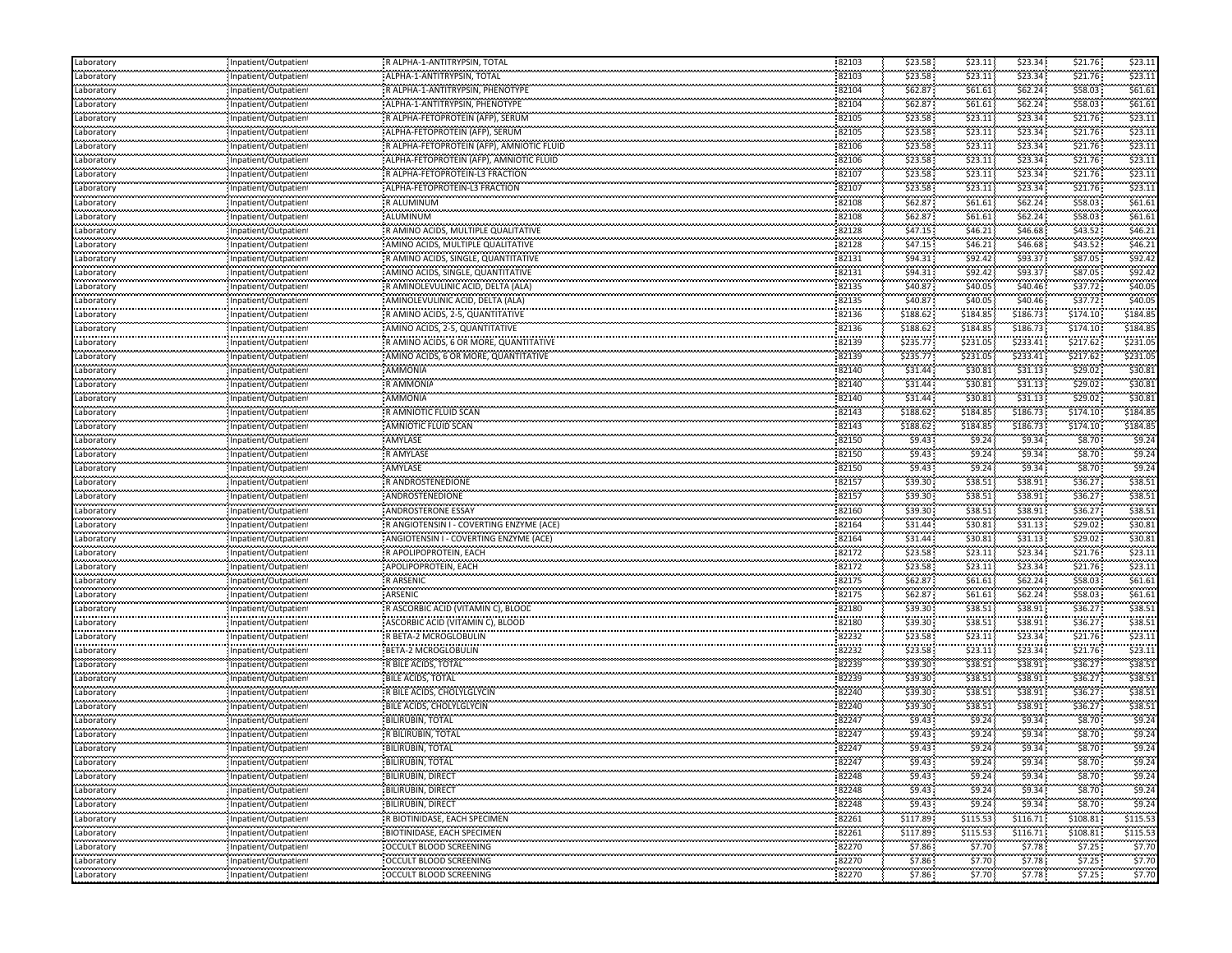| Laboratory                                       | Inpatient/Outpatient                                 | OCCULT BLOOD, OTHER SOURCES                                      | 82271          | \$6.29             | \$6.16              | \$6.23\$                                     | \$5.81                        | \$6.16             |
|--------------------------------------------------|------------------------------------------------------|------------------------------------------------------------------|----------------|--------------------|---------------------|----------------------------------------------|-------------------------------|--------------------|
| معامد محمد محا<br>Laboratory                     | Inpatient/Outpatien                                  | OCCULT BLOOD, OTHER SOURCES                                      | 82271          | \$6.29             | \$6.16              | \$6.23                                       | \$5.81                        | \$6.16             |
| <br>Laboratory                                   | .<br>Inpatient/Outpatien                             | OCCULT BLOOD, DIAGNOSTIC                                         | 82272          | \$6.29             | \$6.16\$            | .<br>\$6.23                                  | \$5.81                        | \$6.16             |
| .<br>Laboratory                                  | .<br>Inpatient/Outpatien                             | OCCULT BLOOD, DIAGNOSTIC                                         | 82272          | <br>\$6.29         | \$6.16              | .<br>\$6.23                                  | .<br>\$5.81                   | <br>\$6.16         |
| Laboratory                                       | Inpatient/Outpatient                                 | OCCULT BLOOD, DIAGNOSTIC                                         | 82272          | \$6.29             | \$6.16\$            | \$6.23                                       | \$5.81                        | \$6.16             |
| بالمحادث والمحادثات<br>Laboratory                | Inpatient/Outpatien                                  | OCCULT BLD FHG QUAL 1-3                                          | 82274          | \$39.30            | \$38.51             | \$38.91                                      | \$36.27                       | \$38.5             |
| .<br>Laboratory                                  | Inpatient/Outpatien                                  | OCCULT BLD FHG QUAL 42738                                        | 82274          | \$39.30            | \$38.51             | \$38.91                                      | \$36.27                       | \$38.51            |
| .<br>Laboratory                                  | .<br>                                                | R CADMIUM                                                        | 82300          | \$62.87            | <br>\$61.61         | \$62.24                                      | \$58.03                       | \$61.61            |
|                                                  | Inpatient/Outpatien<br>                              | .                                                                |                | \$62.87            | .                   | .                                            | \$58.03                       | \$61.61            |
| Laboratory<br>.                                  | Inpatient/Outpatien<br>,,,,,,,,,,,,,,,,,,,,,,,,,     | CADMIUM<br>.                                                     | 82300<br>82306 | \$23.58            | \$61.61<br>\$23.11  | \$62.24<br>\$23.34                           | \$21.76                       | \$23.1             |
| Laboratory<br>                                   | Inpatient/Outpatien                                  | VITAMIN D, 25 HYDROXY<br>                                        |                | \$23.58            |                     | .                                            | \$21.76                       | \$23.1             |
| Laboratory<br>.                                  | Inpatient/Outpatien                                  | R VITAMIN D, 25 HYDROXY                                          | 82306          |                    | \$23.11             | \$23.34<br>                                  | \$21.76                       | \$23.1             |
| Laboratory<br>.                                  | Inpatient/Outpatien                                  | VITAMIN D, 25 HYDROXY                                            | 82306          | \$23.58            | \$23.11             | \$23.34                                      |                               |                    |
| Laboratory<br>محمد محمد مح                       | Inpatient/Outpatien                                  | R CALCITONIN                                                     | 82308          | \$47.15            | \$46.21             | \$46.68                                      | \$43.52                       | \$46.21            |
| Laboratory<br>                                   | Inpatient/Outpatien                                  | CALCITONIN                                                       | 82308          | \$47.15            | \$46.21             | \$46.68<br>.                                 | \$43.52\$                     | \$46.2\$           |
| Laboratory<br>.                                  | Inpatient/Outpatien<br>.<br>.                        | CALCIUM, TOTAL<br>,,,,,,,,,,,,,,,,,,,,,,,                        | 82310          | \$3.14             | \$3.08              | \$3.11<br><b><i><u>ALCOHOL: 2002</u></i></b> | \$2.90                        | \$3.08             |
| Laboratory                                       | Inpatient/Outpatien                                  | R CALCIUM, TOTAL                                                 | 82310          | \$3.14             | \$3.08              | \$3.11<br>.                                  | \$2.90                        | \$3.0              |
| Laboratory<br>محمد معاملته                       | Inpatient/Outpatien                                  | CALCIUM, TOTAL                                                   | 82310          | \$3.14             | \$3.08              | \$3.11                                       | \$2.90                        | \$3.08             |
| Laboratory                                       | Inpatient/Outpatien                                  | CALCIUM, TOTAL                                                   | 82310          | \$3.14             | \$3.08              | \$3.11                                       | \$2.90                        | \$3.08             |
| Laboratory                                       | Inpatient/Outpatien                                  | CALCIUM, IONIZED                                                 | 82330          | \$23.58            | \$23.11             | ,,,,,,,,,<br>\$23.34                         | \$21.76                       | \$23.1             |
| .<br>Laboratory                                  | Inpatient/Outpatien                                  | R CALCIUM, IONIZED                                               | 82330          | \$23.58            | \$23.11             | \$23.34                                      | \$21.76                       | \$23.1             |
| <br>Laboratory                                   | Inpatient/Outpatien                                  | CALCIUM, IONIZED                                                 | <br>82330      | \$23.58            | \$23.11             | .<br>\$23.34                                 | \$21.76                       | \$23.1             |
| Laboratory                                       | Inpatient/Outpatien                                  | CALCIUM, URINE QUANTITATIVE, TIMED SPECMN                        | 82340          | \$15.72            | \$15.41             | \$15.56                                      | \$14.51                       | \$15.41            |
| Laboratory                                       | Inpatient/Outpatien                                  | R CALCIUM, URINE QUANTITATIVE, TIMED SPECMN                      | 82340          | \$15.72            | \$15.41             | \$15.56                                      | \$14.51                       | \$15.41            |
| .<br>Laboratory                                  | .<br>Inpatient/Outpatien                             | CALCIUM, URINE QUANTITATIVE, TIMED SPECMN                        | 82340          | \$15.72            | <br>\$15.41         | \$15.56                                      | \$14.51                       | \$15.4             |
| Laboratory                                       | <br>Inpatient/Outpatien                              | R CALCULUS, INFRARED SPECTROSCOPY                                | 82365          | \$62.87            | \$61.61             | \$62.24                                      | \$58.03                       | \$61.61            |
| لمحتمد فتحتمد فتعا<br>Laboratory                 | Inpatient/Outpatien                                  | CALCULUS, INFRARED SPECTROSCOPY                                  | 82365          | \$62.87            | \$61.61             | \$62.24\$                                    | \$58.03                       | \$61.61            |
| Laboratory                                       | Inpatient/Outpatien                                  | R CARBOHYDRATE DEFICIENT TRANSFERRIN                             | 82373          | \$75.45            | \$73.94             | .<br>\$74.70                                 | \$69.64                       | \$73.9             |
| .<br>Laboratory                                  | Inpatient/Outpatien                                  | CARBON DIOXIDE (BICARBONATE)                                     | 82374          | \$3.14             | \$3.08              | \$3.11                                       | \$2.90                        | \$3.08             |
| Laboratory                                       |                                                      | CARBON DIOXIDE (BICARBONATE)                                     | 82374          | \$3.14             | \$3.08              | \$3.11                                       | \$2.90                        | \$3.08             |
| ستعتب ستعدد<br>Laboratory                        | Inpatient/Outpatien                                  |                                                                  | 82375          |                    |                     | \$31.13                                      | \$29.02\$                     | \$30.81            |
|                                                  | : Inpatient/Outpatien                                | ASSAY CARBOXYHB QUAN                                             | 82378          | \$31.44<br>\$39.30 | \$30.81             | \$38.91                                      | \$36.27                       | \$38.5             |
| Laboratory<br>.                                  | Inpatient/Outpatien<br>.<br>.                        | CARCINOEMBRYONIC ANTIGEN (CEA)<br>CARCINOEMBRYONIC ANTIGEN (CEA) | 82378          | \$39.30            | \$38.51<br>\$38.51  | \$38.91                                      | \$36.27                       | \$38.5             |
| Laboratory                                       | Inpatient/Outpatien<br>                              |                                                                  | 82379          | \$235.77           | \$231.05            | .                                            | \$217.62                      | \$231.0            |
| Laboratory<br>محمد محمد مح                       | Inpatient/Outpatien                                  | R CARNITINE (TOTAL & FREE) QUANTITATIVE EA                       |                |                    |                     | \$233.41                                     |                               |                    |
| Laboratory                                       | Inpatient/Outpatien                                  | CARNITINE (TOTAL & FREE) QUANTITATIVE EA                         | 82379          | \$235.77           | \$231.05            | \$233.41                                     | \$217.62                      | \$231.05           |
| <b>Laboratory</b><br>.                           | Inpatient/Outpatien<br>                              | <b>R CAROTENE</b><br>.                                           | 82380          | \$39.30            | \$38.51<br>-------- | \$38.91<br>                                  | \$36.27                       | \$38.5             |
| Laboratory                                       | Inpatient/Outpatien                                  | CAROTENE                                                         | 82380          | \$39.30            | \$38.51             | \$38.91                                      | \$36.27                       | \$38.5             |
| Laboratory                                       | Inpatient/Outpatien                                  | R CATECHOLAMINES, BLOOD                                          | 82383          | \$47.15            | \$46.21             | \$46.68                                      | \$43.52\$                     | \$46.2\$           |
| Laboratory<br>بالمحادث والمحادث                  | Inpatient/Outpatien                                  | CATECHOLAMINES, BLOOD                                            | 82383          | \$47.15            | \$46.21             | \$46.68                                      | \$43.52\$                     | \$46.2             |
| Laboratory<br>.                                  | Inpatient/Outpatien<br><br>                          | R CATECHOLAMINES, FRACTIONATED                                   | 82384          | \$141.46<br>       | \$138.63            | \$140.05                                     | \$130.57                      | \$138.63           |
| Laboratory                                       | Inpatient/Outpatien                                  | CATECHOLAMINES, FRACTIONATED                                     | 82384          | \$141.46           | \$138.63            | \$140.05                                     | \$130.57                      | \$138.63           |
| <br>Laboratory                                   | <br>Inpatient/Outpatien                              | R CERULOPLASMIN                                                  | <br>82390      | \$23.58            | <br>\$23.11         | .<br>\$23.34                                 | \$21.76                       | \$23.1             |
| .<br>Laboratory                                  | Inpatient/Outpatien                                  | ,,,,,,,,,,,,,,,,,,,,,,,,,<br>CERULOPLASMIN                       | 82390          | \$23.58            | \$23.11             | \$23.34                                      | \$21.76                       | \$23.1             |
| <br>Laboratory                                   | Inpatient/Outpatien                                  | <br>R CHEMILUMINESCENT ASSAY                                     | <br>82397      | \$23.58            | \$23.11             | .<br>\$23.34                                 | \$21.76                       | \$23.1             |
| .<br>Laboratory                                  | <b></b><br>Inpatient/Outpatien                       | R LEPTIN                                                         | .<br>82397     | <br>\$23.58        | -------<br>\$23.11  | .<br>\$23.34                                 | \$21.76                       | \$23.1             |
| <b><i><u>ALCOHOL: 2001</u></i></b><br>Laboratory | Inpatient/Outpatient                                 | CHEMILUMINESCENT ASSAY                                           | 82397          | \$23.58            | \$23.11             | \$23.34                                      | \$21.76                       | \$23.11            |
| لمحتمد فتحتمد فتعا<br>Laboratory                 | Inpatient/Outpatien                                  | R CHLORAMPHENICOL                                                | 82415          | \$47.15            | \$46.21             | \$46.68                                      | \$43.52                       | \$46.21            |
| <br>Laboratory                                   | .<br><br>Inpatient/Outpatien                         | CHLORAMPHENICOL                                                  | 82415          | <br>\$47.15        | <br>\$46.21         | .<br>\$46.68                                 | \$43.52                       | \$46.21            |
| .<br>Laboratory                                  | <br>.<br>Inpatient/Outpatien                         | CHLORIDE, BLOOD                                                  | <br>82435      | <br>\$3.14         | \$3.08              | .,<br>\$3.11                                 | \$2.90                        | \$3.08             |
| .<br>Laboratory                                  | Inpatient/Outpatient                                 | <br>CHLORIDE, BLOOD                                              | <br>82435      | .<br>\$3.14        | \$3.08              | .<br>S3.11                                   | \$2.90                        | \$3.08             |
| .<br>Laboratory                                  | Inpatient/Outpatien                                  | CHLORIDE, BLOOD                                                  | 82435          | \$3.14             | \$3.08              | open mende<br>\$3.11                         | \$2.90                        | \$3.08             |
| Laboratory                                       | Inpatient/Outpatient                                 | <br>CHLORIDE, URINE                                              | .<br>82436     | \$15.72            | \$15.41             | <br>\$15.56                                  | \$14.51                       | .<br>\$15.41       |
| Laboratory                                       | Inpatient/Outpatien                                  | R CHLORIDE, URINE                                                | 82436          | <br>\$15.72        | \$15.41             | <br>\$15.56                                  | <b>***********</b><br>\$14.51 | .<br>\$15.41       |
| Laboratory                                       | Inpatient/Outpatient                                 | CHLORIDE, URINE                                                  | 82436          | \$15.72            | \$15.41             | \$15.56                                      | \$14.51                       | \$15.41            |
| Laboratory                                       |                                                      | CHLORIDE, OTHER SOURCE                                           | 82438          | \$15.72            |                     |                                              |                               |                    |
| Laboratory                                       | Inpatient/Outpatient<br>                             | CHLORIDE, OTHER SOURCE                                           | 82438          | \$15.72            | \$15.41<br>.        | \$15.56<br>\$15.56                           | \$14.51<br>\$14.51            | \$15.41<br>\$15.41 |
| Laboratory                                       | Inpatient/Outpatient<br>,,,,,,,,,,,,,,,,,,,,,,,,,,,, | ,,,,,,,,,,,,,,,,,,,,,,,,,,,,,,,,,,,,                             | 82441          | \$26.72            | \$15.41<br>.        | <b><i><u>ALCOHOL: 000</u></i></b>            |                               |                    |
| Laboratory                                       | Inpatient/Outpatient<br>                             | CHLORINATED HC SCREEN<br>CHLORINATED HC SCREEN                   | 82441          | \$26.72            | \$26.19<br>.        | \$26.45<br>.                                 | \$24.66<br>\$24.66            | \$26.19<br>.       |
| Laboratory                                       | Inpatient/Outpatient<br>                             | ,,,,,,,,,,,,,,,,,,,,,,,,,,,,,,,,,,                               |                |                    | \$26.19             | \$26.45                                      |                               | \$26.19<br>\$6.16  |
| Laboratory                                       | Inpatient/Outpatient<br>                             | CHOLESTEROL, SERUM OR WHL BLD, TOTAL                             | 82465<br>.     | \$6.29             | \$6.16<br>.         | \$6.23\$<br>.                                | \$5.81                        |                    |
|                                                  | Inpatient/Outpatient                                 | CHOLESTEROL, SERUM OR WHL BLD, TOTAL                             | 82465          | \$6.29             | \$6.16              | \$6.23\$                                     | \$5.81                        | \$6.16             |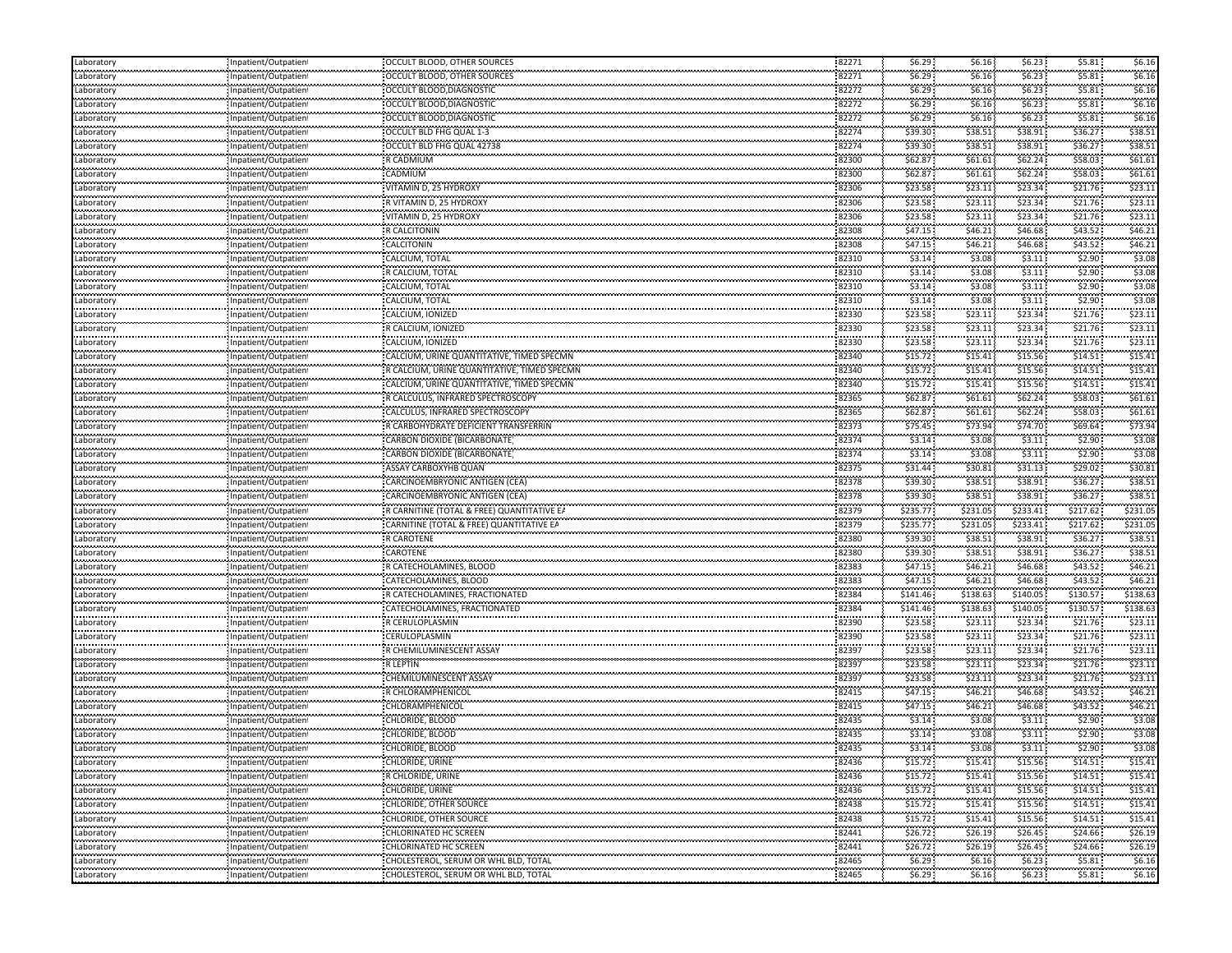| Laboratory                    | Inpatient/Outpatien  | R CHOLINESTERASE, SERUM                              | 82480 | \$23.58 | \$23.11 | \$23.34 | \$21.76   | \$23.11 |
|-------------------------------|----------------------|------------------------------------------------------|-------|---------|---------|---------|-----------|---------|
| Laboratory                    | Inpatient/Outpatien  | CHOLINESTERASE, SERUM                                | 82480 | \$23.58 | \$23.11 | \$23.34 | \$21.76   | \$23.11 |
| <br>Laboratory                | Inpatient/Outpatient | R CHOLINESTERASE, RBC                                | 82482 | \$23.58 | \$23.11 | \$23.34 | \$21.76   | \$23.11 |
| <br>Laboratory                | Inpatient/Outpatient | <b>CHOLINESTERASE, RBC</b>                           | 82482 | \$23.58 | \$23.11 | \$23.34 | \$21.76   | \$23.11 |
| <br>Laboratory                | Inpatient/Outpatient | R CHROMIUM                                           | 82495 | \$62.87 | \$61.61 | \$62.24 | \$58.03   | \$61.61 |
| Laboratory                    | Inpatient/Outpatient | CHROMIUM                                             | 82495 | \$62.87 | \$61.61 | \$62.24 | \$58.03   | \$61.61 |
| Laboratory                    | Inpatient/Outpatient | <b>R CITRATE</b>                                     | 82507 | \$23.58 | \$23.11 | \$23.34 | \$21.76   | \$23.11 |
| المعرف والمرا<br>Laboratory   | Inpatient/Outpatient | <b>CITRATE</b>                                       | 82507 | \$23.58 | \$23.11 | \$23.34 | \$21.76   | \$23.11 |
| <br>Laboratory                | Inpatient/Outpatient | R COLLAGEN CROSS LINKS, ANY METHOD                   | 82523 | \$39.30 | \$38.51 | \$38.91 | \$36.27   | \$38.51 |
| .<br>Laboratory               | Inpatient/Outpatient | <b>COLLAGEN CROSS LINKS, ANY METHOD</b>              | 82523 | \$39.30 | \$38.51 | \$38.91 | \$36.27   | \$38.51 |
| .<br>Laboratory               | Inpatient/Outpatient | R COPPEF                                             | 82525 | \$39.30 | \$38.51 | \$38.91 | \$36.27   | \$38.51 |
| Laboratory                    | Inpatient/Outpatient | <b>COPPER</b>                                        | 82525 | \$39.30 | \$38.51 | \$38.91 | \$36.27   | \$38.51 |
| Laboratory                    | Inpatient/Outpatient | <b>R CORTICOSTERONE</b>                              | 82528 | \$39.30 | \$38.51 | \$38.91 | \$36.27   | \$38.51 |
| Laboratory                    |                      | CORTICOSTERONE                                       | 82528 | \$39.30 | \$38.51 | \$38.91 | \$36.27   | \$38.51 |
|                               | Inpatient/Outpatient | R CORTISOL, FREE                                     | 82530 | \$47.15 | \$46.21 | \$46.68 | \$43.52   | \$46.21 |
| Laboratory<br>.               | Inpatient/Outpatient | CORTISOL, FREE                                       | 82530 | \$47.15 | \$46.21 | \$46.68 | \$43.52   | \$46.21 |
| Laboratory<br>                | Inpatient/Outpatien  |                                                      | 82533 | \$23.58 | \$23.11 | \$23.34 | \$21.76   | \$23.11 |
| Laboratory                    | Inpatient/Outpatient | CORTISOL, TOTAL                                      |       |         |         |         |           |         |
| Laboratory                    | Inpatient/Outpatient | R CORTISOL, TOTAL                                    | 82533 | \$23.58 | \$23.11 | \$23.34 | \$21.76   | \$23.11 |
| .<br>Laboratory               | Inpatient/Outpatient | CORTISOL, TOTAL                                      | 82533 | \$23.58 | \$23.11 | \$23.34 | \$21.76   | \$23.11 |
| Laboratory<br>فمعتمدهم        | Inpatient/Outpatient | CREATINE                                             | 82540 | \$12.57 | \$12.32 | \$12.44 | \$11.60   | \$12.32 |
| Laboratory                    | Inpatient/Outpatient | <b>R CREATINE</b>                                    | 82540 | \$12.57 | \$12.32 | \$12.44 | \$11.60   | \$12.32 |
| Laboratory                    | Inpatient/Outpatient | <b>CREATINE</b>                                      | 82540 | \$12.57 | \$12.32 | \$12.44 | \$11.60   | \$12.32 |
| Laboratory                    | Inpatient/Outpatient | R COLUMN CHROM/MASS SPECT, QUANT, SNGL PHASE         | 82542 | \$47.15 | \$46.21 | \$46.68 | \$43.52   | \$46.21 |
| المعرف والمرا<br>Laboratory   | Inpatient/Outpatient | COLUMN CHROM/MASS SPECT, QUANT, SNGL PHASE           | 82542 | \$47.15 | \$46.21 | \$46.68 | \$43.52   | \$46.21 |
| gaangaa<br>Laboratory         | Inpatient/Outpatient | CREATINE KINASE, (CK), (CPK), TOTAL                  | 82550 | \$9.43  | \$9.24  | \$9.34  | \$8.70    | \$9.2   |
| Laboratory                    | Inpatient/Outpatient | CREATINE KINASE, (CK), (CPK), TOTAL                  | 82550 | \$9.43  | \$9.24  | \$9.34  | \$8.70    | \$9.24  |
| <br>Laboratory                | Inpatient/Outpatient | R CREATINE KINASE, (CK), (CPK), ISOENZYMES           | 82552 | \$39.30 | \$38.51 | \$38.91 | \$36.27   | \$38.51 |
| Laboratory                    | Inpatient/Outpatient | CREATINE KINASE, (CK), (CPK), ISOENZYMES             | 82552 | \$39.30 | \$38.51 | \$38.91 | \$36.27   | \$38.51 |
| <br>Laboratory                | Inpatient/Outpatient | CREATINE KINASE, (CK), (CPK), MB FRACTION ONLY       | 82553 | \$23.58 | \$23.11 | \$23.34 | \$21.76   | \$23.11 |
| Laboratory                    | Inpatient/Outpatient | CREATINE KINASE, (CK), (CPK), MB FRACTION ONLY       | 82553 | \$23.58 | \$23.11 | \$23.34 | \$21.76   | \$23.11 |
| Laboratory                    | Inpatient/Outpatient | CREATININE, BLOOD                                    | 82565 | \$3.14  | \$3.08  | \$3.11  | \$2.90    | \$3.08  |
| المعرف والمرا<br>Laboratory   | Inpatient/Outpatient | CREATININE, BLOOD                                    | 82565 | \$3.14  | \$3.08  | \$3.11  | \$2.90    | \$3.08  |
| gaangaa<br>Laboratory         | Inpatient/Outpatient | POC CREATININE BY NOVA STATSENSOF                    | 82565 | \$3.14  | \$3.08  | \$3.11  | \$2.90    | \$3.08  |
| Laboratory                    | Inpatient/Outpatient | CREATININE, BLOOD                                    | 82565 | \$3.14  | \$3.08  | \$3.11  | \$2.90    | \$3.08  |
| .<br>Laboratory               | Inpatient/Outpatient | POC CREATININE BY NOVA STATSENSOF                    | 82565 | \$3.14  | \$3.08  | \$3.11  | \$2.90    | \$3.08  |
| <br>Laboratory                | Inpatient/Outpatient | CREATININE, OTHER SOURCE                             | 82570 | \$15.72 | \$15.41 | \$15.56 | \$14.51   | \$15.41 |
| <br>Laboratory                | Inpatient/Outpatient | R CREATININE, OTHER SOURCE                           | 82570 | \$15.72 | \$15.41 | \$15.56 | \$14.51   | \$15.41 |
| Laboratory                    | Inpatient/Outpatient | <b>CREATININE, OTHER SOURCE</b>                      | 82570 | \$15.72 | \$15.41 | \$15.56 | \$14.51   | \$15.41 |
|                               |                      | <b>CREATININE CLEARANCE</b>                          | 82575 | \$18.86 | \$18.48 | \$18.67 | \$17.41   | \$18.48 |
| Laboratory<br>المعرف والمرا   | Inpatient/Outpatient | <b>CREATININE CLEARANCE</b>                          | 82575 | \$18.86 | \$18.48 | \$18.67 | \$17.41   | \$18.48 |
| Laboratory<br>                | Inpatient/Outpatient |                                                      | 82585 | \$22.01 | \$21.57 | \$21.79 | \$20.32   | \$21.5  |
| Laboratory<br>.               | Inpatient/Outpatient | R CRYOFIBRINOGEN<br><b>CRYOFIBRINOGEN</b>            | 82585 | \$22.01 | \$21.57 | \$21.79 | \$20.32   | \$21.5  |
| Laboratory<br>.<br>Laboratory | Inpatient/Outpatien  |                                                      | 82595 | \$22.01 | \$21.57 | \$21.79 | \$20.32   | \$21.5  |
|                               | Inpatient/Outpatient | CRYOGLOBULIN, QUALITATIVE OR SEMI-QUANT              | 82595 | \$22.01 |         | \$21.79 | \$20.32\$ | \$21.57 |
| Laboratory                    | Inpatient/Outpatient | CRYOGLOBULIN, QUALITATIVE OR SEMI-QUANT<br>R CYANIDE |       |         | \$21.57 |         |           |         |
| .<br>Laboratory               | Inpatient/Outpatient |                                                      | 82600 | \$45.58 | \$44.67 | \$45.12 | \$42.07   | \$44.67 |
| Laboratory<br>                | Inpatient/Outpatient | <b>CYANIDE</b>                                       | 82600 | \$45.58 | \$44.67 | \$45.12 | \$42.07   | \$44.67 |
| Laboratory<br>.               | Inpatient/Outpatient | R CYANOCOBALAMIN (VITAMIN B-12                       | 82607 | \$23.58 | \$23.11 | \$23.34 | \$21.76   | \$23.11 |
| Laboratory<br>                | Inpatient/Outpatien  | CYANOCOBALAMIN (VITAMIN B-12                         | 82607 | \$23.58 | \$23.11 | \$23.34 | \$21.76   | \$23.11 |
| Laboratory                    | Inpatient/Outpatient | R CYANOCOBALAMIN (VIT B-12). BINDING CAPACITY        | 82608 | \$36.15 | \$35.43 | \$35.79 | \$33.37   | \$35.43 |
| Laboratory<br>.               | Inpatient/Outpatient | CYANOCOBALAMIN (VIT B-12), BINDING CAPACITY          | 82608 | \$36.15 | \$35.43 | \$35.79 | \$33.37   | \$35.43 |
| Laboratory<br>.               | Inpatient/Outpatient | CYSTATIN C                                           | 82610 | \$78.59 | \$77.02 | \$77.80 | \$72.54   | \$77.02 |
| Laboratory                    | Inpatient/Outpatient | R DEHYDROEPIANDROSTERONE (DHEA)                      | 82626 | \$23.58 | \$23.11 | \$23.34 | \$21.76   | \$23.11 |
| Laboratory                    | Inpatient/Outpatient | DEHYDROEPIANDROSTERONE (DHEA)                        | 82626 | \$23.58 | \$23.11 | \$23.34 | \$21.76   | \$23.11 |
| Laboratory                    | Inpatient/Outpatient | : R DEHYDROEPIANDROSTERONE-SULFATE (DHEA-S)          | 82627 | \$23.58 | \$23.11 | \$23.34 | \$21.76   | \$23.11 |
| Laboratory                    | Inpatient/Outpatient | DEHYDROEPIANDROSTERONE-SULFATE (DHEA-S)              | 82627 | \$23.58 | \$23.11 | \$23.34 | \$21.76   | \$23.11 |
| .<br>Laboratory               | Inpatient/Outpatient | R DEOXYCORTICOSTERONE                                | 82633 | \$39.30 | \$38.51 | \$38.91 | \$36.27   | \$38.51 |
| .<br>Laboratory               | minuminuminum        | DEOXYCORTICOSTERONE                                  | 82633 | \$39.30 | \$38.51 | \$38.91 | \$36.27   | \$38.51 |
| .<br>Laboratory               | Inpatient/Outpatient | R DEOXYCORTISOL, 11-                                 | 82634 | \$39.30 | \$38.51 | \$38.91 | \$36.27   | \$38.51 |
| ,,,,,,,,,,,,                  | Inpatient/Outpatient | DEOXYCORTISOL, -11                                   | 82634 | \$39.30 | \$38.51 | \$38.91 | \$36.27   | \$38.51 |
| Laboratory                    |                      |                                                      |       |         |         |         |           |         |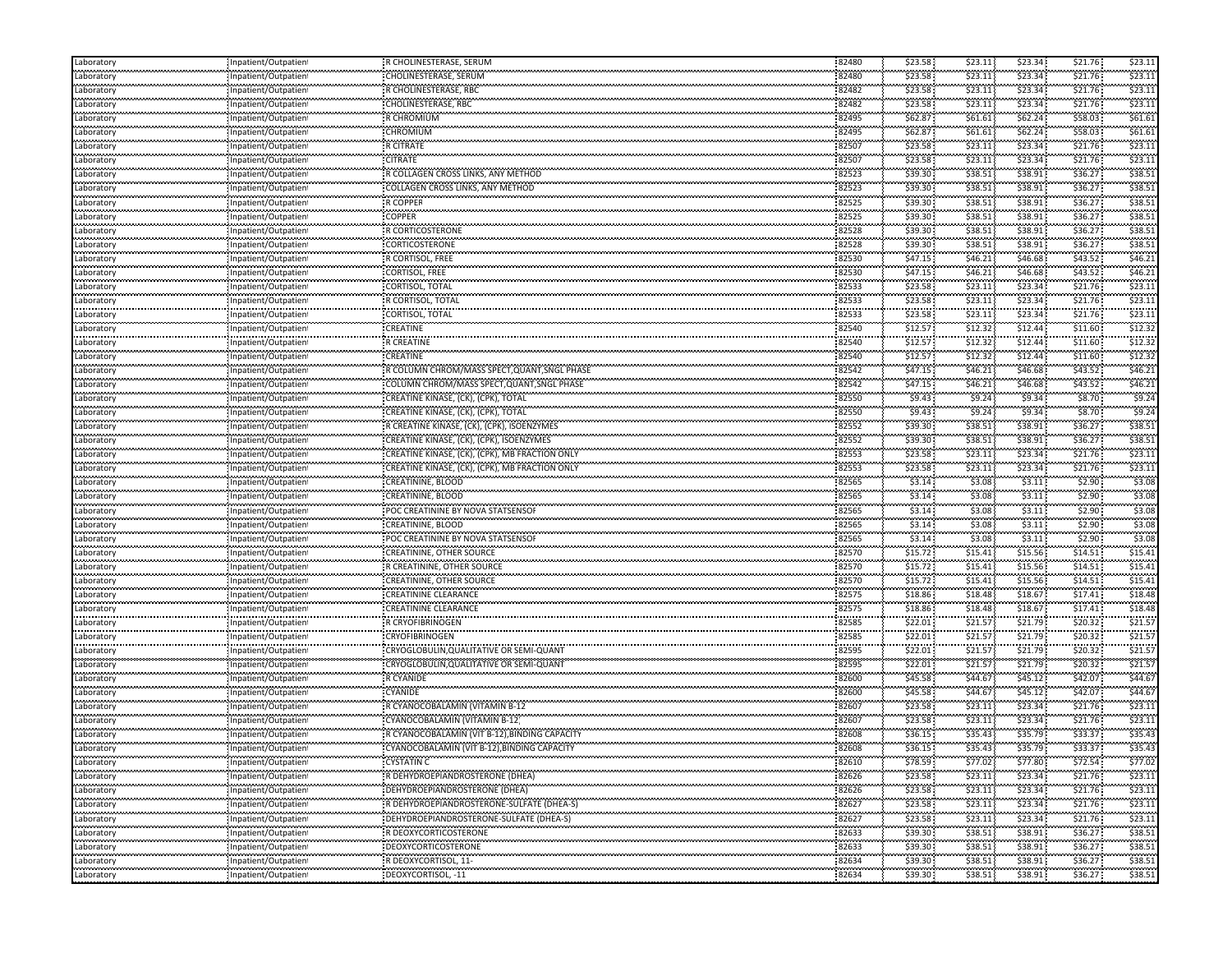| Laboratory                         | Inpatient/Outpatien                                                          | R DIBUCAINE NUMBER                                                                             | 82638          | \$47.15            | \$46.21             | \$46.68             | \$43.52             | \$46.21            |
|------------------------------------|------------------------------------------------------------------------------|------------------------------------------------------------------------------------------------|----------------|--------------------|---------------------|---------------------|---------------------|--------------------|
| Laboratory                         | Inpatient/Outpatient                                                         | DIBUCAINE NUMBER                                                                               | 82638          | \$47.15            | \$46.21             | \$46.68             | \$43.52             | \$46.21            |
| <br>Laboratory                     | Inpatient/Outpatient                                                         | <b>DIHYDROTESTOSTERONE</b>                                                                     | 82642          | \$22.01            | \$21.57             | \$21.79             | \$20.32             | \$21.57            |
| Laboratory                         | Inpatient/Outpatient                                                         | R VITAMIN D1, 25 DIHYDROXY                                                                     | 82652          | \$39.30            | \$38.51             | \$38.91             | \$36.27             | \$38.51            |
| <br>Laboratory                     | Inpatient/Outpatien!                                                         | VITAMIN D1, 25 DIHYDROXY                                                                       | 82652          | \$39.30            | \$38.51             | \$38.91             | \$36.27             | \$38.51            |
| Laboratory                         | Inpatient/Outpatient                                                         | R ELASTASE, PANCREATIC (EL-1), FECAL, QUAL OR SEMI-QUAL                                        | 82656          | \$235.77           | \$231.05            | \$233.41            | \$217.62            | \$231.05           |
| Laboratory                         | Inpatient/Outpatient                                                         | ELASTASE, PANCREATIC (EL-1), FECAL, QUAL OR SEMI-QUAL                                          | 82656          | \$235.77           | \$231.05            | \$233.41            | \$217.62            | \$231.05           |
| ngan sa guna<br>Laboratory         | ,,,,,,,,,,,,,,,,,,,,,,,,,                                                    | ENZYME ACTIVITY IN BLOOD CELL/TISSUE                                                           | 82657          | \$62.87            | \$61.61             | \$62.24             | \$58.03             | \$61.61            |
|                                    | Inpatient/Outpatient                                                         | R ENZYME ACTIVITY BC, NOT RA, EA SPECIMEN                                                      | 22.22          | \$62.87            | \$61.61             | \$62.24             | \$58.03             | \$61.61            |
| Laboratory<br>                     | Inpatient/Outpatient                                                         | ENZYME ACTIVITY IN BLOOD CELL/TISSUE                                                           | 82657<br>82657 | \$62.87            | \$61.61             | \$62.24             | \$58.03             | \$61.61            |
| Laboratory<br>                     | Inpatient/Outpatien                                                          | R ELECTROPHORESIS NES                                                                          |                | \$39.30            | \$38.51             | \$38.91             | \$36.27             | \$38.5             |
| Laboratory<br>.                    | Inpatient/Outpatien!                                                         | ELECTROPHORESIS NES                                                                            | 82664<br>82664 | \$39.30            |                     | \$38.91             | \$36.27             | \$38.51            |
| Laboratory<br>.                    | Inpatient/Outpatient                                                         |                                                                                                |                |                    | \$38.51             |                     |                     |                    |
| Laboratory                         | Inpatient/Outpatient                                                         | R ERYTHROPOIETIN                                                                               | 82668          | \$23.58            | \$23.11             | \$23.34             | \$21.76             | \$23.11            |
| Laboratory<br>                     | Inpatient/Outpatient                                                         | <b>ERYTHROPOIETIN</b>                                                                          | 82668          | \$23.58            | \$23.11             | \$23.34             | \$21.76             | \$23.1             |
| Laboratory<br>                     | npatient/Outpatien!                                                          | ESTRADIOL                                                                                      | 82670          | \$23.58            | \$23.11             | \$23.34             | \$21.76             | \$23.11            |
| Laboratory<br>                     | Inpatient/Outpatien                                                          | <b>RESTRADIOL</b>                                                                              | 82670          | \$23.58            | \$23.11             | \$23.34             | \$21.76             | \$23.1             |
| Laboratory                         | Inpatient/Outpatient                                                         | ESTRADIOL; TOTAL                                                                               | 82670          | \$23.58            | \$23.11             | \$23.34             | \$21.76             | \$23.11            |
| Laboratory                         | Inpatient/Outpatient                                                         | R ESTROGENS, FRACTIONATED                                                                      | 82671          | \$39.30            | \$38.51             | \$38.91             | \$36.27             | \$38.51            |
| <br>Laboratory                     | Inpatient/Outpatien!                                                         | ESTROGENS, FRACTIONATED                                                                        | 82671          | \$39.30            | \$38.51             | \$38.91             | \$36.27             | \$38.52            |
| .<br>Laboratory                    | Inpatient/Outpatien!                                                         | R ESTROGENS, TOTAL                                                                             | 82672          | \$39.30            | \$38.51             | \$38.91             | \$36.27             | \$38.51            |
| <br>Laboratory                     | Inpatient/Outpatien!                                                         | ESTROGENS, TOTAL                                                                               | 82672          | \$39.30            | \$38.51             | \$38.91             | \$36.27             | \$38.51            |
| Laboratory                         | Inpatient/Outpatient                                                         | <b>RESTRIOL</b>                                                                                | 82677          | \$23.58            | \$23.11             | \$23.34             | \$21.76             | \$23.1             |
| Laboratory                         | Inpatient/Outpatient                                                         | <b>ESTRIOL</b>                                                                                 | 82677          | \$23.58            | \$23.11             | \$23.34             | \$21.76             | \$23.11            |
| .<br>Laboratory                    | Inpatient/Outpatien!                                                         | وعافيت<br>R ESTRONE                                                                            | 82679          | \$39.30            | \$38.51             | \$38.91             | \$36.27             | \$38.51            |
| <br>Laboratory                     | Inpatient/Outpatien!                                                         | ESTRONE                                                                                        | 82679          | \$39.30            | \$38.51             | \$38.91             | \$36.27             | \$38.51            |
| Laboratory                         | Inpatient/Outpatient                                                         | R ETHYLENE GLYCOL                                                                              | 82693          | \$23.58            | \$23.11             | \$23.34             | \$21.76             | \$23.1             |
|                                    |                                                                              | ETHYLENE GLYCOL                                                                                | 82693          | \$23.58            | \$23.11             | \$23.34             | \$21.76             | \$23.11            |
| Laboratory                         | Inpatient/Outpatien!                                                         | R FAT OR LIPIDS, FECES, QUALITATIVE                                                            | 82705          | \$23.58            | \$23.11             | \$23.34             | \$21.76             | \$23.1             |
| Laboratory<br>                     | Inpatient/Outpatient                                                         | FAT OR LIPIDS, FECES, QUALITATIVE                                                              | 82705          | \$23.58            | \$23.11             | \$23.34             | \$21.76             | \$23.11            |
| Laboratory                         | Inpatient/Outpatient                                                         |                                                                                                |                |                    |                     |                     |                     |                    |
| Laboratory                         | Inpatient/Outpatient                                                         | R FAT OR LIPIDS, FECES, QUANTITATIVE                                                           | 82710          | \$62.87            | \$61.61             | \$62.24             | \$58.03             | \$61.61            |
| Laboratory<br>.                    | Inpatient/Outpatient                                                         | FAT OR LIPIDS, FECES, QUANTITATIVE                                                             | 82710          | \$62.87            | \$61.61             | \$62.24             | \$58.03             | \$61.61            |
| Laboratory<br>.                    | Inpatient/Outpatient                                                         | R FATTY ACIDS, NONESTERIFIED                                                                   | 82725          | \$31.44            | \$30.81             | \$31.13             | \$29.02             | \$30.81            |
| Laboratory                         | Inpatient/Outpatien!                                                         | FATTY ACIDS, NONESTERIFIED                                                                     | 82725          | \$31.44            | \$30.81             | \$31.13             | \$29.02             | \$30.81            |
| Laboratory<br>                     | Inpatient/Outpatient                                                         | R VERY LONG CHAIN FATTY ACIDS                                                                  | 82726          | \$188.62           | \$184.85            | \$186.73            | \$174.10            | \$184.85           |
| Laboratory                         | Inpatient/Outpatien!                                                         | /ERY LONG CHAIN FATTY ACIDS                                                                    | 82726          | \$188.62           | \$184.85            | \$186.73            | \$174.10            | \$184.85           |
| Laboratory<br>                     | Inpatient/Outpatient                                                         | FERRITIN                                                                                       | 82728          | \$23.58            | \$23.11             | \$23.34             | \$21.76             | \$23.11            |
| Laboratory                         | Inpatient/Outpatien!                                                         | FERRITIN                                                                                       | 82728          | \$23.58            | \$23.11             | \$23.34             | \$21.76             | \$23.11            |
| Laboratory                         | Inpatient/Outpatient                                                         | FETAL FIBRONECTIN, CERVICOVAG SECRETNS                                                         | 82731          | \$275.07           | \$269.57            | \$272.32            | \$253.89            | \$269.57           |
| Laboratory                         | Inpatient/Outpatient                                                         | FETAL FIBRONECTIN, CERVICOVAG SECRETNS                                                         | 82731          | \$275.07           | \$269.57            | \$272.32            | \$253.89            | \$269.57           |
| .<br>Laboratory                    | Inpatient/Outpatient                                                         | R FLUORIDE                                                                                     | 82735          | \$39.30            | \$38.51             | \$38.91             | \$36.27             | \$38.51            |
| <br>Laboratory                     | Inpatient/Outpatient                                                         | FLUORIDE                                                                                       | 82735          | \$39.30            | \$38.51             | \$38.91             | \$36.27             | \$38.5             |
| .<br>Laboratory                    | Inpatient/Outpatien                                                          | R FOLIC ACID, SERUM                                                                            | 82746          | \$23.58            | \$23.11             | \$23.34             | \$21.76             | \$23.1             |
| <br>Laboratory                     | Inpatient/Outpatien!                                                         | FOLIC ACID, SERUM                                                                              | 82746          | \$23.58            | \$23.11             | \$23.34             | \$21.76             | \$23.11            |
| Laboratory                         | Inpatient/Outpatient                                                         | R FOLIC ACID, RBC                                                                              | 82747          | \$23.58            | \$23.11             | \$23.34             | \$21.76             | \$23.11            |
| .<br>Laboratory                    | Inpatient/Outpatient                                                         | FOLIC ACID, RBC                                                                                | 82747          | \$23.58            | \$23.11             | \$23.34             | \$21.76             | \$23.1             |
| Laboratory                         | Inpatient/Outpatient                                                         | R FRUCTOSE, SEMEN                                                                              | 82757          | \$117.89           | \$115.53            | \$116.71            | \$108.81            | \$115.53           |
| <br>Laboratory                     | npatient/Outpatien!                                                          | FRUCTOSE, SEMEN                                                                                | 82757          | \$117.89           | .<br>\$115.53       | \$116.71            | \$108.81            | \$115.53           |
| .<br>Laboratory                    | Inpatient/Outpatien                                                          | R GALACTOSE-1-PHOSPHT URIDYL TRNSFRS QUANT                                                     | 82775          | \$168.18           | \$164.82            | \$166.50            | \$155.23            | \$164.82           |
|                                    |                                                                              |                                                                                                |                | \$168.18           |                     |                     |                     | \$164.82           |
| Laboratory<br>.<br>Laboratory      | Inpatient/Outpatient                                                         | GALACTOSE-1-PHOSPHT URIDYL TRNSFRS QUANT<br>:<br>- R GALACTOSE-1-PHOSPHT URIDYL TRNSFRS SCREEN | 82775<br>82776 | \$28.29            | \$164.82<br>\$27.72 | \$166.50<br>\$28.01 | \$155.23<br>\$26.11 | \$27.72            |
|                                    | Inpatient/Outpatient                                                         |                                                                                                |                | \$28.29            | \$27.72             | \$28.01             | \$26.11             | \$27.72            |
| Laboratory                         | Inpatient/Outpatient<br>Inpatient/Outpatient                                 | GALACTOSE-1-PHOSPHT URIDYL TRNSFRS SCREEN                                                      | 82776<br>82784 | \$23.58            | \$23.11             | \$23.34             | \$21.76             | \$23.11            |
| Laboratory<br>Laboratory           |                                                                              | R GAMMAGLOBULIN, IGA, IGD, IGG, IGM, EACH                                                      |                |                    |                     |                     |                     |                    |
|                                    | Inpatient/Outpatient                                                         | GAMMAGLOBULIN, IGA, IGD, IGG, IGM, EACH                                                        | 82784          | \$23.58            | \$23.11             | \$23.34             | \$21.76             | \$23.11            |
| Laboratory<br>Laboratory           | Inpatient/Outpatient<br>,,,,,,,,,,,,,,,,,,,,,,,                              | R ASSAY OF IGE<br>,,,,,,,,,,,,,,,,                                                             | 82785<br>82785 | \$23.58<br>\$23.58 | \$23.11<br>\$23.11  | \$23.34<br>\$23.34  | \$21.76<br>\$21.76  | \$23.11<br>\$23.11 |
|                                    |                                                                              |                                                                                                |                |                    |                     |                     |                     |                    |
|                                    | Inpatient/Outpatien!                                                         | ASSAY OF IGE                                                                                   |                |                    |                     |                     |                     |                    |
|                                    | Inpatient/Outpatient                                                         | e eo ao am<br>R GAMMAGLOBULIN SUBCLASSES IGG1-4, EACH                                          | 82787          | \$23.58            | \$23.11             | \$23.34             | \$21.76             | \$23.11            |
| .<br>Laboratory<br>.<br>Laboratory | Inpatient/Outpatient                                                         | :<br> GAMMAGLOBULIN SUBCLASSES IGG1-4, EACH                                                    | 82787          | \$23.58            | \$23.11             | \$23.34             | \$21.76             | \$23.11            |
| .<br>Laboratory<br>Laboratory      | ,,,,,,,,,,,,,,,,,,,,,,,,<br>Inpatient/Outpatient<br>,,,,,,,,,,,,,,,,,,,,,,,, | BLOOD GAS MIXED WO O2 SAT                                                                      | 82803<br>82803 | \$48.73<br>\$48.73 | \$47.76<br>\$47.76  | \$48.24<br>\$48.24  | \$44.98<br>\$44.98  | \$47.76<br>\$47.76 |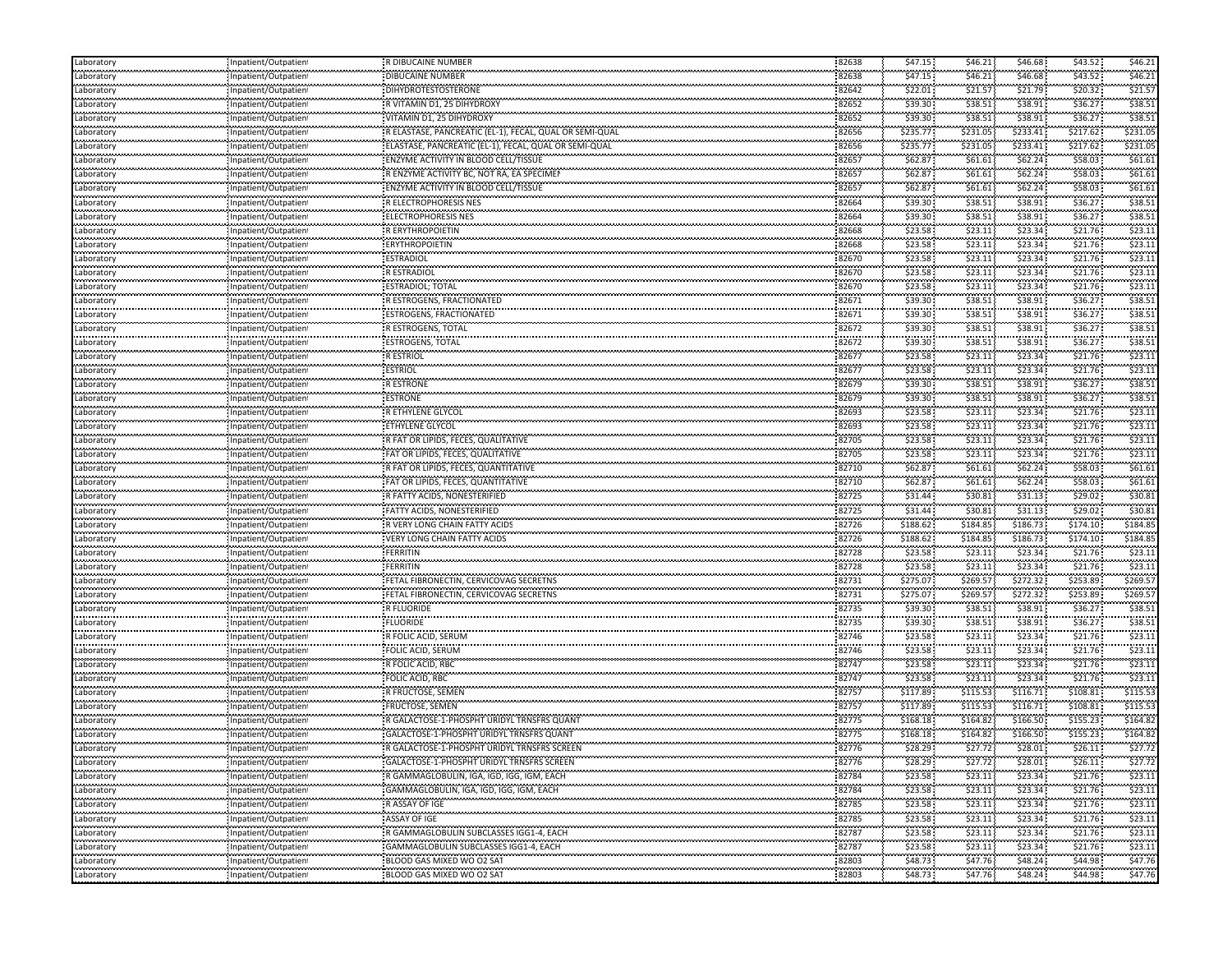| Laboratory                                       | Inpatient/Outpatient                                                    | HEMOGLOBIN-OXYGEN AFFINITY                                           | 82820          | \$48.73              | \$47.76                          | \$48.24            | \$44.98      | \$47.76     |
|--------------------------------------------------|-------------------------------------------------------------------------|----------------------------------------------------------------------|----------------|----------------------|----------------------------------|--------------------|--------------|-------------|
| معامد محمد محا<br>Laboratory                     | Inpatient/Outpatien                                                     | HEMOGLOBIN-OXYGEN AFFINITY                                           | 82820          | \$48.73              | \$47.76                          | \$48.24            | \$44.98      | \$47.76     |
| <br>Laboratory                                   | Inpatient/Outpatien                                                     | R GASTRIC ANALY W/PH EA SPE                                          | <br>82930      | \$23.58              | \$23.11                          | \$23.34            | \$21.76      | \$23.11     |
| .<br>Laboratory                                  | Inpatient/Outpatien                                                     | GASTRIC ANALY W/PH EA SPE                                            | 82930          | \$23.58              | .<br>\$23.11                     | <br>\$23.34        | \$21.76      | \$23.11     |
| Laboratory                                       | Inpatient/Outpatient                                                    | R GASTRIN AFTER SECRETIN STIMULATION                                 | 82938          | \$23.58              | \$23.11                          | \$23.34            | \$21.76      | \$23.11     |
| بمحدد محمد محا<br>Laboratory                     | Inpatient/Outpatien                                                     | <b>GASTRIN AFTER SECRETIN STIMULATION</b>                            | 82938          | \$23.58              | \$23.11                          | \$23.34            | \$21.76      | \$23.11     |
| Laboratory                                       | Inpatient/Outpatien                                                     | <b>R GASTRIN</b>                                                     | 82941          | \$23.58              | \$23.11                          | \$23.34            | \$21.76      | \$23.11     |
| .<br>Laboratory                                  | .<br>Inpatient/Outpatien                                                | .<br><b>GASTRIN</b>                                                  | 82941          | \$23.58              | <br>\$23.11                      | \$23.34            | \$21.76      | \$23.1      |
| <br>Laboratory                                   |                                                                         | <br>R GLUCAGON                                                       | <br>82943      | \$39.30              | \$38.51                          | \$38.91            | \$36.27      | \$38.5      |
| .                                                | Inpatient/Outpatien<br>.<br>.                                           | .<br><b>GLUCAGON</b>                                                 | 82943          | \$39.30              |                                  | \$38.91            | \$36.27      | \$38.5      |
| Laboratory<br>.                                  | Inpatient/Outpatien                                                     |                                                                      |                | .                    | \$38.51<br>120111-01<br>\$6.16\$ | \$6.23             | \$5.81       | \$6.16      |
| Laboratory<br>.                                  | Inpatient/Outpatien                                                     | GLUCOSE, BODY FLUID, OTHER THAN BLOOD                                | 82945          | \$6.29<br>           | .                                |                    | \$5.81       | \$6.16      |
| Laboratory<br>.                                  | Inpatient/Outpatien                                                     | GLUCOSE, BODY FLUID, OTHER THAN BLOOD                                | 82945<br>82947 | \$6.29<br>\$6.29     | \$6.16\$<br>\$6.16               | \$6.23<br>\$6.23   | \$5.81       | \$6.16      |
| Laboratory<br>Laboratory                         | Inpatient/Outpatien                                                     | <b>GLUCOSE, QUANTITATIVE, BLOOD</b>                                  |                | \$6.29               | \$6.16                           | \$6.23             | \$5.81       | \$6.16      |
| .                                                | Inpatient/Outpatien<br>.                                                | R GLUCOSE, QUANTITATIVE, BLOOD                                       | 82947<br>82947 |                      | \$6.16\$                         |                    |              |             |
| Laboratory<br>.                                  | Inpatient/Outpatien<br>.<br>                                            | GLUCOSE, QUANTITATIVE, BLOOD                                         | 1111111        | \$6.29<br>.,         |                                  | \$6.23<br>.        | \$5.81       | \$6.16      |
| Laboratory                                       | Inpatient/Outpatien<br>                                                 | GLUCOSE, QUANTITATIVE, BLOOD                                         | 82947<br>      | \$6.29\$             | \$6.16                           | \$6.23             | \$5.81       | \$6.16      |
| Laboratory                                       | Inpatient/Outpatien                                                     | POC GLUCOSE BY NOVA STATSTRIF                                        | 82948          | \$6.29               | \$6.16                           | \$6.23             | \$5.81       | \$6.16      |
| Laboratory                                       | Inpatient/Outpatien<br>                                                 | POC GLUCOSE BY REAGENT STRIP                                         | 82948<br>.     | \$6.29<br>.          | \$6.16                           | \$6.23             | \$5.81       | \$6.16      |
| Laboratory<br>.                                  | Inpatient/Outpatien                                                     | GLUCOSE, POST GLUCOSE DOSE                                           | 82950          | \$6.29\$             | \$6.16                           | \$6.23             | \$5.81       | \$6.16      |
| Laboratory<br>.                                  | Inpatient/Outpatien<br>                                                 | GLUCOSE TOLERANCE TEST (GTT) 3 SPECIMENS                             | 82951<br>      | \$23.58              | \$23.11                          | \$23.34            | \$21.76      | \$23.11     |
| Laboratory                                       | Inpatient/Outpatien                                                     | <b>GLUCOSE TOLERANCE TEST (GTT) 3 SPECIMENS</b>                      | 82951          | ,,,,,,,,,<br>\$23.58 | \$23.11                          | \$23.34            | \$21.76      | \$23.11     |
| ستعدد ستعددت<br>Laboratory                       | Inpatient/Outpatien                                                     | GLUCOSE TOLLERANCE TEST, EA ADD SPEC (BEYOND 3)                      | 82952          | \$6.29               | \$6.16                           | \$6.23             | \$5.81       | \$6.16      |
| Laboratory                                       | Inpatient/Outpatien                                                     | GLUCOSE TOLLERANCE TEST, EA ADD SPEC (BEYOND 3)                      | 82952          | \$6.29               | \$6.16                           | \$6.23             | \$5.81       | \$6.16      |
| .<br>Laboratory                                  | .<br>Inpatient/Outpatien                                                | R GLUCOSE-6-PHOSPHATE DEHYDROGENASE (G6PD)                           | 82955          | \$23.58              | ,,,,,,,,<br>\$23.11              | \$23.34            | \$21.76      | \$23.11     |
| Laboratory                                       | Inpatient/Outpatien                                                     | GLUCOSE-6-PHOSPHATE DEHYDROGENASE (G6PD)                             | <br>82955      | \$23.58              | \$23.11                          | \$23.34            | \$21.76      | \$23.11     |
| لمحتمد فالمحتمد فالما<br>Laboratory              | Inpatient/Outpatien                                                     | R GLUTAMYLTRANSFERASE, GAMMA (GGT)                                   | 82977          | \$3.14               | \$3.08                           | \$3.11             | \$2.90       | \$3.08      |
| Laboratory                                       | <br>Inpatient/Outpatien                                                 | GLUTAMYLTRANSFERASE, GAMMA (GGT)                                     | 82977          | \$3.14               | \$3.08                           | \$3.11             | \$2.90       | \$3.08      |
| .<br>Laboratory                                  | Inpatient/Outpatien                                                     | <b>GLUTATHIONE</b>                                                   | 82978          | \$23.58              | \$23.11                          | \$23.34            | \$21.76      | \$23.1      |
| Laboratory                                       | Inpatient/Outpatien                                                     | <b>GLUTATHIONE</b>                                                   | <br>82978      | \$23.58              | \$23.11                          | \$23.34            | \$21.76      | \$23.11     |
| بمحدد محمد محا<br>Laboratory                     | Inpatient/Outpatien                                                     | R GLUTATHIONE REDUCTASE, RBC                                         | 82979          | \$31.44              | \$30.81                          | \$31.13            | \$29.02      | \$30.81     |
| Laboratory                                       | Inpatient/Outpatien                                                     | <b>GLUTATHIONE REDUCTASE, RBC</b>                                    | 82979          | \$31.44              | \$30.81                          | \$31.13            | \$29.02\$    | \$30.8      |
| .<br>Laboratory                                  | .<br>Inpatient/Outpatien                                                | R GLYCATED PROTEIN                                                   | 82985          | \$23.58              | \$23.11                          | \$23.34            | \$21.76      | \$23.11     |
| Laboratory                                       | <br>Inpatient/Outpatien                                                 | <b>GLYCATED PROTEIN</b>                                              | <br>82985      | \$23.58              | \$23.11                          | \$23.34            | \$21.76      | \$23.11     |
| Laboratory                                       |                                                                         | <b>GONADOTROPIN, FSH</b>                                             | 83001          | \$23.58              | \$23.11                          | \$23.34            | \$21.76      | \$23.11     |
| Laboratory                                       | Inpatient/Outpatien<br>                                                 | GONADOTROPIN, FSH                                                    | 83001          | \$23.58              | \$23.11                          | \$23.34            | \$21.76      | \$23.1      |
| .                                                | Inpatient/Outpatien                                                     |                                                                      |                | \$39.30              |                                  |                    | \$36.27      | \$38.5      |
| Laboratory<br>Laboratory                         | Inpatient/Outpatien                                                     | GONADOTROPIN LUTEINIZING HORMONE<br>GONADOTROPIN LUTEINIZING HORMONE | 83002<br>83002 | \$39.30              | \$38.51<br>\$38.51               | \$38.91<br>\$38.91 | \$36.27      | \$38.5      |
|                                                  | Inpatient/Outpatien                                                     |                                                                      |                |                      |                                  |                    | \$46.43\$    | \$49.29     |
| Laboratory<br>سيبيب                              | Inpatient/Outpatien                                                     | R GROWTH HORMONE, HUMAN                                              | 83003<br>83003 | \$50.30<br>\$50.30   | \$49.29<br>\$49.29               | \$49.80<br>\$49.80 | \$46.43\$    | \$49.29     |
| Laboratory<br>.                                  | Inpatient/Outpatien<br>.                                                | <b>GROWTH HORMONE, HUMAN</b>                                         | 83010          |                      |                                  |                    |              |             |
| Laboratory<br>                                   | Inpatient/Outpatien                                                     | R HAPTOGLOBIN, QUANTITATIVE                                          |                | \$23.58<br>.         | \$23.11                          | \$23.34            | \$21.76      | \$23.11     |
| Laboratory<br>.                                  | Inpatient/Outpatien                                                     | HAPTOGLOBIN, QUANTITATIVE                                            | 83010          | \$23.58              | \$23.11<br>                      | \$23.34            | \$21.76      | \$23.11     |
| Laboratory<br>                                   | Inpatient/Outpatien                                                     | R HELICOBACTER PYLORI, BREATH TEST                                   | 83013<br>      | \$31.44              | \$30.81                          | \$31.13            | \$29.02\$    | \$30.8      |
| Laboratory<br>.                                  | Inpatient/Outpatien                                                     | HELICOBACTER PYLORI, BREATH TEST                                     | 83013          | \$31.44              | \$30.81<br>                      | \$31.13<br>        | \$29.02<br>. | \$30.8      |
| Laboratory<br><b><i><u>ALCOHOL: 2001</u></i></b> | Inpatient/Outpatien                                                     | R HEAVY METAL QUANTITATIVE, EACH                                     | 83018          | \$47.15              | \$46.21                          | \$46.68            | \$43.52      | \$46.21     |
| Laboratory<br>لمحتمد فالمحتمد فالما              | Inpatient/Outpatien                                                     | HEAVY METAL QUANTITATIVE, EACH                                       | 83018          | \$47.15              | \$46.21                          | \$46.68            | \$43.52      | \$46.21     |
| Laboratory<br>.                                  | Inpatient/Outpatien<br>.                                                | R HEMOGLOBIN FRACT & QUANT CHROMOTOGRAPH                             | 83021<br>      | \$39.30              | \$38.51                          | \$38.91            | \$36.27      | \$38.5      |
| Laboratory                                       | Inpatient/Outpatien                                                     | HEMOGLOBIN FRACT & QUANT CHROMOTOGRAPHY                              | 83021          | \$39.30              | \$38.51                          | \$38.91            | \$36.27      | \$38.51     |
| .<br>Laboratory                                  | <br>Inpatient/Outpatien                                                 | HEMOGLOBIN GLYCOSLATED (A1C)                                         | .<br>83036     | \$31.44              | .<br>\$30.81                     | <br>\$31.13        | \$29.02      | \$30.8      |
| .<br>Laboratory                                  | Inpatient/Outpatient                                                    | R HEMOGLOBIN GLYCOSLATED (A1C)                                       | <br>83036      | \$31.44              | <br>\$30.81                      | .<br>\$31.13       | \$29.02      | \$30.81     |
| Laboratory                                       | Inpatient/Outpatien                                                     | HEMOGLOBIN GLYCOSLATED (A1C)                                         | 83036          | \$31.44              | .<br>\$30.81                     | <br>\$31.13        | \$29.02\$    | \$30.81     |
| Laboratory                                       | Inpatient/Outpatien                                                     | R HEMOGLOBIN METHEMOGLOBIN, QUANTITATIVE                             | .<br>83050     | .<br>\$31.44         | \$30.81                          | \$31.13            | \$29.02      | \$30.81     |
| Laboratory                                       | Inpatient/Outpatien                                                     | HEMOGLOBIN METHEMOGLOBIN, QUANTITATIVE                               | 83050          | \$31.44              | \$30.81                          | \$31.13            | .<br>\$29.02 | <br>\$30.81 |
| Laboratory                                       | Inpatient/Outpatient                                                    | R HEMOGLOBIN, PLASMA                                                 | 83051          | \$18.86              | \$18.48                          | \$18.67            | \$17.41      | \$18.48     |
| Laboratory                                       | والمحاملة والمتحدث والمتحدث والمتحدث والمتحدثات<br>Inpatient/Outpatient | HEMOGLOBIN, PLASMA                                                   | 83051          | \$18.86              | \$18.48                          | \$18.67            | \$17.41      | \$18.48     |
| Laboratory                                       | Inpatient/Outpatient                                                    | R HEMOSIDERIN, QUALITATIVE                                           | 83070          | \$12.57              | \$12.32                          | \$12.44            | \$11.60      | \$12.32     |
| Laboratory                                       | ,,,,,,,,,,,,,,,,,,,,,,,,,,,<br>Inpatient/Outpatient                     | HEMOSIDERIN, QUALITATIVE                                             | 83070          | \$12.57              | .<br>\$12.32                     | <br>\$12.44        | .<br>\$11.60 | <br>\$12.32 |
| Laboratory                                       | <br>Inpatient/Outpatient                                                |                                                                      | 83080          | \$23.58              | \$23.11                          | \$23.34            | \$21.76      | \$23.11     |
| Laboratory                                       | ,,,,,,,,,,,,,,,,,,,,,,,,,,,<br>Inpatient/Outpatient                     | HEMOSIDERIN B-HEXOSAMINIDASE, EA ASSAY                               | 83080          | \$23.58              | \$23.11                          | <br>\$23.34        | \$21.76      | \$23.11     |
| Laboratory                                       |                                                                         | R HISTAMINE                                                          | .              | .                    | \$36.97                          |                    |              |             |
|                                                  | Inpatient/Outpatient                                                    |                                                                      | 83088          | \$37.72              |                                  | \$37.34            | \$34.82      | \$36.97     |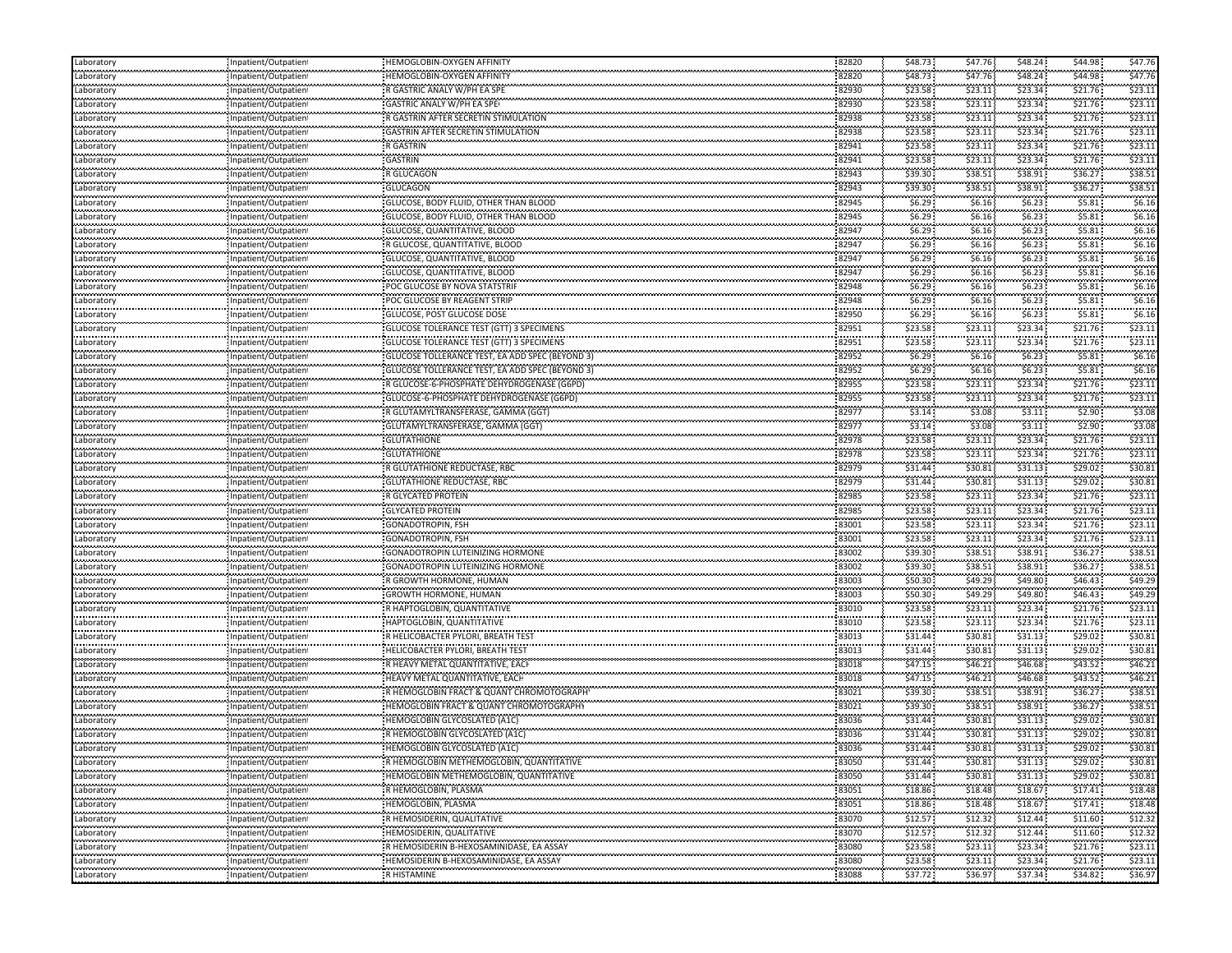| Laboratory                | Inpatient/Outpatient                                 | HISTAMINE                                                      | 83088                                | \$37.72                  | \$36.97                                       | \$37.34               | \$34.82                    | \$36.97      |
|---------------------------|------------------------------------------------------|----------------------------------------------------------------|--------------------------------------|--------------------------|-----------------------------------------------|-----------------------|----------------------------|--------------|
| Laboratory                | Inpatient/Outpatien                                  | R HOMOCYSTEINE                                                 | 83090                                | \$47.15                  | \$46.21                                       | \$46.68               | \$43.52                    | \$46.21      |
| <br>Laboratory            | Inpatient/Outpatien <sup>.</sup>                     | <br>HOMOCYSTEINE                                               | <br>83090                            | .<br>\$47.15             | <br>\$46.21                                   | .<br>\$46.68          | \$43.52                    | \$46.21      |
| <b></b><br>Laboratory     | Inpatient/Outpatien                                  | R HOMOVANILLIC ACID (HVA)                                      | 83150                                | \$47.15                  | \$46.21                                       | \$46.68               | \$43.52                    | \$46.21      |
| <br>Laboratory            | <br>Inpatient/Outpatient                             | HOMOVANILLIC ACID (HVA)                                        | <br>83150                            | .<br>\$47.15             | .<br>\$46.21                                  | .<br>\$46.68          | \$43.52\$                  | \$46.21      |
| ,,,,,,,,,,,<br>Laboratory | Inpatient/Outpatient                                 | R HYDROXYCORTICOSTEROIDS, 17- (17-OHCS)                        | 83491                                | \$47.15                  | \$46.21                                       | \$46.68               | \$43.52                    | \$46.21      |
| Laboratory                | Inpatient/Outpatien                                  | HYDROXYCORTICOSTEROIDS, -17 (17-OHCS)                          | 83491                                | \$47.15                  | \$46.21                                       | \$46.68               | \$43.52                    | \$46.21      |
| .<br>Laboratory           | .<br>                                                |                                                                | 83497                                | .<br>\$47.15             | <br>\$46.21                                   | \$46.68               | \$43.52                    | \$46.21      |
|                           | Inpatient/Outpatien <sup>.</sup><br>                 | R HYDROXYINDOLACETIC ACID, 5-(HIAA)                            |                                      | \$47.15                  | .                                             | .                     | \$43.52                    | \$46.2       |
| Laboratory<br>.           | npatient/Outpatien!                                  | HYDROXYINDOLACETIC ACID, 5-(HIAA)                              | 83497<br>                            | .                        | \$46.21<br>                                   | \$46.68<br>\$54.46    |                            | \$53.9       |
| Laboratory<br>            | Inpatient/Outpatien<br>                              | R HYDROXYPROGESTERONE, 17-D                                    | 83498<br>                            | \$55.01<br>\$55.01       | \$53.91<br>.                                  | \$54.46               | \$50.77<br>\$50.77         | \$53.9       |
| Laboratory<br><b></b>     | Inpatient/Outpatien                                  | HYDROXYPROGESTERONE, 17-D                                      | 83498<br>83500                       |                          | \$53.91                                       |                       | \$87.05                    | \$92.4       |
| Laboratory<br>.           | Inpatient/Outpatien                                  | R HYDROXYPROLINE, FREE                                         |                                      | \$94.31                  | \$92.42                                       | \$93.37               |                            |              |
| Laboratory<br>.           | Inpatient/Outpatient                                 | HYDROXYPROLINE, FREE                                           | 83500                                | \$94.31                  | \$92.42                                       | \$93.37               | \$87.05                    | \$92.4       |
| Laboratory<br>            | Inpatient/Outpatien<br>                              | R HYDROXYPROLINE, TOTAL                                        | 83505<br>                            | \$94.31<br>.             | \$92.42<br>.                                  | \$93.37<br>.          | \$87.05                    | \$92.42      |
| Laboratory<br>.           | Inpatient/Outpatien <sup>.</sup>                     | HYDROXYPROLINE, TOTAL                                          | 83505                                | \$94.31                  | \$92.42<br>                                   | \$93.37               | \$87.05                    | \$92.4       |
| Laboratory<br>            | Inpatient/Outpatien <sup>.</sup><br>                 | R IMMUNOASSAY FOR ANALYTE, MULT STEP MTHD                      | 83516<br>                            | \$39.30                  | \$38.51<br>.                                  | \$38.91               | \$36.27                    | \$38.5       |
| Laboratory<br>لمحدث محدث  | Inpatient/Outpatient                                 | R IMMUNOASSAY FOR ANALYTE, MULT STEP MTHD                      | 83516                                | \$39.30                  | \$38.51                                       | \$38.91               | \$36.27                    | \$38.5       |
| Laboratory                | Inpatient/Outpatien                                  | R IMMUNOASSAY FOR ANALYTE, MULT STEP MTHD                      | 83516                                | \$39.30                  | \$38.51                                       | \$38.91               | \$36.27                    | \$38.5       |
| <br>Laboratory            | npatient/Outpatien                                   | IMMUNOASSAY FOR ANALYTE, MULT STEP MTHD                        | <br>83516                            | \$39.30                  | .<br>\$38.51                                  | \$38.91               | \$36.27                    | \$38.5       |
| <br>Laboratory            | <br>Inpatient/Outpatien                              | R IMMUNOASSAY FOR ANALYTE, BY RIA (RADIOIMMUNOASSA)            | 83519                                | generation of<br>\$39.30 | <b><i><u>ALCOHOL: 2005</u></i></b><br>\$38.51 | \$38.91               | \$36.27                    | 538.5        |
| <br>Laboratory            | <br>Inpatient/Outpatien                              | R IMMUNOASSAY FOR ANALYTE, BY RIA (RADIOIMMUNOASSAY            | 83519                                | \$39.30                  | \$38.51                                       | \$38.91               | \$36.27                    | \$38.5       |
| Laboratory                | Inpatient/Outpatient                                 | IMMUNOASSAY FOR ANALYTE, BY RIA (RADIOIMMUNOASSAY)             | 83519                                | \$39.30                  | \$38.51                                       | \$38.91               | \$36.27                    | \$38.51      |
| Laboratory                | Inpatient/Outpatien                                  | R IMMUNOASSAY QUANT NOS NONAE                                  | 83520                                | \$62.87                  | \$61.61                                       | \$62.24               | \$58.03                    | \$61.6\$     |
| .<br>Laboratory           | Inpatient/Outpatien                                  | R IMMUNOASSAY QUANT NOS NONAE                                  | 83520                                | ,,,,,,,,,,,<br>\$102.17  | \$100.13                                      | \$101.15              | \$94.30                    | \$100.1      |
| <br>Laboratory            | <br>Inpatient/Outpatient                             | R IMMUNOASSAY QUANT NOS NONAE                                  | <br>83520                            | .<br>\$165.04            | \$161.74                                      | ,,,,,,,,,<br>\$163.39 | \$152.33                   | \$161.7      |
| .<br>Laboratory           | Inpatient/Outpatien                                  | R IMMUNOASSAY QUANT NOS NONAE                                  | 83520                                | \$322.22                 | \$315.78                                      | \$319.00              | \$297.41                   | \$315.78     |
| <br>Laboratory            | Inpatient/Outpatien                                  | R IMMUNOASSAY QUANT NOS NONAE                                  | <br>83520                            | <br>\$7.86               | \$7.70                                        | <br>\$7.78            | \$7.25                     | \$7.7        |
| .                         |                                                      |                                                                | 83520                                | <b>STATISTICS</b>        |                                               | .                     | .                          | \$61.6\$     |
| Laboratory<br>            | Inpatient/Outpatien                                  | R IMMUNOASSAY QUANT NOS NONAE<br>IMMUNOASSAY QUANT NOS NONAE   | 83520                                | \$62.87<br>\$62.87       | \$61.61<br>\$61.61                            | \$62.24<br>\$62.24    | \$58.03<br>\$58.03         | \$61.6\$     |
| Laboratory<br>محدسته      | Inpatient/Outpatient                                 |                                                                | 83520                                |                          | \$100.13                                      | \$101.15              | \$94.30                    | \$100.13     |
| Laboratory                | Inpatient/Outpatient                                 | IMMUNOASSAY QUANT NOS NONAE                                    | 83520                                | \$102.17<br>\$165.04     |                                               | \$163.39              | \$152.33                   | \$161.7      |
| Laboratory<br>.           | Inpatient/Outpatien                                  | IMMUNOASSAY QUANT NOS NONAE                                    | 83520                                | .                        | \$161.74<br>                                  |                       |                            | \$315.78     |
| Laboratory<br>            | Inpatient/Outpatien<br>                              | IMMUNOASSAY QUANT NOS NONAE                                    |                                      | \$322.22                 | \$315.78                                      | \$319.00              | \$297.41                   |              |
| Laboratory<br>.           | Inpatient/Outpatient                                 | IMMUNOASSAY QUANT NOS NONAE                                    | 83520                                | \$7.86                   | \$7.70                                        | \$7.78                | \$7.25                     | \$7.7        |
| Laboratory<br>            | Inpatient/Outpatien                                  | R INSULIN, TOTAL<br>                                           | 83525<br>                            | \$23.58<br>.             | \$23.11<br>                                   | \$23.34<br>.          | \$21.76                    | \$23.1       |
| Laboratory<br>.           | Inpatient/Outpatien <sup>.</sup>                     | <b>INSULIN, TOTAL</b>                                          | 83525                                | \$23.58                  | \$23.11<br>.                                  | \$23.34               | \$21.76                    | \$23.1       |
| Laboratory<br>            | Inpatient/Outpatien<br>                              | R INSULIN, FREE<br>.                                           | 83527<br>                            | \$23.58                  | \$23.11<br>.                                  | \$23.34<br>.          | \$21.76                    | 523.1        |
| Laboratory                | Inpatient/Outpatient                                 | INSULIN, FREE                                                  | 83527                                | \$23.58                  | \$23.11                                       | \$23.34               | \$21.76                    | \$23.1       |
| محدسته<br>Laboratory      | Inpatient/Outpatien                                  | محمدت<br>. IRON                                                | 83540                                | \$9.43                   | \$9.24                                        | \$9.34                | \$8.70                     | \$9.2        |
| Laboratory                | Inpatient/Outpatien                                  | <b>RIRON</b>                                                   | 83540                                | \$9.43                   | \$9.24                                        | \$9.34                | \$8.70                     | \$9.24       |
| .<br>Laboratory           | Inpatient/Outpatien <sup>.</sup>                     | 6.<br><b>IRON</b>                                              | 83540                                | 1,000,000<br>\$9.43      | <br>\$9.24                                    | \$9.34                | \$8.70                     | \$9.2        |
| <br>Laboratory            | <br>npatient/Outpatien                               | <b>IRON BINDING CAPACITY</b>                                   | <br>83550                            | \$18.86                  | , , , , , , , , ,<br>\$18.48                  | ,,,,,,,,,<br>\$18.67  | \$17.41                    | \$18.48      |
| .<br>Laboratory           | Inpatient/Outpatien                                  | ,,,,,,,,,,,,,,,,,,,,,,,,,,,,,,<br><b>IRON BINDING CAPACITY</b> | 83550                                | .<br>\$18.86             | .<br>\$18.48                                  | <br>\$18.67           | \$17.41                    | \$18.48      |
| <br>Laboratory            | <br>Inpatient/Outpatien                              | -R KETOSTEROIDS, 17- (17-KS), TOTAL                            | <br>83586                            | .<br>\$94.31             | .<br>\$92.42                                  | .<br>\$93.37          | \$87.05                    | \$92.4       |
| <b></b><br>Laboratory     | Inpatient/Outpatien                                  | KETOSTEROIDS, -17 (17-KS), TOTAL                               | 83586                                | \$94.31                  | \$92.42                                       | \$93.37               | \$87.05                    | \$92.4       |
| .<br>Laboratory           | Inpatient/Outpatient                                 | R KETOSTEROIDS, 17- (17-KS), FRACTIONATION                     | 83593                                | \$33.01                  | \$32.35                                       | \$32.68               | \$30.47                    | \$32.35      |
| لمحدث محدث<br>Laboratory  | Inpatient/Outpatien                                  | KETOSTEROIDS, -17 (17-KS), FRACTIONATION                       | 83593                                | \$33.01                  | \$32.35                                       | \$32.68               | \$30.47                    | \$32.35      |
| <br>Laboratory            | .<br>npatient/Outpatien                              | LACTATE (LACTIC ACID)                                          | <br>83605                            | .<br>\$31.44             | .<br>\$30.81                                  | .<br>\$31.13          | \$29.02                    | \$30.81      |
| .<br>aboratory            | <br>npatient/Outpatien                               | ,,,,,,,,,,,,,,,,,,,,,,,,,,,,,<br>LACTATE (LACTIC ACID)         | <b><i><u>ARREST</u></i></b><br>83605 | .<br>\$31.44             | .<br>\$30.81                                  | <br>\$31.13           | <br>\$29.02                | \$30.8       |
|                           |                                                      | LACTATE DEHYDROGENASE (LD), (LDH)                              | <br>83615                            | <br>\$6.29               | .<br>\$6.16                                   | .                     | \$5.81                     | \$6.16       |
| Laboratory<br>Laboratory  | npatient/Outpatien!                                  | LACTATE DEHYDROGENASE (LD), (LDH)                              | .                                    | .                        |                                               | Ş6.23                 |                            | \$6.16       |
| Laboratory                | Inpatient/Outpatien                                  |                                                                | 83615<br>6.                          | \$6.29<br>.              | \$6.16<br>\$6.16                              | \$6.23<br>            | \$5.81<br>\$5.81           | \$6.16       |
| Laboratory                | Inpatient/Outpatient                                 | LACTATE DEHYDROGENASE (LD), (LDH)                              | 83615<br>.                           | \$6.29                   |                                               | \$6.23                | <b>Services</b>            |              |
| .                         | Inpatient/Outpatien                                  | R LDH, ISOENZYMES<br>LDH, ISOENZYMES                           | 83625                                | \$39.30                  | \$38.51                                       | \$38.91               | \$36.27                    | \$38.51      |
| Laboratory<br>.           | Inpatient/Outpatient                                 |                                                                | 83625<br>,,,,,,,,,,,                 | \$39.30                  | \$38.51                                       | \$38.91               | \$36.27                    | \$38.51      |
| Laboratory                | Inpatient/Outpatient<br>                             | R LACTOFERRIN, FECAL, QUALITATIVE                              | 83630<br>.                           | \$78.59                  | \$77.02<br>                                   | \$77.80<br>.          | \$72.54                    | \$77.02<br>. |
| Laboratory                | Inpatient/Outpatient<br>,,,,,,,,,,,,,,,,,,,,,,,,,,,, | LACTOFERRIN, FECAL, QUALITATIVE                                | 83630                                | \$78.59                  | \$77.02<br>.                                  | \$77.80<br>           | \$72.54<br><b>ALCOHOL:</b> | \$77.0<br>.  |
| Laboratory<br>            | Inpatient/Outpatient<br>                             | LACTOGEN MATERNAL SERUM HPL                                    | 83632<br>,,,,,,,,,,                  | \$94.31                  | \$92.42<br>.                                  | \$93.37<br>.          | \$87.05<br>                | \$92.42<br>. |
| Laboratory<br>.           | Inpatient/Outpatien!                                 | R LEAD<br>.                                                    | 83655                                | \$39.30                  | \$38.51                                       | \$38.91               | \$36.27                    | \$38.51      |
| Laboratory                | Inpatient/Outpatient                                 | : LEAD                                                         | .<br>83655                           | .<br>\$39.30             | .<br>\$38.51                                  | .<br>\$38.91          | against the<br>\$36.27     | .<br>\$38.51 |
| Laboratory                | Inpatient/Outpatient                                 | R FETAL LUNG MATURITY ASSESS, L/S RATION                       | ,,,,,,,,,,,<br>83661                 | .<br>\$188.62            | .<br>\$184.85                                 | .<br>\$186.73         | \$174.10                   | \$184.85     |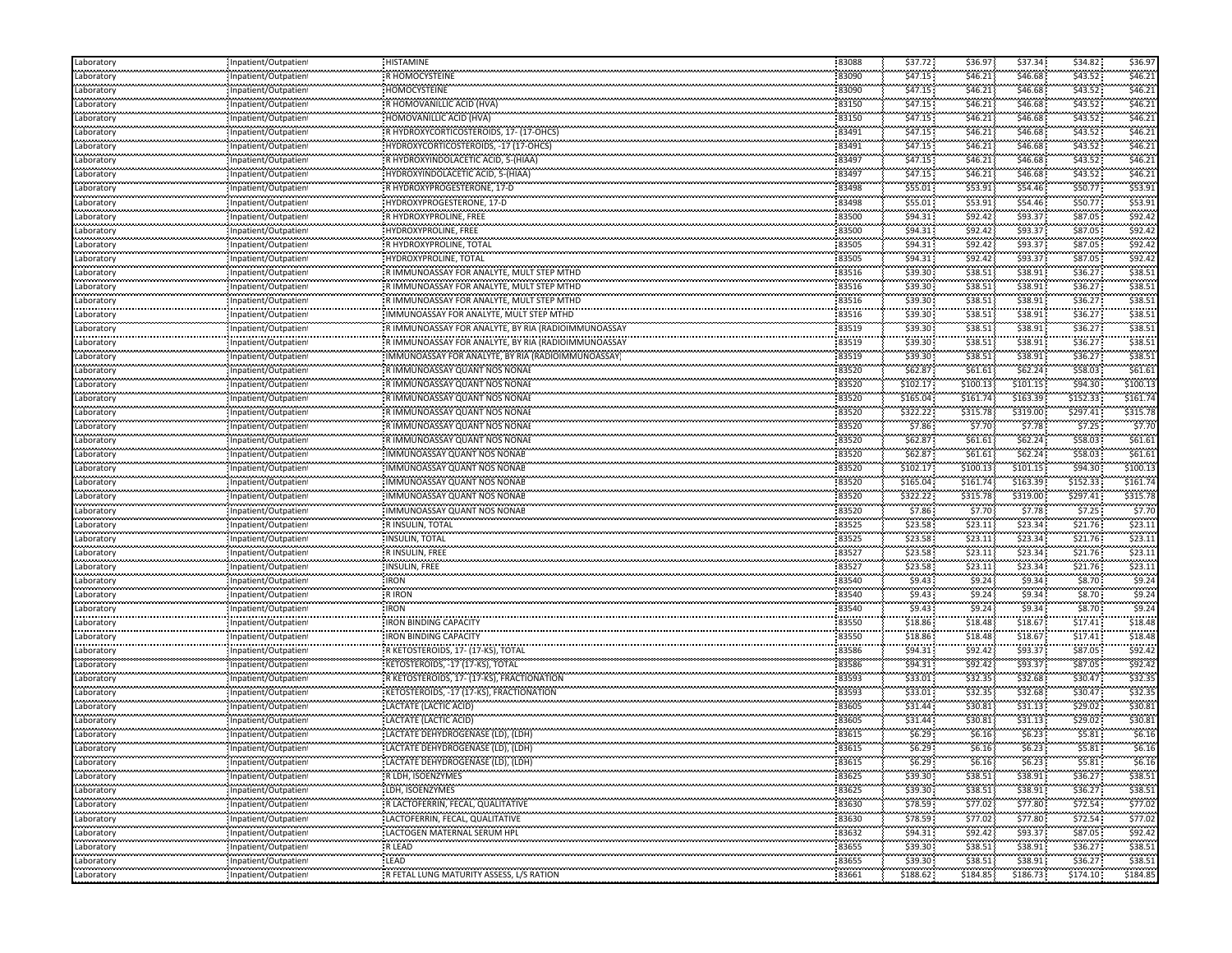| Laboratory            | Inpatient/Outpatient                             | FETAL LUNG MATURITY ASSESS, L/S RATION                 | 83661          | \$188.62              | \$184.85              | \$186.73               | \$174.10                          | \$184.85            |
|-----------------------|--------------------------------------------------|--------------------------------------------------------|----------------|-----------------------|-----------------------|------------------------|-----------------------------------|---------------------|
| Laboratory            | Inpatient/Outpatien                              | R FETAL LUNG - FLUORESC POLARIZ                        | 83663          | \$39.30               | \$38.51               | \$38.91                | \$36.27                           | \$38.51             |
| <br>Laboratory        | Inpatient/Outpatien                              | FETAL LUNG - FLUORESC POLARIZ                          | 83663          | \$39.30               | \$38.51               | \$38.91                | \$36.27                           | \$38.5              |
| وموجوده<br>Laboratory | Inpatient/Outpatient                             | FETAL LUNG - LB DENSITY                                | 83664          | \$78.59               | \$77.02               | \$77.80                | \$72.54                           | \$77.0              |
| <br>Laboratory        | <br>Inpatient/Outpatient                         | <br>FETAL LUNG - LB DENSITY                            | 83664          | \$78.59               | .<br>\$77.02          | \$77.80                | \$72.54                           | \$77.0              |
| Laboratory            | Inpatient/Outpatient                             | : LIPASE                                               | 83690          | \$12.57               | \$12.32               | \$12.44                | \$11.60                           | \$12.3              |
| Laboratory            | Inpatient/Outpatient                             | R LIPASE                                               | 83690          | \$12.57               | \$12.32               | \$12.44                | \$11.60                           | \$12.3              |
| <br>Laboratory        | ,,,,,,,,,,,,,,,,,,,,,,,,,<br>npatient/Outpatien  | .<br>LIPASE                                            | 83690          | \$12.57               | \$12.32               | \$12.44                | \$11.60                           | \$12.3              |
| <br>Laboratory        | <br>Inpatient/Outpatien!                         | R LIPOPROTEIN (A)                                      | 83695          | \$39.30               | \$38.51               | \$38.91                | \$36.27                           | \$38.5              |
| .<br>Laboratory       | ,,,,,,,,,,,,,,,,,,,,,,,,,<br>Inpatient/Outpatien | LIPOPROTEIN (A)                                        | 83695          | \$39.30               | \$38.51               | \$38.91                | \$36.27                           | \$38.5              |
| <br>Laboratory        | <br>Inpatient/Outpatien                          | R LIPOPROTEIN-ASSOC PHOSPHOLIPASE A                    | 83698          | ,,,,,,,,,<br>\$149.32 | ,,,,,,,,,<br>\$146.33 | ,,,,,,,,,<br>\$147.83  | \$137.82                          | ,,,,,,,,<br>\$146.3 |
| .<br>Laboratory       | Inpatient/Outpatient                             | LIPOPROTEIN-ASSOC PHOSPHOLIPASE A2                     | 83698          | ,,,,,,,,,<br>\$149.32 | \$146.33              | \$147.83               | \$137.82                          | \$146.3             |
| .<br>Laboratory       | Inpatient/Outpatient                             | R LIPOPROTEIN, BLOOD, ELECTROPHORETIC                  | 83700          | \$39.30               | \$38.51               | \$38.91                | \$36.27                           | \$38.5              |
| Laboratory            | Inpatient/Outpatient                             | LIPOPROTEIN, BLOOD, ELECTROPHORETIC                    | 83700          | \$39.30               | \$38.51               | \$38.91                | \$36.27                           | \$38.5              |
| <br>Laboratory        | Inpatient/Outpatien                              | R LIPOPROTEIN, BLOOD, HGH RESOL FRACT& QUANT           | 83701          | \$78.59               | \$77.02               | \$77.80                | \$72.54                           | \$77.0              |
| .<br>Laboratory       | <br>npatient/Outpatien                           | LIPOPROTEIN, BLOOD, HGH RESOL FRACT&QUANT              | .<br>83701     | \$78.59               | .<br>\$77.02          | \$77.80                | \$72.54                           | \$77.0              |
|                       | Inpatient/Outpatien                              | LIPOPROTEIN BLD QUAN PART                              | 83704          | \$78.59               | <br>\$77.02           | \$77.80                | \$72.54                           | \$77.0              |
| Laboratory            |                                                  | LIPOPROTEIN BLD QUAN PART                              | 83704          | \$78.59               | \$77.02               | \$77.80                | \$72.54                           | \$77.02             |
| Laboratory<br>        | Inpatient/Outpatient                             |                                                        |                | .                     | \$23.11               | \$23.34                | \$21.76                           | \$23.1              |
| Laboratory<br>        | Inpatient/Outpatien<br>                          | LIPOPROTEIN, DIRECT MEASUR HDL CHOLESTERO              | 83718<br>83718 | \$23.58<br>\$23.58    | \$23.11               | \$23.34                | \$21.76                           | \$23.1              |
| Laboratory<br>        | Inpatient/Outpatien                              | R LIPOPROTEIN, DIRECT MEASUR HDL CHOLESTEROI           |                | .                     | \$23.11               | \$23.34                | \$21.76                           | \$23.1              |
| Laboratory            | Inpatient/Outpatien                              | LIPOPROTEIN, DIRECT MEASUR HDL CHOLESTEROL             | 83718          | \$23.58               |                       |                        |                                   |                     |
| Laboratory            | Inpatient/Outpatien                              | R LIPOPROTEIN, DIRECT MEASUR VLDL CHOLESTERO           | 83719          | \$39.30               | \$38.51               | \$38.91                | \$36.27                           | \$38.51             |
| Laboratory<br>        | Inpatient/Outpatient<br>                         | LIPOPROTEIN, DIRECT MEASUR VLDL CHOLESTEROL            | 83719<br>.     | \$39.30<br>\$23.58    | \$38.51<br>\$23.11    | \$38.91<br>\$23.34     | \$36.27<br>\$21.76                | \$38.5<br>\$23.1    |
| Laboratory<br>        | Inpatient/Outpatien                              | LIPOPROTEIN, DIRECT MEASUR LDL CHOLESTEROL             | 83721          |                       |                       |                        |                                   |                     |
| Laboratory            | Inpatient/Outpatien                              | R LIPOPROTEIN, DIRECT MEASUR LDL CHOLESTEROL           | 83721          | \$23.58               | \$23.11               | \$23.34                | \$21.76                           | \$23.1              |
| Laboratory<br>        | Inpatient/Outpatient                             | LIPOPROTEIN, DIRECT MEASUR LDL CHOLESTEROL             | 83721          | \$23.58               | \$23.11               | \$23.34                | \$21.76                           | \$23.1              |
| Laboratory<br>.       | Inpatient/Outpatien                              | LUTEINIZING RELEASING FACTOR                           | 83727          | \$39.30               | \$38.51               | \$38.91                | \$36.27                           | \$38.5              |
| Laboratory<br>        | Inpatient/Outpatient                             | MAGNESIUM<br>                                          | 83735          | \$9.43<br>.           | \$9.24                | \$9.34<br>.            | \$8.70                            | \$9.2               |
| Laboratory            | Inpatient/Outpatien                              | R MAGNESIUM                                            | 83735          | \$9.43                | \$9.24                | \$9.34                 | \$8.70                            | \$9.2               |
| Laboratory            | Inpatient/Outpatient                             | MAGNESIUM                                              | 83735          | \$9.43                | \$9.24                | \$9.34                 | \$8.70                            | \$9.24              |
| Laboratory            | Inpatient/Outpatient                             | <b>R MANGANESE</b>                                     | 83785          | \$39.30               | \$38.51               | \$38.91                | \$36.27                           | \$38.5              |
| <br>Laboratory        | <br>Inpatient/Outpatien                          | MANGANESE                                              | 83785          | \$39.30               | \$38.51               | \$38.91                | \$36.27                           | \$38.5              |
| <br>Laboratory        | <br>Inpatient/Outpatient                         | R MASS SPECTROMETRY ANALYTE, QUANTITATIVE              | 83789          | .<br>\$62.87          | \$61.61               | \$62.24                | \$58.03                           | \$61.6              |
| Laboratory            | Inpatient/Outpatien                              | MASS SPECTROMETRY ANALYTE, QUANTITATIVE                | 83789          | \$62.87               | \$61.61               | \$62.24                | \$58.03                           | \$61.61             |
| <br>Laboratory        | <br>Inpatient/Outpatient                         | R MERCURY, QUANTITATIVE                                | 83825          | \$39.30               | \$38.51               | \$38.91                | \$36.27                           | \$38.5              |
| .<br>Laboratory       | Inpatient/Outpatient                             | MERCURY, QUANTITATIVE                                  | 83825          | \$39.30               | \$38.51               | \$38.91                | \$36.27                           | \$38.5              |
| <br>Laboratory        | Inpatient/Outpatien                              | R METANEPHRINES                                        | 83835          | .<br>\$47.15          | .<br>\$46.21          | .<br>\$46.68           | \$43.52                           | \$46.2              |
| Laboratory            | Inpatient/Outpatient                             | <b>METANEPHRINES</b>                                   | 83835          | \$47.15               | \$46.21               | \$46.68                | \$43.52                           | \$46.21             |
| Laboratory            | Inpatient/Outpatien                              | R MUCIN, SYNOVIAL FLUID (ROPES TEST)                   | 83872          | \$14.15               | \$13.87               | \$14.01                | \$13.06                           | \$13.8              |
| .<br>Laboratory       | <br>npatient/Outpatien                           | MUCIN, SYNOVIAL FLUID (ROPES TEST)                     | 83872          | \$14.15               | \$13.87               | \$14.01                | \$13.06                           | \$13.8              |
| <br>Laboratory        | <br>Inpatient/Outpatien                          | R MYELIN BASIC PROTEIN, CEREBROSPINAL FLUID            | <br>83873      | \$94.31               | \$92.42               | \$93.37                | \$87.05                           | \$92.4              |
| .<br>Laboratory       | ,,,,,,,,,,,,,,,,,,,,,,,,,<br>Inpatient/Outpatien | MYELIN BASIC PROTEIN, CEREBROSPINAL FLUID              | 83873          | \$94.31               | .<br>\$92.42          | \$93.37                | \$87.05                           | \$92.4              |
| <br>Laboratory        | <br>Inpatient/Outpatient                         | R MYOGLOBIN                                            | 83874          | \$31.44               | .<br>\$30.81          | \$31.13                | \$29.02                           | \$30.8              |
| .<br>Laboratory       | Inpatient/Outpatient                             | .<br><b>MYOGLOBIN</b>                                  | 83874          | \$31.44               | \$30.81               | \$31.13                | \$29.02                           | \$30.8              |
| .<br>Laboratory       | Inpatient/Outpatient                             | NATRIURETIC PEPTIDE                                    | 83880          | \$47.15               | \$46.21               | \$46.68                | \$43.52                           | \$46.2              |
| Laboratory            | Inpatient/Outpatient                             | R NATRIURETIC PEPTIDE                                  | 83880          | \$47.15               | \$46.21               | \$46.68                | \$43.52                           | \$46.21             |
| <br>Laboratory        | <br>Inpatient/Outpatien <sup>.</sup>             | NATRIURETIC PEPTIDE                                    | 83880          | .<br>\$47.15          | .<br>\$46.21          | .<br>\$46.68           | \$43.52                           | \$46.2              |
| .<br>Laboratory       | ,,,,,,,,,,,,,,,,,,,,,,,,,<br>npatient/Outpatien  | NEPHELOMETRY EA ANALYTE NES                            | 83883          | \$23.58               | \$23.11               | \$23.34                | \$21.76                           | \$23.1              |
| <br>Laboratory        | <br>Inpatient/Outpatien                          | R NEPHELOMETRY EA ANALYTE NES                          | 83883          | .<br>\$23.58          | <br>\$23.11           | .<br>\$23.34           | \$21.76                           | \$23.1              |
| .<br>Laboratory       | Inpatient/Outpatien                              | R NEPHELOMETRY EA ANALYTE NES                          | 83883          | \$23.58               | \$23.11               | \$23.34                | \$21.76                           | \$23.11             |
| .<br>Laboratory       | <br>Inpatient/Outpatient                         | NEPHELOMETRY EA ANALYTE NES                            | 83883          | \$23.58               | <br>\$23.11           | .<br>\$23.34           | .<br>\$21.76                      | \$23.11             |
| .<br>Laboratory       | Inpatient/Outpatient                             | <b>R NICKEL</b>                                        | 83885          | \$62.87               | .<br>\$61.61          | \$62.24\$              | <b>Agency Control</b><br>\$58.03: | \$61.61             |
| .<br>Laboratory       | Inpatient/Outpatient                             | .<br><b>NICKEL</b>                                     | 83885          | \$62.87               | \$61.61               | \$62.24                | \$58.03                           | \$61.6\$            |
| Laboratory            | Inpatient/Outpatient                             | <b>R NUCLEOTIDASE 5'</b>                               | 83915          | \$23.58               | \$23.11               | \$23.34                | \$21.76                           | \$23.11             |
| .                     | Inpatient/Outpatient                             | NUCLEOTIDASE 5'-                                       | 83915          | \$23.58               | \$23.11               | \$23.34                | \$21.76                           | .<br>\$23.1         |
| Laboratory<br>.       |                                                  |                                                        | 83916          | \$39.30               | .                     | \$38.91                |                                   | \$38.51             |
| Laboratory<br>        | Inpatient/Outpatient<br>                         | R OLIGOCLONAL IMMUNE<br>                               | .<br>83916     | \$39.30               | \$38.51<br>\$38.51    | .<br>\$38.91           | \$36.27<br>                       | .                   |
| Laboratory<br>.       | Inpatient/Outpatient                             | OLIGOCLONAL IMMUNE<br>,,,,,,,,,,,,,,,,,,,,,,,,,,,,,,,, | 83918          | \$196.48              | \$192.55              | .                      | \$36.27<br>.                      | \$38.5<br>\$192.55  |
| Laboratory<br>        | Inpatient/Outpatient                             | R ORGANIC ACIDS, TOTAL, QUANTITATIVE EA SPEC           | ,,,,,,,,,      |                       | .                     | \$194.52<br>,,,,,,,,,, | \$181.35<br>,,,,,,,,,,,,          |                     |
| Laboratory            | Inpatient/Outpatient                             | ORGANIC ACIDS, TOTAL, QUANTITATIVE EA SPEC             | 83918          | \$196.48              | \$192.55              | \$194.52               | \$181.35                          | \$192.55            |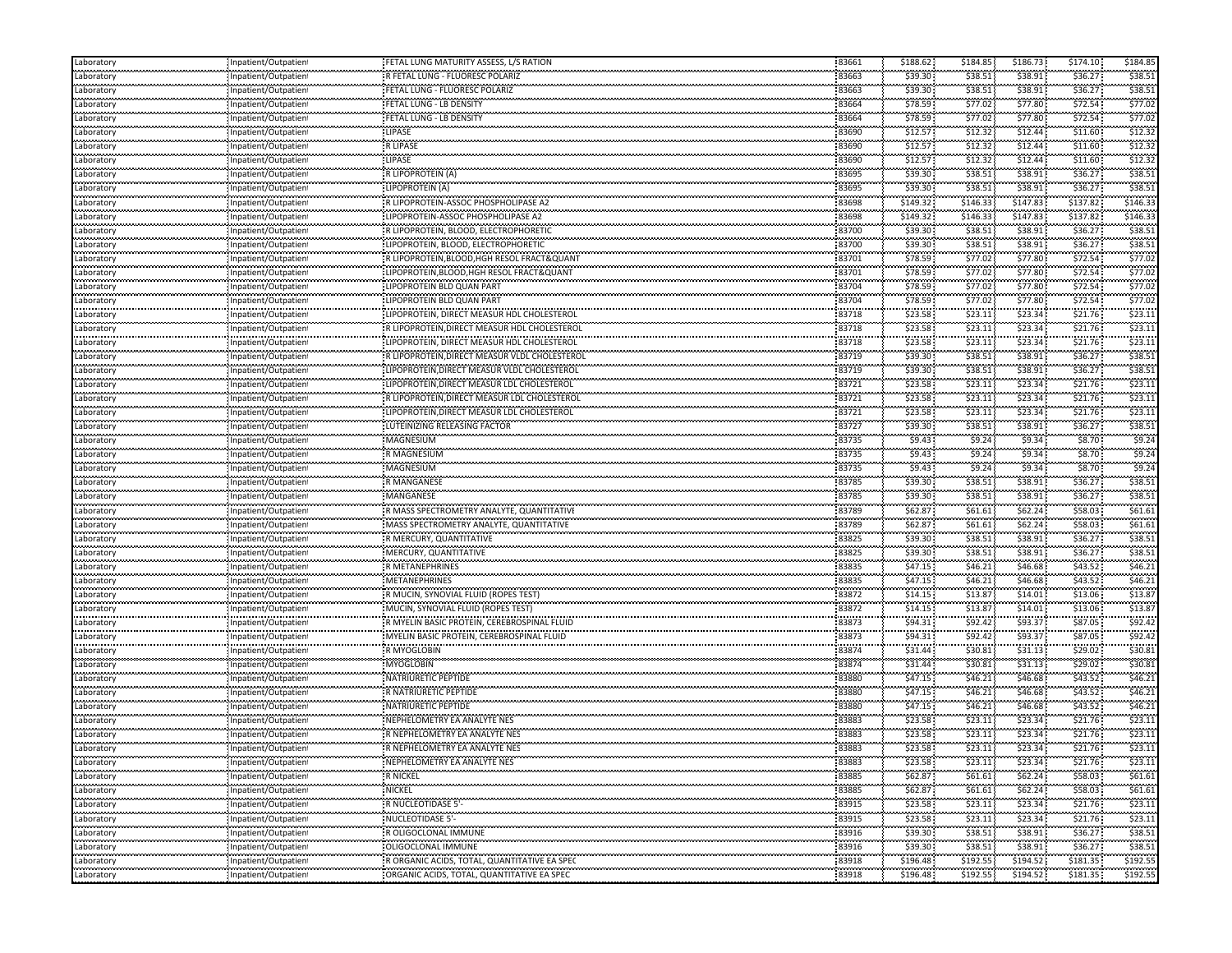| \$62.24<br>\$61.61<br>83919<br>\$62.87<br>\$61.61<br>ORGANIC ACIDS, QUALITATIVE, EA SPECIMEN<br>Laboratory<br>Inpatient/Outpatient<br>.<br>83921<br>\$62.24<br>\$58.03<br>\$62.87<br>\$61.61<br>\$61.61<br>R ORGANIC ACID, SINGLE, QUANTITATIVE<br>Inpatient/Outpatien!<br>Laboratory<br>.<br>83921<br>\$62.24<br>\$62.87<br>\$58.03<br>\$61.61<br>ORGANIC ACID, SINGLE, QUANTITATIVE<br>\$61.61<br>Laboratory<br>Inpatient/Outpatient<br>.<br>83930<br>\$15.56<br>\$15.41<br>Inpatient/Outpatient<br>\$15.72<br>\$15.41<br>\$14.51<br>OSMOLALITY, BLOOD<br>Laboratory<br>\$14.51<br>\$15.41<br>\$15.56<br>: OSMOLALITY, BLOOD<br>83930<br>\$15.72<br>\$15.41<br>Laboratory<br>Inpatient/Outpatient<br>\$15.41<br>\$15.56<br>\$14.51<br>83935<br>\$15.72<br>\$15.41<br>OSMOLALITY, URINE<br>Laboratory<br>Inpatient/Outpatient<br>83935<br>Laboratory<br>\$15.72<br>\$15.56<br>\$14.51<br>\$15.41<br>\$15.41<br>OSMOLALITY, URINE<br>Inpatient/Outpatient<br>.<br>83937<br>\$23.34<br>\$23.11<br>\$23.58<br>\$23.11<br>\$21.76<br>R OSTEOCALCIN (BONE G 1 A PROTEIN<br>Inpatient/Outpatient<br>Laboratory<br>متونسيه<br>83937<br>\$23.58<br>\$23.34<br>\$21.76<br>\$23.1<br>\$23.11<br>OSTEOCALCIN (BONE G 1 A PROTEIN)<br>Inpatient/Outpatient<br>Laboratory<br>.<br>83945<br>\$23.58<br>\$23.11<br>\$23.34<br>\$23.11<br>\$21.76<br>Inpatient/Outpatient<br>R OXALATE<br>Laboratory<br>83945<br>\$23.11<br>\$21.76<br>\$23.58<br>OXALATE<br>\$23.11<br>\$23.34<br>Laboratory<br>Inpatient/Outpatient<br>Laboratory<br>\$23.34<br>\$21.76<br>\$23.11<br>83970<br>\$23.58<br>\$23.11<br>Inpatient/Outpatient<br>PARATHORMONE (PARATHYROID HORMONE<br>\$21.76<br>\$23.11<br>\$23.34<br>\$23.58<br>\$23.11<br>83970<br>R PARATHORMONE (PARATHYROID HORMONE<br>Laboratory<br>Inpatient/Outpatient<br>.<br>\$23.34<br>\$23.11<br>83970<br>\$23.58<br>\$23.11<br>\$21.76<br>Inpatient/Outpatient<br>PARATHORMONE (PARATHYROID HORMONE<br>Laboratory<br>بمعودهم<br>83986<br>\$12.57<br>\$12.32<br>\$12.44<br>\$11.60<br>\$12.32<br>PH BODY FLUID<br>Inpatient/Outpatient<br>Laboratory<br>.<br>83986<br>\$12.57<br>\$12.32<br>\$12.44<br>\$12.32<br>\$11.60<br>R PH BODY FLUID<br>Inpatient/Outpatient<br>Laboratory<br>\$11.60<br>\$12.32<br>\$12.44<br>\$12.57<br>\$12.32<br>PH BODY FLUID<br>83986<br>Laboratory<br>Inpatient/Outpatient<br>.<br>83992<br>\$23.34<br>\$21.76<br>\$23.11<br>\$23.58<br>\$23.11<br>Inpatient/Outpatient<br>R PHENCYCLIDINE (PCP)<br>Laboratory<br>83992<br>\$23.1<br>\$21.76<br>\$23.58<br>\$23.11<br>\$23.34<br>PHENCYCLIDINE (PCP)<br>Laboratory<br>Inpatient/Outpatient<br>.<br>83993<br>\$132.26<br>\$130.93<br>\$133.60<br>\$130.93<br>\$123.31<br>R CALPROTECTIN FECAL<br>Inpatient/Outpatien!<br>Laboratory<br>\$132.26<br>\$130.93<br>\$123.31<br>83993<br>\$133.60<br>\$130.93<br><b>CALPROTECTIN FECAL</b><br>Laboratory<br>Inpatient/Outpatient<br>\$29.02<br>\$30.81<br>\$31.44<br>\$30.81<br>\$31.13<br>PHENYLALANINE (PKU) BLOOD<br>84030<br>Laboratory<br>Inpatient/Outpatient<br>Laboratory<br>84060<br>\$23.58<br>\$23.34<br>\$21.76<br>\$23.11<br>\$23.1<br>R PHOSPHATASE, ACID, TOTAL<br>Inpatient/Outpatient<br>.<br>84060<br>\$23.58<br>\$23.11<br>\$23.34<br>\$21.76<br>\$23.11<br>PHOSPHATASE, ACID, TOTAL<br>Inpatient/Outpatient<br>Laboratory<br>\$21.76<br>\$23.11<br>\$23.34<br>\$23.58<br>\$23.11<br>R PHOSPHATASE, ACID, PROSTATIC<br>84066<br>Laboratory<br>Inpatient/Outpatient<br>.<br>84066<br>\$23.11<br>Inpatient/Outpatient<br>\$23.58<br>\$23.11<br>\$23.34<br>\$21.76<br>PHOSPHATASE, ACID, PROSTATIC<br>Laboratory<br><br>84075<br>\$3.14<br>\$3.08<br>\$3.11<br>\$2.90<br>\$3.08<br>Laboratory<br>PHOSPHATASE, ALKALINE<br>Inpatient/Outpatient<br>.<br>84075<br>\$3.08<br>\$3.14<br>\$3.08<br>\$3.11<br>\$2.90<br>R PHOSPHATASE, ALKALINE<br>Inpatient/Outpatient<br>Laboratory<br>\$3.08<br>\$3.11<br>\$2.90<br>\$3.14<br>84075<br>\$3.08<br>PHOSPHATASE, ALKALINE<br>Laboratory<br>Inpatient/Outpatient<br>\$3.08<br>\$2.90<br>\$3.14<br>\$3.08<br>\$3.11<br>PHOSPHATASE, ALKALINE<br>84075<br>Laboratory<br>Inpatient/Outpatient<br>Laboratory<br>84075<br>\$3.14<br>\$3.11<br>\$2.90<br>\$3.08<br>\$3.08<br>PHOSPHATASE, ALKALINE<br>Inpatient/Outpatient<br>.<br>84078<br>\$15.56<br>\$15.72<br>\$15.41<br>\$14.51<br>\$15.41<br>PHOSPHATASE, ALKALINE, HEAT STABLE<br>Inpatient/Outpatient<br>Laboratory<br>\$15.56<br>\$15.41<br>\$14.51<br>\$15.72<br>PHOSPHATASE, ALKALINE, HEAT STABLE<br>84078<br>\$15.41<br>Laboratory<br>Inpatient/Outpatient<br>.<br>84080<br>\$38.91<br>\$38.5<br>Inpatient/Outpatient<br>\$39.30<br>\$38.51<br>\$36.27<br>R PHOSPHATASE, ALKALINE, ISOENZYMES<br>Laboratory<br>.<br>84080<br>\$39.30<br>\$38.91<br>\$36.27<br>\$38.51<br>PHOSPHATASE, ALKALINE, ISOENZYMES<br>\$38.51<br>Laboratory<br>Inpatient/Outpatient<br>.<br>84081<br>\$184.85<br>\$184.85<br>\$188.62<br>\$186.73<br>\$174.10<br>R PHOSPHATIDYLGLYCEROL<br>Inpatient/Outpatient<br>Laboratory<br>\$174.10<br>\$184.85<br>\$184.85<br>\$186.73<br><b>PHOSPHATIDYLGLYCEROL</b><br>84081<br>\$188.62<br>Laboratory<br>Inpatient/Outpatient<br>\$23.21<br>\$24.90<br>\$24.65<br>\$25.15<br>\$24.65<br>R PHOSPHOHEXOSE ISOMERASE<br>84087<br>Laboratory<br>Inpatient/Outpatient<br>Laboratory<br>84087<br>\$25.15<br>\$24.90<br>\$23.21<br>\$24.65<br>\$24.65<br>PHOSPHOHEXOSE ISOMERASE<br>Inpatient/Outpatient<br>.<br>84100<br>\$3.14<br>\$3.08<br>\$3.08<br>\$3.11<br>\$2.90<br>PHOSPHORUS INORGANIC (PHOSPHATE)<br>Inpatient/Outpatient<br>Laboratory<br>,,,,,,,,,,<br>84100<br>\$3.14<br>\$3.11<br>\$3.08<br>\$3.08<br>\$2.90<br>Inpatient/Outpatient<br>R PHOSPHORUS INORGANIC (PHOSPHATE)<br>Laboratory<br>.<br>\$3.11<br>\$3.08<br>\$3.14<br>\$3.08<br>\$2.90<br>84100<br>Inpatient/Outpatient<br>PHOSPHORUS INORGANIC (PHOSPHATE)<br>Laboratory<br>.<br>84105<br>\$15.56<br>\$14.51<br>\$15.41<br>PHOSPHORUS INORGANIC URINE<br>\$15.72<br>\$15.41<br>Laboratory<br>Inpatient/Outpatient<br>.<br>Laboratory<br>\$15.56<br>\$15.41<br>84105<br>\$14.51<br>\$15.72<br>\$15.41<br>Inpatient/Outpatient<br>R PHOSPHORUS INORGANIC URINE<br>\$15.41<br>\$14.51<br>\$15.56<br>PHOSPHORUS INORGANIC URINE<br>84105<br>\$15.72<br>\$15.41<br>Laboratory<br>Inpatient/Outpatient<br>.<br>\$18.48<br>84106<br>\$18.48<br>\$18.67<br>\$18.86<br>\$17.41<br>R PORPHOBILINOGEN, URINE, QUALITATIVE<br>Inpatient/Outpatient<br>Laboratory<br>بمعودهم<br>84106<br>\$18.86<br>\$18.67<br>\$17.41<br>\$18.48<br>\$18.48<br>PORPHOBILINOGEN, URINE, QUALITATIVE<br>Inpatient/Outpatient<br>Laboratory<br>.<br>\$20.23<br>\$20.02<br>\$20.02<br>\$20.43<br>\$18.86<br>R PORPHOBILINOGEN, URINE, QUANTITATIVE<br>84110<br>Inpatient/Outpatien!<br>Laboratory<br>.<br>Laboratory<br>Inpatient/Outpatient<br>\$18.86<br>84110<br>\$20.43<br>\$20.02<br>\$20.23<br>\$20.02<br>PORPHOBILINOGEN, URINE, QUANTITATIVE<br>.<br>PLACENTAL ALPHA MICROGLOBULIN-1<br>84112<br>\$69.16<br>\$68.47<br>\$63.83<br>\$67.78<br>\$67.78<br>Inpatient/Outpatient<br>Laboratory<br>.<br>84112<br>\$63.83<br>\$69.16<br>\$67.78<br>\$67.78<br>\$68.47<br>Laboratory<br>Inpatient/Outpatient<br>PLACENTAL ALPHA MICROGLOBULIN-1<br>Laboratory<br>Inpatient/Outpatient<br>84119<br>\$23.21<br>\$24.65<br>\$25.15<br>\$24.65<br>\$24.90<br>R PORPHYRINS, URINE QUALITATIVE<br>84119<br>\$25.15<br>\$23.21<br>\$24.65<br>Laboratory<br>\$24.90<br>\$24.65<br>PORPHYRINS, URINE QUALITATIVE<br>Inpatient/Outpatient<br>.<br>Laboratory<br>Inpatient/Outpatient<br>84120<br>\$55.01<br>\$53.91<br>\$54.46<br>\$50.77<br>\$53.91<br>R PORPHYRINS, URINE, QUANT & FRACTIONTN<br>.<br>Laboratory<br>Inpatient/Outpatient<br>84120<br>\$55.01<br>\$54.46<br>\$50.77<br>\$53.91<br>\$53.91<br>.<br>Laboratory<br>nin<br>Inpatient/Outpatient<br>84132<br>\$6.29<br>\$6.16<br>\$6.16<br>\$6.23<br>\$5.81<br>.<br>Laboratory<br>Inpatient/Outpatient<br>84132<br>POTASSIUM, SERUM PLASMA OR WHOLE BLOOD<br>\$6.29<br>\$6.16<br>\$6.23\$<br>\$5.81<br>\$6.16<br>Inpatient/Outpatient<br>84132<br>POTASSIUM, SERUM PLASMA OR WHOLE BLOOD<br>\$6.16<br>\$5.81 | Laboratory      | Inpatient/Outpatient | R ORGANIC ACIDS, QUALITATIVE, EA SPECIMEN | 83919 | \$62.87 | \$61.61 | \$62.24 | \$58.03 | \$61.61 |
|------------------------------------------------------------------------------------------------------------------------------------------------------------------------------------------------------------------------------------------------------------------------------------------------------------------------------------------------------------------------------------------------------------------------------------------------------------------------------------------------------------------------------------------------------------------------------------------------------------------------------------------------------------------------------------------------------------------------------------------------------------------------------------------------------------------------------------------------------------------------------------------------------------------------------------------------------------------------------------------------------------------------------------------------------------------------------------------------------------------------------------------------------------------------------------------------------------------------------------------------------------------------------------------------------------------------------------------------------------------------------------------------------------------------------------------------------------------------------------------------------------------------------------------------------------------------------------------------------------------------------------------------------------------------------------------------------------------------------------------------------------------------------------------------------------------------------------------------------------------------------------------------------------------------------------------------------------------------------------------------------------------------------------------------------------------------------------------------------------------------------------------------------------------------------------------------------------------------------------------------------------------------------------------------------------------------------------------------------------------------------------------------------------------------------------------------------------------------------------------------------------------------------------------------------------------------------------------------------------------------------------------------------------------------------------------------------------------------------------------------------------------------------------------------------------------------------------------------------------------------------------------------------------------------------------------------------------------------------------------------------------------------------------------------------------------------------------------------------------------------------------------------------------------------------------------------------------------------------------------------------------------------------------------------------------------------------------------------------------------------------------------------------------------------------------------------------------------------------------------------------------------------------------------------------------------------------------------------------------------------------------------------------------------------------------------------------------------------------------------------------------------------------------------------------------------------------------------------------------------------------------------------------------------------------------------------------------------------------------------------------------------------------------------------------------------------------------------------------------------------------------------------------------------------------------------------------------------------------------------------------------------------------------------------------------------------------------------------------------------------------------------------------------------------------------------------------------------------------------------------------------------------------------------------------------------------------------------------------------------------------------------------------------------------------------------------------------------------------------------------------------------------------------------------------------------------------------------------------------------------------------------------------------------------------------------------------------------------------------------------------------------------------------------------------------------------------------------------------------------------------------------------------------------------------------------------------------------------------------------------------------------------------------------------------------------------------------------------------------------------------------------------------------------------------------------------------------------------------------------------------------------------------------------------------------------------------------------------------------------------------------------------------------------------------------------------------------------------------------------------------------------------------------------------------------------------------------------------------------------------------------------------------------------------------------------------------------------------------------------------------------------------------------------------------------------------------------------------------------------------------------------------------------------------------------------------------------------------------------------------------------------------------------------------------------------------------------------------------------------------------------------------------------------------------------------------------------------------------------------------------------------------------------------------------------------------------------------------------------------------------------------------------------------------------------------------------------------------------------------------------------------------------------------------------------------------------------------------------------------------------------------------------------------------------------------------------------------------------------------------------------------------------------------------------------------------------------------------------------------------------------------------------------------------------------------------------------------------------------------------------------------------------------------------------------------------------------------------------------------------------------------------------------------------------------------------------------------------------------------------------------------------------------------------------------------------------------------------------------------------------------------------------------------------------------------------------------------------------------------------------------------------------------------------------------------------------------------------------------------------------------------------------------------------------------------------------------------------------------------------------------------------------------------------------------------------------------------|-----------------|----------------------|-------------------------------------------|-------|---------|---------|---------|---------|---------|
|                                                                                                                                                                                                                                                                                                                                                                                                                                                                                                                                                                                                                                                                                                                                                                                                                                                                                                                                                                                                                                                                                                                                                                                                                                                                                                                                                                                                                                                                                                                                                                                                                                                                                                                                                                                                                                                                                                                                                                                                                                                                                                                                                                                                                                                                                                                                                                                                                                                                                                                                                                                                                                                                                                                                                                                                                                                                                                                                                                                                                                                                                                                                                                                                                                                                                                                                                                                                                                                                                                                                                                                                                                                                                                                                                                                                                                                                                                                                                                                                                                                                                                                                                                                                                                                                                                                                                                                                                                                                                                                                                                                                                                                                                                                                                                                                                                                                                                                                                                                                                                                                                                                                                                                                                                                                                                                                                                                                                                                                                                                                                                                                                                                                                                                                                                                                                                                                                                                                                                                                                                                                                                                                                                                                                                                                                                                                                                                                                                                                                                                                                                                                                                                                                                                                                                                                                                                                                                                                                                                                                                                                                                                                                                                                                                                                                                                                                                                                                                                                                                                                                                                                                                                                                                                                                                                                                                                                                                                                                                                                                                                                                          |                 |                      |                                           |       |         |         |         | \$58.03 |         |
|                                                                                                                                                                                                                                                                                                                                                                                                                                                                                                                                                                                                                                                                                                                                                                                                                                                                                                                                                                                                                                                                                                                                                                                                                                                                                                                                                                                                                                                                                                                                                                                                                                                                                                                                                                                                                                                                                                                                                                                                                                                                                                                                                                                                                                                                                                                                                                                                                                                                                                                                                                                                                                                                                                                                                                                                                                                                                                                                                                                                                                                                                                                                                                                                                                                                                                                                                                                                                                                                                                                                                                                                                                                                                                                                                                                                                                                                                                                                                                                                                                                                                                                                                                                                                                                                                                                                                                                                                                                                                                                                                                                                                                                                                                                                                                                                                                                                                                                                                                                                                                                                                                                                                                                                                                                                                                                                                                                                                                                                                                                                                                                                                                                                                                                                                                                                                                                                                                                                                                                                                                                                                                                                                                                                                                                                                                                                                                                                                                                                                                                                                                                                                                                                                                                                                                                                                                                                                                                                                                                                                                                                                                                                                                                                                                                                                                                                                                                                                                                                                                                                                                                                                                                                                                                                                                                                                                                                                                                                                                                                                                                                                          |                 |                      |                                           |       |         |         |         |         |         |
|                                                                                                                                                                                                                                                                                                                                                                                                                                                                                                                                                                                                                                                                                                                                                                                                                                                                                                                                                                                                                                                                                                                                                                                                                                                                                                                                                                                                                                                                                                                                                                                                                                                                                                                                                                                                                                                                                                                                                                                                                                                                                                                                                                                                                                                                                                                                                                                                                                                                                                                                                                                                                                                                                                                                                                                                                                                                                                                                                                                                                                                                                                                                                                                                                                                                                                                                                                                                                                                                                                                                                                                                                                                                                                                                                                                                                                                                                                                                                                                                                                                                                                                                                                                                                                                                                                                                                                                                                                                                                                                                                                                                                                                                                                                                                                                                                                                                                                                                                                                                                                                                                                                                                                                                                                                                                                                                                                                                                                                                                                                                                                                                                                                                                                                                                                                                                                                                                                                                                                                                                                                                                                                                                                                                                                                                                                                                                                                                                                                                                                                                                                                                                                                                                                                                                                                                                                                                                                                                                                                                                                                                                                                                                                                                                                                                                                                                                                                                                                                                                                                                                                                                                                                                                                                                                                                                                                                                                                                                                                                                                                                                                          |                 |                      |                                           |       |         |         |         |         |         |
|                                                                                                                                                                                                                                                                                                                                                                                                                                                                                                                                                                                                                                                                                                                                                                                                                                                                                                                                                                                                                                                                                                                                                                                                                                                                                                                                                                                                                                                                                                                                                                                                                                                                                                                                                                                                                                                                                                                                                                                                                                                                                                                                                                                                                                                                                                                                                                                                                                                                                                                                                                                                                                                                                                                                                                                                                                                                                                                                                                                                                                                                                                                                                                                                                                                                                                                                                                                                                                                                                                                                                                                                                                                                                                                                                                                                                                                                                                                                                                                                                                                                                                                                                                                                                                                                                                                                                                                                                                                                                                                                                                                                                                                                                                                                                                                                                                                                                                                                                                                                                                                                                                                                                                                                                                                                                                                                                                                                                                                                                                                                                                                                                                                                                                                                                                                                                                                                                                                                                                                                                                                                                                                                                                                                                                                                                                                                                                                                                                                                                                                                                                                                                                                                                                                                                                                                                                                                                                                                                                                                                                                                                                                                                                                                                                                                                                                                                                                                                                                                                                                                                                                                                                                                                                                                                                                                                                                                                                                                                                                                                                                                                          |                 |                      |                                           |       |         |         |         |         |         |
|                                                                                                                                                                                                                                                                                                                                                                                                                                                                                                                                                                                                                                                                                                                                                                                                                                                                                                                                                                                                                                                                                                                                                                                                                                                                                                                                                                                                                                                                                                                                                                                                                                                                                                                                                                                                                                                                                                                                                                                                                                                                                                                                                                                                                                                                                                                                                                                                                                                                                                                                                                                                                                                                                                                                                                                                                                                                                                                                                                                                                                                                                                                                                                                                                                                                                                                                                                                                                                                                                                                                                                                                                                                                                                                                                                                                                                                                                                                                                                                                                                                                                                                                                                                                                                                                                                                                                                                                                                                                                                                                                                                                                                                                                                                                                                                                                                                                                                                                                                                                                                                                                                                                                                                                                                                                                                                                                                                                                                                                                                                                                                                                                                                                                                                                                                                                                                                                                                                                                                                                                                                                                                                                                                                                                                                                                                                                                                                                                                                                                                                                                                                                                                                                                                                                                                                                                                                                                                                                                                                                                                                                                                                                                                                                                                                                                                                                                                                                                                                                                                                                                                                                                                                                                                                                                                                                                                                                                                                                                                                                                                                                                          |                 |                      |                                           |       |         |         |         |         |         |
|                                                                                                                                                                                                                                                                                                                                                                                                                                                                                                                                                                                                                                                                                                                                                                                                                                                                                                                                                                                                                                                                                                                                                                                                                                                                                                                                                                                                                                                                                                                                                                                                                                                                                                                                                                                                                                                                                                                                                                                                                                                                                                                                                                                                                                                                                                                                                                                                                                                                                                                                                                                                                                                                                                                                                                                                                                                                                                                                                                                                                                                                                                                                                                                                                                                                                                                                                                                                                                                                                                                                                                                                                                                                                                                                                                                                                                                                                                                                                                                                                                                                                                                                                                                                                                                                                                                                                                                                                                                                                                                                                                                                                                                                                                                                                                                                                                                                                                                                                                                                                                                                                                                                                                                                                                                                                                                                                                                                                                                                                                                                                                                                                                                                                                                                                                                                                                                                                                                                                                                                                                                                                                                                                                                                                                                                                                                                                                                                                                                                                                                                                                                                                                                                                                                                                                                                                                                                                                                                                                                                                                                                                                                                                                                                                                                                                                                                                                                                                                                                                                                                                                                                                                                                                                                                                                                                                                                                                                                                                                                                                                                                                          |                 |                      |                                           |       |         |         |         |         |         |
|                                                                                                                                                                                                                                                                                                                                                                                                                                                                                                                                                                                                                                                                                                                                                                                                                                                                                                                                                                                                                                                                                                                                                                                                                                                                                                                                                                                                                                                                                                                                                                                                                                                                                                                                                                                                                                                                                                                                                                                                                                                                                                                                                                                                                                                                                                                                                                                                                                                                                                                                                                                                                                                                                                                                                                                                                                                                                                                                                                                                                                                                                                                                                                                                                                                                                                                                                                                                                                                                                                                                                                                                                                                                                                                                                                                                                                                                                                                                                                                                                                                                                                                                                                                                                                                                                                                                                                                                                                                                                                                                                                                                                                                                                                                                                                                                                                                                                                                                                                                                                                                                                                                                                                                                                                                                                                                                                                                                                                                                                                                                                                                                                                                                                                                                                                                                                                                                                                                                                                                                                                                                                                                                                                                                                                                                                                                                                                                                                                                                                                                                                                                                                                                                                                                                                                                                                                                                                                                                                                                                                                                                                                                                                                                                                                                                                                                                                                                                                                                                                                                                                                                                                                                                                                                                                                                                                                                                                                                                                                                                                                                                                          |                 |                      |                                           |       |         |         |         |         |         |
|                                                                                                                                                                                                                                                                                                                                                                                                                                                                                                                                                                                                                                                                                                                                                                                                                                                                                                                                                                                                                                                                                                                                                                                                                                                                                                                                                                                                                                                                                                                                                                                                                                                                                                                                                                                                                                                                                                                                                                                                                                                                                                                                                                                                                                                                                                                                                                                                                                                                                                                                                                                                                                                                                                                                                                                                                                                                                                                                                                                                                                                                                                                                                                                                                                                                                                                                                                                                                                                                                                                                                                                                                                                                                                                                                                                                                                                                                                                                                                                                                                                                                                                                                                                                                                                                                                                                                                                                                                                                                                                                                                                                                                                                                                                                                                                                                                                                                                                                                                                                                                                                                                                                                                                                                                                                                                                                                                                                                                                                                                                                                                                                                                                                                                                                                                                                                                                                                                                                                                                                                                                                                                                                                                                                                                                                                                                                                                                                                                                                                                                                                                                                                                                                                                                                                                                                                                                                                                                                                                                                                                                                                                                                                                                                                                                                                                                                                                                                                                                                                                                                                                                                                                                                                                                                                                                                                                                                                                                                                                                                                                                                                          |                 |                      |                                           |       |         |         |         |         |         |
|                                                                                                                                                                                                                                                                                                                                                                                                                                                                                                                                                                                                                                                                                                                                                                                                                                                                                                                                                                                                                                                                                                                                                                                                                                                                                                                                                                                                                                                                                                                                                                                                                                                                                                                                                                                                                                                                                                                                                                                                                                                                                                                                                                                                                                                                                                                                                                                                                                                                                                                                                                                                                                                                                                                                                                                                                                                                                                                                                                                                                                                                                                                                                                                                                                                                                                                                                                                                                                                                                                                                                                                                                                                                                                                                                                                                                                                                                                                                                                                                                                                                                                                                                                                                                                                                                                                                                                                                                                                                                                                                                                                                                                                                                                                                                                                                                                                                                                                                                                                                                                                                                                                                                                                                                                                                                                                                                                                                                                                                                                                                                                                                                                                                                                                                                                                                                                                                                                                                                                                                                                                                                                                                                                                                                                                                                                                                                                                                                                                                                                                                                                                                                                                                                                                                                                                                                                                                                                                                                                                                                                                                                                                                                                                                                                                                                                                                                                                                                                                                                                                                                                                                                                                                                                                                                                                                                                                                                                                                                                                                                                                                                          |                 |                      |                                           |       |         |         |         |         |         |
|                                                                                                                                                                                                                                                                                                                                                                                                                                                                                                                                                                                                                                                                                                                                                                                                                                                                                                                                                                                                                                                                                                                                                                                                                                                                                                                                                                                                                                                                                                                                                                                                                                                                                                                                                                                                                                                                                                                                                                                                                                                                                                                                                                                                                                                                                                                                                                                                                                                                                                                                                                                                                                                                                                                                                                                                                                                                                                                                                                                                                                                                                                                                                                                                                                                                                                                                                                                                                                                                                                                                                                                                                                                                                                                                                                                                                                                                                                                                                                                                                                                                                                                                                                                                                                                                                                                                                                                                                                                                                                                                                                                                                                                                                                                                                                                                                                                                                                                                                                                                                                                                                                                                                                                                                                                                                                                                                                                                                                                                                                                                                                                                                                                                                                                                                                                                                                                                                                                                                                                                                                                                                                                                                                                                                                                                                                                                                                                                                                                                                                                                                                                                                                                                                                                                                                                                                                                                                                                                                                                                                                                                                                                                                                                                                                                                                                                                                                                                                                                                                                                                                                                                                                                                                                                                                                                                                                                                                                                                                                                                                                                                                          |                 |                      |                                           |       |         |         |         |         |         |
|                                                                                                                                                                                                                                                                                                                                                                                                                                                                                                                                                                                                                                                                                                                                                                                                                                                                                                                                                                                                                                                                                                                                                                                                                                                                                                                                                                                                                                                                                                                                                                                                                                                                                                                                                                                                                                                                                                                                                                                                                                                                                                                                                                                                                                                                                                                                                                                                                                                                                                                                                                                                                                                                                                                                                                                                                                                                                                                                                                                                                                                                                                                                                                                                                                                                                                                                                                                                                                                                                                                                                                                                                                                                                                                                                                                                                                                                                                                                                                                                                                                                                                                                                                                                                                                                                                                                                                                                                                                                                                                                                                                                                                                                                                                                                                                                                                                                                                                                                                                                                                                                                                                                                                                                                                                                                                                                                                                                                                                                                                                                                                                                                                                                                                                                                                                                                                                                                                                                                                                                                                                                                                                                                                                                                                                                                                                                                                                                                                                                                                                                                                                                                                                                                                                                                                                                                                                                                                                                                                                                                                                                                                                                                                                                                                                                                                                                                                                                                                                                                                                                                                                                                                                                                                                                                                                                                                                                                                                                                                                                                                                                                          |                 |                      |                                           |       |         |         |         |         |         |
|                                                                                                                                                                                                                                                                                                                                                                                                                                                                                                                                                                                                                                                                                                                                                                                                                                                                                                                                                                                                                                                                                                                                                                                                                                                                                                                                                                                                                                                                                                                                                                                                                                                                                                                                                                                                                                                                                                                                                                                                                                                                                                                                                                                                                                                                                                                                                                                                                                                                                                                                                                                                                                                                                                                                                                                                                                                                                                                                                                                                                                                                                                                                                                                                                                                                                                                                                                                                                                                                                                                                                                                                                                                                                                                                                                                                                                                                                                                                                                                                                                                                                                                                                                                                                                                                                                                                                                                                                                                                                                                                                                                                                                                                                                                                                                                                                                                                                                                                                                                                                                                                                                                                                                                                                                                                                                                                                                                                                                                                                                                                                                                                                                                                                                                                                                                                                                                                                                                                                                                                                                                                                                                                                                                                                                                                                                                                                                                                                                                                                                                                                                                                                                                                                                                                                                                                                                                                                                                                                                                                                                                                                                                                                                                                                                                                                                                                                                                                                                                                                                                                                                                                                                                                                                                                                                                                                                                                                                                                                                                                                                                                                          |                 |                      |                                           |       |         |         |         |         |         |
|                                                                                                                                                                                                                                                                                                                                                                                                                                                                                                                                                                                                                                                                                                                                                                                                                                                                                                                                                                                                                                                                                                                                                                                                                                                                                                                                                                                                                                                                                                                                                                                                                                                                                                                                                                                                                                                                                                                                                                                                                                                                                                                                                                                                                                                                                                                                                                                                                                                                                                                                                                                                                                                                                                                                                                                                                                                                                                                                                                                                                                                                                                                                                                                                                                                                                                                                                                                                                                                                                                                                                                                                                                                                                                                                                                                                                                                                                                                                                                                                                                                                                                                                                                                                                                                                                                                                                                                                                                                                                                                                                                                                                                                                                                                                                                                                                                                                                                                                                                                                                                                                                                                                                                                                                                                                                                                                                                                                                                                                                                                                                                                                                                                                                                                                                                                                                                                                                                                                                                                                                                                                                                                                                                                                                                                                                                                                                                                                                                                                                                                                                                                                                                                                                                                                                                                                                                                                                                                                                                                                                                                                                                                                                                                                                                                                                                                                                                                                                                                                                                                                                                                                                                                                                                                                                                                                                                                                                                                                                                                                                                                                                          |                 |                      |                                           |       |         |         |         |         |         |
|                                                                                                                                                                                                                                                                                                                                                                                                                                                                                                                                                                                                                                                                                                                                                                                                                                                                                                                                                                                                                                                                                                                                                                                                                                                                                                                                                                                                                                                                                                                                                                                                                                                                                                                                                                                                                                                                                                                                                                                                                                                                                                                                                                                                                                                                                                                                                                                                                                                                                                                                                                                                                                                                                                                                                                                                                                                                                                                                                                                                                                                                                                                                                                                                                                                                                                                                                                                                                                                                                                                                                                                                                                                                                                                                                                                                                                                                                                                                                                                                                                                                                                                                                                                                                                                                                                                                                                                                                                                                                                                                                                                                                                                                                                                                                                                                                                                                                                                                                                                                                                                                                                                                                                                                                                                                                                                                                                                                                                                                                                                                                                                                                                                                                                                                                                                                                                                                                                                                                                                                                                                                                                                                                                                                                                                                                                                                                                                                                                                                                                                                                                                                                                                                                                                                                                                                                                                                                                                                                                                                                                                                                                                                                                                                                                                                                                                                                                                                                                                                                                                                                                                                                                                                                                                                                                                                                                                                                                                                                                                                                                                                                          |                 |                      |                                           |       |         |         |         |         |         |
|                                                                                                                                                                                                                                                                                                                                                                                                                                                                                                                                                                                                                                                                                                                                                                                                                                                                                                                                                                                                                                                                                                                                                                                                                                                                                                                                                                                                                                                                                                                                                                                                                                                                                                                                                                                                                                                                                                                                                                                                                                                                                                                                                                                                                                                                                                                                                                                                                                                                                                                                                                                                                                                                                                                                                                                                                                                                                                                                                                                                                                                                                                                                                                                                                                                                                                                                                                                                                                                                                                                                                                                                                                                                                                                                                                                                                                                                                                                                                                                                                                                                                                                                                                                                                                                                                                                                                                                                                                                                                                                                                                                                                                                                                                                                                                                                                                                                                                                                                                                                                                                                                                                                                                                                                                                                                                                                                                                                                                                                                                                                                                                                                                                                                                                                                                                                                                                                                                                                                                                                                                                                                                                                                                                                                                                                                                                                                                                                                                                                                                                                                                                                                                                                                                                                                                                                                                                                                                                                                                                                                                                                                                                                                                                                                                                                                                                                                                                                                                                                                                                                                                                                                                                                                                                                                                                                                                                                                                                                                                                                                                                                                          |                 |                      |                                           |       |         |         |         |         |         |
|                                                                                                                                                                                                                                                                                                                                                                                                                                                                                                                                                                                                                                                                                                                                                                                                                                                                                                                                                                                                                                                                                                                                                                                                                                                                                                                                                                                                                                                                                                                                                                                                                                                                                                                                                                                                                                                                                                                                                                                                                                                                                                                                                                                                                                                                                                                                                                                                                                                                                                                                                                                                                                                                                                                                                                                                                                                                                                                                                                                                                                                                                                                                                                                                                                                                                                                                                                                                                                                                                                                                                                                                                                                                                                                                                                                                                                                                                                                                                                                                                                                                                                                                                                                                                                                                                                                                                                                                                                                                                                                                                                                                                                                                                                                                                                                                                                                                                                                                                                                                                                                                                                                                                                                                                                                                                                                                                                                                                                                                                                                                                                                                                                                                                                                                                                                                                                                                                                                                                                                                                                                                                                                                                                                                                                                                                                                                                                                                                                                                                                                                                                                                                                                                                                                                                                                                                                                                                                                                                                                                                                                                                                                                                                                                                                                                                                                                                                                                                                                                                                                                                                                                                                                                                                                                                                                                                                                                                                                                                                                                                                                                                          |                 |                      |                                           |       |         |         |         |         |         |
|                                                                                                                                                                                                                                                                                                                                                                                                                                                                                                                                                                                                                                                                                                                                                                                                                                                                                                                                                                                                                                                                                                                                                                                                                                                                                                                                                                                                                                                                                                                                                                                                                                                                                                                                                                                                                                                                                                                                                                                                                                                                                                                                                                                                                                                                                                                                                                                                                                                                                                                                                                                                                                                                                                                                                                                                                                                                                                                                                                                                                                                                                                                                                                                                                                                                                                                                                                                                                                                                                                                                                                                                                                                                                                                                                                                                                                                                                                                                                                                                                                                                                                                                                                                                                                                                                                                                                                                                                                                                                                                                                                                                                                                                                                                                                                                                                                                                                                                                                                                                                                                                                                                                                                                                                                                                                                                                                                                                                                                                                                                                                                                                                                                                                                                                                                                                                                                                                                                                                                                                                                                                                                                                                                                                                                                                                                                                                                                                                                                                                                                                                                                                                                                                                                                                                                                                                                                                                                                                                                                                                                                                                                                                                                                                                                                                                                                                                                                                                                                                                                                                                                                                                                                                                                                                                                                                                                                                                                                                                                                                                                                                                          |                 |                      |                                           |       |         |         |         |         |         |
|                                                                                                                                                                                                                                                                                                                                                                                                                                                                                                                                                                                                                                                                                                                                                                                                                                                                                                                                                                                                                                                                                                                                                                                                                                                                                                                                                                                                                                                                                                                                                                                                                                                                                                                                                                                                                                                                                                                                                                                                                                                                                                                                                                                                                                                                                                                                                                                                                                                                                                                                                                                                                                                                                                                                                                                                                                                                                                                                                                                                                                                                                                                                                                                                                                                                                                                                                                                                                                                                                                                                                                                                                                                                                                                                                                                                                                                                                                                                                                                                                                                                                                                                                                                                                                                                                                                                                                                                                                                                                                                                                                                                                                                                                                                                                                                                                                                                                                                                                                                                                                                                                                                                                                                                                                                                                                                                                                                                                                                                                                                                                                                                                                                                                                                                                                                                                                                                                                                                                                                                                                                                                                                                                                                                                                                                                                                                                                                                                                                                                                                                                                                                                                                                                                                                                                                                                                                                                                                                                                                                                                                                                                                                                                                                                                                                                                                                                                                                                                                                                                                                                                                                                                                                                                                                                                                                                                                                                                                                                                                                                                                                                          |                 |                      |                                           |       |         |         |         |         |         |
|                                                                                                                                                                                                                                                                                                                                                                                                                                                                                                                                                                                                                                                                                                                                                                                                                                                                                                                                                                                                                                                                                                                                                                                                                                                                                                                                                                                                                                                                                                                                                                                                                                                                                                                                                                                                                                                                                                                                                                                                                                                                                                                                                                                                                                                                                                                                                                                                                                                                                                                                                                                                                                                                                                                                                                                                                                                                                                                                                                                                                                                                                                                                                                                                                                                                                                                                                                                                                                                                                                                                                                                                                                                                                                                                                                                                                                                                                                                                                                                                                                                                                                                                                                                                                                                                                                                                                                                                                                                                                                                                                                                                                                                                                                                                                                                                                                                                                                                                                                                                                                                                                                                                                                                                                                                                                                                                                                                                                                                                                                                                                                                                                                                                                                                                                                                                                                                                                                                                                                                                                                                                                                                                                                                                                                                                                                                                                                                                                                                                                                                                                                                                                                                                                                                                                                                                                                                                                                                                                                                                                                                                                                                                                                                                                                                                                                                                                                                                                                                                                                                                                                                                                                                                                                                                                                                                                                                                                                                                                                                                                                                                                          |                 |                      |                                           |       |         |         |         |         |         |
|                                                                                                                                                                                                                                                                                                                                                                                                                                                                                                                                                                                                                                                                                                                                                                                                                                                                                                                                                                                                                                                                                                                                                                                                                                                                                                                                                                                                                                                                                                                                                                                                                                                                                                                                                                                                                                                                                                                                                                                                                                                                                                                                                                                                                                                                                                                                                                                                                                                                                                                                                                                                                                                                                                                                                                                                                                                                                                                                                                                                                                                                                                                                                                                                                                                                                                                                                                                                                                                                                                                                                                                                                                                                                                                                                                                                                                                                                                                                                                                                                                                                                                                                                                                                                                                                                                                                                                                                                                                                                                                                                                                                                                                                                                                                                                                                                                                                                                                                                                                                                                                                                                                                                                                                                                                                                                                                                                                                                                                                                                                                                                                                                                                                                                                                                                                                                                                                                                                                                                                                                                                                                                                                                                                                                                                                                                                                                                                                                                                                                                                                                                                                                                                                                                                                                                                                                                                                                                                                                                                                                                                                                                                                                                                                                                                                                                                                                                                                                                                                                                                                                                                                                                                                                                                                                                                                                                                                                                                                                                                                                                                                                          |                 |                      |                                           |       |         |         |         |         |         |
|                                                                                                                                                                                                                                                                                                                                                                                                                                                                                                                                                                                                                                                                                                                                                                                                                                                                                                                                                                                                                                                                                                                                                                                                                                                                                                                                                                                                                                                                                                                                                                                                                                                                                                                                                                                                                                                                                                                                                                                                                                                                                                                                                                                                                                                                                                                                                                                                                                                                                                                                                                                                                                                                                                                                                                                                                                                                                                                                                                                                                                                                                                                                                                                                                                                                                                                                                                                                                                                                                                                                                                                                                                                                                                                                                                                                                                                                                                                                                                                                                                                                                                                                                                                                                                                                                                                                                                                                                                                                                                                                                                                                                                                                                                                                                                                                                                                                                                                                                                                                                                                                                                                                                                                                                                                                                                                                                                                                                                                                                                                                                                                                                                                                                                                                                                                                                                                                                                                                                                                                                                                                                                                                                                                                                                                                                                                                                                                                                                                                                                                                                                                                                                                                                                                                                                                                                                                                                                                                                                                                                                                                                                                                                                                                                                                                                                                                                                                                                                                                                                                                                                                                                                                                                                                                                                                                                                                                                                                                                                                                                                                                                          |                 |                      |                                           |       |         |         |         |         |         |
|                                                                                                                                                                                                                                                                                                                                                                                                                                                                                                                                                                                                                                                                                                                                                                                                                                                                                                                                                                                                                                                                                                                                                                                                                                                                                                                                                                                                                                                                                                                                                                                                                                                                                                                                                                                                                                                                                                                                                                                                                                                                                                                                                                                                                                                                                                                                                                                                                                                                                                                                                                                                                                                                                                                                                                                                                                                                                                                                                                                                                                                                                                                                                                                                                                                                                                                                                                                                                                                                                                                                                                                                                                                                                                                                                                                                                                                                                                                                                                                                                                                                                                                                                                                                                                                                                                                                                                                                                                                                                                                                                                                                                                                                                                                                                                                                                                                                                                                                                                                                                                                                                                                                                                                                                                                                                                                                                                                                                                                                                                                                                                                                                                                                                                                                                                                                                                                                                                                                                                                                                                                                                                                                                                                                                                                                                                                                                                                                                                                                                                                                                                                                                                                                                                                                                                                                                                                                                                                                                                                                                                                                                                                                                                                                                                                                                                                                                                                                                                                                                                                                                                                                                                                                                                                                                                                                                                                                                                                                                                                                                                                                                          |                 |                      |                                           |       |         |         |         |         |         |
|                                                                                                                                                                                                                                                                                                                                                                                                                                                                                                                                                                                                                                                                                                                                                                                                                                                                                                                                                                                                                                                                                                                                                                                                                                                                                                                                                                                                                                                                                                                                                                                                                                                                                                                                                                                                                                                                                                                                                                                                                                                                                                                                                                                                                                                                                                                                                                                                                                                                                                                                                                                                                                                                                                                                                                                                                                                                                                                                                                                                                                                                                                                                                                                                                                                                                                                                                                                                                                                                                                                                                                                                                                                                                                                                                                                                                                                                                                                                                                                                                                                                                                                                                                                                                                                                                                                                                                                                                                                                                                                                                                                                                                                                                                                                                                                                                                                                                                                                                                                                                                                                                                                                                                                                                                                                                                                                                                                                                                                                                                                                                                                                                                                                                                                                                                                                                                                                                                                                                                                                                                                                                                                                                                                                                                                                                                                                                                                                                                                                                                                                                                                                                                                                                                                                                                                                                                                                                                                                                                                                                                                                                                                                                                                                                                                                                                                                                                                                                                                                                                                                                                                                                                                                                                                                                                                                                                                                                                                                                                                                                                                                                          |                 |                      |                                           |       |         |         |         |         |         |
|                                                                                                                                                                                                                                                                                                                                                                                                                                                                                                                                                                                                                                                                                                                                                                                                                                                                                                                                                                                                                                                                                                                                                                                                                                                                                                                                                                                                                                                                                                                                                                                                                                                                                                                                                                                                                                                                                                                                                                                                                                                                                                                                                                                                                                                                                                                                                                                                                                                                                                                                                                                                                                                                                                                                                                                                                                                                                                                                                                                                                                                                                                                                                                                                                                                                                                                                                                                                                                                                                                                                                                                                                                                                                                                                                                                                                                                                                                                                                                                                                                                                                                                                                                                                                                                                                                                                                                                                                                                                                                                                                                                                                                                                                                                                                                                                                                                                                                                                                                                                                                                                                                                                                                                                                                                                                                                                                                                                                                                                                                                                                                                                                                                                                                                                                                                                                                                                                                                                                                                                                                                                                                                                                                                                                                                                                                                                                                                                                                                                                                                                                                                                                                                                                                                                                                                                                                                                                                                                                                                                                                                                                                                                                                                                                                                                                                                                                                                                                                                                                                                                                                                                                                                                                                                                                                                                                                                                                                                                                                                                                                                                                          |                 |                      |                                           |       |         |         |         |         |         |
|                                                                                                                                                                                                                                                                                                                                                                                                                                                                                                                                                                                                                                                                                                                                                                                                                                                                                                                                                                                                                                                                                                                                                                                                                                                                                                                                                                                                                                                                                                                                                                                                                                                                                                                                                                                                                                                                                                                                                                                                                                                                                                                                                                                                                                                                                                                                                                                                                                                                                                                                                                                                                                                                                                                                                                                                                                                                                                                                                                                                                                                                                                                                                                                                                                                                                                                                                                                                                                                                                                                                                                                                                                                                                                                                                                                                                                                                                                                                                                                                                                                                                                                                                                                                                                                                                                                                                                                                                                                                                                                                                                                                                                                                                                                                                                                                                                                                                                                                                                                                                                                                                                                                                                                                                                                                                                                                                                                                                                                                                                                                                                                                                                                                                                                                                                                                                                                                                                                                                                                                                                                                                                                                                                                                                                                                                                                                                                                                                                                                                                                                                                                                                                                                                                                                                                                                                                                                                                                                                                                                                                                                                                                                                                                                                                                                                                                                                                                                                                                                                                                                                                                                                                                                                                                                                                                                                                                                                                                                                                                                                                                                                          |                 |                      |                                           |       |         |         |         |         |         |
|                                                                                                                                                                                                                                                                                                                                                                                                                                                                                                                                                                                                                                                                                                                                                                                                                                                                                                                                                                                                                                                                                                                                                                                                                                                                                                                                                                                                                                                                                                                                                                                                                                                                                                                                                                                                                                                                                                                                                                                                                                                                                                                                                                                                                                                                                                                                                                                                                                                                                                                                                                                                                                                                                                                                                                                                                                                                                                                                                                                                                                                                                                                                                                                                                                                                                                                                                                                                                                                                                                                                                                                                                                                                                                                                                                                                                                                                                                                                                                                                                                                                                                                                                                                                                                                                                                                                                                                                                                                                                                                                                                                                                                                                                                                                                                                                                                                                                                                                                                                                                                                                                                                                                                                                                                                                                                                                                                                                                                                                                                                                                                                                                                                                                                                                                                                                                                                                                                                                                                                                                                                                                                                                                                                                                                                                                                                                                                                                                                                                                                                                                                                                                                                                                                                                                                                                                                                                                                                                                                                                                                                                                                                                                                                                                                                                                                                                                                                                                                                                                                                                                                                                                                                                                                                                                                                                                                                                                                                                                                                                                                                                                          |                 |                      |                                           |       |         |         |         |         |         |
|                                                                                                                                                                                                                                                                                                                                                                                                                                                                                                                                                                                                                                                                                                                                                                                                                                                                                                                                                                                                                                                                                                                                                                                                                                                                                                                                                                                                                                                                                                                                                                                                                                                                                                                                                                                                                                                                                                                                                                                                                                                                                                                                                                                                                                                                                                                                                                                                                                                                                                                                                                                                                                                                                                                                                                                                                                                                                                                                                                                                                                                                                                                                                                                                                                                                                                                                                                                                                                                                                                                                                                                                                                                                                                                                                                                                                                                                                                                                                                                                                                                                                                                                                                                                                                                                                                                                                                                                                                                                                                                                                                                                                                                                                                                                                                                                                                                                                                                                                                                                                                                                                                                                                                                                                                                                                                                                                                                                                                                                                                                                                                                                                                                                                                                                                                                                                                                                                                                                                                                                                                                                                                                                                                                                                                                                                                                                                                                                                                                                                                                                                                                                                                                                                                                                                                                                                                                                                                                                                                                                                                                                                                                                                                                                                                                                                                                                                                                                                                                                                                                                                                                                                                                                                                                                                                                                                                                                                                                                                                                                                                                                                          |                 |                      |                                           |       |         |         |         |         |         |
|                                                                                                                                                                                                                                                                                                                                                                                                                                                                                                                                                                                                                                                                                                                                                                                                                                                                                                                                                                                                                                                                                                                                                                                                                                                                                                                                                                                                                                                                                                                                                                                                                                                                                                                                                                                                                                                                                                                                                                                                                                                                                                                                                                                                                                                                                                                                                                                                                                                                                                                                                                                                                                                                                                                                                                                                                                                                                                                                                                                                                                                                                                                                                                                                                                                                                                                                                                                                                                                                                                                                                                                                                                                                                                                                                                                                                                                                                                                                                                                                                                                                                                                                                                                                                                                                                                                                                                                                                                                                                                                                                                                                                                                                                                                                                                                                                                                                                                                                                                                                                                                                                                                                                                                                                                                                                                                                                                                                                                                                                                                                                                                                                                                                                                                                                                                                                                                                                                                                                                                                                                                                                                                                                                                                                                                                                                                                                                                                                                                                                                                                                                                                                                                                                                                                                                                                                                                                                                                                                                                                                                                                                                                                                                                                                                                                                                                                                                                                                                                                                                                                                                                                                                                                                                                                                                                                                                                                                                                                                                                                                                                                                          |                 |                      |                                           |       |         |         |         |         |         |
|                                                                                                                                                                                                                                                                                                                                                                                                                                                                                                                                                                                                                                                                                                                                                                                                                                                                                                                                                                                                                                                                                                                                                                                                                                                                                                                                                                                                                                                                                                                                                                                                                                                                                                                                                                                                                                                                                                                                                                                                                                                                                                                                                                                                                                                                                                                                                                                                                                                                                                                                                                                                                                                                                                                                                                                                                                                                                                                                                                                                                                                                                                                                                                                                                                                                                                                                                                                                                                                                                                                                                                                                                                                                                                                                                                                                                                                                                                                                                                                                                                                                                                                                                                                                                                                                                                                                                                                                                                                                                                                                                                                                                                                                                                                                                                                                                                                                                                                                                                                                                                                                                                                                                                                                                                                                                                                                                                                                                                                                                                                                                                                                                                                                                                                                                                                                                                                                                                                                                                                                                                                                                                                                                                                                                                                                                                                                                                                                                                                                                                                                                                                                                                                                                                                                                                                                                                                                                                                                                                                                                                                                                                                                                                                                                                                                                                                                                                                                                                                                                                                                                                                                                                                                                                                                                                                                                                                                                                                                                                                                                                                                                          |                 |                      |                                           |       |         |         |         |         |         |
|                                                                                                                                                                                                                                                                                                                                                                                                                                                                                                                                                                                                                                                                                                                                                                                                                                                                                                                                                                                                                                                                                                                                                                                                                                                                                                                                                                                                                                                                                                                                                                                                                                                                                                                                                                                                                                                                                                                                                                                                                                                                                                                                                                                                                                                                                                                                                                                                                                                                                                                                                                                                                                                                                                                                                                                                                                                                                                                                                                                                                                                                                                                                                                                                                                                                                                                                                                                                                                                                                                                                                                                                                                                                                                                                                                                                                                                                                                                                                                                                                                                                                                                                                                                                                                                                                                                                                                                                                                                                                                                                                                                                                                                                                                                                                                                                                                                                                                                                                                                                                                                                                                                                                                                                                                                                                                                                                                                                                                                                                                                                                                                                                                                                                                                                                                                                                                                                                                                                                                                                                                                                                                                                                                                                                                                                                                                                                                                                                                                                                                                                                                                                                                                                                                                                                                                                                                                                                                                                                                                                                                                                                                                                                                                                                                                                                                                                                                                                                                                                                                                                                                                                                                                                                                                                                                                                                                                                                                                                                                                                                                                                                          |                 |                      |                                           |       |         |         |         |         |         |
|                                                                                                                                                                                                                                                                                                                                                                                                                                                                                                                                                                                                                                                                                                                                                                                                                                                                                                                                                                                                                                                                                                                                                                                                                                                                                                                                                                                                                                                                                                                                                                                                                                                                                                                                                                                                                                                                                                                                                                                                                                                                                                                                                                                                                                                                                                                                                                                                                                                                                                                                                                                                                                                                                                                                                                                                                                                                                                                                                                                                                                                                                                                                                                                                                                                                                                                                                                                                                                                                                                                                                                                                                                                                                                                                                                                                                                                                                                                                                                                                                                                                                                                                                                                                                                                                                                                                                                                                                                                                                                                                                                                                                                                                                                                                                                                                                                                                                                                                                                                                                                                                                                                                                                                                                                                                                                                                                                                                                                                                                                                                                                                                                                                                                                                                                                                                                                                                                                                                                                                                                                                                                                                                                                                                                                                                                                                                                                                                                                                                                                                                                                                                                                                                                                                                                                                                                                                                                                                                                                                                                                                                                                                                                                                                                                                                                                                                                                                                                                                                                                                                                                                                                                                                                                                                                                                                                                                                                                                                                                                                                                                                                          |                 |                      |                                           |       |         |         |         |         |         |
|                                                                                                                                                                                                                                                                                                                                                                                                                                                                                                                                                                                                                                                                                                                                                                                                                                                                                                                                                                                                                                                                                                                                                                                                                                                                                                                                                                                                                                                                                                                                                                                                                                                                                                                                                                                                                                                                                                                                                                                                                                                                                                                                                                                                                                                                                                                                                                                                                                                                                                                                                                                                                                                                                                                                                                                                                                                                                                                                                                                                                                                                                                                                                                                                                                                                                                                                                                                                                                                                                                                                                                                                                                                                                                                                                                                                                                                                                                                                                                                                                                                                                                                                                                                                                                                                                                                                                                                                                                                                                                                                                                                                                                                                                                                                                                                                                                                                                                                                                                                                                                                                                                                                                                                                                                                                                                                                                                                                                                                                                                                                                                                                                                                                                                                                                                                                                                                                                                                                                                                                                                                                                                                                                                                                                                                                                                                                                                                                                                                                                                                                                                                                                                                                                                                                                                                                                                                                                                                                                                                                                                                                                                                                                                                                                                                                                                                                                                                                                                                                                                                                                                                                                                                                                                                                                                                                                                                                                                                                                                                                                                                                                          |                 |                      |                                           |       |         |         |         |         |         |
|                                                                                                                                                                                                                                                                                                                                                                                                                                                                                                                                                                                                                                                                                                                                                                                                                                                                                                                                                                                                                                                                                                                                                                                                                                                                                                                                                                                                                                                                                                                                                                                                                                                                                                                                                                                                                                                                                                                                                                                                                                                                                                                                                                                                                                                                                                                                                                                                                                                                                                                                                                                                                                                                                                                                                                                                                                                                                                                                                                                                                                                                                                                                                                                                                                                                                                                                                                                                                                                                                                                                                                                                                                                                                                                                                                                                                                                                                                                                                                                                                                                                                                                                                                                                                                                                                                                                                                                                                                                                                                                                                                                                                                                                                                                                                                                                                                                                                                                                                                                                                                                                                                                                                                                                                                                                                                                                                                                                                                                                                                                                                                                                                                                                                                                                                                                                                                                                                                                                                                                                                                                                                                                                                                                                                                                                                                                                                                                                                                                                                                                                                                                                                                                                                                                                                                                                                                                                                                                                                                                                                                                                                                                                                                                                                                                                                                                                                                                                                                                                                                                                                                                                                                                                                                                                                                                                                                                                                                                                                                                                                                                                                          |                 |                      |                                           |       |         |         |         |         |         |
|                                                                                                                                                                                                                                                                                                                                                                                                                                                                                                                                                                                                                                                                                                                                                                                                                                                                                                                                                                                                                                                                                                                                                                                                                                                                                                                                                                                                                                                                                                                                                                                                                                                                                                                                                                                                                                                                                                                                                                                                                                                                                                                                                                                                                                                                                                                                                                                                                                                                                                                                                                                                                                                                                                                                                                                                                                                                                                                                                                                                                                                                                                                                                                                                                                                                                                                                                                                                                                                                                                                                                                                                                                                                                                                                                                                                                                                                                                                                                                                                                                                                                                                                                                                                                                                                                                                                                                                                                                                                                                                                                                                                                                                                                                                                                                                                                                                                                                                                                                                                                                                                                                                                                                                                                                                                                                                                                                                                                                                                                                                                                                                                                                                                                                                                                                                                                                                                                                                                                                                                                                                                                                                                                                                                                                                                                                                                                                                                                                                                                                                                                                                                                                                                                                                                                                                                                                                                                                                                                                                                                                                                                                                                                                                                                                                                                                                                                                                                                                                                                                                                                                                                                                                                                                                                                                                                                                                                                                                                                                                                                                                                                          |                 |                      |                                           |       |         |         |         |         |         |
|                                                                                                                                                                                                                                                                                                                                                                                                                                                                                                                                                                                                                                                                                                                                                                                                                                                                                                                                                                                                                                                                                                                                                                                                                                                                                                                                                                                                                                                                                                                                                                                                                                                                                                                                                                                                                                                                                                                                                                                                                                                                                                                                                                                                                                                                                                                                                                                                                                                                                                                                                                                                                                                                                                                                                                                                                                                                                                                                                                                                                                                                                                                                                                                                                                                                                                                                                                                                                                                                                                                                                                                                                                                                                                                                                                                                                                                                                                                                                                                                                                                                                                                                                                                                                                                                                                                                                                                                                                                                                                                                                                                                                                                                                                                                                                                                                                                                                                                                                                                                                                                                                                                                                                                                                                                                                                                                                                                                                                                                                                                                                                                                                                                                                                                                                                                                                                                                                                                                                                                                                                                                                                                                                                                                                                                                                                                                                                                                                                                                                                                                                                                                                                                                                                                                                                                                                                                                                                                                                                                                                                                                                                                                                                                                                                                                                                                                                                                                                                                                                                                                                                                                                                                                                                                                                                                                                                                                                                                                                                                                                                                                                          |                 |                      |                                           |       |         |         |         |         |         |
|                                                                                                                                                                                                                                                                                                                                                                                                                                                                                                                                                                                                                                                                                                                                                                                                                                                                                                                                                                                                                                                                                                                                                                                                                                                                                                                                                                                                                                                                                                                                                                                                                                                                                                                                                                                                                                                                                                                                                                                                                                                                                                                                                                                                                                                                                                                                                                                                                                                                                                                                                                                                                                                                                                                                                                                                                                                                                                                                                                                                                                                                                                                                                                                                                                                                                                                                                                                                                                                                                                                                                                                                                                                                                                                                                                                                                                                                                                                                                                                                                                                                                                                                                                                                                                                                                                                                                                                                                                                                                                                                                                                                                                                                                                                                                                                                                                                                                                                                                                                                                                                                                                                                                                                                                                                                                                                                                                                                                                                                                                                                                                                                                                                                                                                                                                                                                                                                                                                                                                                                                                                                                                                                                                                                                                                                                                                                                                                                                                                                                                                                                                                                                                                                                                                                                                                                                                                                                                                                                                                                                                                                                                                                                                                                                                                                                                                                                                                                                                                                                                                                                                                                                                                                                                                                                                                                                                                                                                                                                                                                                                                                                          |                 |                      |                                           |       |         |         |         |         |         |
|                                                                                                                                                                                                                                                                                                                                                                                                                                                                                                                                                                                                                                                                                                                                                                                                                                                                                                                                                                                                                                                                                                                                                                                                                                                                                                                                                                                                                                                                                                                                                                                                                                                                                                                                                                                                                                                                                                                                                                                                                                                                                                                                                                                                                                                                                                                                                                                                                                                                                                                                                                                                                                                                                                                                                                                                                                                                                                                                                                                                                                                                                                                                                                                                                                                                                                                                                                                                                                                                                                                                                                                                                                                                                                                                                                                                                                                                                                                                                                                                                                                                                                                                                                                                                                                                                                                                                                                                                                                                                                                                                                                                                                                                                                                                                                                                                                                                                                                                                                                                                                                                                                                                                                                                                                                                                                                                                                                                                                                                                                                                                                                                                                                                                                                                                                                                                                                                                                                                                                                                                                                                                                                                                                                                                                                                                                                                                                                                                                                                                                                                                                                                                                                                                                                                                                                                                                                                                                                                                                                                                                                                                                                                                                                                                                                                                                                                                                                                                                                                                                                                                                                                                                                                                                                                                                                                                                                                                                                                                                                                                                                                                          |                 |                      |                                           |       |         |         |         |         |         |
|                                                                                                                                                                                                                                                                                                                                                                                                                                                                                                                                                                                                                                                                                                                                                                                                                                                                                                                                                                                                                                                                                                                                                                                                                                                                                                                                                                                                                                                                                                                                                                                                                                                                                                                                                                                                                                                                                                                                                                                                                                                                                                                                                                                                                                                                                                                                                                                                                                                                                                                                                                                                                                                                                                                                                                                                                                                                                                                                                                                                                                                                                                                                                                                                                                                                                                                                                                                                                                                                                                                                                                                                                                                                                                                                                                                                                                                                                                                                                                                                                                                                                                                                                                                                                                                                                                                                                                                                                                                                                                                                                                                                                                                                                                                                                                                                                                                                                                                                                                                                                                                                                                                                                                                                                                                                                                                                                                                                                                                                                                                                                                                                                                                                                                                                                                                                                                                                                                                                                                                                                                                                                                                                                                                                                                                                                                                                                                                                                                                                                                                                                                                                                                                                                                                                                                                                                                                                                                                                                                                                                                                                                                                                                                                                                                                                                                                                                                                                                                                                                                                                                                                                                                                                                                                                                                                                                                                                                                                                                                                                                                                                                          |                 |                      |                                           |       |         |         |         |         |         |
|                                                                                                                                                                                                                                                                                                                                                                                                                                                                                                                                                                                                                                                                                                                                                                                                                                                                                                                                                                                                                                                                                                                                                                                                                                                                                                                                                                                                                                                                                                                                                                                                                                                                                                                                                                                                                                                                                                                                                                                                                                                                                                                                                                                                                                                                                                                                                                                                                                                                                                                                                                                                                                                                                                                                                                                                                                                                                                                                                                                                                                                                                                                                                                                                                                                                                                                                                                                                                                                                                                                                                                                                                                                                                                                                                                                                                                                                                                                                                                                                                                                                                                                                                                                                                                                                                                                                                                                                                                                                                                                                                                                                                                                                                                                                                                                                                                                                                                                                                                                                                                                                                                                                                                                                                                                                                                                                                                                                                                                                                                                                                                                                                                                                                                                                                                                                                                                                                                                                                                                                                                                                                                                                                                                                                                                                                                                                                                                                                                                                                                                                                                                                                                                                                                                                                                                                                                                                                                                                                                                                                                                                                                                                                                                                                                                                                                                                                                                                                                                                                                                                                                                                                                                                                                                                                                                                                                                                                                                                                                                                                                                                                          |                 |                      |                                           |       |         |         |         |         |         |
|                                                                                                                                                                                                                                                                                                                                                                                                                                                                                                                                                                                                                                                                                                                                                                                                                                                                                                                                                                                                                                                                                                                                                                                                                                                                                                                                                                                                                                                                                                                                                                                                                                                                                                                                                                                                                                                                                                                                                                                                                                                                                                                                                                                                                                                                                                                                                                                                                                                                                                                                                                                                                                                                                                                                                                                                                                                                                                                                                                                                                                                                                                                                                                                                                                                                                                                                                                                                                                                                                                                                                                                                                                                                                                                                                                                                                                                                                                                                                                                                                                                                                                                                                                                                                                                                                                                                                                                                                                                                                                                                                                                                                                                                                                                                                                                                                                                                                                                                                                                                                                                                                                                                                                                                                                                                                                                                                                                                                                                                                                                                                                                                                                                                                                                                                                                                                                                                                                                                                                                                                                                                                                                                                                                                                                                                                                                                                                                                                                                                                                                                                                                                                                                                                                                                                                                                                                                                                                                                                                                                                                                                                                                                                                                                                                                                                                                                                                                                                                                                                                                                                                                                                                                                                                                                                                                                                                                                                                                                                                                                                                                                                          |                 |                      |                                           |       |         |         |         |         |         |
|                                                                                                                                                                                                                                                                                                                                                                                                                                                                                                                                                                                                                                                                                                                                                                                                                                                                                                                                                                                                                                                                                                                                                                                                                                                                                                                                                                                                                                                                                                                                                                                                                                                                                                                                                                                                                                                                                                                                                                                                                                                                                                                                                                                                                                                                                                                                                                                                                                                                                                                                                                                                                                                                                                                                                                                                                                                                                                                                                                                                                                                                                                                                                                                                                                                                                                                                                                                                                                                                                                                                                                                                                                                                                                                                                                                                                                                                                                                                                                                                                                                                                                                                                                                                                                                                                                                                                                                                                                                                                                                                                                                                                                                                                                                                                                                                                                                                                                                                                                                                                                                                                                                                                                                                                                                                                                                                                                                                                                                                                                                                                                                                                                                                                                                                                                                                                                                                                                                                                                                                                                                                                                                                                                                                                                                                                                                                                                                                                                                                                                                                                                                                                                                                                                                                                                                                                                                                                                                                                                                                                                                                                                                                                                                                                                                                                                                                                                                                                                                                                                                                                                                                                                                                                                                                                                                                                                                                                                                                                                                                                                                                                          |                 |                      |                                           |       |         |         |         |         |         |
|                                                                                                                                                                                                                                                                                                                                                                                                                                                                                                                                                                                                                                                                                                                                                                                                                                                                                                                                                                                                                                                                                                                                                                                                                                                                                                                                                                                                                                                                                                                                                                                                                                                                                                                                                                                                                                                                                                                                                                                                                                                                                                                                                                                                                                                                                                                                                                                                                                                                                                                                                                                                                                                                                                                                                                                                                                                                                                                                                                                                                                                                                                                                                                                                                                                                                                                                                                                                                                                                                                                                                                                                                                                                                                                                                                                                                                                                                                                                                                                                                                                                                                                                                                                                                                                                                                                                                                                                                                                                                                                                                                                                                                                                                                                                                                                                                                                                                                                                                                                                                                                                                                                                                                                                                                                                                                                                                                                                                                                                                                                                                                                                                                                                                                                                                                                                                                                                                                                                                                                                                                                                                                                                                                                                                                                                                                                                                                                                                                                                                                                                                                                                                                                                                                                                                                                                                                                                                                                                                                                                                                                                                                                                                                                                                                                                                                                                                                                                                                                                                                                                                                                                                                                                                                                                                                                                                                                                                                                                                                                                                                                                                          |                 |                      |                                           |       |         |         |         |         |         |
|                                                                                                                                                                                                                                                                                                                                                                                                                                                                                                                                                                                                                                                                                                                                                                                                                                                                                                                                                                                                                                                                                                                                                                                                                                                                                                                                                                                                                                                                                                                                                                                                                                                                                                                                                                                                                                                                                                                                                                                                                                                                                                                                                                                                                                                                                                                                                                                                                                                                                                                                                                                                                                                                                                                                                                                                                                                                                                                                                                                                                                                                                                                                                                                                                                                                                                                                                                                                                                                                                                                                                                                                                                                                                                                                                                                                                                                                                                                                                                                                                                                                                                                                                                                                                                                                                                                                                                                                                                                                                                                                                                                                                                                                                                                                                                                                                                                                                                                                                                                                                                                                                                                                                                                                                                                                                                                                                                                                                                                                                                                                                                                                                                                                                                                                                                                                                                                                                                                                                                                                                                                                                                                                                                                                                                                                                                                                                                                                                                                                                                                                                                                                                                                                                                                                                                                                                                                                                                                                                                                                                                                                                                                                                                                                                                                                                                                                                                                                                                                                                                                                                                                                                                                                                                                                                                                                                                                                                                                                                                                                                                                                                          |                 |                      |                                           |       |         |         |         |         |         |
|                                                                                                                                                                                                                                                                                                                                                                                                                                                                                                                                                                                                                                                                                                                                                                                                                                                                                                                                                                                                                                                                                                                                                                                                                                                                                                                                                                                                                                                                                                                                                                                                                                                                                                                                                                                                                                                                                                                                                                                                                                                                                                                                                                                                                                                                                                                                                                                                                                                                                                                                                                                                                                                                                                                                                                                                                                                                                                                                                                                                                                                                                                                                                                                                                                                                                                                                                                                                                                                                                                                                                                                                                                                                                                                                                                                                                                                                                                                                                                                                                                                                                                                                                                                                                                                                                                                                                                                                                                                                                                                                                                                                                                                                                                                                                                                                                                                                                                                                                                                                                                                                                                                                                                                                                                                                                                                                                                                                                                                                                                                                                                                                                                                                                                                                                                                                                                                                                                                                                                                                                                                                                                                                                                                                                                                                                                                                                                                                                                                                                                                                                                                                                                                                                                                                                                                                                                                                                                                                                                                                                                                                                                                                                                                                                                                                                                                                                                                                                                                                                                                                                                                                                                                                                                                                                                                                                                                                                                                                                                                                                                                                                          |                 |                      |                                           |       |         |         |         |         |         |
|                                                                                                                                                                                                                                                                                                                                                                                                                                                                                                                                                                                                                                                                                                                                                                                                                                                                                                                                                                                                                                                                                                                                                                                                                                                                                                                                                                                                                                                                                                                                                                                                                                                                                                                                                                                                                                                                                                                                                                                                                                                                                                                                                                                                                                                                                                                                                                                                                                                                                                                                                                                                                                                                                                                                                                                                                                                                                                                                                                                                                                                                                                                                                                                                                                                                                                                                                                                                                                                                                                                                                                                                                                                                                                                                                                                                                                                                                                                                                                                                                                                                                                                                                                                                                                                                                                                                                                                                                                                                                                                                                                                                                                                                                                                                                                                                                                                                                                                                                                                                                                                                                                                                                                                                                                                                                                                                                                                                                                                                                                                                                                                                                                                                                                                                                                                                                                                                                                                                                                                                                                                                                                                                                                                                                                                                                                                                                                                                                                                                                                                                                                                                                                                                                                                                                                                                                                                                                                                                                                                                                                                                                                                                                                                                                                                                                                                                                                                                                                                                                                                                                                                                                                                                                                                                                                                                                                                                                                                                                                                                                                                                                          |                 |                      |                                           |       |         |         |         |         |         |
|                                                                                                                                                                                                                                                                                                                                                                                                                                                                                                                                                                                                                                                                                                                                                                                                                                                                                                                                                                                                                                                                                                                                                                                                                                                                                                                                                                                                                                                                                                                                                                                                                                                                                                                                                                                                                                                                                                                                                                                                                                                                                                                                                                                                                                                                                                                                                                                                                                                                                                                                                                                                                                                                                                                                                                                                                                                                                                                                                                                                                                                                                                                                                                                                                                                                                                                                                                                                                                                                                                                                                                                                                                                                                                                                                                                                                                                                                                                                                                                                                                                                                                                                                                                                                                                                                                                                                                                                                                                                                                                                                                                                                                                                                                                                                                                                                                                                                                                                                                                                                                                                                                                                                                                                                                                                                                                                                                                                                                                                                                                                                                                                                                                                                                                                                                                                                                                                                                                                                                                                                                                                                                                                                                                                                                                                                                                                                                                                                                                                                                                                                                                                                                                                                                                                                                                                                                                                                                                                                                                                                                                                                                                                                                                                                                                                                                                                                                                                                                                                                                                                                                                                                                                                                                                                                                                                                                                                                                                                                                                                                                                                                          |                 |                      |                                           |       |         |         |         |         |         |
|                                                                                                                                                                                                                                                                                                                                                                                                                                                                                                                                                                                                                                                                                                                                                                                                                                                                                                                                                                                                                                                                                                                                                                                                                                                                                                                                                                                                                                                                                                                                                                                                                                                                                                                                                                                                                                                                                                                                                                                                                                                                                                                                                                                                                                                                                                                                                                                                                                                                                                                                                                                                                                                                                                                                                                                                                                                                                                                                                                                                                                                                                                                                                                                                                                                                                                                                                                                                                                                                                                                                                                                                                                                                                                                                                                                                                                                                                                                                                                                                                                                                                                                                                                                                                                                                                                                                                                                                                                                                                                                                                                                                                                                                                                                                                                                                                                                                                                                                                                                                                                                                                                                                                                                                                                                                                                                                                                                                                                                                                                                                                                                                                                                                                                                                                                                                                                                                                                                                                                                                                                                                                                                                                                                                                                                                                                                                                                                                                                                                                                                                                                                                                                                                                                                                                                                                                                                                                                                                                                                                                                                                                                                                                                                                                                                                                                                                                                                                                                                                                                                                                                                                                                                                                                                                                                                                                                                                                                                                                                                                                                                                                          |                 |                      |                                           |       |         |         |         |         |         |
|                                                                                                                                                                                                                                                                                                                                                                                                                                                                                                                                                                                                                                                                                                                                                                                                                                                                                                                                                                                                                                                                                                                                                                                                                                                                                                                                                                                                                                                                                                                                                                                                                                                                                                                                                                                                                                                                                                                                                                                                                                                                                                                                                                                                                                                                                                                                                                                                                                                                                                                                                                                                                                                                                                                                                                                                                                                                                                                                                                                                                                                                                                                                                                                                                                                                                                                                                                                                                                                                                                                                                                                                                                                                                                                                                                                                                                                                                                                                                                                                                                                                                                                                                                                                                                                                                                                                                                                                                                                                                                                                                                                                                                                                                                                                                                                                                                                                                                                                                                                                                                                                                                                                                                                                                                                                                                                                                                                                                                                                                                                                                                                                                                                                                                                                                                                                                                                                                                                                                                                                                                                                                                                                                                                                                                                                                                                                                                                                                                                                                                                                                                                                                                                                                                                                                                                                                                                                                                                                                                                                                                                                                                                                                                                                                                                                                                                                                                                                                                                                                                                                                                                                                                                                                                                                                                                                                                                                                                                                                                                                                                                                                          |                 |                      |                                           |       |         |         |         |         |         |
|                                                                                                                                                                                                                                                                                                                                                                                                                                                                                                                                                                                                                                                                                                                                                                                                                                                                                                                                                                                                                                                                                                                                                                                                                                                                                                                                                                                                                                                                                                                                                                                                                                                                                                                                                                                                                                                                                                                                                                                                                                                                                                                                                                                                                                                                                                                                                                                                                                                                                                                                                                                                                                                                                                                                                                                                                                                                                                                                                                                                                                                                                                                                                                                                                                                                                                                                                                                                                                                                                                                                                                                                                                                                                                                                                                                                                                                                                                                                                                                                                                                                                                                                                                                                                                                                                                                                                                                                                                                                                                                                                                                                                                                                                                                                                                                                                                                                                                                                                                                                                                                                                                                                                                                                                                                                                                                                                                                                                                                                                                                                                                                                                                                                                                                                                                                                                                                                                                                                                                                                                                                                                                                                                                                                                                                                                                                                                                                                                                                                                                                                                                                                                                                                                                                                                                                                                                                                                                                                                                                                                                                                                                                                                                                                                                                                                                                                                                                                                                                                                                                                                                                                                                                                                                                                                                                                                                                                                                                                                                                                                                                                                          |                 |                      |                                           |       |         |         |         |         |         |
|                                                                                                                                                                                                                                                                                                                                                                                                                                                                                                                                                                                                                                                                                                                                                                                                                                                                                                                                                                                                                                                                                                                                                                                                                                                                                                                                                                                                                                                                                                                                                                                                                                                                                                                                                                                                                                                                                                                                                                                                                                                                                                                                                                                                                                                                                                                                                                                                                                                                                                                                                                                                                                                                                                                                                                                                                                                                                                                                                                                                                                                                                                                                                                                                                                                                                                                                                                                                                                                                                                                                                                                                                                                                                                                                                                                                                                                                                                                                                                                                                                                                                                                                                                                                                                                                                                                                                                                                                                                                                                                                                                                                                                                                                                                                                                                                                                                                                                                                                                                                                                                                                                                                                                                                                                                                                                                                                                                                                                                                                                                                                                                                                                                                                                                                                                                                                                                                                                                                                                                                                                                                                                                                                                                                                                                                                                                                                                                                                                                                                                                                                                                                                                                                                                                                                                                                                                                                                                                                                                                                                                                                                                                                                                                                                                                                                                                                                                                                                                                                                                                                                                                                                                                                                                                                                                                                                                                                                                                                                                                                                                                                                          |                 |                      |                                           |       |         |         |         |         |         |
|                                                                                                                                                                                                                                                                                                                                                                                                                                                                                                                                                                                                                                                                                                                                                                                                                                                                                                                                                                                                                                                                                                                                                                                                                                                                                                                                                                                                                                                                                                                                                                                                                                                                                                                                                                                                                                                                                                                                                                                                                                                                                                                                                                                                                                                                                                                                                                                                                                                                                                                                                                                                                                                                                                                                                                                                                                                                                                                                                                                                                                                                                                                                                                                                                                                                                                                                                                                                                                                                                                                                                                                                                                                                                                                                                                                                                                                                                                                                                                                                                                                                                                                                                                                                                                                                                                                                                                                                                                                                                                                                                                                                                                                                                                                                                                                                                                                                                                                                                                                                                                                                                                                                                                                                                                                                                                                                                                                                                                                                                                                                                                                                                                                                                                                                                                                                                                                                                                                                                                                                                                                                                                                                                                                                                                                                                                                                                                                                                                                                                                                                                                                                                                                                                                                                                                                                                                                                                                                                                                                                                                                                                                                                                                                                                                                                                                                                                                                                                                                                                                                                                                                                                                                                                                                                                                                                                                                                                                                                                                                                                                                                                          |                 |                      |                                           |       |         |         |         |         |         |
|                                                                                                                                                                                                                                                                                                                                                                                                                                                                                                                                                                                                                                                                                                                                                                                                                                                                                                                                                                                                                                                                                                                                                                                                                                                                                                                                                                                                                                                                                                                                                                                                                                                                                                                                                                                                                                                                                                                                                                                                                                                                                                                                                                                                                                                                                                                                                                                                                                                                                                                                                                                                                                                                                                                                                                                                                                                                                                                                                                                                                                                                                                                                                                                                                                                                                                                                                                                                                                                                                                                                                                                                                                                                                                                                                                                                                                                                                                                                                                                                                                                                                                                                                                                                                                                                                                                                                                                                                                                                                                                                                                                                                                                                                                                                                                                                                                                                                                                                                                                                                                                                                                                                                                                                                                                                                                                                                                                                                                                                                                                                                                                                                                                                                                                                                                                                                                                                                                                                                                                                                                                                                                                                                                                                                                                                                                                                                                                                                                                                                                                                                                                                                                                                                                                                                                                                                                                                                                                                                                                                                                                                                                                                                                                                                                                                                                                                                                                                                                                                                                                                                                                                                                                                                                                                                                                                                                                                                                                                                                                                                                                                                          |                 |                      |                                           |       |         |         |         |         |         |
|                                                                                                                                                                                                                                                                                                                                                                                                                                                                                                                                                                                                                                                                                                                                                                                                                                                                                                                                                                                                                                                                                                                                                                                                                                                                                                                                                                                                                                                                                                                                                                                                                                                                                                                                                                                                                                                                                                                                                                                                                                                                                                                                                                                                                                                                                                                                                                                                                                                                                                                                                                                                                                                                                                                                                                                                                                                                                                                                                                                                                                                                                                                                                                                                                                                                                                                                                                                                                                                                                                                                                                                                                                                                                                                                                                                                                                                                                                                                                                                                                                                                                                                                                                                                                                                                                                                                                                                                                                                                                                                                                                                                                                                                                                                                                                                                                                                                                                                                                                                                                                                                                                                                                                                                                                                                                                                                                                                                                                                                                                                                                                                                                                                                                                                                                                                                                                                                                                                                                                                                                                                                                                                                                                                                                                                                                                                                                                                                                                                                                                                                                                                                                                                                                                                                                                                                                                                                                                                                                                                                                                                                                                                                                                                                                                                                                                                                                                                                                                                                                                                                                                                                                                                                                                                                                                                                                                                                                                                                                                                                                                                                                          |                 |                      |                                           |       |         |         |         |         |         |
|                                                                                                                                                                                                                                                                                                                                                                                                                                                                                                                                                                                                                                                                                                                                                                                                                                                                                                                                                                                                                                                                                                                                                                                                                                                                                                                                                                                                                                                                                                                                                                                                                                                                                                                                                                                                                                                                                                                                                                                                                                                                                                                                                                                                                                                                                                                                                                                                                                                                                                                                                                                                                                                                                                                                                                                                                                                                                                                                                                                                                                                                                                                                                                                                                                                                                                                                                                                                                                                                                                                                                                                                                                                                                                                                                                                                                                                                                                                                                                                                                                                                                                                                                                                                                                                                                                                                                                                                                                                                                                                                                                                                                                                                                                                                                                                                                                                                                                                                                                                                                                                                                                                                                                                                                                                                                                                                                                                                                                                                                                                                                                                                                                                                                                                                                                                                                                                                                                                                                                                                                                                                                                                                                                                                                                                                                                                                                                                                                                                                                                                                                                                                                                                                                                                                                                                                                                                                                                                                                                                                                                                                                                                                                                                                                                                                                                                                                                                                                                                                                                                                                                                                                                                                                                                                                                                                                                                                                                                                                                                                                                                                                          |                 |                      |                                           |       |         |         |         |         |         |
|                                                                                                                                                                                                                                                                                                                                                                                                                                                                                                                                                                                                                                                                                                                                                                                                                                                                                                                                                                                                                                                                                                                                                                                                                                                                                                                                                                                                                                                                                                                                                                                                                                                                                                                                                                                                                                                                                                                                                                                                                                                                                                                                                                                                                                                                                                                                                                                                                                                                                                                                                                                                                                                                                                                                                                                                                                                                                                                                                                                                                                                                                                                                                                                                                                                                                                                                                                                                                                                                                                                                                                                                                                                                                                                                                                                                                                                                                                                                                                                                                                                                                                                                                                                                                                                                                                                                                                                                                                                                                                                                                                                                                                                                                                                                                                                                                                                                                                                                                                                                                                                                                                                                                                                                                                                                                                                                                                                                                                                                                                                                                                                                                                                                                                                                                                                                                                                                                                                                                                                                                                                                                                                                                                                                                                                                                                                                                                                                                                                                                                                                                                                                                                                                                                                                                                                                                                                                                                                                                                                                                                                                                                                                                                                                                                                                                                                                                                                                                                                                                                                                                                                                                                                                                                                                                                                                                                                                                                                                                                                                                                                                                          |                 |                      |                                           |       |         |         |         |         |         |
|                                                                                                                                                                                                                                                                                                                                                                                                                                                                                                                                                                                                                                                                                                                                                                                                                                                                                                                                                                                                                                                                                                                                                                                                                                                                                                                                                                                                                                                                                                                                                                                                                                                                                                                                                                                                                                                                                                                                                                                                                                                                                                                                                                                                                                                                                                                                                                                                                                                                                                                                                                                                                                                                                                                                                                                                                                                                                                                                                                                                                                                                                                                                                                                                                                                                                                                                                                                                                                                                                                                                                                                                                                                                                                                                                                                                                                                                                                                                                                                                                                                                                                                                                                                                                                                                                                                                                                                                                                                                                                                                                                                                                                                                                                                                                                                                                                                                                                                                                                                                                                                                                                                                                                                                                                                                                                                                                                                                                                                                                                                                                                                                                                                                                                                                                                                                                                                                                                                                                                                                                                                                                                                                                                                                                                                                                                                                                                                                                                                                                                                                                                                                                                                                                                                                                                                                                                                                                                                                                                                                                                                                                                                                                                                                                                                                                                                                                                                                                                                                                                                                                                                                                                                                                                                                                                                                                                                                                                                                                                                                                                                                                          |                 |                      |                                           |       |         |         |         |         |         |
|                                                                                                                                                                                                                                                                                                                                                                                                                                                                                                                                                                                                                                                                                                                                                                                                                                                                                                                                                                                                                                                                                                                                                                                                                                                                                                                                                                                                                                                                                                                                                                                                                                                                                                                                                                                                                                                                                                                                                                                                                                                                                                                                                                                                                                                                                                                                                                                                                                                                                                                                                                                                                                                                                                                                                                                                                                                                                                                                                                                                                                                                                                                                                                                                                                                                                                                                                                                                                                                                                                                                                                                                                                                                                                                                                                                                                                                                                                                                                                                                                                                                                                                                                                                                                                                                                                                                                                                                                                                                                                                                                                                                                                                                                                                                                                                                                                                                                                                                                                                                                                                                                                                                                                                                                                                                                                                                                                                                                                                                                                                                                                                                                                                                                                                                                                                                                                                                                                                                                                                                                                                                                                                                                                                                                                                                                                                                                                                                                                                                                                                                                                                                                                                                                                                                                                                                                                                                                                                                                                                                                                                                                                                                                                                                                                                                                                                                                                                                                                                                                                                                                                                                                                                                                                                                                                                                                                                                                                                                                                                                                                                                                          |                 |                      |                                           |       |         |         |         |         |         |
|                                                                                                                                                                                                                                                                                                                                                                                                                                                                                                                                                                                                                                                                                                                                                                                                                                                                                                                                                                                                                                                                                                                                                                                                                                                                                                                                                                                                                                                                                                                                                                                                                                                                                                                                                                                                                                                                                                                                                                                                                                                                                                                                                                                                                                                                                                                                                                                                                                                                                                                                                                                                                                                                                                                                                                                                                                                                                                                                                                                                                                                                                                                                                                                                                                                                                                                                                                                                                                                                                                                                                                                                                                                                                                                                                                                                                                                                                                                                                                                                                                                                                                                                                                                                                                                                                                                                                                                                                                                                                                                                                                                                                                                                                                                                                                                                                                                                                                                                                                                                                                                                                                                                                                                                                                                                                                                                                                                                                                                                                                                                                                                                                                                                                                                                                                                                                                                                                                                                                                                                                                                                                                                                                                                                                                                                                                                                                                                                                                                                                                                                                                                                                                                                                                                                                                                                                                                                                                                                                                                                                                                                                                                                                                                                                                                                                                                                                                                                                                                                                                                                                                                                                                                                                                                                                                                                                                                                                                                                                                                                                                                                                          | .<br>Laboratory |                      |                                           |       | \$6.29  |         | \$6.23  |         | \$6.16  |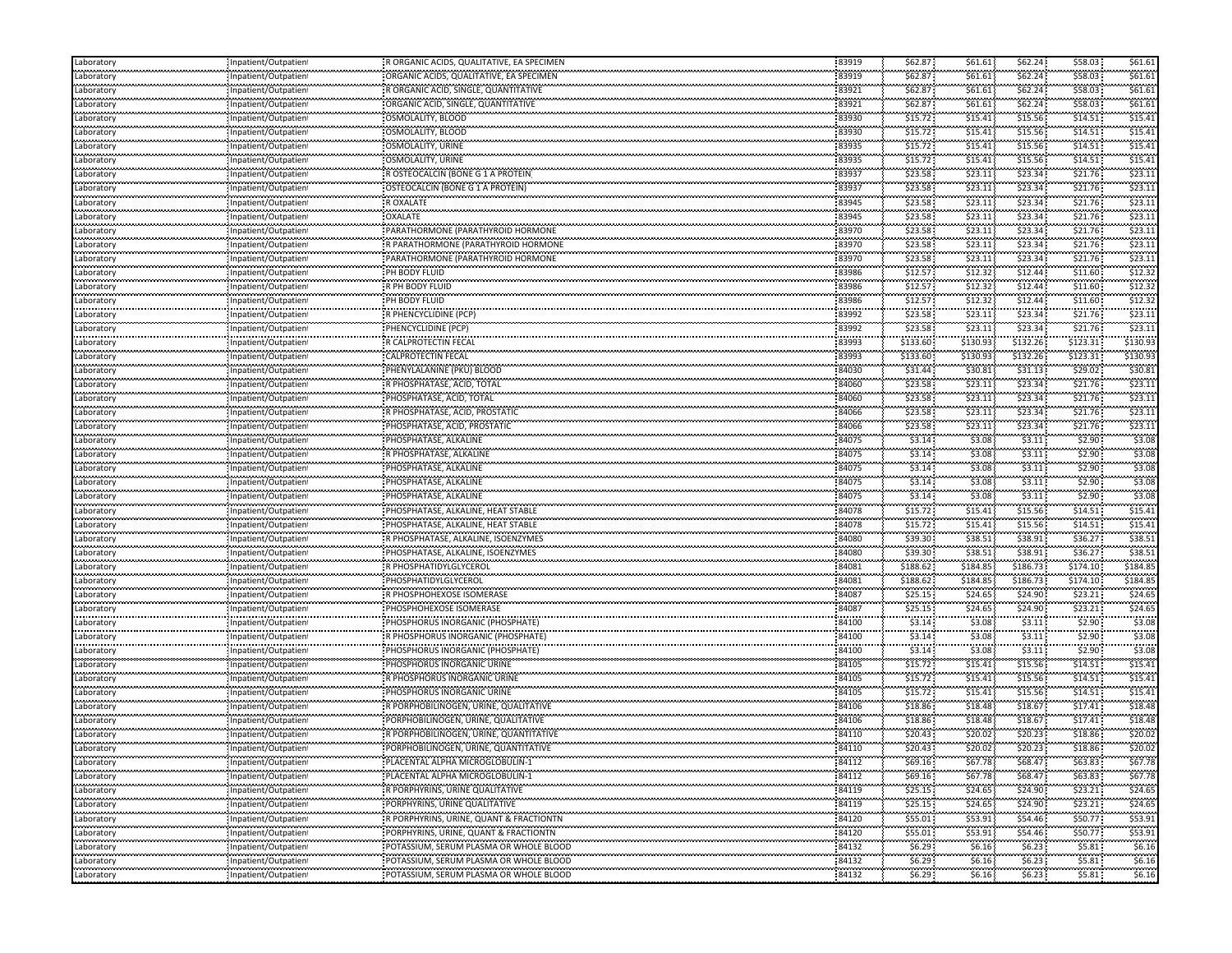| Laboratory      | Inpatient/Outpatient                                 | POTASSIUM, URINE                                                  | 84133               | \$15.72              | \$15.41          | \$15.56               | \$14.51            | \$15.41       |
|-----------------|------------------------------------------------------|-------------------------------------------------------------------|---------------------|----------------------|------------------|-----------------------|--------------------|---------------|
| Laboratory      | Inpatient/Outpatient                                 | R POTASSIUM, URINE                                                | 84133               | \$15.72              | \$15.41          | \$15.56               | \$14.51            | \$15.41       |
| <br>Laboratory  | Inpatient/Outpatient                                 | POTASSIUM, URINE                                                  | <br>84133           | .<br>\$15.72         | .<br>\$15.41     | .<br>\$15.56          | \$14.51            | \$15.41       |
| <br>Laboratory  | Inpatient/Outpatient                                 | PREALBUMIN                                                        | 84134               | \$23.58              | \$23.11          | \$23.34               | \$21.76            | \$23.1        |
| <br>Laboratory  | <br>Inpatient/Outpatien!                             | <br>PREALBUMIN                                                    | <br>84134           | \$23.58              | \$23.11          | .<br>\$23.34          | \$21.76            | \$23.11       |
| Laboratory      | Inpatient/Outpatient                                 | R PREGNANETRIOI                                                   | 84138               | \$39.30              | \$38.51          | \$38.91               | \$36.27            | \$38.5        |
| Laboratory      | Inpatient/Outpatient                                 | PREGNANETRIOL                                                     | 84138               | \$39.30              | \$38.51          | \$38.91               | \$36.27            | \$38.5        |
| <br>Laboratory  |                                                      | R PREGNENOLONE                                                    | 84140               | .<br>\$39.30         | .<br>\$38.51     | \$38.91               | \$36.27            | \$38.52       |
| .               | Inpatient/Outpatient                                 |                                                                   |                     | \$39.30              |                  | \$38.91               | \$36.27            | \$38.5        |
| Laboratory<br>  | Inpatient/Outpatient                                 | PREGNENOLONE<br>,,,,,,,,,,,,,,,,,,,,,,,,                          | 84140<br>84143      | .                    | \$38.51<br>.     | \$38.91               |                    | \$38.5        |
| Laboratory<br>  | Inpatient/Outpatient                                 | R 17-HYDROXYPREGNENOLONE<br>,,,,,,,,,,,,,,,,,,,,,,,,,,,,,,,,,,,,, |                     | \$39.30<br>.         | \$38.51<br>      | .                     | \$36.27<br>\$36.27 | \$38.5        |
| Laboratory<br>. | Inpatient/Outpatient                                 | 17-HYDROXYPREGNENOLONE                                            | 84143               | \$39.30              | \$38.51          | \$38.91               |                    |               |
| Laboratory<br>. | Inpatient/Outpatient                                 | R PROGESTERONE                                                    | 84144               | \$23.58              | \$23.11          | \$23.34               | \$21.76            | \$23.1        |
| Laboratory      | Inpatient/Outpatient                                 | PROGESTERONE                                                      | 84144               | \$23.58              | \$23.11          | \$23.34               | \$21.76            | \$23.11       |
| Laboratory<br>. | Inpatient/Outpatient<br>                             | PROCALCITONIN                                                     | 84145               | \$235.77<br>.        | \$231.05<br>.    | \$233.41<br>,,,,,,,,, | \$217.62           | \$231.05      |
| Laboratory<br>  | Inpatient/Outpatien!<br>                             | PROCALCITONIN                                                     | 84145               | \$235.77<br>.        | \$231.05<br>.    | \$233.41              | \$217.62           | \$231.0       |
| Laboratory      | Inpatient/Outpatien!                                 | R PROLACTIN                                                       | 84146               | \$31.44              | \$30.81          | \$31.13               | \$29.02\$          | \$30.8        |
| <br>Laboratory  | <br>Inpatient/Outpatien!                             | <br>PROLACTIN                                                     | <br>84146           | \$31.44              | \$30.81          | .<br>\$31.13          | \$29.02            | \$30.81       |
| Laboratory      | Inpatient/Outpatient                                 | <b>PROSTAGLANDIN EACH</b>                                         | 84150               | \$61.30              | \$60.07          | \$60.69               | \$56.58            | \$60.0        |
| <br>Laboratory  | <br>Inpatient/Outpatient                             | ,,,,,,,,,,,,,,,,,,,,,,,,,,,<br>PROSTAGLANDIN EACH                 | 84150               | .<br>\$61.30         | .<br>\$60.07     | .<br>\$60.69          | \$56.58            | \$60.0\$      |
| <br>Laboratory  | Inpatient/Outpatient                                 | : PSA TOTAL (DIAGNOSTIC)                                          | 84153               | \$31.44              | \$30.81          | \$31.13               | \$29.02            | \$30.8        |
| <br>Laboratory  | <br>Inpatient/Outpatien!                             | <br>R PSA TOTAL                                                   | <br>84153           | .<br>\$31.44         | .<br>\$30.81     | .<br>\$31.13          | \$29.02            | \$30.8        |
| Laboratory      | Inpatient/Outpatient                                 | L PSA TOTAL (SCREENING TEST)                                      | 84153               | \$31.44              | \$30.81          | \$31.13               | \$29.02            | \$30.8        |
| Laboratory      | Inpatient/Outpatient                                 | PSA TOTAL (DIAGNOSTIC)                                            | 84153               | \$31.44              | \$30.81          | \$31.13               | \$29.02\$          | \$30.8        |
| <br>Laboratory  | Inpatient/Outpatien!                                 | ,,,,,,,,,,,,,,,,,,,,,,,,,,,,,,,,<br>PSA TOTAL (SCREENING TEST)    | 84153               | <br>\$31.44          | <br>\$30.81      | \$31.13               | \$29.02\$          | \$30.8        |
| <br>Laboratory  |                                                      | ,,,,,,,,,,,,,,,,,,,,,,,,,,,,,,,,,<br>R PSA FREE                   | <br>84154           | \$39.30              | \$38.51          | \$38.91               | \$36.27            | \$38.5        |
|                 | Inpatient/Outpatien!                                 |                                                                   | 84154               | \$39.30              |                  | \$38.91               | \$36.27            | \$38.5        |
| Laboratory<br>  | Inpatient/Outpatient                                 | PSA FREE                                                          | .                   |                      | \$38.51<br>.     | \$3.11                | \$2.90             | \$3.08        |
| Laboratory<br>  | Inpatient/Outpatient                                 | PROTEIN, TOTAL, SERUM, PLASMA OR WHL BLD                          | 84155<br>84155      | \$3.14<br>ومعتبر     | \$3.08<br>\$3.08 | \$3.11                | \$2.90             | \$3.08        |
| Laboratory<br>  | Inpatient/Outpatient                                 | R PROTEIN, TOTAL, SERUM, PLASMA OR WHL BLD                        |                     | \$3.14<br>.          |                  |                       | .                  |               |
| Laboratory      | Inpatient/Outpatient                                 | PROTEIN, TOTAL, SERUM, PLASMA OR WHL BLD                          | 84155               | \$3.14               | \$3.08           | \$3.11                | \$2.90             | \$3.08        |
| Laboratory      | Inpatient/Outpatient                                 | <b>R TOTAL PROTEIN</b>                                            | 84155               | \$3.14               | \$3.08           | \$3.11                | \$2.90             | \$3.08        |
| Laboratory<br>  | Inpatient/Outpatient<br>                             | PROTEIN, TOTAL, SERUM, PLASMA OR WHL BLD                          | 84155               | \$3.14<br>,,,,,,,,,, | \$3.08<br>.      | \$3.11<br>.           | \$2.90             | \$3.08        |
| Laboratory<br>  | Inpatient/Outpatien!<br>                             | PROTEIN, TOTAL, URINE<br>                                         | 84156<br>           | \$15.72              | \$15.41<br>      | \$15.56               | \$14.51            | \$15.4        |
| Laboratory      | Inpatient/Outpatien!                                 | R RANDOM URINE PROTEIN                                            | 84156               | \$15.72              | \$15.41          | \$15.56               | \$14.51            | \$15.41       |
| Laboratory      | Inpatient/Outpatient                                 | PROTEIN, TOTAL, URINE                                             | 84156               | \$15.72              | \$15.41          | \$15.56               | \$14.51            | \$15.4        |
| <br>Laboratory  | Inpatient/Outpatient                                 | PROTEIN, TOTAL, OTHER SOURCE                                      | 84157               | \$15.72              | .<br>$$15.41$ :  | .<br>\$15.56          | \$14.51            | \$15.4        |
| <br>Laboratory  | Inpatient/Outpatient                                 | R PROTEIN, TOTAL, OTHER SOURCE                                    | 84157               | \$15.72              | \$15.41          | .<br>\$15.56          | \$14.51            | \$15.41       |
| <br>Laboratory  | Inpatient/Outpatient                                 | PROTEIN, TOTAL, OTHER SOURCE                                      | <br>84157           | .<br>\$15.72         | \$15.41          | .<br>\$15.56          | \$14.51            | \$15.41       |
| Laboratory      | Inpatient/Outpatient                                 | R PREGNANCY-ASSOC PLASMA PROTEIN-A                                | 84163               | \$141.46             | \$138.63         | \$140.05              | \$130.57           | \$138.63      |
| Laboratory      | Inpatient/Outpatient                                 | PREGNANCY-ASSOC PLASMA PROTEIN-A                                  | 84163               | \$141.46             | \$138.63         | \$140.05              | \$130.57           | \$138.63      |
| <br>Laboratory  | <br>'npatient/Outpatien                              | R PROTEIN, ELECTROPHRTC FRACT&QUANT SERUN                         | 84165               | \$39.30              | <br>\$38.51      | \$38.91               | \$36.27            | \$38.5        |
| .<br>Laboratory | Inpatient/Outpatient                                 | PROTEIN, ELECTROPHRTC FRACT&QUANT SERUM                           | <br>84165           | \$39.30              | \$38.51          | \$38.91               | \$36.27            | \$38.5        |
| <br>Laboratory  | <br>Inpatient/Outpatien                              | R PROTEIN, ELECTRPHRTC FRACT&QUANT OTR FLUID                      | .<br>84166          | .<br>\$39.30         | .<br>\$38.51     | <br>\$38.91           | <br>\$36.27        | \$38.5        |
| <br>Laboratory  | Inpatient/Outpatien                                  | R ELECTROPHORESIS, URINE                                          | <br>84166           | .<br>\$39.30         | .<br>\$38.51     | \$38.91               | \$36.27            | \$38.5        |
| <br>Laboratory  | Inpatient/Outpatient                                 | <b>PROTEIN, ELECTRPHRTC FRACT&amp;QUANT OTR FLUID</b>             | 84166               | \$39.30              | \$38.51          | \$38.91               | \$36.27            | \$38.51       |
| .<br>Laboratory |                                                      | R PROTEIN, WESTERN BLOT, BLOOD/BDY FLUID                          | 84181               | \$94.31              | \$92.42          | \$93.37               | \$87.05            | \$92.42       |
| Laboratory      | Inpatient/Outpatient                                 |                                                                   | 84181               | \$94.31              | \$92.42          | \$93.37               | \$87.05            | \$92.42       |
| .               | Inpatient/Outpatient                                 | R PROTEIN, WESTERN BLOT, BLOOD/BDY FLUID                          |                     | .                    | \$92.42          | .                     | \$87.05            | \$92.42       |
| Laboratory<br>  | Inpatient/Outpatien<br>                              | PROTEIN, WESTERN BLOT, BLOOD/BDY FLUID                            | 84181<br>84182      | \$94.31<br>.         | .                | \$93.37<br>.          | ,,,,,,,,,,         | \$115.53      |
| Laboratory<br>  | 'npatient/Outpatien                                  | R PROTEIN WB, IM ID FOR BANDS, EA                                 |                     | \$117.89<br>.        | \$115.53<br>.    | \$116.71              | \$108.81           |               |
| Laboratory      | Inpatient/Outpatien!<br>,,,,,,,,,,,,,,,,,,,,,,,,,,,, | R PROTEIN WB, IM ID FOR BANDS, EA                                 | 84182<br>           | \$117.89             | \$115.53<br>     | \$116.71<br>          | \$108.81           | \$115.53<br>. |
| Laboratory      | Inpatient/Outpatient                                 | PROTEIN WB, IM ID FOR BANDS, EA                                   | 84182<br>,,,,,,,,,, | \$117.89             | \$115.53         | \$116.71              | \$108.81           | \$115.53      |
| Laboratory      | Inpatient/Outpatient                                 | R PROTOPORPHYRRIN, RBC QUANTITATIVI                               | 84202               | \$84.88              | \$83.18          | \$84.03               | \$78.34            | \$83.18       |
| Laboratory<br>. | Inpatient/Outpatient                                 | PROTOPORPHYRRIN, RBC QUANTITATIVE                                 | 84202               | \$84.88              | \$83.18          | \$84.03               | \$78.34            | \$83.18       |
| Laboratory      | Inpatient/Outpatient                                 | R PROINSULIN                                                      | 84206               | \$188.62             | \$184.85         | \$186.73              | \$174.10           | \$184.85      |
| Laboratory      | Inpatient/Outpatient                                 | PROINSULIN                                                        | 84206               | \$188.62             | \$184.85         | \$186.73:             | \$174.10           | \$184.85      |
| .<br>Laboratory | <br>Inpatient/Outpatient                             | <br>R PYRIDOXAL PHOSPHATE (VITAMIN B-6)                           | .<br>84207          | \$78.59              | \$77.02          | <br>\$77.80           | <br>\$72.54        | \$77.02       |
| Laboratory      | Inpatient/Outpatient                                 | PYRIDOXAL PHOSPHATE (VITAMIN B-6)                                 | 84207               | .<br>\$78.59         | \$77.02          | .<br>\$77.80          | <br>\$72.54        | \$77.0        |
| Laboratory      | <br>Inpatient/Outpatient                             | R PYRUVATI                                                        | .<br>84210          | .<br>\$47.15         | .<br>\$46.21     | .<br>\$46.68          | \$43.52            | .<br>\$46.21  |
| Laboratory      | Inpatient/Outpatient                                 | .<br>PYRUVATE                                                     | <br>84210           | <br>\$47.15          | .<br>\$46.21     | .<br>\$46.68          | <br>\$43.52        | <br>\$46.21   |
| <br>Laboratory  | Inpatient/Outpatient                                 | R PYRUVATE KINASI                                                 | .<br>84220          | \$23.58              | \$23.11          | .<br>\$23.34          | .<br>\$21.76       | \$23.11       |
|                 |                                                      |                                                                   |                     |                      |                  |                       |                    |               |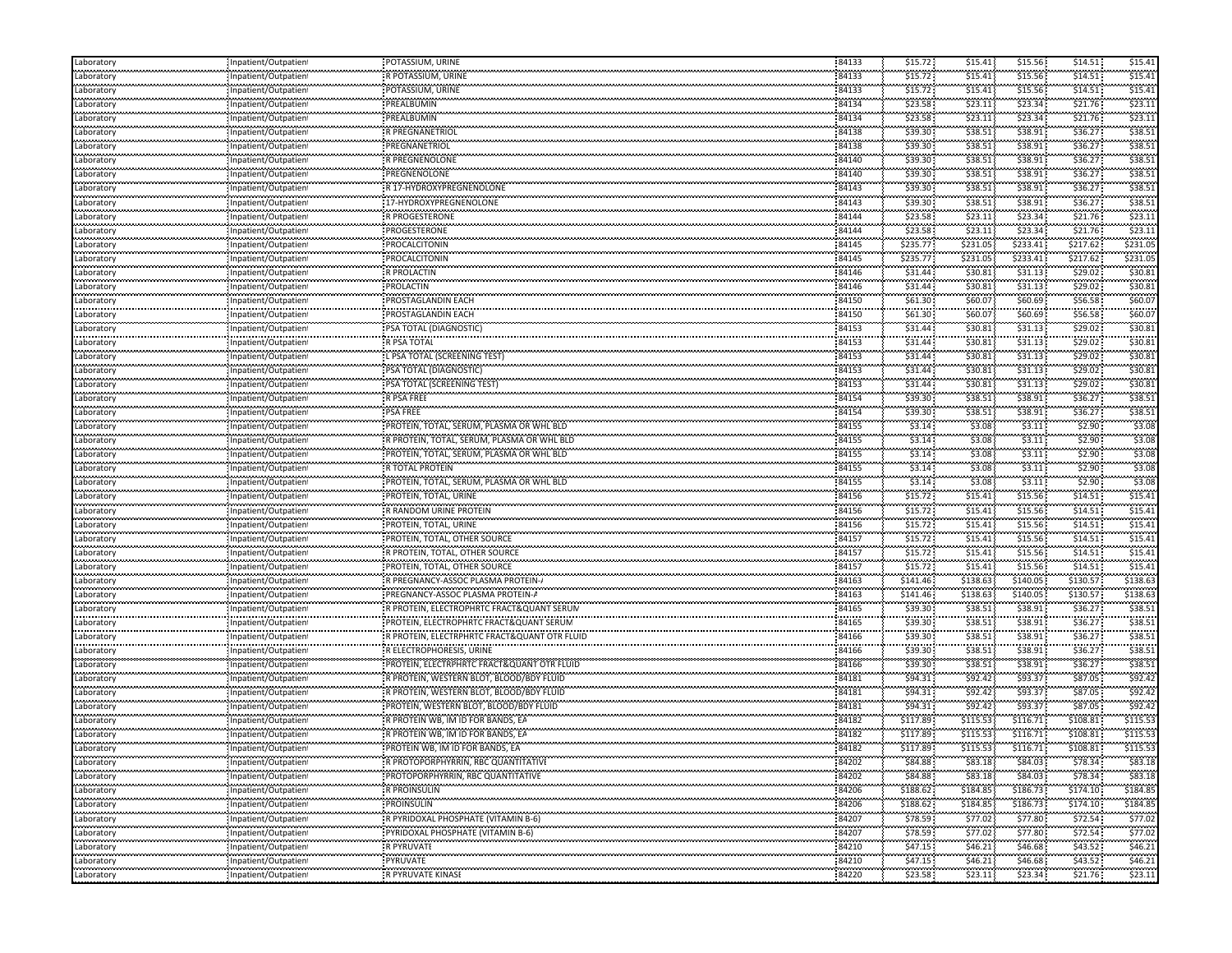| \$44.98<br>\$47.76<br>\$48.73<br>\$47.76<br>\$48.24<br>Laboratory<br>84228<br>R QUININE<br>Inpatient/Outpatient<br><br>84228<br>\$47.76<br>\$48.73<br>\$47.76<br>\$48.24<br>\$44.98<br>QUININE<br>Laboratory<br>Inpatient/Outpatien!<br>84235<br>\$116.71<br>\$115.53<br>\$117.89<br>\$115.53<br>\$108.81<br>Inpatient/Outpatient<br>R RECEPTOR ASSAY, ENDOCRINE<br>Laboratory<br><br>RECEPTOR ASSAY, ENDOCRINE<br>84235<br>\$115.53<br>\$116.71<br>\$115.53<br>\$117.89<br>\$108.81<br>Laboratory<br>Inpatient/Outpatien!<br>\$115.53<br>\$116.71<br>\$115.53<br>84238<br>\$117.89<br>\$108.81<br>R RECEPTOR ASSAY, NON-ENDOCRINE<br>Laboratory<br>Inpatient/Outpatient<br>\$115.53<br>\$115.53<br>\$108.81<br>84238<br>\$116.71<br>\$117.89<br>RECEPTOR ASSAY, NON-ENDOCRINE<br>Laboratory<br>Inpatient/Outpatient<br>ngan magaalo<br>,,,,,,,,,,,,,,,,,,,,,,,,,<br>84244<br>\$21.76<br>\$23.1<br>\$23.11<br>\$23.34<br>\$23.58<br>Laboratory<br>Inpatient/Outpatient<br><br>\$23.58<br>\$23.11<br>\$23.34<br>\$21.76<br>\$23.11<br>84244<br>Laboratory<br>npatient/Outpatien!<br>RENIN<br><br>\$38.51<br>84252<br>\$39.30<br>\$38.91<br>\$36.27<br>\$38.51<br>R RIBOFLAVIN (VITAMIN B-2)<br>Laboratory<br>Inpatient/Outpatien<br><br>84252<br><b>RIBOFLAVIN (VITAMIN B-2)</b><br>\$38.5<br>\$39.30<br>\$38.51<br>\$38.91<br>\$36.27<br>Laboratory<br>Inpatient/Outpatien!<br>.<br>R SELENIUM<br>.<br>84255<br>\$62.87<br>\$62.24<br>\$58.03<br>\$61.61<br>\$61.61<br>Inpatient/Outpatient<br>Laboratory<br>وموجودهم ووا<br>Inpatient/Outpatient<br>SELENIUM<br>84255<br>\$62.87<br>\$62.24<br>\$61.61<br>Laboratory<br>\$61.61<br>\$58.03<br>\$46.21<br>\$47.15<br>\$46.21<br>\$46.68<br>\$43.52<br>84260<br><b>R SEROTONIN</b><br>Laboratory<br>Inpatient/Outpatient<br><br><b>SEROTONIN</b><br>84260<br>\$43.52\$<br>\$46.2<br>\$47.15<br>\$46.21<br>\$46.68<br>Laboratory<br>npatient/Outpatien!<br>ngan magaalo<br>R SEX HORMONE BINDING GLOBULIN<br>84270<br>\$39.30<br>\$36.27<br>\$38.51<br>\$38.51<br>\$38.91<br>Inpatient/Outpatien<br><br>84270<br>\$39.30<br>\$38.51<br>\$38.51<br>\$38.91<br>\$36.27<br>Laboratory<br>Inpatient/Outpatient<br>\$37.72<br>\$34.82<br>\$36.97<br>84275<br>\$36.97<br>\$37.34<br><b>R SIALIC ACID</b><br>Inpatient/Outpatient<br>Laboratory<br><br>-<br>SIALIC ACID<br>84275<br>\$37.72<br>,,,,,,,,<br>\$37.34<br>\$34.82<br>\$36.97<br>\$36.97<br>Laboratory<br>Inpatient/Outpatien!<br>.<br>84295<br>\$3.14<br>\$3.08<br>\$3.08<br>\$3.11<br>\$2.90<br>SODIUM, SERUM, PLASMA OR WHOLE BLOOD<br>Inpatient/Outpatien!<br>Laboratory<br><br>84295<br>\$3.14<br>\$3.08<br>\$3.11<br>\$2.90<br>\$3.08<br>SODIUM, SERUM, PLASMA OR WHOLE BLOOD<br>Laboratory<br>Inpatient/Outpatient<br>\$3.14<br>\$3.11<br>\$3.08<br>Laboratory<br>84295<br>\$3.08<br>\$2.90<br>SODIUM, SERUM, PLASMA OR WHOLE BLOOD<br>Inpatient/Outpatient<br>\$15.72<br>\$15.56<br>\$14.51<br>\$15.41<br>84300<br>\$15.41<br>SODIUM, URINE<br>Inpatient/Outpatient<br>Laboratory<br>.<br>84300<br>\$15.56<br>\$15.4<br>R SODIUM, URINE<br>\$15.72<br>\$15.41<br>\$14.51<br>Laboratory<br>Inpatient/Outpatient<br><br>SODIUM, URINE<br>84300<br>\$15.41<br>\$15.4<br>\$15.72<br>\$15.56<br>\$14.51<br>Laboratory<br>Inpatient/Outpatient<br>\$15.41<br>\$15.72<br>\$15.41<br>\$15.56<br>\$14.51<br>84302<br>SODIUM, OTHER SOURCE<br>Laboratory<br>Inpatient/Outpatient<br><br>84302<br>\$15.4<br>SODIUM, OTHER SOURCE<br>\$15.72<br>\$15.41<br>\$15.56<br>\$14.51<br>Laboratory<br>Inpatient/Outpatient<br>84305<br>\$23.1<br>\$23.34<br>\$21.76<br>\$23.58<br>\$23.11<br>R SOMATOMEDIN<br>Inpatient/Outpatient<br>Laboratory<br><br>SOMATOMEDIN<br>84305<br>\$23.11<br>\$21.76<br>\$23.11<br>\$23.58<br>\$23.34<br>Laboratory<br>Inpatient/Outpatient<br>\$36.27<br>\$38.51<br>Laboratory<br>84307<br>\$39.30<br>\$38.51<br>\$38.91<br>R SOMATOSTATIN<br>Inpatient/Outpatient<br>\$38.91<br>\$36.27<br>\$38.51<br>\$39.30<br>\$38.51<br>84307<br>SOMATOSTATIN<br>Inpatient/Outpatient<br>.<br>84311<br>\$38.51<br>R SPECTROPHOTOMETRY ANALYTE NES<br>\$39.30<br>\$38.51<br>\$38.91<br>\$36.27<br>Laboratory<br>Inpatient/Outpatient<br>.<br>84311<br>SPECTROPHOTOMETRY ANALYTE NES<br>\$39.30<br>\$38.51<br>\$38.91<br>\$38.51<br>\$36.27<br>Laboratory<br>Inpatient/Outpatient<br>\$6.16<br>\$6.29<br>\$5.81<br>\$6.16<br>\$6.23<br>84315<br>SPECIFIC GRAVITY (EXCEPT URINE)<br>Laboratory<br>Inpatient/Outpatient<br><br>84315<br>\$6.16<br>,,,,,,<br>\$6.16<br>\$5.81<br>\$6.23<br>SPECIFIC GRAVITY (EXCEPT URINE)<br>Laboratory<br>Inpatient/Outpatient<br>\$6.29<br>\$12.57<br>84376<br>\$12.44<br>\$12.32<br>\$11.60<br>\$12.32<br>R SUGARS SINGLE QUALITATIVE, EA SPECIMEN<br>Inpatient/Outpatient<br>Laboratory<br><br>84376<br>\$12.32<br>\$12.32<br>\$12.57<br>\$12.44<br>\$11.60<br>Laboratory<br>Inpatient/Outpatient<br>\$6.16<br>\$6.29<br>\$6.16<br>\$5.81<br>Laboratory<br>\$6.23<br>84378<br>R SUGARS, SINGLE QUANTITATIVE, EA SPECIMEN<br>Inpatient/Outpatient<br>\$6.16<br>\$6.29<br>\$6.16<br>\$6.23<br>\$5.81<br>84378<br>SUGARS, SINGLE QUANTITATIVE, EA SPECIMEN<br>Inpatient/Outpatient<br>Laboratory<br>.<br>84392<br>R SULFATE, URINE<br>\$66.02<br>\$65.36<br>\$60.94<br>\$64.70<br>\$64.70<br>Laboratory<br>Inpatient/Outpatient<br><br>SULFATE, URINE<br>84392<br>\$64.70<br>\$66.02<br>\$64.70<br>\$65.36<br>\$60.94<br>Laboratory<br>npatient/Outpatien!<br>.<br>R TESTOSTERONE, FREE<br>\$21.76<br>\$23.1<br>84402<br>\$23.58<br>\$23.34<br>\$23.11<br>Laboratory<br>Inpatient/Outpatien<br><br>TESTOSTERONE, FREE<br>84402<br>\$23.11<br>\$23.58<br>\$23.11<br>\$23.34<br>\$21.76<br>Laboratory<br>Inpatient/Outpatien!<br>84403<br>\$23.58<br>\$21.76<br>\$23.11<br>\$23.11<br>\$23.34<br>R TESTOSTERONE, TOTAL<br>Inpatient/Outpatient<br>Laboratory<br>.<br>Inpatient/Outpatient<br>\$23.11<br>84403<br>\$23.58<br>\$23.11<br>\$23.34<br>\$21.76<br>Laboratory<br><b>TESTOSTERONE, TOTAL</b><br>\$75.48<br>\$77.02<br>\$75.48<br>\$76.25<br>\$71.09<br>84425<br>R THIAMINE (VITAMIN B-1)<br>Laboratory<br>Inpatient/Outpatient<br>.<br>84425<br>,,,,,,,<br>\$75.48<br>.<br>THIAMINE (VITAMIN B-1)<br>\$77.02<br>\$76.25<br>\$71.09<br>\$75.48<br>Laboratory<br>npatient/Outpatien!<br>.<br>R THIOCYANATE<br>84430<br>\$23.34<br>\$21.76<br>\$23.11<br>\$23.58<br>\$23.11<br>Laboratory<br>Inpatient/Outpatien<br><br>\$21.76<br>\$23.11<br>\$23.58<br>\$23.11<br>\$23.34<br>THIOCYANATE<br>84430<br>Laboratory<br>Inpatient/Outpatien!<br>.<br>Laboratory<br>R THYROGLOBULIN<br>84432<br>\$39.30<br>\$36.27<br>\$38.51<br>\$38.51<br>\$38.91<br>Inpatient/Outpatient<br>84432<br>\$39.30<br>\$38.51<br>\$38.91<br>\$36.27<br>Laboratory<br>\$38.51<br>THYROGLOBULIN<br>Inpatient/Outpatient<br>.<br>Inpatient/Outpatient<br>R THYROXINE, TOTAL<br>84436<br>\$23.58<br>\$21.76<br>\$23.11<br>\$23.34<br>\$23.11<br>Laboratory<br>Laboratory<br>Inpatient/Outpatient<br>THYROXINE, TOTAL<br>84436<br>\$23.58<br>\$23.11<br>\$23.34<br>\$21.76<br>\$23.11<br>\$23.58<br>\$23.11<br>Laboratory<br>84439<br>\$23.11<br>\$23.34<br>\$21.76<br>THYROXINE, FREE<br>Inpatient/Outpatient<br>.<br>,,,,,,,,,,,,,,,,,,,,,,,<br>R THYROXINE, FREE<br>84439<br>\$23.58<br>\$23.11<br>\$23.34<br>\$21.76<br>\$23.11<br>Laboratory<br>Inpatient/Outpatient<br>Laboratory<br>84439<br><b>THYROXINE, FREE</b><br>\$23.58<br>\$23.34<br>\$21.76<br>\$23.11<br>\$23.11<br>Inpatient/Outpatient<br>.<br>R THYROXINE BINDING GLOBULIN<br>84442<br>\$23.58<br>\$23.11<br>\$23.34<br>\$21.76<br>\$23.11<br>Inpatient/Outpatient<br>.<br>Laboratory<br>,,,,,,,,,,,,,,,,,,,,,,,,<br>THYROXINE BINDING GLOBULIN<br>84442<br>\$23.58<br>\$21.76<br>\$23.11<br>\$23.34<br>\$23.11<br>Inpatient/Outpatient<br>,,,,,,,,,,,,,,,,,,,,,,,<br>THYROID STIMULATING HORMONE (TSH)<br>izantza<br>\$23.58<br>\$23.11<br>\$21.76<br>\$23.34<br>\$23.11<br>Inpatient/Outpatient<br>84443 | Laboratory      | Inpatient/Outpatient | PYRUVATE KINASE | 84220 | \$23.58 | \$23.11 | \$23.34 | \$21.76 | \$23.11 |
|------------------------------------------------------------------------------------------------------------------------------------------------------------------------------------------------------------------------------------------------------------------------------------------------------------------------------------------------------------------------------------------------------------------------------------------------------------------------------------------------------------------------------------------------------------------------------------------------------------------------------------------------------------------------------------------------------------------------------------------------------------------------------------------------------------------------------------------------------------------------------------------------------------------------------------------------------------------------------------------------------------------------------------------------------------------------------------------------------------------------------------------------------------------------------------------------------------------------------------------------------------------------------------------------------------------------------------------------------------------------------------------------------------------------------------------------------------------------------------------------------------------------------------------------------------------------------------------------------------------------------------------------------------------------------------------------------------------------------------------------------------------------------------------------------------------------------------------------------------------------------------------------------------------------------------------------------------------------------------------------------------------------------------------------------------------------------------------------------------------------------------------------------------------------------------------------------------------------------------------------------------------------------------------------------------------------------------------------------------------------------------------------------------------------------------------------------------------------------------------------------------------------------------------------------------------------------------------------------------------------------------------------------------------------------------------------------------------------------------------------------------------------------------------------------------------------------------------------------------------------------------------------------------------------------------------------------------------------------------------------------------------------------------------------------------------------------------------------------------------------------------------------------------------------------------------------------------------------------------------------------------------------------------------------------------------------------------------------------------------------------------------------------------------------------------------------------------------------------------------------------------------------------------------------------------------------------------------------------------------------------------------------------------------------------------------------------------------------------------------------------------------------------------------------------------------------------------------------------------------------------------------------------------------------------------------------------------------------------------------------------------------------------------------------------------------------------------------------------------------------------------------------------------------------------------------------------------------------------------------------------------------------------------------------------------------------------------------------------------------------------------------------------------------------------------------------------------------------------------------------------------------------------------------------------------------------------------------------------------------------------------------------------------------------------------------------------------------------------------------------------------------------------------------------------------------------------------------------------------------------------------------------------------------------------------------------------------------------------------------------------------------------------------------------------------------------------------------------------------------------------------------------------------------------------------------------------------------------------------------------------------------------------------------------------------------------------------------------------------------------------------------------------------------------------------------------------------------------------------------------------------------------------------------------------------------------------------------------------------------------------------------------------------------------------------------------------------------------------------------------------------------------------------------------------------------------------------------------------------------------------------------------------------------------------------------------------------------------------------------------------------------------------------------------------------------------------------------------------------------------------------------------------------------------------------------------------------------------------------------------------------------------------------------------------------------------------------------------------------------------------------------------------------------------------------------------------------------------------------------------------------------------------------------------------------------------------------------------------------------------------------------------------------------------------------------------------------------------------------------------------------------------------------------------------------------------------------------------------------------------------------------------------------------------------------------------------------------------------------------------------------------------------------------------------------------------------------------------------------------------------------------------------------------------------------------------------------------------------------------------------------------------------------------------------------------------------------------------------------------------------------------------------------------------------------------------------------------------------------------------------------------------------------------------------------------------------------------------------------------------------------------------------------------------------------------------------------------------------------------------------------------------------------------------------------------------------------------------------------------------------------------------|-----------------|----------------------|-----------------|-------|---------|---------|---------|---------|---------|
|                                                                                                                                                                                                                                                                                                                                                                                                                                                                                                                                                                                                                                                                                                                                                                                                                                                                                                                                                                                                                                                                                                                                                                                                                                                                                                                                                                                                                                                                                                                                                                                                                                                                                                                                                                                                                                                                                                                                                                                                                                                                                                                                                                                                                                                                                                                                                                                                                                                                                                                                                                                                                                                                                                                                                                                                                                                                                                                                                                                                                                                                                                                                                                                                                                                                                                                                                                                                                                                                                                                                                                                                                                                                                                                                                                                                                                                                                                                                                                                                                                                                                                                                                                                                                                                                                                                                                                                                                                                                                                                                                                                                                                                                                                                                                                                                                                                                                                                                                                                                                                                                                                                                                                                                                                                                                                                                                                                                                                                                                                                                                                                                                                                                                                                                                                                                                                                                                                                                                                                                                                                                                                                                                                                                                                                                                                                                                                                                                                                                                                                                                                                                                                                                                                                                                                                                                                                                                                                                                                                                                                                                                                                                                                                                                                                                                                                                                                                                                                                                                                                                                                                                                                                                                                                                                                                                                                                                                                |                 |                      |                 |       |         |         |         |         |         |
|                                                                                                                                                                                                                                                                                                                                                                                                                                                                                                                                                                                                                                                                                                                                                                                                                                                                                                                                                                                                                                                                                                                                                                                                                                                                                                                                                                                                                                                                                                                                                                                                                                                                                                                                                                                                                                                                                                                                                                                                                                                                                                                                                                                                                                                                                                                                                                                                                                                                                                                                                                                                                                                                                                                                                                                                                                                                                                                                                                                                                                                                                                                                                                                                                                                                                                                                                                                                                                                                                                                                                                                                                                                                                                                                                                                                                                                                                                                                                                                                                                                                                                                                                                                                                                                                                                                                                                                                                                                                                                                                                                                                                                                                                                                                                                                                                                                                                                                                                                                                                                                                                                                                                                                                                                                                                                                                                                                                                                                                                                                                                                                                                                                                                                                                                                                                                                                                                                                                                                                                                                                                                                                                                                                                                                                                                                                                                                                                                                                                                                                                                                                                                                                                                                                                                                                                                                                                                                                                                                                                                                                                                                                                                                                                                                                                                                                                                                                                                                                                                                                                                                                                                                                                                                                                                                                                                                                                                                |                 |                      |                 |       |         |         |         |         |         |
|                                                                                                                                                                                                                                                                                                                                                                                                                                                                                                                                                                                                                                                                                                                                                                                                                                                                                                                                                                                                                                                                                                                                                                                                                                                                                                                                                                                                                                                                                                                                                                                                                                                                                                                                                                                                                                                                                                                                                                                                                                                                                                                                                                                                                                                                                                                                                                                                                                                                                                                                                                                                                                                                                                                                                                                                                                                                                                                                                                                                                                                                                                                                                                                                                                                                                                                                                                                                                                                                                                                                                                                                                                                                                                                                                                                                                                                                                                                                                                                                                                                                                                                                                                                                                                                                                                                                                                                                                                                                                                                                                                                                                                                                                                                                                                                                                                                                                                                                                                                                                                                                                                                                                                                                                                                                                                                                                                                                                                                                                                                                                                                                                                                                                                                                                                                                                                                                                                                                                                                                                                                                                                                                                                                                                                                                                                                                                                                                                                                                                                                                                                                                                                                                                                                                                                                                                                                                                                                                                                                                                                                                                                                                                                                                                                                                                                                                                                                                                                                                                                                                                                                                                                                                                                                                                                                                                                                                                                |                 |                      |                 |       |         |         |         |         |         |
|                                                                                                                                                                                                                                                                                                                                                                                                                                                                                                                                                                                                                                                                                                                                                                                                                                                                                                                                                                                                                                                                                                                                                                                                                                                                                                                                                                                                                                                                                                                                                                                                                                                                                                                                                                                                                                                                                                                                                                                                                                                                                                                                                                                                                                                                                                                                                                                                                                                                                                                                                                                                                                                                                                                                                                                                                                                                                                                                                                                                                                                                                                                                                                                                                                                                                                                                                                                                                                                                                                                                                                                                                                                                                                                                                                                                                                                                                                                                                                                                                                                                                                                                                                                                                                                                                                                                                                                                                                                                                                                                                                                                                                                                                                                                                                                                                                                                                                                                                                                                                                                                                                                                                                                                                                                                                                                                                                                                                                                                                                                                                                                                                                                                                                                                                                                                                                                                                                                                                                                                                                                                                                                                                                                                                                                                                                                                                                                                                                                                                                                                                                                                                                                                                                                                                                                                                                                                                                                                                                                                                                                                                                                                                                                                                                                                                                                                                                                                                                                                                                                                                                                                                                                                                                                                                                                                                                                                                                |                 |                      |                 |       |         |         |         |         |         |
|                                                                                                                                                                                                                                                                                                                                                                                                                                                                                                                                                                                                                                                                                                                                                                                                                                                                                                                                                                                                                                                                                                                                                                                                                                                                                                                                                                                                                                                                                                                                                                                                                                                                                                                                                                                                                                                                                                                                                                                                                                                                                                                                                                                                                                                                                                                                                                                                                                                                                                                                                                                                                                                                                                                                                                                                                                                                                                                                                                                                                                                                                                                                                                                                                                                                                                                                                                                                                                                                                                                                                                                                                                                                                                                                                                                                                                                                                                                                                                                                                                                                                                                                                                                                                                                                                                                                                                                                                                                                                                                                                                                                                                                                                                                                                                                                                                                                                                                                                                                                                                                                                                                                                                                                                                                                                                                                                                                                                                                                                                                                                                                                                                                                                                                                                                                                                                                                                                                                                                                                                                                                                                                                                                                                                                                                                                                                                                                                                                                                                                                                                                                                                                                                                                                                                                                                                                                                                                                                                                                                                                                                                                                                                                                                                                                                                                                                                                                                                                                                                                                                                                                                                                                                                                                                                                                                                                                                                                |                 |                      |                 |       |         |         |         |         |         |
|                                                                                                                                                                                                                                                                                                                                                                                                                                                                                                                                                                                                                                                                                                                                                                                                                                                                                                                                                                                                                                                                                                                                                                                                                                                                                                                                                                                                                                                                                                                                                                                                                                                                                                                                                                                                                                                                                                                                                                                                                                                                                                                                                                                                                                                                                                                                                                                                                                                                                                                                                                                                                                                                                                                                                                                                                                                                                                                                                                                                                                                                                                                                                                                                                                                                                                                                                                                                                                                                                                                                                                                                                                                                                                                                                                                                                                                                                                                                                                                                                                                                                                                                                                                                                                                                                                                                                                                                                                                                                                                                                                                                                                                                                                                                                                                                                                                                                                                                                                                                                                                                                                                                                                                                                                                                                                                                                                                                                                                                                                                                                                                                                                                                                                                                                                                                                                                                                                                                                                                                                                                                                                                                                                                                                                                                                                                                                                                                                                                                                                                                                                                                                                                                                                                                                                                                                                                                                                                                                                                                                                                                                                                                                                                                                                                                                                                                                                                                                                                                                                                                                                                                                                                                                                                                                                                                                                                                                                |                 |                      |                 |       |         |         |         |         |         |
|                                                                                                                                                                                                                                                                                                                                                                                                                                                                                                                                                                                                                                                                                                                                                                                                                                                                                                                                                                                                                                                                                                                                                                                                                                                                                                                                                                                                                                                                                                                                                                                                                                                                                                                                                                                                                                                                                                                                                                                                                                                                                                                                                                                                                                                                                                                                                                                                                                                                                                                                                                                                                                                                                                                                                                                                                                                                                                                                                                                                                                                                                                                                                                                                                                                                                                                                                                                                                                                                                                                                                                                                                                                                                                                                                                                                                                                                                                                                                                                                                                                                                                                                                                                                                                                                                                                                                                                                                                                                                                                                                                                                                                                                                                                                                                                                                                                                                                                                                                                                                                                                                                                                                                                                                                                                                                                                                                                                                                                                                                                                                                                                                                                                                                                                                                                                                                                                                                                                                                                                                                                                                                                                                                                                                                                                                                                                                                                                                                                                                                                                                                                                                                                                                                                                                                                                                                                                                                                                                                                                                                                                                                                                                                                                                                                                                                                                                                                                                                                                                                                                                                                                                                                                                                                                                                                                                                                                                                |                 |                      |                 |       |         |         |         |         |         |
|                                                                                                                                                                                                                                                                                                                                                                                                                                                                                                                                                                                                                                                                                                                                                                                                                                                                                                                                                                                                                                                                                                                                                                                                                                                                                                                                                                                                                                                                                                                                                                                                                                                                                                                                                                                                                                                                                                                                                                                                                                                                                                                                                                                                                                                                                                                                                                                                                                                                                                                                                                                                                                                                                                                                                                                                                                                                                                                                                                                                                                                                                                                                                                                                                                                                                                                                                                                                                                                                                                                                                                                                                                                                                                                                                                                                                                                                                                                                                                                                                                                                                                                                                                                                                                                                                                                                                                                                                                                                                                                                                                                                                                                                                                                                                                                                                                                                                                                                                                                                                                                                                                                                                                                                                                                                                                                                                                                                                                                                                                                                                                                                                                                                                                                                                                                                                                                                                                                                                                                                                                                                                                                                                                                                                                                                                                                                                                                                                                                                                                                                                                                                                                                                                                                                                                                                                                                                                                                                                                                                                                                                                                                                                                                                                                                                                                                                                                                                                                                                                                                                                                                                                                                                                                                                                                                                                                                                                                |                 |                      |                 |       |         |         |         |         |         |
|                                                                                                                                                                                                                                                                                                                                                                                                                                                                                                                                                                                                                                                                                                                                                                                                                                                                                                                                                                                                                                                                                                                                                                                                                                                                                                                                                                                                                                                                                                                                                                                                                                                                                                                                                                                                                                                                                                                                                                                                                                                                                                                                                                                                                                                                                                                                                                                                                                                                                                                                                                                                                                                                                                                                                                                                                                                                                                                                                                                                                                                                                                                                                                                                                                                                                                                                                                                                                                                                                                                                                                                                                                                                                                                                                                                                                                                                                                                                                                                                                                                                                                                                                                                                                                                                                                                                                                                                                                                                                                                                                                                                                                                                                                                                                                                                                                                                                                                                                                                                                                                                                                                                                                                                                                                                                                                                                                                                                                                                                                                                                                                                                                                                                                                                                                                                                                                                                                                                                                                                                                                                                                                                                                                                                                                                                                                                                                                                                                                                                                                                                                                                                                                                                                                                                                                                                                                                                                                                                                                                                                                                                                                                                                                                                                                                                                                                                                                                                                                                                                                                                                                                                                                                                                                                                                                                                                                                                                |                 |                      |                 |       |         |         |         |         |         |
|                                                                                                                                                                                                                                                                                                                                                                                                                                                                                                                                                                                                                                                                                                                                                                                                                                                                                                                                                                                                                                                                                                                                                                                                                                                                                                                                                                                                                                                                                                                                                                                                                                                                                                                                                                                                                                                                                                                                                                                                                                                                                                                                                                                                                                                                                                                                                                                                                                                                                                                                                                                                                                                                                                                                                                                                                                                                                                                                                                                                                                                                                                                                                                                                                                                                                                                                                                                                                                                                                                                                                                                                                                                                                                                                                                                                                                                                                                                                                                                                                                                                                                                                                                                                                                                                                                                                                                                                                                                                                                                                                                                                                                                                                                                                                                                                                                                                                                                                                                                                                                                                                                                                                                                                                                                                                                                                                                                                                                                                                                                                                                                                                                                                                                                                                                                                                                                                                                                                                                                                                                                                                                                                                                                                                                                                                                                                                                                                                                                                                                                                                                                                                                                                                                                                                                                                                                                                                                                                                                                                                                                                                                                                                                                                                                                                                                                                                                                                                                                                                                                                                                                                                                                                                                                                                                                                                                                                                                |                 |                      |                 |       |         |         |         |         |         |
|                                                                                                                                                                                                                                                                                                                                                                                                                                                                                                                                                                                                                                                                                                                                                                                                                                                                                                                                                                                                                                                                                                                                                                                                                                                                                                                                                                                                                                                                                                                                                                                                                                                                                                                                                                                                                                                                                                                                                                                                                                                                                                                                                                                                                                                                                                                                                                                                                                                                                                                                                                                                                                                                                                                                                                                                                                                                                                                                                                                                                                                                                                                                                                                                                                                                                                                                                                                                                                                                                                                                                                                                                                                                                                                                                                                                                                                                                                                                                                                                                                                                                                                                                                                                                                                                                                                                                                                                                                                                                                                                                                                                                                                                                                                                                                                                                                                                                                                                                                                                                                                                                                                                                                                                                                                                                                                                                                                                                                                                                                                                                                                                                                                                                                                                                                                                                                                                                                                                                                                                                                                                                                                                                                                                                                                                                                                                                                                                                                                                                                                                                                                                                                                                                                                                                                                                                                                                                                                                                                                                                                                                                                                                                                                                                                                                                                                                                                                                                                                                                                                                                                                                                                                                                                                                                                                                                                                                                                |                 |                      |                 |       |         |         |         |         |         |
|                                                                                                                                                                                                                                                                                                                                                                                                                                                                                                                                                                                                                                                                                                                                                                                                                                                                                                                                                                                                                                                                                                                                                                                                                                                                                                                                                                                                                                                                                                                                                                                                                                                                                                                                                                                                                                                                                                                                                                                                                                                                                                                                                                                                                                                                                                                                                                                                                                                                                                                                                                                                                                                                                                                                                                                                                                                                                                                                                                                                                                                                                                                                                                                                                                                                                                                                                                                                                                                                                                                                                                                                                                                                                                                                                                                                                                                                                                                                                                                                                                                                                                                                                                                                                                                                                                                                                                                                                                                                                                                                                                                                                                                                                                                                                                                                                                                                                                                                                                                                                                                                                                                                                                                                                                                                                                                                                                                                                                                                                                                                                                                                                                                                                                                                                                                                                                                                                                                                                                                                                                                                                                                                                                                                                                                                                                                                                                                                                                                                                                                                                                                                                                                                                                                                                                                                                                                                                                                                                                                                                                                                                                                                                                                                                                                                                                                                                                                                                                                                                                                                                                                                                                                                                                                                                                                                                                                                                                |                 |                      |                 |       |         |         |         |         |         |
|                                                                                                                                                                                                                                                                                                                                                                                                                                                                                                                                                                                                                                                                                                                                                                                                                                                                                                                                                                                                                                                                                                                                                                                                                                                                                                                                                                                                                                                                                                                                                                                                                                                                                                                                                                                                                                                                                                                                                                                                                                                                                                                                                                                                                                                                                                                                                                                                                                                                                                                                                                                                                                                                                                                                                                                                                                                                                                                                                                                                                                                                                                                                                                                                                                                                                                                                                                                                                                                                                                                                                                                                                                                                                                                                                                                                                                                                                                                                                                                                                                                                                                                                                                                                                                                                                                                                                                                                                                                                                                                                                                                                                                                                                                                                                                                                                                                                                                                                                                                                                                                                                                                                                                                                                                                                                                                                                                                                                                                                                                                                                                                                                                                                                                                                                                                                                                                                                                                                                                                                                                                                                                                                                                                                                                                                                                                                                                                                                                                                                                                                                                                                                                                                                                                                                                                                                                                                                                                                                                                                                                                                                                                                                                                                                                                                                                                                                                                                                                                                                                                                                                                                                                                                                                                                                                                                                                                                                                |                 |                      |                 |       |         |         |         |         |         |
|                                                                                                                                                                                                                                                                                                                                                                                                                                                                                                                                                                                                                                                                                                                                                                                                                                                                                                                                                                                                                                                                                                                                                                                                                                                                                                                                                                                                                                                                                                                                                                                                                                                                                                                                                                                                                                                                                                                                                                                                                                                                                                                                                                                                                                                                                                                                                                                                                                                                                                                                                                                                                                                                                                                                                                                                                                                                                                                                                                                                                                                                                                                                                                                                                                                                                                                                                                                                                                                                                                                                                                                                                                                                                                                                                                                                                                                                                                                                                                                                                                                                                                                                                                                                                                                                                                                                                                                                                                                                                                                                                                                                                                                                                                                                                                                                                                                                                                                                                                                                                                                                                                                                                                                                                                                                                                                                                                                                                                                                                                                                                                                                                                                                                                                                                                                                                                                                                                                                                                                                                                                                                                                                                                                                                                                                                                                                                                                                                                                                                                                                                                                                                                                                                                                                                                                                                                                                                                                                                                                                                                                                                                                                                                                                                                                                                                                                                                                                                                                                                                                                                                                                                                                                                                                                                                                                                                                                                                |                 |                      |                 |       |         |         |         |         |         |
|                                                                                                                                                                                                                                                                                                                                                                                                                                                                                                                                                                                                                                                                                                                                                                                                                                                                                                                                                                                                                                                                                                                                                                                                                                                                                                                                                                                                                                                                                                                                                                                                                                                                                                                                                                                                                                                                                                                                                                                                                                                                                                                                                                                                                                                                                                                                                                                                                                                                                                                                                                                                                                                                                                                                                                                                                                                                                                                                                                                                                                                                                                                                                                                                                                                                                                                                                                                                                                                                                                                                                                                                                                                                                                                                                                                                                                                                                                                                                                                                                                                                                                                                                                                                                                                                                                                                                                                                                                                                                                                                                                                                                                                                                                                                                                                                                                                                                                                                                                                                                                                                                                                                                                                                                                                                                                                                                                                                                                                                                                                                                                                                                                                                                                                                                                                                                                                                                                                                                                                                                                                                                                                                                                                                                                                                                                                                                                                                                                                                                                                                                                                                                                                                                                                                                                                                                                                                                                                                                                                                                                                                                                                                                                                                                                                                                                                                                                                                                                                                                                                                                                                                                                                                                                                                                                                                                                                                                                |                 |                      |                 |       |         |         |         |         |         |
|                                                                                                                                                                                                                                                                                                                                                                                                                                                                                                                                                                                                                                                                                                                                                                                                                                                                                                                                                                                                                                                                                                                                                                                                                                                                                                                                                                                                                                                                                                                                                                                                                                                                                                                                                                                                                                                                                                                                                                                                                                                                                                                                                                                                                                                                                                                                                                                                                                                                                                                                                                                                                                                                                                                                                                                                                                                                                                                                                                                                                                                                                                                                                                                                                                                                                                                                                                                                                                                                                                                                                                                                                                                                                                                                                                                                                                                                                                                                                                                                                                                                                                                                                                                                                                                                                                                                                                                                                                                                                                                                                                                                                                                                                                                                                                                                                                                                                                                                                                                                                                                                                                                                                                                                                                                                                                                                                                                                                                                                                                                                                                                                                                                                                                                                                                                                                                                                                                                                                                                                                                                                                                                                                                                                                                                                                                                                                                                                                                                                                                                                                                                                                                                                                                                                                                                                                                                                                                                                                                                                                                                                                                                                                                                                                                                                                                                                                                                                                                                                                                                                                                                                                                                                                                                                                                                                                                                                                                | Laboratory      |                      |                 |       |         |         |         |         |         |
|                                                                                                                                                                                                                                                                                                                                                                                                                                                                                                                                                                                                                                                                                                                                                                                                                                                                                                                                                                                                                                                                                                                                                                                                                                                                                                                                                                                                                                                                                                                                                                                                                                                                                                                                                                                                                                                                                                                                                                                                                                                                                                                                                                                                                                                                                                                                                                                                                                                                                                                                                                                                                                                                                                                                                                                                                                                                                                                                                                                                                                                                                                                                                                                                                                                                                                                                                                                                                                                                                                                                                                                                                                                                                                                                                                                                                                                                                                                                                                                                                                                                                                                                                                                                                                                                                                                                                                                                                                                                                                                                                                                                                                                                                                                                                                                                                                                                                                                                                                                                                                                                                                                                                                                                                                                                                                                                                                                                                                                                                                                                                                                                                                                                                                                                                                                                                                                                                                                                                                                                                                                                                                                                                                                                                                                                                                                                                                                                                                                                                                                                                                                                                                                                                                                                                                                                                                                                                                                                                                                                                                                                                                                                                                                                                                                                                                                                                                                                                                                                                                                                                                                                                                                                                                                                                                                                                                                                                                |                 |                      |                 |       |         |         |         |         |         |
|                                                                                                                                                                                                                                                                                                                                                                                                                                                                                                                                                                                                                                                                                                                                                                                                                                                                                                                                                                                                                                                                                                                                                                                                                                                                                                                                                                                                                                                                                                                                                                                                                                                                                                                                                                                                                                                                                                                                                                                                                                                                                                                                                                                                                                                                                                                                                                                                                                                                                                                                                                                                                                                                                                                                                                                                                                                                                                                                                                                                                                                                                                                                                                                                                                                                                                                                                                                                                                                                                                                                                                                                                                                                                                                                                                                                                                                                                                                                                                                                                                                                                                                                                                                                                                                                                                                                                                                                                                                                                                                                                                                                                                                                                                                                                                                                                                                                                                                                                                                                                                                                                                                                                                                                                                                                                                                                                                                                                                                                                                                                                                                                                                                                                                                                                                                                                                                                                                                                                                                                                                                                                                                                                                                                                                                                                                                                                                                                                                                                                                                                                                                                                                                                                                                                                                                                                                                                                                                                                                                                                                                                                                                                                                                                                                                                                                                                                                                                                                                                                                                                                                                                                                                                                                                                                                                                                                                                                                |                 |                      |                 |       |         |         |         |         |         |
|                                                                                                                                                                                                                                                                                                                                                                                                                                                                                                                                                                                                                                                                                                                                                                                                                                                                                                                                                                                                                                                                                                                                                                                                                                                                                                                                                                                                                                                                                                                                                                                                                                                                                                                                                                                                                                                                                                                                                                                                                                                                                                                                                                                                                                                                                                                                                                                                                                                                                                                                                                                                                                                                                                                                                                                                                                                                                                                                                                                                                                                                                                                                                                                                                                                                                                                                                                                                                                                                                                                                                                                                                                                                                                                                                                                                                                                                                                                                                                                                                                                                                                                                                                                                                                                                                                                                                                                                                                                                                                                                                                                                                                                                                                                                                                                                                                                                                                                                                                                                                                                                                                                                                                                                                                                                                                                                                                                                                                                                                                                                                                                                                                                                                                                                                                                                                                                                                                                                                                                                                                                                                                                                                                                                                                                                                                                                                                                                                                                                                                                                                                                                                                                                                                                                                                                                                                                                                                                                                                                                                                                                                                                                                                                                                                                                                                                                                                                                                                                                                                                                                                                                                                                                                                                                                                                                                                                                                                |                 |                      |                 |       |         |         |         |         |         |
|                                                                                                                                                                                                                                                                                                                                                                                                                                                                                                                                                                                                                                                                                                                                                                                                                                                                                                                                                                                                                                                                                                                                                                                                                                                                                                                                                                                                                                                                                                                                                                                                                                                                                                                                                                                                                                                                                                                                                                                                                                                                                                                                                                                                                                                                                                                                                                                                                                                                                                                                                                                                                                                                                                                                                                                                                                                                                                                                                                                                                                                                                                                                                                                                                                                                                                                                                                                                                                                                                                                                                                                                                                                                                                                                                                                                                                                                                                                                                                                                                                                                                                                                                                                                                                                                                                                                                                                                                                                                                                                                                                                                                                                                                                                                                                                                                                                                                                                                                                                                                                                                                                                                                                                                                                                                                                                                                                                                                                                                                                                                                                                                                                                                                                                                                                                                                                                                                                                                                                                                                                                                                                                                                                                                                                                                                                                                                                                                                                                                                                                                                                                                                                                                                                                                                                                                                                                                                                                                                                                                                                                                                                                                                                                                                                                                                                                                                                                                                                                                                                                                                                                                                                                                                                                                                                                                                                                                                                |                 |                      |                 |       |         |         |         |         |         |
|                                                                                                                                                                                                                                                                                                                                                                                                                                                                                                                                                                                                                                                                                                                                                                                                                                                                                                                                                                                                                                                                                                                                                                                                                                                                                                                                                                                                                                                                                                                                                                                                                                                                                                                                                                                                                                                                                                                                                                                                                                                                                                                                                                                                                                                                                                                                                                                                                                                                                                                                                                                                                                                                                                                                                                                                                                                                                                                                                                                                                                                                                                                                                                                                                                                                                                                                                                                                                                                                                                                                                                                                                                                                                                                                                                                                                                                                                                                                                                                                                                                                                                                                                                                                                                                                                                                                                                                                                                                                                                                                                                                                                                                                                                                                                                                                                                                                                                                                                                                                                                                                                                                                                                                                                                                                                                                                                                                                                                                                                                                                                                                                                                                                                                                                                                                                                                                                                                                                                                                                                                                                                                                                                                                                                                                                                                                                                                                                                                                                                                                                                                                                                                                                                                                                                                                                                                                                                                                                                                                                                                                                                                                                                                                                                                                                                                                                                                                                                                                                                                                                                                                                                                                                                                                                                                                                                                                                                                |                 |                      |                 |       |         |         |         |         |         |
|                                                                                                                                                                                                                                                                                                                                                                                                                                                                                                                                                                                                                                                                                                                                                                                                                                                                                                                                                                                                                                                                                                                                                                                                                                                                                                                                                                                                                                                                                                                                                                                                                                                                                                                                                                                                                                                                                                                                                                                                                                                                                                                                                                                                                                                                                                                                                                                                                                                                                                                                                                                                                                                                                                                                                                                                                                                                                                                                                                                                                                                                                                                                                                                                                                                                                                                                                                                                                                                                                                                                                                                                                                                                                                                                                                                                                                                                                                                                                                                                                                                                                                                                                                                                                                                                                                                                                                                                                                                                                                                                                                                                                                                                                                                                                                                                                                                                                                                                                                                                                                                                                                                                                                                                                                                                                                                                                                                                                                                                                                                                                                                                                                                                                                                                                                                                                                                                                                                                                                                                                                                                                                                                                                                                                                                                                                                                                                                                                                                                                                                                                                                                                                                                                                                                                                                                                                                                                                                                                                                                                                                                                                                                                                                                                                                                                                                                                                                                                                                                                                                                                                                                                                                                                                                                                                                                                                                                                                |                 |                      |                 |       |         |         |         |         |         |
|                                                                                                                                                                                                                                                                                                                                                                                                                                                                                                                                                                                                                                                                                                                                                                                                                                                                                                                                                                                                                                                                                                                                                                                                                                                                                                                                                                                                                                                                                                                                                                                                                                                                                                                                                                                                                                                                                                                                                                                                                                                                                                                                                                                                                                                                                                                                                                                                                                                                                                                                                                                                                                                                                                                                                                                                                                                                                                                                                                                                                                                                                                                                                                                                                                                                                                                                                                                                                                                                                                                                                                                                                                                                                                                                                                                                                                                                                                                                                                                                                                                                                                                                                                                                                                                                                                                                                                                                                                                                                                                                                                                                                                                                                                                                                                                                                                                                                                                                                                                                                                                                                                                                                                                                                                                                                                                                                                                                                                                                                                                                                                                                                                                                                                                                                                                                                                                                                                                                                                                                                                                                                                                                                                                                                                                                                                                                                                                                                                                                                                                                                                                                                                                                                                                                                                                                                                                                                                                                                                                                                                                                                                                                                                                                                                                                                                                                                                                                                                                                                                                                                                                                                                                                                                                                                                                                                                                                                                |                 |                      |                 |       |         |         |         |         |         |
|                                                                                                                                                                                                                                                                                                                                                                                                                                                                                                                                                                                                                                                                                                                                                                                                                                                                                                                                                                                                                                                                                                                                                                                                                                                                                                                                                                                                                                                                                                                                                                                                                                                                                                                                                                                                                                                                                                                                                                                                                                                                                                                                                                                                                                                                                                                                                                                                                                                                                                                                                                                                                                                                                                                                                                                                                                                                                                                                                                                                                                                                                                                                                                                                                                                                                                                                                                                                                                                                                                                                                                                                                                                                                                                                                                                                                                                                                                                                                                                                                                                                                                                                                                                                                                                                                                                                                                                                                                                                                                                                                                                                                                                                                                                                                                                                                                                                                                                                                                                                                                                                                                                                                                                                                                                                                                                                                                                                                                                                                                                                                                                                                                                                                                                                                                                                                                                                                                                                                                                                                                                                                                                                                                                                                                                                                                                                                                                                                                                                                                                                                                                                                                                                                                                                                                                                                                                                                                                                                                                                                                                                                                                                                                                                                                                                                                                                                                                                                                                                                                                                                                                                                                                                                                                                                                                                                                                                                                |                 |                      |                 |       |         |         |         |         |         |
|                                                                                                                                                                                                                                                                                                                                                                                                                                                                                                                                                                                                                                                                                                                                                                                                                                                                                                                                                                                                                                                                                                                                                                                                                                                                                                                                                                                                                                                                                                                                                                                                                                                                                                                                                                                                                                                                                                                                                                                                                                                                                                                                                                                                                                                                                                                                                                                                                                                                                                                                                                                                                                                                                                                                                                                                                                                                                                                                                                                                                                                                                                                                                                                                                                                                                                                                                                                                                                                                                                                                                                                                                                                                                                                                                                                                                                                                                                                                                                                                                                                                                                                                                                                                                                                                                                                                                                                                                                                                                                                                                                                                                                                                                                                                                                                                                                                                                                                                                                                                                                                                                                                                                                                                                                                                                                                                                                                                                                                                                                                                                                                                                                                                                                                                                                                                                                                                                                                                                                                                                                                                                                                                                                                                                                                                                                                                                                                                                                                                                                                                                                                                                                                                                                                                                                                                                                                                                                                                                                                                                                                                                                                                                                                                                                                                                                                                                                                                                                                                                                                                                                                                                                                                                                                                                                                                                                                                                                |                 |                      |                 |       |         |         |         |         |         |
|                                                                                                                                                                                                                                                                                                                                                                                                                                                                                                                                                                                                                                                                                                                                                                                                                                                                                                                                                                                                                                                                                                                                                                                                                                                                                                                                                                                                                                                                                                                                                                                                                                                                                                                                                                                                                                                                                                                                                                                                                                                                                                                                                                                                                                                                                                                                                                                                                                                                                                                                                                                                                                                                                                                                                                                                                                                                                                                                                                                                                                                                                                                                                                                                                                                                                                                                                                                                                                                                                                                                                                                                                                                                                                                                                                                                                                                                                                                                                                                                                                                                                                                                                                                                                                                                                                                                                                                                                                                                                                                                                                                                                                                                                                                                                                                                                                                                                                                                                                                                                                                                                                                                                                                                                                                                                                                                                                                                                                                                                                                                                                                                                                                                                                                                                                                                                                                                                                                                                                                                                                                                                                                                                                                                                                                                                                                                                                                                                                                                                                                                                                                                                                                                                                                                                                                                                                                                                                                                                                                                                                                                                                                                                                                                                                                                                                                                                                                                                                                                                                                                                                                                                                                                                                                                                                                                                                                                                                |                 |                      |                 |       |         |         |         |         |         |
|                                                                                                                                                                                                                                                                                                                                                                                                                                                                                                                                                                                                                                                                                                                                                                                                                                                                                                                                                                                                                                                                                                                                                                                                                                                                                                                                                                                                                                                                                                                                                                                                                                                                                                                                                                                                                                                                                                                                                                                                                                                                                                                                                                                                                                                                                                                                                                                                                                                                                                                                                                                                                                                                                                                                                                                                                                                                                                                                                                                                                                                                                                                                                                                                                                                                                                                                                                                                                                                                                                                                                                                                                                                                                                                                                                                                                                                                                                                                                                                                                                                                                                                                                                                                                                                                                                                                                                                                                                                                                                                                                                                                                                                                                                                                                                                                                                                                                                                                                                                                                                                                                                                                                                                                                                                                                                                                                                                                                                                                                                                                                                                                                                                                                                                                                                                                                                                                                                                                                                                                                                                                                                                                                                                                                                                                                                                                                                                                                                                                                                                                                                                                                                                                                                                                                                                                                                                                                                                                                                                                                                                                                                                                                                                                                                                                                                                                                                                                                                                                                                                                                                                                                                                                                                                                                                                                                                                                                                |                 |                      |                 |       |         |         |         |         |         |
|                                                                                                                                                                                                                                                                                                                                                                                                                                                                                                                                                                                                                                                                                                                                                                                                                                                                                                                                                                                                                                                                                                                                                                                                                                                                                                                                                                                                                                                                                                                                                                                                                                                                                                                                                                                                                                                                                                                                                                                                                                                                                                                                                                                                                                                                                                                                                                                                                                                                                                                                                                                                                                                                                                                                                                                                                                                                                                                                                                                                                                                                                                                                                                                                                                                                                                                                                                                                                                                                                                                                                                                                                                                                                                                                                                                                                                                                                                                                                                                                                                                                                                                                                                                                                                                                                                                                                                                                                                                                                                                                                                                                                                                                                                                                                                                                                                                                                                                                                                                                                                                                                                                                                                                                                                                                                                                                                                                                                                                                                                                                                                                                                                                                                                                                                                                                                                                                                                                                                                                                                                                                                                                                                                                                                                                                                                                                                                                                                                                                                                                                                                                                                                                                                                                                                                                                                                                                                                                                                                                                                                                                                                                                                                                                                                                                                                                                                                                                                                                                                                                                                                                                                                                                                                                                                                                                                                                                                                |                 |                      |                 |       |         |         |         |         |         |
|                                                                                                                                                                                                                                                                                                                                                                                                                                                                                                                                                                                                                                                                                                                                                                                                                                                                                                                                                                                                                                                                                                                                                                                                                                                                                                                                                                                                                                                                                                                                                                                                                                                                                                                                                                                                                                                                                                                                                                                                                                                                                                                                                                                                                                                                                                                                                                                                                                                                                                                                                                                                                                                                                                                                                                                                                                                                                                                                                                                                                                                                                                                                                                                                                                                                                                                                                                                                                                                                                                                                                                                                                                                                                                                                                                                                                                                                                                                                                                                                                                                                                                                                                                                                                                                                                                                                                                                                                                                                                                                                                                                                                                                                                                                                                                                                                                                                                                                                                                                                                                                                                                                                                                                                                                                                                                                                                                                                                                                                                                                                                                                                                                                                                                                                                                                                                                                                                                                                                                                                                                                                                                                                                                                                                                                                                                                                                                                                                                                                                                                                                                                                                                                                                                                                                                                                                                                                                                                                                                                                                                                                                                                                                                                                                                                                                                                                                                                                                                                                                                                                                                                                                                                                                                                                                                                                                                                                                                |                 |                      |                 |       |         |         |         |         |         |
|                                                                                                                                                                                                                                                                                                                                                                                                                                                                                                                                                                                                                                                                                                                                                                                                                                                                                                                                                                                                                                                                                                                                                                                                                                                                                                                                                                                                                                                                                                                                                                                                                                                                                                                                                                                                                                                                                                                                                                                                                                                                                                                                                                                                                                                                                                                                                                                                                                                                                                                                                                                                                                                                                                                                                                                                                                                                                                                                                                                                                                                                                                                                                                                                                                                                                                                                                                                                                                                                                                                                                                                                                                                                                                                                                                                                                                                                                                                                                                                                                                                                                                                                                                                                                                                                                                                                                                                                                                                                                                                                                                                                                                                                                                                                                                                                                                                                                                                                                                                                                                                                                                                                                                                                                                                                                                                                                                                                                                                                                                                                                                                                                                                                                                                                                                                                                                                                                                                                                                                                                                                                                                                                                                                                                                                                                                                                                                                                                                                                                                                                                                                                                                                                                                                                                                                                                                                                                                                                                                                                                                                                                                                                                                                                                                                                                                                                                                                                                                                                                                                                                                                                                                                                                                                                                                                                                                                                                                |                 |                      |                 |       |         |         |         |         |         |
|                                                                                                                                                                                                                                                                                                                                                                                                                                                                                                                                                                                                                                                                                                                                                                                                                                                                                                                                                                                                                                                                                                                                                                                                                                                                                                                                                                                                                                                                                                                                                                                                                                                                                                                                                                                                                                                                                                                                                                                                                                                                                                                                                                                                                                                                                                                                                                                                                                                                                                                                                                                                                                                                                                                                                                                                                                                                                                                                                                                                                                                                                                                                                                                                                                                                                                                                                                                                                                                                                                                                                                                                                                                                                                                                                                                                                                                                                                                                                                                                                                                                                                                                                                                                                                                                                                                                                                                                                                                                                                                                                                                                                                                                                                                                                                                                                                                                                                                                                                                                                                                                                                                                                                                                                                                                                                                                                                                                                                                                                                                                                                                                                                                                                                                                                                                                                                                                                                                                                                                                                                                                                                                                                                                                                                                                                                                                                                                                                                                                                                                                                                                                                                                                                                                                                                                                                                                                                                                                                                                                                                                                                                                                                                                                                                                                                                                                                                                                                                                                                                                                                                                                                                                                                                                                                                                                                                                                                                |                 |                      |                 |       |         |         |         |         |         |
|                                                                                                                                                                                                                                                                                                                                                                                                                                                                                                                                                                                                                                                                                                                                                                                                                                                                                                                                                                                                                                                                                                                                                                                                                                                                                                                                                                                                                                                                                                                                                                                                                                                                                                                                                                                                                                                                                                                                                                                                                                                                                                                                                                                                                                                                                                                                                                                                                                                                                                                                                                                                                                                                                                                                                                                                                                                                                                                                                                                                                                                                                                                                                                                                                                                                                                                                                                                                                                                                                                                                                                                                                                                                                                                                                                                                                                                                                                                                                                                                                                                                                                                                                                                                                                                                                                                                                                                                                                                                                                                                                                                                                                                                                                                                                                                                                                                                                                                                                                                                                                                                                                                                                                                                                                                                                                                                                                                                                                                                                                                                                                                                                                                                                                                                                                                                                                                                                                                                                                                                                                                                                                                                                                                                                                                                                                                                                                                                                                                                                                                                                                                                                                                                                                                                                                                                                                                                                                                                                                                                                                                                                                                                                                                                                                                                                                                                                                                                                                                                                                                                                                                                                                                                                                                                                                                                                                                                                                | Laboratory      |                      |                 |       |         |         |         |         |         |
|                                                                                                                                                                                                                                                                                                                                                                                                                                                                                                                                                                                                                                                                                                                                                                                                                                                                                                                                                                                                                                                                                                                                                                                                                                                                                                                                                                                                                                                                                                                                                                                                                                                                                                                                                                                                                                                                                                                                                                                                                                                                                                                                                                                                                                                                                                                                                                                                                                                                                                                                                                                                                                                                                                                                                                                                                                                                                                                                                                                                                                                                                                                                                                                                                                                                                                                                                                                                                                                                                                                                                                                                                                                                                                                                                                                                                                                                                                                                                                                                                                                                                                                                                                                                                                                                                                                                                                                                                                                                                                                                                                                                                                                                                                                                                                                                                                                                                                                                                                                                                                                                                                                                                                                                                                                                                                                                                                                                                                                                                                                                                                                                                                                                                                                                                                                                                                                                                                                                                                                                                                                                                                                                                                                                                                                                                                                                                                                                                                                                                                                                                                                                                                                                                                                                                                                                                                                                                                                                                                                                                                                                                                                                                                                                                                                                                                                                                                                                                                                                                                                                                                                                                                                                                                                                                                                                                                                                                                |                 |                      |                 |       |         |         |         |         |         |
|                                                                                                                                                                                                                                                                                                                                                                                                                                                                                                                                                                                                                                                                                                                                                                                                                                                                                                                                                                                                                                                                                                                                                                                                                                                                                                                                                                                                                                                                                                                                                                                                                                                                                                                                                                                                                                                                                                                                                                                                                                                                                                                                                                                                                                                                                                                                                                                                                                                                                                                                                                                                                                                                                                                                                                                                                                                                                                                                                                                                                                                                                                                                                                                                                                                                                                                                                                                                                                                                                                                                                                                                                                                                                                                                                                                                                                                                                                                                                                                                                                                                                                                                                                                                                                                                                                                                                                                                                                                                                                                                                                                                                                                                                                                                                                                                                                                                                                                                                                                                                                                                                                                                                                                                                                                                                                                                                                                                                                                                                                                                                                                                                                                                                                                                                                                                                                                                                                                                                                                                                                                                                                                                                                                                                                                                                                                                                                                                                                                                                                                                                                                                                                                                                                                                                                                                                                                                                                                                                                                                                                                                                                                                                                                                                                                                                                                                                                                                                                                                                                                                                                                                                                                                                                                                                                                                                                                                                                |                 |                      |                 |       |         |         |         |         |         |
|                                                                                                                                                                                                                                                                                                                                                                                                                                                                                                                                                                                                                                                                                                                                                                                                                                                                                                                                                                                                                                                                                                                                                                                                                                                                                                                                                                                                                                                                                                                                                                                                                                                                                                                                                                                                                                                                                                                                                                                                                                                                                                                                                                                                                                                                                                                                                                                                                                                                                                                                                                                                                                                                                                                                                                                                                                                                                                                                                                                                                                                                                                                                                                                                                                                                                                                                                                                                                                                                                                                                                                                                                                                                                                                                                                                                                                                                                                                                                                                                                                                                                                                                                                                                                                                                                                                                                                                                                                                                                                                                                                                                                                                                                                                                                                                                                                                                                                                                                                                                                                                                                                                                                                                                                                                                                                                                                                                                                                                                                                                                                                                                                                                                                                                                                                                                                                                                                                                                                                                                                                                                                                                                                                                                                                                                                                                                                                                                                                                                                                                                                                                                                                                                                                                                                                                                                                                                                                                                                                                                                                                                                                                                                                                                                                                                                                                                                                                                                                                                                                                                                                                                                                                                                                                                                                                                                                                                                                |                 |                      |                 |       |         |         |         |         |         |
|                                                                                                                                                                                                                                                                                                                                                                                                                                                                                                                                                                                                                                                                                                                                                                                                                                                                                                                                                                                                                                                                                                                                                                                                                                                                                                                                                                                                                                                                                                                                                                                                                                                                                                                                                                                                                                                                                                                                                                                                                                                                                                                                                                                                                                                                                                                                                                                                                                                                                                                                                                                                                                                                                                                                                                                                                                                                                                                                                                                                                                                                                                                                                                                                                                                                                                                                                                                                                                                                                                                                                                                                                                                                                                                                                                                                                                                                                                                                                                                                                                                                                                                                                                                                                                                                                                                                                                                                                                                                                                                                                                                                                                                                                                                                                                                                                                                                                                                                                                                                                                                                                                                                                                                                                                                                                                                                                                                                                                                                                                                                                                                                                                                                                                                                                                                                                                                                                                                                                                                                                                                                                                                                                                                                                                                                                                                                                                                                                                                                                                                                                                                                                                                                                                                                                                                                                                                                                                                                                                                                                                                                                                                                                                                                                                                                                                                                                                                                                                                                                                                                                                                                                                                                                                                                                                                                                                                                                                |                 |                      |                 |       |         |         |         |         |         |
|                                                                                                                                                                                                                                                                                                                                                                                                                                                                                                                                                                                                                                                                                                                                                                                                                                                                                                                                                                                                                                                                                                                                                                                                                                                                                                                                                                                                                                                                                                                                                                                                                                                                                                                                                                                                                                                                                                                                                                                                                                                                                                                                                                                                                                                                                                                                                                                                                                                                                                                                                                                                                                                                                                                                                                                                                                                                                                                                                                                                                                                                                                                                                                                                                                                                                                                                                                                                                                                                                                                                                                                                                                                                                                                                                                                                                                                                                                                                                                                                                                                                                                                                                                                                                                                                                                                                                                                                                                                                                                                                                                                                                                                                                                                                                                                                                                                                                                                                                                                                                                                                                                                                                                                                                                                                                                                                                                                                                                                                                                                                                                                                                                                                                                                                                                                                                                                                                                                                                                                                                                                                                                                                                                                                                                                                                                                                                                                                                                                                                                                                                                                                                                                                                                                                                                                                                                                                                                                                                                                                                                                                                                                                                                                                                                                                                                                                                                                                                                                                                                                                                                                                                                                                                                                                                                                                                                                                                                |                 |                      |                 |       |         |         |         |         |         |
|                                                                                                                                                                                                                                                                                                                                                                                                                                                                                                                                                                                                                                                                                                                                                                                                                                                                                                                                                                                                                                                                                                                                                                                                                                                                                                                                                                                                                                                                                                                                                                                                                                                                                                                                                                                                                                                                                                                                                                                                                                                                                                                                                                                                                                                                                                                                                                                                                                                                                                                                                                                                                                                                                                                                                                                                                                                                                                                                                                                                                                                                                                                                                                                                                                                                                                                                                                                                                                                                                                                                                                                                                                                                                                                                                                                                                                                                                                                                                                                                                                                                                                                                                                                                                                                                                                                                                                                                                                                                                                                                                                                                                                                                                                                                                                                                                                                                                                                                                                                                                                                                                                                                                                                                                                                                                                                                                                                                                                                                                                                                                                                                                                                                                                                                                                                                                                                                                                                                                                                                                                                                                                                                                                                                                                                                                                                                                                                                                                                                                                                                                                                                                                                                                                                                                                                                                                                                                                                                                                                                                                                                                                                                                                                                                                                                                                                                                                                                                                                                                                                                                                                                                                                                                                                                                                                                                                                                                                |                 |                      |                 |       |         |         |         |         |         |
|                                                                                                                                                                                                                                                                                                                                                                                                                                                                                                                                                                                                                                                                                                                                                                                                                                                                                                                                                                                                                                                                                                                                                                                                                                                                                                                                                                                                                                                                                                                                                                                                                                                                                                                                                                                                                                                                                                                                                                                                                                                                                                                                                                                                                                                                                                                                                                                                                                                                                                                                                                                                                                                                                                                                                                                                                                                                                                                                                                                                                                                                                                                                                                                                                                                                                                                                                                                                                                                                                                                                                                                                                                                                                                                                                                                                                                                                                                                                                                                                                                                                                                                                                                                                                                                                                                                                                                                                                                                                                                                                                                                                                                                                                                                                                                                                                                                                                                                                                                                                                                                                                                                                                                                                                                                                                                                                                                                                                                                                                                                                                                                                                                                                                                                                                                                                                                                                                                                                                                                                                                                                                                                                                                                                                                                                                                                                                                                                                                                                                                                                                                                                                                                                                                                                                                                                                                                                                                                                                                                                                                                                                                                                                                                                                                                                                                                                                                                                                                                                                                                                                                                                                                                                                                                                                                                                                                                                                                |                 |                      |                 |       |         |         |         |         |         |
|                                                                                                                                                                                                                                                                                                                                                                                                                                                                                                                                                                                                                                                                                                                                                                                                                                                                                                                                                                                                                                                                                                                                                                                                                                                                                                                                                                                                                                                                                                                                                                                                                                                                                                                                                                                                                                                                                                                                                                                                                                                                                                                                                                                                                                                                                                                                                                                                                                                                                                                                                                                                                                                                                                                                                                                                                                                                                                                                                                                                                                                                                                                                                                                                                                                                                                                                                                                                                                                                                                                                                                                                                                                                                                                                                                                                                                                                                                                                                                                                                                                                                                                                                                                                                                                                                                                                                                                                                                                                                                                                                                                                                                                                                                                                                                                                                                                                                                                                                                                                                                                                                                                                                                                                                                                                                                                                                                                                                                                                                                                                                                                                                                                                                                                                                                                                                                                                                                                                                                                                                                                                                                                                                                                                                                                                                                                                                                                                                                                                                                                                                                                                                                                                                                                                                                                                                                                                                                                                                                                                                                                                                                                                                                                                                                                                                                                                                                                                                                                                                                                                                                                                                                                                                                                                                                                                                                                                                                |                 |                      |                 |       |         |         |         |         |         |
|                                                                                                                                                                                                                                                                                                                                                                                                                                                                                                                                                                                                                                                                                                                                                                                                                                                                                                                                                                                                                                                                                                                                                                                                                                                                                                                                                                                                                                                                                                                                                                                                                                                                                                                                                                                                                                                                                                                                                                                                                                                                                                                                                                                                                                                                                                                                                                                                                                                                                                                                                                                                                                                                                                                                                                                                                                                                                                                                                                                                                                                                                                                                                                                                                                                                                                                                                                                                                                                                                                                                                                                                                                                                                                                                                                                                                                                                                                                                                                                                                                                                                                                                                                                                                                                                                                                                                                                                                                                                                                                                                                                                                                                                                                                                                                                                                                                                                                                                                                                                                                                                                                                                                                                                                                                                                                                                                                                                                                                                                                                                                                                                                                                                                                                                                                                                                                                                                                                                                                                                                                                                                                                                                                                                                                                                                                                                                                                                                                                                                                                                                                                                                                                                                                                                                                                                                                                                                                                                                                                                                                                                                                                                                                                                                                                                                                                                                                                                                                                                                                                                                                                                                                                                                                                                                                                                                                                                                                |                 |                      |                 |       |         |         |         |         |         |
|                                                                                                                                                                                                                                                                                                                                                                                                                                                                                                                                                                                                                                                                                                                                                                                                                                                                                                                                                                                                                                                                                                                                                                                                                                                                                                                                                                                                                                                                                                                                                                                                                                                                                                                                                                                                                                                                                                                                                                                                                                                                                                                                                                                                                                                                                                                                                                                                                                                                                                                                                                                                                                                                                                                                                                                                                                                                                                                                                                                                                                                                                                                                                                                                                                                                                                                                                                                                                                                                                                                                                                                                                                                                                                                                                                                                                                                                                                                                                                                                                                                                                                                                                                                                                                                                                                                                                                                                                                                                                                                                                                                                                                                                                                                                                                                                                                                                                                                                                                                                                                                                                                                                                                                                                                                                                                                                                                                                                                                                                                                                                                                                                                                                                                                                                                                                                                                                                                                                                                                                                                                                                                                                                                                                                                                                                                                                                                                                                                                                                                                                                                                                                                                                                                                                                                                                                                                                                                                                                                                                                                                                                                                                                                                                                                                                                                                                                                                                                                                                                                                                                                                                                                                                                                                                                                                                                                                                                                |                 |                      |                 |       |         |         |         |         |         |
|                                                                                                                                                                                                                                                                                                                                                                                                                                                                                                                                                                                                                                                                                                                                                                                                                                                                                                                                                                                                                                                                                                                                                                                                                                                                                                                                                                                                                                                                                                                                                                                                                                                                                                                                                                                                                                                                                                                                                                                                                                                                                                                                                                                                                                                                                                                                                                                                                                                                                                                                                                                                                                                                                                                                                                                                                                                                                                                                                                                                                                                                                                                                                                                                                                                                                                                                                                                                                                                                                                                                                                                                                                                                                                                                                                                                                                                                                                                                                                                                                                                                                                                                                                                                                                                                                                                                                                                                                                                                                                                                                                                                                                                                                                                                                                                                                                                                                                                                                                                                                                                                                                                                                                                                                                                                                                                                                                                                                                                                                                                                                                                                                                                                                                                                                                                                                                                                                                                                                                                                                                                                                                                                                                                                                                                                                                                                                                                                                                                                                                                                                                                                                                                                                                                                                                                                                                                                                                                                                                                                                                                                                                                                                                                                                                                                                                                                                                                                                                                                                                                                                                                                                                                                                                                                                                                                                                                                                                |                 |                      |                 |       |         |         |         |         |         |
|                                                                                                                                                                                                                                                                                                                                                                                                                                                                                                                                                                                                                                                                                                                                                                                                                                                                                                                                                                                                                                                                                                                                                                                                                                                                                                                                                                                                                                                                                                                                                                                                                                                                                                                                                                                                                                                                                                                                                                                                                                                                                                                                                                                                                                                                                                                                                                                                                                                                                                                                                                                                                                                                                                                                                                                                                                                                                                                                                                                                                                                                                                                                                                                                                                                                                                                                                                                                                                                                                                                                                                                                                                                                                                                                                                                                                                                                                                                                                                                                                                                                                                                                                                                                                                                                                                                                                                                                                                                                                                                                                                                                                                                                                                                                                                                                                                                                                                                                                                                                                                                                                                                                                                                                                                                                                                                                                                                                                                                                                                                                                                                                                                                                                                                                                                                                                                                                                                                                                                                                                                                                                                                                                                                                                                                                                                                                                                                                                                                                                                                                                                                                                                                                                                                                                                                                                                                                                                                                                                                                                                                                                                                                                                                                                                                                                                                                                                                                                                                                                                                                                                                                                                                                                                                                                                                                                                                                                                |                 |                      |                 |       |         |         |         |         |         |
|                                                                                                                                                                                                                                                                                                                                                                                                                                                                                                                                                                                                                                                                                                                                                                                                                                                                                                                                                                                                                                                                                                                                                                                                                                                                                                                                                                                                                                                                                                                                                                                                                                                                                                                                                                                                                                                                                                                                                                                                                                                                                                                                                                                                                                                                                                                                                                                                                                                                                                                                                                                                                                                                                                                                                                                                                                                                                                                                                                                                                                                                                                                                                                                                                                                                                                                                                                                                                                                                                                                                                                                                                                                                                                                                                                                                                                                                                                                                                                                                                                                                                                                                                                                                                                                                                                                                                                                                                                                                                                                                                                                                                                                                                                                                                                                                                                                                                                                                                                                                                                                                                                                                                                                                                                                                                                                                                                                                                                                                                                                                                                                                                                                                                                                                                                                                                                                                                                                                                                                                                                                                                                                                                                                                                                                                                                                                                                                                                                                                                                                                                                                                                                                                                                                                                                                                                                                                                                                                                                                                                                                                                                                                                                                                                                                                                                                                                                                                                                                                                                                                                                                                                                                                                                                                                                                                                                                                                                |                 |                      |                 |       |         |         |         |         |         |
|                                                                                                                                                                                                                                                                                                                                                                                                                                                                                                                                                                                                                                                                                                                                                                                                                                                                                                                                                                                                                                                                                                                                                                                                                                                                                                                                                                                                                                                                                                                                                                                                                                                                                                                                                                                                                                                                                                                                                                                                                                                                                                                                                                                                                                                                                                                                                                                                                                                                                                                                                                                                                                                                                                                                                                                                                                                                                                                                                                                                                                                                                                                                                                                                                                                                                                                                                                                                                                                                                                                                                                                                                                                                                                                                                                                                                                                                                                                                                                                                                                                                                                                                                                                                                                                                                                                                                                                                                                                                                                                                                                                                                                                                                                                                                                                                                                                                                                                                                                                                                                                                                                                                                                                                                                                                                                                                                                                                                                                                                                                                                                                                                                                                                                                                                                                                                                                                                                                                                                                                                                                                                                                                                                                                                                                                                                                                                                                                                                                                                                                                                                                                                                                                                                                                                                                                                                                                                                                                                                                                                                                                                                                                                                                                                                                                                                                                                                                                                                                                                                                                                                                                                                                                                                                                                                                                                                                                                                |                 |                      |                 |       |         |         |         |         |         |
|                                                                                                                                                                                                                                                                                                                                                                                                                                                                                                                                                                                                                                                                                                                                                                                                                                                                                                                                                                                                                                                                                                                                                                                                                                                                                                                                                                                                                                                                                                                                                                                                                                                                                                                                                                                                                                                                                                                                                                                                                                                                                                                                                                                                                                                                                                                                                                                                                                                                                                                                                                                                                                                                                                                                                                                                                                                                                                                                                                                                                                                                                                                                                                                                                                                                                                                                                                                                                                                                                                                                                                                                                                                                                                                                                                                                                                                                                                                                                                                                                                                                                                                                                                                                                                                                                                                                                                                                                                                                                                                                                                                                                                                                                                                                                                                                                                                                                                                                                                                                                                                                                                                                                                                                                                                                                                                                                                                                                                                                                                                                                                                                                                                                                                                                                                                                                                                                                                                                                                                                                                                                                                                                                                                                                                                                                                                                                                                                                                                                                                                                                                                                                                                                                                                                                                                                                                                                                                                                                                                                                                                                                                                                                                                                                                                                                                                                                                                                                                                                                                                                                                                                                                                                                                                                                                                                                                                                                                |                 |                      |                 |       |         |         |         |         |         |
|                                                                                                                                                                                                                                                                                                                                                                                                                                                                                                                                                                                                                                                                                                                                                                                                                                                                                                                                                                                                                                                                                                                                                                                                                                                                                                                                                                                                                                                                                                                                                                                                                                                                                                                                                                                                                                                                                                                                                                                                                                                                                                                                                                                                                                                                                                                                                                                                                                                                                                                                                                                                                                                                                                                                                                                                                                                                                                                                                                                                                                                                                                                                                                                                                                                                                                                                                                                                                                                                                                                                                                                                                                                                                                                                                                                                                                                                                                                                                                                                                                                                                                                                                                                                                                                                                                                                                                                                                                                                                                                                                                                                                                                                                                                                                                                                                                                                                                                                                                                                                                                                                                                                                                                                                                                                                                                                                                                                                                                                                                                                                                                                                                                                                                                                                                                                                                                                                                                                                                                                                                                                                                                                                                                                                                                                                                                                                                                                                                                                                                                                                                                                                                                                                                                                                                                                                                                                                                                                                                                                                                                                                                                                                                                                                                                                                                                                                                                                                                                                                                                                                                                                                                                                                                                                                                                                                                                                                                |                 |                      |                 |       |         |         |         |         |         |
|                                                                                                                                                                                                                                                                                                                                                                                                                                                                                                                                                                                                                                                                                                                                                                                                                                                                                                                                                                                                                                                                                                                                                                                                                                                                                                                                                                                                                                                                                                                                                                                                                                                                                                                                                                                                                                                                                                                                                                                                                                                                                                                                                                                                                                                                                                                                                                                                                                                                                                                                                                                                                                                                                                                                                                                                                                                                                                                                                                                                                                                                                                                                                                                                                                                                                                                                                                                                                                                                                                                                                                                                                                                                                                                                                                                                                                                                                                                                                                                                                                                                                                                                                                                                                                                                                                                                                                                                                                                                                                                                                                                                                                                                                                                                                                                                                                                                                                                                                                                                                                                                                                                                                                                                                                                                                                                                                                                                                                                                                                                                                                                                                                                                                                                                                                                                                                                                                                                                                                                                                                                                                                                                                                                                                                                                                                                                                                                                                                                                                                                                                                                                                                                                                                                                                                                                                                                                                                                                                                                                                                                                                                                                                                                                                                                                                                                                                                                                                                                                                                                                                                                                                                                                                                                                                                                                                                                                                                |                 |                      |                 |       |         |         |         |         |         |
|                                                                                                                                                                                                                                                                                                                                                                                                                                                                                                                                                                                                                                                                                                                                                                                                                                                                                                                                                                                                                                                                                                                                                                                                                                                                                                                                                                                                                                                                                                                                                                                                                                                                                                                                                                                                                                                                                                                                                                                                                                                                                                                                                                                                                                                                                                                                                                                                                                                                                                                                                                                                                                                                                                                                                                                                                                                                                                                                                                                                                                                                                                                                                                                                                                                                                                                                                                                                                                                                                                                                                                                                                                                                                                                                                                                                                                                                                                                                                                                                                                                                                                                                                                                                                                                                                                                                                                                                                                                                                                                                                                                                                                                                                                                                                                                                                                                                                                                                                                                                                                                                                                                                                                                                                                                                                                                                                                                                                                                                                                                                                                                                                                                                                                                                                                                                                                                                                                                                                                                                                                                                                                                                                                                                                                                                                                                                                                                                                                                                                                                                                                                                                                                                                                                                                                                                                                                                                                                                                                                                                                                                                                                                                                                                                                                                                                                                                                                                                                                                                                                                                                                                                                                                                                                                                                                                                                                                                                |                 |                      |                 |       |         |         |         |         |         |
|                                                                                                                                                                                                                                                                                                                                                                                                                                                                                                                                                                                                                                                                                                                                                                                                                                                                                                                                                                                                                                                                                                                                                                                                                                                                                                                                                                                                                                                                                                                                                                                                                                                                                                                                                                                                                                                                                                                                                                                                                                                                                                                                                                                                                                                                                                                                                                                                                                                                                                                                                                                                                                                                                                                                                                                                                                                                                                                                                                                                                                                                                                                                                                                                                                                                                                                                                                                                                                                                                                                                                                                                                                                                                                                                                                                                                                                                                                                                                                                                                                                                                                                                                                                                                                                                                                                                                                                                                                                                                                                                                                                                                                                                                                                                                                                                                                                                                                                                                                                                                                                                                                                                                                                                                                                                                                                                                                                                                                                                                                                                                                                                                                                                                                                                                                                                                                                                                                                                                                                                                                                                                                                                                                                                                                                                                                                                                                                                                                                                                                                                                                                                                                                                                                                                                                                                                                                                                                                                                                                                                                                                                                                                                                                                                                                                                                                                                                                                                                                                                                                                                                                                                                                                                                                                                                                                                                                                                                |                 |                      |                 |       |         |         |         |         |         |
|                                                                                                                                                                                                                                                                                                                                                                                                                                                                                                                                                                                                                                                                                                                                                                                                                                                                                                                                                                                                                                                                                                                                                                                                                                                                                                                                                                                                                                                                                                                                                                                                                                                                                                                                                                                                                                                                                                                                                                                                                                                                                                                                                                                                                                                                                                                                                                                                                                                                                                                                                                                                                                                                                                                                                                                                                                                                                                                                                                                                                                                                                                                                                                                                                                                                                                                                                                                                                                                                                                                                                                                                                                                                                                                                                                                                                                                                                                                                                                                                                                                                                                                                                                                                                                                                                                                                                                                                                                                                                                                                                                                                                                                                                                                                                                                                                                                                                                                                                                                                                                                                                                                                                                                                                                                                                                                                                                                                                                                                                                                                                                                                                                                                                                                                                                                                                                                                                                                                                                                                                                                                                                                                                                                                                                                                                                                                                                                                                                                                                                                                                                                                                                                                                                                                                                                                                                                                                                                                                                                                                                                                                                                                                                                                                                                                                                                                                                                                                                                                                                                                                                                                                                                                                                                                                                                                                                                                                                |                 |                      |                 |       |         |         |         |         |         |
|                                                                                                                                                                                                                                                                                                                                                                                                                                                                                                                                                                                                                                                                                                                                                                                                                                                                                                                                                                                                                                                                                                                                                                                                                                                                                                                                                                                                                                                                                                                                                                                                                                                                                                                                                                                                                                                                                                                                                                                                                                                                                                                                                                                                                                                                                                                                                                                                                                                                                                                                                                                                                                                                                                                                                                                                                                                                                                                                                                                                                                                                                                                                                                                                                                                                                                                                                                                                                                                                                                                                                                                                                                                                                                                                                                                                                                                                                                                                                                                                                                                                                                                                                                                                                                                                                                                                                                                                                                                                                                                                                                                                                                                                                                                                                                                                                                                                                                                                                                                                                                                                                                                                                                                                                                                                                                                                                                                                                                                                                                                                                                                                                                                                                                                                                                                                                                                                                                                                                                                                                                                                                                                                                                                                                                                                                                                                                                                                                                                                                                                                                                                                                                                                                                                                                                                                                                                                                                                                                                                                                                                                                                                                                                                                                                                                                                                                                                                                                                                                                                                                                                                                                                                                                                                                                                                                                                                                                                |                 |                      |                 |       |         |         |         |         |         |
|                                                                                                                                                                                                                                                                                                                                                                                                                                                                                                                                                                                                                                                                                                                                                                                                                                                                                                                                                                                                                                                                                                                                                                                                                                                                                                                                                                                                                                                                                                                                                                                                                                                                                                                                                                                                                                                                                                                                                                                                                                                                                                                                                                                                                                                                                                                                                                                                                                                                                                                                                                                                                                                                                                                                                                                                                                                                                                                                                                                                                                                                                                                                                                                                                                                                                                                                                                                                                                                                                                                                                                                                                                                                                                                                                                                                                                                                                                                                                                                                                                                                                                                                                                                                                                                                                                                                                                                                                                                                                                                                                                                                                                                                                                                                                                                                                                                                                                                                                                                                                                                                                                                                                                                                                                                                                                                                                                                                                                                                                                                                                                                                                                                                                                                                                                                                                                                                                                                                                                                                                                                                                                                                                                                                                                                                                                                                                                                                                                                                                                                                                                                                                                                                                                                                                                                                                                                                                                                                                                                                                                                                                                                                                                                                                                                                                                                                                                                                                                                                                                                                                                                                                                                                                                                                                                                                                                                                                                |                 |                      |                 |       |         |         |         |         |         |
|                                                                                                                                                                                                                                                                                                                                                                                                                                                                                                                                                                                                                                                                                                                                                                                                                                                                                                                                                                                                                                                                                                                                                                                                                                                                                                                                                                                                                                                                                                                                                                                                                                                                                                                                                                                                                                                                                                                                                                                                                                                                                                                                                                                                                                                                                                                                                                                                                                                                                                                                                                                                                                                                                                                                                                                                                                                                                                                                                                                                                                                                                                                                                                                                                                                                                                                                                                                                                                                                                                                                                                                                                                                                                                                                                                                                                                                                                                                                                                                                                                                                                                                                                                                                                                                                                                                                                                                                                                                                                                                                                                                                                                                                                                                                                                                                                                                                                                                                                                                                                                                                                                                                                                                                                                                                                                                                                                                                                                                                                                                                                                                                                                                                                                                                                                                                                                                                                                                                                                                                                                                                                                                                                                                                                                                                                                                                                                                                                                                                                                                                                                                                                                                                                                                                                                                                                                                                                                                                                                                                                                                                                                                                                                                                                                                                                                                                                                                                                                                                                                                                                                                                                                                                                                                                                                                                                                                                                                |                 |                      |                 |       |         |         |         |         |         |
|                                                                                                                                                                                                                                                                                                                                                                                                                                                                                                                                                                                                                                                                                                                                                                                                                                                                                                                                                                                                                                                                                                                                                                                                                                                                                                                                                                                                                                                                                                                                                                                                                                                                                                                                                                                                                                                                                                                                                                                                                                                                                                                                                                                                                                                                                                                                                                                                                                                                                                                                                                                                                                                                                                                                                                                                                                                                                                                                                                                                                                                                                                                                                                                                                                                                                                                                                                                                                                                                                                                                                                                                                                                                                                                                                                                                                                                                                                                                                                                                                                                                                                                                                                                                                                                                                                                                                                                                                                                                                                                                                                                                                                                                                                                                                                                                                                                                                                                                                                                                                                                                                                                                                                                                                                                                                                                                                                                                                                                                                                                                                                                                                                                                                                                                                                                                                                                                                                                                                                                                                                                                                                                                                                                                                                                                                                                                                                                                                                                                                                                                                                                                                                                                                                                                                                                                                                                                                                                                                                                                                                                                                                                                                                                                                                                                                                                                                                                                                                                                                                                                                                                                                                                                                                                                                                                                                                                                                                |                 |                      |                 |       |         |         |         |         |         |
|                                                                                                                                                                                                                                                                                                                                                                                                                                                                                                                                                                                                                                                                                                                                                                                                                                                                                                                                                                                                                                                                                                                                                                                                                                                                                                                                                                                                                                                                                                                                                                                                                                                                                                                                                                                                                                                                                                                                                                                                                                                                                                                                                                                                                                                                                                                                                                                                                                                                                                                                                                                                                                                                                                                                                                                                                                                                                                                                                                                                                                                                                                                                                                                                                                                                                                                                                                                                                                                                                                                                                                                                                                                                                                                                                                                                                                                                                                                                                                                                                                                                                                                                                                                                                                                                                                                                                                                                                                                                                                                                                                                                                                                                                                                                                                                                                                                                                                                                                                                                                                                                                                                                                                                                                                                                                                                                                                                                                                                                                                                                                                                                                                                                                                                                                                                                                                                                                                                                                                                                                                                                                                                                                                                                                                                                                                                                                                                                                                                                                                                                                                                                                                                                                                                                                                                                                                                                                                                                                                                                                                                                                                                                                                                                                                                                                                                                                                                                                                                                                                                                                                                                                                                                                                                                                                                                                                                                                                |                 |                      |                 |       |         |         |         |         |         |
|                                                                                                                                                                                                                                                                                                                                                                                                                                                                                                                                                                                                                                                                                                                                                                                                                                                                                                                                                                                                                                                                                                                                                                                                                                                                                                                                                                                                                                                                                                                                                                                                                                                                                                                                                                                                                                                                                                                                                                                                                                                                                                                                                                                                                                                                                                                                                                                                                                                                                                                                                                                                                                                                                                                                                                                                                                                                                                                                                                                                                                                                                                                                                                                                                                                                                                                                                                                                                                                                                                                                                                                                                                                                                                                                                                                                                                                                                                                                                                                                                                                                                                                                                                                                                                                                                                                                                                                                                                                                                                                                                                                                                                                                                                                                                                                                                                                                                                                                                                                                                                                                                                                                                                                                                                                                                                                                                                                                                                                                                                                                                                                                                                                                                                                                                                                                                                                                                                                                                                                                                                                                                                                                                                                                                                                                                                                                                                                                                                                                                                                                                                                                                                                                                                                                                                                                                                                                                                                                                                                                                                                                                                                                                                                                                                                                                                                                                                                                                                                                                                                                                                                                                                                                                                                                                                                                                                                                                                |                 |                      |                 |       |         |         |         |         |         |
|                                                                                                                                                                                                                                                                                                                                                                                                                                                                                                                                                                                                                                                                                                                                                                                                                                                                                                                                                                                                                                                                                                                                                                                                                                                                                                                                                                                                                                                                                                                                                                                                                                                                                                                                                                                                                                                                                                                                                                                                                                                                                                                                                                                                                                                                                                                                                                                                                                                                                                                                                                                                                                                                                                                                                                                                                                                                                                                                                                                                                                                                                                                                                                                                                                                                                                                                                                                                                                                                                                                                                                                                                                                                                                                                                                                                                                                                                                                                                                                                                                                                                                                                                                                                                                                                                                                                                                                                                                                                                                                                                                                                                                                                                                                                                                                                                                                                                                                                                                                                                                                                                                                                                                                                                                                                                                                                                                                                                                                                                                                                                                                                                                                                                                                                                                                                                                                                                                                                                                                                                                                                                                                                                                                                                                                                                                                                                                                                                                                                                                                                                                                                                                                                                                                                                                                                                                                                                                                                                                                                                                                                                                                                                                                                                                                                                                                                                                                                                                                                                                                                                                                                                                                                                                                                                                                                                                                                                                | Laboratory      |                      |                 |       |         |         |         |         |         |
|                                                                                                                                                                                                                                                                                                                                                                                                                                                                                                                                                                                                                                                                                                                                                                                                                                                                                                                                                                                                                                                                                                                                                                                                                                                                                                                                                                                                                                                                                                                                                                                                                                                                                                                                                                                                                                                                                                                                                                                                                                                                                                                                                                                                                                                                                                                                                                                                                                                                                                                                                                                                                                                                                                                                                                                                                                                                                                                                                                                                                                                                                                                                                                                                                                                                                                                                                                                                                                                                                                                                                                                                                                                                                                                                                                                                                                                                                                                                                                                                                                                                                                                                                                                                                                                                                                                                                                                                                                                                                                                                                                                                                                                                                                                                                                                                                                                                                                                                                                                                                                                                                                                                                                                                                                                                                                                                                                                                                                                                                                                                                                                                                                                                                                                                                                                                                                                                                                                                                                                                                                                                                                                                                                                                                                                                                                                                                                                                                                                                                                                                                                                                                                                                                                                                                                                                                                                                                                                                                                                                                                                                                                                                                                                                                                                                                                                                                                                                                                                                                                                                                                                                                                                                                                                                                                                                                                                                                                |                 |                      |                 |       |         |         |         |         |         |
|                                                                                                                                                                                                                                                                                                                                                                                                                                                                                                                                                                                                                                                                                                                                                                                                                                                                                                                                                                                                                                                                                                                                                                                                                                                                                                                                                                                                                                                                                                                                                                                                                                                                                                                                                                                                                                                                                                                                                                                                                                                                                                                                                                                                                                                                                                                                                                                                                                                                                                                                                                                                                                                                                                                                                                                                                                                                                                                                                                                                                                                                                                                                                                                                                                                                                                                                                                                                                                                                                                                                                                                                                                                                                                                                                                                                                                                                                                                                                                                                                                                                                                                                                                                                                                                                                                                                                                                                                                                                                                                                                                                                                                                                                                                                                                                                                                                                                                                                                                                                                                                                                                                                                                                                                                                                                                                                                                                                                                                                                                                                                                                                                                                                                                                                                                                                                                                                                                                                                                                                                                                                                                                                                                                                                                                                                                                                                                                                                                                                                                                                                                                                                                                                                                                                                                                                                                                                                                                                                                                                                                                                                                                                                                                                                                                                                                                                                                                                                                                                                                                                                                                                                                                                                                                                                                                                                                                                                                | .<br>Laboratory |                      |                 |       |         |         |         |         |         |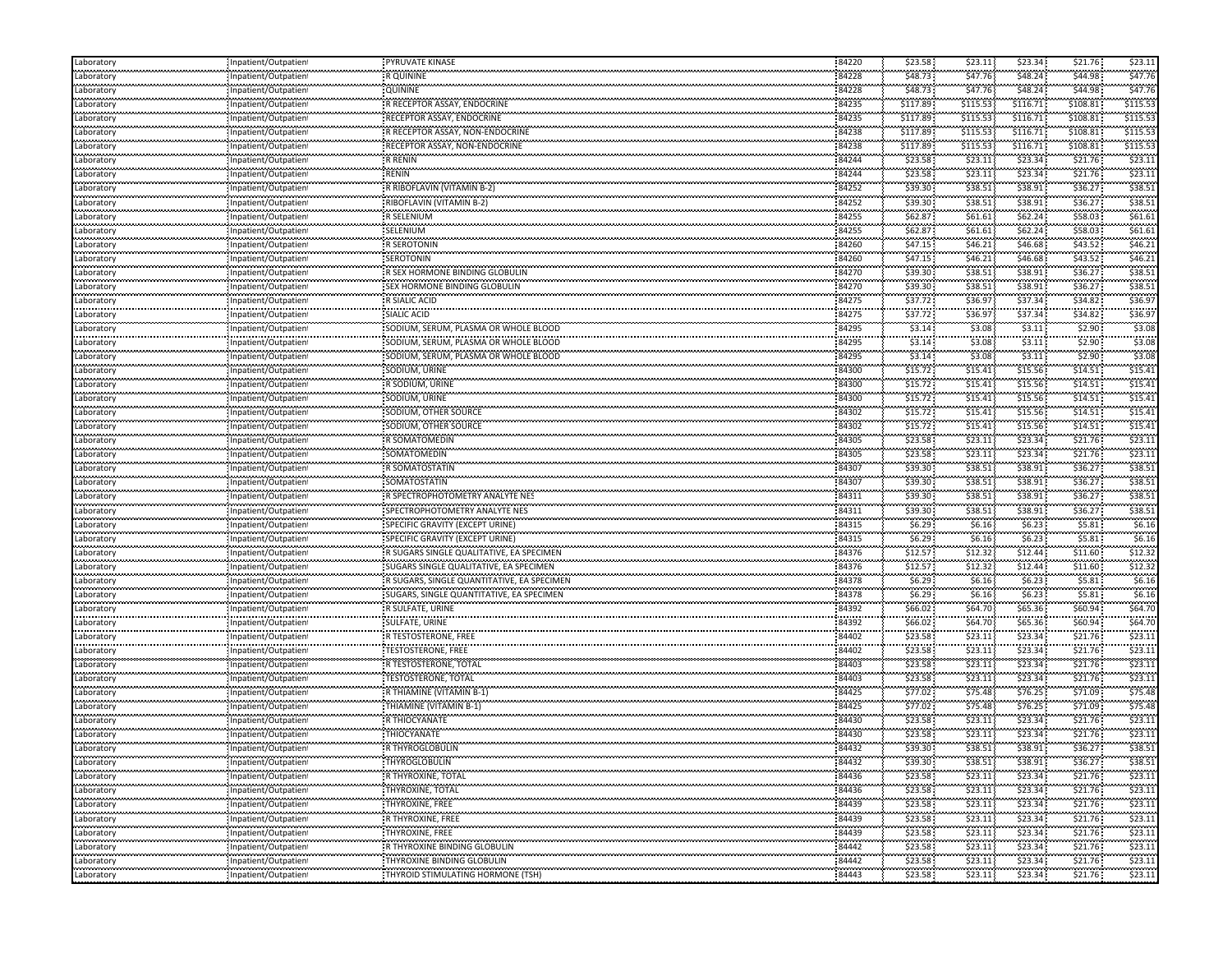| Laboratory                    | Inpatient/Outpatient                              | THYROID STIMULATING HORMONE (TSH)                                                 | 84443          | \$23.58             | \$23.11                                      | \$23.34            | \$21.76                          | \$23.11            |
|-------------------------------|---------------------------------------------------|-----------------------------------------------------------------------------------|----------------|---------------------|----------------------------------------------|--------------------|----------------------------------|--------------------|
| Laboratory                    | Inpatient/Outpatien                               | R THYROID STIMULATING IMMUNE GLOBULINS (TSI                                       | 84445          | \$39.30             | \$38.51                                      | \$38.91            | \$36.27                          | \$38.51            |
| <br>Laboratory                | Inpatient/Outpatien                               | THYROID STIMULATING IMMUNE GLOBULINS (TSI)                                        | <br>84445      | \$39.30             | \$38.51                                      | \$38.91            | \$36.27                          | \$38.5             |
| .<br>Laboratory               | <br>Inpatient/Outpatien                           | R TOCOPHEROL ALPHA (VITAMIN E)                                                    | 84446          | \$47.15             | \$46.21                                      | \$46.68            | \$43.52                          | \$46.2             |
| <br>Laboratory                | <br>Inpatient/Outpatient                          | TOCOPHEROL ALPHA (VITAMIN E)                                                      | 84446          | ,,,,,,,,<br>\$47.15 | <br>\$46.21                                  | \$46.68            | \$43.52                          | \$46.2             |
| Laboratory                    | Inpatient/Outpatient                              | TRANSFERASE, ASPARTATE AMINO (AST) (SGOT                                          | 84450          | \$3.14              | \$3.08                                       | \$3.11             | \$2.90                           | \$3.08             |
| Laboratory                    | Inpatient/Outpatient                              | TRANSFERASE, ASPARTATE AMINO (AST) (SGOT                                          | 84450          | \$3.14              | \$3.08                                       | \$3.11             | \$2.90                           | \$3.08             |
| .<br>Laboratory               | npatient/Outpatien                                | TRANSFERASE, ASPARTATE AMINO (AST) (SGOT                                          | 84450          | \$3.14              | \$3.08                                       | \$3.11             | \$2.90                           | \$3.08             |
| <br>Laboratory                | Inpatient/Outpatien                               | TRANSFERASE, ALANINE AMINO (ALT) (SGPT)                                           | 84460          | \$3.14              | \$3.08                                       | \$3.11             | \$2.90                           | \$3.0              |
| .<br>Laboratory               | ,,,,,,,,,,,,,,,,,,,,,,,,,<br>Inpatient/Outpatien  | TRANSFERASE, ALANINE AMINO (ALT) (SGPT)                                           | 84460          | \$3.14              | \$3.08                                       | \$3.11             | \$2.90                           | \$3.08             |
| <br>Laboratory                | Inpatient/Outpatien                               | R TRANSFERASE, ALANINE AMINO (ALT) (SGPT)                                         | 84460          | \$3.14              | \$3.08                                       | \$3.11             | \$2.90                           | \$3.08             |
| <br>Laboratory                | <br>Inpatient/Outpatient                          | TRANSFERASE, ALANINE AMINO (ALT) (SGPT)                                           | 84460          | \$3.14              | \$3.08                                       | \$3.11             | \$2.90                           | \$3.08             |
| . <b>.</b><br>Laboratory      | Inpatient/Outpatient                              | R TRANSFERRIN                                                                     | 84466          | \$23.58             | \$23.11                                      | \$23.34            | \$21.76                          | \$23.1             |
| Laboratory                    | Inpatient/Outpatien                               | TRANSFERRIN                                                                       | 84466          | \$23.58             | \$23.11                                      | \$23.34            | \$21.76                          | \$23.1             |
| <br>Laboratory                | <br>Inpatient/Outpatient                          | TRIGLYCERIDES                                                                     | 84478          | \$3.14              | \$3.08                                       | \$3.11             | \$2.90                           | \$3.08             |
| .<br>Laboratory               | Inpatient/Outpatien                               | R TRIGLYCERIDES                                                                   | .<br>84478     | \$3.14              | \$3.08                                       | \$3.11             | \$2.90                           | \$3.08             |
|                               |                                                   | <br>TRIGLYCERIDES                                                                 | 84478          | \$3.14              | \$3.08                                       | \$3.11             | \$2.90                           | \$3.08             |
| Laboratory                    | Inpatient/Outpatient                              | THYROID HORMONE (T3 OR T4) UPTAKE OR THB                                          | 84479          | \$23.58             | \$23.11                                      | \$23.34            | \$21.76                          | \$23.1             |
| Laboratory<br>                | Inpatient/Outpatien                               |                                                                                   |                | .                   | \$23.11                                      | \$23.34            | \$21.76                          | \$23.1             |
| Laboratory<br>.               | Inpatient/Outpatien                               | THYROID HORMONE (T3 OR T4) UPTAKE OR THBF                                         | 84479<br>84480 | \$23.58<br>\$23.58  | \$23.11                                      | \$23.34            | \$21.76                          | \$23.1             |
| Laboratory<br>                | Inpatient/Outpatient                              | TRIIODOTHYRONINE T3, TOTAL (TT-3)                                                 |                | .                   | \$23.11                                      | \$23.34            | \$21.76                          | \$23.1             |
| Laboratory                    | Inpatient/Outpatien                               | R TRIIODOTHYRONINE T3, TOTAL (TT-3)                                               | 84480          | \$23.58             |                                              |                    |                                  |                    |
| Laboratory                    | Inpatient/Outpatien                               | TRIIODOTHYRONINE T3, TOTAL (TT-3)                                                 | 84480          | \$23.58             | \$23.11                                      | \$23.34            | \$21.76                          | \$23.1             |
| Laboratory<br>.               | Inpatient/Outpatient<br>,,,,,,,,,,,,,,,,,,,,,,,,, | TRIIODOTHYRONINE T3, FREE                                                         | 84481          | \$23.58             | \$23.11                                      | \$23.34            | \$21.76                          | \$23.1             |
| Laboratory<br>                | Inpatient/Outpatien                               | R TRIIODOTHYRONINE T3, FREE                                                       | 84481          | \$23.58             | \$23.11                                      | \$23.34            | \$21.76                          | \$23.1             |
| Laboratory                    | Inpatient/Outpatient                              | TRIIODOTHYRONINE T3, FREE                                                         | 84481          | \$23.58             | \$23.11                                      | \$23.34            | \$21.76                          | \$23.1             |
| Laboratory<br>                | Inpatient/Outpatien                               | R TRIIODOTHYRONINE T3, REVERSE                                                    | 84482          | \$23.58             | \$23.11                                      | \$23.34            | \$21.76                          | \$23.1             |
| Laboratory<br>                | Inpatient/Outpatien                               | TRIIODOTHYRONINE T3, REVERSE                                                      | 84482          | \$23.58             | \$23.11                                      | \$23.34            | \$21.76                          | \$23.1             |
| Laboratory                    | Inpatient/Outpatient                              | TROPONIN, QUANTITATIVE                                                            | 84484          | \$39.30             | \$38.51                                      | \$38.91            | \$36.27                          | \$38.5             |
| <br>Laboratory                | Inpatient/Outpatien                               | R TROPONIN, QUANTITATIVE                                                          | 84484          | \$39.30             | <br>\$38.51                                  | \$38.91            | \$36.27                          | \$38.5             |
| Laboratory                    | Inpatient/Outpatient                              | TROPONIN, QUANTITATIVE                                                            | 84484          | \$39.30             | \$38.51                                      | \$38.91            | \$36.27                          | \$38.51            |
| Laboratory                    | Inpatient/Outpatient                              | R TRYPSIN, DUODENAL FLUID                                                         | 84485          | \$62.87             | \$61.61                                      | \$62.24            | \$58.03                          | \$61.6\$           |
| .<br>Laboratory               | ,,,,,,,,,,,,,,,,,,,,,,,,,<br>Inpatient/Outpatien! | TRYPSIN, DUODENAL FLUID                                                           | 84485          | \$62.87             | \$61.61                                      | \$62.24            | \$58.03                          | \$61.6\$           |
| <br>Laboratory                | <br>Inpatient/Outpatient                          | R TRYPSIN, FECES, QUALITATIVE                                                     | 84488          | .<br>\$62.87        | \$61.61                                      | \$62.24            | \$58.03                          | \$61.6             |
| Laboratory                    | Inpatient/Outpatien                               | TRYPSIN, FECES, QUALITATIVE                                                       | 84488          | \$62.87             | \$61.61                                      | \$62.24            | \$58.03                          | \$61.61            |
| <br>Laboratory                | Inpatient/Outpatient                              | UREA NITROGEN, QUANTITATIVE                                                       | 84520          | \$3.14              | \$3.08                                       | \$3.11             | \$2.90                           | \$3.08             |
| .<br>Laboratory               | Inpatient/Outpatient                              | UREA NITROGEN, QUANTITATIVE                                                       | 84520          | \$3.14              | \$3.08                                       | \$3.11             | \$2.90                           | \$3.08             |
| <br>Laboratory                | Inpatient/Outpatien                               | UREA NITROGEN, QUANTITATIVE                                                       | 84520          | \$3.14              | \$3.08                                       | \$3.11             | \$2.90                           | \$3.0              |
| Laboratory                    | Inpatient/Outpatient                              | UREA NITROGEN, URINE                                                              | 84540          | \$15.72             | \$15.41                                      | \$15.56            | \$14.51                          | \$15.41            |
| Laboratory                    | Inpatient/Outpatien                               | UREA NITROGEN, URINE                                                              | 84540          | \$15.72             | \$15.41                                      | \$15.56            | \$14.51                          | \$15.4             |
| .<br>Laboratory               | ,,,,,,,,,,,,,,,,,,,,,,,,,<br>npatient/Outpatien   | URIC ACID, BLOOD                                                                  | 84550          | \$3.14              | \$3.08                                       | \$3.11             | \$2.90                           | \$3.08             |
| <br>Laboratory                | Inpatient/Outpatien                               | URIC ACID, BLOOD                                                                  | 84550          | \$3.14              | \$3.08                                       | \$3.11             | \$2.90                           | \$3.0              |
| .<br>Laboratory               | ,,,,,,,,,,,,,,,,,,,,,,,,,<br>Inpatient/Outpatien  | URIC ACID, BLOOD                                                                  | 84550          | \$3.14              | \$3.08                                       | \$3.11             | \$2.90                           | \$3.08             |
| <br>Laboratory                | Inpatient/Outpatien                               | URIC ACID, OTHER SOURCE                                                           | 84560          | \$15.72             | <b><i><u>ALCOHOL: 000</u></i></b><br>\$15.41 | \$15.56            | \$14.51                          | \$15.4             |
| <br>Laboratory                | Inpatient/Outpatient                              | R URIC ACID, OTHER SOURCE                                                         | 84560          | بمصححهم<br>\$15.72  | \$15.41                                      | \$15.56            | \$14.51                          | \$15.4             |
| .<br>Laboratory               | Inpatient/Outpatient                              | URIC ACID, OTHER SOURCE                                                           | 84560          | \$15.72             | \$15.41                                      | \$15.56            | \$14.51                          | \$15.4             |
| Laboratory                    | Inpatient/Outpatien                               | R UROBILINOGEN, URINE, QUANT TIMED SPECIMEN                                       | 84580          | \$34.58             | \$33.89                                      | \$34.23            | \$31.92                          | \$33.89            |
| <br>Laboratory                | <br>Inpatient/Outpatien <sup>.</sup>              | UROBILINOGEN, URINE, QUANT TIMED SPECIMEN                                         | 84580          | .<br>\$34.58        | .<br>\$33.89                                 | \$34.23            | \$31.92                          | \$33.8             |
| .                             | ,,,,,,,,,,,,,,,,,,,,,,,,,<br>npatient/Outpatien   | R VANILLYLMANDELIC ACID (VMA), URINE                                              | 84585          | \$47.15             | .<br>\$46.21                                 | \$46.68            | \$43.52                          | \$46.21            |
| Laboratory<br>                | Inpatient/Outpatien                               | VANILLYLMANDELIC ACID (VMA), URINE                                                | 84585          | .<br>\$47.15        | .<br>\$46.21                                 | .<br>\$46.68       | \$43.52                          | \$46.2             |
| Laboratory<br>.<br>Laboratory |                                                   | R VASOACTIVE INTERSTINAL PEPTIDE (VIP)                                            | 84586          | \$39.30             | .<br>\$38.51                                 | \$38.91            | \$36.27                          | \$38.51            |
| .                             | Inpatient/Outpatien<br>                           |                                                                                   |                |                     | .                                            | .                  |                                  |                    |
| Laboratory<br>.               | Inpatient/Outpatient                              | VASOACTIVE INTERSTINAL PEPTIDE (VIP)<br>R VASOPRESSIN (ANTIDIURETIC HORMONE, ADH) | 84586<br>84588 | \$39.30<br>\$39.30  | \$38.51<br>.                                 | \$38.91<br>\$38.91 | \$36.27<br><b>Agency Control</b> | \$38.51<br>\$38.51 |
| Laboratory<br>.               | Inpatient/Outpatient<br>------------------------  | VASOPRESSIN (ANTIDIURETIC HORMONE, ADH)                                           | 84588          | \$39.30             | \$38.51<br>\$38.51                           | \$38.91            | \$36.27:<br>\$36.27              | \$38.5             |
| Laboratory                    | Inpatient/Outpatient                              |                                                                                   | 84590          | \$47.15             | \$46.21                                      | \$46.68            | ومستعب                           | \$46.21            |
| Laboratory<br>                | Inpatient/Outpatient                              | R VITAMIN A<br>                                                                   | 84590          | \$47.15             | \$46.21                                      | .                  | \$43.52<br>\$43.52               | .                  |
| Laboratory<br>.               | Inpatient/Outpatient                              | VITAMIN A<br>R VITAMIN B-7                                                        | 84591          | \$78.59             |                                              | \$46.68<br>        | \$72.54                          | \$46.2<br>         |
| Laboratory<br>                | Inpatient/Outpatient<br>                          |                                                                                   | .              | \$78.59             | \$77.02<br>                                  | \$77.80<br>.       |                                  | \$77.0<br>.        |
| Laboratory<br>.               | Inpatient/Outpatient                              | R NIACIN<br>.                                                                     | 84591          |                     | \$77.02<br>.                                 | \$77.80            | \$72.54                          | \$77.02            |
| Laboratory<br>.               | Inpatient/Outpatient                              | VITAMIN NOS<br>.                                                                  | 84591<br>.     | \$78.59             | \$77.02                                      | \$77.80            | \$72.54<br>.                     | \$77.02            |
| Laboratory                    | Inpatient/Outpatient                              | R VITAMIN K                                                                       | 84597          | \$39.30             | \$38.51                                      | \$38.91            | \$36.27                          | \$38.51            |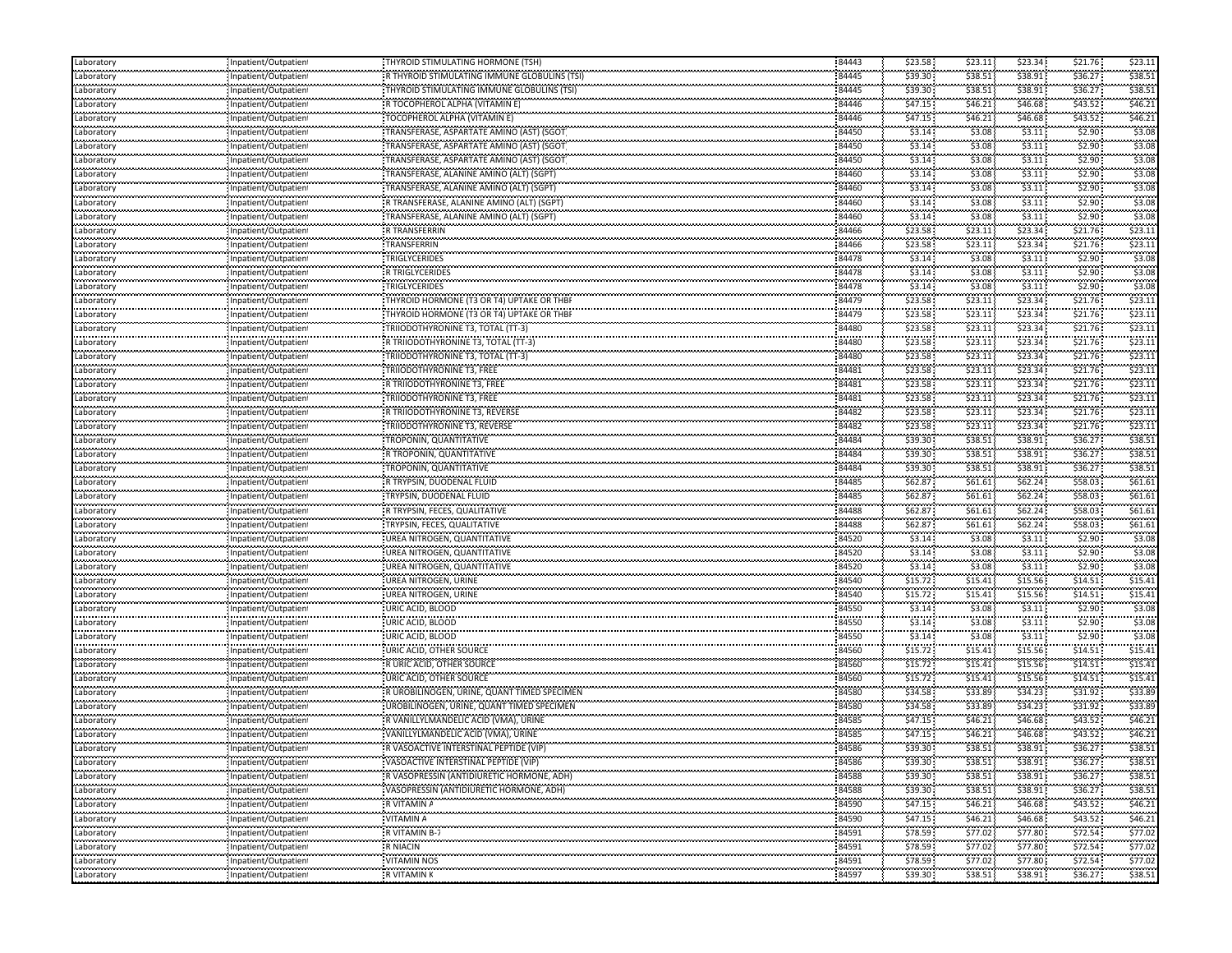| Laboratory                    | Inpatient/Outpatien  | <b>VITAMINK</b>                                | 84597          | \$39.30    | \$38.51    | \$38.91    | \$36.27    | \$38.51  |
|-------------------------------|----------------------|------------------------------------------------|----------------|------------|------------|------------|------------|----------|
| Laboratory                    | Inpatient/Outpatien  | <b>R VOLATILES</b>                             | 84600          | \$47.15    | \$46.21    | \$46.68    | \$43.52    | \$46.21  |
| <br>Laboratory                | Inpatient/Outpatient | VOLATILES                                      | 84600          | \$47.15    | \$46.21    | \$46.68    | \$43.52    | \$46.21  |
| <br>Laboratory                | Inpatient/Outpatient | R XYLOSE ABSORPTION TEST, BLD &/OR URINE       | 84620          | \$47.15    | \$46.21    | \$46.68    | \$43.52    | \$46.21  |
| <br>Laboratory                | Inpatient/Outpatient | XYLOSE ABSORPTION TEST, BLD &/OR URINE         | 84620          | \$47.15    | \$46.21    | \$46.68    | \$43.52    | \$46.21  |
| Laboratory                    | Inpatient/Outpatient | R ZINC                                         | 84630          | \$39.30    | \$38.51    | \$38.91    | \$36.27    | \$38.51  |
| Laboratory                    | Inpatient/Outpatient | ZINC                                           | 84630          | \$39.30    | \$38.51    | \$38.91    | \$36.27    | \$38.51  |
| المعرف والمرا<br>Laboratory   | Inpatient/Outpatient | R C-PEPTIDE                                    | 84681          | \$23.58    | \$23.11    | \$23.34    | \$21.76    | \$23.11  |
|                               | Inpatient/Outpatient | C-PEPTIDE                                      | 84681          | \$23.58    | \$23.11    | \$23.34    | \$21.76    | \$23.11  |
| Laboratory<br>.               |                      |                                                | 84702          | \$37.72    | \$36.97    | \$37.34    | \$34.82    | \$36.9   |
| Laboratory<br>.<br>Laboratory | Inpatient/Outpatient |                                                |                | \$37.72    | \$36.97    | \$37.34    | \$34.82    | \$36.9   |
|                               | Inpatient/Outpatient | R GONADOTROPIN, CHORIONIC (HCG) QUANTITATIVE   | 84702          |            |            |            | \$34.82    | \$36.97  |
| Laboratory                    | Inpatient/Outpatient | GONADOTROPIN, CHORIONIC (HCG) QUANTITATIVE     | 84702          | \$37.72    | \$36.97    | \$37.34    |            |          |
| Laboratory                    | Inpatient/Outpatient | GONADOTROPIN, CHORIONIC (HCG) QUALITATIVE      | 84703          | \$15.72    | \$15.41    | \$15.56    | \$14.51    | \$15.41  |
| Laboratory<br>gaangan         | Inpatient/Outpatient | GONADOTROPIN, CHORIONIC (HCG) QUALITATIVE      | 84703          | \$15.72    | \$15.41    | \$15.56    | \$14.51    | \$15.41  |
| Laboratory<br>.               | Inpatient/Outpatient | R OSMOLALITY - FECES                           | 84999          | \$23.58    | \$23.11    | \$23.34    | \$21.76    | \$23.11  |
| Laboratory<br>                | Inpatient/Outpatient | R OVA1                                         | 84999          | \$856.63   | \$839.50   | \$848.06   | \$790.67   | \$839.50 |
| Laboratory                    | Inpatient/Outpatient | PREPAID LAB DRAW PT SELF PA'                   | 84999          | \$12.57    | \$12.32    | \$12.44    | \$11.60    | \$12.32  |
| Laboratory                    | Inpatient/Outpatient | PREPAID BLOOD PROCESS SELF PAY                 | 84999          | \$47.15    | \$46.21    | \$46.68    | \$43.52    | \$46.21  |
| .<br>Laboratory               | Inpatient/Outpatient | R UNLISTED CHEMISTRY TEST                      | 84999          | \$5,218.40 | \$5,114.03 | \$5,166.22 | \$4,816.58 | 5,114.03 |
| Laboratory                    | Inpatient/Outpatient | MYRIAD CLIENT BLOOD DRAW                       | 84999          | \$25.15    | \$24.65    | \$24.90    | \$23.21    | \$24.65  |
| فمعتمدهم<br>Laboratory        | Inpatient/Outpatient | OSMOLALITY - FECES                             | 84999          | \$23.58    | \$23.11    | \$23.34    | \$21.76    | \$23.11  |
| Laboratory                    | Inpatient/Outpatient | PREPAID LAB DRAW PT SELF PAY                   | 84999          | \$12.57    | \$12.32    | \$12.44    | \$11.60    | \$12.32  |
| Laboratory                    | Inpatient/Outpatient | PREPAID BLOOD PROCESS SELF PAY                 | 84999          | \$47.15    | \$46.21    | \$46.68    | \$43.52    | \$46.21  |
| المعرف والمرا<br>Laboratory   | Inpatient/Outpatient | BLEEDING TIME                                  | 85002          | \$23.58    | \$23.11    | \$23.34    | \$21.76    | \$23.11  |
|                               | Inpatient/Outpatient | <b>BLEEDING TIME</b>                           | 85002          | \$23.58    | \$23.11    | \$23.34    | \$21.76    | \$23.11  |
| Laboratory                    |                      | <b>BLEEDING TIME</b>                           |                | \$23.58    | \$23.11    | \$23.34    | \$21.76    | \$23.11  |
| Laboratory<br>                | Inpatient/Outpatient |                                                | 85002<br>85004 | \$6.29     | \$6.16\$   | \$6.23     | \$5.81     | \$6.16   |
| Laboratory                    | Inpatient/Outpatient | WBC COUNT W AUTO DIFI                          |                |            |            |            |            |          |
| Laboratory<br>                | Inpatient/Outpatient | WBC COUNT W AUTO DIFI                          | 85004          | \$6.29     | \$6.16     | \$6.23\$   | \$5.81     | \$6.16   |
| Laboratory                    | Inpatient/Outpatient | BLOOD COUNT, SPUN MICROHEMATOCRIT              | 85013          | \$7.86     | \$7.70     | \$7.78     | \$7.25     | \$7.70   |
| Laboratory                    | Inpatient/Outpatient | BLOOD COUNT, SPUN MICROHEMATOCRIT              | 85013          | \$7.86     | \$7.70     | \$7.78     | \$7.25     | \$7.70   |
| Laboratory                    | Inpatient/Outpatient | <b>HEMATOCRIT (HCT)</b>                        | 85014          | \$6.29\$   | \$6.16\$   | \$6.23     | \$5.81     | \$6.16   |
| المعرف والمرا<br>Laboratory   | Inpatient/Outpatient | HEMATOCRIT (HCT)                               | 85014          | \$6.29     | \$6.16     | \$6.23\$   | \$5.81     | \$6.16   |
| gaangaa<br>Laboratory         | Inpatient/Outpatient | R BLOOD COUNT, HEMATOCRIT (HCT)                | 85014          | \$6.29     | \$6.16\$   | \$6.23     | \$5.81     | \$6.16   |
| Laboratory                    | Inpatient/Outpatient | <b>HEMATOCRIT (HCT)</b>                        | 85014          | \$6.29\$   | \$6.16     | \$6.23\$   | \$5.81     | \$6.16   |
| .<br>Laboratory               | Inpatient/Outpatient | <b>HEMOGLOBIN (HGB)</b>                        | 85018          | \$6.29     | \$6.16     | \$6.23\$   | \$5.81     | \$6.16   |
| <br>Laboratory                | Inpatient/Outpatient | HEMOGLOBIN (HGB)                               | 85018          | \$6.29     | \$6.16     | \$6.23\$   | \$5.81     | \$6.16   |
| <br>Laboratory                | Inpatient/Outpatient | R BLOOD COUNT, HEMOGLOBIN (HGB)                | 85018          | \$6.29     | \$6.16\$   | \$6.23     | \$5.81     | \$6.16   |
| Laboratory                    | Inpatient/Outpatient | <b>HEMOGLOBIN (HGB)</b>                        | 85018          | \$6.29     | \$6.16\$   | \$6.23\$   | \$5.81     | \$6.16   |
| Laboratory                    | Inpatient/Outpatient | CBC W/DIFF & PLATELET                          | 85025          | \$15.72    | \$15.41    | \$15.56    | \$14.51    | \$15.41  |
| المعرف والمرا<br>Laboratory   | Inpatient/Outpatient | COMPL CBC W PLT W AUTOM DIF                    | 85025          | \$15.72    | \$15.41    | \$15.56    | \$14.51    | \$15.41  |
|                               |                      | <b>CBC W/DIFF &amp; PLATELET</b>               | 85025          | \$15.72    | \$15.41    | \$15.56    | \$14.51    | \$15.41  |
| Laboratory<br>.               | Inpatient/Outpatien! | CBC W/PLATELET, W/OUT DIFF                     | 85027          | \$12.57    | \$12.32    | \$12.44    | \$11.60    | \$12.32  |
| Laboratory<br>.<br>Laboratory | Inpatient/Outpatien  |                                                | 85027          | \$12.57    | \$12.32    | \$12.44    | \$11.60    | \$12.32  |
|                               | Inpatient/Outpatient | COMPL AUTOM CBC W PL                           | 85027          | \$12.57    |            |            | \$11.60    | \$12.32  |
| Laboratory                    | Inpatient/Outpatient | CBC W/PLATELET, W/OUT DIFF                     |                |            | \$12.32    | \$12.44    |            |          |
| .<br>Laboratory               | Inpatient/Outpatient | MANUAL CELL COUNT, EACH                        | 85032          | \$15.72    | \$15.41    | \$15.56    | \$14.51    | \$15.41  |
| Laboratory<br>                | Inpatient/Outpatient | MANUAL CELL COUNT, EACH                        | 85032          | \$15.72    | \$15.41    | \$15.56    | \$14.51    | \$15.41  |
| Laboratory<br>.               | Inpatient/Outpatient | RED BLOOD CELL, AUTOMATED                      | 85041          | \$6.29     | \$6.16     | \$6.23     | \$5.81     | \$6.16   |
| Laboratory                    | Inpatient/Outpatien  | R BLOOD COUNT, RED BLOOD CELL (RBC), AUTOMATED | 85041          | \$6.29     | \$6.16     | \$6.23\$   | \$5.81     | \$6.16   |
| <br>Laboratory                | Inpatient/Outpatient | RED BLOOD CELL, AUTOMATED                      | 85041          | \$6.29     | \$6.16\$   | \$6.23     | \$5.81     | \$6.16   |
| Laboratory                    | Inpatient/Outpatient | RETICULOCYTE COUNT, MANUAL                     | 85044          | \$15.72    | \$15.41    | \$15.56    | \$14.51    | \$15.41  |
| <br>Laboratory                | Inpatient/Outpatient | RETICULOCYTE COUNT, MANUAL                     | 85044          | \$15.72    | \$15.41    | \$15.56    | \$14.51    | \$15.41  |
| .<br>Laboratory               | Inpatient/Outpatient | : RETICULOCYTE COUNT, AUTOMATED                | 85045          | \$15.72    | \$15.41    | \$15.56    | \$14.51    | \$15.41  |
| Laboratory                    | Inpatient/Outpatient | <b>AUTOMATED RETICULOCYTE COUNT</b>            | 85045          | \$15.72    | \$15.41    | \$15.56    | \$14.51    | \$15.41  |
| Laboratory                    | Inpatient/Outpatient | : RETICULOCYTE COUNT, AUTOMATED                | 85045          | \$15.72    | \$15.41    | \$15.56    | \$14.51    | \$15.41  |
| Laboratory                    | Inpatient/Outpatient | LEUKOCYTE (WBC) AUTOMATED                      | 85048          | \$6.29     | \$6.16     | \$6.23     | \$5.81     | \$6.16   |
| .<br>Laboratory               | Inpatient/Outpatient | <b>LEUKOCYTE (WBC) AUTOMATED</b>               | 85048          | \$6.29     | \$6.16     | \$6.23\$   | \$5.81     | \$6.16   |
| .<br>Laboratory               | Inpatient/Outpatient | PLATELET COUNT AUTOMATED                       | 85049          | \$6.29     | \$6.16\$   | \$6.23     | \$5.81     | \$6.16   |
| .<br>Laboratory               | Inpatient/Outpatient | PLATELET COUNT AUTOMATED                       | 85049          | \$6.29     | \$6.16     | \$6.23\$   | \$5.81     | \$6.16   |
|                               |                      |                                                |                |            |            |            |            |          |
| Laboratory                    | Inpatient/Outpatient | PLATELET COUNT AUTOMATED                       | 85049          | \$6.29     | \$6.16\$   | \$6.23\$   | \$5.81     | \$6.16   |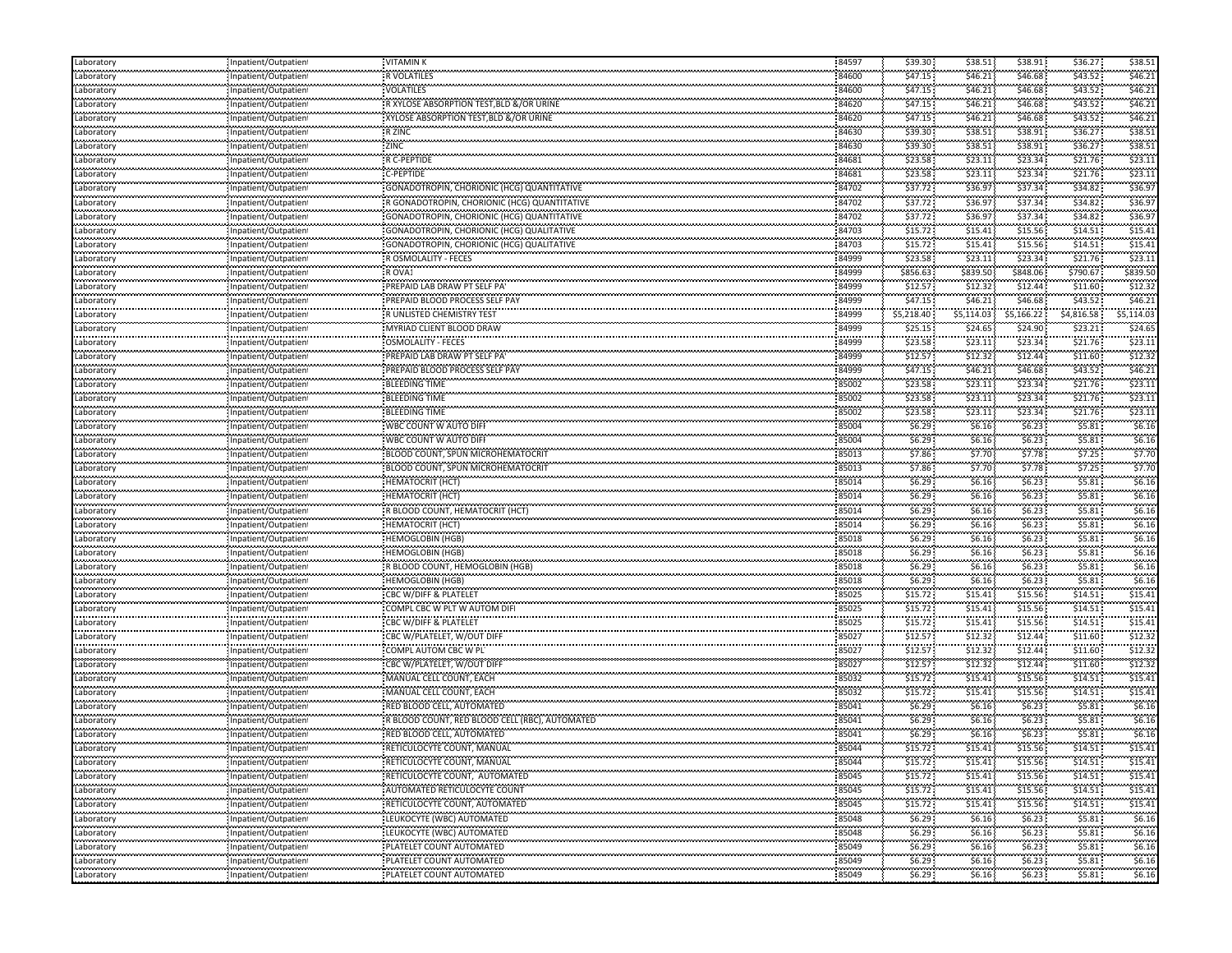| Laboratory                                | Inpatient/Outpatien                                | R CLOTTING FACTOR II, PROTHROMBIN SPECIFIC                                       | 85210                | \$94.31              | \$92.42               | \$93.37               | \$87.05                      | \$92.42       |
|-------------------------------------------|----------------------------------------------------|----------------------------------------------------------------------------------|----------------------|----------------------|-----------------------|-----------------------|------------------------------|---------------|
| Laboratory                                | Inpatient/Outpatien                                | CLOTTING FACTOR II, PROTHROMBIN SPECIFIC                                         | 85210                | \$94.31              | \$92.42               | \$93.37               | \$87.05                      | \$92.42       |
| <br>Laboratory                            | Inpatient/Outpatien                                | R CLOTTING FACTOR V, LABILE FACTOR                                               | 85220                | .<br>\$94.31         | .<br>\$92.42          | .<br>\$93.37          | \$87.05                      | \$92.4        |
| <b></b><br>Laboratory                     | Inpatient/Outpatien                                | CLOTTING FACTOR V, LABILE FACTOR                                                 | 85220                | \$94.31              | \$92.42               | \$93.37               | \$87.05                      | \$92.4        |
| <br>Laboratory                            | Inpatient/Outpatien                                | <br>R CLOTTING FACTOR VII                                                        | <br>85230            | \$94.31              | <br>\$92.42           | .<br>\$93.37          | \$87.05                      | \$92.4        |
| محددتمان<br>Laboratory                    | Inpatient/Outpatien                                | <b>CLOTTING FACTOR VII</b>                                                       | 85230                | \$94.31              | \$92.42               | \$93.37               | \$87.05                      | \$92.4        |
| Laboratory                                | Inpatient/Outpatien                                | R CLOTTING FACTOR VIII, 1-STAGE                                                  | 85240                | \$94.31              | \$92.42               | \$93.37               | \$87.05                      | \$92.42       |
| .<br>Laboratory                           | .<br><br>Inpatient/Outpatien                       | CLOTTING FACTOR VIII, 1-STAGE                                                    | 85240                | \$94.31              | .<br>\$92.42          | \$93.37               | \$87.05                      | \$92.4        |
| <br>Laboratory                            | npatient/Outpatien                                 | R CLOTTING FACTOR VIII RELATED ANTIGEN                                           | 85244                | \$94.31              | \$92.42               | \$93.37               | \$87.05                      | \$92.4        |
| .                                         | Inpatient/Outpatien                                | CLOTTING FACTOR VIII RELATED ANTIGEN                                             | 85244                | \$94.31              | .<br>\$92.42          | <br>\$93.37           | \$87.05                      | \$92.4        |
| Laboratory<br>                            |                                                    |                                                                                  | 85245                | \$94.31              | \$92.42               | .                     | \$87.05                      | \$92.4        |
| Laboratory<br><b></b>                     | Inpatient/Outpatien                                | R CLOTTING FACTOR VIII, VW FACTOR, RISTOCETIN COFACTOR                           | 85245                | \$94.31              |                       | \$93.37               | \$87.05                      | \$92.4        |
| Laboratory<br>.                           | Inpatient/Outpatien                                | CLOTTING FACTOR VIII, VW FACTOR, RISTOCETIN COFACTOR                             | 85246                | \$94.31              | \$92.42<br>\$92.42    | \$93.37<br>\$93.37    | \$87.05                      | \$92.4        |
| Laboratory<br>.                           | Inpatient/Outpatien                                | R CLOTTING FACTOR VIII, VW FACTOR ANTIGEN                                        | 85246                |                      |                       |                       |                              | \$92.4        |
| Laboratory<br>                            | Inpatient/Outpatien                                | CLOTTING FACTOR VIII, VW FACTOR ANTIGEN                                          | --------             | \$94.31<br>,,,,,,,,, | \$92.42<br>,,,,,,,,,, | \$93.37<br>,,,,,,,,,, | \$87.05<br>                  |               |
| Laboratory<br>.                           | Inpatient/Outpatien                                | R CLOTTING FACTOR VIII, VWF MULTIMRIC                                            | 85247                | \$188.62<br>.        | \$184.85<br>.         | \$186.73              | \$174.10                     | \$184.8       |
| aboratory<br>                             | Inpatient/Outpatien                                | CLOTTING FACTOR VIII, VWF MULTIMRIC                                              | 85247                | \$188.62             | \$184.85              | \$186.73              | \$174.10                     | \$184.85      |
| Laboratory<br>لمحدث محدث                  | Inpatient/Outpatien                                | R CLOTTING FACTOR IX (PTC OR CHRISTMAS)                                          | 85250                | \$94.31              | \$92.42               | \$93.37               | \$87.05                      | \$92.4        |
| Laboratory<br>                            | Inpatient/Outpatien<br>                            | CLOTTING FACTOR IX (PTC OR CHRISTMAS)                                            | 85250                | \$94.31              | \$92.42               | \$93.37               | \$87.05                      | \$92.4        |
| Laboratory<br><b></b>                     | npatient/Outpatien                                 | R CLOTTING FACTOR X (STUART-PROWER                                               | 85260                | \$94.31              | \$92.42               | \$93.37               | \$87.05                      | \$92.4        |
| Laboratory                                | Inpatient/Outpatien                                | CLOTTING FACTOR X (STUART-PROWER                                                 | 85260                | \$94.31              | \$92.42               | .<br>\$93.37          | \$87.05                      | \$92.4        |
| <br>Laboratory                            | <br>Inpatient/Outpatien                            | R CLOTTING FACTOR XI (PTA)                                                       | 85270                | \$94.31              | \$92.42               | \$93.37               | \$87.05                      | \$92.4        |
| Laboratory                                | Inpatient/Outpatien                                | <b>CLOTTING FACTOR XI (PTA)</b>                                                  | 85270                | \$94.31              | \$92.42               | \$93.37               | \$87.05                      | \$92.4        |
| Laboratory                                | Inpatient/Outpatien                                | R CLOTTING FACTOR XII (HAGEMAN)                                                  | 85280                | \$94.31              | \$92.42               | \$93.37               | \$87.05                      | \$92.4        |
| .<br>aboratory                            | Inpatient/Outpatien                                | CLOTTING FACTOR XII (HAGEMAN)                                                    | 85280                | \$94.31              | \$92.42               | \$93.37               | \$87.05                      | \$92.4        |
| <br>Laboratory                            | <br>Inpatient/Outpatien                            | R CLOTTING FACTOR XIII (FIBRIN STABILIZING)                                      | <br>85290            | \$94.31              | <br>\$92.42           | .<br>\$93.37          | \$87.05                      | \$92.4        |
| .<br>Laboratory                           | Inpatient/Outpatien                                | .<br>CLOTTING FACTOR XIII (FIBRIN STABILIZING)                                   | 85290                | \$94.31              | \$92.42               | \$93.37               | \$87.05                      | \$92.4        |
| <br>Laboratory                            | <br>Inpatient/Outpatien                            | R ANTITHROMBIN III ACTIVITY ASSAY                                                | 85300                | \$29.86              | <br>\$29.26           | \$29.56               | \$27.56                      | \$29.26       |
| .<br>Laboratory                           | <br>Inpatient/Outpatien                            | ANTITHROMBIN III ACTIVITY ASSAY                                                  | 85300                | \$29.86              | \$29.26               | .<br>\$29.56          | \$27.56                      | \$29.26       |
| <br>Laboratory                            | <br>Inpatient/Outpatien                            | .<br>- R ANTITHROMBIN III ANTIGEN ASSAY                                          | 85301                | \$26.72              | \$26.19               | \$26.45               | \$24.66                      | \$26.19       |
| محددتمان<br>Laboratory                    | Inpatient/Outpatien                                | ANTITHROMBIN III ANTIGEN ASSAY                                                   | 85301                | \$26.72              | \$26.19               | \$26.45               | \$24.66                      | \$26.19       |
| Laboratory                                | Inpatient/Outpatien                                | R CLOTTING INHIBITOR, PROTEIN C AG                                               | 85302                | \$94.31              | \$92.42               | \$93.37               | \$87.05                      | \$92.42       |
| .                                         |                                                    |                                                                                  | 85302                | \$94.31              | .                     | \$93.37               | \$87.05                      | \$92.4        |
| Laboratory<br>                            | Inpatient/Outpatien                                | CLOTTING INHIBITOR, PROTEIN C AG                                                 | 85303                | \$94.31              | \$92.42<br>\$92.42    | .                     | \$87.05                      | \$92.4        |
| Laboratory<br>.                           | Inpatient/Outpatien                                | R CLOTTING INHIBITOR, PROTEIN C ACTIVITY                                         | 85303                | \$94.31              | \$92.42               | \$93.37<br>\$93.37    | \$87.05                      | \$92.4        |
| Laboratory<br>                            | Inpatient/Outpatien<br>                            | CLOTTING INHIBITOR, PROTEIN C ACTIVITY                                           |                      | .                    | .                     | .                     | \$87.05                      | \$92.4        |
| Laboratory<br><b></b>                     | Inpatient/Outpatien                                | R CLOTTING INHIBITOR, PROTEIN S TOTAL                                            | 85305<br>85305       | \$94.31<br>\$94.31   | \$92.42               | \$93.37               | \$87.05                      | \$92.4        |
| aboratory<br>                             | Inpatient/Outpatien<br>                            | CLOTTING INHIBITOR, PROTEIN S TOTAL                                              | 85306                | \$78.59              | \$92.42<br>\$77.02    | \$93.37<br>.          | \$72.54                      | \$77.02       |
| Laboratory<br>محددتمان                    | Inpatient/Outpatien                                | R CLOTTING INHIBITOR PROTEIN S FREE                                              |                      |                      |                       | \$77.80               |                              |               |
| Laboratory                                | Inpatient/Outpatien                                | <b>CLOTTING INHIBITOR PROTEIN S FREE</b>                                         | 85306                | \$78.59              | \$77.02               | \$77.80               | \$72.54                      | \$77.0        |
| Laboratory<br>.                           | Inpatient/Outpatien<br>.<br>                       | ACTIVATED PROTEIN C RESISTANCE                                                   | 85307                | \$94.31              | \$92.42<br>.          | \$93.37<br>           | \$87.05                      | \$92.42       |
| Laboratory<br>                            | Inpatient/Outpatien                                | ACTIVATED PROTEIN C RESISTANCE                                                   | 85307                | \$94.31              | \$92.42               | \$93.37               | \$87.05                      | \$92.4        |
| Laboratory<br>.                           | npatient/Outpatien                                 | R FACTOR INHIBITOR TEST<br>,,,,,,,,,,,,,,,,,,,,,,,,,,,,,,,,                      | 85335                | \$94.31              | \$92.42<br>.          | \$93.37<br>           | \$87.05                      | \$92.4        |
| Laboratory<br>                            | Inpatient/Outpatien<br>                            | R FACTOR INHIBITOR TEST                                                          | 85335                | \$94.31<br>.         | \$92.42<br>.          | \$93.37<br>.          | \$87.05                      | \$92.4        |
| Laboratory<br><b></b>                     | Inpatient/Outpatien                                | <b>FACTOR INHIBITOR TEST</b>                                                     | 85335                | \$94.31              | \$92.42               | \$93.37               | \$87.05                      | \$92.4        |
| Laboratory                                | Inpatient/Outpatien                                | COAG TIME, ACTIVATED                                                             | 85347                | \$23.58              | \$23.11               | \$23.34               | \$21.76                      | \$23.1        |
| .<br>Laboratory                           | Inpatient/Outpatien                                | COAG TIME, ACTIVATED                                                             | 85347                | \$23.58              | \$23.11               | \$23.34               | \$21.76                      | \$23.11       |
| لمحدث محدث<br>Laboratory                  | Inpatient/Outpatien                                | <b>R EUGLOBULIN LYSIS</b>                                                        | 85360                | \$12.57              | \$12.32               | \$12.44               | \$11.60                      | \$12.3        |
| <br>aboratory                             | Inpatient/Outpatien                                | <b>EUGLOBULIN LYSIS</b>                                                          | <br>85360            | .<br>\$12.57         | <br>\$12.32           | .<br>\$12.44          | \$11.60                      | \$12.3        |
| .<br>aboratory                            | .<br><br>npatient/Outpatien                        | FIBRIN(OGEN) DEGRADATION (SPLIT) PROD                                            | 85362                | \$23.58              | .<br>\$23.11          | <br>\$23.34           | \$21.76                      | \$23.1        |
| <br>Laboratory                            | Inpatient/Outpatien <sup>.</sup>                   | IBRIN(OGEN) DEGRADATION (SPLIT) PROD                                             | <br>85362            | \$23.58              | <br>\$23.11           | .<br>\$23.34          | \$21.76                      | \$23.11       |
| Laboratory                                | Inpatient/Outpatien                                | FIBRIN DEGRADATION PROD, D-DIMER, QUANT                                          | .<br>85379           | .<br>\$23.58         | .<br>\$23.11          | .<br>\$23.34          | against the<br>\$21.76       | \$23.11       |
| Laboratory                                | Inpatient/Outpatient                               | FIBRIN DEGRADATION PROD, D-DIMER, QUANT                                          | ,,,,,,,,,,,<br>85379 | \$23.58              | \$23.11               | \$23.34               | .<br>\$21.76                 | \$23.11       |
| Laboratory                                | Inpatient/Outpatien                                | FIBRINOGEN ACTIVITY                                                              | 85384                | \$14.15              | \$13.87               | <br>\$14.01           | .<br>\$13.06:                | \$13.87       |
| .<br>Laboratory                           | Inpatient/Outpatient                               | <b>FIBRINOGEN ACTIVITY</b>                                                       | 85384                | \$14.15              | \$13.87               | \$14.01               | \$13.06                      | \$13.87       |
| بالمحمد للمحمدات<br>Laboratory            | Inpatient/Outpatient                               | FIBRINOLYSINS OR COAG SCREEN                                                     | 85390                | \$94.31              | \$92.42               | \$93.37               | \$87.05                      | \$92.42       |
| Laboratory                                | <br>Inpatient/Outpatient                           | CLOTTING ASSAY WHOLE BLOOD                                                       | ,,,,,,,,,,<br>85396  | \$94.31              | .<br>\$92.42          | .<br>\$93.37          | .<br>\$87.05                 | \$92.42       |
| Laboratory                                | ,,,,,,,,,,,,,,,,,,,,,,,,,,<br>Inpatient/Outpatient | R CLOTTING FUNCT ACTIVITY                                                        | 85397                | .<br>\$110.03        | .<br>\$107.83         | .<br>\$108.93         | والمعامر المراجع<br>\$101.56 | .<br>\$107.83 |
| Laboratory<br>                            | <br>Inpatient/Outpatien!                           | <b>CLOTTING FUNCT ACTIVITY</b>                                                   | <br>85397            | .<br>\$110.03        | <br>\$107.83          | <br>\$108.93          | ,,,,,,,,,,,<br>\$101.56      | .<br>\$107.83 |
| .                                         | ,,,,,,,,,,,,,,,,,,,,,,,,,,                         | ,,,,,,,,,,,,,,,,,,,,,,,,,,,,,,,,,,<br>R FIBRINOLYTIC FACTORS ALPHA-2-ANTIPLASMIN | 85410                | \$78.59              | .                     | .                     |                              | \$77.02       |
| Laboratory<br>,,,,,,,,,,,,,<br>Laboratory | Inpatient/Outpatient<br>                           | FIBRINOLYTIC FACTORS ALPHA-2-ANTIPLASMIN                                         | 0.                   | \$78.59              | \$77.02<br>\$77.02\$  | \$77.80<br>.          | \$72.54<br>.                 | \$77.02       |
|                                           | Inpatient/Outpatient                               |                                                                                  | 85410                |                      |                       | \$77.80               | \$72.54                      |               |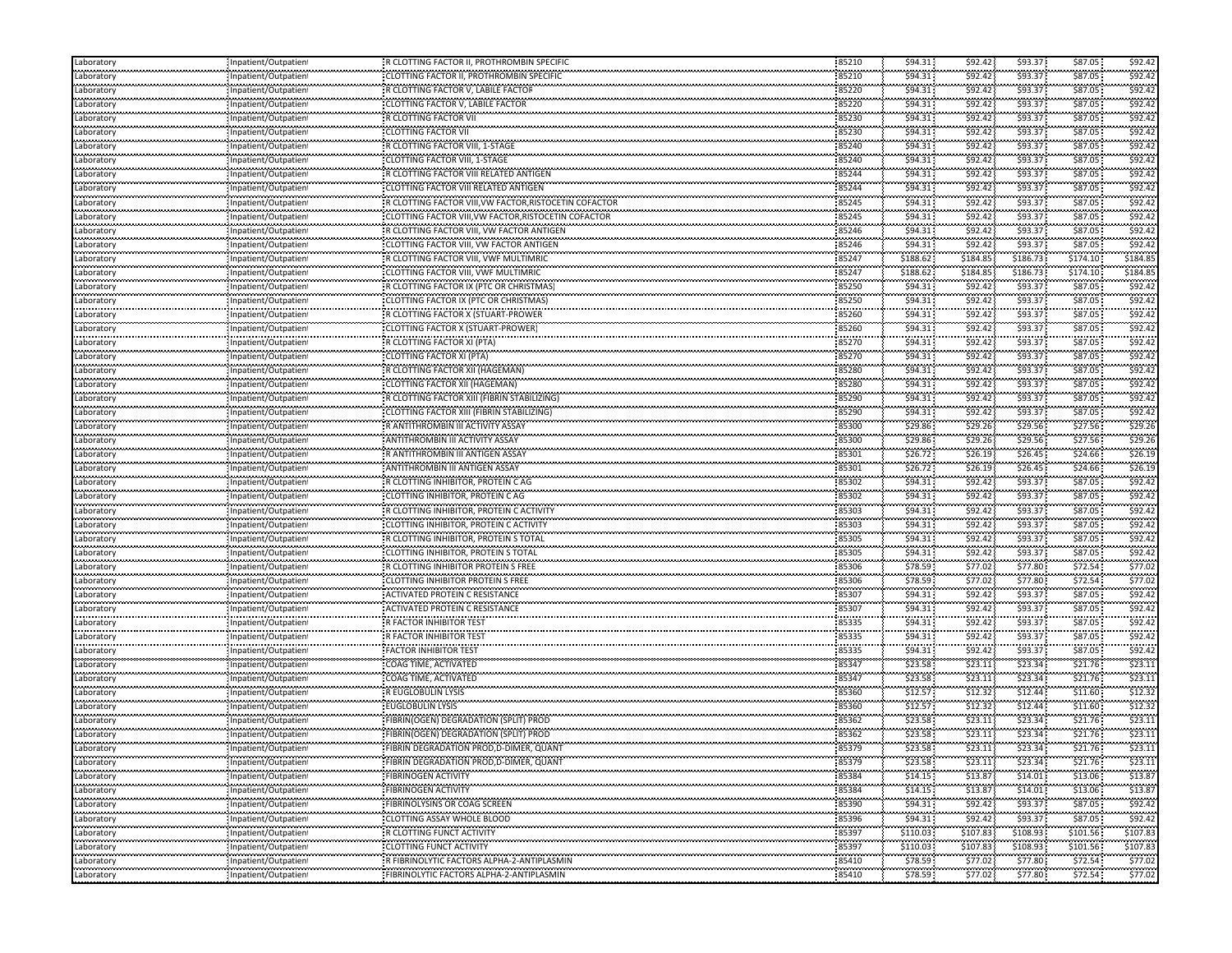| Laboratory                    | Inpatient/Outpatien                                  | R FIBRINOLYTIC FACTORS PLASMINOGEN ACTIVATOR                   | 85415                 | \$78.59            | \$77.02   | \$77.80              | \$72.54   | \$77.02 |
|-------------------------------|------------------------------------------------------|----------------------------------------------------------------|-----------------------|--------------------|-----------|----------------------|-----------|---------|
| Laboratory                    | Inpatient/Outpatient                                 | FIBRINOLYTIC FACTORS PLASMINOGEN ACTIVATOR                     | 85415                 | \$78.59            | \$77.02\$ | \$77.80              | \$72.54   | \$77.02 |
| <br>Laboratory                | Inpatient/Outpatient                                 | R FIBRINOLYTIC FACTORS FUNCTIONAL PLASMINOGEN                  | 85420                 | \$36.15            | \$35.43   | \$35.79              | \$33.37   | \$35.4  |
| Laboratory                    | Inpatient/Outpatient                                 | FIBRINOLYTIC FACTORS FUNCTIONAL PLASMINOGEN                    | 85420                 | \$36.15            | \$35.43   | \$35.79              | \$33.37   | \$35.43 |
| <br>Laboratory                | Inpatient/Outpatien!                                 | <br>R HEINZ BODIES, DIRECT                                     | 85441                 | \$15.72            | \$15.41   | \$15.56              | \$14.51   | \$15.4  |
| Laboratory                    | Inpatient/Outpatient                                 | <b>HEINZ BODIES, DIRECT</b>                                    | 85441                 | \$15.72            | \$15.41   | \$15.56              | \$14.51   | \$15.41 |
|                               |                                                      | K-B STAIN FOR FETAL HGB                                        | 85460                 | \$36.15            | \$35.43   | \$35.79              | \$33.37   | \$35.43 |
| Laboratory<br>بتبيته بتبيعها  | Inpatient/Outpatient                                 | R K-B STAIN FOR FETAL HGE                                      | 85460                 | \$36.15            | \$35.43   | \$35.79              | \$33.37   | \$35.43 |
| Laboratory<br>                | Inpatient/Outpatient                                 | K-B STAIN FOR FETAL HGB                                        | 85460                 | \$36.15            | \$35.43   | \$35.79              | \$33.37   | \$35.4  |
| Laboratory<br>                | Inpatient/Outpatien!                                 |                                                                |                       |                    |           |                      | \$21.76   |         |
| Laboratory<br>                | Inpatient/Outpatien                                  |                                                                | 85461                 | \$23.58            | \$23.11   | \$23.34              |           | \$23.1  |
| Laboratory<br>.               | Inpatient/Outpatient                                 | R HEMOLYSIN ACID                                               | 85475                 | \$12.57            | \$12.32   | \$12.44              | \$11.60   | \$12.3  |
| Laboratory<br>وموجودهم ووا    | Inpatient/Outpatient                                 | HEMOLYSIN ACID                                                 | 85475                 | \$12.57            | \$12.32   | \$12.44              | \$11.60   | \$12.32 |
| Laboratory                    | Inpatient/Outpatient                                 | R HEPARIN ASSAY                                                | 85520                 | \$36.15            | \$35.43   | \$35.79              | \$33.37   | \$35.43 |
| Laboratory<br>                | Inpatient/Outpatient                                 | <b>HEPARIN, ASSAY</b>                                          | 85520                 | \$36.15            | \$35.43   | \$35.79              | \$33.37   | \$35.43 |
| Laboratory                    | npatient/Outpatien!                                  |                                                                | 85520                 | \$36.15            | \$35.43   | \$35.79              | \$33.37   | \$35.4  |
| فتتبت بيت<br>Laboratory       | <br>Inpatient/Outpatient                             | HEPARIN-PROTAMINE TOLERANCE TEST                               | 85530                 | \$78.59            | \$77.02   | \$77.80              | \$72.54   | \$77.02 |
| <br>Laboratory                | Inpatient/Outpatien!                                 | .<br>: R LEUKOCYTE ALK PHOS W COUNT                            | 85540                 | \$31.44            | \$30.81   | \$31.13              | \$29.02   | \$30.8  |
| Laboratory                    | Inpatient/Outpatient                                 | LEUKOCYTE ALK PHOS W COUNT                                     | 85540                 | \$31.44            | \$30.81   | \$31.13              | \$29.02   | \$30.81 |
| <br>Laboratory                | Inpatient/Outpatient                                 | R MURAMIDASE                                                   | .<br>85549            | \$51.87            | \$50.83   | \$51.35              | \$47.88   | \$50.8  |
| .<br>Laboratory               | Inpatient/Outpatient                                 | MURAMIDASE                                                     | 85549                 | \$51.87            | \$50.83   | \$51.35              | \$47.88   | \$50.83 |
| .<br>Laboratory               | Inpatient/Outpatien!                                 | .<br>- R OSMOTIC FRAGILITY, RBC, INCUBATED                     | ,,,,,,,<br>85557      | \$33.01            | \$32.35   | \$32.68              | \$30.47   | \$32.3  |
| Laboratory                    | Inpatient/Outpatient                                 | OSMOTIC FRAGILITY, RBC, INCUBATED                              | 85557                 | \$33.01            | \$32.35   | \$32.68              | \$30.47   | \$32.35 |
| Laboratory                    | Inpatient/Outpatient                                 | PLT AGGREGATION (IN VITRO) EA AGENT                            | 85576                 | \$94.31            | \$92.42   | \$93.37              | \$87.05   | \$92.42 |
|                               | Inpatient/Outpatient                                 | R PHOSPHOLIPID NEUTRALIZATION PLATELET                         | 85597                 | \$78.59            | \$77.02   | \$77.80              | \$72.54   | \$77.02 |
| Laboratory<br>.<br>Laboratory |                                                      | PHOSPHOLIPID NEUTRALIZATION PLATELET                           | 85597                 | \$78.59            | \$77.02\$ | \$77.80              | \$72.54   | \$77.0  |
|                               | Inpatient/Outpatien!                                 |                                                                |                       | \$78.59            | \$77.02\$ | \$77.80              | \$72.54   | \$77.02 |
| Laboratory<br>                | Inpatient/Outpatient                                 | R HEXAGNAL PHOSPH PLTLT NEUTRL<br>HEXAGNAL PHOSPH PLTLT NEUTRL | 85598<br>85598        | \$78.59            | \$77.02   | \$77.80              | \$72.54   | \$77.0  |
| Laboratory                    | Inpatient/Outpatien!                                 |                                                                |                       |                    |           |                      |           |         |
| Laboratory<br>                | Inpatient/Outpatient                                 | <b>PROTHROMBIN TIME</b>                                        | 85610                 | \$12.57            | \$12.32   | \$12.44              | \$11.60   | \$12.32 |
| Laboratory                    | Inpatient/Outpatien!                                 | R PROTHROMBIN TIME                                             | 85610                 | \$12.57            | \$12.32   | \$12.44              | \$11.60   | \$12.3  |
| Laboratory                    | Inpatient/Outpatient                                 | PROTHROMBIN TIME                                               | 85610                 | \$12.57            | \$12.32   | \$12.44              | \$11.60   | \$12.3  |
| Laboratory<br>                | Inpatient/Outpatient                                 | R PT, SUBSTITUTION PLASMA FRACTIONS EA                         | 85611                 | \$37.72            | \$36.97   | \$37.34              | \$34.82   | \$36.97 |
| Laboratory                    | Inpatient/Outpatient                                 |                                                                | 85611                 | \$37.72            | \$36.97   | \$37.34              | \$34.82   | \$36.9  |
| Laboratory                    | Inpatient/Outpatien!                                 | R RUSSELL VIPER VENOM TIME, UNDILUTED                          | 85612                 | \$18.86            | \$18.48   | \$18.67              | \$17.41   | \$18.48 |
| Laboratory                    | Inpatient/Outpatient                                 | RUSSELL VIPER VENOM TIME, UNDILUTED                            | 85612                 | \$18.86            | \$18.48   | \$18.67              | \$17.41   | \$18.48 |
| <br>Laboratory                | Inpatient/Outpatien!                                 | R RUSSELL VIPER VENOM TIME, DILUTED                            | 85613                 | \$23.58            | \$23.11   | \$23.34              | \$21.76   | \$23.1  |
| Laboratory                    | Inpatient/Outpatient                                 | RUSSELL VIPER VENOM TIME, DILUTED                              | 85613                 | \$23.58            | \$23.11   | \$23.34              | \$21.76   | \$23.11 |
| <br>Laboratory                | Inpatient/Outpatien!                                 | R REPTILASE TEST                                               | ,,,,,,,<br>85635      | \$31.44            | \$30.81   | \$31.13              | \$29.02   | \$30.81 |
| Laboratory                    | Inpatient/Outpatient                                 | REPTILASE TEST                                                 | 85635                 | \$31.44            | \$30.81   | \$31.13              | \$29.02   | \$30.81 |
| Laboratory                    | Inpatient/Outpatient                                 | SEDIMENTATION RATE, ERYTHROCYTE, AUTOMATED                     | 85652                 | \$7.86             | \$7.70    | \$7.78               | \$7.25    | \$7.70  |
| <br>Laboratory                | Inpatient/Outpatient                                 | SEDIMENTATION RATE, ERYTHROCYTE, AUTOMATED                     | 85652                 | \$7.86             | \$7.70    | \$7.78               | \$7.25    | \$7.70  |
| <br>Laboratory                | Inpatient/Outpatien!                                 | SICKLING OF RBC, REDUCTION                                     | ,,,,,,,<br>85660      | \$15.72            | \$15.41   | \$15.56              | \$14.51   | \$15.4  |
|                               |                                                      | SICKLING OF RBC, REDUCTION                                     | 85660                 | rocher (           | \$15.41   | \$15.56              | \$14.51   | \$15.4  |
| Laboratory<br>                | Inpatient/Outpatien                                  | <br>THROMBIN TIME, PLASMA                                      | 85670                 | \$15.72<br>\$15.72 | \$15.41   | \$15.56              | \$14.51   | \$15.4  |
| Laboratory                    | Inpatient/Outpatient                                 | R THROMBIN TIME, PLASMA                                        | 85670                 | \$15.72            | \$15.41   | \$15.56              | \$14.51   | \$15.41 |
| Laboratory                    | Inpatient/Outpatient                                 |                                                                | 85670                 | \$15.72            | \$15.41   | \$15.56              | \$14.51   | \$15.41 |
| Laboratory                    | Inpatient/Outpatient                                 | THROMBIN TIME, PLASMA                                          |                       |                    |           |                      |           |         |
| Laboratory<br>                | Inpatient/Outpatient                                 | THROMPLASTIN TIME, PARTIAL (PTT)                               | 85730                 | \$12.57            | \$12.32\$ | \$12.44              | \$11.60   | \$12.32 |
| Laboratory<br>.               | npatient/Outpatien!                                  |                                                                | 85730                 | \$12.57            | \$12.32   | \$12.44              | \$11.60   | \$12.32 |
| Laboratory<br>                | Inpatient/Outpatien                                  |                                                                | 85730                 | \$12.57            | \$12.32   | \$12.44              | \$11.60   | \$12.32 |
| Laboratory                    | Inpatient/Outpatien!                                 | R PTT, SUBSTITUTION PLASMA FRACTIONS EA                        | 85732                 | \$37.72            | \$36.97   | \$37.34              | \$34.82   | \$36.97 |
| .<br>Laboratory               | Inpatient/Outpatient                                 | PTT, SUBSTITUTION PLASMA FRACTIONS EA                          | 85732                 | \$37.72            | \$36.97   | \$37.34              | \$34.82   | \$36.97 |
| Laboratory<br>.               | Inpatient/Outpatient                                 | R VISCOSITY                                                    | 85810                 | \$39.30            | \$38.51   | \$38.91              | \$36.27   | \$38.51 |
| Laboratory                    | Inpatient/Outpatient                                 | VISCOSITY                                                      | 85810                 | \$39.30            | \$38.51   | \$38.91              | \$36.27   | \$38.51 |
| Laboratory                    | ومعووما وموسوع ومعارضه معادا<br>Inpatient/Outpatient | R AGGLUTININS, FEBRILE, EACH ANTIGEN                           | 86000                 | \$31.44            | \$30.81   | \$31.13              | \$29.02   | \$30.81 |
| Laboratory                    | Inpatient/Outpatient                                 | AGGLUTININS, FEBRILE, EACH ANTIGEN                             | 86000                 | \$31.44            | \$30.81   | \$31.13              | \$29.02\$ | \$30.81 |
| <br>Laboratory                | ,,,,,,,,,,,,,,,,,,,,,,,,<br>Inpatient/Outpatient     | R ALLERGEN SPECIFIC IGG EACH ALLERGEN                          | 86001                 | \$47.15            | \$46.21   | \$46.68              | \$43.52   | \$46.21 |
| Laboratory                    | Inpatient/Outpatient                                 | ALLERGEN SPECIFIC IGG EACH ALLERGEN                            | 86001                 | \$47.15            | \$46.21   | \$46.68              | \$43.52   | \$46.21 |
| .<br>Laboratory               | Inpatient/Outpatient                                 | R ALLERG SP IGE, QUAN OR SEMIQUAN                              | 86003                 | \$23.58            | \$23.11   | \$23.34              | \$21.76   | \$23.11 |
| .<br>Laboratory               | ,,,,,,,,,,,,,,,,,,,,,,,,<br>Inpatient/Outpatient     | ALLERGEN SPECIFIC IGE EACH ALLERGEN                            | 86003                 | \$23.58            | \$23.11   | \$23.34              | \$21.76   | \$23.11 |
| Laboratory                    | ,,,,,,,,,,,,,,,,,,,,,,,,<br>Inpatient/Outpatient     |                                                                | <b>ELECT</b><br>86008 | \$7.86             | \$7.70    | ngan kanga<br>\$7.78 | \$7.25    | \$7.70  |
|                               |                                                      |                                                                |                       |                    |           |                      |           |         |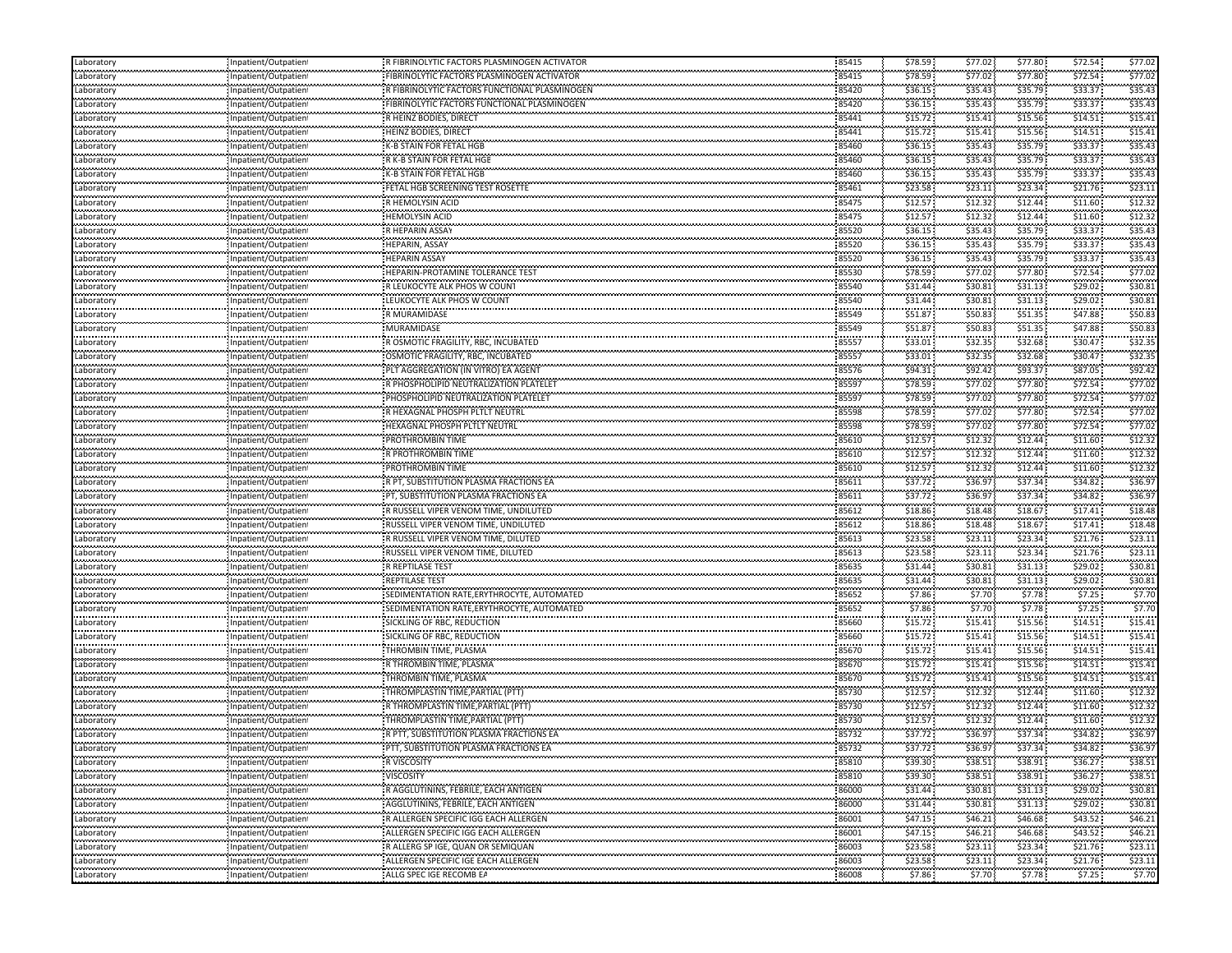| Laboratory                                       | Inpatient/Outpatient                                | ALLG SPEC IGE RECOMB EA                           | 86008      | \$7.86             | \$7.70              | \$7.78                                   | \$7.25               | \$7.70        |
|--------------------------------------------------|-----------------------------------------------------|---------------------------------------------------|------------|--------------------|---------------------|------------------------------------------|----------------------|---------------|
| معامد محمد محا<br>Laboratory                     | Inpatient/Outpatien                                 | R ANTIBODY INDENT, LEUKOCYTE ANTIBODY             | 86021      | \$62.87            | \$61.61             | \$62.24                                  | \$58.03              | \$61.61       |
| <br>Laboratory                                   | Inpatient/Outpatien                                 | ANTIBODY INDENT, LEUKOCYTE ANTIBODY               | 86021      | \$62.87            | \$61.61             | <b><i><u>ALCOHOL:</u></i></b><br>\$62.24 | \$58.03              | \$61.61       |
| .<br>Laboratory                                  | Inpatient/Outpatien                                 | R ANTIBODY INDENT, PLATELET ANTIBODY              | 86022      | \$78.59            | <br>\$77.02         | .<br>\$77.80                             | \$72.54              | <br>\$77.0    |
| Laboratory                                       | Inpatient/Outpatient                                | R AB ID, PLATELET AE                              | 86022      | \$78.59            | \$77.02\$           | \$77.80                                  | \$72.54\$            | \$77.02       |
| بالمحادث والمحادثان<br>Laboratory                | Inpatient/Outpatien                                 | AB ID; PLATELET AB                                | 86022      | \$78.59            | \$77.02             | \$77.80                                  | \$72.54\$            | \$77.02       |
| .<br>Laboratory                                  | Inpatient/Outpatien                                 | AB ID; PLATELET IG ASSAY                          | 86023      | \$62.87            | \$61.61             | \$62.24                                  | \$58.03              | \$61.61       |
| .<br>Laboratory                                  | <br>Inpatient/Outpatien <sup>.</sup>                | ANTINUCLEAR ANTIBODIES (ANA)                      | 86038      | \$23.58            | \$23.11             | \$23.34                                  | \$21.76              | \$23.1        |
| <br>Laboratory                                   | <br>Inpatient/Outpatien                             | R ANTINUCLEAR ANTIBODIES (ANA)                    | <br>86038  | \$23.58            | <br>\$23.11         | <br>\$23.34                              | \$21.76              | \$23.1        |
| .<br>Laboratory                                  | ,,,,,,,,,,,,,,,,,,,,,,,,,<br>Inpatient/Outpatien    | ANTINUCLEAR ANTIBODIES (ANA)                      | 86038      | \$23.58            | \$23.11             | \$23.34                                  | \$21.76              | \$23.1        |
| <br>Laboratory                                   | Inpatient/Outpatien                                 | R ANTINUCLEAR ANTIBODIES (ANA) TITER              | <br>86039  | .<br>\$44.01       | <br>\$43.13         | .<br>\$43.57                             | \$40.62              | \$43.13       |
| .<br>Laboratory                                  | Inpatient/Outpatien                                 | ANTINUCLEAR ANTIBODIES (ANA) TITER                | 86039      | \$44.01            | \$43.13             | \$43.57                                  | <br>\$40.62          | \$43.13       |
| .<br>Laboratory                                  | Inpatient/Outpatien                                 | R ANTISTREPTOLYSIN O, TITER                       | 86060      | \$39.30            | \$38.51             | \$38.91                                  | \$36.27              | \$38.51       |
| مستعدد متحددت<br>Laboratory                      | Inpatient/Outpatien                                 | ANTISTREPTOLYSIN O, TITER                         | 86060      | \$39.30            | \$38.51             | \$38.91                                  | \$36.27              | \$38.5        |
| .<br>Laboratory                                  |                                                     | <b>C-REACTIVE PROTEIN</b>                         | 86140      | \$23.58            | \$23.11             | \$23.34                                  | \$21.76              | \$23.1        |
| .                                                | Inpatient/Outpatien<br><br>                         | R C-REACTIVE PROTEIN                              |            | \$23.58            | \$23.11             | \$23.34                                  | \$21.76              | \$23.1        |
| Laboratory<br>Laboratory                         | Inpatient/Outpatien<br>                             | C-REACTIVE PROTEIN                                | 86140<br>  | \$23.58            | \$23.11             | \$23.34                                  | \$21.76              | \$23.1        |
|                                                  | Inpatient/Outpatien                                 |                                                   | 86140      |                    |                     |                                          | \$23.21              | \$24.65       |
| Laboratory<br>Laboratory                         | Inpatient/Outpatien                                 | C-REACTIVE PROTEIN HIGH SENSITIVITY               | 86141<br>  | \$25.15<br>\$25.15 | \$24.65<br>         | \$24.90<br>.                             | \$23.21              | \$24.6        |
| .                                                | Inpatient/Outpatien                                 | C-REACTIVE PROTEIN HIGH SENSITIVITY               | 86141      |                    | \$24.65             | \$24.90                                  | \$29.02              | \$30.8        |
| Laboratory<br>                                   | Inpatient/Outpatien<br>                             | R BETA 2 GLYCOPROTEIN I AB E                      | 86146<br>  | \$31.44            | \$30.81             | \$31.13                                  |                      | \$30.8        |
| Laboratory                                       | Inpatient/Outpatien                                 | R BETA 2 GLYCOPROTEIN I AB E                      | 86146      | \$31.44<br>\$31.44 | \$30.81             | \$31.13<br>\$31.13                       | \$29.02<br>\$29.02\$ | \$30.8        |
| Laboratory                                       | Inpatient/Outpatien                                 | BETA 2 GLYCOPROTEIN I AB E/                       | 86146      |                    | \$30.81             |                                          |                      |               |
| Laboratory<br>.                                  | Inpatient/Outpatien<br>.                            | R CARDIOLIPIN AB EA IG CLASS                      | 86147      | \$31.44            | \$30.81<br>         | \$31.13                                  | \$29.02              | \$30.8        |
| Laboratory                                       | Inpatient/Outpatien<br>                             | R CARDIOLIPIN AB EA IG CLASS                      | 86147      | \$31.44            | \$30.81             | \$31.13                                  | \$29.02              | \$30.8        |
| Laboratory<br>لمحتمد فتحتمد فتعا                 | Inpatient/Outpatien                                 | CARDIOLIPIN AB EA IG CLASS                        | 86147      | \$31.44            | \$30.81             | \$31.13                                  | \$29.02              | \$30.8        |
| Laboratory                                       | Inpatient/Outpatien                                 | R ANTI-PHOSPHATIDYLSERINE AB                      | 86148<br>  | \$31.44            | \$30.81             | \$31.13                                  | \$29.02\$            | \$30.8        |
| Laboratory<br>.                                  | Inpatient/Outpatien                                 | ANTI-PHOSPHATIDYLSERINE AB                        | 86148      | \$31.44            | \$30.81             | \$31.13                                  | \$29.02              | \$30.8        |
| Laboratory                                       | Inpatient/Outpatien                                 | R COLD AGGLUTININ, TITER                          | 86157<br>  | \$40.87            | \$40.05<br>.        | \$40.46                                  | \$37.72              | \$40.0        |
| Laboratory<br>بالمحادث والمحادثان                | Inpatient/Outpatien                                 | COLD AGGLUTININ, TITER                            | 86157      | \$40.87            | \$40.05             | \$40.46                                  | \$37.72              | \$40.05       |
| Laboratory                                       | : Inpatient/Outpatien                               | R COMPLEMENT, ANTIGEN EACH COMPONENT              | 86160      | \$39.30            | \$38.51             | \$38.91                                  | \$36.27              | \$38.51       |
| Laboratory                                       | Inpatient/Outpatien                                 | COMPLEMENT, ANTIGEN EACH COMPONENT                | 86160      | \$39.30            | \$38.51             | \$38.91                                  | \$36.27              | \$38.5        |
| .<br>Laboratory                                  | .<br>Inpatient/Outpatien                            | R COMPLEMENT, FUNCTIONAL ACTIVITY EA COMP         | 86161      | \$39.30            | \$38.51             | \$38.91                                  | \$36.27              | \$38.5        |
| Laboratory                                       | <br>Inpatient/Outpatien                             | COMPLEMENT, FUNCTIONAL ACTIVITY EA COMP           | 86161      | \$39.30            | <br>\$38.51         | .<br>\$38.91                             | \$36.27              | \$38.5        |
| مستعدد متحددت<br>Laboratory                      | Inpatient/Outpatien                                 | R COMPLEMENT, TOTAL HEMOLYTIC (CH50)              | 86162      | \$39.30            | \$38.51             | \$38.91                                  | \$36.27              | \$38.5        |
| .<br>Laboratory                                  | .<br>Inpatient/Outpatien                            | COMPLEMENT, TOTAL HEMOLYTIC (CH50)                | 86162      | \$39.30            | \$38.51             | \$38.91                                  | \$36.27              | \$38.5        |
| .<br>Laboratory                                  | Inpatient/Outpatien                                 | R CYCLIC CITRULINATED PEPTIDE (CCP) ANTIBODY      | 86200      | <br>\$39.30        | --------<br>\$38.51 | <br>\$38.91                              | \$36.27              | \$38.5        |
| Laboratory                                       | <br>Inpatient/Outpatien                             | CYCLIC CITRULINATED PEPTIDE (CCP) ANTIBODY        | 86200      | \$39.30            | \$38.51             | \$38.91                                  | \$36.27              | \$38.5        |
| Laboratory                                       | Inpatient/Outpatien                                 | R DEOXYRIBONUCLEASE, ANTIBODY                     | 86215      | \$33.01            | \$32.35             | \$32.68                                  | \$30.47              | \$32.35       |
| بالمحادث والمحادث<br>Laboratory                  | Inpatient/Outpatien                                 | DEOXYRIBONUCLEASE, ANTIBODY                       | 86215      | \$33.01            | \$32.35             | \$32.68                                  | \$30.47              | \$32.35       |
| .<br>Laboratory                                  | <br>Inpatient/Outpatien <sup>.</sup>                | R DEOXYRIBONUCLEIC ACID (DNA) ANTBDY DBL STRAND   | 86225      | \$48.73            | \$47.76             | \$48.24                                  | \$44.98              | \$47.76       |
| <br>Laboratory                                   | Inpatient/Outpatien                                 | DEOXYRIBONUCLEIC ACID (DNA) ANTBDY DBL STRAND     | <br>86225  | <br>\$48.73        | <br>\$47.76         | .<br>\$48.24                             | \$44.98              | \$47.76       |
| .<br>Laboratory                                  | Inpatient/Outpatien                                 | R DEOXYRIBONUCLEIC ACID (DNA) ANTBDY SNGL STRAND  | 86226      | \$48.73            | <br>\$47.76         | \$48.24                                  | \$44.98              | \$47.76       |
| <br>Laboratory                                   | <br>Inpatient/Outpatien                             | DEOXYRIBONUCLEIC ACID (DNA) ANTBDY SNGL STRAND    | .<br>86226 | \$48.73            | \$47.76             | .<br>\$48.24                             | \$44.98              | \$47.76       |
| .<br>Laboratory                                  | Inpatient/Outpatien                                 | R EXTRACTBL NUCLR ANTIGEN, ANTIBDY TO, ANY METHOD | 86235      | \$44.01            | \$43.13             | \$43.57                                  | .<br>\$40.62         | <br>\$43.13   |
| <b><i><u>ALCOHOL: 2001</u></i></b><br>Laboratory | Inpatient/Outpatien                                 | R EXTRACTBL NUCLR ANTIGEN, ANTIBDY TO, ANY METHOD | 86235      | \$44.01            | \$43.13             | \$43.57                                  | \$40.62              | \$43.13       |
| ستحدث والمتحدث<br>Laboratory                     | Inpatient/Outpatien                                 | EXTRACTBL NUCLR ANTIGEN, ANTIBDY TO, ANY METHOD   | 86235      | \$44.01            | \$43.13             | \$43.57                                  | \$40.62\$            | \$43.13       |
| .<br>Laboratory                                  | .<br>Inpatient/Outpatien                            | R FLUORESCENT AB, SCRN EA AI                      | <br>86255  | \$23.58            | \$23.11             | .<br>\$23.34                             | \$21.76              | \$23.11       |
| .<br>Laboratory                                  | <br>.<br>npatient/Outpatien                         | R FLUORESCENT AB, SCRN EA AI                      | <br>86255  | \$23.58            | \$23.11             | .<br>\$23.34                             | \$21.76              | \$23.1        |
| <br>Laboratory                                   | Inpatient/Outpatient                                | FLUORESCENT AB, SCRN EA AI                        | <br>86255  | \$23.58            | <br>\$23.11         | .<br>\$23.34                             | \$21.76              | \$23.11       |
| Laboratory                                       | Inpatient/Outpatien                                 | R FLUORESCENT AB, TITER EA AL                     | 86256      | \$44.01            | \$43.13             | \$43.57                                  | \$40.62\$            | \$43.13       |
| Laboratory                                       | <br>Inpatient/Outpatient                            | FLUORESCENT AB, TITER EA AE                       | .<br>86256 | \$44.01            | \$43.13             | .<br>\$43.57                             | \$40.62\$            | .<br>\$43.13  |
| .<br>Laboratory                                  | Inpatient/Outpatien                                 | R IMMUNOASSAY TUMOR ANTIGN.QUANT CA 15-3          | 86300      | <br>\$51.87        | \$50.83             | <br>\$51.35                              | \$47.88              | <br>\$50.83   |
| Laboratory                                       | Inpatient/Outpatient                                | IMMUNOASSAY TUMOR ANTIGN, QUANT CA 15-3 (27.29)   | 86300      | \$51.87            | \$50.83             | \$51.35                                  | \$47.88              | \$50.83       |
| Laboratory                                       | Inpatient/Outpatient                                | R IMMUNOASSAY TUMOR ANTIGN, QUANT CA 19-9         | 86301      | \$51.87            | \$50.83             | \$51.35                                  | \$47.88              | \$50.83       |
| Laboratory                                       | <br>Inpatient/Outpatient                            | IMMUNOASSAY TUMOR ANTIGN, QUANT CA 19-9           | 86301      | \$51.87            | \$50.83\$           | \$51.35                                  | \$47.88              | \$50.83       |
| Laboratory                                       | ,,,,,,,,,,,,,,,,,,,,,,,,,,,<br>Inpatient/Outpatient | R IMMUNOASSAY TUMOR ANTIGN, QUANT CA 12!          | 86304      | \$51.87            | .<br>\$50.83        | \$51.35                                  | <br>\$47.88          | <br>\$50.8    |
| Laboratory                                       | <br>Inpatient/Outpatient                            | IMMUNOASSAY TUMOR ANTIGN, QUANT CA 125            | 86304      | \$51.87            | \$50.83             | \$51.35                                  | \$47.88              | \$50.83       |
| Laboratory                                       | <br>Inpatient/Outpatient                            | <b>HUMAN EPIDIDYMIS PROTEIN 4</b>                 | 86305      | \$212.19           | <br>\$207.95        | .<br>\$210.07                            | \$195.85             | .<br>\$207.95 |
| Laboratory                                       | <br>Inpatient/Outpatient                            | HUMAN EPIDIDYMIS PROTEIN 4<br>.                   | .          | .                  |                     |                                          | .                    |               |
|                                                  |                                                     |                                                   | 86305      | \$212.19           | \$207.95            | \$210.07                                 | \$195.85             | \$207.95      |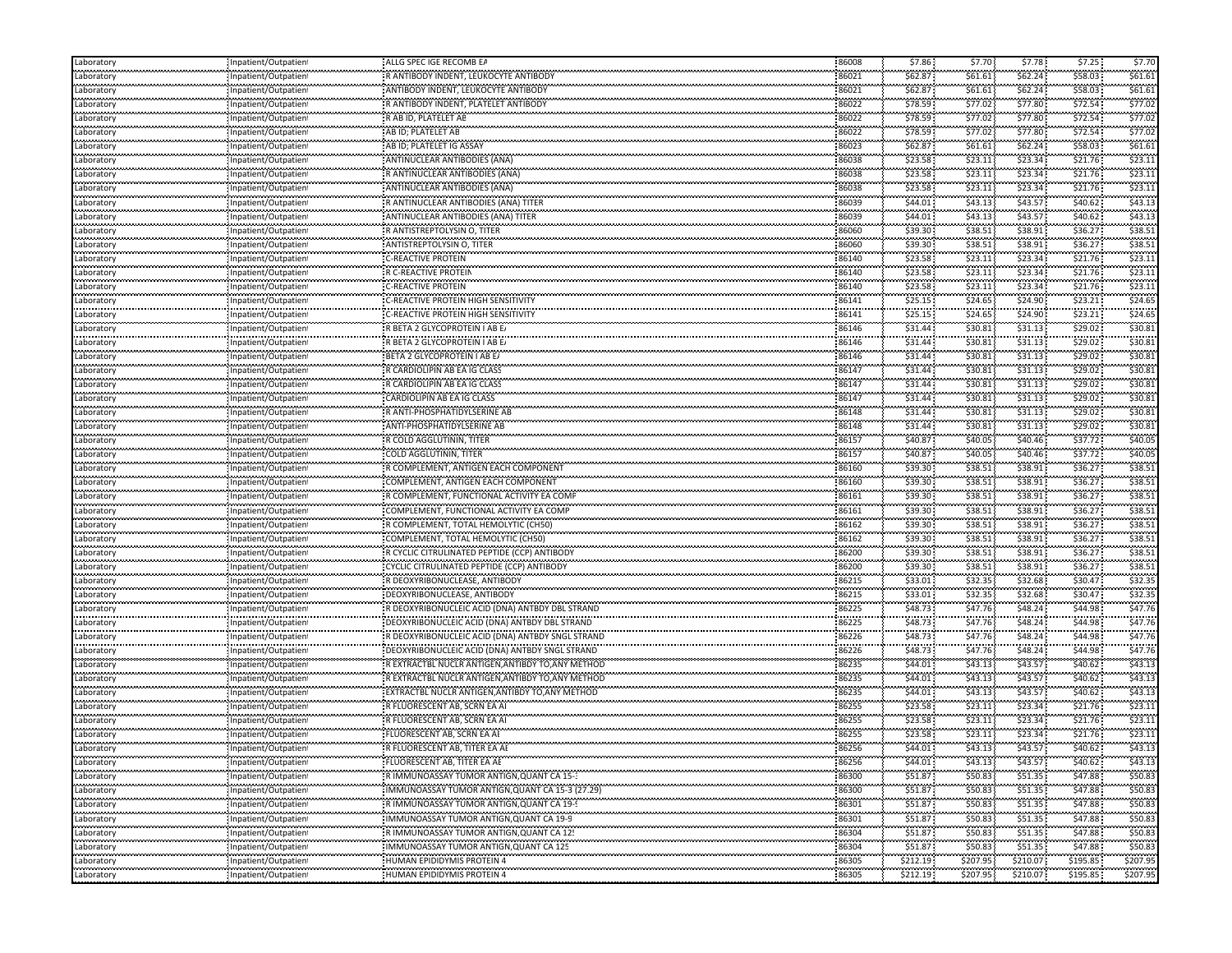| Laboratory                    | Inpatient/Outpatien                               | R HETEROPHILE ANTIBODIES, SCREENING            | 86308          | \$12.57  | \$12.32  | \$12.44  | \$11.60  | \$12.32            |
|-------------------------------|---------------------------------------------------|------------------------------------------------|----------------|----------|----------|----------|----------|--------------------|
| Laboratory                    | Inpatient/Outpatient                              | HETEROPHILE ANTIBODIES, SCREENING              | 86308          | \$12.57  | \$12.32  | \$12.44  | \$11.60  | \$12.32            |
| <br>Laboratory                | Inpatient/Outpatient                              | R HETEROPHILE ANTIBODIES, TITERS ABTR ABSORP   | 86310          | \$18.86  | \$18.48  | \$18.67  | \$17.41  | \$18.48            |
| Laboratory                    | Inpatient/Outpatient                              | HETEROPHILE ANTIBODIES, TITERS ABTR ABSORP     | 86310          | \$18.86  | \$18.48  | \$18.67  | \$17.41  | \$18.48            |
| <br>Laboratory                | Inpatient/Outpatien!                              | RIMMUNOASSAY TUMOR ANTIGEN, OTHR ANTIGEN       | 86316          | \$51.87  | \$50.83  | \$51.35  | \$47.88  | \$50.83            |
| Laboratory                    | Inpatient/Outpatient                              | IMMUNOASSAY TUMOR ANTIGEN, OTHR ANTIGEN        | 86316          | \$51.87  | \$50.83  | \$51.35  | \$47.88  | \$50.83            |
| Laboratory                    | Inpatient/Outpatient                              | R IMMUNOASSAY INFECT AGENT ANTBDY, QUANT       | 86317          | \$39.30  | \$38.51  | \$38.91  | \$36.27  | \$38.51            |
| ngan magaalo<br>Laboratory    | ,,,,,,,,,,,,,,,,,,,,,,,,,<br>Inpatient/Outpatient | IMMUNOASSAY INFECT AGENT ANTBDY, QUANT         | 86317          | \$39.30  | \$38.51  | \$38.91  | \$36.27  | \$38.51            |
|                               |                                                   | R IMMUNOELECTPHRS OTHER FLUIDS                 | 86325          | \$61.30  | \$60.07  | \$60.69  | \$56.58  | \$60.0\$           |
| Laboratory<br>                | Inpatient/Outpatient                              | IMMUNOELECTPHRS OTHER FLUIDS                   | 86325          | \$61.30  | \$60.07  | \$60.69  | \$56.58  | \$60.0             |
| Laboratory<br>                | Inpatient/Outpatien                               | R IMMUNODIFFUSION, GEL DIFFUSION, QUAL         | 86331          | \$29.86  | \$29.26  | \$29.56  | \$27.56  | \$29.26            |
| Laboratory<br>.               | Inpatient/Outpatient                              |                                                | 86331          | \$29.86  | \$29.26  | \$29.56  | \$27.56  | \$29.26            |
| Laboratory<br>                | Inpatient/Outpatient<br>Inpatient/Outpatient      | IMMUNODIFFUSION, GEL DIFFUSION, QUAL           |                |          |          |          |          |                    |
| Laboratory                    |                                                   | R IMMUNE COMPLEX ASSAY                         | 86332          | \$56.59  | \$55.46  | \$56.02  | \$52.23  | \$55.46            |
| Laboratory<br>                | Inpatient/Outpatient                              | <b>IMMUNE COMPLEX ASSAY</b>                    | 86332          | \$56.59  | \$55.46  | \$56.02  | \$52.23  | \$55.46            |
| Laboratory<br>                | npatient/Outpatien!                               | R IMMUNOFIXATION ELECTROPHRS SERUM             | 86334          | \$62.87  | \$61.61  | \$62.24  | \$58.03  | \$61.61            |
| Laboratory<br>                | Inpatient/Outpatien                               | IMMUNOFIXATION ELECTROPHRS SERUM               | 86334<br>.     | \$62.87  | \$61.61  | \$62.24  | \$58.03  | \$61.61            |
| Laboratory                    | Inpatient/Outpatient                              |                                                | 86335          | \$69.16  | \$67.78  | \$68.47  | \$63.83  | \$67.78            |
| Laboratory<br>                | Inpatient/Outpatient                              | R IMMUNFIX E-PHORSIS/URINE/CSF CONCENTRATION   | 86335          | \$69.16  | \$67.78  | \$68.47  | \$63.83  | \$67.78            |
| Laboratory                    | Inpatient/Outpatient                              | IMMUNFIX E-PHORSIS/URINE/CSF CONCENTRATION     | .<br>86335     | \$69.16  | \$67.78  | \$68.47  | \$63.83  | \$67.78            |
| .<br>Laboratory               | Inpatient/Outpatient                              | R INHIBIN A                                    | 86336          | \$37.72  | \$36.97  | \$37.34  | \$34.82  | \$36.97            |
| <br>Laboratory                | Inpatient/Outpatien!                              | INHIBIN A                                      | 86336          | \$37.72  | \$36.97  | \$37.34  | \$34.82  | \$36.97            |
| Laboratory                    | Inpatient/Outpatient                              | R INSULIN ANTIBODIES                           | 86337          | \$58.16  | \$57.00  | \$57.58  | \$53.68  | \$57.00            |
| Laboratory                    | Inpatient/Outpatient                              | <b>INSULIN ANTIBODIES</b>                      | 86337          | \$58.16  | \$57.00  | \$57.58  | \$53.68  | \$57.00            |
| .<br>Laboratory               | Inpatient/Outpatien!                              | R INTRINSIC FACTOR ANTIBODIES                  | 86340          | \$55.01  | \$53.91  | \$54.46  | \$50.77  | \$53.91            |
| <br>Laboratory                | Inpatient/Outpatien!                              | INTRINSIC FACTOR ANTIBODIES                    | 86340          | \$55.01  | \$53.91  | \$54.46  | \$50.77  | \$53.91            |
| Laboratory                    | Inpatient/Outpatient                              | R ISLET CELL ANTIBODY                          | 86341          | \$31.44  | \$30.81  | \$31.13  | \$29.02  | \$30.81            |
| <br>Laboratory                | Inpatient/Outpatien!                              | R TITER ISLET CELL ANTIBODY                    | .<br>86341     | \$31.44  | \$30.81  | \$31.13  | \$29.02  | \$30.8             |
| Laboratory                    | Inpatient/Outpatient                              | <b>ISLET CELL ANTIBODY</b>                     | 86341          | \$31.44  | \$30.81  | \$31.13  | \$29.02  | \$30.81            |
|                               |                                                   | R LEUKOCYTE HISTAMINE RELEASE TEST             |                | \$31.44  | \$30.81  | \$31.13  | \$29.02  | \$30.81            |
| Laboratory<br>Laboratory      | Inpatient/Outpatien!                              | LEUKOCYTE HISTAMINE RELEASE TEST               | 86343<br>86343 | \$31.44  | \$30.81  | \$31.13  | \$29.02  | \$30.81            |
|                               | Inpatient/Outpatient                              |                                                |                | \$78.59  | \$77.02  | \$77.80  | \$72.54  | \$77.02            |
| Laboratory<br>.               | Inpatient/Outpatient                              | R B CELLS TOTAL COUNT<br>B CELLS TOTAL COUNT   | 86355<br>86355 | \$78.59  | \$77.02  | \$77.80  | \$72.54  | \$77.02            |
| Laboratory<br>.               | Inpatient/Outpatient                              |                                                | 86356          | \$78.59  | \$77.02  |          | \$72.54  | \$77.02            |
| Laboratory                    | Inpatient/Outpatien!                              | R MONONUCLEAR CELL ANTIGEN QUANT EA            |                |          |          | \$77.80  |          |                    |
| Laboratory<br>                | Inpatient/Outpatient                              | MONONUCLEAR CELL ANTIGEN QUANT EA              | 86356<br>86357 | \$78.59  | \$77.02  | \$77.80  | \$72.54  | \$77.02<br>\$77.02 |
| Laboratory                    | Inpatient/Outpatien!                              | R NATURAL KILLER (NK) CELLS, TOTAL COUNT       |                | \$78.59  | \$77.02  | \$77.80  | \$72.54  |                    |
| Laboratory<br>                | Inpatient/Outpatient                              | NATURAL KILLER (NK) CELLS, TOTAL COUNT         | 86357          | \$78.59  | \$77.02  | \$77.80  | \$72.54  | \$77.02            |
| Laboratory                    | Inpatient/Outpatien!                              | R T CELLS, TOTAL COUNT                         | 86359          | \$78.59  | \$77.02  | \$77.80  | \$72.54  | \$77.02            |
| Laboratory                    | Inpatient/Outpatient                              | <b>T CELLS, TOTAL COUNT</b>                    | 86359          | \$78.59  | \$77.02  | \$77.80  | \$72.54  | \$77.02            |
| Laboratory<br>.               | Inpatient/Outpatient                              | R T CELLS, ABSOLUTE CD4 & CD8 COUNT, INC RATIO | 86360          | \$157.18 | \$154.04 | \$155.61 | \$145.08 | \$154.04           |
| Laboratory                    | Inpatient/Outpatien                               | CELLS, ABSOLUTE CD4 & CD8 COUNT, INC RATIO     | 86360          | \$157.18 | \$154.04 | \$155.61 | \$145.08 | \$154.04           |
| <br>Laboratory                | Inpatient/Outpatient                              | <br>R T CELLS, ABSOL CD4 COUNT                 | 86361          | \$78.59  | \$77.02  | \$77.80  | \$72.54  | \$77.02            |
| .<br>Laboratory               | Inpatient/Outpatien                               | T CELLS, ABSOL CD4 COUNT                       | 86361          | \$78.59  | \$77.02  | \$77.80  | \$72.54  | \$77.02            |
| <br>Laboratory                | Inpatient/Outpatient                              |                                                | 86376          | \$34.58  | \$33.89  | \$34.23  | \$31.92  | \$33.89            |
| Laboratory                    | Inpatient/Outpatient                              | MICROSOMAL ANIBODIES, EACH                     | 86376          | \$34.58  | \$33.89  | \$34.23  | \$31.92  | \$33.89            |
| .<br>Laboratory               | Inpatient/Outpatient                              | R NEUTRALIZATION TEST, VIRAL                   | 86382          | \$78.59  | \$77.02  | \$77.80  | \$72.54  | \$77.02            |
| Laboratory                    | Inpatient/Outpatient                              | NEUTRALIZATION TEST, VIRAL                     | 86382          | \$78.59  | \$77.02  | \$77.80  | \$72.54  | \$77.02            |
| .<br>Laboratory               | npatient/Outpatien!                               | .<br>ER NITROBLUE TETRAZOLIUM DYE TEST         | 86384          | \$78.59  | \$77.02  | \$77.80  | \$72.54  | \$77.02            |
| .<br>Laboratory               | Inpatient/Outpatien                               | NITROBLUE TETRAZOLIUM DYE TEST                 | 86384          | \$78.59  | \$77.02  | \$77.80  | \$72.54  | \$77.02            |
| <br>Laboratory                | Inpatient/Outpatien!                              |                                                | 86403          | \$23.58  | \$23.11  | \$23.34  | \$21.76  | \$23.11            |
| .<br>Laboratory               | Inpatient/Outpatient                              | R PARTICLE AGGLUTINATION, SCREEN EA AB         | 86403          | \$23.58  | \$23.11  | \$23.34  | \$21.76  | \$23.11            |
| Laboratory                    | Inpatient/Outpatient                              | PARTICLE AGGLUTINATION, SCREEN EA ANTBDY       | 86403          | \$23.58  | \$23.11  | \$23.34  | \$21.76  | \$23.11            |
| Laboratory                    | Inpatient/Outpatient                              | PARTICLE AGGLUTINATION, TITER EA AB            | 86406          | \$47.15  | \$46.21  | \$46.68  | \$43.52  | \$46.21            |
| Laboratory                    | Inpatient/Outpatient                              | : R PA, TITER EA Al                            | 86406          | \$47.15  | \$46.21  | \$46.68  | \$43.52  | \$46.21            |
|                               |                                                   | PARTICLE AGGLUTINATION, TITER EA AB            | 86406          | \$47.15  | \$46.21  | \$46.68  | \$43.52  | \$46.21            |
| Laboratory<br>.<br>Laboratory | Inpatient/Outpatient<br>,,,,,,,,,,,,,,,,,,,,,,,   | QUAL RHEUM FACTOR                              | 86430          | \$12.57  | \$12.32  | \$12.44  | \$11.60  | \$12.32            |
| .<br>Laboratory               | Inpatient/Outpatien!<br>,,,,,,,,,,,,,,,,,,,,,,,,  | R RHEUMATOID FACTOR, QUANTITATIVE              | 86431          | \$15.72  | \$15.41  | \$15.56  | \$14.51  | \$15.41            |
| .                             | Inpatient/Outpatient                              | RHEUMATOID FACTOR, QUANTITATIVE                | 86431          |          | \$15.41  |          | \$14.51  |                    |
| Laboratory                    | Inpatient/Outpatient<br>,,,,,,,,,,,,,,,,,,,,,,,,  |                                                |                | \$15.72  |          | \$15.56  |          | \$15.41            |
| .<br>Laboratory               | Inpatient/Outpatient<br>,,,,,,,,,,,,,,,,,,,,,,,   |                                                | 86480          | \$55.01  | \$53.91  | \$54.46  | \$50.77  | \$53.91            |
| .<br>Laboratory               | Inpatient/Outpatient                              | TB TEST GAMMA INTERFERON                       | 86480          | \$55.01  | \$53.91  | \$54.46  | \$50.77  | \$53.91            |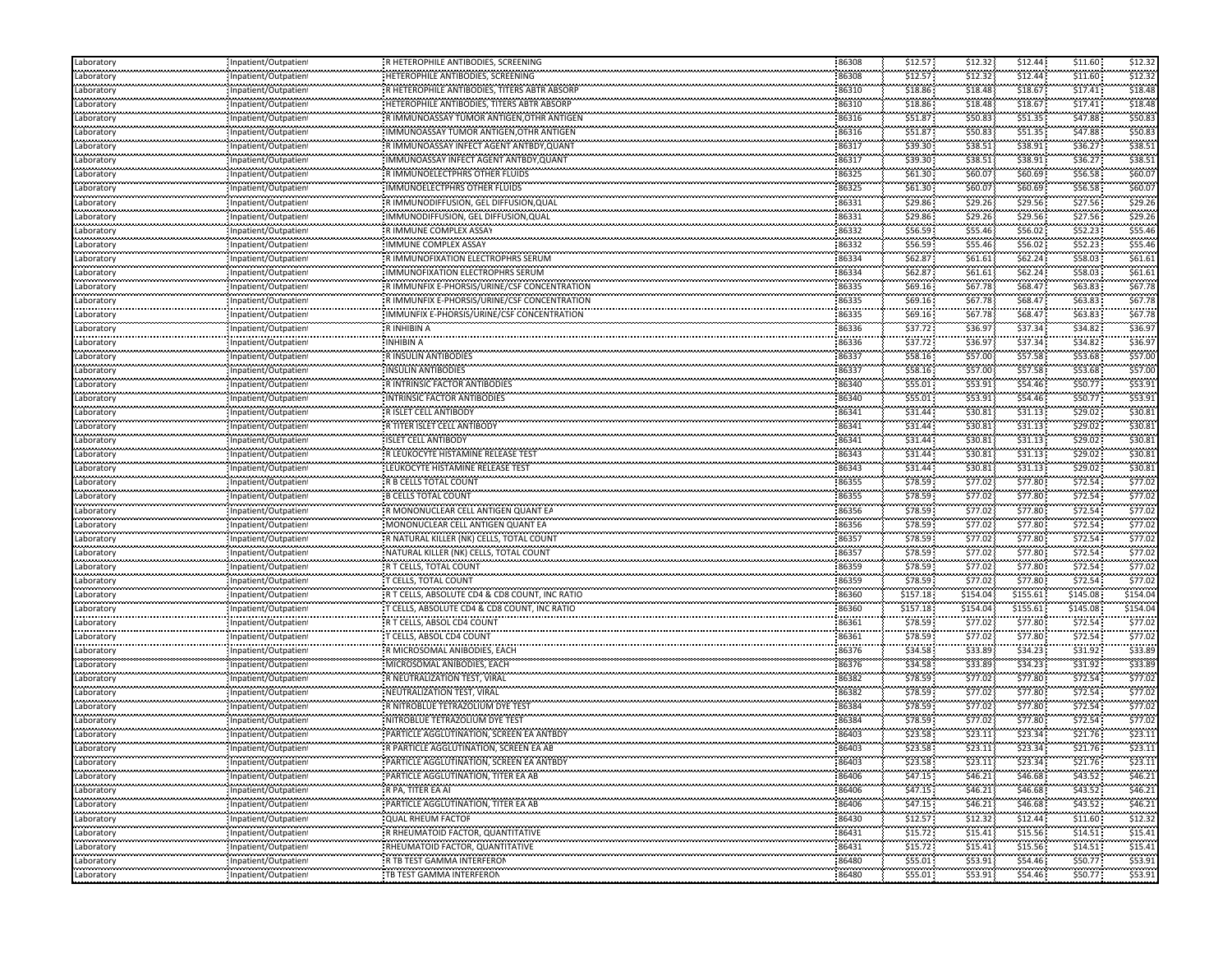| Laboratory<br>محامد محامد محا                   | Inpatient/Outpatient                                | SYPHILIS TEST NON-TREP QUAL                   | 86592              | \$12.57      | \$12.32      | \$12.44      | \$11.60     | \$12.32     |
|-------------------------------------------------|-----------------------------------------------------|-----------------------------------------------|--------------------|--------------|--------------|--------------|-------------|-------------|
| Laboratory<br>                                  | Inpatient/Outpatien                                 | R SYPHILIS TEST, NONTREPONML ANTBDY QUAL      | 86592<br>          | \$12.57      | \$12.32<br>. | \$12.44      | \$11.60     | \$12.32     |
| Laboratory<br>.                                 | Inpatient/Outpatien                                 | SYPHILIS TEST NON-TREP QUAL                   | 86592              | \$12.57      | \$12.32      | \$12.44      | \$11.60     | \$12.3      |
| Laboratory<br>.                                 | Inpatient/Outpatien<br>                             | R SYPHILIS TEST, NONTREPONML ANTBDY QUANT     | 86593              | \$15.72      | \$15.41<br>  | \$15.56      | \$14.51     | \$15.4      |
| Laboratory                                      | Inpatient/Outpatien                                 | SYPHILIS TEST, NONTREPONML ANTBDY QUANT       | 86593              | \$15.72      | \$15.41      | \$15.56      | \$14.51     | \$15.4      |
| Laboratory                                      | : Inpatient/Outpatien                               | R ANTIBODY, ADENOVIRUS                        | 86603              | \$51.87      | \$50.83      | \$51.35      | \$47.88     | \$50.8      |
| .<br>Laboratory                                 | Inpatient/Outpatien                                 | ANTIBODY, ADENOVIRUS                          | 86603              | \$51.87      | \$50.83      | \$51.35      | \$47.88     | \$50.8      |
| .<br>Laboratory                                 | Inpatient/Outpatient                                | R ANTIBODY, ASPERGILUS                        | 86606              | \$51.87      | \$50.83      | \$51.35      | \$47.88     | \$50.8      |
| .<br>Laboratory                                 | <br>.<br>Inpatient/Outpatien                        | R ANTIBODY, ASPERGILLUS                       | .<br>86606         | .<br>\$51.87 | <br>\$50.83  | \$51.35      | \$47.88     | \$50.8      |
| .<br>Laboratory                                 | Inpatient/Outpatien                                 | ANTIBODY, ASPERGILUS                          | 86606              | \$51.87      | \$50.83      | \$51.35      | \$47.88     | \$50.8      |
| .<br>Laboratory                                 | <br>Inpatient/Outpatien                             | R ANTIBODY, BACTERIUM NES                     | <br>86609          | .<br>\$51.87 | <br>\$50.83  | \$51.35      | \$47.88     | \$50.8      |
| .<br>Laboratory                                 | Inpatient/Outpatien                                 | ANTIBODY, BACTERIUM NES                       | <br>86609          | \$51.87      | \$50.83      | \$51.35      | \$47.88     | \$50.8      |
| ---------<br>Laboratory                         | Inpatient/Outpatien                                 | R BARTONELLA ANTIBODY                         | 86611              | \$51.87      | \$50.83      | \$51.35      | \$47.88     | \$50.8      |
| Laboratory                                      | : Inpatient/Outpatien                               | <b>BARTONELLA ANTIBODY</b>                    | 86611              | \$51.87      | \$50.83      | \$51.35      | \$47.88     | \$50.8      |
| .<br>Laborator                                  | Inpatient/Outpatien                                 | R ANTIBODY, BLASTOMYCES                       | <br>86612          | \$51.87      | \$50.83      | \$51.35      | \$47.88     | \$50.8      |
| .<br>Laboratory                                 | Inpatient/Outpatien                                 | ANTIBODY, BLASTOMYCES                         | .<br>86612         | \$51.87      | \$50.83      | \$51.35      | \$47.88     | \$50.8      |
| <br>Laboratory                                  | <br>Inpatient/Outpatien                             | R ANTIBODY, BORDETELLA                        | .<br>86615         | \$51.87      | \$50.83      | \$51.35      | \$47.88     | \$50.8      |
| Laboratory                                      | Inpatient/Outpatien                                 | R ANTIBODY, BORDETELLA                        | 86615              | \$51.87      | \$50.83      | \$51.35      | \$47.88     | \$50.8      |
| .<br>Laboratory                                 | Inpatient/Outpatien                                 | ANTIBODY, BORDETELLA                          | .<br>86615         | \$51.87      | \$50.83      | \$51.35      | \$47.88     | \$50.8      |
| .<br>Laboratory                                 | Inpatient/Outpatient                                | R AB, LYME'S (WB) CONFIRM                     | 86617              | \$94.31      | \$92.42      | \$93.37      | \$87.05     | \$92.42     |
| .<br>Laboratory                                 | Inpatient/Outpatien                                 | AB, LYME'S (WB) CONFIRM                       | .<br>86617         | .<br>\$94.31 | \$92.42      | \$93.37      | \$87.05     | \$92.4      |
| فالمتحدث والمتحدث<br>Laboratory                 | Inpatient/Outpatien                                 | AB, LYME'S DISEASE                            | 86618              | \$39.30      | \$38.51      | \$38.91      | \$36.27     | \$38.51     |
| Laboratory                                      | Inpatient/Outpatien                                 | R AB, LYME'S DISEASE                          | 86618              | \$39.30      | \$38.51      | \$38.91      | \$36.27     | \$38.51     |
| .<br>Laboratory                                 | Inpatient/Outpatien                                 | AB, LYME'S DISEASE                            | .<br>86618         | \$39.30      | \$38.51      | \$38.91      | \$36.27     | \$38.5      |
| .<br>Laboratory                                 | <br>Inpatient/Outpatien                             | R ANTIBODY, BRUCELLA                          | 86622              | \$51.87      | \$50.83      | \$51.35      | \$47.88     | \$50.8      |
| Laboratory                                      | : Inpatient/Outpatien                               | ANTIBODY, BRUCELLA                            | 86622              | \$51.87      | \$50.83      | \$51.35      | \$47.88     | \$50.8      |
| .<br>Laboratory                                 | .<br>Inpatient/Outpatien                            | ANTIBODY CAMPYLOBACTER                        | .<br>86625         | \$51.87      | \$50.83      | \$51.35      | \$47.88     | \$50.8      |
| <br>Laboratory                                  | Inpatient/Outpatient                                | R ANTIBODY, CANDIDA                           | 86628              | \$51.87      | \$50.83      | \$51.35      | \$47.88     | \$50.8      |
| .<br>Laboratory                                 | <br>Inpatient/Outpatien                             | ANTIBODY, CANDIDA                             | .<br>86628         | \$51.87      | \$50.83      | \$51.35      | \$47.88     | \$50.8      |
| فالمتحدث والمتحدث<br>Laboratory                 | Inpatient/Outpatien                                 | R ANTIBODY, CHLAMYDIA                         | 86631              | \$31.44      | \$30.81      | \$31.13      | \$29.02     | \$30.81     |
| Laboratory                                      | Inpatient/Outpatien                                 | R ANTIBODY, CHLAMYDIA                         | 86631              | \$31.44      | \$30.81      | \$31.13      | \$29.02     | \$30.81     |
| .<br>Laboratory                                 | Inpatient/Outpatien                                 | ANTIBODY, CHLAMYDIA                           | .<br>86631         | \$31.44      | \$30.81      | \$31.13      | \$29.02     | \$30.8      |
| .<br>Laboratory                                 | Inpatient/Outpatien                                 | R ANTIBODY, CHLAMYDIA IGM                     | <br>86632          | \$31.44      | \$30.81      | \$31.13      | \$29.02     | \$30.8      |
| Laboratory                                      | : Inpatient/Outpatien                               | R ANTIBODY, CHLAMYDIA IGM                     | 86632              | \$31.44      | \$30.81      | \$31.13      | \$29.02     | \$30.81     |
| .<br>Laboratory                                 | Inpatient/Outpatien                                 | ANTIBODY, CHLAMYDIA IGM                       | .<br>86632         | \$31.44      | \$30.81      | \$31.13      | \$29.02     | \$30.8      |
| .<br>Laboratory                                 | Inpatient/Outpatien                                 | R ANTIBODY, COCCIDIOIDES                      | 86635              | \$51.87      | \$50.83      | \$51.35      | \$47.88     | \$50.8      |
| <br>Laboratory                                  | <br>Inpatient/Outpatien                             | ANTIBODY, COCCIDIOIDES                        | 86635              | \$51.87      | \$50.83      | \$51.35      | \$47.88     | \$50.8      |
| Laboratory                                      | : Inpatient/Outpatien                               | R ANTIBODY, COXIELLA BURNETII (Q FEVER)       | 86638              | \$51.87      | \$50.83      | \$51.35      | \$47.88     | \$50.83     |
| .<br>Laboratory                                 | Inpatient/Outpatien                                 | ANTIBODY, COXIELLA BURNETII (Q FEVER)         | 86638              | \$51.87      | \$50.83      | \$51.35      | \$47.88     | \$50.8      |
| <br>Laboratory                                  | .<br>Inpatient/Outpatient                           | AB; CRYPTOCOCCUS                              | 86641              | \$73.87      | \$72.39      | \$73.13      | \$68.18     | \$72.39     |
| .<br>Laboratory                                 | .<br>Inpatient/Outpatien                            | R ANTIBODY, CYTOMEGALOVIRUS (CMV)             | <br>86644          | \$23.58      | \$23.11      | .<br>\$23.34 | \$21.76     | \$23.1      |
| .<br>Laboratory                                 | Inpatient/Outpatien                                 | ANTIBODY, CYTOMEGALOVIRUS (CMV)               | .<br>86644         | \$23.58      | \$23.11      | \$23.34      | \$21.76     | \$23.1      |
| .<br>Laboratory                                 | <br>Inpatient/Outpatien                             | ANTIBODY, CYTOMEGALOVIRUS (CMV)               | <br>86644          | \$23.58      | \$23.11      | \$23.34      | \$21.76     | \$23.1      |
| .<br>Laboratory                                 | Inpatient/Outpatien                                 | R ANTIBODY, CYTOMEGALOVIRUS (CMV) IGN         | .<br>86645         | \$39.30      | \$38.51      | \$38.91      | \$36.27     | \$38.5      |
| ---------<br>Laboratory                         | Inpatient/Outpatien                                 | ANTIBODY, CYTOMEGALOVIRUS (CMV) IGM           | 86645              | \$39.30      | \$38.51      | \$38.91      | \$36.27     | \$38.51     |
| Laboratory                                      | : Inpatient/Outpatien                               | R ANTIBODY, DIPHTHERIA                        | 86648              | \$51.87      | \$50.83      | \$51.35      | \$47.88     | \$50.8      |
| .<br>Laboratory                                 | <br>Inpatient/Outpatien                             | ANTIBODY, DIPHTHERIA                          | .<br>86648         | \$51.87      | \$50.83      | \$51.35      | \$47.88     | \$50.83     |
| .<br>Laboratory                                 | Inpatient/Outpatien                                 | R ANTIBODY, ENCEPHALITIS, CALIFORNIA          | .<br>86651         | \$73.87      | \$72.39      | \$73.13      | \$68.18     | \$72.39     |
| .<br>Laboratory                                 | .<br><br>Inpatient/Outpatien                        | ANTIBODY, ENCEPHALITIS, CALIFORNIA            | <br>86651          | \$73.87      | <br>\$72.39  | .<br>\$73.13 | \$68.18     | \$72.39     |
| <br>Laboratory                                  | Inpatient/Outpatient                                | R ANTIBODY, ENCEPHALITIS, EASTERN EQUINE      | .<br>86652         | \$73.87      | \$72.39      | \$73.13      | \$68.18\$   | \$72.39     |
| Laboratory                                      | Inpatient/Outpatient                                | ANTIBODY, ENCEPHALITIS, EASTERN EQUINE        | 86652              | \$73.87      | \$72.39      | \$73.13      | \$68.18     | \$72.39     |
| <b></b><br>Laboratory                           | Inpatient/Outpatient                                | R ANTIBODY, ENCEPHALITIS, ST. LOUIS           | .<br>86653         | \$73.87      | \$72.39      | \$73.13      | <br>\$68.18 | <br>\$72.39 |
| <b><i><u>ALCOHOL: 000</u></i></b><br>Laboratory | Inpatient/Outpatien                                 | ANTIBODY, ENCEPHALITIS, ST. LOUIS             | 86653              | \$73.87      | \$72.39      | \$73.13      | \$68.18     | \$72.39     |
| محصوص ومحادثا<br>Laboratory                     | Inpatient/Outpatient                                | R ANTIBODY, ENTEROVIRUS                       | 86658              | \$62.87      | \$61.61      | \$62.24      | \$58.03     | \$61.61     |
| <br>Laboratory                                  | Inpatient/Outpatient                                | R ANTIBODY, ENTEROVIRUS                       | 86658              | \$62.87      | \$61.61      | \$62.24\$    | \$58.03     | \$61.61     |
| <br>Laboratory                                  | Inpatient/Outpatient                                | <br>ANTIBODY, ENTEROVIRUS                     | 86658              | \$62.87      | .<br>\$61.61 | \$62.24      | \$58.03     | \$61.61     |
| <br>Laboratory                                  | Inpatient/Outpatient                                | R ANTIBODY, EPSTEIN-BARR VIRUS, EARLY ANTIGEN | 86663              | \$51.87      | \$50.83\$    | .<br>\$51.35 | \$47.88     | \$50.83     |
| <br>Laboratory                                  | ,,,,,,,,,,,,,,,,,,,,,,,,,,,<br>Inpatient/Outpatient | ANTIBODY, EPSTEIN-BARR VIRUS, EARLY ANTIGEN   | 86663              | \$51.87      | \$50.83      | \$51.35      | \$47.88     | \$50.83     |
| <br>Laboratory                                  | Inpatient/Outpatient                                | R ANTIBODY, EPSTEIN-BARR VIRUS, EBNA          | ,,,,,,,,,<br>86664 | .<br>\$51.87 | .<br>\$50.83 | .<br>\$51.35 | \$47.88     | <br>\$50.83 |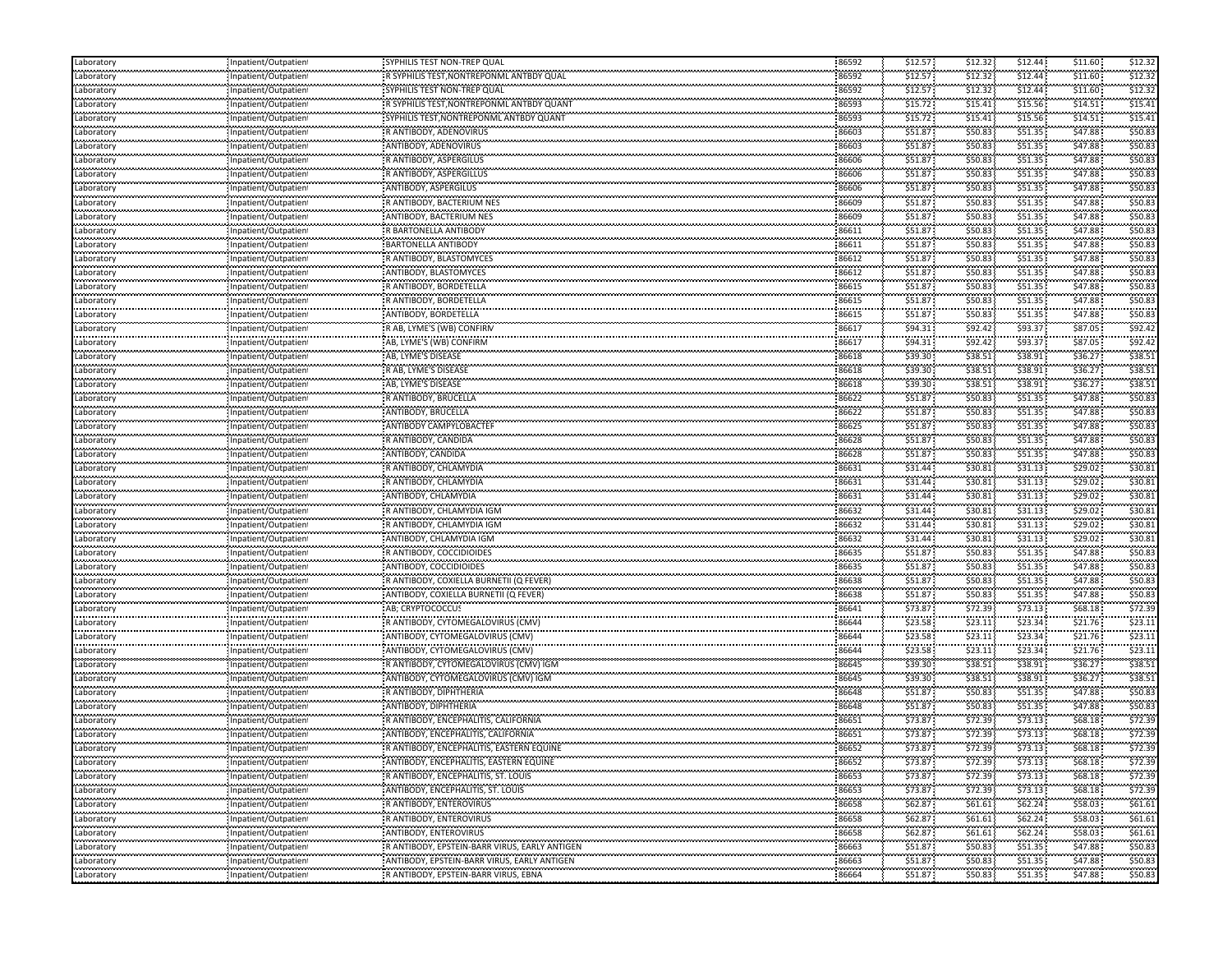| \$73.87<br>\$73.13<br>\$68.18\$<br>\$72.39<br>\$72.39<br>86665<br>R ANTIBODY, EPSTEIN-BARR VIRUS, VIRAL CAPSID<br>Laboratory<br>Inpatient/Outpatien<br>.<br>\$73.13<br>86665<br>\$73.87<br>\$72.39<br>\$68.18<br>\$72.39<br>R ANTIBODY, EPSTEIN-BARR VIRUS, VIRAL CAPSID<br>Laboratory<br>Inpatient/Outpatien<br>.<br>86665<br>\$73.13<br>\$68.18<br>\$73.87<br>\$72.39<br>\$72.39<br>Inpatient/Outpatient<br>ANTIBODY, EPSTEIN-BARR VIRUS VIRAL CAPSID<br>Laboratory<br><br>\$51.87<br>\$51.35<br>\$47.88<br>\$50.8<br>R ANTIBODY, EHRLICHIA<br>86666<br>\$50.83<br>Laboratory<br>Inpatient/Outpatient<br>.<br>\$51.35<br>\$51.87<br>\$47.88<br>\$50.83<br>\$50.83<br>R ANTIBODY, EHRLICHIA<br>86666<br>Inpatient/Outpatient<br>Laboratory<br>\$47.88<br>\$50.8<br>\$51.87<br>\$51.35<br>ANTIBODY, EHRLICHIA<br>86666<br>\$50.83<br>Laboratory<br>Inpatient/Outpatien<br><br>86671<br>\$51.87<br>\$51.35<br>\$47.88<br>\$50.8<br>\$50.83<br>R ANTIBODY, FUNGUS NES<br>Inpatient/Outpatien<br>Laboratory<br><br><br>\$51.8<br>\$50.83<br>\$51.35<br>\$47.88<br>\$50.8<br>ANTIBODY, FUNGUS NES<br>86671<br>Laboratory<br>Inpatient/Outpatien!<br>.<br>86674<br>\$39.30<br>\$38.91<br>\$36.27<br>\$38.5<br>\$38.51<br>Inpatient/Outpatien<br>R ANTIBODY, GIARDIA LAMBLIA<br>Laboratory<br><br>\$39.30<br>\$38.51<br>\$38.91<br>\$36.27<br>\$38.5<br>ANTIBODY, GIARDIA LAMBLIA<br>86674<br>Laboratory<br>Inpatient/Outpatient<br><br>\$38.91<br>\$36.27<br>\$38.51<br>\$39.30<br>R ANTIBODY, HELICOBACTER PYLORI<br>86677<br>\$38.51<br>Inpatient/Outpatient<br>Laboratory<br>\$38.51<br>\$36.27<br>\$39.30<br>\$38.51<br>\$38.91<br>ANTIBODY, HELICOBACTER PYLORI<br>86677<br>Laboratory<br>Inpatient/Outpatient<br>\$51.35<br>\$47.88<br>\$50.83<br>86682<br>\$51.87<br>\$50.83<br>R ANTIBODY, HELMINTH NES<br>Laboratory<br>Inpatient/Outpatient<br>.<br><br>\$51.35<br>\$51.87<br><br>\$47.88<br>\$50.8<br><b>ANTIBODY, HELMINTH NES</b><br>86682<br>\$50.83<br>Laboratory<br>Inpatient/Outpatient<br>.<br>86682<br>\$51.35<br>\$47.88<br>\$51.87<br>\$50.83<br>\$50.8<br>R ANTIBODY, HELMINTH NES<br>Inpatient/Outpatien<br>Laboratory<br><br>\$51.87<br>\$51.35<br>\$50.8<br>\$47.88<br>ANTIBODY, HELMINTH NES<br>86682<br>\$50.83<br>Laboratory<br>Inpatient/Outpatien<br>\$73.13<br>\$68.18\$<br>\$72.39<br>\$73.87<br>\$72.39<br>86684<br>Inpatient/Outpatient<br>R ANTIBODY, HAEMOPHILUS INFLUENZA<br>Laboratory<br><br><br>\$73.87<br>\$72.39<br>\$73.13<br>\$68.18<br>\$72.39<br>ANTIBODY, HAEMOPHILUS INFLUENZA<br>86684<br>Laboratory<br>Inpatient/Outpatient<br><br>86687<br>\$51.35<br>\$51.87<br>\$47.88<br>\$50.8<br>R ANTIBODY, HTLV-I<br>\$50.83<br>Inpatient/Outpatient<br>Laboratory<br><br>86687<br>\$51.87<br>\$50.83<br>\$51.35<br>\$47.88<br>\$50.8<br>ANTIBODY, HTLV-I<br>Laboratory<br>Inpatient/Outpatient<br>\$51.35<br>\$47.88<br>\$50.83<br>\$51.87<br>\$50.83<br>R ANTIBODY, HTLV-II<br>86688<br>Laboratory<br>Inpatient/Outpatient<br>\$51.35<br>\$47.88<br>\$50.8<br>\$51.87<br>\$50.83<br>ANTIBODY, HTLV-II<br>86688<br>Laboratory<br>Inpatient/Outpatient<br>.<br>86689<br>\$116.71<br>\$117.89<br>\$115.53<br>\$108.81<br>\$115.53<br>R ANTIBODY, HTLV OR HIV, CONFIRMATORY TEST<br>Inpatient/Outpatien!<br>Laboratory<br><br>\$108.81<br><br>\$115.5<br>ANTIBODY, HTLV OR HIV, CONFIRMATORY TEST<br>86689<br>\$117.89<br>\$115.53<br>\$116.71<br>Laboratory<br>Inpatient/Outpatien<br>.<br>\$51.35<br>\$47.88<br>\$50.8<br>\$51.87<br>\$50.83<br>86692<br>Inpatient/Outpatient<br>R ANTIBODY, HEPATITIS, DELTA AGENT<br>Laboratory<br>.<br><br>\$51.35<br>\$51.87<br>\$47.88<br>\$50.8<br>ANTIBODY, HEPATITIS, DELTA AGENT<br>86692<br>\$50.83<br>Laboratory<br>Inpatient/Outpatient<br>.<br>86694<br>\$38.91<br>\$36.27<br>\$39.30<br>\$38.5<br>R ANTIBODY, HERPES SIMPLEX<br>\$38.51<br>Inpatient/Outpatient<br>Laboratory<br><br>86694<br>\$38.51<br>\$38.91<br>\$36.27<br>\$38.5<br>\$39.30<br>ANTIBODY, HERPES SIMPLEX<br>Laboratory<br>Inpatient/Outpatient<br>\$36.27<br>\$38.91<br>\$38.51<br>\$39.30<br>\$38.51<br>R ANTIBODY, HERPES SIMPLEX, TYPE 1<br>86695<br>Laboratory<br>Inpatient/Outpatient<br>ستستحصص<br>\$38.91<br>\$36.27<br>\$38.51<br>\$39.30<br>\$38.51<br>R ANTIBODY, HERPES SIMPLEX, TYPE 1<br>86695<br>Laboratory<br>Inpatient/Outpatient<br>.<br>86695<br>\$38.91<br>\$36.27<br>\$38.5<br>\$39.30<br>\$38.51<br>Inpatient/Outpatien<br>ANTIBODY, HERPES SIMPLEX, TYPE 1<br>Laboratory<br><br>86696<br>\$38.91<br>\$36.27<br>\$38.5<br>\$39.30<br>\$38.51<br>R ANTIBODY, HERPES SIMPLEX, TYPE 2<br>Laboratory<br>Inpatient/Outpatien<br>\$36.27<br>\$38.91<br>\$38.51<br>\$39.30<br>\$38.51<br>86696<br>Inpatient/Outpatient<br>R ANTIBODY, HERPES SIMPLEX, TYPE 2<br>Laboratory<br>.<br>\$38.91<br>\$36.27<br><br>\$39.30<br><br>\$38.5<br>\$38.51<br>ANTIBODY, HERPES SIMPLEX, TYPE 2<br>86696<br>Laboratory<br>Inpatient/Outpatient<br><br>86698<br>\$31.44<br>\$31.13<br>\$29.02<br>\$30.8<br>\$30.81<br>Inpatient/Outpatient<br>R ANTIBODY, HISTOPLASMA<br>Laboratory<br><br>\$31.44<br>\$29.02<br>\$30.8<br>ANTIBODY, HISTOPLASMA<br>86698<br>\$30.81<br>\$31.13<br>Laboratory<br>Inpatient/Outpatient<br>محامد محامدت<br>\$36.27<br>\$39.30<br>\$38.51<br>\$38.91<br>\$38.51<br>R ANTIBODY, HIV-1<br>86701<br>Laboratory<br>Inpatient/Outpatient |
|------------------------------------------------------------------------------------------------------------------------------------------------------------------------------------------------------------------------------------------------------------------------------------------------------------------------------------------------------------------------------------------------------------------------------------------------------------------------------------------------------------------------------------------------------------------------------------------------------------------------------------------------------------------------------------------------------------------------------------------------------------------------------------------------------------------------------------------------------------------------------------------------------------------------------------------------------------------------------------------------------------------------------------------------------------------------------------------------------------------------------------------------------------------------------------------------------------------------------------------------------------------------------------------------------------------------------------------------------------------------------------------------------------------------------------------------------------------------------------------------------------------------------------------------------------------------------------------------------------------------------------------------------------------------------------------------------------------------------------------------------------------------------------------------------------------------------------------------------------------------------------------------------------------------------------------------------------------------------------------------------------------------------------------------------------------------------------------------------------------------------------------------------------------------------------------------------------------------------------------------------------------------------------------------------------------------------------------------------------------------------------------------------------------------------------------------------------------------------------------------------------------------------------------------------------------------------------------------------------------------------------------------------------------------------------------------------------------------------------------------------------------------------------------------------------------------------------------------------------------------------------------------------------------------------------------------------------------------------------------------------------------------------------------------------------------------------------------------------------------------------------------------------------------------------------------------------------------------------------------------------------------------------------------------------------------------------------------------------------------------------------------------------------------------------------------------------------------------------------------------------------------------------------------------------------------------------------------------------------------------------------------------------------------------------------------------------------------------------------------------------------------------------------------------------------------------------------------------------------------------------------------------------------------------------------------------------------------------------------------------------------------------------------------------------------------------------------------------------------------------------------------------------------------------------------------------------------------------------------------------------------------------------------------------------------------------------------------------------------------------------------------------------------------------------------------------------------------------------------------------------------------------------------------------------------------------------------------------------------------------------------------------------------------------------------------------------------------------------------------------------------------------------------------------------------------------------------------------------------------------------------------------------------------------------------------------------------------------------------------------------------------------------------------------------------------------------------------------------------------------------------------------------------------------------------------------------------------------------------------------------------------------------------------------------------------------|
|                                                                                                                                                                                                                                                                                                                                                                                                                                                                                                                                                                                                                                                                                                                                                                                                                                                                                                                                                                                                                                                                                                                                                                                                                                                                                                                                                                                                                                                                                                                                                                                                                                                                                                                                                                                                                                                                                                                                                                                                                                                                                                                                                                                                                                                                                                                                                                                                                                                                                                                                                                                                                                                                                                                                                                                                                                                                                                                                                                                                                                                                                                                                                                                                                                                                                                                                                                                                                                                                                                                                                                                                                                                                                                                                                                                                                                                                                                                                                                                                                                                                                                                                                                                                                                                                                                                                                                                                                                                                                                                                                                                                                                                                                                                                                                                                                                                                                                                                                                                                                                                                                                                                                                                                                                                                                                                        |
|                                                                                                                                                                                                                                                                                                                                                                                                                                                                                                                                                                                                                                                                                                                                                                                                                                                                                                                                                                                                                                                                                                                                                                                                                                                                                                                                                                                                                                                                                                                                                                                                                                                                                                                                                                                                                                                                                                                                                                                                                                                                                                                                                                                                                                                                                                                                                                                                                                                                                                                                                                                                                                                                                                                                                                                                                                                                                                                                                                                                                                                                                                                                                                                                                                                                                                                                                                                                                                                                                                                                                                                                                                                                                                                                                                                                                                                                                                                                                                                                                                                                                                                                                                                                                                                                                                                                                                                                                                                                                                                                                                                                                                                                                                                                                                                                                                                                                                                                                                                                                                                                                                                                                                                                                                                                                                                        |
|                                                                                                                                                                                                                                                                                                                                                                                                                                                                                                                                                                                                                                                                                                                                                                                                                                                                                                                                                                                                                                                                                                                                                                                                                                                                                                                                                                                                                                                                                                                                                                                                                                                                                                                                                                                                                                                                                                                                                                                                                                                                                                                                                                                                                                                                                                                                                                                                                                                                                                                                                                                                                                                                                                                                                                                                                                                                                                                                                                                                                                                                                                                                                                                                                                                                                                                                                                                                                                                                                                                                                                                                                                                                                                                                                                                                                                                                                                                                                                                                                                                                                                                                                                                                                                                                                                                                                                                                                                                                                                                                                                                                                                                                                                                                                                                                                                                                                                                                                                                                                                                                                                                                                                                                                                                                                                                        |
|                                                                                                                                                                                                                                                                                                                                                                                                                                                                                                                                                                                                                                                                                                                                                                                                                                                                                                                                                                                                                                                                                                                                                                                                                                                                                                                                                                                                                                                                                                                                                                                                                                                                                                                                                                                                                                                                                                                                                                                                                                                                                                                                                                                                                                                                                                                                                                                                                                                                                                                                                                                                                                                                                                                                                                                                                                                                                                                                                                                                                                                                                                                                                                                                                                                                                                                                                                                                                                                                                                                                                                                                                                                                                                                                                                                                                                                                                                                                                                                                                                                                                                                                                                                                                                                                                                                                                                                                                                                                                                                                                                                                                                                                                                                                                                                                                                                                                                                                                                                                                                                                                                                                                                                                                                                                                                                        |
|                                                                                                                                                                                                                                                                                                                                                                                                                                                                                                                                                                                                                                                                                                                                                                                                                                                                                                                                                                                                                                                                                                                                                                                                                                                                                                                                                                                                                                                                                                                                                                                                                                                                                                                                                                                                                                                                                                                                                                                                                                                                                                                                                                                                                                                                                                                                                                                                                                                                                                                                                                                                                                                                                                                                                                                                                                                                                                                                                                                                                                                                                                                                                                                                                                                                                                                                                                                                                                                                                                                                                                                                                                                                                                                                                                                                                                                                                                                                                                                                                                                                                                                                                                                                                                                                                                                                                                                                                                                                                                                                                                                                                                                                                                                                                                                                                                                                                                                                                                                                                                                                                                                                                                                                                                                                                                                        |
|                                                                                                                                                                                                                                                                                                                                                                                                                                                                                                                                                                                                                                                                                                                                                                                                                                                                                                                                                                                                                                                                                                                                                                                                                                                                                                                                                                                                                                                                                                                                                                                                                                                                                                                                                                                                                                                                                                                                                                                                                                                                                                                                                                                                                                                                                                                                                                                                                                                                                                                                                                                                                                                                                                                                                                                                                                                                                                                                                                                                                                                                                                                                                                                                                                                                                                                                                                                                                                                                                                                                                                                                                                                                                                                                                                                                                                                                                                                                                                                                                                                                                                                                                                                                                                                                                                                                                                                                                                                                                                                                                                                                                                                                                                                                                                                                                                                                                                                                                                                                                                                                                                                                                                                                                                                                                                                        |
|                                                                                                                                                                                                                                                                                                                                                                                                                                                                                                                                                                                                                                                                                                                                                                                                                                                                                                                                                                                                                                                                                                                                                                                                                                                                                                                                                                                                                                                                                                                                                                                                                                                                                                                                                                                                                                                                                                                                                                                                                                                                                                                                                                                                                                                                                                                                                                                                                                                                                                                                                                                                                                                                                                                                                                                                                                                                                                                                                                                                                                                                                                                                                                                                                                                                                                                                                                                                                                                                                                                                                                                                                                                                                                                                                                                                                                                                                                                                                                                                                                                                                                                                                                                                                                                                                                                                                                                                                                                                                                                                                                                                                                                                                                                                                                                                                                                                                                                                                                                                                                                                                                                                                                                                                                                                                                                        |
|                                                                                                                                                                                                                                                                                                                                                                                                                                                                                                                                                                                                                                                                                                                                                                                                                                                                                                                                                                                                                                                                                                                                                                                                                                                                                                                                                                                                                                                                                                                                                                                                                                                                                                                                                                                                                                                                                                                                                                                                                                                                                                                                                                                                                                                                                                                                                                                                                                                                                                                                                                                                                                                                                                                                                                                                                                                                                                                                                                                                                                                                                                                                                                                                                                                                                                                                                                                                                                                                                                                                                                                                                                                                                                                                                                                                                                                                                                                                                                                                                                                                                                                                                                                                                                                                                                                                                                                                                                                                                                                                                                                                                                                                                                                                                                                                                                                                                                                                                                                                                                                                                                                                                                                                                                                                                                                        |
|                                                                                                                                                                                                                                                                                                                                                                                                                                                                                                                                                                                                                                                                                                                                                                                                                                                                                                                                                                                                                                                                                                                                                                                                                                                                                                                                                                                                                                                                                                                                                                                                                                                                                                                                                                                                                                                                                                                                                                                                                                                                                                                                                                                                                                                                                                                                                                                                                                                                                                                                                                                                                                                                                                                                                                                                                                                                                                                                                                                                                                                                                                                                                                                                                                                                                                                                                                                                                                                                                                                                                                                                                                                                                                                                                                                                                                                                                                                                                                                                                                                                                                                                                                                                                                                                                                                                                                                                                                                                                                                                                                                                                                                                                                                                                                                                                                                                                                                                                                                                                                                                                                                                                                                                                                                                                                                        |
|                                                                                                                                                                                                                                                                                                                                                                                                                                                                                                                                                                                                                                                                                                                                                                                                                                                                                                                                                                                                                                                                                                                                                                                                                                                                                                                                                                                                                                                                                                                                                                                                                                                                                                                                                                                                                                                                                                                                                                                                                                                                                                                                                                                                                                                                                                                                                                                                                                                                                                                                                                                                                                                                                                                                                                                                                                                                                                                                                                                                                                                                                                                                                                                                                                                                                                                                                                                                                                                                                                                                                                                                                                                                                                                                                                                                                                                                                                                                                                                                                                                                                                                                                                                                                                                                                                                                                                                                                                                                                                                                                                                                                                                                                                                                                                                                                                                                                                                                                                                                                                                                                                                                                                                                                                                                                                                        |
|                                                                                                                                                                                                                                                                                                                                                                                                                                                                                                                                                                                                                                                                                                                                                                                                                                                                                                                                                                                                                                                                                                                                                                                                                                                                                                                                                                                                                                                                                                                                                                                                                                                                                                                                                                                                                                                                                                                                                                                                                                                                                                                                                                                                                                                                                                                                                                                                                                                                                                                                                                                                                                                                                                                                                                                                                                                                                                                                                                                                                                                                                                                                                                                                                                                                                                                                                                                                                                                                                                                                                                                                                                                                                                                                                                                                                                                                                                                                                                                                                                                                                                                                                                                                                                                                                                                                                                                                                                                                                                                                                                                                                                                                                                                                                                                                                                                                                                                                                                                                                                                                                                                                                                                                                                                                                                                        |
|                                                                                                                                                                                                                                                                                                                                                                                                                                                                                                                                                                                                                                                                                                                                                                                                                                                                                                                                                                                                                                                                                                                                                                                                                                                                                                                                                                                                                                                                                                                                                                                                                                                                                                                                                                                                                                                                                                                                                                                                                                                                                                                                                                                                                                                                                                                                                                                                                                                                                                                                                                                                                                                                                                                                                                                                                                                                                                                                                                                                                                                                                                                                                                                                                                                                                                                                                                                                                                                                                                                                                                                                                                                                                                                                                                                                                                                                                                                                                                                                                                                                                                                                                                                                                                                                                                                                                                                                                                                                                                                                                                                                                                                                                                                                                                                                                                                                                                                                                                                                                                                                                                                                                                                                                                                                                                                        |
|                                                                                                                                                                                                                                                                                                                                                                                                                                                                                                                                                                                                                                                                                                                                                                                                                                                                                                                                                                                                                                                                                                                                                                                                                                                                                                                                                                                                                                                                                                                                                                                                                                                                                                                                                                                                                                                                                                                                                                                                                                                                                                                                                                                                                                                                                                                                                                                                                                                                                                                                                                                                                                                                                                                                                                                                                                                                                                                                                                                                                                                                                                                                                                                                                                                                                                                                                                                                                                                                                                                                                                                                                                                                                                                                                                                                                                                                                                                                                                                                                                                                                                                                                                                                                                                                                                                                                                                                                                                                                                                                                                                                                                                                                                                                                                                                                                                                                                                                                                                                                                                                                                                                                                                                                                                                                                                        |
|                                                                                                                                                                                                                                                                                                                                                                                                                                                                                                                                                                                                                                                                                                                                                                                                                                                                                                                                                                                                                                                                                                                                                                                                                                                                                                                                                                                                                                                                                                                                                                                                                                                                                                                                                                                                                                                                                                                                                                                                                                                                                                                                                                                                                                                                                                                                                                                                                                                                                                                                                                                                                                                                                                                                                                                                                                                                                                                                                                                                                                                                                                                                                                                                                                                                                                                                                                                                                                                                                                                                                                                                                                                                                                                                                                                                                                                                                                                                                                                                                                                                                                                                                                                                                                                                                                                                                                                                                                                                                                                                                                                                                                                                                                                                                                                                                                                                                                                                                                                                                                                                                                                                                                                                                                                                                                                        |
|                                                                                                                                                                                                                                                                                                                                                                                                                                                                                                                                                                                                                                                                                                                                                                                                                                                                                                                                                                                                                                                                                                                                                                                                                                                                                                                                                                                                                                                                                                                                                                                                                                                                                                                                                                                                                                                                                                                                                                                                                                                                                                                                                                                                                                                                                                                                                                                                                                                                                                                                                                                                                                                                                                                                                                                                                                                                                                                                                                                                                                                                                                                                                                                                                                                                                                                                                                                                                                                                                                                                                                                                                                                                                                                                                                                                                                                                                                                                                                                                                                                                                                                                                                                                                                                                                                                                                                                                                                                                                                                                                                                                                                                                                                                                                                                                                                                                                                                                                                                                                                                                                                                                                                                                                                                                                                                        |
|                                                                                                                                                                                                                                                                                                                                                                                                                                                                                                                                                                                                                                                                                                                                                                                                                                                                                                                                                                                                                                                                                                                                                                                                                                                                                                                                                                                                                                                                                                                                                                                                                                                                                                                                                                                                                                                                                                                                                                                                                                                                                                                                                                                                                                                                                                                                                                                                                                                                                                                                                                                                                                                                                                                                                                                                                                                                                                                                                                                                                                                                                                                                                                                                                                                                                                                                                                                                                                                                                                                                                                                                                                                                                                                                                                                                                                                                                                                                                                                                                                                                                                                                                                                                                                                                                                                                                                                                                                                                                                                                                                                                                                                                                                                                                                                                                                                                                                                                                                                                                                                                                                                                                                                                                                                                                                                        |
|                                                                                                                                                                                                                                                                                                                                                                                                                                                                                                                                                                                                                                                                                                                                                                                                                                                                                                                                                                                                                                                                                                                                                                                                                                                                                                                                                                                                                                                                                                                                                                                                                                                                                                                                                                                                                                                                                                                                                                                                                                                                                                                                                                                                                                                                                                                                                                                                                                                                                                                                                                                                                                                                                                                                                                                                                                                                                                                                                                                                                                                                                                                                                                                                                                                                                                                                                                                                                                                                                                                                                                                                                                                                                                                                                                                                                                                                                                                                                                                                                                                                                                                                                                                                                                                                                                                                                                                                                                                                                                                                                                                                                                                                                                                                                                                                                                                                                                                                                                                                                                                                                                                                                                                                                                                                                                                        |
|                                                                                                                                                                                                                                                                                                                                                                                                                                                                                                                                                                                                                                                                                                                                                                                                                                                                                                                                                                                                                                                                                                                                                                                                                                                                                                                                                                                                                                                                                                                                                                                                                                                                                                                                                                                                                                                                                                                                                                                                                                                                                                                                                                                                                                                                                                                                                                                                                                                                                                                                                                                                                                                                                                                                                                                                                                                                                                                                                                                                                                                                                                                                                                                                                                                                                                                                                                                                                                                                                                                                                                                                                                                                                                                                                                                                                                                                                                                                                                                                                                                                                                                                                                                                                                                                                                                                                                                                                                                                                                                                                                                                                                                                                                                                                                                                                                                                                                                                                                                                                                                                                                                                                                                                                                                                                                                        |
|                                                                                                                                                                                                                                                                                                                                                                                                                                                                                                                                                                                                                                                                                                                                                                                                                                                                                                                                                                                                                                                                                                                                                                                                                                                                                                                                                                                                                                                                                                                                                                                                                                                                                                                                                                                                                                                                                                                                                                                                                                                                                                                                                                                                                                                                                                                                                                                                                                                                                                                                                                                                                                                                                                                                                                                                                                                                                                                                                                                                                                                                                                                                                                                                                                                                                                                                                                                                                                                                                                                                                                                                                                                                                                                                                                                                                                                                                                                                                                                                                                                                                                                                                                                                                                                                                                                                                                                                                                                                                                                                                                                                                                                                                                                                                                                                                                                                                                                                                                                                                                                                                                                                                                                                                                                                                                                        |
|                                                                                                                                                                                                                                                                                                                                                                                                                                                                                                                                                                                                                                                                                                                                                                                                                                                                                                                                                                                                                                                                                                                                                                                                                                                                                                                                                                                                                                                                                                                                                                                                                                                                                                                                                                                                                                                                                                                                                                                                                                                                                                                                                                                                                                                                                                                                                                                                                                                                                                                                                                                                                                                                                                                                                                                                                                                                                                                                                                                                                                                                                                                                                                                                                                                                                                                                                                                                                                                                                                                                                                                                                                                                                                                                                                                                                                                                                                                                                                                                                                                                                                                                                                                                                                                                                                                                                                                                                                                                                                                                                                                                                                                                                                                                                                                                                                                                                                                                                                                                                                                                                                                                                                                                                                                                                                                        |
|                                                                                                                                                                                                                                                                                                                                                                                                                                                                                                                                                                                                                                                                                                                                                                                                                                                                                                                                                                                                                                                                                                                                                                                                                                                                                                                                                                                                                                                                                                                                                                                                                                                                                                                                                                                                                                                                                                                                                                                                                                                                                                                                                                                                                                                                                                                                                                                                                                                                                                                                                                                                                                                                                                                                                                                                                                                                                                                                                                                                                                                                                                                                                                                                                                                                                                                                                                                                                                                                                                                                                                                                                                                                                                                                                                                                                                                                                                                                                                                                                                                                                                                                                                                                                                                                                                                                                                                                                                                                                                                                                                                                                                                                                                                                                                                                                                                                                                                                                                                                                                                                                                                                                                                                                                                                                                                        |
|                                                                                                                                                                                                                                                                                                                                                                                                                                                                                                                                                                                                                                                                                                                                                                                                                                                                                                                                                                                                                                                                                                                                                                                                                                                                                                                                                                                                                                                                                                                                                                                                                                                                                                                                                                                                                                                                                                                                                                                                                                                                                                                                                                                                                                                                                                                                                                                                                                                                                                                                                                                                                                                                                                                                                                                                                                                                                                                                                                                                                                                                                                                                                                                                                                                                                                                                                                                                                                                                                                                                                                                                                                                                                                                                                                                                                                                                                                                                                                                                                                                                                                                                                                                                                                                                                                                                                                                                                                                                                                                                                                                                                                                                                                                                                                                                                                                                                                                                                                                                                                                                                                                                                                                                                                                                                                                        |
|                                                                                                                                                                                                                                                                                                                                                                                                                                                                                                                                                                                                                                                                                                                                                                                                                                                                                                                                                                                                                                                                                                                                                                                                                                                                                                                                                                                                                                                                                                                                                                                                                                                                                                                                                                                                                                                                                                                                                                                                                                                                                                                                                                                                                                                                                                                                                                                                                                                                                                                                                                                                                                                                                                                                                                                                                                                                                                                                                                                                                                                                                                                                                                                                                                                                                                                                                                                                                                                                                                                                                                                                                                                                                                                                                                                                                                                                                                                                                                                                                                                                                                                                                                                                                                                                                                                                                                                                                                                                                                                                                                                                                                                                                                                                                                                                                                                                                                                                                                                                                                                                                                                                                                                                                                                                                                                        |
|                                                                                                                                                                                                                                                                                                                                                                                                                                                                                                                                                                                                                                                                                                                                                                                                                                                                                                                                                                                                                                                                                                                                                                                                                                                                                                                                                                                                                                                                                                                                                                                                                                                                                                                                                                                                                                                                                                                                                                                                                                                                                                                                                                                                                                                                                                                                                                                                                                                                                                                                                                                                                                                                                                                                                                                                                                                                                                                                                                                                                                                                                                                                                                                                                                                                                                                                                                                                                                                                                                                                                                                                                                                                                                                                                                                                                                                                                                                                                                                                                                                                                                                                                                                                                                                                                                                                                                                                                                                                                                                                                                                                                                                                                                                                                                                                                                                                                                                                                                                                                                                                                                                                                                                                                                                                                                                        |
|                                                                                                                                                                                                                                                                                                                                                                                                                                                                                                                                                                                                                                                                                                                                                                                                                                                                                                                                                                                                                                                                                                                                                                                                                                                                                                                                                                                                                                                                                                                                                                                                                                                                                                                                                                                                                                                                                                                                                                                                                                                                                                                                                                                                                                                                                                                                                                                                                                                                                                                                                                                                                                                                                                                                                                                                                                                                                                                                                                                                                                                                                                                                                                                                                                                                                                                                                                                                                                                                                                                                                                                                                                                                                                                                                                                                                                                                                                                                                                                                                                                                                                                                                                                                                                                                                                                                                                                                                                                                                                                                                                                                                                                                                                                                                                                                                                                                                                                                                                                                                                                                                                                                                                                                                                                                                                                        |
|                                                                                                                                                                                                                                                                                                                                                                                                                                                                                                                                                                                                                                                                                                                                                                                                                                                                                                                                                                                                                                                                                                                                                                                                                                                                                                                                                                                                                                                                                                                                                                                                                                                                                                                                                                                                                                                                                                                                                                                                                                                                                                                                                                                                                                                                                                                                                                                                                                                                                                                                                                                                                                                                                                                                                                                                                                                                                                                                                                                                                                                                                                                                                                                                                                                                                                                                                                                                                                                                                                                                                                                                                                                                                                                                                                                                                                                                                                                                                                                                                                                                                                                                                                                                                                                                                                                                                                                                                                                                                                                                                                                                                                                                                                                                                                                                                                                                                                                                                                                                                                                                                                                                                                                                                                                                                                                        |
|                                                                                                                                                                                                                                                                                                                                                                                                                                                                                                                                                                                                                                                                                                                                                                                                                                                                                                                                                                                                                                                                                                                                                                                                                                                                                                                                                                                                                                                                                                                                                                                                                                                                                                                                                                                                                                                                                                                                                                                                                                                                                                                                                                                                                                                                                                                                                                                                                                                                                                                                                                                                                                                                                                                                                                                                                                                                                                                                                                                                                                                                                                                                                                                                                                                                                                                                                                                                                                                                                                                                                                                                                                                                                                                                                                                                                                                                                                                                                                                                                                                                                                                                                                                                                                                                                                                                                                                                                                                                                                                                                                                                                                                                                                                                                                                                                                                                                                                                                                                                                                                                                                                                                                                                                                                                                                                        |
|                                                                                                                                                                                                                                                                                                                                                                                                                                                                                                                                                                                                                                                                                                                                                                                                                                                                                                                                                                                                                                                                                                                                                                                                                                                                                                                                                                                                                                                                                                                                                                                                                                                                                                                                                                                                                                                                                                                                                                                                                                                                                                                                                                                                                                                                                                                                                                                                                                                                                                                                                                                                                                                                                                                                                                                                                                                                                                                                                                                                                                                                                                                                                                                                                                                                                                                                                                                                                                                                                                                                                                                                                                                                                                                                                                                                                                                                                                                                                                                                                                                                                                                                                                                                                                                                                                                                                                                                                                                                                                                                                                                                                                                                                                                                                                                                                                                                                                                                                                                                                                                                                                                                                                                                                                                                                                                        |
|                                                                                                                                                                                                                                                                                                                                                                                                                                                                                                                                                                                                                                                                                                                                                                                                                                                                                                                                                                                                                                                                                                                                                                                                                                                                                                                                                                                                                                                                                                                                                                                                                                                                                                                                                                                                                                                                                                                                                                                                                                                                                                                                                                                                                                                                                                                                                                                                                                                                                                                                                                                                                                                                                                                                                                                                                                                                                                                                                                                                                                                                                                                                                                                                                                                                                                                                                                                                                                                                                                                                                                                                                                                                                                                                                                                                                                                                                                                                                                                                                                                                                                                                                                                                                                                                                                                                                                                                                                                                                                                                                                                                                                                                                                                                                                                                                                                                                                                                                                                                                                                                                                                                                                                                                                                                                                                        |
|                                                                                                                                                                                                                                                                                                                                                                                                                                                                                                                                                                                                                                                                                                                                                                                                                                                                                                                                                                                                                                                                                                                                                                                                                                                                                                                                                                                                                                                                                                                                                                                                                                                                                                                                                                                                                                                                                                                                                                                                                                                                                                                                                                                                                                                                                                                                                                                                                                                                                                                                                                                                                                                                                                                                                                                                                                                                                                                                                                                                                                                                                                                                                                                                                                                                                                                                                                                                                                                                                                                                                                                                                                                                                                                                                                                                                                                                                                                                                                                                                                                                                                                                                                                                                                                                                                                                                                                                                                                                                                                                                                                                                                                                                                                                                                                                                                                                                                                                                                                                                                                                                                                                                                                                                                                                                                                        |
|                                                                                                                                                                                                                                                                                                                                                                                                                                                                                                                                                                                                                                                                                                                                                                                                                                                                                                                                                                                                                                                                                                                                                                                                                                                                                                                                                                                                                                                                                                                                                                                                                                                                                                                                                                                                                                                                                                                                                                                                                                                                                                                                                                                                                                                                                                                                                                                                                                                                                                                                                                                                                                                                                                                                                                                                                                                                                                                                                                                                                                                                                                                                                                                                                                                                                                                                                                                                                                                                                                                                                                                                                                                                                                                                                                                                                                                                                                                                                                                                                                                                                                                                                                                                                                                                                                                                                                                                                                                                                                                                                                                                                                                                                                                                                                                                                                                                                                                                                                                                                                                                                                                                                                                                                                                                                                                        |
|                                                                                                                                                                                                                                                                                                                                                                                                                                                                                                                                                                                                                                                                                                                                                                                                                                                                                                                                                                                                                                                                                                                                                                                                                                                                                                                                                                                                                                                                                                                                                                                                                                                                                                                                                                                                                                                                                                                                                                                                                                                                                                                                                                                                                                                                                                                                                                                                                                                                                                                                                                                                                                                                                                                                                                                                                                                                                                                                                                                                                                                                                                                                                                                                                                                                                                                                                                                                                                                                                                                                                                                                                                                                                                                                                                                                                                                                                                                                                                                                                                                                                                                                                                                                                                                                                                                                                                                                                                                                                                                                                                                                                                                                                                                                                                                                                                                                                                                                                                                                                                                                                                                                                                                                                                                                                                                        |
|                                                                                                                                                                                                                                                                                                                                                                                                                                                                                                                                                                                                                                                                                                                                                                                                                                                                                                                                                                                                                                                                                                                                                                                                                                                                                                                                                                                                                                                                                                                                                                                                                                                                                                                                                                                                                                                                                                                                                                                                                                                                                                                                                                                                                                                                                                                                                                                                                                                                                                                                                                                                                                                                                                                                                                                                                                                                                                                                                                                                                                                                                                                                                                                                                                                                                                                                                                                                                                                                                                                                                                                                                                                                                                                                                                                                                                                                                                                                                                                                                                                                                                                                                                                                                                                                                                                                                                                                                                                                                                                                                                                                                                                                                                                                                                                                                                                                                                                                                                                                                                                                                                                                                                                                                                                                                                                        |
|                                                                                                                                                                                                                                                                                                                                                                                                                                                                                                                                                                                                                                                                                                                                                                                                                                                                                                                                                                                                                                                                                                                                                                                                                                                                                                                                                                                                                                                                                                                                                                                                                                                                                                                                                                                                                                                                                                                                                                                                                                                                                                                                                                                                                                                                                                                                                                                                                                                                                                                                                                                                                                                                                                                                                                                                                                                                                                                                                                                                                                                                                                                                                                                                                                                                                                                                                                                                                                                                                                                                                                                                                                                                                                                                                                                                                                                                                                                                                                                                                                                                                                                                                                                                                                                                                                                                                                                                                                                                                                                                                                                                                                                                                                                                                                                                                                                                                                                                                                                                                                                                                                                                                                                                                                                                                                                        |
|                                                                                                                                                                                                                                                                                                                                                                                                                                                                                                                                                                                                                                                                                                                                                                                                                                                                                                                                                                                                                                                                                                                                                                                                                                                                                                                                                                                                                                                                                                                                                                                                                                                                                                                                                                                                                                                                                                                                                                                                                                                                                                                                                                                                                                                                                                                                                                                                                                                                                                                                                                                                                                                                                                                                                                                                                                                                                                                                                                                                                                                                                                                                                                                                                                                                                                                                                                                                                                                                                                                                                                                                                                                                                                                                                                                                                                                                                                                                                                                                                                                                                                                                                                                                                                                                                                                                                                                                                                                                                                                                                                                                                                                                                                                                                                                                                                                                                                                                                                                                                                                                                                                                                                                                                                                                                                                        |
|                                                                                                                                                                                                                                                                                                                                                                                                                                                                                                                                                                                                                                                                                                                                                                                                                                                                                                                                                                                                                                                                                                                                                                                                                                                                                                                                                                                                                                                                                                                                                                                                                                                                                                                                                                                                                                                                                                                                                                                                                                                                                                                                                                                                                                                                                                                                                                                                                                                                                                                                                                                                                                                                                                                                                                                                                                                                                                                                                                                                                                                                                                                                                                                                                                                                                                                                                                                                                                                                                                                                                                                                                                                                                                                                                                                                                                                                                                                                                                                                                                                                                                                                                                                                                                                                                                                                                                                                                                                                                                                                                                                                                                                                                                                                                                                                                                                                                                                                                                                                                                                                                                                                                                                                                                                                                                                        |
|                                                                                                                                                                                                                                                                                                                                                                                                                                                                                                                                                                                                                                                                                                                                                                                                                                                                                                                                                                                                                                                                                                                                                                                                                                                                                                                                                                                                                                                                                                                                                                                                                                                                                                                                                                                                                                                                                                                                                                                                                                                                                                                                                                                                                                                                                                                                                                                                                                                                                                                                                                                                                                                                                                                                                                                                                                                                                                                                                                                                                                                                                                                                                                                                                                                                                                                                                                                                                                                                                                                                                                                                                                                                                                                                                                                                                                                                                                                                                                                                                                                                                                                                                                                                                                                                                                                                                                                                                                                                                                                                                                                                                                                                                                                                                                                                                                                                                                                                                                                                                                                                                                                                                                                                                                                                                                                        |
|                                                                                                                                                                                                                                                                                                                                                                                                                                                                                                                                                                                                                                                                                                                                                                                                                                                                                                                                                                                                                                                                                                                                                                                                                                                                                                                                                                                                                                                                                                                                                                                                                                                                                                                                                                                                                                                                                                                                                                                                                                                                                                                                                                                                                                                                                                                                                                                                                                                                                                                                                                                                                                                                                                                                                                                                                                                                                                                                                                                                                                                                                                                                                                                                                                                                                                                                                                                                                                                                                                                                                                                                                                                                                                                                                                                                                                                                                                                                                                                                                                                                                                                                                                                                                                                                                                                                                                                                                                                                                                                                                                                                                                                                                                                                                                                                                                                                                                                                                                                                                                                                                                                                                                                                                                                                                                                        |
|                                                                                                                                                                                                                                                                                                                                                                                                                                                                                                                                                                                                                                                                                                                                                                                                                                                                                                                                                                                                                                                                                                                                                                                                                                                                                                                                                                                                                                                                                                                                                                                                                                                                                                                                                                                                                                                                                                                                                                                                                                                                                                                                                                                                                                                                                                                                                                                                                                                                                                                                                                                                                                                                                                                                                                                                                                                                                                                                                                                                                                                                                                                                                                                                                                                                                                                                                                                                                                                                                                                                                                                                                                                                                                                                                                                                                                                                                                                                                                                                                                                                                                                                                                                                                                                                                                                                                                                                                                                                                                                                                                                                                                                                                                                                                                                                                                                                                                                                                                                                                                                                                                                                                                                                                                                                                                                        |
| \$36.27<br>\$38.91<br>\$38.51<br>\$39.30<br>\$38.51<br>ANTIBODY, HIV-1<br>86701<br>Laboratory<br>Inpatient/Outpatient                                                                                                                                                                                                                                                                                                                                                                                                                                                                                                                                                                                                                                                                                                                                                                                                                                                                                                                                                                                                                                                                                                                                                                                                                                                                                                                                                                                                                                                                                                                                                                                                                                                                                                                                                                                                                                                                                                                                                                                                                                                                                                                                                                                                                                                                                                                                                                                                                                                                                                                                                                                                                                                                                                                                                                                                                                                                                                                                                                                                                                                                                                                                                                                                                                                                                                                                                                                                                                                                                                                                                                                                                                                                                                                                                                                                                                                                                                                                                                                                                                                                                                                                                                                                                                                                                                                                                                                                                                                                                                                                                                                                                                                                                                                                                                                                                                                                                                                                                                                                                                                                                                                                                                                                  |
| .<br>86702<br>\$51.87<br>\$50.83<br>\$51.35<br>\$47.88<br>\$50.8<br>R ANTIBODY, HIV-2<br>Inpatient/Outpatien<br>Laboratory                                                                                                                                                                                                                                                                                                                                                                                                                                                                                                                                                                                                                                                                                                                                                                                                                                                                                                                                                                                                                                                                                                                                                                                                                                                                                                                                                                                                                                                                                                                                                                                                                                                                                                                                                                                                                                                                                                                                                                                                                                                                                                                                                                                                                                                                                                                                                                                                                                                                                                                                                                                                                                                                                                                                                                                                                                                                                                                                                                                                                                                                                                                                                                                                                                                                                                                                                                                                                                                                                                                                                                                                                                                                                                                                                                                                                                                                                                                                                                                                                                                                                                                                                                                                                                                                                                                                                                                                                                                                                                                                                                                                                                                                                                                                                                                                                                                                                                                                                                                                                                                                                                                                                                                             |
| <br>\$51.8<br>\$50.83<br>\$51.35<br>\$47.88<br>\$50.8<br>ANTIBODY, HIV-2<br>86702<br>Laboratory<br>Inpatient/Outpatient                                                                                                                                                                                                                                                                                                                                                                                                                                                                                                                                                                                                                                                                                                                                                                                                                                                                                                                                                                                                                                                                                                                                                                                                                                                                                                                                                                                                                                                                                                                                                                                                                                                                                                                                                                                                                                                                                                                                                                                                                                                                                                                                                                                                                                                                                                                                                                                                                                                                                                                                                                                                                                                                                                                                                                                                                                                                                                                                                                                                                                                                                                                                                                                                                                                                                                                                                                                                                                                                                                                                                                                                                                                                                                                                                                                                                                                                                                                                                                                                                                                                                                                                                                                                                                                                                                                                                                                                                                                                                                                                                                                                                                                                                                                                                                                                                                                                                                                                                                                                                                                                                                                                                                                                |
| .<br><br>\$38.91<br>\$36.27<br>\$38.5<br>86703<br>\$39.30<br>\$38.51<br>Inpatient/Outpatien<br>R ANTIBODY, HIV-1 & HIV-2, SINGLE RESULT<br>Laboratory                                                                                                                                                                                                                                                                                                                                                                                                                                                                                                                                                                                                                                                                                                                                                                                                                                                                                                                                                                                                                                                                                                                                                                                                                                                                                                                                                                                                                                                                                                                                                                                                                                                                                                                                                                                                                                                                                                                                                                                                                                                                                                                                                                                                                                                                                                                                                                                                                                                                                                                                                                                                                                                                                                                                                                                                                                                                                                                                                                                                                                                                                                                                                                                                                                                                                                                                                                                                                                                                                                                                                                                                                                                                                                                                                                                                                                                                                                                                                                                                                                                                                                                                                                                                                                                                                                                                                                                                                                                                                                                                                                                                                                                                                                                                                                                                                                                                                                                                                                                                                                                                                                                                                                  |
| .<br>\$36.27<br><br>\$38.91<br>\$38.5<br>\$39.30<br>\$38.51<br>ANTIBODY, HIV-1 & HIV-2, SINGLE RESULT<br>86703<br>Laboratory<br>Inpatient/Outpatient                                                                                                                                                                                                                                                                                                                                                                                                                                                                                                                                                                                                                                                                                                                                                                                                                                                                                                                                                                                                                                                                                                                                                                                                                                                                                                                                                                                                                                                                                                                                                                                                                                                                                                                                                                                                                                                                                                                                                                                                                                                                                                                                                                                                                                                                                                                                                                                                                                                                                                                                                                                                                                                                                                                                                                                                                                                                                                                                                                                                                                                                                                                                                                                                                                                                                                                                                                                                                                                                                                                                                                                                                                                                                                                                                                                                                                                                                                                                                                                                                                                                                                                                                                                                                                                                                                                                                                                                                                                                                                                                                                                                                                                                                                                                                                                                                                                                                                                                                                                                                                                                                                                                                                   |
| .<br>\$36.27<br>\$38.51<br>\$39.30<br>\$38.91<br>ANTIBODY, HIV-1 & HIV-2, SINGLE RESULT<br>86703<br>\$38.51<br>Inpatient/Outpatient<br>Laboratory                                                                                                                                                                                                                                                                                                                                                                                                                                                                                                                                                                                                                                                                                                                                                                                                                                                                                                                                                                                                                                                                                                                                                                                                                                                                                                                                                                                                                                                                                                                                                                                                                                                                                                                                                                                                                                                                                                                                                                                                                                                                                                                                                                                                                                                                                                                                                                                                                                                                                                                                                                                                                                                                                                                                                                                                                                                                                                                                                                                                                                                                                                                                                                                                                                                                                                                                                                                                                                                                                                                                                                                                                                                                                                                                                                                                                                                                                                                                                                                                                                                                                                                                                                                                                                                                                                                                                                                                                                                                                                                                                                                                                                                                                                                                                                                                                                                                                                                                                                                                                                                                                                                                                                      |
| \$30.8<br>\$29.02<br>\$31.44<br>\$31.13<br>R ANTIBODY, HEPATITIS B CORE, TOTAL<br>86704<br>\$30.81<br>Laboratory<br>Inpatient/Outpatient                                                                                                                                                                                                                                                                                                                                                                                                                                                                                                                                                                                                                                                                                                                                                                                                                                                                                                                                                                                                                                                                                                                                                                                                                                                                                                                                                                                                                                                                                                                                                                                                                                                                                                                                                                                                                                                                                                                                                                                                                                                                                                                                                                                                                                                                                                                                                                                                                                                                                                                                                                                                                                                                                                                                                                                                                                                                                                                                                                                                                                                                                                                                                                                                                                                                                                                                                                                                                                                                                                                                                                                                                                                                                                                                                                                                                                                                                                                                                                                                                                                                                                                                                                                                                                                                                                                                                                                                                                                                                                                                                                                                                                                                                                                                                                                                                                                                                                                                                                                                                                                                                                                                                                               |
| .<br>\$31.13<br>\$29.02<br>\$31.44<br>\$30.81<br>\$30.81<br>86704<br>R ANTIBODY, HEPATITIS B CORE, TOTAL<br>Laboratory                                                                                                                                                                                                                                                                                                                                                                                                                                                                                                                                                                                                                                                                                                                                                                                                                                                                                                                                                                                                                                                                                                                                                                                                                                                                                                                                                                                                                                                                                                                                                                                                                                                                                                                                                                                                                                                                                                                                                                                                                                                                                                                                                                                                                                                                                                                                                                                                                                                                                                                                                                                                                                                                                                                                                                                                                                                                                                                                                                                                                                                                                                                                                                                                                                                                                                                                                                                                                                                                                                                                                                                                                                                                                                                                                                                                                                                                                                                                                                                                                                                                                                                                                                                                                                                                                                                                                                                                                                                                                                                                                                                                                                                                                                                                                                                                                                                                                                                                                                                                                                                                                                                                                                                                 |
| Inpatient/Outpatient<br><br><br>.<br>\$29.02<br>\$30.8                                                                                                                                                                                                                                                                                                                                                                                                                                                                                                                                                                                                                                                                                                                                                                                                                                                                                                                                                                                                                                                                                                                                                                                                                                                                                                                                                                                                                                                                                                                                                                                                                                                                                                                                                                                                                                                                                                                                                                                                                                                                                                                                                                                                                                                                                                                                                                                                                                                                                                                                                                                                                                                                                                                                                                                                                                                                                                                                                                                                                                                                                                                                                                                                                                                                                                                                                                                                                                                                                                                                                                                                                                                                                                                                                                                                                                                                                                                                                                                                                                                                                                                                                                                                                                                                                                                                                                                                                                                                                                                                                                                                                                                                                                                                                                                                                                                                                                                                                                                                                                                                                                                                                                                                                                                                 |
| ANTIBODY, HEPATITIS B CORE, TOTAL<br>86704<br>\$31.44<br>\$30.81<br>\$31.13<br>Laboratory<br>Inpatient/Outpatient<br>.<br>\$31.44<br>\$31.13<br>\$29.02\$<br>86705<br>\$30.81<br>\$30.8                                                                                                                                                                                                                                                                                                                                                                                                                                                                                                                                                                                                                                                                                                                                                                                                                                                                                                                                                                                                                                                                                                                                                                                                                                                                                                                                                                                                                                                                                                                                                                                                                                                                                                                                                                                                                                                                                                                                                                                                                                                                                                                                                                                                                                                                                                                                                                                                                                                                                                                                                                                                                                                                                                                                                                                                                                                                                                                                                                                                                                                                                                                                                                                                                                                                                                                                                                                                                                                                                                                                                                                                                                                                                                                                                                                                                                                                                                                                                                                                                                                                                                                                                                                                                                                                                                                                                                                                                                                                                                                                                                                                                                                                                                                                                                                                                                                                                                                                                                                                                                                                                                                                |
| R ANTIBODY, HEPATITIS B CORE, IGM<br>npatient/Outpatien<br>Laborator<br><br>\$31.44<br>.<br>\$29.02<br>\$30.8                                                                                                                                                                                                                                                                                                                                                                                                                                                                                                                                                                                                                                                                                                                                                                                                                                                                                                                                                                                                                                                                                                                                                                                                                                                                                                                                                                                                                                                                                                                                                                                                                                                                                                                                                                                                                                                                                                                                                                                                                                                                                                                                                                                                                                                                                                                                                                                                                                                                                                                                                                                                                                                                                                                                                                                                                                                                                                                                                                                                                                                                                                                                                                                                                                                                                                                                                                                                                                                                                                                                                                                                                                                                                                                                                                                                                                                                                                                                                                                                                                                                                                                                                                                                                                                                                                                                                                                                                                                                                                                                                                                                                                                                                                                                                                                                                                                                                                                                                                                                                                                                                                                                                                                                          |
| ANTIBODY, HEPATITIS B CORE, IGM<br>\$30.81<br>\$31.13<br>Inpatient/Outpatient<br>86705<br>Laboratory<br>.<br>\$31.44<br>\$31.13<br>\$29.02\$                                                                                                                                                                                                                                                                                                                                                                                                                                                                                                                                                                                                                                                                                                                                                                                                                                                                                                                                                                                                                                                                                                                                                                                                                                                                                                                                                                                                                                                                                                                                                                                                                                                                                                                                                                                                                                                                                                                                                                                                                                                                                                                                                                                                                                                                                                                                                                                                                                                                                                                                                                                                                                                                                                                                                                                                                                                                                                                                                                                                                                                                                                                                                                                                                                                                                                                                                                                                                                                                                                                                                                                                                                                                                                                                                                                                                                                                                                                                                                                                                                                                                                                                                                                                                                                                                                                                                                                                                                                                                                                                                                                                                                                                                                                                                                                                                                                                                                                                                                                                                                                                                                                                                                           |
| \$30.81<br>\$30.81<br>R ANTIBODY, HEPATITIS B SURFACE<br>Inpatient/Outpatien<br>86706<br>Laboratory                                                                                                                                                                                                                                                                                                                                                                                                                                                                                                                                                                                                                                                                                                                                                                                                                                                                                                                                                                                                                                                                                                                                                                                                                                                                                                                                                                                                                                                                                                                                                                                                                                                                                                                                                                                                                                                                                                                                                                                                                                                                                                                                                                                                                                                                                                                                                                                                                                                                                                                                                                                                                                                                                                                                                                                                                                                                                                                                                                                                                                                                                                                                                                                                                                                                                                                                                                                                                                                                                                                                                                                                                                                                                                                                                                                                                                                                                                                                                                                                                                                                                                                                                                                                                                                                                                                                                                                                                                                                                                                                                                                                                                                                                                                                                                                                                                                                                                                                                                                                                                                                                                                                                                                                                    |
| R ANTIBODY, HEPATITIS B SURFACE<br>\$31.44<br>\$30.81<br>\$31.13<br>\$29.02<br>Laboratory<br>Inpatient/Outpatient<br>86706<br>\$30.81<br>                                                                                                                                                                                                                                                                                                                                                                                                                                                                                                                                                                                                                                                                                                                                                                                                                                                                                                                                                                                                                                                                                                                                                                                                                                                                                                                                                                                                                                                                                                                                                                                                                                                                                                                                                                                                                                                                                                                                                                                                                                                                                                                                                                                                                                                                                                                                                                                                                                                                                                                                                                                                                                                                                                                                                                                                                                                                                                                                                                                                                                                                                                                                                                                                                                                                                                                                                                                                                                                                                                                                                                                                                                                                                                                                                                                                                                                                                                                                                                                                                                                                                                                                                                                                                                                                                                                                                                                                                                                                                                                                                                                                                                                                                                                                                                                                                                                                                                                                                                                                                                                                                                                                                                              |
| \$31.44<br>\$29.02<br>ANTIBODY, HEPATITIS B SURFACE<br>86706<br>\$30.81<br>\$31.13<br>\$30.81<br>Laboratory<br>Inpatient/Outpatient                                                                                                                                                                                                                                                                                                                                                                                                                                                                                                                                                                                                                                                                                                                                                                                                                                                                                                                                                                                                                                                                                                                                                                                                                                                                                                                                                                                                                                                                                                                                                                                                                                                                                                                                                                                                                                                                                                                                                                                                                                                                                                                                                                                                                                                                                                                                                                                                                                                                                                                                                                                                                                                                                                                                                                                                                                                                                                                                                                                                                                                                                                                                                                                                                                                                                                                                                                                                                                                                                                                                                                                                                                                                                                                                                                                                                                                                                                                                                                                                                                                                                                                                                                                                                                                                                                                                                                                                                                                                                                                                                                                                                                                                                                                                                                                                                                                                                                                                                                                                                                                                                                                                                                                    |
| \$29.02<br>\$30.81<br>\$31.44<br>\$31.13<br>\$30.81<br>R ANTIBODY, HEPATITIS BE ANTIBODY<br>86707<br>Laboratory<br>Inpatient/Outpatient<br>بالمحمد لمحمد لما                                                                                                                                                                                                                                                                                                                                                                                                                                                                                                                                                                                                                                                                                                                                                                                                                                                                                                                                                                                                                                                                                                                                                                                                                                                                                                                                                                                                                                                                                                                                                                                                                                                                                                                                                                                                                                                                                                                                                                                                                                                                                                                                                                                                                                                                                                                                                                                                                                                                                                                                                                                                                                                                                                                                                                                                                                                                                                                                                                                                                                                                                                                                                                                                                                                                                                                                                                                                                                                                                                                                                                                                                                                                                                                                                                                                                                                                                                                                                                                                                                                                                                                                                                                                                                                                                                                                                                                                                                                                                                                                                                                                                                                                                                                                                                                                                                                                                                                                                                                                                                                                                                                                                           |
| \$31.44<br>\$31.13<br>86707<br>\$30.81<br>\$29.02\$<br>\$30.81<br>Laboratory<br>Inpatient/Outpatient<br>ANTIBODY, HEPATITIS BE ANTIBODY<br>.<br>.<br>.                                                                                                                                                                                                                                                                                                                                                                                                                                                                                                                                                                                                                                                                                                                                                                                                                                                                                                                                                                                                                                                                                                                                                                                                                                                                                                                                                                                                                                                                                                                                                                                                                                                                                                                                                                                                                                                                                                                                                                                                                                                                                                                                                                                                                                                                                                                                                                                                                                                                                                                                                                                                                                                                                                                                                                                                                                                                                                                                                                                                                                                                                                                                                                                                                                                                                                                                                                                                                                                                                                                                                                                                                                                                                                                                                                                                                                                                                                                                                                                                                                                                                                                                                                                                                                                                                                                                                                                                                                                                                                                                                                                                                                                                                                                                                                                                                                                                                                                                                                                                                                                                                                                                                                 |
| \$31.44<br>86708<br>\$29.02<br>\$30.81<br>R ANTIBODY, HEPATITIS A, TOTAL<br>\$30.81<br>\$31.13<br>Laboratory<br>Inpatient/Outpatient                                                                                                                                                                                                                                                                                                                                                                                                                                                                                                                                                                                                                                                                                                                                                                                                                                                                                                                                                                                                                                                                                                                                                                                                                                                                                                                                                                                                                                                                                                                                                                                                                                                                                                                                                                                                                                                                                                                                                                                                                                                                                                                                                                                                                                                                                                                                                                                                                                                                                                                                                                                                                                                                                                                                                                                                                                                                                                                                                                                                                                                                                                                                                                                                                                                                                                                                                                                                                                                                                                                                                                                                                                                                                                                                                                                                                                                                                                                                                                                                                                                                                                                                                                                                                                                                                                                                                                                                                                                                                                                                                                                                                                                                                                                                                                                                                                                                                                                                                                                                                                                                                                                                                                                   |
| .<br>Inpatient/Outpatient<br>86708<br>\$31.44<br>\$31.13<br>\$29.02\$<br>\$30.81<br>\$30.81<br>R ANTIBODY, HEPATITIS A, TOTAL<br>Laboratory                                                                                                                                                                                                                                                                                                                                                                                                                                                                                                                                                                                                                                                                                                                                                                                                                                                                                                                                                                                                                                                                                                                                                                                                                                                                                                                                                                                                                                                                                                                                                                                                                                                                                                                                                                                                                                                                                                                                                                                                                                                                                                                                                                                                                                                                                                                                                                                                                                                                                                                                                                                                                                                                                                                                                                                                                                                                                                                                                                                                                                                                                                                                                                                                                                                                                                                                                                                                                                                                                                                                                                                                                                                                                                                                                                                                                                                                                                                                                                                                                                                                                                                                                                                                                                                                                                                                                                                                                                                                                                                                                                                                                                                                                                                                                                                                                                                                                                                                                                                                                                                                                                                                                                            |
| .<br>\$31.44<br>.<br>.<br>.<br>\$29.02<br>\$30.81<br>ANTIBODY, HEPATITIS A, TOTAL<br>86708<br>\$30.81<br>\$31.13<br>Laboratory<br>Inpatient/Outpatient                                                                                                                                                                                                                                                                                                                                                                                                                                                                                                                                                                                                                                                                                                                                                                                                                                                                                                                                                                                                                                                                                                                                                                                                                                                                                                                                                                                                                                                                                                                                                                                                                                                                                                                                                                                                                                                                                                                                                                                                                                                                                                                                                                                                                                                                                                                                                                                                                                                                                                                                                                                                                                                                                                                                                                                                                                                                                                                                                                                                                                                                                                                                                                                                                                                                                                                                                                                                                                                                                                                                                                                                                                                                                                                                                                                                                                                                                                                                                                                                                                                                                                                                                                                                                                                                                                                                                                                                                                                                                                                                                                                                                                                                                                                                                                                                                                                                                                                                                                                                                                                                                                                                                                 |
| .<br>86709<br>\$31.44<br>\$30.81<br>\$31.13<br>\$29.02\$<br>,,,,,,,,,,,,,,,,,,,,,,,,,,,,,,,,,,,,,<br>\$30.81<br>R ANTIBODY, HEPATITIS A, IGM ANTIBODY<br>Inpatient/Outpatient<br>Laboratory                                                                                                                                                                                                                                                                                                                                                                                                                                                                                                                                                                                                                                                                                                                                                                                                                                                                                                                                                                                                                                                                                                                                                                                                                                                                                                                                                                                                                                                                                                                                                                                                                                                                                                                                                                                                                                                                                                                                                                                                                                                                                                                                                                                                                                                                                                                                                                                                                                                                                                                                                                                                                                                                                                                                                                                                                                                                                                                                                                                                                                                                                                                                                                                                                                                                                                                                                                                                                                                                                                                                                                                                                                                                                                                                                                                                                                                                                                                                                                                                                                                                                                                                                                                                                                                                                                                                                                                                                                                                                                                                                                                                                                                                                                                                                                                                                                                                                                                                                                                                                                                                                                                            |
| .<br>86709<br>\$31.44<br>\$30.81<br>\$31.13<br>\$29.02<br>\$30.81<br>R ANTIBODY, HEPATITIS A, IGM ANTIBODY<br>Inpatient/Outpatient<br>Laboratory                                                                                                                                                                                                                                                                                                                                                                                                                                                                                                                                                                                                                                                                                                                                                                                                                                                                                                                                                                                                                                                                                                                                                                                                                                                                                                                                                                                                                                                                                                                                                                                                                                                                                                                                                                                                                                                                                                                                                                                                                                                                                                                                                                                                                                                                                                                                                                                                                                                                                                                                                                                                                                                                                                                                                                                                                                                                                                                                                                                                                                                                                                                                                                                                                                                                                                                                                                                                                                                                                                                                                                                                                                                                                                                                                                                                                                                                                                                                                                                                                                                                                                                                                                                                                                                                                                                                                                                                                                                                                                                                                                                                                                                                                                                                                                                                                                                                                                                                                                                                                                                                                                                                                                       |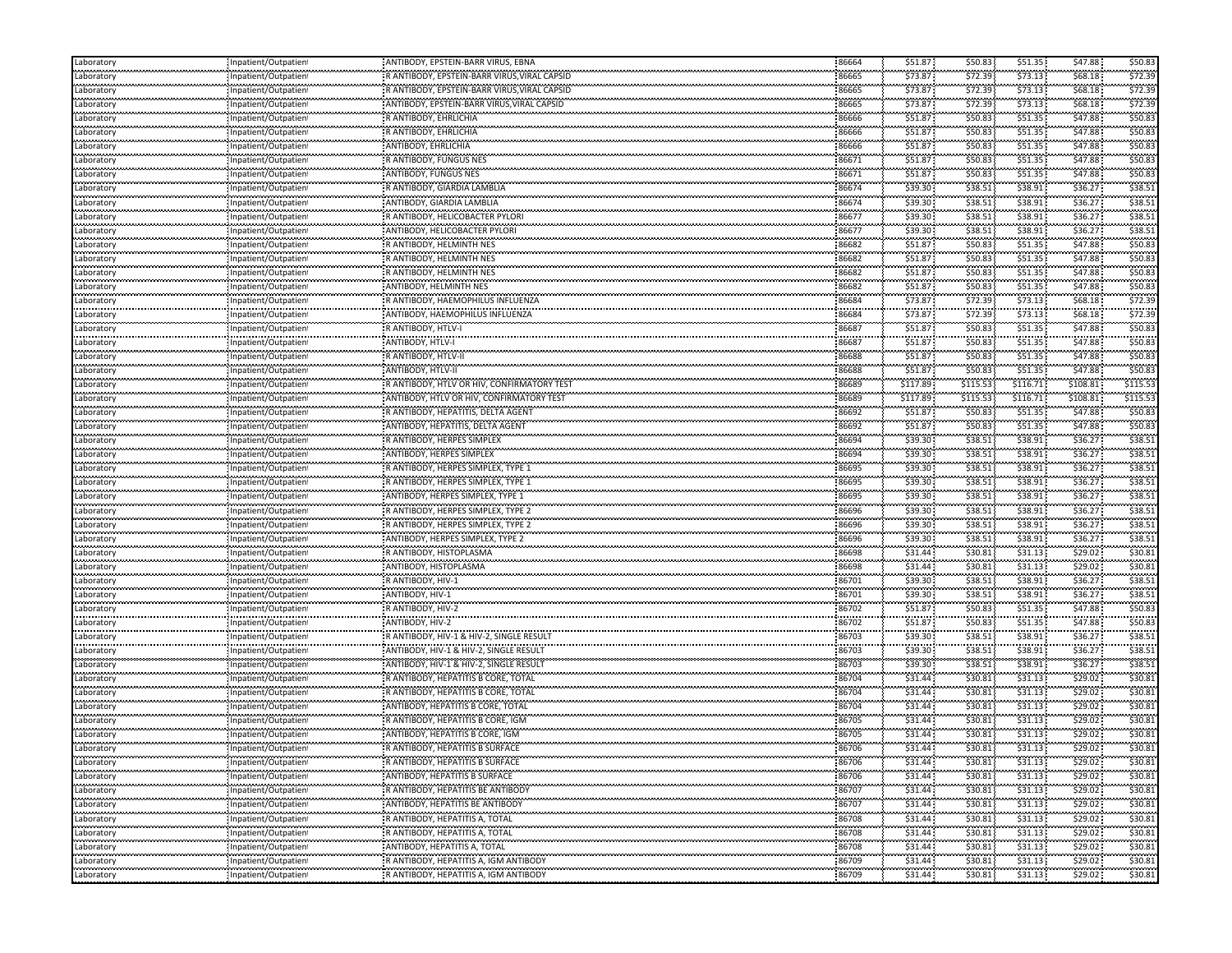| Laboratory                        | Inpatient/Outpatient     | ANTIBODY, HEPATITIS A, IGM ANTIBODY        | 86709          | \$31.44            | \$30.81      | \$31.13        | \$29.02            | \$30.81  |
|-----------------------------------|--------------------------|--------------------------------------------|----------------|--------------------|--------------|----------------|--------------------|----------|
| Laboratory                        | Inpatient/Outpatient     | R ANTIBODY, INFLUENZA VIRUS                | 86710          | \$47.15            | \$46.21      | \$46.68        | \$43.52            | \$46.21  |
| .<br>Laboratory                   | <br>Inpatient/Outpatient | ANTIBODY, INFLUENZA VIRUS                  | 86710          | \$47.15            | \$46.21      | .<br>\$46.68   | \$43.52            | \$46.2\$ |
| .<br>Laboratory                   | Inpatient/Outpatient     | R ANTIBODY, JC VIRUS                       | 86711          | \$31.44            | \$30.81      | \$31.13        | \$29.02            | \$30.81  |
| .<br>Laboratory                   | Inpatient/Outpatient     | ANTIBODY, JC VIRUS                         | 86711          | \$31.44            | \$30.81      | .<br>\$31.13   | \$29.02            | \$30.8   |
| .<br>Laboratory                   | Inpatient/Outpatient     | R ANTIBODY, LEGIONELLA                     | 86713          | \$31.44            | \$30.81      | \$31.13        | \$29.02            | \$30.81  |
| Laboratory                        | Inpatient/Outpatien      | ANTIBODY, LEGIONELLA                       | 86713          | \$31.44            | \$30.81      | \$31.13        | \$29.02            | \$30.81  |
| <br>Laboratory                    | Inpatient/Outpatien      | R ANTIBODY, LEISHMANIA                     | 86717          | \$31.44            | \$30.81      | \$31.13        | \$29.02\$          | \$30.8   |
| <br>Laboratory                    | Inpatient/Outpatient     | ANTIBODY, LEISHMANIA                       | 86717          | \$31.44            | \$30.81      | \$31.13        | \$29.02            | \$30.8   |
| .<br>Laboratory                   | Inpatient/Outpatien      | R ANTIBODY, LEPTOSPIRA                     | 86720          | \$31.44            | \$30.81      | \$31.13        | \$29.02            | \$30.8   |
| .                                 |                          | ANTIBODY, LEPTOSPIRA                       | 86720          | \$31.44            | \$30.81      | \$31.13        | \$29.02            | \$30.8   |
| Laboratory<br>                    | Inpatient/Outpatient<br> |                                            |                | \$31.44            |              | \$31.13        | \$29.02            | \$30.81  |
| Laboratory                        | Inpatient/Outpatient     | R ANTIBODY, LISTERIA MONOCYTOGENES         | 86723          |                    | \$30.81      |                | \$29.02            | \$30.8   |
| Laboratory                        | Inpatient/Outpatient     | ANTIBODY, LISTERIA MONOCYTOGENES           | 86723          | \$31.44            | \$30.81      | \$31.13        |                    |          |
| Laboratory<br>.                   | Inpatient/Outpatient<br> | R ANTIBODY, LYMPHOCYTIC CHORIOMENINGITIS   | 86727          | \$31.44<br>.       | \$30.81<br>  | \$31.13<br>    | \$29.02            | \$30.81  |
| Laboratory<br>.                   | Inpatient/Outpatient     | ANTIBODY, LYMPHOCYTIC CHORIOMENINGITIS     | 86727          | \$31.44            | \$30.81      | \$31.13        | \$29.02            | \$30.8   |
| Laboratory<br>                    | Inpatient/Outpatien      | R ANTIBODY, MUMPS                          | 86735          | \$31.44            | \$30.81      | \$31.13<br>.   | \$29.02\$          | \$30.8   |
| Laboratory<br>                    | Inpatient/Outpatient     | R ANTIBODY, MUMPS                          | 86735          | \$31.44            | \$30.81      | \$31.13        | \$29.02            | \$30.8   |
| Laboratory<br>.                   | Inpatient/Outpatient     | ANTIBODY, MUMPS                            | 86735          | \$31.44            | \$30.81      | \$31.13        | \$29.02            | \$30.81  |
| Laboratory                        | Inpatient/Outpatient     | R ANTIBODY, MYCOPLASMA                     | 86738          | \$31.44            | \$30.81      | \$31.13        | \$29.02            | \$30.8   |
| <br>Laboratory                    | Inpatient/Outpatient     | ANTIBODY, MYCOPLASMA                       | 86738          | \$31.44            | \$30.81      | \$31.13        | \$29.02            | \$30.8   |
| <br>Laboratory                    | Inpatient/Outpatient     | R ANTIBODY, PARVOVIRUS                     | 86747          | \$47.15            | \$46.21      | \$46.68        | \$43.52            | \$46.2   |
| Laboratory                        | Inpatient/Outpatient     | ANTIBODY, PARVOVIRUS                       | 86747          | \$47.15            | \$46.21      | \$46.68        | \$43.52            | \$46.21  |
| Laboratory                        | Inpatient/Outpatient     | R ANTIBODY, PROTOZOA, NOT OTHRWS SPEC      | 86753          | \$73.87            | \$72.39      | \$73.13        | \$68.18\$          | \$72.39  |
| .<br>Laboratory                   | Inpatient/Outpatien!     | R AB, PROTOZOA NES                         | 86753          | \$31.44            | \$30.81      | 531.13         | \$29.02            | \$30.8   |
| .<br>Laboratory                   | Inpatient/Outpatient     | AB, PROTOZOA NES                           | 86753          | .<br>\$31.44       | \$30.81      | .<br>\$31.13   | \$29.02            | \$30.8   |
| .<br>Laboratory                   | Inpatient/Outpatient     | R ANTIBODY, RESPIRATORY SYNCYTIAL VIRUS    | 86756          | \$39.30            | \$38.51      | \$38.91        | \$36.27            | \$38.51  |
| .<br>Laboratory                   | <br>Inpatient/Outpatient | ANTIBODY, RESPIRATORY SYNCYTIAL VIRUS      | 86756          | \$39.30            | \$38.51      | \$38.91        | \$36.27            | \$38.5   |
| .<br>Laboratory                   | Inpatient/Outpatient     | R ANTIBODY, RICKETTSIA                     | 86757          | \$31.44            | \$30.81      | 531.13         | \$29.02            | \$30.8   |
| <br>Laboratory                    |                          | ANTIBODY, RICKETTSIA                       | 86757          | \$31.44            | \$30.81      | \$31.13        | \$29.02            | \$30.8   |
|                                   | Inpatient/Outpatient     |                                            | 86762          | \$23.58            | \$23.11      | \$23.34        | \$21.76            | \$23.11  |
| Laboratory<br>.                   | Inpatient/Outpatient     | R ANTIBODY, RUBELLA<br>R ANTIBODY, RUBELLA |                | \$23.58            | \$23.11      | \$23.34        | \$21.76            | \$23.1   |
| Laboratory<br>.                   | Inpatient/Outpatient     |                                            | 86762<br>86762 | \$23.58            | \$23.11      | \$23.34        | \$21.76            | \$23.1   |
| Laboratory<br>.                   | Inpatient/Outpatient     | ANTIBODY, RUBELLA                          | 86765          | \$31.44            |              | .              | \$29.02            | \$30.8   |
| Laboratory                        | Inpatient/Outpatient     | R ANTIBODY, RUBEOLA                        |                |                    | \$30.81      | \$31.13        |                    |          |
| Laboratory<br>.                   | Inpatient/Outpatient     | ANTIBODY, RUBEOLA                          | 86765          | \$31.44<br>.       | \$30.81<br>  | \$31.13        | \$29.02            | \$30.81  |
| Laboratory<br>                    | Inpatient/Outpatient     | R ANTIBODY, SALMONELLA                     | 86768          | \$94.31            | \$92.42      | \$93.37        | \$87.05            | \$92.4   |
| Laboratory<br>                    | Inpatient/Outpatient     | R ANTIBODY, SALMONELLA                     | 86768          | \$94.31            | \$92.42      | \$93.37        | \$87.05            | \$92.4   |
| Laboratory                        | Inpatient/Outpatient     | ANTIBODY, SALMONELLA                       | 86768          | \$94.31            | \$92.42      | \$93.37        | \$87.05            | \$92.4   |
| Laboratory                        | Inpatient/Outpatient     | SARS-COV-2 COVID-19 ANTIBODY               | 86769          | \$47.15            | \$46.21      | \$46.68        | \$43.52            | \$46.21  |
| Laboratory                        | Inpatient/Outpatient     | R ANTIBODY, TETANUS                        | 86774          | \$39.30            | \$38.51      | \$38.91        | \$36.27            | \$38.51  |
| .<br>Laboratory                   | Inpatient/Outpatien      | ANTIBODY, TETANUS                          | 86774          | \$39.30            | \$38.51      | \$38.91        | \$36.27            | \$38.5   |
| <br>Laboratory                    | Inpatient/Outpatient     | R ANTIBODY, TOXOPLASMA                     | 86777          | \$39.30            | \$38.51      | \$38.91        | \$36.27            | \$38.5   |
| .<br>Laboratory                   | <br>Inpatient/Outpatien  | ANTIBODY, TOXOPLASMA                       | 86777          | \$39.30            | \$38.51      | \$38.91        | \$36.27            | \$38.5   |
| .<br>Laboratory                   | Inpatient/Outpatient     | R ANTIBODY, TOXOPLASMA, IGM                | 86778          | \$39.30            | <br>\$38.51  | \$38.91        | \$36.27            | \$38.5   |
| .<br>Laboratory                   | Inpatient/Outpatient     | ANTIBODY, TOXOPLASMA, IGM                  | 86778          | \$39.30            | \$38.51      | \$38.91        | \$36.27            | \$38.51  |
| Laboratory                        | Inpatient/Outpatient     | R ANTIBODY, TREPONEMA PALLIDUM             | 86780          | \$26.72            | \$26.19      | \$26.45        | \$24.66            | \$26.19  |
| .<br>Laboratory                   | Inpatient/Outpatient     | R ANTIBODY, TREPONEMA PALLIDUM             | 86780          | \$26.72\$          | \$26.19      | \$26.45        | \$24.66            | \$26.19  |
| <br>Laboratory                    | Inpatient/Outpatient     | ANTIBODY, TREPONEMA PALLIDUM               | 86780          | \$26.72            | <br>\$26.19  | .<br>\$26.45   | \$24.66            | \$26.19  |
| .<br>Laborator                    | npatient/Outpatien       | R ANTIBODY, TRICHINELLA                    | 86784          | \$31.44            | \$30.81      | \$31.13        | \$29.02\$          | \$30.81  |
| <br>Laboratory                    | Inpatient/Outpatien      | ANTIBODY, TRICHINELLA                      | 86784          | \$31.44            | \$30.81      | .<br>\$31.13   | \$29.02            | \$30.81  |
| .                                 | Inpatient/Outpatien      | R ANTIBODY, VARICELLA-ZOSTER               | 86787          | \$31.44            | \$30.81      | \$31.13        | \$29.02\$          | \$30.81  |
| Laboratory                        |                          | : ANTIBODY, VARICELLA-ZOSTER               |                |                    |              |                |                    |          |
| Laboratory<br>                    | Inpatient/Outpatient     |                                            | 86787          | \$31.44<br>\$31.44 | \$30.81      | \$31.13        | \$29.02<br>\$29.02 | \$30.81  |
| Laboratory                        | Inpatient/Outpatient     | R ANTIBODY, WEST NILE VIRUS, IGM           | 86788          |                    | \$30.81      | \$31.13        |                    | \$30.81  |
| Laboratory<br>بالمحامد بالمحامدات | Inpatient/Outpatient     | ANTIBODY, WEST NILE VIRUS, IGM             | 86788          | \$31.44            | \$30.81      | \$31.13        | \$29.02            | \$30.81  |
| Laboratory<br>                    | Inpatient/Outpatient     | R ANTIBODY, WEST NILE VIRUS<br>            | 86789          | \$31.44            | \$30.81<br>. | \$31.13<br>.   | \$29.02\$          | \$30.81  |
| Laboratory<br>.                   | Inpatient/Outpatient     | ANTIBODY, WEST NILE VIRUS                  | 86789          | \$31.44            | \$30.81      | \$31.13        | \$29.02            | \$30.81  |
| Laboratory<br>.                   | Inpatient/Outpatient<br> | R ANTIBODY, VIRUS NOT ELSEWHERE SPECIFIED  | 86790<br>.     | \$62.87            | \$61.61      | \$62.24\$<br>. | \$58.03            | \$61.61  |
| Laboratory<br>.                   | Inpatient/Outpatient     | R ANTIBODY, VIRUS NOT ELSEWHERE SPECIFIED  | 86790          | \$39.30            | \$38.51      | \$38.91        | \$36.27            | \$38.51  |
| Laboratory<br>.                   | Inpatient/Outpatient     | RANTIBODY, VIRUS NOT ELSEWHERE SPECIFIED   | 86790          | \$47.15            | \$46.21      | \$46.68        | \$43.52            | \$46.21  |
| Laboratory                        | Inpatient/Outpatient     | ANTIBODY, VIRUS NOT ELSEWHERE SPECIFIED    | 86790          | \$62.87            | \$61.61      | \$62.24\$      | \$58.03            | \$61.61  |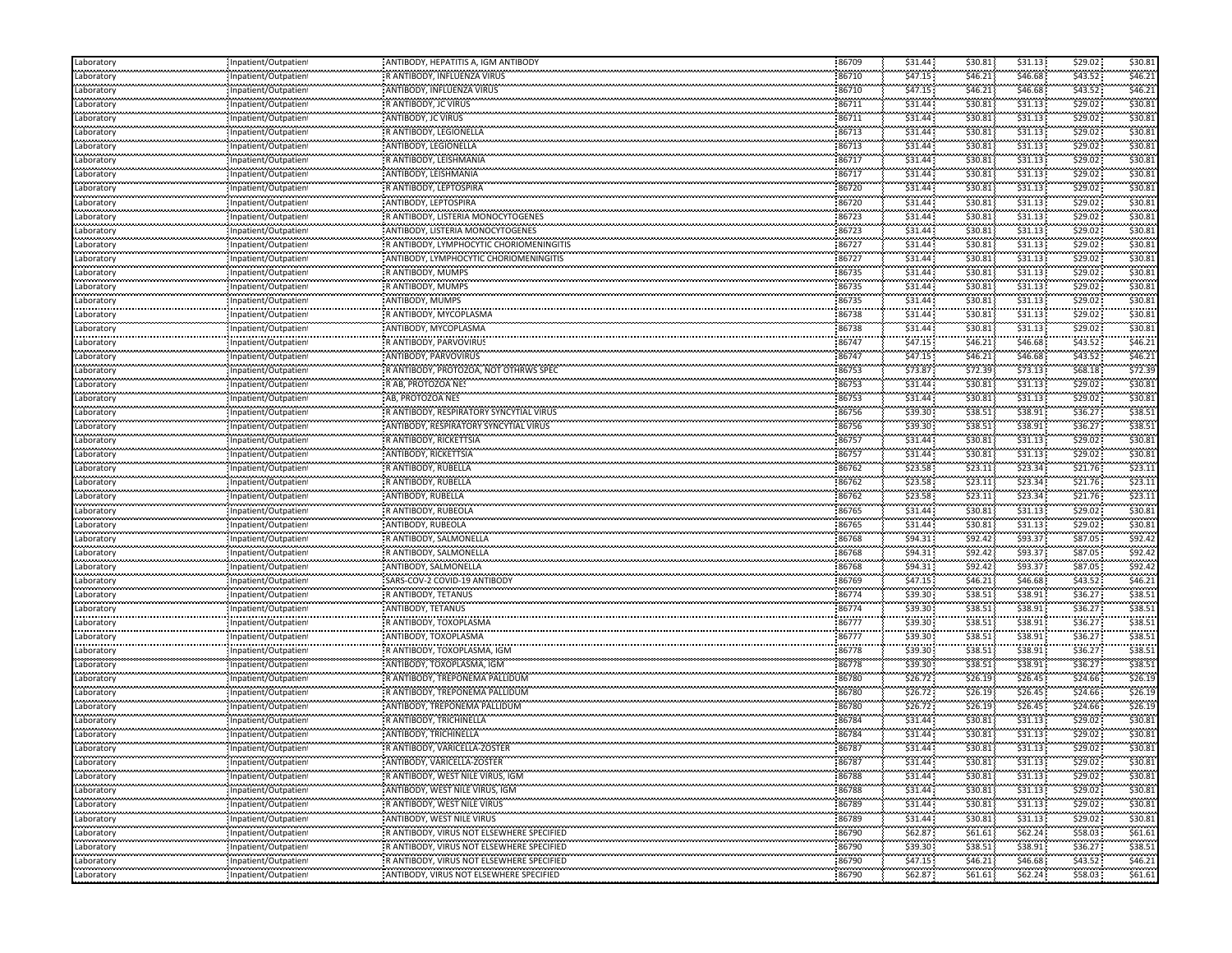| Laboratory                  | Inpatient/Outpatient                                                                     | : ANTIBODY, VIRUS NOT ELSEWHERE SPECIFIED               | 86790      | \$39.30               | \$38.51       | \$38.91                                      | \$36.27               | \$38.51      |
|-----------------------------|------------------------------------------------------------------------------------------|---------------------------------------------------------|------------|-----------------------|---------------|----------------------------------------------|-----------------------|--------------|
| Laboratory                  | Inpatient/Outpatien                                                                      | R ANTIBODY, YERSINIA                                    | 86793      | \$31.44               | \$30.81       | \$31.13                                      | \$29.02\$             | \$30.81      |
| .<br>Laboratory             | Inpatient/Outpatien                                                                      | ANTIBODY, YERSINIA                                      | 86793      | \$31.44               | \$30.81       | \$31.13                                      | \$29.02               | \$30.8       |
| .<br>Laboratory             | Inpatient/Outpatien                                                                      | R THYROGLOBULIN ANTIBODY                                | 86800      | <br>\$39.30           | <br>\$38.51   | \$38.91                                      | .<br>\$36.27          | .<br>\$38.5  |
| Laboratory                  | Inpatient/Outpatient                                                                     | THYROGLOBULIN ANTIBODY                                  | 86800      | \$39.30               | \$38.51       | \$38.91                                      | \$36.27               | \$38.5       |
| ومحدد محامدتك<br>Laboratory | : Inpatient/Outpatien                                                                    | <b>HEPATITIS C ANTIBODY</b>                             | 86803      | \$39.30               | \$38.51       | \$38.91                                      | \$36.27               | \$38.5       |
| .<br>Laboratory             | Inpatient/Outpatien                                                                      | R HEPATITIS C ANTIBODY                                  | 86803      | \$39.30               | \$38.51       | \$38.91                                      | \$36.27               | \$38.5       |
| .<br>Laboratory             | .<br>Inpatient/Outpatien <sup>.</sup>                                                    | <b>HEPATITIS C ANTIBODY</b>                             | 86803      | \$39.30               | \$38.51       | \$38.91                                      | \$36.27               | \$38.5       |
| <br>Laboratory              | <br>Inpatient/Outpatien                                                                  | R HEPATITIS C ANTIBODY CONFIRMATORY TEST                | <br>86804  | ,,,,,,,,,<br>\$157.18 | \$154.04      | .<br>\$155.61                                | \$145.08              | \$154.0      |
| .<br>Laboratory             | ,,,,,,,,,,,,,,,,,,,,,,,,,,<br>Inpatient/Outpatien                                        | <b>HEPATITIS C ANTIBODY CONFIRMATORY TEST</b>           | 86804      | \$157.18              | \$154.04      | ,,,,,,,,,<br>\$155.61                        | \$145.08              | \$154.0      |
| <br>Laboratory              | <br>Inpatient/Outpatien                                                                  | R HLA TYPING, A, B, OR C SINGLE ANTIGEN                 | <br>86812  | \$70.73               | .<br>\$69.32  | .<br>\$70.02                                 | \$65.28\$             | \$69.3       |
| .<br>Laboratory             | Inpatient/Outpatien                                                                      | HLA TYPING, A, B, OR C SINGLE ANTIGEN                   | 86812      | \$70.73               | \$69.32       | \$70.02                                      | .<br>\$65.28          | .<br>\$69.3  |
| .<br>Laboratory             | Inpatient/Outpatien                                                                      | HLA TYPING, A, B, OR C SINGLE ANTIGEN                   | 86812      | \$70.73               | \$69.32       | \$70.02                                      | \$65.28               | \$69.3       |
| مستعدد متحددت<br>Laboratory | Inpatient/Outpatien                                                                      | R HLA TYPING, A, B, OR C MULTPL ANTIGEN                 | 86813      | \$196.48              | \$192.55      | \$194.52                                     | \$181.35              | \$192.55     |
| .<br>Laboratory             | Inpatient/Outpatien                                                                      | R HLA TYPING, A, B, OR C MULTPL ANTIGEN                 | 86813      | \$196.48              | \$192.55      | \$194.52                                     | \$181.35              | \$192.5      |
| .<br>Laboratory             | .<br>.<br>Inpatient/Outpatien                                                            | HLA TYPING, A, B, OR C MULTPL ANTIGEN                   | <br>86813  | .<br>\$196.48         | .<br>\$192.55 | ,,,,,,,,,<br>\$194.52                        | \$181.35              | \$192.55     |
| Laboratory                  | <br>Inpatient/Outpatien                                                                  | HLA TYPING, A, B, OR C MULTPL ANTIGEN                   | <br>86813  | \$196.48              | \$192.55      | \$194.52                                     | \$181.35              | \$192.55     |
| Laboratory                  |                                                                                          | R HLA TYPING, DR/DQ SINGLE ANTIGEN                      | 86816      | \$180.76              | \$177.14      | \$178.95                                     | \$166.84              | \$177.14     |
| Laboratory                  | Inpatient/Outpatien<br>                                                                  | HLA TYPING, DR/DQ SINGLE ANTIGEN                        | <br>86816  | \$180.76              | \$177.14      | .<br>\$178.95                                | \$166.84              | \$177.1      |
| .<br>Laboratory             | Inpatient/Outpatien<br>Inpatient/Outpatien                                               | R HLA TYPING, DR/DQ MULTIPLE ANTIGEN                    | 86817      | \$361.52              | \$354.29      | \$357.90                                     | \$333.68              | \$354.29     |
| <br>Laboratory              | <br>Inpatient/Outpatien                                                                  | HLA TYPING, DR/DQ MULTIPLE ANTIGEN                      | <br>86817  | .<br>\$361.52         | \$354.29      | \$357.90                                     | \$333.68              | \$354.29     |
| Laboratory                  | : Inpatient/Outpatien                                                                    | R HLA X-MATCH NON-CYTOTOXIC FIRS                        | 86825      | \$694.74              | \$680.85      | \$687.79                                     | \$641.25              | \$680.85     |
| Laboratory                  | Inpatient/Outpatien                                                                      | ANTIBODY SCREEN, RBC, EA SERUM TECHNIQUE                | 86850      | \$18.86               | \$18.48       | \$18.67                                      | \$17.41               | \$18.48      |
| .<br>Laboratory             | .<br>Inpatient/Outpatien                                                                 | ANTIBODY ELUTION (RBC), EACH ELUTION                    | 86860      | \$31.44               | <br>\$30.81   | \$31.13                                      | \$29.02               | \$30.8       |
| Laboratory                  | <br>Inpatient/Outpatien                                                                  | ANTIBODY IDENT, RBC, EA PANEL FOR EA SERUM TECHNIQUE    | <br>86870  | \$47.15               | \$46.21       | \$46.68                                      | \$43.52               | \$46.2\$     |
| ومحدد محامدتك<br>Laboratory | Inpatient/Outpatien                                                                      | : ANTIHUMAN GLOBULIN TEST (COOMBS) DIRECT, EA ANTISERUM | 86880      | \$12.57               | \$12.32       | \$12.44                                      | \$11.60               | \$12.3       |
| <br>Laboratory              | <br>Inpatient/Outpatien                                                                  | COOMBS TEST INDIRECT TITER                              | <br>86886  | \$50.30               | \$49.29       | .<br>\$49.80                                 | \$46.43               | \$49.29      |
| .<br>Laboratory             | Inpatient/Outpatien                                                                      | AUTOLOGOUS BLOOD/COMPONENT PREDEPOSITED                 | 86890      | \$267.21              | \$261.87      | \$264.54                                     | \$246.63              | \$261.8      |
| <br>Laboratory              | Inpatient/Outpatien                                                                      | AUTOLOG BLOOD PREDEPOSITED                              | <br>86890  | \$267.21              | \$261.87      | \$264.54                                     | \$246.63              | \$261.8      |
| Laboratory                  | : Inpatient/Outpatien                                                                    | AUTOLOGOUS BLOOD OP SALVAGE                             | 86891      | \$825.20              | \$808.70      | \$816.95                                     | \$761.66              | \$808.70     |
| Laboratory                  | Inpatient/Outpatien                                                                      | <b>BLOOD TYPING, ABO</b>                                | 86900      | \$6.29                | \$6.16        | \$6.23                                       | \$5.81                | \$6.16       |
| .<br>Laboratory             | .<br>Inpatient/Outpatien                                                                 | <b>BLOOD TYPING RH (D)</b>                              | 86901      | \$6.29                | \$6.16        | \$6.23                                       | \$5.81                | \$6.16       |
| .<br>Laboratory             | <br>Inpatient/Outpatien                                                                  | BLOOD TYPE ANTIGEN DONOR EA                             | 86902      | \$23.58               | \$23.11       | <br>\$23.34                                  | \$21.76               | \$23.1       |
| مستعدد متحددت<br>Laboratory | Inpatient/Outpatien                                                                      | BLD TYPE, AG SCRN W PT SERUM PER UNI                    | 86904      | \$18.86               | \$18.48       | \$18.67                                      | \$17.41               | \$18.48      |
| .<br>Laboratory             | .<br>Inpatient/Outpatien                                                                 | BLD TYPE, RBC AG NOT ABO/RHD E.                         | <br>86905  | \$23.58               | \$23.11       | \$23.34                                      | \$21.76               | \$23.1       |
| .<br>Laboratory             | Inpatient/Outpatien                                                                      | COMPATIBILITY TEST EA UNIT, IMMED SPIN TECHNQ           | 86920      | <br>\$12.57           | \$12.32       | .<br>\$12.44                                 | \$11.60               | .<br>\$12.32 |
| <br>Laboratory              | Inpatient/Outpatien                                                                      | COMPATIBILITY TEST EA UNIT, ANTIGLOB TECHNQ             | <br>86922  | \$15.72               | .<br>\$15.41  | \$15.56                                      | \$14.51               | \$15.4       |
| Laboratory                  | Inpatient/Outpatien                                                                      | FRESH FROZEN PLASMA, THAWING, EACH UNIT                 | 86927      | \$6.29                | \$6.16\$      | \$6.23\$                                     | \$5.81                | \$6.16       |
| سيبيب<br>Laboratory         | Inpatient/Outpatien                                                                      | R HEMOLYSINS & AGGLUTININS INCUBATED                    | 86941      | \$28.29               | \$27.72       | \$28.01                                      | \$26.11               | \$27.72      |
| .<br>Laboratory             | .<br>Inpatient/Outpatien <sup>.</sup>                                                    | HEMOLYSINS & AGGLUTININS INCUBATED                      | 86941      | \$28.29               | \$27.72       | \$28.01                                      | \$26.11               | \$27.72      |
| <br>Laboratory              | Inpatient/Outpatien                                                                      | POOLING OF PLATELETS/BLOOD PRODUCTS                     | <br>86965  | <br>\$31.44           | <br>\$30.81   | .<br>\$31.13                                 | \$29.02               | \$30.8       |
| .<br>Laboratory             | Inpatient/Outpatien                                                                      | PRETREAT RBC, CHEM OR DRUGS, EA INCUBATION              | 86970      | \$48.73               | <br>\$47.76   | \$48.24                                      | \$44.98               | \$47.76      |
| <br>Laboratory              | Inpatient/Outpatien                                                                      | PRETREATMENT RBC'S W/ENZYMES, E.                        | 86971      | \$48.73               | \$47.76       | .<br>\$48.24                                 | \$44.98               | \$47.76      |
| .<br>Laboratory             | Inpatient/Outpatien                                                                      | PRETREATMENT SERUM BY DILUTION                          | 86976      | \$48.73               | \$47.76       | .<br>\$48.24                                 | .<br>\$44.98          | .<br>\$47.76 |
| .<br>Laboratory             | Inpatient/Outpatien                                                                      | <b>PRETREATMENT SERUM INCUBATION W/INHIBITOR, EA</b>    | 86977      | \$48.73               | \$47.76       | \$48.24                                      | \$44.98               | \$47.76      |
| ومحمد محمد مح<br>Laboratory | Inpatient/Outpatien                                                                      | PRETREATMENT SERUM BY DIFF RED CELL ABSORPTION, EA      | 86978      | \$157.18              | \$154.04      | \$155.61                                     | \$145.08              | \$154.04     |
| .<br>Laboratory             | .<br>Inpatient/Outpatien                                                                 | SPLITTING OF BLOOD/PRODUCTS EACH UNIT                   | <br>86985  | \$31.44               | .<br>\$30.81  | \$31.13                                      | \$29.02               | \$30.8       |
| .<br>Laboratory             | <br>npatient/Outpatien                                                                   | CONCENTRATION FOR INFECTIOUS AGENT                      | 87015      | .<br>$$31.44$ :       | <br>\$30.81   | .<br>\$31.13                                 | \$29.02               | \$30.8       |
| <br>Laboratory              | Inpatient/Outpatient                                                                     | R CONCENTRATION FOR INFECTIOUS AGENT                    | 87015      | .<br>\$31.44          | .<br>\$30.81  | \$31.13                                      | \$29.02               | \$30.81      |
| Laboratory                  | Inpatient/Outpatien                                                                      | CONCENTRATION FOR INFECTIOUS AGENT                      | 87015      | \$31.44               | <br>\$30.81   | \$31.13                                      | \$29.02\$             | \$30.81      |
| Laboratory                  | Inpatient/Outpatient                                                                     | CONCENTRATION FOR INFECTIOUS AGENT                      | .<br>87015 | \$31.44               | \$30.81       | <br>\$31.13                                  | \$29.02               | .<br>\$30.81 |
| .<br>Laboratory             | Inpatient/Outpatien                                                                      | AEROB BACTERIAL BLOOD CULTURE, PRESUMPTIVE ID           | 87040      | <br>\$62.87           | \$61.61       | <br>\$62.24\$                                | <b></b><br>\$58.03    | <br>\$61.61  |
| Laboratory                  | Inpatient/Outpatient                                                                     | AEROB BACTERIAL BLOOD CULTURE, PRESUMPTIVE ID           | 87040      | \$62.87               | \$61.61       | \$62.24                                      | \$58.03               | \$61.61      |
| Laboratory                  | بالمحامد والمحاملة والمحامد والمحامد والمحامد والمحامد والمداوات<br>Inpatient/Outpatient | AEROB BACTERIAL BLOOD CULTURE, PRESUMPTIVE ID           | 87040      | \$62.87\$             | \$61.61       | \$62.24\$                                    | \$58.03               | \$61.61      |
| Laboratory                  | <br>Inpatient/Outpatient                                                                 |                                                         | 87045      | \$47.15               | \$46.21       | \$46.68                                      | \$43.52\$             | \$46.21      |
| .<br>Laboratory             | ,,,,,,,,,,,,,,,,,,,,,,,,,,,<br>Inpatient/Outpatient                                      | AEROB BACTERIA CULTURE STOOL, PRELIM EXAM               | 87045      | \$47.15               | .<br>\$46.21  | <b><i><u>ALCOHOL: 000</u></i></b><br>\$46.68 | والمتعبدات<br>\$43.52 | <br>\$46.2   |
| Laboratory                  | <br>Inpatient/Outpatient                                                                 | AEROB BACTERIA CULTURE STOOL, PRELIM EXAM               | 87045      | \$47.15               | \$46.21       | .<br>\$46.68                                 | \$43.52               | .<br>\$46.21 |
| .<br>Laboratory             | <br>Inpatient/Outpatient                                                                 | AEROBIC STOOL CULTR ADDTL PATHOG EA PLATE               | 87046      | \$15.72               | .<br>\$15.41  | <br>\$15.56                                  | ومريومون<br>\$14.51   | <br>\$15.41  |
| Laboratory                  | <br>Inpatient/Outpatient                                                                 | AEROBIC STOOL CULTR ADDTL PATHOG EA PLATE               | .<br>87046 | <br>\$15.72           | \$15.41       | <br>\$15.56                                  | --------<br>\$14.51   | \$15.41      |
|                             |                                                                                          |                                                         |            |                       |               |                                              |                       |              |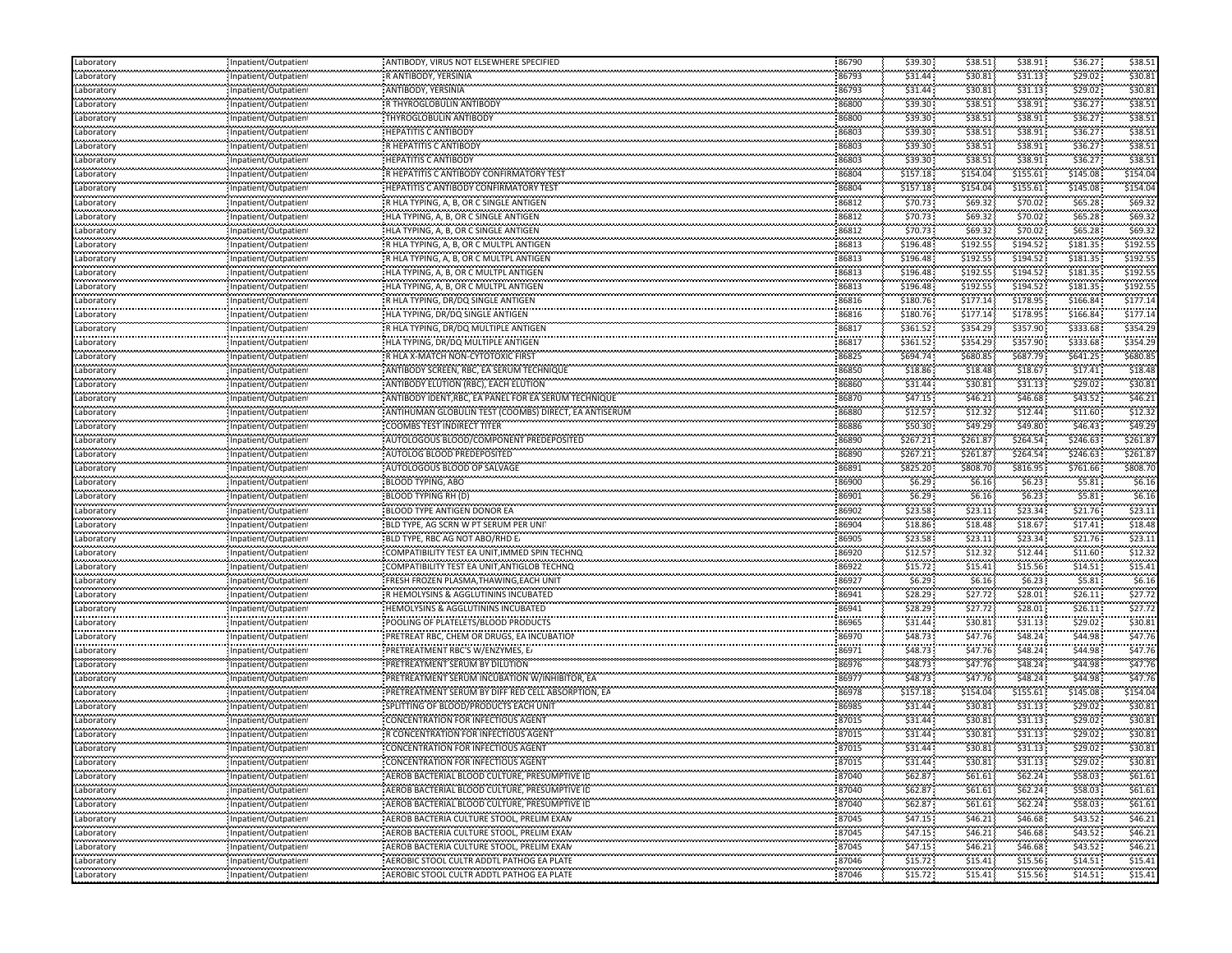| Laboratory                     | Inpatient/Outpatien                                 | AEROBIC STOOL CULTR ADDTL PATHOG EA PLATE                 | 87046               | \$15.72               | \$15.41                                       | \$15.56                | \$14.51     | \$15.41      |
|--------------------------------|-----------------------------------------------------|-----------------------------------------------------------|---------------------|-----------------------|-----------------------------------------------|------------------------|-------------|--------------|
| Laboratory                     | Inpatient/Outpatien                                 | CULTURE, BACTERIAL OTHR SOURCE, AEROBIC, PRESUMPTIVE ID   | 87070               | \$62.87               | \$61.61                                       | \$62.24                | \$58.03     | \$61.61      |
| <br>Laboratory                 | Inpatient/Outpatien                                 | R CULTURE, BACTERIAL OTHR SOURCE, AEROBIC, PRESUMPTIVE ID | <br>87070           | .<br>\$62.87          | .<br>\$61.61                                  | .<br>\$62.24           | \$58.03     | \$61.6\$     |
| <b></b><br>Laboratory          | Inpatient/Outpatien                                 | CULTURE, BACTERIAL OTHR SOURCE, AEROBIC, PRESUMPTIVE ID   | 87070               | \$62.87               | \$61.61                                       | \$62.24                | \$58.03     | \$61.61      |
| <br>Laboratory                 | Inpatient/Outpatien                                 | CULTURE, BACTERIAL ANY SOURCE, ANAEROBIC, PRESUMPTIVE ID  | <br>87075           | .<br>\$62.87          | .<br>\$61.61                                  | .<br>\$62.24           | \$58.03     | \$61.6\$     |
| محدسته<br>Laboratory           | : Inpatient/Outpatien                               | CULTURE, BACTERIAL ANY SOURCE, ANAEROBIC, PRESUMPTIVE ID  | 87075               | \$62.87               | \$61.61                                       | \$62.24                | \$58.03     | \$61.61      |
| Laboratory                     | Inpatient/Outpatien                                 | CULTURE, BACTERIAL ANAEROBIC ISOL ADD METHOD, EA ISOLATE  | 87076               | \$15.72               | \$15.41                                       | \$15.56                | \$14.51     | \$15.41      |
| .<br>Laboratory                | <br>                                                | CULTURE, BACTERIAL ANAEROBIC ISOL ADD METHOD, EA ISOLATE  | 87076               | .<br>\$15.72          | <br>\$15.41                                   | \$15.56                | \$14.51     | \$15.4       |
|                                | Inpatient/Outpatien                                 |                                                           |                     | \$15.72               | .                                             | \$15.56                | \$14.51     | \$15.4       |
| Laboratory<br>.                | npatient/Outpatien                                  | CULTURE, BACTERIAL AEROBIC ISOL ADD METHOD, EA ISOLATE    | 87077<br>           | .                     | \$15.41<br>                                   | \$15.56                | \$14.51     | \$15.4       |
| Laboratory<br>                 | Inpatient/Outpatien<br>                             | CULTURE, BACTERIAL AEROBIC ISOL ADD METHOD, EA ISOLATE    | 87077<br>           | \$15.72<br>\$31.44    | \$15.41<br>.                                  | \$31.13                | \$29.02     | \$30.8       |
| Laboratory<br><b></b>          | Inpatient/Outpatien                                 | CULTURE PRESMPTV PATH ORGNSMS SCREEN ONLY                 | 87081               |                       | \$30.81                                       |                        | \$29.02     | \$30.8       |
| Laboratory<br>.                | Inpatient/Outpatien                                 | R CULTURE PRESMPTV PATH ORGNSMS SCREEN ONLY               | 87081               | \$31.44               | \$30.81                                       | \$31.13                |             |              |
| Laboratory<br>.                | Inpatient/Outpatien                                 | CULTURE PRESMPTV PATH ORGNSMS SCREEN ONLY                 | 87081               | \$31.44               | \$30.81                                       | \$31.13                | \$29.02     | \$30.81      |
| Laboratory<br>                 | Inpatient/Outpatien                                 | CULTURE PRESMPTV PATH ORGNSMS SCREEN ONLY - N/            | 87081<br>           | \$31.44<br>.          | \$30.81<br>.                                  | \$31.13<br>.           | \$29.02     | \$30.81      |
| Laboratory<br>.                | Inpatient/Outpatien                                 | URINE CULTURE BACTRL QUANT COLONY COUNT                   | 87086               | \$31.44               | \$30.81<br>                                   | \$31.13                | \$29.02     | \$30.8       |
| aboratory<br>                  | Inpatient/Outpatien                                 | URINE CULTURE BACTRL QUANT COLONY COUNT                   | 87086<br>           | \$31.44               | \$30.81<br>.                                  | \$31.13                | \$29.02     | \$30.8       |
| Laboratory<br>محدسته           | Inpatient/Outpatien                                 | URINE BACTERIA CULTURE, PRESUMPTIVE ID, EA ISOLATE        | 87088               | \$15.72               | \$15.41                                       | \$15.56                | \$14.51     | \$15.4       |
| Laboratory                     | Inpatient/Outpatien                                 | URINE BACTERIA CULTURE, PRESUMPTIVE ID, EA ISOLATE        | 87088               | \$15.72               | \$15.41                                       | \$15.56                | \$14.51     | \$15.4       |
| <br>Laboratory                 | <br>npatient/Outpatien                              | CULT FUNGUS W P ID, SKIN HR NL                            | 87101               | \$39.30               | .<br>\$38.51                                  | \$38.91                | \$36.27     | \$38.5       |
| <br>Laboratory                 | <br>Inpatient/Outpatien                             | R CULT FUNGUS W P ID, SKIN HR NL                          | 87101               | greenwood.<br>\$39.30 | <b><i><u>ALCOHOL: 2005</u></i></b><br>\$38.51 | \$38.91                | \$36.27     | 538.5        |
| <br>Laboratory                 | Inpatient/Outpatien                                 | CULT FUNGUS W P ID, SKIN HR NL                            | 87101               | \$39.30               | \$38.51                                       | \$38.91                | \$36.27     | \$38.5       |
| Laboratory                     | : Inpatient/Outpatien                               | FUNGUS CULTURE NOT BLOOD, P ID, OTHER SOURCE              | 87102               | \$39.30               | \$38.51                                       | \$38.91                | \$36.27     | \$38.51      |
| Laboratory                     | Inpatient/Outpatien                                 | R FUNGUS CULTURE NOT BLOOD, P ID, OTHER SOURCE            | 87102               | \$39.30               | \$38.51                                       | \$38.91                | \$36.27     | \$38.5       |
| .<br>aboratory                 | .<br>.<br>Inpatient/Outpatien                       | FUNGUS CULTURE NOT BLOOD, P ID, OTHER SOURCE              | 87102               | \$39.30               | \$38.51                                       | \$38.91                | \$36.27     | \$38.5       |
| <br>Laboratory                 | <br>Inpatient/Outpatien                             | FUNGUS CULTURE BLOOD, P ID                                | <br>87103           | \$47.15               | .<br>\$46.21                                  | .<br>\$46.68           | \$43.52     | \$46.2\$     |
| .<br>Laboratory                | Inpatient/Outpatien                                 | R FUNGUS CULTURE BLOOD, P ID                              | 87103               | \$47.15               | \$46.21                                       | \$46.68                | \$43.52     | \$46.21      |
| <br>Laboratory                 | Inpatient/Outpatien                                 | FUNGUS CULTURE BLOOD, P ID                                | <br>87103           | \$47.15               | <br>\$46.21                                   | .<br>\$46.68           | \$43.52     | \$46.2\$     |
| .<br>aboratory                 | <br>Inpatient/Outpatien                             | FUNGUS CULTURE DEF ID YEAST, EA                           | 87106               | .<br>\$15.72          | .<br>\$15.41                                  | <br>\$15.56            | \$14.51     | \$15.4       |
| <br>Laboratory                 |                                                     | FUNGUS CULTURE DEF ID YEAST, EA                           | 87106               | \$15.72               | .                                             | \$15.56                | \$14.51     | \$15.4       |
| محدسته                         | Inpatient/Outpatien                                 | R CULTURE MYCOPLASMA ANY SOURC                            | 87109               | \$48.73               | \$15.41<br>\$47.76                            | \$48.24                | \$44.98     | \$47.76      |
| Laboratory                     | : Inpatient/Outpatien                               |                                                           | 87109               | \$48.73               | \$47.76                                       | \$48.24                | \$44.98     | \$47.76      |
| Laboratory<br>.                | Inpatient/Outpatien                                 | CULTURE MYCOPLASMA ANY SOURCE                             | 87110               | .                     | .                                             | \$48.24                | \$44.98     | \$47.7       |
| Laboratory<br>                 | Inpatient/Outpatien                                 | R CULTURE CHLAMYDIA ANY SOURCE                            |                     | \$48.73<br>\$48.73    | \$47.76                                       | .                      | \$44.98     | \$47.7       |
| Laboratory<br>.                | Inpatient/Outpatien                                 | CULTURE CHLAMYDIA ANY SOURCE                              | 87110               |                       | \$47.76                                       | \$48.24                |             |              |
| Laboratory<br>                 | Inpatient/Outpatien                                 | <b>CULTURE AFB - ISOL &amp; ID</b>                        | 87116<br>           | \$94.31               | \$92.42<br>.                                  | \$93.37<br>.           | \$87.05     | \$92.4       |
| Laboratory<br><b></b>          | Inpatient/Outpatien <sup>.</sup>                    | R CULTURE AFB - ISOL & ID                                 | 87116               | \$94.31               | \$92.42                                       | \$93.37                | \$87.05     | \$92.4       |
| aboratory<br>                  | Inpatient/Outpatien                                 | CULTURE AFB - ISOL & ID                                   | 87116               | \$94.31               | \$92.42                                       | \$93.37<br>,,,,,,,,,   | \$87.05     | 592.4        |
| Laboratory<br>محدسته           | Inpatient/Outpatien                                 | R CULT MYCOBACTERIA DEFIN ID EA                           | 87118               | \$119.46              | \$117.07                                      | \$118.27               | \$110.26    | \$117.0      |
| Laboratory                     | : Inpatient/Outpatien                               | CULT MYCOBACTERIA DEFIN ID EA                             | 87118               | \$119.46              | \$117.07                                      | \$118.27               | \$110.26    | \$117.07     |
| Laboratory                     | Inpatient/Outpatien                                 | R CULTURE, IF EA ANTISERUM                                | 87140               | \$31.44               | \$30.81                                       | \$31.13                | \$29.02     | \$30.81      |
| .<br>Laboratory                | .<br>.<br>Inpatient/Outpatien                       | R CULTURE, IF EA ANTISERUM                                | 87140               | .<br>\$31.44          | .<br>\$30.81                                  | \$31.13                | \$29.02\$   | \$30.8       |
| <br>Laboratory                 | npatient/Outpatien                                  | CULTURE, IF EA ANTISERUM                                  | <br>87140           | \$31.44               | .<br>\$30.81                                  | \$31.13                | \$29.02     | \$30.8       |
| ,,,,,,,,,,<br>Laboratory       | Inpatient/Outpatien                                 | CULTURE, IMMUNOLOGIC, NON IMMUNOFL, PER ANTISERUM         | .<br>87147          | .<br>\$31.44          | .<br>\$30.81                                  | \$31.13                | \$29.02     | \$30.8       |
| <br>Laboratory                 | <br>Inpatient/Outpatien                             | CULTURE, IMMUNOLOGIC, NON IMMUNOFL, PER ANTISERUM         | <br>87147           | .<br>\$31.44          | <br>\$30.81                                   | \$31.13                | \$29.02     | \$30.8       |
| <b></b><br>Laboratory          | Inpatient/Outpatien                                 | R DNA/RNA DIRECT PROBE, EA ORGANISM                       | 87149               | \$39.30               | \$38.51                                       | \$38.91                | \$36.27     | \$38.51      |
| .<br>Laboratory                | Inpatient/Outpatien                                 | DNA/RNA DIRECT PROBE, EA ORGANISN                         | 87149               | \$39.30               | \$38.51                                       | \$38.91                | \$36.27     | \$38.51      |
| لمحدث محدث<br>Laboratory       | Inpatient/Outpatien                                 | DNA/RNA AMPLIFIED PROBE                                   | CPT(R)              | \$70.73               | \$69.32\$                                     | \$70.02\$              | \$65.28\$   | \$69.3       |
| <br>aboratory                  | npatient/Outpatien                                  | DNA/RNA AMPLIFIED PROBE                                   | 87150               | .<br>\$39.30          | .<br>\$38.51                                  | .<br>\$38.91           | \$36.27     | \$38.5       |
| .<br>aboratory                 | <br>npatient/Outpatien                              | R CULTURE DNA/RNA SEQUENCING                              | <br>87153           | .<br>\$243.63         | ,,,,,,,,,,<br>\$238.76                        | ,,,,,,,,,,<br>\$241.19 | \$224.87    | \$238.7      |
| <br>Laboratory                 | npatient/Outpatien                                  | CULTURE DNA/RNA SEQUENCING                                | 87153               | .<br>\$243.63         | \$238.76                                      | \$241.19               | \$224.87    | \$238.7      |
| Laboratory                     | Inpatient/Outpatien                                 | DARK FIELD, W SPEC COLLECT                                | .<br>87164          | .<br>\$39.30          | <br>S38.51                                    | .<br>\$38.91           | \$36.27     | .<br>\$38.51 |
| Laboratory                     | Inpatient/Outpatient                                | DARK FIELD, W SPEC COLLECT                                | .<br>87164          | \$39.30               | \$38.51                                       | \$38.91                | \$36.27     | \$38.51      |
| Laboratory                     | ,,,,,,,,,,,,,,,,,,,,,,,,,,<br>: Inpatient/Outpatien | MACROSCOPIC EXAM, ARTHROPOL                               | 87168               | .<br>\$31.44          | \$30.81                                       | \$31.13                | \$29.02     | \$30.81      |
| .<br>Laboratory                | Inpatient/Outpatient                                | MACROSCOPIC EXAM, ARTHROPOL                               | 87168               | \$31.44               | \$30.81                                       | \$31.13                | \$29.02     | \$30.81      |
| بالمحمد للمحمدات<br>Laboratory |                                                     | MACROSCOPIC EXAM PARASIT                                  | 87169               | \$31.44               | \$30.81                                       | \$31.13                | \$29.02\$   | \$30.81      |
| Laboratory                     | Inpatient/Outpatient<br>                            |                                                           | .                   | \$9.43                | \$9.24                                        |                        | \$8.70      | \$9.24       |
| Laboratory                     | Inpatient/Outpatient<br>,,,,,,,,,,,,,,,,,,,,,,,,,,  | R PINWORM EXAM                                            | 87172<br>87172      | \$9.43                | \$9.24                                        | \$9.34<br>.            | .           | \$9.2        |
|                                | Inpatient/Outpatient<br>                            | PINWORM EXAM                                              | .                   | .                     | .                                             | \$9.34<br>,,,,,,,,,    | \$8.70<br>. | .            |
| Laboratory<br>.                | Inpatient/Outpatien!<br>,,,,,,,,,,,,,,,,,,,,,,,,,,  | OVA & PARASITES DIR SMR W II                              | 87177<br>           | \$62.87<br>           | \$61.61<br>.                                  | \$62.24<br>            | \$58.03<br> | \$61.61<br>. |
| Laboratory                     | Inpatient/Outpatient<br>                            | R OVA & PARASITES DIR SMR W II                            | 87177<br>,,,,,,,,,, | \$62.87               | \$61.61                                       | \$62.24<br>.           | \$58.03     | \$61.61      |
| Laboratory                     | Inpatient/Outpatient                                | OVA & PARASITES DIR SMR W II                              | 87177               | \$62.87               | \$61.61                                       | \$62.24                | \$58.03     | \$61.61      |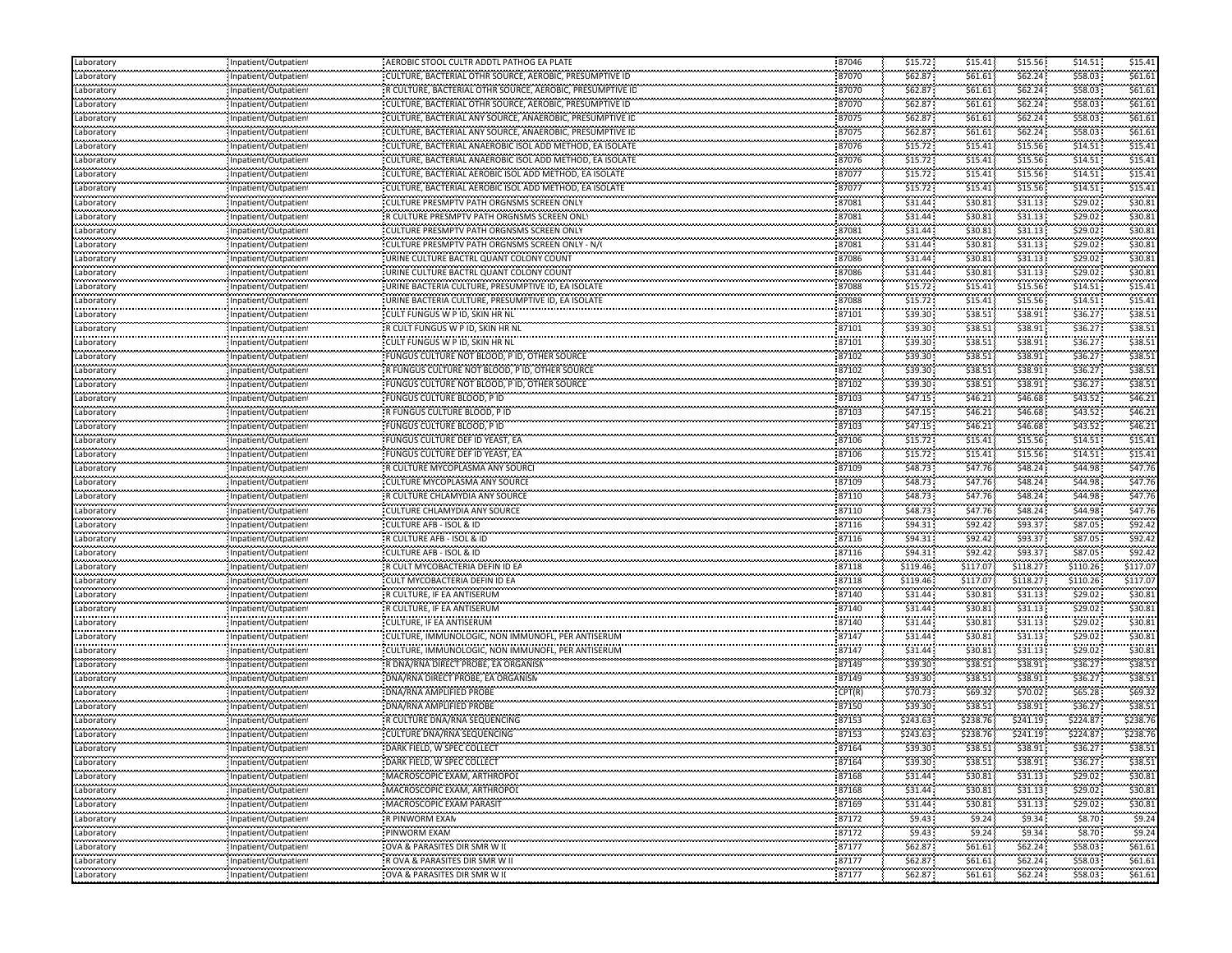| Laboratory                 | Inpatient/Outpatien                        | SENSITIVITY - AGAR DILUTION/AGENT                                   | 87181                | \$15.72               | \$15.41      | \$15.56            | \$14.51                    | \$15.41     |
|----------------------------|--------------------------------------------|---------------------------------------------------------------------|----------------------|-----------------------|--------------|--------------------|----------------------------|-------------|
| Laboratory                 | Inpatient/Outpatien                        | SENSITIVITY - AGAR DILUTION/AGENT                                   | 87181                | \$15.72               | \$15.41      | \$15.56            | \$14.51                    | \$15.41     |
| .<br>Laboratory            | Inpatient/Outpatien                        | SENSITIVITY - DISK PER PLATE                                        | <br>87184            | \$15.72               | .<br>\$15.41 | .<br>\$15.56       | \$14.51                    | \$15.41     |
| Laboratory                 | Inpatient/Outpatien                        | SENSITIVITY - DISK PER PLATE                                        | 87184                | \$15.72               | \$15.41      | \$15.56            | \$14.51                    | \$15.4      |
| .<br>Laboratory            | <br>Inpatient/Outpatient                   | MICROBE SUSCEPTIBLE MIC                                             | <br>87186            | \$15.72               | .<br>\$15.41 | .<br>\$15.56       | \$14.51                    | \$15.4      |
| .<br>Laboratory            | Inpatient/Outpatien                        | R MICROBE SUSCEPTIBLE MIC                                           | 87186                | \$15.72               | \$15.41      | \$15.56            | \$14.51                    | \$15.41     |
| Laboratory                 | Inpatient/Outpatient                       | R MICROBE SUSCEPTIBLE MIC                                           | 87186                | \$15.72               | \$15.41      | \$15.56            | \$14.51                    | \$15.41     |
|                            |                                            | MICROBE SUSCEPTIBLE MIC                                             | 87186                | <br>\$15.72           | .<br>\$15.41 | \$15.56            | \$14.51                    | \$15.4      |
| Laboratory<br>.            | Inpatient/Outpatien                        |                                                                     | 87187                | \$15.72               | \$15.41      | \$15.56            | \$14.51                    | \$15.4      |
| Laboratory<br>             | Inpatient/Outpatient                       | R SENSITIVITY - MLC EA PLATE<br>,,,,,,,,,,,,,,,,,,,,,,,,,,,,,,,,,,, | 87187                | .                     | .            |                    | \$14.51                    | \$15.4      |
| Laboratory<br>.            | Inpatient/Outpatien<br>                    | SENSITIVITY - MLC EA PLATE                                          |                      | \$15.72<br>\$15.72    | \$15.41<br>. | \$15.56<br>.       | \$14.51                    | \$15.4      |
| Laboratory                 | Inpatient/Outpatien                        | R SENSITIVITY - MACROBROTH EA AGENT                                 | 87188<br>87188       |                       | \$15.41      | \$15.56            | \$14.51                    | \$15.4      |
| Laboratory<br>---------    | Inpatient/Outpatien                        | SENSITIVITY - MACROBROTH EA AGENT                                   |                      | \$15.72               | \$15.41      | \$15.56            |                            |             |
| Laboratory<br>.            | Inpatient/Outpatient                       | R SENSITIVITY - MYCOBACT EA AGENT                                   | 87190                | \$23.58               | \$23.11      | \$23.34            | \$21.76                    | \$23.11     |
| Laboratory<br>.            | Inpatient/Outpatien<br>                    | SENSITIVITY - MYCOBACT EA AGENT                                     | 87190<br>            | \$23.58               | \$23.11<br>. | \$23.34            | \$21.76                    | \$23.1      |
| Laboratory<br>             | Inpatient/Outpatien                        | SMEAR,PRIM SOURCE,GRAM/GIEMSA STAIN                                 | 87205<br>            | \$31.44               | \$30.81<br>. | \$31.13            | \$29.02\$                  | \$30.8      |
| Laboratory<br>.            | Inpatient/Outpatien<br>                    | R SMEAR,PRIM SOURCE,GRAM/GIEMSA STAIN                               | 87205                | \$31.44               | \$30.81      | \$31.13            | \$29.02                    | \$30.8      |
| Laboratory<br>.            | Inpatient/Outpatient                       | SMEAR, PRIM SOURCE, GRAM/GIEMSA STAIN                               | 87205                | \$31.44               | \$30.81      | \$31.13            | \$29.02                    | \$30.8      |
| Laboratory                 | Inpatient/Outpatien                        | SMEAR, FLUORESCENT OR AFB STAIN                                     | 87206                | \$31.44               | \$30.81      | \$31.13            | \$29.02                    | \$30.8      |
| .<br>Laboratory            | Inpatient/Outpatien                        | R SMEAR, FLUORESCENT OR AFB STAIN                                   | <br>87206            | \$31.44               | .<br>\$30.81 | \$31.13            | \$29.02                    | \$30.8      |
| <br>Laboratory             | Inpatient/Outpatien                        | SMEAR, FLUORESCENT OR AFB STAIN                                     | 87206                | \$31.44               | \$30.81      | \$31.13            | \$29.02                    | \$30.8      |
| .<br>Laboratory            | <br>Inpatient/Outpatient                   | SMEAR, PRIM SOURCE, SPEC STAIN INCLSN BDY/PARASITES                 | <br>87207            | \$23.58               | .<br>\$23.11 | .<br>\$23.34       | \$21.76                    | \$23.1      |
| محمد سيستمرس<br>Laboratory | Inpatient/Outpatien                        | R SMEAR, PRIM SOURCE, SPEC STAIN INCLSN BDY/PARASITES               | 87207                | \$23.58               | \$23.11      | \$23.34            | \$21.76                    | \$23.1      |
| Laboratory                 | Inpatient/Outpatien                        | SMEAR, PRIM SOURCE, SPEC STAIN INCLSN BDY/PARASITES                 | 87207                | \$23.58               | \$23.11      | \$23.34            | \$21.76                    | \$23.1      |
| <br>Laboratory             | Inpatient/Outpatien                        | R SMEAR PRIMARY SOURCE COMPLEX SPECIAL STAIN FOR OVA & PARAS        | 87209                | \$15.72               | .<br>\$15.41 | \$15.56            | \$14.51                    | \$15.4      |
| .<br>Laboratory            | Inpatient/Outpatient                       | SMEAR PRIMARY SOURCE COMPLEX SPECIAL STAIN FOR OVA & PARASI         | 87209                | \$15.72               | \$15.41      | \$15.56            | \$14.51                    | \$15.41     |
| .<br>Laboratory            | Inpatient/Outpatien                        | SMEAR, PRIM SOURCE, WET MOUNT INFC AGENT                            | 87210                | \$12.57               | \$12.32      | \$12.44            | \$11.60                    | \$12.3      |
| .<br>Laboratory            |                                            | SMEAR,PRIM SOURCE,WET MOUNT INFC AGENT                              | 87210                | \$12.57               | \$12.32      | \$12.44            | \$11.60                    | \$12.3      |
|                            | Inpatient/Outpatien<br>Inpatient/Outpatien |                                                                     | 87210                |                       | \$12.32      | \$12.44            | \$11.60                    | \$12.3      |
| Laboratory<br>             |                                            | SMEAR, PRIM SOURCE, WET MOUNT INFC AGENT                            |                      | \$12.57<br>\$23.58    | \$23.11      | .                  | \$21.76                    | \$23.1      |
| Laboratory<br>محمد سيستمرس | Inpatient/Outpatient                       | KOH FOR FUNGI/PARASITES/MITES                                       | 87220<br>87220       | \$23.58               | \$23.11      | \$23.34<br>\$23.34 | \$21.76                    | \$23.1      |
| Laboratory                 | Inpatient/Outpatien                        | R KOH FOR FUNGI/PARASITES/MITES                                     |                      |                       |              |                    |                            |             |
| Laboratory<br>             | Inpatient/Outpatien                        | KOH FOR FUNGI/PARASITES/MITES                                       | 87220<br>87230       | \$23.58               | \$23.11<br>. | \$23.34            | \$21.76                    | \$23.1      |
| Laboratory<br>.            | Inpatient/Outpatien                        | R TOXIN OR ANTITOXIN ASSAY, TISSUE CULTURE                          |                      | \$47.15               | \$46.21      | \$46.68            | \$43.52                    | \$46.2      |
| Laboratory<br>.            | Inpatient/Outpatient                       | TOXIN OR ANTITOXIN ASSAY, TISSUE CULTURE                            | 87230                | \$47.15               | \$46.21      | \$46.68            | \$43.52                    | \$46.2\$    |
| Laboratory<br>.            | Inpatient/Outpatien<br>                    | VIRUS ISOLATE, TISSUE CULT INOC, PRESUMP ID                         | 87252                | \$157.18<br>,,,,,,,,, | \$154.04     | \$155.61           | \$145.08                   | \$154.04    |
| Laboratory<br>             | Inpatient/Outpatien                        | R VIRUS ISOLATE, TISSUE CULT INOC, PRESUMP ID                       | 87252                | \$157.18              | \$154.04     | \$155.61           | \$145.08                   | \$154.04    |
| Laboratory<br>             | Inpatient/Outpatien<br>                    | VIRUS ISOLATE, TISSUE CULT INOC, PRESUMP ID                         | 87252<br>.           | \$157.18              | \$154.04     | \$155.61           | \$145.08                   | \$154.04    |
| Laboratory                 | Inpatient/Outpatien                        | VIRUS ISOLATE, ADDTL STUDIES OR DEF ID, EA ISOLATE                  | 87253                | .<br>\$39.30          | \$38.51      | \$38.91            | \$36.27                    | \$38.5      |
| محمد سيستمرس<br>Laboratory | Inpatient/Outpatien                        | R VIRUS ISOLTN, TISSUE CULTR ADD STDY/DEFNTV IDENT                  | 87253                | \$39.30               | \$38.51      | \$38.91            | \$36.27                    | \$38.5      |
| Laboratory                 | Inpatient/Outpatien                        | VIRUS ISOLATE, ADDTL STUDIES OR DEF ID, EA ISOLATE                  | 87253                | \$39.30               | \$38.51      | \$38.91            | \$36.27                    | \$38.5      |
| <br>Laboratory             | Inpatient/Outpatien                        | VIRUS ISOL SHELL VIAL TECHN, IMMUNOFLUOR, EA VIRUS                  | 87254                | \$47.15               | .<br>\$46.21 | \$46.68            | \$43.52                    | \$46.2      |
| <br>Laboratory             | Inpatient/Outpatient                       | R VIRUS ISOL SHELL VIAL TECHN, IMMUNOFLUOR, EA VIRUS                | <br>87254            | \$47.15               | .<br>\$46.21 | \$46.68            | \$43.52                    | \$46.2\$    |
| .<br>Laboratory            | Inpatient/Outpatien                        | VIRUS ISOL SHELL VIAL TECHN, IMMUNOFLUOR, EA VIRUS                  | <br>87254            | .<br>\$47.15          | .<br>\$46.21 | <br>\$46.68        | <br>\$43.52                | \$46.2\$    |
| .<br>Laboratory            | <br>Inpatient/Outpatien                    | R VIRUS ISOL, INCLUDE ID BY NON-IMMUNOLOGIC METHOD                  | <br>87255            | \$94.31               | \$92.42      | \$93.37            | \$87.05                    | \$92.4      |
| <br>Laboratory             | Inpatient/Outpatien                        | VIRUS ISOL, INCLUDE ID BY NON-IMMUNOLOGIC METHOD                    | 87255                | \$94.31               | \$92.42      | \$93.37            | \$87.05                    | \$92.4      |
| .<br>Laboratory            | Inpatient/Outpatient                       | R BORDATELLA P AG BY DF.                                            | 87265                | \$39.30               | \$38.51      | \$38.91            | \$36.27                    | \$38.51     |
| .<br>Laboratory            | Inpatient/Outpatien                        | BORDATELLA P AG BY DFA                                              | 87265                | \$39.30               | \$38.51      | \$38.91            | \$36.27\$                  | \$38.5      |
| .<br>Laboratory            | Inpatient/Outpatien                        | CHLAMYDIA T AG BY DFA                                               | <br>87270            | .<br>\$39.30          | .<br>\$38.51 | \$38.91            | \$36.27                    | \$38.5      |
| <br>Laboratory             | Inpatient/Outpatien                        | ,,,,,,,,,,,,,,,,,,,,,,,,,,,,,,,<br>CHLAMYDIA T AG BY DFA            | .<br>87270           | .<br>\$39.30          | .<br>\$38.51 | <br>\$38.91        | <br>\$36.27                | \$38.5      |
| .                          |                                            | R INFECT AGENT ANTGN, CYTOMEGALOVIRUS DFA                           | <br>87271            | .<br>\$39.30          | <br>\$38.51  | \$38.91            | \$36.27                    | \$38.51     |
| Laboratory<br>             | Inpatient/Outpatient                       |                                                                     | .                    | .                     | .            |                    |                            | \$38.51     |
| Laboratory<br>------------ | Inpatient/Outpatien                        | INFECT AGENT ANTGN, CYTOMEGALOVIRUS DFA                             | 87271<br>.           | \$39.30<br>\$39.30    | \$38.51      | \$38.91            | \$36.27                    |             |
| Laboratory<br>.            | Inpatient/Outpatient                       | R CRYPTOSPOR AG BY IF/                                              | 87272                |                       | \$38.51      | \$38.91            | \$36.27                    | \$38.51     |
| Laboratory<br>.            | Inpatient/Outpatien                        | CRYPTOSPOR AG BY IF/                                                | 87272                | \$39.30               | \$38.51      | \$38.91            | \$36.27:                   | \$38.51     |
| Laboratory<br>ستعجب ومحمدت | Inpatient/Outpatient                       | HERPES SIMPLEX 2 AG BY IF                                           | 87273                | \$39.30               | \$38.51      | \$38.91            | \$36.27                    | \$38.51     |
| Laboratory<br>             | Inpatient/Outpatient<br>                   | HERPES SIMPLEX 2 AG BY IF<br>                                       | 87273<br>.           | \$39.30               | \$38.51<br>. | \$38.91<br>.       | \$36.27<br>.               | \$38.51     |
| Laboratory<br>             | Inpatient/Outpatient                       | HERPES SIMPLEX 1 AG BY IF                                           | 87274                | \$39.30               | \$38.51<br>. | \$38.91<br>        | \$36.27<br><b>ALCOHOL:</b> | \$38.51<br> |
| Laboratory<br>             | Inpatient/Outpatient<br>                   | HERPES SIMPLEX 1 AG BY IF<br>                                       | 87274<br>            | \$39.30               | \$38.51      | \$38.91<br>.       | \$36.27<br>.               | \$38.53     |
| Laboratory                 | Inpatient/Outpatient                       | R LEGIONELLA PNEMOPHILA ANTIGEN, IFA                                | 87278                | \$39.30               | \$38.51      | \$38.91            | \$36.27                    | \$38.5      |
| <br>Laboratory             | Inpatient/Outpatient                       | LEGIONELLA PNEMOPHILA ANTIGEN, IFA                                  | .<br>87278           | .<br>\$39.30          | .<br>\$38.51 | .<br>\$38.91       | <br>\$36.27                | <br>\$38.51 |
| <br>Laboratory             | Inpatient/Outpatient                       | R PNEUMOCYSTIS CARINII AG BY IF                                     | ,,,,,,,,,,,<br>87281 | \$39.30               | \$38.51      | .<br>\$38.91       | .<br>\$36.27               | \$38.51     |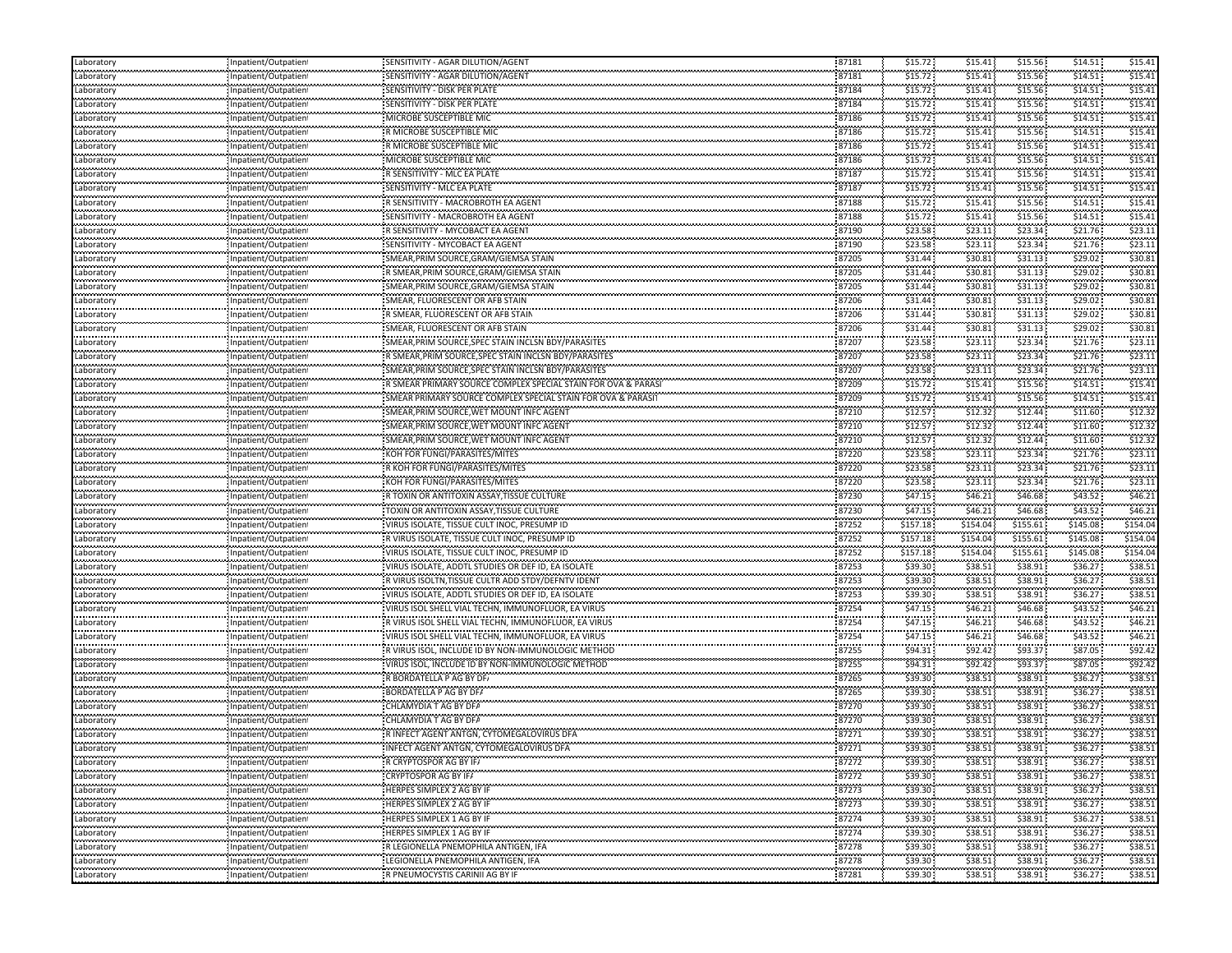| Laboratory                    | Inpatient/Outpatient     | PNEUMOCYSTIS CARINII AG BY IF                              | 87281          | \$39.30      | \$38.51            | \$38.91              | \$36.27      | \$38.51      |
|-------------------------------|--------------------------|------------------------------------------------------------|----------------|--------------|--------------------|----------------------|--------------|--------------|
| Laboratory                    | Inpatient/Outpatient     | R VARICELLA ZOSTER AG BY DF/                               | 87290          | \$39.30      | \$38.51            | \$38.91              | \$36.27      | \$38.51      |
| .<br>Laboratory               | <br>Inpatient/Outpatient | VARICELLA ZOSTER AG BY DF/                                 | 87290          | \$39.30      | <br>\$38.51        | \$38.91              | \$36.27      | \$38.5       |
| <b></b><br>Laboratory         | Inpatient/Outpatient     | R NOS INFECTIOUS AG BY IF, EA                              | 87299          | \$39.30      | \$38.51            | \$38.91              | \$36.27      | \$38.51      |
| .<br>Laboratory               | Inpatient/Outpatient     | NOS INFECTIOUS AG BY IF, EA                                | <br>87299      | \$39.30      | <br>\$38.51        | <br>\$38.91          | \$36.27      | \$38.5       |
| .<br>Laboratory               | Inpatient/Outpatient     | ADENOVIRUS AG EIA                                          | 87301          | \$39.30      | \$38.51            | \$38.91              | \$36.27      | \$38.51      |
| Laboratory                    | Inpatient/Outpatient     | ADENOVIRUS AG EIA                                          | 87301          | \$39.30      | \$38.51            | \$38.91              | \$36.27      | \$38.51      |
| <br>Laboratory                | Inpatient/Outpatien      | R ASPERGILLUS AG EIA                                       | 87305          | \$39.30      | \$38.51            | \$38.91              | \$36.27      | \$38.5       |
| .<br>Laboratory               | Inpatient/Outpatient     | ASPERGILLUS AG EIA                                         | 87305          | \$39.30      | \$38.51            | \$38.91              | \$36.27      | \$38.5       |
| .<br>Laboratory               | Inpatient/Outpatien      | <br>CLOSTRIDIUM DIFFICILE AG EIA                           | 87324          | \$39.30      | \$38.51            | \$38.91              | \$36.27      | \$38.5       |
| .<br>Laboratory               | Inpatient/Outpatient     | R CLOSTRIDIUM DIFFICILE AG EIA                             | 87324          | \$39.30      | \$38.51            | \$38.91              | \$36.27      | \$38.5       |
| <b></b><br>Laboratory         | Inpatient/Outpatient     | CLOSTRIDIUM DIFFICILE AG EIA                               | 87324          | \$39.30      | \$38.51            | \$38.91              | \$36.27      | \$38.51      |
| Laboratory                    | Inpatient/Outpatient     | <b>GIARDIA AG EIA</b>                                      | 87329          | \$39.30      | \$38.51            | \$38.91              | \$36.27      | \$38.51      |
| Laboratory                    |                          | <b>GIARDIA AG EIA</b>                                      | 87329          | \$39.30      | \$38.51            | \$38.91              | \$36.27      | \$38.51      |
| .                             | Inpatient/Outpatient     | .                                                          |                | \$62.87      | .                  |                      | \$58.03      | \$61.61      |
| Laboratory<br>.               | Inpatient/Outpatient     | R ENTAMOEB HIST GROUP AG EIA<br>ENTAMOEB HIST GROUP AG EIA | 87337<br>87337 | \$62.87      | \$61.61<br>\$61.61 | \$62.24<br>\$62.24\$ | \$58.03      | \$61.61      |
| Laboratory<br>.               | Inpatient/Outpatient<br> |                                                            |                |              |                    |                      | \$43.52      | \$46.2       |
| Laboratory                    | Inpatient/Outpatient     | HPYLORI STOOL AG EIA                                       | 87338          | \$47.15      | \$46.21            | \$46.68              |              |              |
| Laboratory<br>.               | Inpatient/Outpatient     | <b>HPYLORI STOOL AG EIA</b>                                | 87338          | \$47.15      | \$46.21            | \$46.68              | \$43.52\$    | \$46.2       |
| Laboratory<br>.               | Inpatient/Outpatient     | INFECT AGENT ANTGN ENZYME,HEP B (HBSAG)                    | 87340          | \$39.30      | \$38.51            | \$38.91              | \$36.27      | \$38.5       |
| Laboratory<br>                | Inpatient/Outpatient     | R INFECT AGENT ANTGN ENZYME, HEP B (HBSAG)                 | 87340          | \$39.30      | \$38.51            | \$38.91              | \$36.27      | \$38.5       |
| Laboratory                    | Inpatient/Outpatient     | INFECT AGENT ANTGN ENZYME, HEP B (HBSAG)                   | 87340          | \$39.30      | \$38.51            | \$38.91              | \$36.27      | \$38.5       |
| Laboratory                    | Inpatient/Outpatient     | R HEPATITIS B SURFACE AG EIA NEUTRALIZATION                | 87341          | \$39.30      | \$38.51            | \$38.91              | \$36.27      | \$38.51      |
| Laboratory                    | Inpatient/Outpatient     | <b>HEPATITIS B SURFACE AG EIA NEUTRALIZATION</b>           | 87341          | \$39.30      | \$38.51            | \$38.91              | \$36.27      | \$38.51      |
| .<br>Laboratory               | Inpatient/Outpatien!     | R HEPATITIS BE AG EIA                                      | 87350          | \$31.44      | \$30.81            | \$31.13              | \$29.02      | \$30.8       |
| .<br>Laboratory               | Inpatient/Outpatient     | HEPATITIS BE AG EIA                                        | 87350          | .<br>\$31.44 | \$30.81            | <br>\$31.13          | \$29.02      | \$30.8       |
| متحدد فتحددت<br>Laboratory    | Inpatient/Outpatient     | R HEPATITIS DELTA AG EIA                                   | 87380          | \$39.30      | \$38.51            | \$38.91              | \$36.27      | \$38.51      |
| .<br>Laboratory               | <br>Inpatient/Outpatient | HEPATITIS DELTA AG EIA                                     | 87380          | \$39.30      | <br>\$38.51        | <br>\$38.91          | \$36.27      | \$38.5       |
| .<br>Laboratory               | Inpatient/Outpatient     | R HISTOPLASMA CAPSUL AG EIA                                | 87385          | \$62.87      | \$61.61            | \$62.24\$            | \$58.03      | \$61.61      |
| .<br>Laboratory               | Inpatient/Outpatient     | HISTOPLASMA CAPSUL AG EIA                                  | 87385          | \$62.87      | \$61.61            | \$62.24              | \$58.03      | \$61.61      |
| Laboratory                    | Inpatient/Outpatient     | : R HIV-1 AG W/HIV-1 & HIV-2 AI                            | 87389          | \$39.30      | \$38.51            | \$38.91              | \$36.27      | \$38.51      |
| .<br>Laboratory               | Inpatient/Outpatient     | HIV-1 AG W/HIV-1 & HIV-2 AI                                | 87389          | \$39.30      | \$38.51            | \$38.91              | \$36.27      | \$38.51      |
| .<br>Laboratory               | Inpatient/Outpatien!     | R HIV-1 AG EIA                                             | 87390          | \$62.87      | \$61.61            | \$62.24\$            | \$58.03      | \$61.61      |
| .<br>Laboratory               | <br>Inpatient/Outpatient | .<br>HIV-1 AG EIA                                          | 87390          | \$62.87      | \$61.61            | \$62.24              | \$58.03      | \$61.61      |
| Laboratory                    | Inpatient/Outpatient     | R RESP SYNCYTIAL AG EIA                                    | 87420          | \$39.30      | \$38.51            | \$38.91              | \$36.27      | \$38.51      |
| .<br>Laboratory               | Inpatient/Outpatient     | <br>RESP SYNCYTIAL AG EIA                                  | 87420          | \$39.30      | .<br>\$38.51       | .<br>\$38.91         | \$36.27      | \$38.5       |
| .<br>Laboratory               | Inpatient/Outpatient     | R ROTAVIRUS AG EI/                                         | 87425          | \$39.30      | \$38.51            | \$38.91              | \$36.27      | \$38.51      |
| .<br>Laboratory               |                          | ROTAVIRUS AG EIA                                           | 87425          | \$39.30      | <br>\$38.51        | \$38.91              | \$36.27      | \$38.5       |
| محامد محامد محا<br>Laboratory | Inpatient/Outpatient     | CORONAVIRUS AG IA                                          | 87426          | \$39.30      | \$38.51            | \$38.91              | \$36.27      | \$38.51      |
|                               | Inpatient/Outpatient     | R SHIGA-LIKE TOXIN AG EIA                                  | 87427          | \$39.30      | \$38.51            | \$38.91              | \$36.27      | \$38.51      |
| Laboratory<br>                | Inpatient/Outpatient     | ,,,,,,,,,,,,,,,,,,,,,,,,,,,,,,,,,,                         | 87427          | \$39.30      | \$38.51            | \$38.91              | \$36.27      | \$38.5       |
| Laboratory<br>.               | Inpatient/Outpatien!     | SHIGA-LIKE TOXIN AG EIA                                    | 87428          | \$40.87      |                    | .                    | \$37.72      | \$40.0       |
| Laboratory<br>.               | Inpatient/Outpatient     | SARS-COV-2 & INFLUENZA VIRUS TYPES A&E                     | 87449          | \$39.30      | \$40.05<br>\$38.51 | \$40.46<br>\$38.91   | \$36.27      | \$38.5       |
| Laboratory<br>.               | Inpatient/Outpatient     | IA AG BY EIA - MULTI STEP EA                               |                |              |                    | .                    | \$94.30      | \$100.1      |
| Laboratory<br>.               | Inpatient/Outpatient     | R IA AG BY EIA - MULTI STEP E/                             | 87449          | \$102.17     | \$100.13           | \$101.15             | \$36.27      | \$38.51      |
| Laboratory                    | Inpatient/Outpatient     | IA AG BY EIA - MULTI STEP E/                               | 87449          | \$39.30      | \$38.51            | \$38.91              |              |              |
| Laboratory<br>متحدد فتحددت    | Inpatient/Outpatient     | IA AG BY EIA - SGL STEP E/                                 | 87450          | \$39.30      | \$38.51            | \$38.91              | \$36.27      | \$38.5       |
| Laboratory<br>.               | Inpatient/Outpatient<br> | IAAD IA SINGLE STEP METHOD NOS EA ORGANISM                 | 87450          | \$39.30      | \$38.51<br>        | \$38.91<br>.         | \$36.27      | \$38.51      |
| Laboratory<br>.               | Inpatient/Outpatien      | LYMES AMPLIFIED NA PROBE                                   | 87476          | \$188.62     | \$184.85<br>.      | \$186.73             | \$174.10     | \$184.85     |
| Laboratory<br>.               | npatient/Outpatien       | R CANDIDA NA DIRECT PROBI                                  | 87480          | \$188.62     | \$184.85           | \$186.73<br>         | \$174.10     | \$184.85     |
| Laboratory<br>                | Inpatient/Outpatient     | CANDIDA NA DIRECT PROBE                                    | 87480          | \$188.62     | \$184.85<br>.      | \$186.73             | \$174.10     | \$184.85     |
| Laboratory                    | Inpatient/Outpatient     | CANDIDA NA AMPLIFIED PROBE                                 | 87481          | \$188.62     | \$184.85           | \$186.73             | \$174.10     | \$184.85     |
| Laboratory<br>.               | Inpatient/Outpatient     | CANDIDA NA AMPLIFIED PROBE                                 | 87481          | \$188.62     | \$184.85           | \$186.73             | \$174.10<br> | \$184.85     |
| Laboratory                    | Inpatient/Outpatient     | R CHLAMYDIA P AMPLIF NA PROBI                              | 87486          | \$188.62     | \$184.85           | \$186.73             | \$174.10     | \$184.85     |
| Laboratory                    | Inpatient/Outpatient     | CHLAMYDIA P AMPLIF NA PROBE                                | 87486          | \$188.62     | \$184.85           | \$186.73             | \$174.10     | \$184.85     |
| .<br>Laboratory               | Inpatient/Outpatient     | CHLAMYDIA P AMPLIF NA PROBI                                | 87486          | \$188.62     | \$184.85           | \$186.73             | \$174.10     | \$184.85     |
| <br>Laboratory                | Inpatient/Outpatient     | <br>R CHLAMYDIA T DIR NA PROBI                             | 87490          | \$70.73      | <br>\$69.32        | <br>\$70.02          | \$65.28      | <br>\$69.3   |
| .<br>Laboratory               | Inpatient/Outpatient     | CHLAMYDIA T DIR NA PROBE                                   | 87490          | \$70.73      | \$69.32            | \$70.02\$            | \$65.28      | \$69.32      |
| .<br>Laboratory               | <br>Inpatient/Outpatient | R CHLAMYDIA T AMPLIF NA PROBI                              | 87491          | \$70.73      | .<br>\$69.32       | .<br>\$70.02         | <br>\$65.28  | .<br>\$69.32 |
| .<br>Laboratory               | Inpatient/Outpatient     | R CHLAMYDIA T AMPLIF NA PROBI                              | 87491          | \$70.73      | \$69.32            | \$70.02\$            | \$65.28      | <br>\$69.32  |
| .<br>Laboratory               | Inpatient/Outpatient     | CHLAMYDIA T AMPLIF NA PROBI                                | 87491          | \$70.73      | \$69.32            | .<br>\$70.02         | \$65.28      | \$69.32      |
|                               |                          |                                                            |                |              |                    |                      |              |              |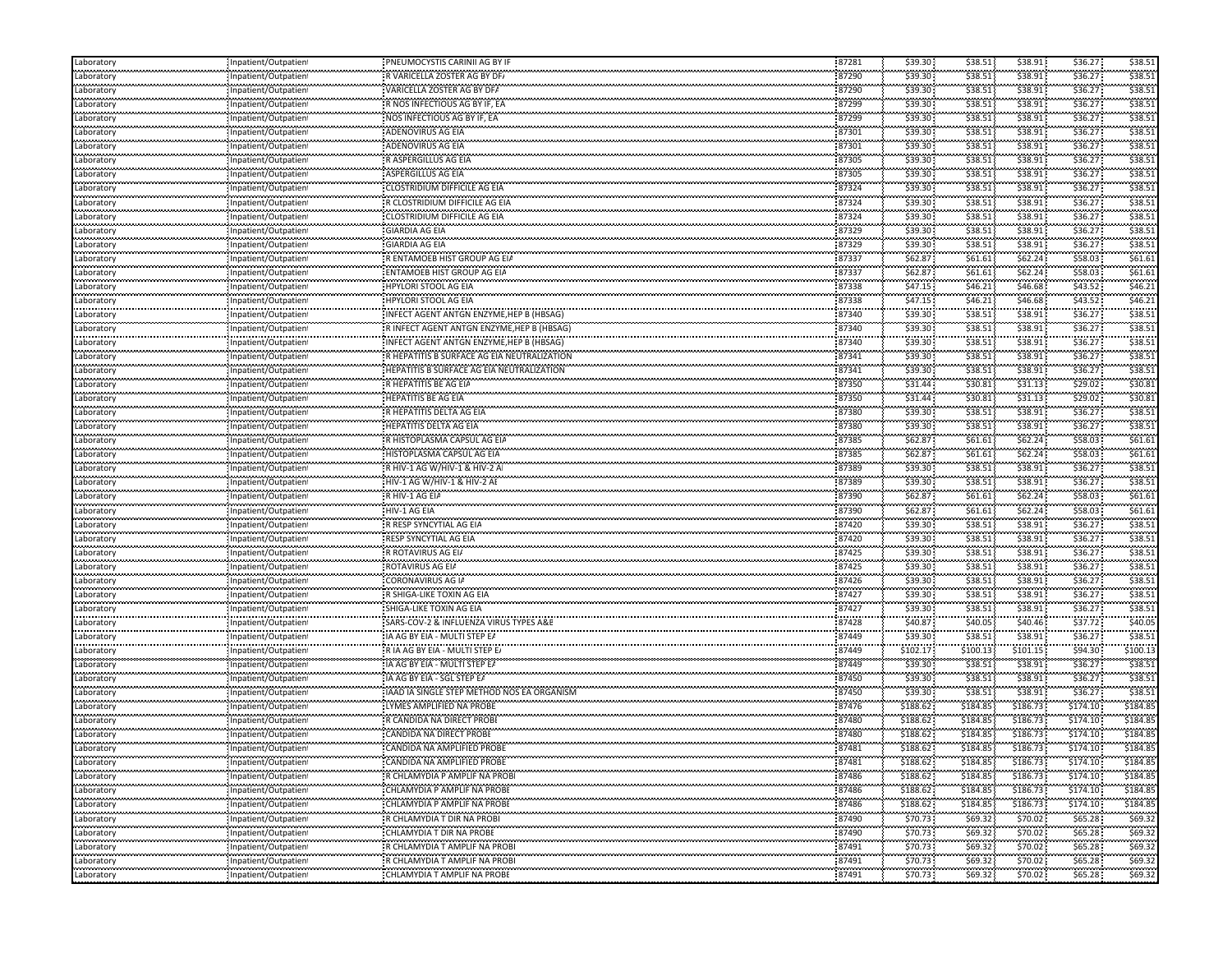| Laboratory                      | Inpatient/Outpatient                                                                         | C DIFF AMPLIFIED PROBE                                          | 87493          | \$188.62              | \$184.85             | \$186.73              | \$174.10      | \$184.85             |
|---------------------------------|----------------------------------------------------------------------------------------------|-----------------------------------------------------------------|----------------|-----------------------|----------------------|-----------------------|---------------|----------------------|
| Laboratory                      | Inpatient/Outpatien                                                                          | C DIFF AMPLIFIED PROBE                                          | 87493          | \$188.62              | \$184.85             | \$186.73              | \$174.10      | \$184.85             |
| .<br>Laboratory                 | Inpatient/Outpatient                                                                         | R CYTOMEGALOV AMPLIF NA PROBI                                   | 87496          | \$188.62              | \$184.85             | \$186.73              | \$174.10      | \$184.8              |
| .<br>Laboratory                 | Inpatient/Outpatient                                                                         | <b>CYTOMEGALOVIRUS AMP PROBE</b>                                | 87496          | \$188.62              | \$184.85             | \$186.73              | \$174.10      | .<br>\$184.85        |
| .<br>Laboratory                 | Inpatient/Outpatient                                                                         | CYTOMEGALOV AMPLIF NA PROBE                                     | <br>87496      | \$188.62              | \$184.85             | \$186.73              | \$174.10      | \$184.8              |
| Laboratory                      | Inpatient/Outpatient                                                                         | R CYTOMEGALOVIRUS NA QUAN                                       | 87497          | \$251.49              | \$246.46             | \$248.98              | \$232.13      | \$246.46             |
| سيستعبث<br>Laboratory           | Inpatient/Outpatient                                                                         | CYTOMEGALOVIRUS NA QUAN                                         | 87497          | \$251.49              | \$246.46             | \$248.98              | \$232.13      | \$246.46             |
| .<br>Laboratory                 | Inpatient/Outpatien                                                                          | R ENTEROVIRUS NA AMP PROBE & REVRS TRI                          | .<br>87498     | <br>\$188.62          | .<br>\$184.85        | .<br>\$186.73         | \$174.10      | \$184.8              |
| .<br>Laboratory                 | Inpatient/Outpatient                                                                         | <b>ENTEROVIRUS PROBE&amp;REVRS TRNS</b>                         | <br>87498      | .<br>\$188.62         | <br>\$184.85         | ,,,,,,,,,<br>\$186.73 | \$174.10      | \$184.85             |
| .                               |                                                                                              | ENTEROVIRUS NA AMP PROBE & REVRS TRN                            | 87498          | \$188.62              | \$184.85             | \$186.73              | \$174.10      | \$184.8              |
| Laboratory<br>.                 | Inpatient/Outpatien                                                                          |                                                                 |                |                       |                      | .                     | \$232.13      | \$246.4              |
| Laboratory<br>.                 | Inpatient/Outpatien                                                                          | INFLUENZA DNA AMP PROB EA TYPI                                  | 87501          | \$251.49              | \$246.46             | \$248.98              | \$232.13      | .                    |
| Laboratory<br>.                 | Inpatient/Outpatient                                                                         | INFLUENZA DNA AMP PROB EA TYPI<br>R INFLUENZA DNA AMP PROBI     | 87501<br>87502 | \$251.49              | \$246.46             | \$248.98<br>\$248.98  | \$232.13      | \$246.46<br>\$246.46 |
| Laboratory<br>.<br>Laboratory   | Inpatient/Outpatient                                                                         |                                                                 |                | \$251.49<br>\$251.49  | \$246.46             | \$248.98              | \$232.13      | \$246.46             |
| .                               | Inpatient/Outpatient                                                                         | INFLUENZA DNA AMP PROBE                                         | 87502          |                       | \$246.46<br>         |                       |               | \$246.46             |
| Laboratory<br>.                 | Inpatient/Outpatient                                                                         | INFLUENZA DNA AMP PROBE                                         | 87502<br>      | \$251.49              | \$246.46<br>.        | \$248.98              | \$232.13      |                      |
| Laboratory<br>.                 | Inpatient/Outpatien                                                                          | INFLUENZA DNA AMP PROB >2 TYPES                                 | 87503          | \$62.87               | \$61.61              | \$62.24               | \$58.03       | \$61.6\$             |
| Laboratory                      | Inpatient/Outpatient                                                                         | INFLUENZA DNA AMP PROB >2 TYPES                                 | 87503          | \$62.87               | \$61.61              | \$62.24               | \$58.03       | \$61.61              |
| Laboratory<br>.                 | Inpatient/Outpatient                                                                         | IADNA-DNA/RNA PROBE TO 6-1                                      | 87506          | \$436.96<br>          | \$428.22             | \$432.59              | \$403.31      | \$428.2              |
| Laboratory<br>.                 | Inpatient/Outpatient                                                                         | IADNA-DNA/RNA PROBE TQ 12-2!                                    | 87507          | \$235.77              | \$231.05             | \$233.41              | \$217.62      | \$231.0              |
| Laboratory<br>.                 | Inpatient/Outpatient                                                                         | IADNA-DNA/RNA PROBE TO 12-2!                                    | 87507<br>      | \$235.77<br>          | \$231.05             | \$233.41              | \$217.62      | \$231.05             |
| Laboratory                      | Inpatient/Outpatient                                                                         | <b>GARDNERELLA DIR NA PROBE</b>                                 | 87510          | \$188.62              | \$184.85             | ,,,,,,,,,<br>\$186.73 | \$174.10      | \$184.8              |
| Laboratory                      | Inpatient/Outpatient                                                                         | <b>GARDNERELLA DIR NA PROBE</b>                                 | 87510          | \$188.62              | \$184.85             | \$186.73              | \$174.10      | \$184.8              |
| Laboratory                      | Inpatient/Outpatient                                                                         | <b>GARDNERELLA NA QUAN</b>                                      | 87512          | \$251.49              | \$246.46             | \$248.98              | \$232.13      | \$246.46             |
| .<br>Laboratory                 | Inpatient/Outpatient                                                                         | ,,,,,,,,,,,,,,,,,,,,,,,,,,,,,,,,,<br><b>GARDNERELLA NA QUAN</b> | 87512          | \$251.49              | \$246.46             | \$248.98              | \$232.13      | \$246.46             |
| .<br>Laboratory                 | Inpatient/Outpatient                                                                         | R HEP-B AMPLIF NA PROBI                                         | <br>87516      | \$188.62              | \$184.85             | \$186.73              | \$174.10      | \$184.8              |
| بالمحدد لمحاليات<br>Laboratory  | Inpatient/Outpatient                                                                         | <b>HEP-B AMPLIF NA PROBE</b>                                    | 87516          | \$188.62              | \$184.85             | \$186.73              | \$174.10      | \$184.8              |
| .<br>Laboratory                 | Inpatient/Outpatient                                                                         | R HEP-B NA QUAN                                                 | 87517          | \$251.49              | <br>\$246.46         | \$248.98              | \$232.13      | \$246.46             |
| .<br>Laboratory                 | Inpatient/Outpatien                                                                          | HEP-B NA QUAN                                                   | 87517          | \$251.49              | \$246.46             | \$248.98              | \$232.13      | \$246.46             |
| .<br>Laboratory                 | Inpatient/Outpatient                                                                         | R HEPATITIS C PROBE&RVRS TRNSC, AMPLIFIED, NA                   | 87521          | \$220.05              | \$215.65             | ,,,,,,,,,<br>\$217.85 | \$203.11      | \$215.65             |
| Laboratory                      | Inpatient/Outpatient                                                                         | HEPATITIS C PROBE&RVRS TRNSC, AMPLIFIED, NA                     | 87521          | \$220.05              | \$215.65             | \$217.85              | \$203.11      | \$215.65             |
| Laboratory                      | Inpatient/Outpatient                                                                         | R HEPATITIS C REVRS TRNSCRPJ, NA, QUAN                          | 87522          | \$251.49              | \$246.46             | \$248.98              | \$232.13      | \$246.46             |
| .<br>Laboratory                 | Inpatient/Outpatient                                                                         | HEPATITIS C REVRS TRNSCRPJ, NA, QUANT                           | 87522          | \$251.49              | \$246.46             | \$248.98              | \$232.13      | \$246.46             |
| .<br>Laboratory                 | <br>Inpatient/Outpatient                                                                     | R HERPES S AMPLIF NA PROBI                                      | <br>87529      | ,,,,,,,,,<br>\$188.62 | \$184.85             | ,,,,,,,,,<br>\$186.73 | \$174.10      | \$184.8              |
| فحالت فتحدث<br>Laboratory       | Inpatient/Outpatient                                                                         | HERPES SIMPLEX VIRUS, DNA AMP PROBE                             | 87529          | \$188.62              | \$184.85             | \$186.73              | \$174.10      | \$184.8              |
| .<br>Laboratory                 | Inpatient/Outpatient                                                                         | HERPES S AMPLIF NA PROBE                                        | 87529          | \$188.62              | \$184.85             | \$186.73              | \$174.10      | \$184.8              |
| .                               |                                                                                              | <b>HERPES S NA QUAN</b>                                         | 87530          |                       | \$246.46             | \$248.98              | \$232.13      | .                    |
| Laboratory<br>.                 | Inpatient/Outpatient                                                                         | R HERPES 6 AMPLIF NA PROBI                                      | 87532          | \$251.49<br>\$188.62  | \$184.85             | \$186.73              | \$174.10      | \$246.46<br>\$184.8  |
| Laboratory                      | Inpatient/Outpatient                                                                         |                                                                 |                |                       |                      | \$186.73              | \$174.10      | \$184.8              |
| Laboratory<br><b>CONTRACTOR</b> | Inpatient/Outpatient                                                                         | <b>HERPES VIRUS-6 AMP PROBE</b>                                 | 87532<br>87532 | \$188.62              | \$184.85             |                       | \$174.10      | \$184.85             |
| Laboratory<br>.                 | Inpatient/Outpatient                                                                         | <b>HERPES 6 AMPLIF NA PROBE</b><br>R HERPES 6 NA QUAM           | 87533          | \$188.62<br>\$251.49  | \$184.85<br>\$246.46 | \$186.73<br>\$248.98  | \$232.13      | \$246.46             |
| Laboratory<br>.                 | Inpatient/Outpatient<br>                                                                     |                                                                 |                | --------              |                      |                       |               | \$246.46             |
| Laboratory<br>.                 | Inpatient/Outpatient<br>                                                                     | <b>HERPES 6 NA QUAN</b>                                         | 87533          | \$251.49<br>          | \$246.46<br>         | \$248.98<br>.         | \$232.13      |                      |
| Laboratory<br>.                 | Inpatient/Outpatien                                                                          | R HIV-1 AMPLIF NA PROBE & REVERSE TRNSCRI                       | 87535<br>      | \$188.62<br>          | \$184.85             | \$186.73<br>.         | \$174.10      | \$184.8              |
| Laboratory<br>.                 | Inpatient/Outpatien                                                                          | R INFECT AGENT DETECT, HIV-1 AMPLIFIED                          | 87535          | \$188.62              | \$184.85             | \$186.73<br>          | \$174.10      | \$184.8<br>.         |
| Laboratory<br>.                 | Inpatient/Outpatient                                                                         | HIV-1 AMPLIF NA PROBE & REVERSE TRNSCRF                         | 87535          | \$188.62              | \$184.85             | \$186.73              | \$174.10      | \$184.85             |
| Laboratory<br>ومحمد محمد مح     | Inpatient/Outpatient                                                                         | R HIV-1 NA QUANT & REVRSE TRNSCRI                               | 87536          | \$251.49              | \$246.46             | \$248.98              | \$232.13      | \$246.46             |
| Laboratory<br>.                 | Inpatient/Outpatient                                                                         | HIV-1 NA QUANT & REVRSE TRNSCRP                                 | 87536          | \$251.49              | \$246.46<br>         | \$248.98<br>.         | \$232.13      | \$246.46             |
| Laboratory<br>.                 | Inpatient/Outpatient                                                                         | R HIV-2 AMPLIF NA PROBE & REVRSE TRNSCRIP                       | 87538<br>.     | \$188.62<br>          | \$184.85<br>.        | \$186.73<br>          | \$174.10      | \$184.85             |
| Laboratory<br>.                 | Inpatient/Outpatien                                                                          | HIV-2 AMPLIF NA PROBE & REVRSE TRNSCRIF                         | 87538          | \$188.62              | \$184.85             | \$186.73              | \$174.10      | \$184.85             |
| Laboratory                      | Inpatient/Outpatient                                                                         | R LEGIONELLA AMPLIF NA PROBE                                    | <br>87541      | .<br>\$188.62         | \$184.85             | <br>\$186.73          | \$174.10      | \$184.85             |
| Laboratory                      | Inpatient/Outpatient                                                                         | LEGIONELLA AMPLIF NA PROBE                                      | 87541          | .<br>\$188.62         | <br>\$184.85         | <br>\$186.73          | \$174.10      | \$184.85             |
| Laboratory                      | Inpatient/Outpatient                                                                         | R MYCOBACTERIA T DIR NA PROB                                    | .<br>87555     | \$188.62              | \$184.85             | \$186.73              | \$174.10      | \$184.85             |
| Laboratory                      | Inpatient/Outpatient                                                                         | MYCOBACTERIA T DIR NA PROB                                      | 87555          | \$188.62              | \$184.85             | \$186.73              | \$174.10      | \$184.85             |
| .<br>Laboratory                 | Inpatient/Outpatient                                                                         | MYCOBACTERIA T AMPLIF NA PROB                                   | 87556          | \$188.62              | \$184.85             | \$186.73              | \$174.10      | \$184.85             |
| Laboratory                      | والمحاملات والمتحدث والمستحدث المحاملات المحاملات المحاملات المحاملة<br>Inpatient/Outpatient | R MYCOBACTERIA T AMPLIF NA PROB                                 | 87556          | \$188.62              | \$184.85             | \$186.73              | \$174.10      | \$184.85             |
| Laboratory                      | Inpatient/Outpatient                                                                         | MYCOBACTERIA T AMPLIF NA PROB                                   | 87556          | \$188.62              | <br>\$184.85         | \$186.73              | \$174.10      | \$184.85             |
| Laboratory                      | ,,,,,,,,,,,,,,,,,,,,,,,,,,,<br>Inpatient/Outpatient                                          | MYCOBACTERIA T AMPLIF NA PROB                                   | <br>87556      | .<br>\$188.62         | <br>\$184.85         | .<br>\$186.73         | .<br>\$174.10 | .<br>\$184.85        |
| Laboratory                      | Inpatient/Outpatient                                                                         | .<br>- R MYCOBACTERIA A DIR NA PROE                             | 87560          | \$117.89              | <br>\$115.53         | <br>\$116.71          | \$108.81      | \$115.53             |
| Laboratory                      | <br>Inpatient/Outpatient                                                                     | MYCOBACTERIA A DIR NA PROB                                      | .<br>87560     | <br>\$117.89          | <br>\$115.53         | .<br>\$116.71         | \$108.81      | .<br>\$115.53        |
| .<br>Laboratory                 | <br>Inpatient/Outpatient                                                                     | M. GENITALIUM AMP PROBE                                         | ,<br>87563     | <br>\$70.73           | .<br>\$69.32         | \$70.02               | \$65.28\$     | <br>\$69.32          |
|                                 |                                                                                              |                                                                 |                |                       |                      |                       |               |                      |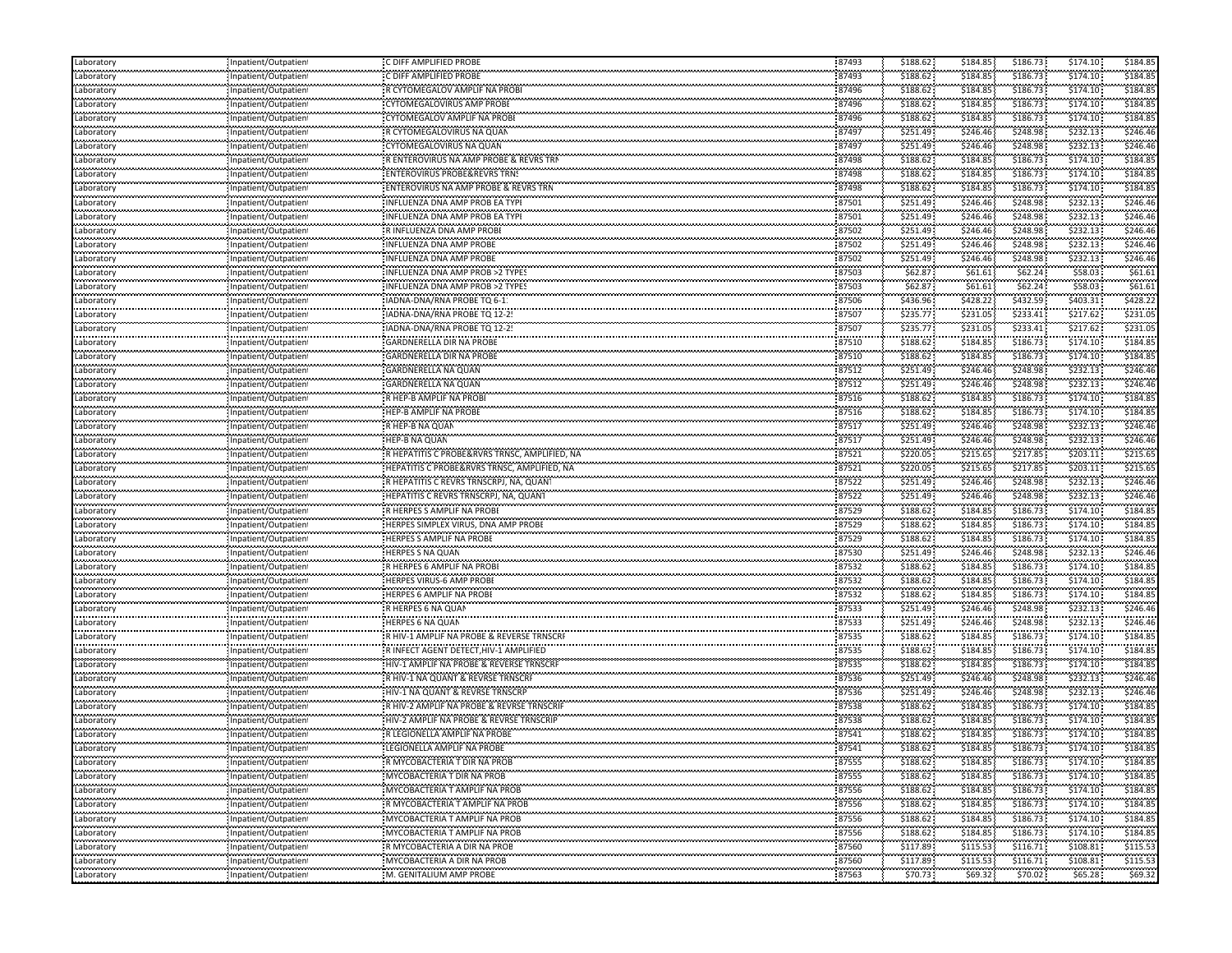| Laboratory               | Inpatient/Outpatient                                 | R MYCOPLASMA P AMPLIF NA PROB                                            | 87581             | \$188.62              | \$184.85             | \$186.73               | \$174.10                | \$184.85         |
|--------------------------|------------------------------------------------------|--------------------------------------------------------------------------|-------------------|-----------------------|----------------------|------------------------|-------------------------|------------------|
| Laboratory               | Inpatient/Outpatient                                 | MYCOPLASMA AMPLIF NA PROBI                                               | 87581             | \$188.62              | \$184.85             | \$186.73               | \$174.10                | \$184.85         |
| <br>Laboratory           | Inpatient/Outpatient                                 | MYCOPLASMA P AMPLIF NA PROB                                              | <br>87581         | ,,,,,,,,,<br>\$188.62 | .<br>\$184.85        | \$186.73               | \$174.10                | \$184.8          |
| <br>Laboratory           | Inpatient/Outpatient                                 | NEISSERIA AMPLIF NA PROBE                                                | 87591             | \$70.73               | \$69.32              | \$70.02                | \$65.28\$               | \$69.3           |
| <br>Laboratory           | <br>Inpatient/Outpatien!                             | R NEISSERIA AMPLIF NA PROBE                                              | <br>87591         | .<br>\$70.73          | <br>\$69.32          | .<br>\$70.02           | .<br>\$65.28            | \$69.32          |
| Laboratory               | Inpatient/Outpatient                                 | NEISSERIA AMPLIF NA PROBE                                                | 87591             | \$70.73               | \$69.32\$            | \$70.02                | \$65.28\$               | \$69.37          |
| Laboratory               | Inpatient/Outpatient                                 | R HPV HIGH-RISK TYPES                                                    | 87624             | \$47.15               | \$46.21              | \$46.68                | \$43.52                 | \$46.21          |
| <br>Laboratory           |                                                      | HPV HIGH-RISK TYPES                                                      | 87624             | \$47.15               | .                    |                        |                         | \$46.2           |
| .                        | Inpatient/Outpatient                                 |                                                                          |                   | \$47.15               | \$46.21<br>          | \$46.68<br>.           | \$43.52<br>\$43.52      | \$46.2\$         |
| Laboratory<br>           | Inpatient/Outpatient<br>                             | R HPV TYPES 16 & 18 ONLY<br>,,,,,,,,,,,,,,,,,,,,,,,,,,,,,,,              | 87625<br>         | .                     | \$46.21<br>.         | \$46.68<br>            |                         |                  |
| Laboratory<br>.          | Inpatient/Outpatient                                 | HPV TYPES 16 & 18 ONLY                                                   | 87625<br>         | \$47.15<br>\$94.31    | \$46.21<br>\$92.42   | \$46.68<br>.           | \$43.52<br>\$87.05      | \$46.2<br>\$92.4 |
| Laboratory<br>           | Inpatient/Outpatient                                 | RESP VIRUS 3-5 TARGETS                                                   | 87631             |                       |                      | \$93.37                |                         | \$92.4           |
| Laboratory<br>.          | Inpatient/Outpatient                                 | RESP VIRUS 42799 TARGETS                                                 | 87631             | \$94.31               | \$92.42              | \$93.37                | \$87.05                 |                  |
| Laboratory               | Inpatient/Outpatient                                 | RESP VIRUS 12-25 TARGETS                                                 | 87633             | \$188.62              | \$184.85             | \$186.73               | \$174.10                | \$184.85         |
| Laboratory<br>.          | Inpatient/Outpatient<br>                             | RESP VIRUS 12-25 TARGETS                                                 | 87633<br>         | \$282.93<br>.         | \$277.27<br>         | \$280.10<br>.          | \$261.14                | \$277.2          |
| Laboratory<br>           | Inpatient/Outpatient                                 | INFECTIOUS AGENT DETECTION BY NUCLEIC ACID                               | 87635             | \$51.31               | \$50.28<br>.         | \$50.80<br>            | \$47.36                 | \$50.28          |
| Laboratory<br>           | Inpatient/Outpatient<br>                             | MR-STAPH DNA AMP PROB<br>                                                | 87641<br>         | \$70.73               | \$69.32<br>          | \$70.02<br>.           | \$65.28\$               | \$69.3           |
| Laboratory               | Inpatient/Outpatien!                                 | MR-STAPH DNA AMP PROB                                                    | 87641             | \$70.73               | \$69.32              | \$70.02                | \$65.28\$               | \$69.3\$         |
| Laboratory               | Inpatient/Outpatient                                 | STREPTOCOCCUS GROUP A AMPLIFIED PROBE TECHNIQUE                          | 87651             | \$188.62              | \$184.85             | \$186.73               | \$174.10                | \$184.8          |
| .<br>Laboratory          | Inpatient/Outpatient                                 | ,,,,,,,,,,,,,,,,,,,,,,,,,,,,,<br>STREP B DNA AMP PROB                    | <br>87653         | .<br>\$188.62         | \$184.85             | ,,,,,,,,,<br>\$186.73  | \$174.10                | \$184.8          |
| .<br>Laboratory          | Inpatient/Outpatient                                 | STREP B DNA AMP PROB                                                     | 87653             | \$188.62              | \$184.85             | \$186.73               | \$174.10                | \$184.85         |
| <br>Laboratory           | <br>Inpatient/Outpatient                             | TRICHOMONAS VAGINALIS NA DIR PROBE                                       | <br>87660         | \$70.73               | .<br>\$69.32         | .<br>\$70.02           | \$65.28\$               | \$69.32          |
| Laboratory               | Inpatient/Outpatient                                 | TRICHOMONAS VAGINALIS NA DIR PROBE                                       | 87660             | \$70.73               | \$69.32              | \$70.02                | \$65.28\$               | \$69.37          |
| Laboratory               | Inpatient/Outpatient                                 | TRICHOMONAS VAGINALIS AMPLIF                                             | 87661             | \$70.73               | \$69.32\$            | \$70.02                | \$65.28\$               | \$69.37          |
| .<br>Laboratory          | Inpatient/Outpatient                                 | TRICHOMONAS VAGINALIS AMPLIF                                             | 87661             | \$70.73               | .<br>\$69.32         | \$70.02                | \$65.28\$               | \$69.3           |
| <br>Laboratory           | <br>Inpatient/Outpatient                             | <br>R AMPLIF NA PROBE NOS AGENT E.                                       | --------<br>87798 | ,,,,,,,,,<br>\$188.62 | .<br>\$184.85        | ,,,,,,,,,,<br>\$186.73 | ,,,,,,,,,<br>\$174.10   | \$184.8          |
| Laboratory               | Inpatient/Outpatient                                 | AMPLIF NA PROBE NOS AGENT                                                | 87798             | \$188.62              | \$184.85             | \$186.73               | \$174.10                | \$184.8          |
| .<br>Laboratory          |                                                      | R INFCT AGNT DET NA, NOS, AMPLIFIED PROBE EA                             |                   | .                     | .<br>\$184.85        |                        | ,,,,,,,,,<br>\$174.10   | \$184.8          |
| .                        | Inpatient/Outpatient                                 |                                                                          | 87798             | \$188.62              |                      | \$186.73               |                         | \$184.85         |
| Laboratory<br>.          | Inpatient/Outpatient<br>                             | AMPLIF NA PROBE NOS AGENT<br>AMPLIF NA PROBE NOS AGENT EA                | 87798<br>         | \$188.62<br>.         | \$184.85<br>\$184.85 | \$186.73<br>\$186.73   | \$174.10<br>\$174.10    | \$184.8          |
| Laboratory               | Inpatient/Outpatient                                 |                                                                          | 87798             | \$188.62              |                      | \$248.98               | \$232.13                | \$246.46         |
| Laboratory               | Inpatient/Outpatient                                 | R NA QUANT NOS AGENT E                                                   | 87799             | \$251.49              | \$246.46             |                        |                         |                  |
| Laboratory<br>           | Inpatient/Outpatient                                 | R NA QUAN NOS AGENT E                                                    | 87799             | \$251.49              | \$246.46<br>         | \$248.98               | \$232.13                | \$246.46         |
| Laboratory<br>           | Inpatient/Outpatient                                 | NA QUANT NOS AGENT EA                                                    | 87799<br>         | \$251.49<br>.         | \$246.46             | \$248.98<br>,,,,,,,,,, | \$232.13                | \$246.46         |
| Laboratory               | Inpatient/Outpatient                                 | R DIR NA PROBE MULTI ORGANISMS                                           | 87800             | \$188.62              | \$184.85             | \$186.73               | \$174.10                | \$184.8          |
| Laboratory<br>.          | Inpatient/Outpatient                                 | DIR NA PROBE MULTI ORGANISMS                                             | 87800<br>         | \$188.62<br>.         | \$184.85<br>.        | \$186.73<br>,,,,,,,,,  | \$174.10<br>,,,,,,,,,   | \$184.8          |
| Laboratory<br>.          | Inpatient/Outpatient                                 | R DNA/RNA, MULTI ORG - AMP PI                                            | 87801             | \$188.62              | \$184.85             | \$186.73               | \$174.10                | \$184.8          |
| Laboratory<br>           | Inpatient/Outpatient                                 | : DNA/RNA, MULTI ORG - AMP PI                                            | 87801             | \$188.62              | \$184.85             | \$186.73               | \$174.10                | \$184.85         |
| Laboratory               | <br>Inpatient/Outpatient                             | DNA/RNA, MULTI ORG - AMP PI                                              | <br>87801         | .<br>\$188.62         | <br>\$184.85         | ,,,,,,,,,,<br>\$186.73 | \$174.10                | \$184.8          |
| Laboratory               | Inpatient/Outpatient                                 | STREP B IA W DC                                                          | 87802             | \$39.30               | \$38.51              | \$38.91                | \$36.27                 | \$38.5           |
| Laboratory               | Inpatient/Outpatient                                 | STREP B IA W DC                                                          | 87802             | \$39.30               | \$38.51              | \$38.91                | \$36.27                 | \$38.5           |
| <br>Laboratory           | <br>Inpatient/Outpatient                             | INFLUENZA IA W DO                                                        | 87804             | .<br>\$39.30          | .<br>\$38.51         | \$38.91                | <br>\$36.27             | \$38.5           |
| .<br>Laboratory          | Inpatient/Outpatient                                 | ,,,,,,,,,,,,,,,,,,,,,,,,,<br>INFLUENZA IA W DO                           | 87804             | \$39.30               | \$38.51              | \$38.91                | \$36.27                 | \$38.5           |
| <br>Laboratory           | <br>Inpatient/Outpatient                             | INFLUENZA A+B BY IMMUNOFLUORESCENCE                                      | 87804             | .<br>\$39.30          | .<br>\$38.51         | <br>\$38.91            | <br>\$36.27             | \$38.5           |
| .<br>Laboratory          | Inpatient/Outpatient                                 | RESPIRATORY SYNCYTIAL VIRUS BY IMMUNOFLUORESCENCE                        | 87807             | .<br>\$39.30          | .<br>\$38.51         | .<br>\$38.91           | \$36.27                 | \$38.5           |
| <br>Laboratory           | Inpatient/Outpatient                                 | STREP A ASSAY W/OPTI                                                     | 87880             | \$39.30               | \$38.51              | \$38.91                | \$36.27                 | \$38.5           |
| .<br>Laboratory          | Inpatient/Outpatient                                 | STREP A ASSAY W/OPTII                                                    | 87880             | \$39.30               | \$38.51              | \$38.91                | \$36.27                 | \$38.51          |
| Laboratory               | Inpatient/Outpatient                                 | AGENT NOS ASSAY W/OPTIC                                                  | 87899             | \$39.30               | \$38.51              | \$38.91                | \$36.27                 | \$38.5           |
| .<br>Laboratory          | Inpatient/Outpatien!                                 | <br>AGENT NOS ASSAY W/OPTIC                                              | <br>87899         | .<br>\$39.30          | <br>\$38.51          | .<br>\$38.91           | \$36.27                 | \$38.5           |
| .                        |                                                      | ,,,,,,,,,,,,,,,,,,,,,,,,,,,,,,,,,,<br>PHENOTYPE INFECT AGENT DRUG        | 87900             |                       | .                    |                        |                         | \$15.4           |
| Laboratory<br>.          | Inpatient/Outpatien                                  |                                                                          |                   | \$15.72<br>,,,,,,,,,  | \$15.41<br>.         | \$15.56                | \$14.51                 | \$523.72         |
| Laboratory<br>Laboratory | Inpatient/Outpatient<br>,,,,,,,,,,,,,,,,,,,,,,,,,,,, | R GENOTYPE DNA HIV REVERSE                                               | 87901<br>         | \$534.41              | \$523.72<br>         | \$529.07               | \$493.26                |                  |
| Laboratory               | Inpatient/Outpatient                                 | GENOTYPE DNA HIV REVERSE                                                 | 87901<br>.        | \$534.41              | S523.72              | \$529.07               | \$493.26                | \$523.72         |
|                          | Inpatient/Outpatient                                 | R GENOTYPE ANALYSIS, HEPATITIS C - DNA OR RNA                            | 87902             | \$534.41              | \$523.72             | \$529.07               | \$493.26                | \$523.72         |
| Laboratory               | Inpatient/Outpatient                                 | GENOTYPE ANALYSIS, HEPATITIS C - DNA OR RNA                              | 87902             | \$534.41              | \$523.72             | \$529.07               | \$493.26                | \$523.72         |
| Laboratory               | Inpatient/Outpatient                                 | R PHENOTYPE DNA HIV W/CULTURE, 1-10 DRUGS                                | 87903             | \$534.41              | \$523.72             | \$529.07               | \$493.26                | \$523.72         |
| Laboratory<br>.          | Inpatient/Outpatient<br>                             | PHENOTYPE DNA HIV W/CULTURE, 42745 DRUGS                                 | 87903<br>         | \$534.41<br>.         | \$523.72<br>.        | \$529.07<br>.          | \$493.26<br>,,,,,,,,,,, | \$523.72<br>.    |
| Laboratory               | Inpatient/Outpatient                                 | <b>GENOTYPE DNA HIV OTHER REGION</b>                                     | 87906             | \$259.35              | \$254.16<br>.        | \$256.76               | \$239.38                | \$254.16         |
| Laboratory               | Inpatient/Outpatient<br>                             | GENOTYPE DNA HIV OTHER REGION                                            | 87906<br>.        | \$259.35<br>.         | \$254.16             | \$256.76               | \$239.38<br>.           | \$254.16<br>.    |
| Laboratory               | Inpatient/Outpatient                                 | <b>GENOTYPE DNA HEPATITIS B</b>                                          | 87912             | \$232.63              | \$227.98             | .<br>\$230.30          | \$214.72                | \$227.98         |
| Laboratory               | Inpatient/Outpatient                                 | ,,,,,,,,,,,,,,,,,,,,,,,,,,,,,,,,,,,,,<br><b>GENOTYPE DNA HEPATITIS B</b> | .<br>87912        | \$232.63              | .<br>\$227.98        | \$230.30               | \$214.72                | \$227.98         |
| Laboratory               | Inpatient/Outpatient                                 | CYTOPATH, FLUID, WASHNG, BRUSHNG SMEAR                                   | .<br>88104        | .<br>\$47.15          | <br>\$46.21          | .<br>\$46.68           | \$43.52                 | \$46.21          |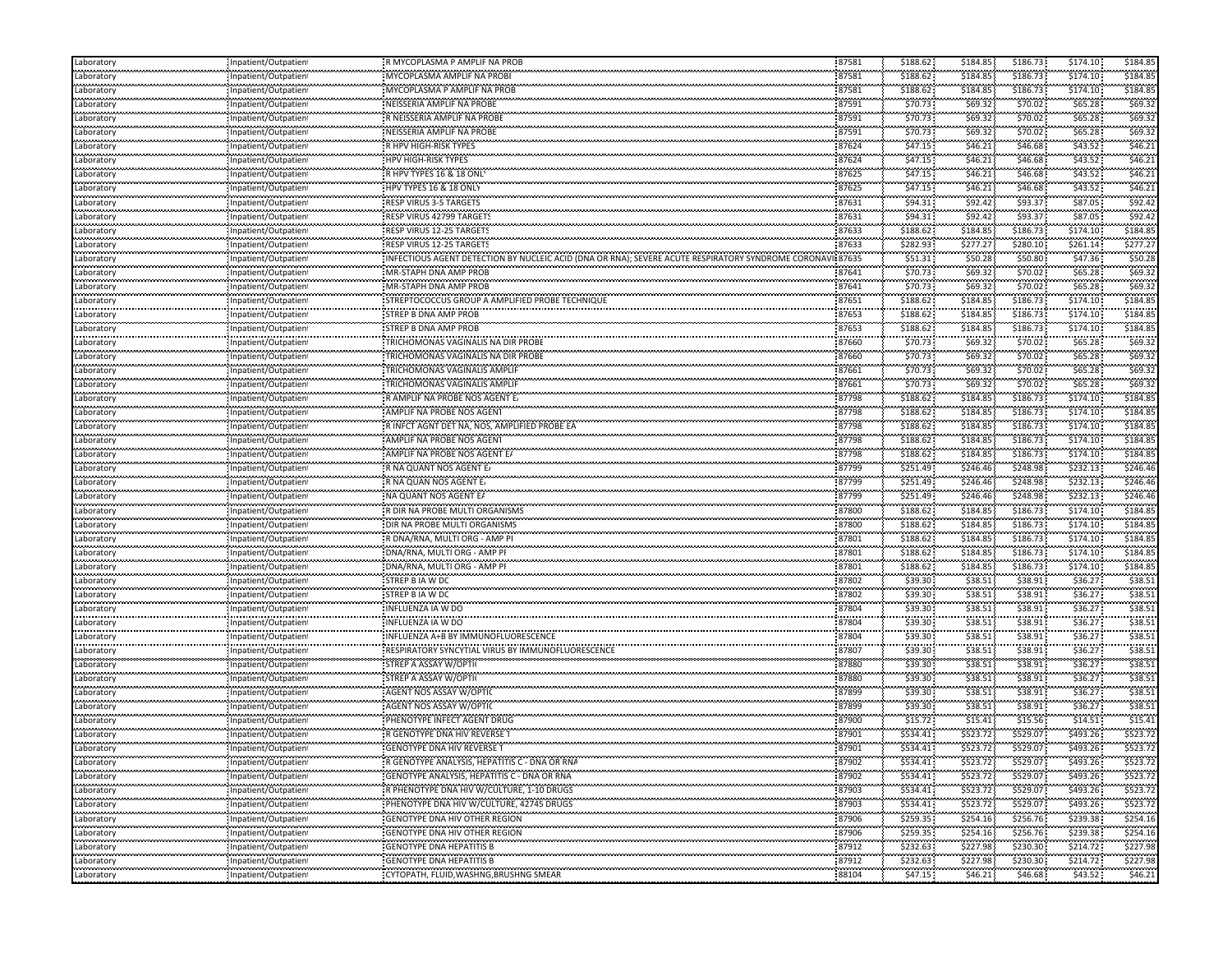| Laboratory      | Inpatient/Outpatien      | CYTOPATH, FLUID, WASHNG, BRUSHNG SMEAR                                                  | 88104          | \$47.15            | \$46.21  | \$46.68   | \$43.52   | \$46.21  |
|-----------------|--------------------------|-----------------------------------------------------------------------------------------|----------------|--------------------|----------|-----------|-----------|----------|
| Laboratory      | Inpatient/Outpatien      | CYTOPATH, CONCENTRATION TECHNQ SMEAR                                                    | 88108          | \$110.03           | \$107.83 | \$108.93  | \$101.56  | \$107.83 |
| <br>Laboratory  | Inpatient/Outpatient     | CYTOPATH, CONCENTRATION TECHNO SMEAF                                                    | 88108          | \$110.03           | \$107.83 | \$108.93  | \$101.56  | \$107.83 |
| Laboratory      | Inpatient/Outpatient     | CYTOPATH, SEL CELL ENHANCMNT TECHNQ                                                     | 88112          | \$157.18           | \$154.04 | \$155.61  | \$145.08  | \$154.04 |
| <br>Laboratory  | Inpatient/Outpatient     | CYTOPATH, SEL CELL ENHANCMNT TECHNQ                                                     | 88112          | \$157.18           | \$154.04 | \$155.61  | \$145.08  | \$154.04 |
| Laboratory      | Inpatient/Outpatient     | R CYTP URNE 3-5 PROBES EA SPEC, MANUA                                                   | 88120          | \$290.78           | \$284.96 | \$287.87  | \$268.39  | \$284.96 |
| Laboratory      |                          | CYTP URNE 42799 PROBES EA SPEC, MANUA                                                   | 88120          | \$290.78           | \$284.96 | \$287.87  | \$268.39  | \$284.96 |
| .               | Inpatient/Outpatient     | CYTOPATH C/V INTERPRET                                                                  | 88141          | \$31.44            | \$30.81  | \$31.13   | \$29.02\$ | \$30.81  |
| Laboratory<br>  | Inpatient/Outpatien      | R CYTOPATH C/V INTERPRET                                                                |                | \$31.44            | \$30.81  | \$31.13   | \$29.02   | \$30.8   |
| Laboratory<br>. | Inpatient/Outpatien!     | CYTOPATH C/V INTERPRET                                                                  | 88141<br>88141 | \$31.44            | \$30.81  | \$31.13   | \$29.02   | \$30.81  |
| Laboratory<br>  | Inpatient/Outpatien      |                                                                                         | 88142          | \$62.87            | \$61.61  | \$62.24   | \$58.03   | \$61.61  |
| Laboratory<br>. | Inpatient/Outpatient     | CYTOPATH, CERV/VAGINAL AUTO THIN LAYER                                                  |                |                    |          |           |           |          |
| Laboratory<br>  | Inpatient/Outpatient     | R CYTOPATH, CERV/VAGINAL AUTO THIN LAYEI                                                | 88142          | \$62.87            | \$61.61  | \$62.24   | \$58.03\$ | \$61.61  |
| Laboratory      | Inpatient/Outpatient     | CP CERV/VAG, ATL, MANUAL SCRN, QUEST LAI                                                | 88142          | \$62.87            | \$61.61  | \$62.24   | \$58.03   | \$61.61  |
| Laboratory<br>  | Inpatient/Outpatient     | CYTOPATH, CERV/VAGINAL AUTO THIN LAYER                                                  | 88142          | \$62.87            | \$61.61  | \$62.24\$ | \$58.03   | \$61.61  |
| Laboratory<br>. | Inpatient/Outpatien!     | DX PAP TL, MANUAL SCRN & R!                                                             | 88143          | \$78.59            | \$77.02  | \$77.80   | \$72.54   | \$77.02  |
| Laboratory      | Inpatient/Outpatien      | DX PAP TL, MANUAL SCRN & R!                                                             | 88143          | \$78.59            | \$77.02  | \$77.80   | \$72.54   | \$77.02  |
| <br>Laboratory  | Inpatient/Outpatient     | R CYTOPATH SLIDES CERV/VAGNL DEF HORMNL EVAL                                            | 88155          | \$34.58            | \$33.89  | \$34.23   | \$31.92   | \$33.8   |
| Laboratory      | Inpatient/Outpatient     | CYTOPATH SLIDES CERV/VAGNL DEF HORMNL EVAL                                              | 88155          | \$34.58            | \$33.89  | \$34.23   | \$31.92   | \$33.89  |
| <br>Laboratory  | Inpatient/Outpatient     | CP SMR OTHR, PREP SCRN INT                                                              | 88161          | \$110.03           | \$107.83 | \$108.93  | \$101.56  | \$107.8  |
| Laboratory      | Inpatient/Outpatient     | CP SMR OTHR, PREP SCRN INT                                                              | 88161          | \$110.03           | \$107.83 | \$108.93  | \$101.56  | \$107.83 |
| <br>Laboratory  | Inpatient/Outpatient     | BETHESDA PAP, MANUAL SCREEN                                                             | 88164          | \$31.44            | \$30.81  | \$31.13   | \$29.02   | \$30.8   |
| Laboratory      | Inpatient/Outpatient     | BETHESDA PAP, MANUAL SCREEN                                                             | 88164          | \$31.44            | \$30.81  | \$31.13   | \$29.02   | \$30.81  |
| Laboratory      | Inpatient/Outpatient     | CYTOPATH SLIDES CERV/VAGNL MAN (RE)SCREEN                                               | 88165          | \$47.15            | \$46.21  | \$46.68   | \$43.52   | \$46.21  |
| .               |                          | CYTOPATH SLIDES CERV/VAGNL MAN (RE)SCREEN                                               | 88165          | \$47.15            | \$46.21  | \$46.68   | \$43.52   | 546.21   |
| Laboratory<br>  | Inpatient/Outpatien      | CYTOPATH, DX EVAL FNA 1ST EA SITE                                                       | 88172          | \$94.31            | \$92.42  | \$93.37   | \$87.05   | \$92.4   |
| Laboratory      | Inpatient/Outpatient     |                                                                                         |                | \$94.31            | \$92.42  | \$93.37   | \$87.05   | \$92.42  |
| Laboratory<br>  | Inpatient/Outpatient     | CYTOPATH, DX EVAL FNA 1ST EA SITE                                                       | 88172<br>88173 | \$141.46           | \$138.63 | \$140.05  | \$130.57  | \$138.63 |
| Laboratory      | Inpatient/Outpatient     | CYTOPATH, EVAL FNA INTERPRET & REPORT                                                   |                |                    |          |           |           |          |
| Laboratory<br>  | Inpatient/Outpatient     | CYTOPATH, EVAL FNA INTERPRET & REPOR                                                    | 88173          | \$141.46           | \$138.63 | \$140.05  | \$130.57  | \$138.63 |
| Laboratory      | Inpatient/Outpatient     | CYTOPATH C/V AUTO FLUID REDC                                                            | 88175          | \$47.15            | \$46.21  | \$46.68   | \$43.52   | \$46.2   |
| Laboratory      | Inpatient/Outpatient     | CYTOPATH, EVAL FNA EACH ADDTNL EPISODE                                                  | 88177          | \$47.15            | \$46.21  | \$46.68   | \$43.52\$ | \$46.21  |
| Laboratory<br>. | Inpatient/Outpatient     | CYTOPATH, EVAL FNA EACH ADDTNL EPISODE                                                  | 88177          | \$47.15            | \$46.21  | \$46.68   | \$43.52   | \$46.2\$ |
| Laboratory      | Inpatient/Outpatien      | R FLOW CYTOMETRY, CELL CYCLE OR DNA ANALYSIS                                            | 88182          | \$235.77           | \$231.05 | \$233.41  | \$217.62  | \$231.05 |
| .<br>Laboratory | Inpatient/Outpatient     | FLOW CYTOMETRY, CELL CYCLE OR DNA ANALYSIS                                              | 88182          | \$235.77           | \$231.05 | \$233.41  | \$217.62  | \$231.0  |
| Laboratory      | Inpatient/Outpatient     | R FLOW CYTOMETRY, CELL SURFACE, FIRST MARKER                                            | 88184          | \$78.59            | \$77.02  | \$77.80   | \$72.54   | \$77.02  |
| <br>Laboratory  | Inpatient/Outpatient     | R FLOW CYTOMETRY, CELL SURFACE, FIRST MARKER                                            | 88184          | \$78.59            | \$77.02  | \$77.80   | \$72.54   | \$77.0   |
| Laboratory      | Inpatient/Outpatient     | FLOW CYTOMETRY, CELL SURFACE, FIRST MARKER                                              | 88184          | \$78.59            | \$77.02  | \$77.80   | \$72.54   | \$77.02  |
| <br>Laboratory  | Inpatient/Outpatient     | R FLOW CYTOMETRY, CELL SURFACE, EA ADDTNL                                               | 88185          | \$78.59            | \$77.02  | \$77.80   | \$72.54   | \$77.0   |
| Laboratory      | Inpatient/Outpatient     | R FLOW CYTOMETRY, CELL SURFACE, EA ADDTNL                                               | 88185          | \$78.59            | \$77.02  | \$77.80   | \$72.54\$ | \$77.02  |
| Laboratory      | Inpatient/Outpatient     | FLOW CYTOMETRY, CELL SURFACE, EA ADDTNL                                                 | 88185          | \$78.59            | \$77.02  | \$77.80   | \$72.54   | \$77.02  |
| .<br>Laboratory | Inpatient/Outpatien      | L R FLOW CYTOMETRY, INTERPRET, 9-15 MARKERS                                             | 88188          | \$15.72            | \$15.41  | \$15.56   | \$14.51   | \$15.41  |
| <br>Laboratory  |                          | L R FLOW CYTOMETRY, INTERPRET, 16 OR MORE MARKER                                        | 88189          | \$94.31            | \$92.42  | \$93.37   | \$87.05   | \$92.4   |
| .               | npatient/Outpatien!      |                                                                                         | 88189          | 101010<br>\$15.72: | \$15.41  | \$15.56   | \$14.51   | \$15.4   |
| Laboratory<br>  | Inpatient/Outpatien      | FLOW CYTOMETRY, INTERPRET, 16 OR MORE MARKER:                                           | 88189          | \$94.31            | \$92.42  | \$93.37   | \$87.05   | \$92.4   |
| Laboratory      | Inpatient/Outpatient     |                                                                                         | 88230          | \$157.18           | \$154.04 | \$155.61  | \$145.08  | \$154.04 |
| Laboratory<br>. | Inpatient/Outpatient     | R TISSUE CULT FOR NON-NEOPLSTC, LYMPHOCYTE<br>R TISSUE CULT FOR NON-NEOPLSTC,LYMPHOCYTE | 88230          | \$157.18           | \$154.04 | \$155.61  | \$145.08  | \$154.04 |
| Laboratory      | Inpatient/Outpatient     |                                                                                         |                |                    |          |           |           |          |
| Laboratory<br>  | Inpatient/Outpatient     | TISSUE CULT FOR NON-NEOPLSTC, LYMPHOCYTE                                                | 88230          | \$157.18           | \$154.04 | \$155.61  | \$145.08  | \$154.04 |
| Laboratory<br>. | npatient/Outpatien!      | R TISSUE CULT FOR NON-NEOPLSTC, SKIN/SOLID BX                                           | 88233          | \$314.36           | \$308.07 | \$311.22  | \$290.15  | \$308.07 |
| Laboratory<br>  | Inpatient/Outpatien      | R TISSUE CULT FOR NON-NEOPLSTC, SKIN/SOLID BX                                           | 88233          | \$314.36           | \$308.07 | \$311.22  | \$290.15  | \$308.07 |
| Laboratory<br>. | Inpatient/Outpatien!     |                                                                                         | 88233          | \$314.36           | \$308.07 | \$311.22  | \$290.15  | \$308.07 |
| Laboratory      | Inpatient/Outpatient     | TISSUE CULT FOR NON-NEOPLSTC, SKIN/SOLID BX                                             | 88233          | \$314.36           | \$308.07 | \$311.22  | \$290.15  | \$308.07 |
| Laboratory      | Inpatient/Outpatient     | R TISSUE CULT FOR NON-NEOPLSTC, AMNIOTIC FLUID                                          | 88235          | \$235.77           | \$231.05 | \$233.41  | \$217.62  | \$231.05 |
| .<br>Laboratory | Inpatient/Outpatient     | TISSUE CULT FOR NON-NEOPLSTC, AMNIOTIC FLUID                                            | 88235          | \$235.77           | \$231.05 | \$233.41  | \$217.62  | \$231.05 |
| .<br>Laboratory | <br>Inpatient/Outpatient | R TISSUE CULTURE, BM BLD CELLS                                                          | 88237          | \$235.77           | \$231.05 | \$233.41  | \$217.62  | \$231.05 |
| Laboratory      | Inpatient/Outpatient     | TISSUE CULTURE, BM BLD CELLS                                                            | 88237          | \$235.77           | \$231.05 | \$233.41  | \$217.62  | \$231.05 |
| .<br>Laboratory | <br>Inpatient/Outpatient | R CHROMSM ANALYS BASELNE BRKG SCORE 50-10                                               | 88248          | \$628.72           | \$616.15 | \$622.43  | \$580.31  | \$616.15 |
| .<br>Laboratory | Inpatient/Outpatient     | CHROMSM ANALYS BASELNE BRKG SCORE 50-10                                                 | 88248          | \$628.72           | \$616.15 | \$622.43  | \$580.31  | \$616.15 |
| <br>Laboratory  | Inpatient/Outpatient     | R CHROMSM ANALYS BASELNE BRKG SCORE 10                                                  | 88249          | \$730.89           | \$716.27 | \$723.58  | \$674.61  | \$716.2  |
| .<br>Laboratory | Inpatient/Outpatient     | :<br>CHROMSM ANALYS BASELNE BRKG SCORE 10(                                              | 88249          | \$730.89           | \$716.27 | \$723.58  | \$674.61  | \$716.27 |
| .<br>Laboratory |                          |                                                                                         | 88262          | \$502.98           | \$492.92 | \$497.95  |           | \$492.92 |
|                 | Inpatient/Outpatient     |                                                                                         |                |                    |          |           | \$464.25  |          |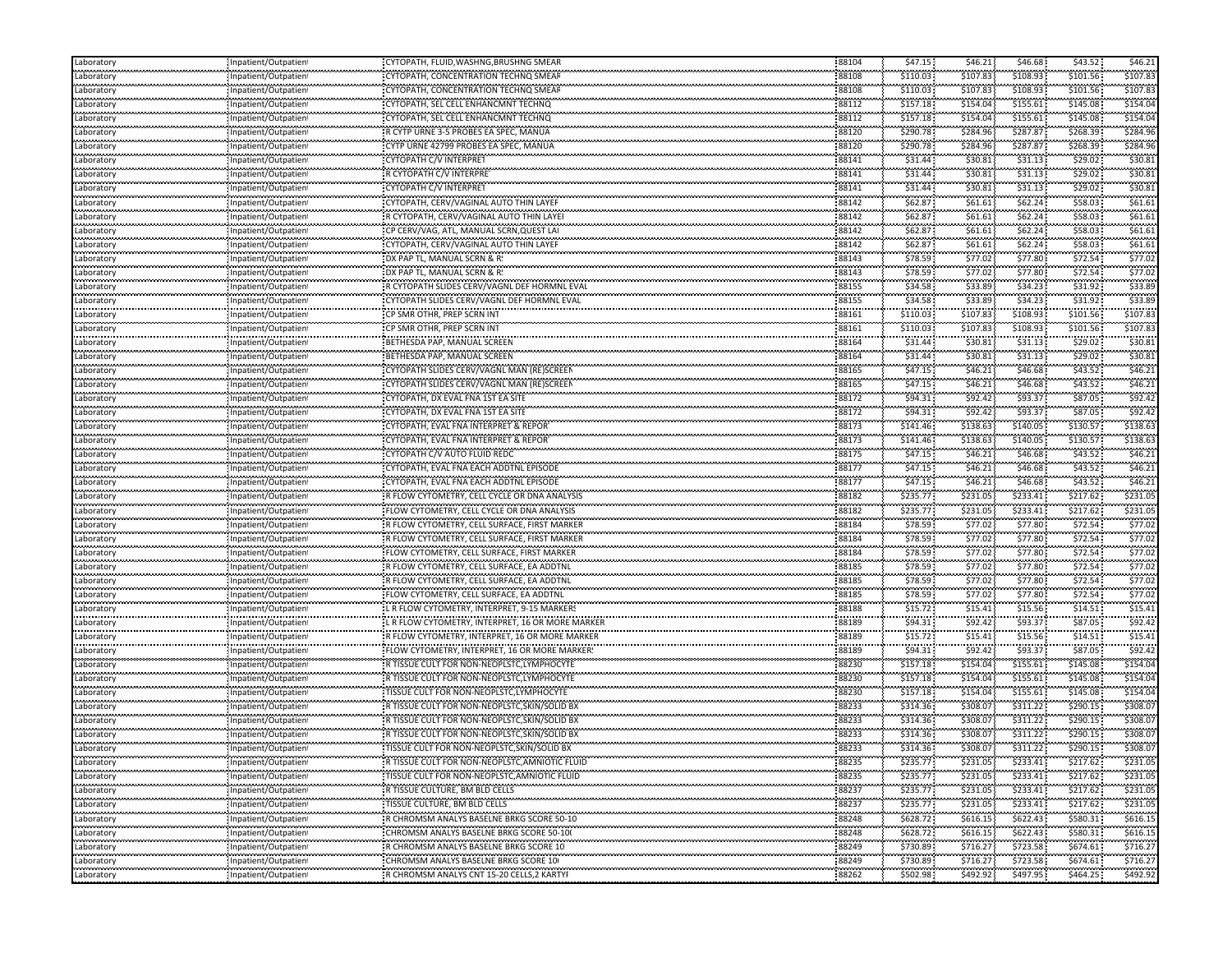| Laboratory                 | Inpatient/Outpatien                              | R CHROMSM ANALYS CNT 15-20 CELLS, 2 KARTYI                               | 88262             | \$502.98          | \$492.92           | \$497.95              | \$464.25  | \$492.92 |
|----------------------------|--------------------------------------------------|--------------------------------------------------------------------------|-------------------|-------------------|--------------------|-----------------------|-----------|----------|
| Laboratory                 | Inpatient/Outpatien                              | CHROMSM ANALYS CNT 15-20 CELLS, 2 KARTYF                                 | 88262             | \$502.98          | \$492.92           | \$497.95              | \$464.25  | \$492.92 |
| <br>Laboratory             | Inpatient/Outpatient                             | R CHROMOSOME ANALYSIS, ANALYZE 20-25 CELLS                               | 88264             | \$628.72          | \$616.15           | \$622.43              | \$580.31  | \$616.15 |
| Laboratory                 | Inpatient/Outpatient                             | R CHROMOSOME ANALYSIS, ANALYZE 20-25 CELLS                               | 88264             | \$628.72          | \$616.15           | \$622.43              | \$580.31  | \$616.15 |
| <br>Laboratory             | Inpatient/Outpatient                             |                                                                          | 88264             | \$628.72          | \$616.15           | \$622.43              | \$580.31  | \$616.15 |
| Laboratory                 | Inpatient/Outpatient                             | R CHROMSM ANALYS IN SITU AMNIOTIC FLD CELLS                              | 88269             | \$471.54          | \$462.11           | \$466.82              | \$435.23  | \$462.11 |
| Laboratory                 | Inpatient/Outpatient                             | CHROMSM ANALYS IN SITU AMNIOTIC FLD CELLS                                | 88269             | \$471.54          | \$462.11           | \$466.82              | \$435.23  | \$462.11 |
| فتتبت بيت                  |                                                  | R MLECULAR CYTOGEN, DNA PROBE EA (FISH)                                  | 88271             | \$78.59           | \$77.02            | \$77.80               | \$72.54   | \$77.02  |
| Laboratory<br>             | Inpatient/Outpatien                              | R MLECULAR CYTOGEN, DNA PROBE EA (FISH)                                  | 88271             | \$78.59           | \$77.02            | \$77.80               | \$72.54   | \$77.0   |
| Laboratory<br>فتتبت متبتيا | Inpatient/Outpatient                             | MLECULAR CYTOGEN, DNA PROBE EA (FISH)                                    | 88271             | \$78.59           | \$77.02            | \$77.80               | \$72.54   | \$77.0   |
| Laboratory<br>             | Inpatient/Outpatien                              | R MCG, SITU HYBRID 10-30 CELLS                                           | 88273             | \$275.07          | \$269.57           | \$272.32              | \$253.89  | \$269.5  |
| Laboratory<br>.            | Inpatient/Outpatient                             | MCG, SITU HYBRID 43038 CELLS                                             | 88273             | \$275.07          | \$269.57           | \$272.32              | \$253.89  | \$269.5  |
| Laboratory<br>.            | Inpatient/Outpatient<br>                         |                                                                          |                   |                   |                    |                       |           |          |
| Laboratory                 | Inpatient/Outpatient                             | CYTOGENETICS, MOLECULAR INTERPHASE IN SITU HYBID 25-99 S                 | 88274             | \$314.36          | \$308.07           | \$311.22              | \$290.15  | \$308.07 |
| Laboratory<br>             | Inpatient/Outpatient                             | CYTOGENETICS, MOLECULAR INTERPHASE IN SITU HYBID 25-99 S                 | 88274             | \$314.36          | \$308.07           | \$311.22              | \$290.15  | \$308.07 |
| Laboratory<br>فتتبت متبتيا | Inpatient/Outpatien!<br>                         |                                                                          | 88275             | \$361.52          | \$354.29           | \$357.90              | \$333.68  | \$354.29 |
| Laboratory<br>             | Inpatient/Outpatien                              | R MCG, IP SITU 100-300 CELLS                                             | 88275             | \$361.52          | \$354.29           | \$357.90              | \$333.68  | \$354.29 |
| Laboratory                 | Inpatient/Outpatient                             | MCG, IP SITU 100-300 CELLS                                               | 88275             | \$361.52          | \$354.29           | \$357.90              | \$333.68  | \$354.29 |
| Laboratory                 | Inpatient/Outpatient                             | R CHROMOSOME ANALY, ADDTL KARYOT EA STUDY EVA                            | 88280             | \$31.44           | \$30.81            | \$31.13               | \$29.02\$ | \$30.81  |
| <br>Laboratory             | Inpatient/Outpatient                             | CHROM ANALY, ADDTL KARYOT EA STUDY                                       | 88280             | \$31.44           | \$30.81            | \$31.13               | \$29.02   | \$30.8   |
| .<br>Laboratory            | Inpatient/Outpatient                             | CHROMOSOME ANALY, ADDTL KARYOT EA STUDY EVAI                             | 88280             | \$31.44           | \$30.81            | \$31.13               | \$29.02   | \$30.81  |
| .<br>Laboratory            | Inpatient/Outpatient                             | R CHROMOSOME ANALYSIS, ADDITIONAL HIGH RESOLUTION STUDY                  | 88289             | \$157.18          | \$154.04           | ,,,,,,,,,<br>\$155.61 | \$145.08  | \$154.04 |
| Laboratory                 | Inpatient/Outpatient                             | CHROMOSOME ANALYSIS, ADDITIONAL HIGH RESOLUTION STUDY                    | 88289             | \$157.18          | \$154.04           | \$155.61              | \$145.08  | \$154.04 |
| Laboratory                 | Inpatient/Outpatient                             | L R CYTOGENETIC & MOLECULAR CYTOGENETICS                                 | 88291             | \$62.87           | \$61.61            | \$62.24               | \$58.03   | \$61.61  |
| <br>Laboratory             | Inpatient/Outpatient                             | R CYTOGENETIC & MOLECULAR CYTOGENETICS                                   | 88291             | \$62.87           | \$61.61            | \$62.24               | \$58.03   | \$61.61  |
| .<br>Laboratory            | Inpatient/Outpatient                             | R CYTOGENETIC & MOLECULAR CYTOGENETICS                                   | 88291             | \$594.14          | \$582.26           | \$588.20              | \$548.39  | \$582.2  |
|                            |                                                  | <b>CYTOGENETIC &amp; MOLECULAR CYTOGENETICS</b>                          | 88291             | \$62.87\$         | \$61.61            | \$62.24\$             | \$58.03   | \$61.61  |
| Laboratory<br>             | Inpatient/Outpatient                             | R UNLISTED CYTOGENETIC STUDY                                             | 88299             | \$594.14          | \$582.26           | \$588.20              | \$548.39  | \$582.2  |
| Laboratory                 | Inpatient/Outpatient                             |                                                                          |                   |                   |                    |                       | \$29.02   | \$30.81  |
| Laboratory<br>             | Inpatient/Outpatient                             | SURG PATH LEVEL 1, GROSS EXAM ONLY<br>SURG PATH LEVEL 1, GROSS EXAM ONLY | 88300             | \$31.44           | \$30.81<br>\$30.81 | \$31.13               |           | \$30.8   |
| Laboratory                 | Inpatient/Outpatient                             |                                                                          | 88300             | \$31.44           |                    | \$31.13               | \$29.02   |          |
| Laboratory                 | Inpatient/Outpatient                             | SURG PATH LEVEL II, GROSS & MICROSCOPIC EXAM                             | 88302             | \$39.30           | \$38.51            | \$38.91               | \$36.27   | \$38.51  |
| Laboratory<br>             | Inpatient/Outpatient                             | SURG PATH LEVEL II, GROSS & MICROSCOPIC EXAM                             | 88302             | \$39.30           | \$38.51            | \$38.91               | \$36.27   | \$38.51  |
| Laboratory                 | Inpatient/Outpatient<br>                         | SURG PATH LEVEL III, GROSS & MICROSCOPIC EXAM                            | 88304             | \$62.87           | \$61.61            | \$62.24               | \$58.03   | \$61.61  |
| Laboratory                 | Inpatient/Outpatient                             | SURG PATH LEVEL III, GROSS & MICROSCOPIC EXAM                            | 88304             | \$62.87           | \$61.61            | \$62.24               | \$58.03   | \$61.61  |
| Laboratory                 | Inpatient/Outpatient                             | SURG PATH LEVEL IV, GROSS & MICROSCOPIC EXAM                             | 88305             | \$94.31           | \$92.42            | \$93.37               | \$87.05   | \$92.42  |
| <br>Laboratory             | Inpatient/Outpatient                             | BIOPSY PROSTATE 10-20 SPC                                                | 88305             | \$94.31           | \$92.42            | \$93.37               | \$87.05   | \$92.4   |
| Laboratory                 | Inpatient/Outpatient                             | SURG PATH LEVEL IV, GROSS & MICROSCOPIC EXAM                             | 88305             | \$94.31           | \$92.42            | \$93.37               | \$87.05   | \$92.42  |
| <br>Laboratory             | Inpatient/Outpatient                             | SURG PATH LEVEL V, GROSS & MICROSCOPIC                                   | 88307             | \$157.18          | \$154.04           | \$155.61              | \$145.08  | \$154.0  |
| Laboratory                 | Inpatient/Outpatient                             | SURG PATH LEVEL V, GROSS & MICROSCOPIC                                   | 88307             | \$157.18          | \$154.04           | \$155.61              | \$145.08  | \$154.04 |
| Laboratory                 | Inpatient/Outpatient                             | SURG PATH LEVEL VI, GROSS & MICROSCOPIC                                  | 88309             | \$196.48          | \$192.55           | \$194.52              | \$181.35  | \$192.55 |
| <br>Laboratory             | Inpatient/Outpatien                              | SURG PATH LEVEL VI, GROSS & MICROSCOPIC                                  | 88309             | \$196.48          | \$192.55           | \$194.52              | \$181.35  | \$192.55 |
| <br>Laboratory             | Inpatient/Outpatient                             | DECALCIFICATION PROCEDURE                                                | 88311             | \$7.86            | \$7.70             | \$7.78                | \$7.25    | \$7.7    |
| <br>Laboratory             | Inpatient/Outpatien                              | DECALCIFICATION PROCEDURE                                                | 88311             | \$7.86            | \$7.70             | \$7.78                | \$7.25    | \$7.7    |
| <br>Laboratory             |                                                  | SPECIAL STAIN, GROUP I FOR MICROORGANISMS                                | 88312             | \$23.58           | \$23.11            | \$23.34               | \$21.76   | \$23.1   |
|                            | Inpatient/Outpatient<br>Inpatient/Outpatient     | SPECIAL STAIN, GROUP I FOR MICROORGANISMS                                | 88312             | \$23.58           | \$23.11            | \$23.34               | \$21.76   | \$23.11  |
| Laboratory                 |                                                  | SPECIAL STAIN, GROUP II, ALL OTHERS                                      | 88313             | \$15.72           | \$15.41            | \$15.56               | \$14.51   | \$15.41  |
| Laboratory                 | Inpatient/Outpatient                             |                                                                          |                   |                   |                    | \$15.56               | \$14.51   | \$15.41  |
| Laboratory<br>             | Inpatient/Outpatient                             | R SPECIAL STAIN, GROUP II, ALL OTHERS                                    | 88313<br>88313    | \$15.72<br>ومعصور | \$15.41<br>,,,,,,, | \$15.56               | \$14.51   | \$15.41  |
| Laboratory<br>فتتبت بيت    | Inpatient/Outpatient<br>                         | SPECIAL STAIN, GROUP II, ALL OTHERS                                      |                   | \$15.72           | \$15.41            |                       |           |          |
| Laboratory<br>             | Inpatient/Outpatien                              | R SPECIAL STAIN, HISTOCHEMICAL FRZN TISS BLCK                            | 88314             | \$47.15           | \$46.21            | \$46.68               | \$43.52   | \$46.21  |
| Laboratory                 | Inpatient/Outpatient                             |                                                                          | 88314             | \$47.15           | \$46.21            | \$46.68               | \$43.52   | \$46.21  |
| Laboratory                 | Inpatient/Outpatient                             | : R SPECIAL STAIN, GROUP III FOR ENZYME                                  | 88319             | \$78.59           | \$77.02\$          | \$77.80               | \$72.54   | \$77.02  |
| Laboratory                 | Inpatient/Outpatient                             | SPECIAL STAIN, GROUP III FOR ENZYME                                      | 88319             | \$78.59           | \$77.02\$          | \$77.80               | \$72.54   | \$77.02  |
| Laboratory                 | Inpatient/Outpatient                             | REF CONSULT W SLIDE PREP                                                 | 88323             | \$94.31           | \$92.42            | \$93.37               | \$87.05   | \$92.42  |
| Laboratory                 | Inpatient/Outpatient                             | REF CONSULT W SLIDE PREP                                                 | 88323             | \$94.31           | \$92.42            | \$93.37               | \$87.05   | \$92.42  |
| Laboratory                 | Inpatient/Outpatient                             | CONSULT DURING SURGERY                                                   | 88329             | \$31.44           | \$30.81            | \$31.13               | \$29.02\$ | \$30.81  |
| <br>Laboratory             | ,,,,,,,,,,,,,,,,,,,,,,,,<br>Inpatient/Outpatient | <br>CONSULT DURING SURGERY                                               | 88329             | \$31.44           | \$30.81            | \$31.13               | \$29.02   | \$30.81  |
| .<br>Laboratory            | Inpatient/Outpatient                             |                                                                          | 88331             | \$47.15           | \$46.21            | \$46.68               | \$43.52   | \$46.21  |
| <br>Laboratory             | Inpatient/Outpatient                             | PATH CONSULT DURING SURG, 1ST BLCK FRZN SEC                              | 88331             | \$47.15           | \$46.21            | \$46.68               | \$43.52   | \$46.21  |
| .<br>Laboratory            | ,,,,,,,,,,,,,,,,,,,,,,,,<br>Inpatient/Outpatient | :<br>: PATH CONSULT DURING SURG,EA ADDTNL BLCK                           | 88332             | \$7.86            | \$7.70             | \$7.78                | \$7.25    | \$7.70   |
| Laboratory                 | ,,,,,,,,,,,,,,,,,,,,,,,,<br>Inpatient/Outpatient | PATH CONSULT DURING SURG,EA ADDTNL BLCK                                  | alla con<br>88332 | \$7.86            | \$7.70             | \$7.78                | \$7.25    | \$7.70   |
|                            |                                                  |                                                                          |                   |                   |                    |                       |           |          |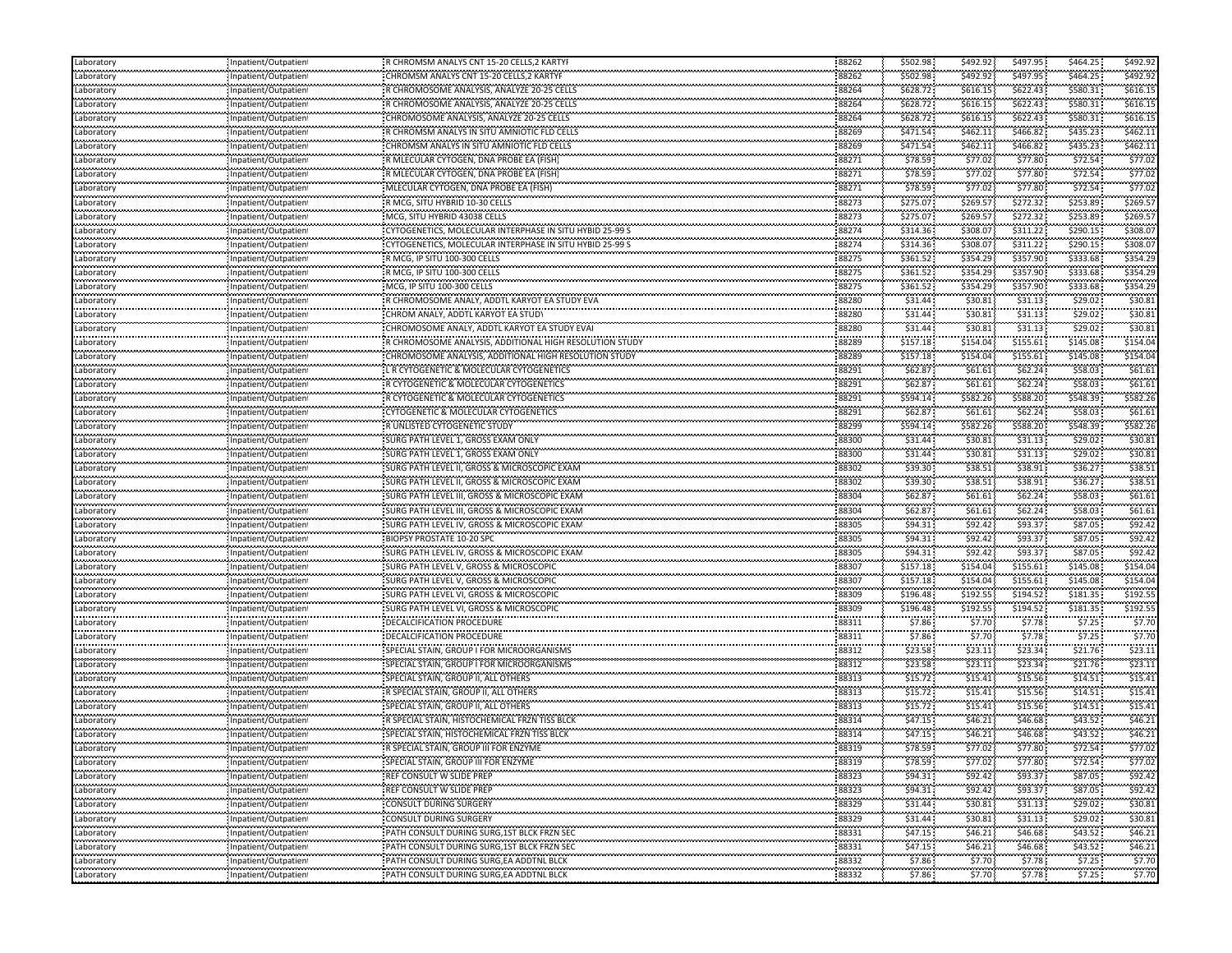| Laboratory                   | Inpatient/Outpatient                                 | PATH CONSULT DURING SURG, CYTOLOGY EXAM                                  | 88333      | \$78.59            | \$77.02              | \$77.80                | \$72.54              | \$77.02    |
|------------------------------|------------------------------------------------------|--------------------------------------------------------------------------|------------|--------------------|----------------------|------------------------|----------------------|------------|
| Laboratory                   | Inpatient/Outpatient                                 | PATH CONSULT DURING SURG, CYTOLOGY EXAM                                  | 88333      | \$78.59            | \$77.02              | \$77.80                | \$72.54              | \$77.02    |
| <br>aboratory                | Inpatient/Outpatient                                 | PATH CONSULT DURING SURG, CYT EXAM EA ADD SITE                           | 88334      | \$47.15            | \$46.21              | .<br>\$46.68           | \$43.52              | \$46.2     |
| aboratory                    | Inpatient/Outpatient                                 | PATH CONSULT DURING SURG, CYT EXAM EA ADD SITE                           | 88334      | \$47.15            | \$46.21              | \$46.68                | \$43.52              | \$46.21    |
| <br>aboratory                | <br>Inpatient/Outpatient                             | MMUNOHISTO PER SPECIMEN, SINGLE ANTIBODY STAIN, EA ADDTL                 | 88341      | \$94.31            | .<br>\$92.42         | .<br>\$93.37           | \$87.05              | \$92.4     |
| ,,,,,,,,,,<br>Laboratory     | Inpatient/Outpatient                                 | R IMMUNOHISTO PER SPECIMEN, SINGLE ANTIBODY STAIN, EA ADDTL              | 88341      | \$94.31            | \$92.42              | \$93.37                | \$87.05              | \$92.42    |
| aboratory                    | Inpatient/Outpatient                                 | IMMUNOHISTO PER SPECIMEN, SINGLE ANTIBODY STAIN, EA ADDTL                | 88341      | \$94.31            | \$92.42              | \$93.37                | \$87.05              | \$92.4     |
| .<br>Laboratory              | Inpatient/Outpatien                                  | IMMUNOHISTO PER SPECIMEN, SINGLE ANTIBODY STAIN, INITIAL                 | 88342      | \$94.31            | \$92.42              | \$93.37                | \$87.05              | \$92.4     |
| .<br>aboratory               | <br>Inpatient/Outpatient                             | NIMMUNOHISTO PER SPECIMEN, SINGLE ANTIBODY STAIN, INITIAL                | 88342      | \$94.31            | \$92.42              | \$93.37                | \$87.05              | \$92.4     |
| <br>Laboratory               | <br>Inpatient/Outpatien                              | MMUNOHISTO PER SPECIMEN, SINGLE ANTIBODY STAIN, INITIAL                  | 88342      | \$94.31            | \$92.42              | \$93.37                | \$87.05              | \$92.4     |
|                              |                                                      | R IMMUNOFLUORESCENT STUDY, EA ANTIBODY, DIRECT                           | 88346      | \$94.31            | \$92.42              | \$93.37                | \$87.05              | \$92.4     |
| Laboratory<br>.              | Inpatient/Outpatient                                 | R IMMUNOFLUORESCENT STUDY, EA ANTBDY, DIRECT                             | 88346      |                    |                      | \$93.37                | \$87.05              | \$92.4     |
| aboratory                    | Inpatient/Outpatient                                 |                                                                          |            | \$94.31<br>\$94.31 | \$92.42              | \$93.37                | \$87.05              | \$92.4     |
| aboratory                    | Inpatient/Outpatient                                 | IMMUNOFLUORESCENT STUDY, EA ANTIBODY, DIRECT                             | 88346      |                    | \$92.42              |                        | \$580.31             |            |
| aboratory<br>                | Inpatient/Outpatient                                 | R ELECTRON MICROSCOPY, DIAGNOSTIC                                        | 88348<br>  | \$628.72           | \$616.15<br>\$616.15 | \$622.43<br>\$622.43   | \$580.31             | \$616.15   |
| aboratory<br>                | Inpatient/Outpatient<br>                             | ELECTRON MICROSCOPY, DIAGNOSTIC                                          | 88348      | \$628.72           |                      |                        |                      | \$616.1    |
| Laboratory<br>.              | Inpatient/Outpatien<br>                              | IMMUNOFLUOR ANTB ADDL STAIN                                              | 88350      | \$108.45           | \$106.28             | \$107.37               | \$100.10             | \$106.28   |
| aboratory<br>محمد محمد       | Inpatient/Outpatient                                 | IMMUNOFLUOR ANTB ADDL STAIN                                              | 88350      | \$108.45           | \$106.28             | \$107.37               | \$100.10             | \$106.28   |
| aboratory<br>.               | Inpatient/Outpatient<br>                             | R MORPHOMETRIC ANALY, TUMOR MARKER, MANUA                                | 88360      | \$117.89           | \$115.53             | \$116.71               | \$108.81             | \$115.5    |
| aboratory<br>.               | Inpatient/Outpatient                                 | MORPHOMETRIC ANALY, TUMOR MARKER, MANUA                                  | 88360      | \$117.89           | \$115.53             | ,,,,,,,,,<br>\$116.71  | \$108.81             | \$115.5    |
| aboratory                    | Inpatient/Outpatient                                 | R MORPHOMETRIC ANALY, TUMOR MARKER, CMP                                  | 88361      | \$141.46           | \$138.63             | <br>\$140.05           | \$130.57             | \$138.6    |
| .<br>aboratory               | <br>Inpatient/Outpatient                             | R MORPHOMETRIC ANALY, TUMOR MARKER, CMP                                  | 88361      | \$141.46           | \$138.63             | \$140.05               | \$130.57             | \$138.6    |
| Laboratory                   | Inpatient/Outpatient                                 | MORPHOMETRIC ANALY, TUMOR MARKER, CMP                                    | 88361      | \$141.46           | \$138.63             | \$140.05               | \$130.57             | \$138.63   |
| aboratory                    | Inpatient/Outpatient                                 | R INSITU HYBRIDIZATION (FISH) SINGLE PROBE. EA ADDTL                     | 88364      | \$62.87            | \$61.61              | \$62.24                | \$58.03              | \$61.6\$   |
| <br>Laboratory               | <br>Inpatient/Outpatient                             | INSITU HYBRIDIZATION (FISH) EA ADDTL                                     | 88364      | \$306.50           | \$300.37             | \$303.44               | \$282.90             | \$300.3    |
| .<br>aboratory               | Inpatient/Outpatient                                 | INSITU HYBRIDIZATION (FISH)                                              | 88364      | \$62.87            | \$61.61              | \$62.24                | \$58.03              | \$61.6\$   |
| معتبدتين<br>aboratory        | Inpatient/Outpatient                                 | INSITU HYBRIDIZATION (FISH) EA ADDTL                                     | 88364      | \$306.50           | \$300.37             | \$303.44               | \$282.90             | \$300.3    |
| .<br>aboratory               | Inpatient/Outpatient                                 | R IN SITU HYBRIDIZATION (FISH) SINGLE PROBE                              |            | \$306.50           | \$300.37             | .<br>\$303.44          | \$282.90             | \$300.3    |
| <br>Laboratory               | Inpatient/Outpatient                                 | R IN SITU HYBRIDIZATION (FISH) SINGLE PROBE, INITIAL                     | 88365      | \$62.87            | \$61.61              | \$62.24                | \$58.03              | \$61.6\$   |
| .<br>aboratory               |                                                      | INSITU HYBRIDIZATION (FISH                                               | 88365      | \$306.50           | \$300.37             | \$303.44               | \$282.90             | \$300.3    |
|                              | Inpatient/Outpatient                                 | IN SITU HYBRIDIZATION (FISH) SINGLE PROBE                                | 88365      | \$62.87            | \$61.61              | \$62.24                | \$58.03              | \$61.61    |
| Laboratory                   | Inpatient/Outpatient                                 |                                                                          | 88367      | \$213.77           | \$209.49             | \$211.63               | \$197.31             | \$209.49   |
| aboratory<br>                | Inpatient/Outpatient<br>                             | INSITU HYBRIDIZATION AUTO                                                | 88367      | \$213.77           | \$209.49             | \$211.63               | \$197.31             | \$209.49   |
| Laboratory<br>               | Inpatient/Outpatient                                 | INSITU HYBRIDIZATION AUTO                                                |            |                    | \$178.68             | \$180.51               | \$168.29             | \$178.68   |
| Laboratory                   | Inpatient/Outpatient                                 | R MORPHOMETRIC ANALY INSITU HYB MANL, QUANT/SEMIQ, SNGL PROBE, INITIAL   | 88368      | \$182.33           |                      |                        |                      |            |
| aboratory<br>                | Inpatient/Outpatient                                 | MORPHOMETRIC ANALY INSITU HYB MANL, QUANT/SEMIQ, SNGL PROBE, INITIAL     | 88368<br>  | \$182.33           | \$178.68             | \$180.51<br>           | \$168.29<br>\$168.29 | \$178.68   |
| aboratory<br>.               | Inpatient/Outpatient                                 | ? MORPHOMETRIC ANALY INSITU HYB MANL, QUANT/SEMIQ, EACH ADD'L SNGL PROBI | 88369      | \$182.33           | \$178.68             | \$180.51               |                      | \$178.6    |
| Laboratory<br>.              | Inpatient/Outpatient<br>                             | MORPHOMETRIC ANALY INSITU HYB MANL, QUANT/SEMIQ, EACH ADD'L SNGL PROBE   | 88369      | \$182.33           | \$178.68             | \$180.51<br>,,,,,,,,,, | \$168.29             | \$178.68   |
| aboratory                    | Inpatient/Outpatient                                 | M/PHMTRC ALYS ISHQUANT/SEMIQ                                             | 88373      | \$213.77           | \$209.49             | \$211.63               | \$197.31             | \$209.4    |
| Laboratory                   | Inpatient/Outpatient                                 | M/PHMTRC ALYS ISHQUANT/SEMIQ                                             | 88373      | \$213.77           | \$209.49             | \$211.63               | \$197.31             | \$209.49   |
| aboratory<br>                | Inpatient/Outpatient<br>                             | R M/PHMTRC ALYS ISH QUANT/SEMIQ                                          | 88374      | \$550.13           | \$539.13             | \$544.63               | \$507.77             | \$539.1    |
| Laboratory                   | Inpatient/Outpatien                                  | M/PHMTRC ALYS ISH QUANT/SEMIQ                                            | 88374      | \$550.13           | \$539.13             | \$544.63               | \$507.77             | \$539.1    |
| .<br>aborator                | <br>Inpatient/Outpatient                             | R MORPHOMTC ALYS IN SITU HYBRID QUANT/SEMIQ                              | 88377      | \$550.13           | \$539.13             | \$544.63               | \$507.77             | \$539.1    |
| <br>Laboratory               | <br>Inpatient/Outpatien                              | MORPHOMTC ALYS IN SITU HYBRID QUANT/SEMIQ                                | 88377      | \$550.13           | \$539.13             | \$544.63               | \$507.77             | \$539.1    |
| <br>Laboratory               | Inpatient/Outpatient                                 | MICRODISSECTION LASER                                                    | 88380      | \$1,287.31         | \$1,261.56           | .<br>\$1,274.44        | \$1,188.19           | \$1,261.56 |
| aboratory.                   | Inpatient/Outpatient                                 | R MICRODISSECTION MANUAL                                                 | 88381      | \$322.22           | \$315.78             | \$319.00               | \$297.41             | \$315.78   |
| aboratory                    | Inpatient/Outpatient                                 | MICRODISSECTION MANUAL                                                   | 88381      | \$322.22           | \$315.78             | \$319.00               | \$297.41             | \$315.78   |
| ستستستعد<br>aboratory        | Inpatient/Outpatient                                 | CELL COUNT. MISC BODY FLUID W/DIFF COUNT                                 | 89051      | \$39.30            | \$38.51              | \$38.91                | \$36.27              | \$38.51    |
| .<br>aboratory               | Inpatient/Outpatient                                 | CELL COUNT, MISC BODY FLUID, W/DIFF COUNT                                | 89051      | \$39.30            | <br>\$38.51          | .<br>\$38.91           | \$36.27              | \$38.5     |
| <br>Laboratory               | <br>Inpatient/Outpatien                              | LEUKOCYTE ASSESSMENT,FECAL,QUAL/SEMIQUAL                                 | 89055      | \$7.86             | \$7.70               | \$7.78                 | \$7.25               | \$7.70     |
| .<br>Laboratory              | <br>Inpatient/Outpatient                             | LEUKOCYTE ASSESSMENT,FECAL,QUAL/SEMIQUAL                                 | 89055      | \$7.86             | \$7.70               | \$7.78                 | \$7.25               | \$7.70     |
| <br>Laboratory               | Inpatient/Outpatient                                 | CRYSTAL IDENTIFICATION TISSUE/BODY FLUID                                 | .<br>89060 | \$23.58            | \$23.11              | \$23.34                | \$21.76              | \$23.11    |
| Laboratory                   | Inpatient/Outpatient                                 | CRYSTAL IDENTIFICATION TISSUE/BODY FLUID                                 | 89060      | \$23.58            | \$23.11              | \$23.34                | \$21.76              | \$23.11    |
| .<br>Laboratory              |                                                      | R MEAT FIBERS, FECES                                                     | 89160      | \$12.57            | \$12.32              |                        | \$11.60              | \$12.32    |
|                              | Inpatient/Outpatient                                 | MEAT FIBERS, FECES                                                       | 89160      | \$12.57            | \$12.32              | \$12.44<br>\$12.44     |                      | \$12.32    |
| Laboratory<br>فالمتحدث فتحدث | Inpatient/Outpatient                                 |                                                                          | 89190      | \$12.57            | \$12.32              | \$12.44                | \$11.60<br>\$11.60   | \$12.32    |
| Laboratory<br>.              | Inpatient/Outpatient<br>                             | NASAL SMEAR FOR EOSINOPHILS<br>                                          | 89190      | \$12.57            | .                    | .                      |                      | \$12.32    |
| Laboratory<br>.              | Inpatient/Outpatient                                 | NASAL SMEAR FOR EOSINOPHILS                                              | 89321      |                    | \$12.32              | \$12.44                | \$11.60              |            |
| Laboratory<br>               | Inpatient/Outpatient                                 |                                                                          |            | \$7.86             | \$7.70               | \$7.78                 | \$7.25<br>           | \$7.70     |
| Laboratory<br>.              | Inpatient/Outpatient<br>,,,,,,,,,,,,,,,,,,,,,,,,,,,, | SEMEN ANALYSIS,SPERM PRESENCE & MOTILITY<br>                             | 89321      | \$7.86             | \$7.70<br>           | \$7.78<br>,,,,,,,,,    | \$7.25               | \$7.70<br> |
| Laboratory<br>               | Inpatient/Outpatient<br>                             | R SPERM ANTIBODIES<br>                                                   | 89325      | \$26.72            | \$26.19              | \$26.45                | \$24.66              | \$26.19    |
| Laboratory                   | Inpatient/Outpatient                                 | SPERM ANTIBODIES                                                         | 89325      | \$26.72            | \$26.19              | \$26.45                | \$24.66              | \$26.19    |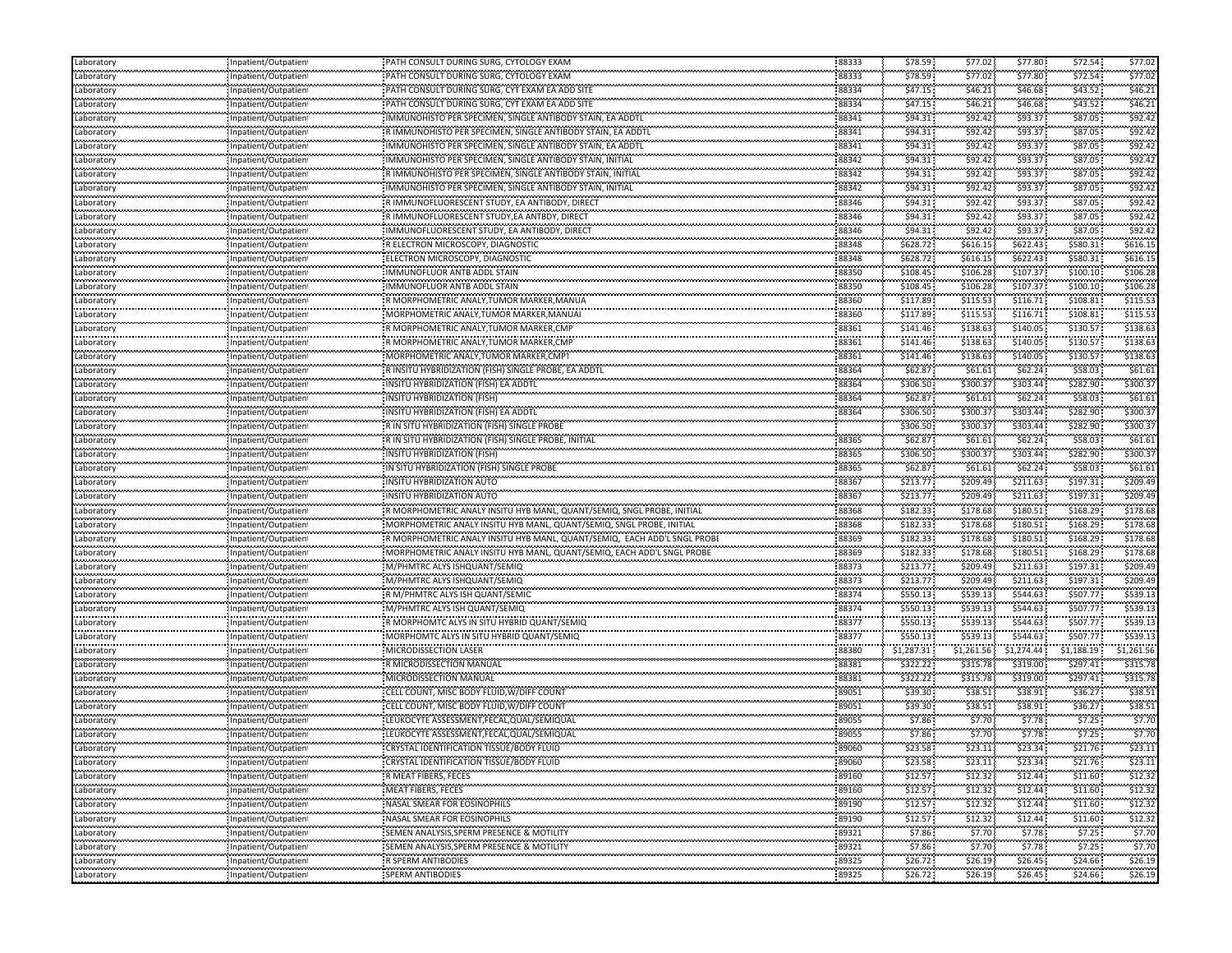| Laboratory                                      | Inpatient/Outpatient      | PHLEBOTOMY, THERAPEUTIC                                                        | 99195               | \$78.59             | \$77.02                    | \$77.80                                      | \$72.54                 | \$77.02       |
|-------------------------------------------------|---------------------------|--------------------------------------------------------------------------------|---------------------|---------------------|----------------------------|----------------------------------------------|-------------------------|---------------|
| Laboratory                                      | Inpatient/Outpatien       | PHLEBOTOMY, THERAPEUTIC                                                        | 99195               | \$78.59             | \$77.02                    | \$77.80                                      | \$72.54                 | \$77.02       |
| .<br>Laboratory                                 | Inpatient/Outpatient      | BLOOD, SPLIT UNIT, RED BLOOD CELL                                              | P9011               | \$172.90            | \$169.44                   | \$171.17                                     | \$159.59                | \$169.4       |
| .<br>Laboratory                                 | Inpatient/Outpatient      | BLOOD, SPLIT UNIT, PLATELET                                                    | P9011               | \$172.90            | \$169.44                   | \$171.17                                     | \$159.59                | \$169.44      |
| .<br>Laboratory                                 | <br>Inpatient/Outpatient  | BLOOD, SPLIT UNIT, FRESH FROZEN PLASMA                                         | P9011               | \$172.90            | <br>\$169.44               | ,,,,,,,,,<br>\$171.17                        | \$159.59                | \$169.4       |
| Laboratory                                      | Inpatient/Outpatient      | CRYOPRECIPITATE EA UNIT, PROC FEE                                              | P9012               | \$55.01             | \$53.91                    | \$54.46                                      | \$50.77                 | \$53.91       |
| Laboratory                                      | Inpatient/Outpatient      | LEUKOCYTE POOR BLOOD EA UNIT, NON-AUTOLOGOUS, PROC FEE                         | P9016               | \$227.91            | \$223.35                   | \$225.63                                     | \$210.36                | \$223.35      |
|                                                 |                           | FRESH FROZ PLASMA 1 DONOR FRZ W/IN 8 HR, EA UNIT, NON-AUTOLOGOUS PROC FEI      | P9017               | .                   |                            | \$62.24\$                                    | \$58.03                 | \$61.6\$      |
| Laboratory<br>                                  | Inpatient/Outpatient<br>  |                                                                                | P9021               | \$62.87<br>\$337.94 | \$61.61<br>\$331.18        | ,,,,,,,,,                                    | \$311.92                | \$331.18      |
| Laboratory<br>                                  | Inpatient/Outpatient      | RED BLOOD CELLS EA UNIT, AUTOLOGOUS PROC FEE                                   | .                   | \$785.90            | \$770.18                   | \$334.56<br>\$778.04                         | \$725.39                | \$770.1       |
| Laboratory<br>                                  | Inpatient/Outpatient<br>  | PLATELETS PHERESIS LR EA UNIT, PROC FEE                                        | P9035               |                     |                            | ,,,,,,,,,                                    | \$841.45                | \$893.4       |
| Laboratory<br>.                                 | Inpatient/Outpatient      | PLATELETS PHERESIS LR IRRAD EA UNIT, PROC FEE                                  | P9037               | \$911.65            | \$893.42                   | \$902.53                                     |                         |               |
| Laboratory<br>---------                         | Inpatient/Outpatient      | RBC DEGLYCEROLIZED EACH UNIT, NON-AUTOLOGOUS, PROC FEE                         | P9039               | \$408.67            | \$400.50                   | \$404.58                                     | \$377.20                | \$400.50      |
| Laboratory<br>بمدينهم                           | Inpatient/Outpatient      | RBC LR IRRADIATED EACH UNIT, NON-AUTOLOGOUS, PROC FEE                          | P9040               | \$353.66            | \$346.59                   | \$350.12                                     | \$326.43                | \$346.59      |
| Laboratory<br>.                                 | Inpatient/Outpatient<br>  | PLATELETS, PHERESIS, PATHOGEN REDUCED OR RAPID BACTERIAL TESTED, EACH UNIT     | P9072               | \$911.65<br>.       | \$893.42                   | \$902.53<br>,,,,,,,,,,                       | \$841.45                | \$893.47      |
| Laboratory<br>                                  | Inpatient/Outpatient      | PLATELETS, PHERESIS, PATHOGEN REDUCED OR RAPID BACTERIAL TESTED, EACH UNIT<br> | P9073<br>.          | \$911.65<br>.       | \$893.42<br>               | \$902.53<br>.                                | \$841.45                | \$893.4       |
| Laboratory<br>                                  | Inpatient/Outpatient      | SARS-COV-2 COVID-19 AMP PRB HIGH THROUGHPUT TECI                               | U0003               | \$116.31            | \$113.98                   | \$115.15                                     | \$107.35                | \$113.98      |
| Laboratory                                      | <br>Inpatient/Outpatient  | SARS-COV-2 COVID-19 AMP PRB HIGH THROUGHPUT TECH                               | U0003               | \$75.00             | \$73.50                    | \$74.25                                      | \$69.23\$               | \$73.5        |
| والمحاولات المادانية<br>Laboratory              | Inpatient/Outpatient      | COVID-19 LAB TEST NON-CDC HIGH THROUGHPUT TECH                                 | U0004               | \$110.03            | \$107.83                   | \$108.93                                     | \$101.56                | \$107.8       |
| .<br>Laboratory                                 | <br>Inpatient/Outpatient  | COVID-19 LAB TEST NON-CDC HIGH THROUGHPUT TECH                                 | U0004               | .<br>\$75.00        | <br>\$73.50                | \$74.25                                      | \$69.23\$               | \$73.5        |
| Laboratory                                      | Inpatient/Outpatient      | COV-19 AMP PRB HGH THRUPUT WITHIN 2 DAYS COLLECT                               | U0005               | \$25.00             | \$24.50                    | \$24.75                                      | \$23.08                 | \$24.5        |
| ,,,,,,,,,,,,,<br>Electrocardiography            | Inpatient/Outpatient      | ADMIN ECHO CONTRAST AGENT                                                      |                     | \$3.06              | \$3.00                     | <b><i><u>PERMIT BRITIS</u></i></b><br>\$3.03 | \$2.82                  | \$3.0         |
| Electrocardiography                             | Inpatient/Outpatient      | <b>EXT ECG RECORDING - HOOK UP</b>                                             | 02961               | \$30.56             | \$29.95                    | \$30.25                                      | \$28.21                 | \$29.95       |
| Electrocardiography                             | Inpatient/Outpatient      | <b>CARDIOVERSION ELECTRIC EXT</b>                                              | 92960               | \$137.54            | \$134.79                   | \$136.16                                     | \$126.95                | \$134.79      |
| Electrocardiography                             | Inpatient/Outpatient      | CARDIOVERSION ELECTRIC EXT, ADD TO TEE                                         | 92960               | <br>\$15.28         | .<br>\$14.97               | \$15.13                                      | \$14.10                 | \$14.9        |
| <br>Electrocardiography                         | <br>Inpatient/Outpatient  | <br>ECG 12 LEAD                                                                | 93005               | \$36.68             | \$35.95                    | \$36.31                                      | \$33.86                 | \$35.9        |
|                                                 | Inpatient/Outpatient      | ECG STRESS TEST TRACING ONLY EXERCISE TEST                                     | 93017               | \$91.69             | \$89.86                    | \$90.77                                      | \$84.63                 | \$89.8        |
| Electrocardiography                             |                           |                                                                                | 93017               | .                   | .                          | \$90.77                                      | \$84.63                 | \$89.8        |
| Electrocardiography<br><b>*****************</b> | Inpatient/Outpatient      | ECG STRESS TEST TRACING ONLY W/ CARDIOLTE                                      | 93017               | \$91.69<br>\$91.69  | \$89.86                    | \$90.77                                      | \$84.63                 | \$89.8        |
| Electrocardiography<br>                         | Inpatient/Outpatient<br>  | ECG STRESS TEST TRACING ONLY W/ PERSANTINE CARD                                |                     | \$91.69             | \$89.86<br>                | \$90.77                                      | \$84.63                 | \$89.8        |
| Electrocardiography                             | Inpatient/Outpatient      | ECG STRESS TEST TRACING ONLY W/ DOBUTAMINE                                     | 93017               |                     | \$89.86                    |                                              | \$28.21                 | \$29.95       |
| Electrocardiography                             | Inpatient/Outpatient      | ECG UP TO 48 HRS RECORDING & STORAGE                                           | 93225               | \$30.56             | \$29.95                    | \$30.25                                      |                         |               |
| Electrocardiography                             | Inpatient/Outpatient      | ECG UP TO 48 HRS SCANNING ANALYSIS REPORT, RECORD & STORI                      |                     | \$152.82            | \$149.76<br>.              | \$151.29                                     | \$141.05                | \$149.76      |
| Electrocardiography<br>                         | Inpatient/Outpatient<br>  | REMOTE PT 30 DAY ECG REV/REPOR                                                 | 93270               | \$30.56             | \$29.95<br>                | \$30.25                                      | \$28.21                 | .<br>\$29.9   |
| Electrocardiography                             | Inpatient/Outpatient      | HC EVENT MONITOR TRANSMIT ANALY                                                |                     | \$15.28             | \$14.97                    | \$15.13                                      | \$14.10                 | \$14.9        |
| Electrocardiography                             | Inpatient/Outpatient<br>  | ECHO 2D DOP WAVE/COLOR FLW COMP                                                | 93306               | \$183.39<br>.       | \$179.72<br>.              | \$181.56<br>,,,,,,,,,,                       | \$169.27                | \$179.7       |
| Electrocardiography                             | Inpatient/Outpatient      | ECHO 2D DOP WAVE/COLOR FLW COMPL WITH CONTRAS                                  | 93306               | \$183.39            | \$179.72                   | \$181.56                                     | \$169.27                | \$179.7       |
| <b>*****************</b><br>Electrocardiography | Inpatient/Outpatient      | ECHO FOLLOW-UP                                                                 | 93308               | \$61.13             | \$59.91                    | \$60.52                                      | \$56.42                 | \$59.9        |
| <br>Electrocardiography                         | <br>Inpatient/Outpatient  | <br>ECHO FOLLOW-UP WITH CONTRAST                                               | <br>93308           | \$61.13\$           | <br>\$59.91                | .<br>\$60.52                                 | \$56.42                 | \$59.9        |
| Electrocardiography                             | Inpatient/Outpatient      | <b>TTE F-UP OR LMTD</b>                                                        | 93308               | \$61.13\$           | \$59.91                    | \$60.52\$                                    | \$56.42\$               | \$59.91       |
| Electrocardiography                             | Inpatient/Outpatient      | TRANSESOPHAGEAL ECHO                                                           | 93312               | \$183.39            | \$179.72                   | \$181.56                                     | \$169.27                | \$179.72      |
| Electrocardiography                             | Inpatient/Outpatient      | TRANSESOPHAGEAL ECHO                                                           | 93312               | \$183.39            | \$179.72                   | \$181.56                                     | \$169.27                | \$179.7       |
| Electrocardiography                             | <br>Inpatient/Outpatient  | <br>TRANSESOPHAGEAL ECHO                                                       | <br>93312           | .<br>\$183.39       | \$179.72                   | ,,,,,,,,,,<br>\$181.56                       | \$169.27                | \$179.7       |
| <br>Electrocardiography                         | Inpatient/Outpatien       | DOPPLER ECHOCARDIOGRAPHY COLOR FLOW VELOCITY MAPPING                           | .<br>93325          | \$15.28             | .<br>\$14.97               | \$15.13                                      | \$14.10                 | \$14.9        |
| Electrocardiography                             | <br>Inpatient/Outpatient  | STRESS TTE W/WO DOBUTAMINE                                                     | <br>93350           | \$183.39            | \$179.72                   | ,,,,,,,,,<br>\$181.56                        | \$169.27                | \$179.7       |
| <b>***************</b><br>Electrocardiography   | Inpatient/Outpatient      | STRESS TTE W/WO DOBUTAMINE WITH CONTRAST                                       | 93350               | \$183.39            | \$179.72                   | \$181.56                                     | \$169.27                | \$179.72      |
| Electrocardiography                             | Inpatient/Outpatient      | <b>ADMIN ECG CONTRAST AGENT</b>                                                | 93352               | \$3.06              | \$3.00                     | \$3.03                                       | \$2.82                  | \$3.00        |
| Electrocardiography                             | Inpatient/Outpatient      | TILT TABLE EVALUATION < 45 MIN                                                 | 93660               | \$183.39            | \$179.72                   | \$181.56                                     | \$169.27                | \$179.7       |
| Electrocardiography                             | <br>Inpatient/Outpatient  | TILT TABLE EVALUATION >45 MIN                                                  | <br>93660           | .<br>\$275.08       | .<br>\$269.58              | ,,,,,,,,,<br>\$272.33                        | \$253.90                | \$269.58      |
|                                                 |                           | AMBL BP MNTR W/SW REC ONLY 24+ HF                                              | .<br>93786          |                     | .                          | \$30.25                                      | \$28.21                 | \$29.9        |
| Electrocardiography                             | Inpatient/Outpatien<br>   |                                                                                |                     | \$30.56<br>\$91.69  | \$29.95<br>                | \$90.77                                      | \$84.63                 | \$89.86       |
| Electrocardiography<br>Electroencephalography   | Inpatient/Outpatient      | AMBULATORY BP MNTR W/SW 24 HR+ SCANNING A,                                     | 93788<br>           | .                   | \$89.86<br>,,,,,,,,,,,     | .                                            |                         | .             |
|                                                 | Inpatient/Outpatien       | NEEDLE EMG ANAL/URETHRAL SPHINCTER                                             | 51785<br>,,,,,,,,,, | \$271.80            | \$266.36                   | \$269.08                                     | \$250.87                | \$266.36      |
| Electroencephalography                          | Inpatient/Outpatient      | AUDITORY EP - COMPREHENSIVE                                                    | 92585               | \$48.92             | \$47.94                    | \$48.43                                      | \$45.15                 | \$47.94       |
| Electroencephalography                          | Inpatient/Outpatient      | EEG CONT REC W/VID EEG TECH                                                    | 95700               | \$815.41            | \$799.10                   | \$807.26                                     | \$752.62                | \$799.10      |
| Electroencephalography                          | Inpatient/Outpatient      | EEG W/O VID 2-12 HR UNMNTF                                                     | 95705               | \$108.72            | \$106.55                   | \$107.63                                     | \$100.35                | \$106.55      |
| Electroencephalography<br>                      | Inpatient/Outpatient      | EEG WO VID 2-12HR INTMT MNTR                                                   | 95706<br>           | \$108.72<br>        | \$106.55<br>.              | \$107.63<br>.                                | \$100.35<br>,,,,,,,,,,, | \$106.55<br>. |
| Electroencephalography                          | Inpatient/Outpatient      | EEG WO VID EA 12-26HR UNMNTF                                                   | 95708<br>.          | \$108.72<br>        | \$106.55<br>,,,,,,,,,,,,   | \$107.63<br>.                                | \$100.35                | \$106.5       |
| Electroencephalography                          | Inpatient/Outpatient      | EEG W/O VID EA 12-26HR INTM1                                                   | 95709               | \$1,032.85          | \$1,012.19                 | \$1,022.52                                   | \$953.32                | \$1,012.19    |
| Electroencephalography                          | Inpatient/Outpatient      | <br>VEEG 2-12 HR UNMONITORED                                                   | 95711               | .<br>\$1,032.85     | ,,,,,,,,,,,,<br>\$1,012.19 | ,,,,,,,,,,,,<br>\$1,022.52                   | ,,,,,,,,,,,<br>\$953.32 | \$1,012.19    |
| Electroencephalography                          | Inpatient/Outpatient      | VEEG 2-12 HR INTMT MNTR                                                        | .<br>95712          | \$108.72            | <br>\$106.55               | \$107.63                                     | .<br>\$100.35           | \$106.55      |
| Electroencephalography                          | :<br>Inpatient/Outpatient | VEEG EA 12-26 HR UNMNTH                                                        | .<br>95714          | \$1,032.85          | $$1,012.19$ $$1,022.52$    |                                              | \$953.32                | \$1,012.19    |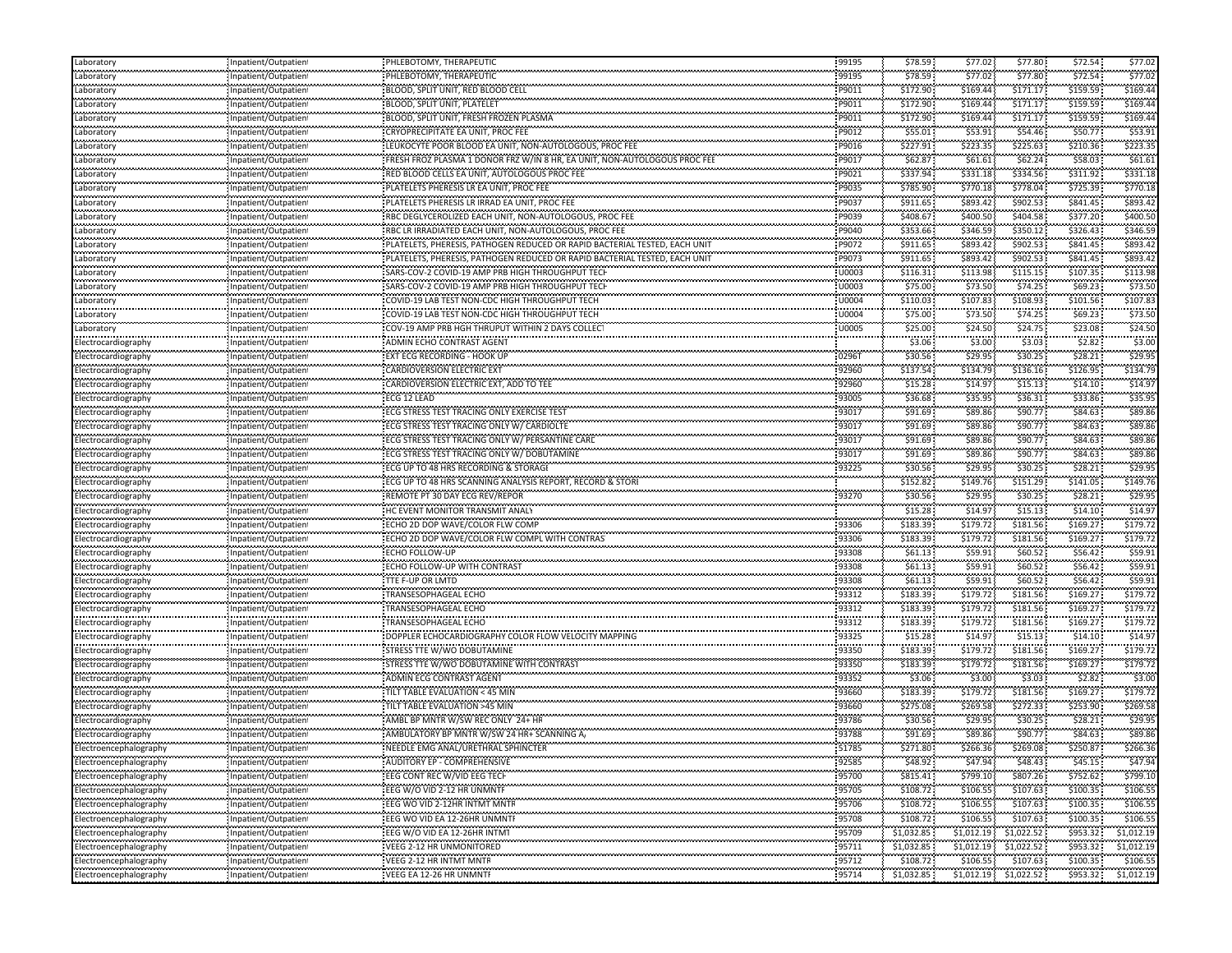| Electroencephalography     | Inpatient/Outpatient                                | VEEG EA 12-26HR INTMT MNTF                            | 95715               | \$1,032.85           | \$1,012.19             | \$1,022.52                     | \$953.32                 | \$1,012.19               |
|----------------------------|-----------------------------------------------------|-------------------------------------------------------|---------------------|----------------------|------------------------|--------------------------------|--------------------------|--------------------------|
| Electroencephalography     | Inpatient/Outpatient                                | POLYSOM W/4+ PARAMETERS, <6 YRS, ATTENDED             | 95782               | \$1,364.45           | \$1,337.16             | \$1,350.81                     | \$1,259.39               | \$1,337.16               |
| <br>Electroencephalography | Inpatient/Outpatient                                | POLYSOM W/4+ PARAMETERS, <6 YRS, ATTENDED, <7 HRS     | 95782               | \$1,364.45           | \$1,337.16             | \$1,350.81                     | \$1,259.39               | \$1,337.16               |
| Electroencephalography     | Inpatient/Outpatient                                | POLYSOM W/4+ PARAM & CPAP, <6 YRS, ATTENDE            | 95783               | \$1,549.27           | \$1.518.28             | \$1.533.78                     | \$1,429.98               | \$1,518.28               |
| <br>:lectroencephalography | Inpatient/Outpatient                                | POLYSOM W/4+ PARAM & CPAP, <6 YRS, ATTENDED, <7 HR    | 95783               | \$1,549.27           | \$1,518.28             | \$1,533.78                     | \$1,429.98               | \$1,518.28               |
| Electroencephalography     | Inpatient/Outpatient                                | MSLT/MWT, GLOBAL                                      | 95805               | \$559.91             | \$548.71               | \$554.31                       | \$516.80                 | \$548.7                  |
| Electroencephalography     | Inpatient/Outpatient                                | MSLT/MWT, GLOBAL, <4 NAP OPPORTUNITIES                | 95805               | \$559.91             | \$548.71               | \$554.31                       | \$516.80                 | \$548.7                  |
| lectroencephalography      | ,,,,,,,,,,,,,,,,,,,,,,,,,,,<br>Inpatient/Outpatient | POLYSOM W/4+ PARAMETERS, 6/> YRS, ATTENDEL            | 95810               | \$761.05             | \$745.83               | \$753.44                       | \$702.45                 | \$745.8                  |
| <br>Electroencephalography | Inpatient/Outpatient                                | POLYSOM W/4+ PARAMETERS, 6/> YRS, ATTENDED, <6 HR!    | 95810               | \$761.05             | <br>\$745.83           | \$753.44                       | \$702.45                 | \$745.8                  |
| Electroencephalography     | Inpatient/Outpatient                                | POLYSOM W/4+ PARAM & CPAP, 6/> YRS, ATTENDE           | 95811               | \$804.53             | \$788.44               | \$796.48                       | \$742.58                 | \$788.4                  |
| <br>Electroencephalography | Inpatient/Outpatient                                | POLYSOM W/4+ PARAM & CPAP, 6/> YRS, ATTENDED, <6 HR   | <br>95811           | --------<br>\$804.53 | \$788.44               | \$796.48                       | \$742.58                 | \$788.4                  |
| Electroencephalography     | Inpatient/Outpatient                                | EEG 41-60 MINUTES                                     | 95812               | \$407.70             | \$399.55               | \$403.62                       | \$376.31                 | \$399.5                  |
|                            | Inpatient/Outpatient                                | EEG EXTND MNTR 61-119 MIN                             | 95813               | \$489.24             | \$479.46               | \$484.35                       | \$451.57                 | \$479.4                  |
| Electroencephalography     |                                                     | <b>EEG AWAKE AND DROWSY</b>                           |                     |                      | \$452.82               | \$457.44                       |                          | \$452.8                  |
| lectroencephalography<br>  | Inpatient/Outpatient                                |                                                       | 95816<br>           | \$462.06             | \$452.82               | \$457.44                       | \$426.48<br>\$426.48     | \$452.8                  |
| Electroencephalography     | Inpatient/Outpatient                                | EEG AWAKE & DROWSY-REDUCD SER\                        | 95816<br>95819      | \$462.06<br>\$549.04 | \$538.06               | \$543.55                       | \$506.76                 | \$538.0                  |
| Electroencephalography<br> | Inpatient/Outpatient                                | EEG AWAKE AND ASLEEF                                  | .                   |                      |                        |                                |                          | \$538.0                  |
| Electroencephalography     | Inpatient/Outpatient                                | EEG AWAKE & ASLEEP-REDUCD SERV                        | 95819               | \$549.04             | \$538.06               | \$543.55                       | \$506.76                 |                          |
| Electroencephalography<br> | Inpatient/Outpatient                                | EEG ASLEEP ONLY OR COMA                               | 95822<br>.          | \$483.81<br>         | \$474.13               | \$478.97                       | \$446.56<br>             | \$474.1                  |
| Electroencephalography     | Inpatient/Outpatient                                | EEG ASLEEP ONLY OR COMA-REDUCD                        | 95822<br>.          | \$483.81             | \$474.13               | \$478.97                       | \$446.56                 | \$474.1                  |
| Electroencephalography<br> | Inpatient/Outpatient                                | EEG, CEREBRAL SILENCE, EVAL                           | 95824               | \$217.44             | \$213.09               | \$215.27                       | \$200.70                 | \$213.09                 |
| Electroencephalography     | Inpatient/Outpatient                                | NEEDLE EMG TWO EXTREMITIES                            | 95861               | \$141.34             | \$138.51               | \$139.93                       | \$130.46                 | \$138.5                  |
| Electroencephalography     | Inpatient/Outpatient                                | EMG, CRANIAL NERVE UNILATERAL                         | 95867               | \$81.54              | \$79.91                | \$80.72                        | \$75.26                  | \$79.9                   |
| Electroencephalography     | Inpatient/Outpatient                                | MUSCLE TEST NONPARASPINAL 1 EXTREMITY                 | 95870               | \$108.72             | \$106.55               | \$107.63                       | \$100.35                 | \$106.5                  |
| Electroencephalography     | Inpatient/Outpatient                                | MUSC TEST DONE W/N TEST COMP, EA EXTREMITY            | 95886               | \$70.67              | \$69.26                | \$69.96                        | \$65.23\$                | \$69.2                   |
| <br>Electroencephalography | Inpatient/Outpatient                                | MUSC TST DONE W/N TST NONEXT                          | <br>95887           | \$65.23              | .<br>\$63.93           | \$64.58                        | \$60.21                  | \$63.9                   |
| Electroencephalography     | Inpatient/Outpatient                                | MUSC TST DONE W/N TST NONEXT                          | 95887               | \$65.23              | \$63.93                | \$64.58                        | \$60.21                  | \$63.9                   |
| <br>Electroencephalography | Inpatient/Outpatient                                | NERVE CNDJ TST 1-2 STUDIES                            | 95907               | \$65.23              | \$63.93                | \$64.58                        | \$60.21                  | \$63.9                   |
| Electroencephalography     | Inpatient/Outpatient                                | NERVE CNDJ TST 3-4 STUDIES                            | .<br>95908          | \$86.98              | \$85.24                | \$86.11                        | \$80.28                  | \$85.2                   |
| <br>Electroencephalography | <br>Inpatient/Outpatient                            | <b>NERVE CNDJ TST 5-6 STUDIES</b>                     | 95909               | \$103.28             | \$101.21               | \$102.25                       | \$95.33                  | \$101.2                  |
| Electroencephalography     | Inpatient/Outpatient                                | NERVE CNDJ TST 7-8 STUDIES                            | 95910               | \$135.90             | \$133.18               | \$134.54                       | \$125.44                 | \$133.18                 |
| lectroencephalography      | Inpatient/Outpatient                                | NERVE CNDJ TST 9-10 STUDIES                           | 95911               | \$152.21             | \$149.1                | \$150.69                       | \$140.49                 | \$149.1                  |
| Electroencephalography     | Inpatient/Outpatient                                | NERVE CNDJ TST 11-12 STUDIES                          | 95912               | \$152.21             | \$149.17               | \$150.69                       | \$140.49                 | \$149.1                  |
| <br>Electroencephalography | Inpatient/Outpatient                                | EP BASELINE UPPER                                     | .<br>95925          | \$168.52             | \$165.15               | \$166.83                       | \$155.54                 | \$165.1                  |
| Electroencephalography     | Inpatient/Outpatient                                | EP BASELINE LOWER                                     | 95926               | \$163.08             | \$159.82               | \$161.45                       | \$150.52                 | \$159.8                  |
| <br>Electroencephalography | Inpatient/Outpatient                                | NEUROMUSCULAR JUNCTION TEST EA NERVE, ANY METHOD      | 95937               | \$70.67              | \$69.26                | \$69.96                        | \$65.23\$                | \$69.2                   |
| Electroencephalography     | Inpatient/Outpatient                                | SOMATOSENSORY TESTING UPR&LWR LIMBS                   | 95938               | \$451.19             | \$442.17               | <br>\$446.68                   | <b></b><br>\$416.45      | \$442.1                  |
| <br>Electroencephalography | <br>Inpatient/Outpatient                            | C MOTOR EVOKED UPR&LWR LIMBS                          | 95939               | \$587.09             | \$575.35               | \$581.22                       | \$541.88                 | \$575.3                  |
| Electroencephalography     | Inpatient/Outpatient                                | IONM REMOTE/>1 PT OR PER HI                           | 95941               | \$16.31              | \$15.98                | \$16.15                        | \$15.05                  | \$15.98                  |
|                            |                                                     | MONITOR CEREBR SEIZURE 16/> CH EEG, EA 24 HR          | 95951               | \$434.88             | \$426.18               | \$430.53                       | \$401.39                 | \$426.18                 |
| lectroencephalography      | Inpatient/Outpatient                                | MONITOR CEREBR SEIZURE 16/> CH EEG, REDUCED           | 95951               | \$434.88             | \$426.18               | \$430.53                       | \$401.39                 | \$426.18                 |
| Electroencephalography<br> | Inpatient/Outpatient                                |                                                       |                     |                      |                        |                                |                          |                          |
| lectroencephalography      | Inpatient/Outpatient                                | MONITOR CEREBR SEIZURE 16/> CH EEG, EA 24 HR!         | 95951<br>95951      | \$1,848.26           | \$1,811.29             | \$1,829.78                     | \$1,705.94<br>\$1,705.94 | \$1,811.29<br>\$1,811.29 |
| Electroencephalography<br> | Inpatient/Outpatient                                | MONITOR CEREBR SEIZURE 16/> CH EEG, REDUCED           | .                   | \$1,848.26           | \$1,811.29<br>\$388.89 | \$1,829.78                     | \$366.27                 | \$388.89                 |
| Electroencephalography     | Inpatient/Outpatient                                | CEREBR SEIZURE PORT 16 CH EEG, EA 24 HR               | 95953               | \$396.83             |                        | \$392.86                       |                          |                          |
| Electroencephalography     | Inpatient/Outpatient                                | CEREBR SEIZURE PORT 16 CH EEG, REDUCED                | 95953               | \$396.83             | \$388.89               | \$392.86                       | \$366.27                 | \$388.89                 |
| Electroencephalography     | Inpatient/Outpatient                                | MONITOR CEREBR SEIZURE 16 CH EEG, EA 24 HRS, ATTENDED | 95956               | \$2,196.16           | \$2,152.24             | \$2,174.20                     | \$2,027.06               | \$2,152.24               |
| Electroencephalography<br> | Inpatient/Outpatient                                | MONITOR CEREBR SEIZURE 16 CH EEG, ATTENDED, REDUCED   | 95956               | \$2,196.16           | \$2,152.24             | \$2,174.20                     | \$2,027.06               | \$2,152.24               |
| Radiology-Diagnostic<br>   | Inpatient/Outpatient                                | MANDIBLE PARTL LESS THAN 4 VWS                        | 70100               | \$133.09             | \$130.43               | \$131.76                       | \$122.84                 | \$130.4                  |
| Radiology-Diagnostic       | Inpatient/Outpatient<br>.<br>.                      | MANDIBLE 4VIEWS                                       | 70110               | \$133.09             | \$130.43               | \$131.76                       | \$122.84                 | \$130.43                 |
| Radiology-Diagnostic       | Inpatient/Outpatient                                | FACIAL BONES.LESS 3 VIEWS                             | 70140               | \$95.07              | \$93.17                | \$94.12                        | \$87.75<br>.             | \$93.1                   |
| Radiology-Diagnostic       | Inpatient/Outpatient                                | HC FACIAL BONES COMPLETE                              | 70150               | \$152.11             | \$149.07               | \$150.59                       | \$140.40                 | \$149.07                 |
| Radiology-Diagnostic       | Inpatient/Outpatient                                | NASAL BONES COMPLETE                                  | 70160               | \$133.09             | \$130.43               | \$131.76                       | \$122.84                 | \$130.43                 |
| Radiology-Diagnostic       | Inpatient/Outpatient                                | <b>ORBITS COMP 4 VIEWS</b>                            | 70200               | \$152.11             | \$149.07               | \$150.59                       | \$140.40                 | \$149.07                 |
| Radiology-Diagnostic       | Inpatient/Outpatient                                | SINUS PARA LESS 3 VIEWS                               | 70210               | \$114.08             | \$111.80               | \$112.94                       | \$105.30                 | \$111.80                 |
| Radiology-Diagnostic       | Inpatient/Outpatient                                | SINUS, PARA 3 VIEWS                                   | 70220               | \$133.09             | \$130.43               | \$131.76                       | \$122.84                 | \$130.43                 |
| <br>Radiology-Diagnostic   | Inpatient/Outpatient                                | <br>SKULL LESS THAN 4 VIEWS                           | ,,,,,,,,,,<br>70250 | .<br>\$133.09        | <br>\$130.43           | <br>\$131.76                   | \$122.84                 | \$130.4                  |
| <br>Radiology-Diagnostic   | Inpatient/Outpatient                                | SKULL COMP MIN 4 VIEWS                                | 70260               | \$152.11             | .<br>\$149.07          | \$150.59                       | \$140.40                 | .<br>\$149.07            |
| Radiology-Diagnostic       | Inpatient/Outpatient                                | <br>TEMPMAND JNT, OPN&CLSD MOUTH UNILATERAL           | 70328               | \$114.08             | \$111.80               | \$112.94                       | \$105.30                 | \$111.80                 |
| Radiology-Diagnostic       | Inpatient/Outpatient                                | TMJ JOINT - BILATERAL                                 | 70330               | <br>\$190.13         | .<br>\$186.33          | <b>ALCOHOL: 00</b><br>\$188.23 | ,,,,,,,,,,,,<br>\$175.49 | \$186.33                 |
| <br>Radiology-Diagnostic   | Inpatient/Outpatient                                | NECK SOFT TISSUE                                      | .<br>70360          | \$95.07              | \$93.17                | \$94.12                        | \$87.75                  | \$93.17                  |
|                            |                                                     |                                                       |                     |                      |                        |                                |                          |                          |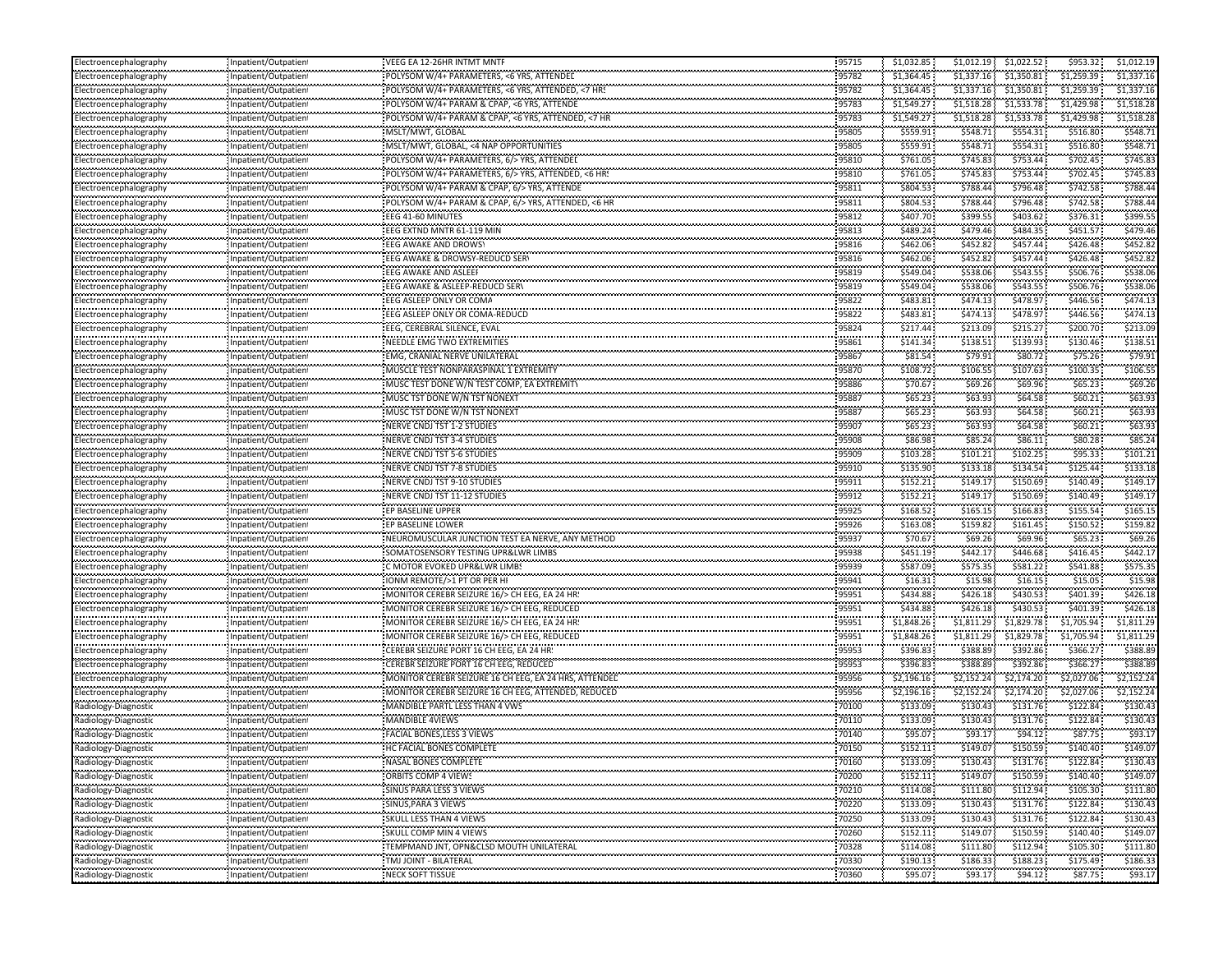| Radiology-Diagnostic                            | Inpatient/Outpatient     | CHEST 1 VIEW                                                                  | 71010              | \$76.05               | \$74.53                | \$75.29                | \$70.19       | \$74.53       |
|-------------------------------------------------|--------------------------|-------------------------------------------------------------------------------|--------------------|-----------------------|------------------------|------------------------|---------------|---------------|
| Radiology-Diagnostio                            | Inpatient/Outpatient     | CHEST 2 VIEWS                                                                 | 71020              | \$95.07               | \$93.17                | \$94.12                | \$87.75       | \$93.1        |
| <br>Radiology-Diagnostic                        | Inpatient/Outpatient     | CHEST, FRONT&LAT W/ APICAL LORDOTIC PROC                                      | <br>71021          | \$114.08              | ,,,,,,,,<br>\$111.80   | \$112.94               | ,<br>\$105.30 | \$111.8       |
| Radiology-Diagnostic                            | Inpatient/Outpatient     | CHEST, FRONT&LAT W/ OBLIQUE PROJECTIONS                                       | 71022              | \$133.09              | \$130.43               | \$131.76               | \$122.84      | \$130.4       |
| <br>Radiology-Diagnostic                        | Inpatient/Outpatient     | CHEST, FRONT&LAT WITH FLUOROSCOPY                                             | <br>71023          | \$228.16              | \$223.60               | ,,,,,,,,,<br>\$225.88  | \$210.59      | \$223.6       |
| Radiology-Diagnostic                            | Inpatient/Outpatient     | CHEST, COMPLETE MIN OF 4 VIEWS                                                | 71030              | \$133.09              | \$130.43               | \$131.76               | \$122.84      | \$130.43      |
| Radiology-Diagnostic                            | Inpatient/Outpatient     | CHEST, COMPLETE MIN OF 4 VIEWS W/FLUORO                                       | 71034              | \$323.23              | \$316.77               | \$320.00               | \$298.34      | \$316.7       |
| <br>Radiology-Diagnostic                        | Inpatient/Outpatient     | CHEST SPEC VIEWS, LAT DECUB, BUCKY                                            | .<br>71035         | \$133.09              | \$130.43               | \$131.76               | \$122.84      | \$130.4       |
| <br>Radiology-Diagnostic                        | <br>Inpatient/Outpatient | X-RAY EXAM CHEST 1 VIEV                                                       | <br>71045          | \$57.04               | \$55.90                | \$56.47                | \$52.65       | \$55.9        |
| Radiology-Diagnostic                            | Inpatient/Outpatient     | X-RAY EXAM CHEST 2 VIEW:                                                      | .<br>71046         | .<br>\$95.07          | \$93.17                | \$94.12                | \$87.75       | \$93.1        |
| <br>Radiology-Diagnostic                        | <br>Inpatient/Outpatient | X-RAY EXAM CHEST 3 VIEW:                                                      | 71047              | \$133.09              | ,,,,,,,,<br>\$130.43   | .<br>\$131.76          | \$122.84      | \$130.4       |
| ,,,,,,,,,,,,,,,,,,,,,,,<br>Radiology-Diagnostic | Inpatient/Outpatient     | X-RAY EXAM CHEST 4+ VIEW!                                                     | 71048              | \$133.09              | \$130.43               | \$131.76               | \$122.84      | \$130.4       |
| Radiology-Diagnostic                            | <br>Inpatient/Outpatient | .<br>RIBS UNILATERAL 2 VIEWS                                                  | 71100              | \$114.08              | \$111.80               | \$112.94               | \$105.30      | \$111.80      |
| Radiology-Diagnostic                            | Inpatient/Outpatient     | RIBS UNILATERAL, W PA CHEST, 3 VIEWS                                          | 71101              | \$114.08              | \$111.80               | \$112.94               | \$105.30      | \$111.80      |
| <br>Radiology-Diagnostic                        | <br>Inpatient/Outpatient | RIBS BILATERAL 3 VIEWS                                                        | <br>71110          | \$133.09              | \$130.43               | ,,,,,,,,,<br>\$131.76  | \$122.84      | \$130.4       |
|                                                 |                          | ,,,,,,,,,,,,,,,,,,,,,,,,,,,,,,,,,,<br>BILAT RIBS INCL POST ANT CHEST, 4 VIEWS | <br>71111          | \$171.12              | \$167.70               | \$169.41               | \$157.94      | \$167.7       |
| Radiology-Diagnostic<br>                        | Inpatient/Outpatient<br> |                                                                               |                    | .                     | \$93.17                | \$94.12                | \$87.75       | \$93.1        |
| Radiology-Diagnostic                            | Inpatient/Outpatient     | <b>STERNUM 2 VIEWS</b>                                                        | 71120<br>71130     | \$95.07<br>\$133.09   | \$130.43               | \$131.76               | \$122.84      | \$130.4       |
| Radiology-Diagnostic<br>                        | Inpatient/Outpatient     | STERNOCLAVICULAR JOINT(S) 3 VIEWS                                             |                    | .                     |                        | \$75.29                | \$70.19       | \$74.5        |
| Radiology-Diagnostic<br>                        | Inpatient/Outpatient     | SPINE 1 VIEW                                                                  | 72020<br>72040     | \$76.05               | \$74.53                |                        | \$105.30      | \$111.8       |
| Radiology-Diagnostic<br>                        | Inpatient/Outpatient<br> | SPINE CERVICAL 2 OR 3 VIEWS<br>SPINE-CERVICAL MIN 4 VIEWS                     | 72050              | \$114.08              | \$111.80<br>.          | \$112.94               |               | \$149.0       |
| Radiology-Diagnostic                            | Inpatient/Outpatient     |                                                                               |                    | \$152.11              | \$149.07               | \$150.59               | \$140.40      |               |
| Radiology-Diagnostic                            | Inpatient/Outpatient     | SPINE CERVICAL W FLEX + EXT                                                   | 72052              | \$209.15              | \$204.97               | \$207.06               | \$193.05      | \$204.9       |
| Radiology-Diagnostic<br>                        | Inpatient/Outpatient     | <b>SPINE THOR 2 VIEWS</b>                                                     | 72070<br>72072     | \$114.08              | \$111.80               | \$112.94               | \$105.30      | \$111.8       |
| Radiology-Diagnostic<br>                        | Inpatient/Outpatient<br> | THOR SPINE WITH SWIM VIEW                                                     |                    | \$133.09<br>.         | \$130.43<br>.          | \$131.76<br>,,,,,,,,,  | \$122.84<br>. | \$130.4       |
| Radiology-Diagnostic                            | Inpatient/Outpatient     | T SPINE MIN 4 VIEWS                                                           | 72074              | \$152.11              | \$149.07               | \$150.59               | \$140.40      | \$149.0       |
| Radiology-Diagnostic<br>                        | Inpatient/Outpatient<br> | THORACOLUMBAR SPINE                                                           | 72080              | \$95.07               | \$93.17                | \$94.12<br>,,,,,,,,,,  | \$87.75       | \$93.1        |
| Radiology-Diagnostic<br>                        | Inpatient/Outpatient     | SPINE LUMBAR TWO/THREE VIEWS                                                  | 72100              | \$133.09              | \$130.43               | \$131.76<br>,,,,,,,,,, | \$122.84      | \$130.4       |
| Radiology-Diagnostic<br>                        | Inpatient/Outpatient<br> | SPINE LUMBAR COMP MIN 4 VIEWS                                                 | 72110              | \$171.12              | \$167.70               | \$169.41               | \$157.94      | \$167.7       |
| Radiology-Diagnostic                            | Inpatient/Outpatient     | SPINE LUMBOSACRAL COMP W/BENL                                                 | 72114              | \$247.18              | \$242.24               | \$244.71               | \$228.15      | \$242.2       |
| Radiology-Diagnostic                            | Inpatient/Outpatient     | SPINE LUMBOSACRAL BEND VW ONLY                                                | 72120              | \$152.11              | \$149.07               | \$150.59               | \$140.40      | \$149.0       |
| Radiology-Diagnostic                            | Inpatient/Outpatient     | PELVIS 1 OR 2 VIEWS                                                           | 72170              | \$114.08              | \$111.80               | \$112.94               | \$105.30      | \$111.80      |
| Radiology-Diagnostic                            | Inpatient/Outpatient     | PELVIS COMPLETE 3 VIEWS                                                       | 72190              | \$152.11              | \$149.07               | \$150.59               | \$140.40      | \$149.0       |
| <br>Radiology-Diagnostic                        | <br>Inpatient/Outpatient | <br>SACROILIAC JOINTS 1-2 VIEWS                                               | <br>72200          | .<br>\$95.07          | \$93.17                | \$94.12                | \$87.75       | \$93.1        |
| Radiology-Diagnostic                            | Inpatient/Outpatient     | SACRAL JOINTS 3 VIEWS                                                         | 72202              | \$133.09              | \$130.43               | \$131.76               | \$122.84      | \$130.4       |
| <br>Radiology-Diagnostic                        | <br>Inpatient/Outpatient | SACRUM/COCCYX 2 VIEW:                                                         | 72220              | .<br>\$95.07          | \$93.17                | \$94.12                | \$87.75       | \$93.1        |
| <br>Radiology-Diagnostic                        | Inpatient/Outpatient     | <br>CLAVICLE, COMPLETE                                                        | 73000              | \$95.07               | \$93.17                | \$94.12                | \$87.75       | 593.1         |
| <br>Radiology-Diagnostic                        | <br>Inpatient/Outpatient | SCAPULA COMPLETE                                                              | <br>73010          | \$114.08              | \$111.80               | \$112.94               | \$105.30      | \$111.8       |
| Radiology-Diagnostic                            | Inpatient/Outpatient     | <b>SHOULDER ONE VIEW</b>                                                      | 73020              | \$76.05               | \$74.53                | \$75.29                | \$70.19       | \$74.53       |
| Radiology-Diagnostic                            | Inpatient/Outpatient     | SHOULDER COMPLETE, MIN OF 2 VIEWS                                             | 73030              | \$95.07               | \$93.17                | \$94.12                | \$87.75       | \$93.1        |
| Radiology-Diagnostic                            | Inpatient/Outpatient     | ACROMIOCLAVICULAR JOINTS                                                      | 73050              | \$133.09              | \$130.43               | \$131.76               | \$122.84      | \$130.4       |
| <br>Radiology-Diagnostic                        | Inpatient/Outpatient     | HC HUMERUS, MIN OF 2 VIEWS                                                    | <br>73060          | .<br>\$114.08         | .<br>\$111.80          | \$112.94               | \$105.30      | \$111.8       |
| Radiology-Diagnostic                            | Inpatient/Outpatient     | ELBOW 2 VIEWS                                                                 | <br>73070          | <br>\$95.07           | \$93.17                | \$94.12                | \$87.75       | \$93.1        |
| <br>Radiology-Diagnostic                        | <br>Inpatient/Outpatient | ELBOW COMPLETE, MIN OF 3 VIEWS                                                | 73080              | \$114.08              | ,,,,,,,,,<br>\$111.80  | \$112.94               | \$105.30      | \$111.8       |
| Radiology-Diagnostic                            | Inpatient/Outpatient     | FOREARM, TWO VIEWS                                                            | 73090              | \$95.07               | \$93.17                | \$94.12                | \$87.75       | \$93.1        |
| Radiology-Diagnostic                            | Inpatient/Outpatient     | UPPER EXTREMITY, INFANT, MIN OF 2 VIEWS                                       | 73092              | \$95.07               | \$93.17                | \$94.12                | \$87.75       | \$93.1        |
| Radiology-Diagnostic                            | Inpatient/Outpatient     | WRIST, TWO VIEWS                                                              | 73100              | \$114.08              | \$111.80               | \$112.94               | \$105.30      | \$111.80      |
| <br>Radiology-Diagnostic                        | <br>Inpatient/Outpatient | WRIST, COMPLETE, MIN OF 3 VIEWS                                               | <br>73110          | ,,,,,,,,,<br>\$133.09 | .<br>\$130.43          | ,,,,,,,,,,<br>\$131.76 | \$122.84      | \$130.4       |
| Radiology-Diagnostic                            | Inpatient/Outpatient     | HAND, 2 VIEWS                                                                 | <br>73120          | .<br>\$95.07          | .<br>\$93.17           | \$94.12                | \$87.75       | \$93.1        |
| Radiology-Diagnostic                            | Inpatient/Outpatient     | <br>HAND 1 VIEW                                                               | <br>73120          | .<br>\$95.07          | <br>\$93.17            | .<br>\$94.12           | \$87.75       | \$93.1        |
| <br>Radiology-Diagnostic                        | Inpatient/Outpatient     | ,,,,,,,,,,,,,,,,,,,,,,,,,,,,,,,,,<br>HAND, MIN OF 3 VIEWS                     | <br>73130          | \$114.08              | ,,,,,,,,,,<br>\$111.80 | .<br>\$112.94          | \$105.30      | .<br>\$111.80 |
| <br>Radiology-Diagnostic                        | Inpatient/Outpatient     | FINGER(S), MIN OF 2 VIEWS                                                     | .<br>73140         | \$133.09              | \$130.43               | \$131.76               | \$122.84      | \$130.43      |
| Radiology-Diagnostic                            | Inpatient/Outpatient     | X-RAY EXAM HIP UNI 1 VIEW                                                     | 73501              | \$114.08              | \$111.80               | \$112.94               | \$105.30      | \$111.80      |
| Radiology-Diagnostic                            | Inpatient/Outpatient     | X-RAY EXAM HIP UNI 2-3 VIEWS                                                  | 73502              | \$152.11              | \$149.07               | \$150.59               | \$140.40      | \$149.07      |
| Radiology-Diagnostic                            | Inpatient/Outpatient     | X-RAY EXAM HIPS BI 2 VIEW!                                                    | 73521              | \$152.11              | \$149.07               | \$150.59               | \$140.40      | \$149.07      |
| Radiology-Diagnostic                            | Inpatient/Outpatient     | ,,,,,,,,,,,,,,,,,,,,,,,,,,,,,,,,,,<br>X-RAY EXAM HIPS BI 3-4 VIEW!            | <br>73522          | .<br>\$171.12         | \$167.70               | .<br>\$169.41          | \$157.94      | .<br>\$167.70 |
| Radiology-Diagnostic                            | Inpatient/Outpatient     | X-RAY EXAM HIPS BI 5/> VIEW!                                                  | <br>73523          | \$209.15              | \$204.97               | .<br>\$207.06          | \$193.05      | \$204.9       |
| Radiology-Diagnostic                            | <br>Inpatient/Outpatient | <br>X-RAY EXAM OF FEMUR :                                                     | ,,,,,,,,,<br>73551 | \$95.07               | \$93.17                | \$94.12                | \$87.75       | \$93.1        |
| Radiology-Diagnostic                            | Inpatient/Outpatient     | <br>X-RAY EXAM OF FEMUR 2/                                                    | <br>73552          | .<br>\$114.08         | <br>\$111.80           | .<br>\$112.94          | \$105.30      | .<br>\$111.80 |
|                                                 |                          | ,,,,,,,,,,,,,,,,,,,,,,,,,,,,,,,,                                              | .                  | .                     |                        |                        |               |               |
| Radiology-Diagnostic                            | Inpatient/Outpatient     | KNEE, ONE OR TWO VIEWS                                                        | 73560              | \$114.08              | \$111.80               | \$112.94               | \$105.30      | \$111.80      |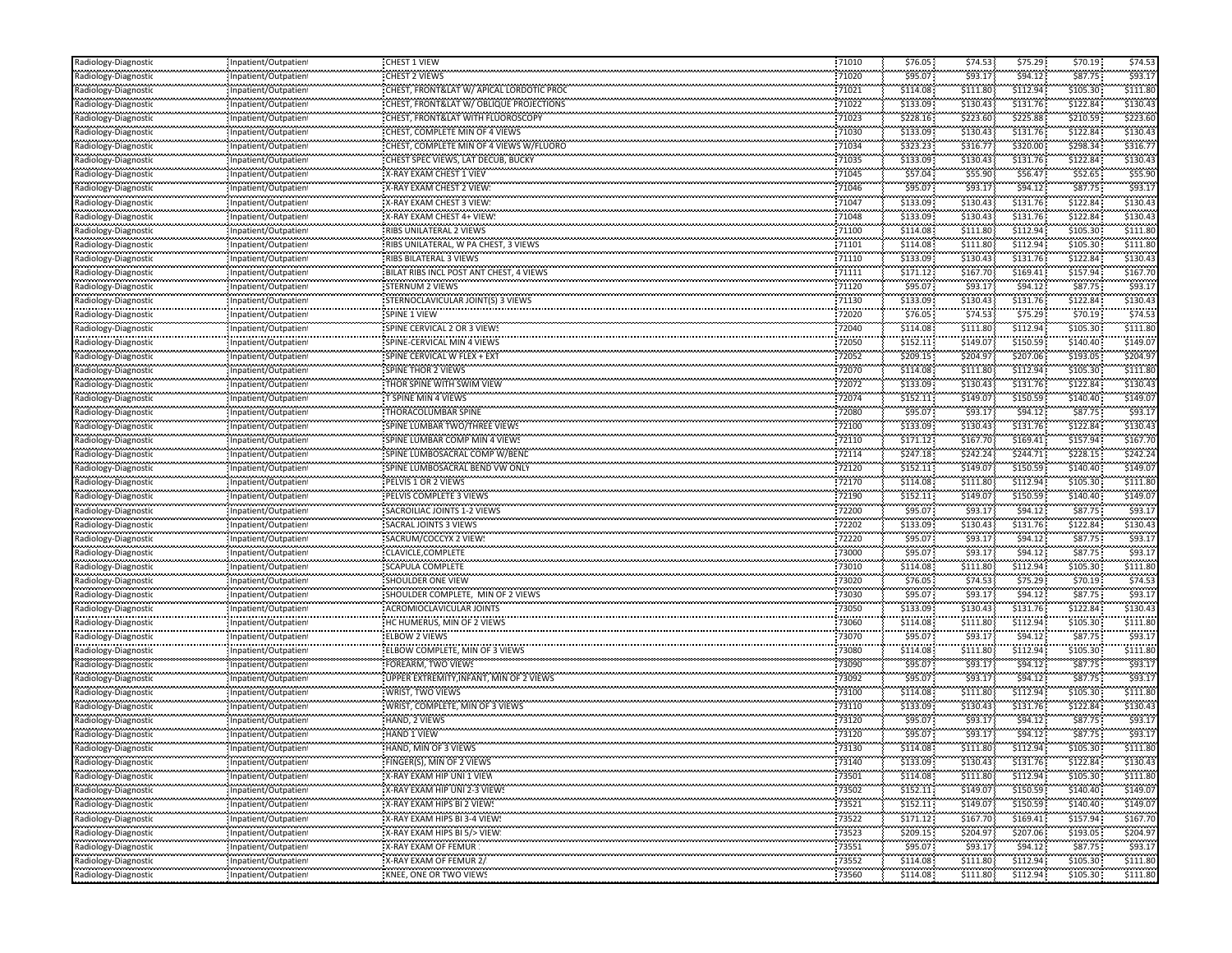| Radiology-Diagnostic                             | Inpatient/Outpatient      | HC KNEE, THREE VIEWS                                            | 73562               | \$133.09             | \$130.43              | \$131.76               | \$122.84      | \$130.43              |
|--------------------------------------------------|---------------------------|-----------------------------------------------------------------|---------------------|----------------------|-----------------------|------------------------|---------------|-----------------------|
| Radiology-Diagnostio                             | Inpatient/Outpatient      | KNEE, COMPLETE, 4 OR MORE VIEWS                                 | 73564               | \$152.11             | \$149.07              | \$150.59               | \$140.40      | \$149.07              |
| <br>Radiology-Diagnostic                         | Inpatient/Outpatient      | BOTH KNEES, STANDING ANTEROPOSTERIOR                            | <br>73565           | .<br>\$152.11        | .<br>\$149.07         | \$150.59               | \$140.40      | \$149.0               |
| Radiology-Diagnostic                             | Inpatient/Outpatient      | TIBIA & FIBULA, TWO VIEWS                                       | 73590               | \$114.08             | \$111.80              | \$112.94               | \$105.30      | \$111.8               |
| <br>Radiology-Diagnostic                         | Inpatient/Outpatient      | LOWER EXTREMITY, INFANT, MIN OF 2 VIEWS                         | <br>73592           | .<br>\$95.07         | \$93.17               | \$94.12                | \$87.75       | \$93.1                |
| Radiology-Diagnostic                             | Inpatient/Outpatient      | ANKLE, TWO VIEWS                                                | 73600               | \$114.08             | \$111.80              | \$112.94               | \$105.30      | \$111.80              |
| Radiology-Diagnostic                             | Inpatient/Outpatient      | ANKLE, COMPLETE, MIN OF 3 VIEWS                                 | 73610               | \$114.08             | \$111.80              | \$112.94               | \$105.30      | \$111.80              |
| <br>Radiology-Diagnostic                         | Inpatient/Outpatient      | <b>FOOT, TWO VIEWS</b>                                          | <br>73620           | .<br>\$95.07         | \$93.17               | \$94.12                | \$87.75       | \$93.1                |
| <br>Radiology-Diagnostic                         | <br>Inpatient/Outpatient  | FOOT, COMPLETE, MIN OF 3 VIEWS                                  | <br>73630           | \$114.08             | ,,,,,,,,,<br>\$111.80 | ,,,,,,,,,<br>\$112.94  | \$105.30      | \$111.8               |
| Radiology-Diagnostic                             | Inpatient/Outpatient      | CALCANEUS, MIN OF TWO VIEWS                                     | .<br>73650          | .<br>\$95.07         | \$93.17               | \$94.12                | \$87.75       | \$93.1                |
| <br>Radiology-Diagnostic                         | <br>Inpatient/Outpatient  | TOE(S), MINIMUN OF TWO VIEWS                                    | <br>73660           | .<br>\$114.08        | ,,,,,,,,<br>\$111.80  | ,,,,,,,,,<br>\$112.94  | \$105.30      | \$111.8               |
| Radiology-Diagnostic                             | Inpatient/Outpatient      | ABDOMEN, SINGLE AP VIEW                                         | 74000               | \$76.05              | \$74.53               | \$75.29                | \$70.19       | \$74.5                |
| Radiology-Diagnostic                             | <br>Inpatient/Outpatient  | ABDOMEN, AP & OBLIQUE & CONE VIEW!                              | 74010               | \$133.09             | \$130.43              | \$131.76               | \$122.84      | \$130.43              |
| Radiology-Diagnostic                             | Inpatient/Outpatient      | X-RAY EXAM ABDOMEN 1 VIEV                                       | 74018               | \$95.07              | \$93.17               | \$94.12                | \$87.75       | \$93.1                |
| <br>Radiology-Diagnostic                         | <br>Inpatient/Outpatient  | X-RAY EXAM ABDOMEN 2 VIEW                                       | 74019               | \$114.08             | ,,,,,,,,,<br>\$111.80 | ,,,,,,,,,<br>\$112.94  | \$105.30      | \$111.8               |
|                                                  |                           | ABDOMEN, COMP, INCLD DECUB &/OR ERECT VIEWS                     | .                   | \$133.09             | <br>\$130.43          | \$131.76               | \$122.84      | \$130.4               |
| Radiology-Diagnostic<br>                         | Inpatient/Outpatient<br>  |                                                                 | 74020<br>           | .                    | \$130.43              | ,,,,,,,,,              | \$122.84      | \$130.4               |
| Radiology-Diagnostic                             | Inpatient/Outpatient      | X-RAY EXAM ABDOMEN 3+ VIEW<br>X-RAY EXAM COMPLETE ABDOME        | 74021<br>74022      | \$133.09<br>\$152.11 | \$149.07              | \$131.76<br>\$150.59   | \$140.40      | \$149.0               |
| Radiology-Diagnostic<br>                         | Inpatient/Outpatient      |                                                                 |                     | .                    | .                     | ,,,,,,,,,              | \$315.89      | \$335.4               |
| Radiology-Diagnostic<br>                         | Inpatient/Outpatient      | X-RAY XM ESOPHAGUS 1CNTRST                                      | 74220               | \$342.24             | \$335.40              | \$338.82<br>\$527.06   | \$491.39      | 5521.7                |
| Radiology-Diagnostic<br>                         | Inpatient/Outpatient      | X-RAY XM SWLNG FUNCJ C+<br>X-RAY XM UPR GI TRC 1CNTRS           | 74230<br>74240      | \$532.38             | \$521.73<br>\$409.93  | \$414.12               | \$386.09      | \$409.9               |
| Radiology-Diagnostic                             | Inpatient/Outpatient      |                                                                 |                     | \$418.30             |                       |                        |               | \$428.5               |
| Radiology-Diagnostic                             | Inpatient/Outpatient      | UPPER GI W/KUE                                                  | 74241               | \$437.31             | \$428.56              | \$432.94               | \$403.64      |                       |
| Radiology-Diagnostic<br>                         | Inpatient/Outpatient      | UPPER GI & SMALL BOWEL                                          | 74250               | \$665.47             | \$652.16<br>          | \$658.82               | \$614.23      | \$652.1               |
| Radiology-Diagnostic<br>                         | Inpatient/Outpatient<br>  | X-RAY XM UPR GI TRC 2CNTRS<br>                                  | 74246<br>           | \$494.35<br>.        | \$484.46              | \$489.41<br>,,,,,,,,,, | \$456.29      | \$484.4               |
| Radiology-Diagnostic                             | Inpatient/Outpatient      | UPPER GI W AIR W KUI                                            | 74247               | \$570.40             | \$558.99              | \$564.70               | \$526.48      | \$558.9               |
| Radiology-Diagnostic<br>                         | Inpatient/Outpatient<br>  | RAD SMALL INTESTINE FOLLOW-THROUGH STUDY                        | 74248               | \$247.18<br>.        | \$242.24<br>.         | \$244.71<br>,,,,,,,,,  | \$228.15      | \$242.2               |
| Radiology-Diagnostic                             | Inpatient/Outpatient      | UPPER GI W AIR W SMALL BOWEI                                    | 74249               | \$741.53             | \$726.70              | \$734.11               | \$684.43<br>. | \$726.7               |
| Radiology-Diagnostic<br>                         | Inpatient/Outpatient<br>  | X-RAY XM SM INT 1CNTRST STC                                     | 74250               | \$418.30             | \$409.93<br>          | \$414.12               | \$386.09      | \$409.9               |
| Radiology-Diagnostic                             | Inpatient/Outpatient      | X-RAY XM SM INT 2CNTRST STL                                     | 74251               | \$2,053.46           | \$2,012.39            | \$2,032.93             | \$1,895.34    | \$2,012.39            |
| Radiology-Diagnostic                             | Inpatient/Outpatient      | X-RAY XM COLON 1CNTRST STD                                      | 74270               | \$608.43             | \$596.26              | \$602.35               | \$561.58      | \$596.20              |
| Radiology-Diagnostic                             | Inpatient/Outpatient      | X-RAY XM COLON 2CNTRST STD                                      | 74280               | \$874.62             | \$857.13              | \$865.87               | \$807.27      | \$857.1               |
| Radiology-Diagnostic                             | Inpatient/Outpatient      | BARIUM ENEMA, CNTRST/AIR, FOR OBSTR REDUC                       | 74283               | \$570.40             | \$558.99              | \$564.70               | \$526.48      | \$558.9               |
| <br>Radiology-Diagnostic                         | <br>Inpatient/Outpatient  | UROGRAPHY, INFUSION, DRIP TECHNIQUE                             | <br>74410           | .<br>\$456.32        | .<br>\$447.19         | ,,,,,,,,,<br>\$451.76  | \$421.18      | \$447.1               |
| Radiology-Diagnostic                             | Inpatient/Outpatient      | UROGRAPHY, RETROGRADE, W OR WO KU                               | 74420               | \$589.42             | \$577.63              | \$583.53               | \$544.03      | \$577.6               |
| <br>Radiology-Diagnostic                         | <br>Inpatient/Outpatient  | FLUOROSCOPY, UP TO 1 HOUR PHYS TIME                             | 76000               | .<br>\$209.15        | \$204.97              | ,,,,,,,,,<br>\$207.06  | \$193.05      | \$204.9               |
| <br>Radiology-Diagnostic                         | Inpatient/Outpatient      | FOREIGN BODY, SINGLE VIEW CHILD                                 | 76010               | \$95.07              | \$93.17               | \$94.12                | \$87.75       | \$93.1                |
| <br>Radiology-Diagnostic                         | <br>Inpatient/Outpatient  | ABSCESS, FISTULA OR SINUS TRACT STUDY                           | <br>76080           | \$152.11             | ,,,,,,,,,<br>\$149.07 | ,,,,,,,,,<br>\$150.59  | \$140.40      | \$149.0               |
| Radiology-Diagnostic                             | Inpatient/Outpatient      | SURGICAL SPECIMEN RADIOGRAPHY                                   | 76098               | \$38.03              | \$37.27               | \$37.65                | \$35.10       | \$37.2                |
| Radiology-Diagnostic                             | Inpatient/Outpatient      | ECHOENCEPHALOGRAPHY                                             | 76506               | \$456.32             | \$447.19              | \$451.76               | \$421.18      | \$447.19              |
| Radiology-Diagnostic                             | Inpatient/Outpatient      | US, SOFT TISSUES OF HEAD & NECK                                 | <br>76536           | \$475.34             | <br>\$465.83          | \$470.59               | \$438.74      | \$465.8               |
| <br>Radiology-Diagnostic                         | Inpatient/Outpatient      | US, CHEST (INCLUDES MEDIASTINUM)                                | <br>76604           | .<br>\$323.23        | <br>\$316.77          | ,,,,,,,,,<br>\$320.00  | \$298.34      | \$316.7               |
| Radiology-Diagnostic                             | Inpatient/Outpatient      | ULTRASOUND BREAST COMPLETE                                      | <br>76641           | .<br>\$380.27        | <br>\$372.66          | \$376.47               | \$350.99      | \$372.6               |
| <br>Radiology-Diagnostic                         | <br>Inpatient/Outpatient  | ULTRASOUND BREAST LIMITED                                       | <br>76642           | \$285.20             | \$279.50              | ,,,,,,,,,<br>\$282.35  | \$263.24      | \$279.5               |
| Radiology-Diagnostic                             | Inpatient/Outpatient      | US, ABDOMINAL, COMPLETE                                         | 76700               | \$437.31             | \$428.56              | \$432.94               | \$403.64      | \$428.5               |
| Radiology-Diagnostic                             | Inpatient/Outpatient      | US, ABDOMINAL, LIMITED OR FOLLOW UP                             | 76705               | \$342.24             | \$335.40              | \$338.82               | \$315.89      | \$335.40              |
| Radiology-Diagnostic                             | Inpatient/Outpatient      | US, RETROPERITONEAL, COMPLETE                                   | 76770               | \$418.30             | \$409.93              | \$414.12               | \$386.09      | \$409.9               |
| <br>Radiology-Diagnostic                         | <br>Inpatient/Outpatient  | US, RETROPERITONEAL, LIMITED                                    | <br>76775           | \$152.11             | .<br>\$149.07         | ,,,,,,,,,<br>\$150.59  | .<br>\$140.40 | \$149.0               |
| Radiology-Diagnostic                             | Inpatient/Outpatient      | US, TRANSPLANTED KIDNEY                                         | .<br>76776          | .<br>\$646.46        | .<br>\$633.53         | .<br>\$640.00          | \$596.68      | \$633.5               |
| Radiology-Diagnostic                             | <br>Inpatient/Outpatient  | ,,,,,,,,,,,,,,,,,,,,,,,,,,,,,,,,<br>US, SPINAL CANAL & CONTENTS | <br>76800           | \$437.31             | .<br>\$428.56         | \$432.94               | .<br>\$403.64 | \$428.56              |
| ,,,,,,,,,,,,,,,,,,,,,,,,<br>Radiology-Diagnostic | Inpatient/Outpatient      | US, PREG UTERUS, 1ST TRIMSTR (<14 WKS 0 DAYS)                   | <br>76801           | .<br>\$399.28        | <br>\$391.29          | \$395.29               | \$368.54      | 1,000,000<br>\$391.29 |
| <br>Radiology-Diagnostic                         | <br>Inpatient/Outpatient  | US, PREG UTERUS ADDTNL GEST <14WKS                              | ,,,,,,,,,,<br>76802 | \$114.08             | \$111.80              | \$112.94               | \$105.30      | \$111.80              |
| <br>Radiology-Diagnostic                         | Inpatient/Outpatient      | US, PREG UTERUS, AFTER 1ST TRIMSTR (>14 WKS 0 DAYS)             | 76805               | \$494.35             | \$484.46              | \$489.41               | \$456.29      | \$484.46              |
| Radiology-Diagnostic                             | Inpatient/Outpatient      | US, PREG UTERUS, AFTER 1ST TRIMSTR ADD GEST (>14 WKS 0 DAYS)    | 76810               | \$228.16             | \$223.60              | \$225.88               | \$210.59      | \$223.60              |
| Radiology-Diagnostic                             | Inpatient/Outpatient      | US, PREG UTERUS, FETAL ANATOMIC EXAM                            | 76811               | \$456.32             | \$447.19              | \$451.76               | \$421.18      | \$447.19              |
|                                                  | Inpatient/Outpatient      | US, PREG UTERUS, EA ADD GEST FETAL ANATOMIC                     | .                   | \$608.43             |                       | .                      | ,,,,,,,,,,,   | .<br>\$596.20         |
| Radiology-Diagnostic                             |                           |                                                                 | 76812<br>.          | .                    | \$596.26<br>\$279.50  | \$602.35               | \$561.58      | \$279.5               |
| Radiology-Diagnostic                             | Inpatient/Outpatient<br>  |                                                                 | 76815<br>           | \$285.20<br>.        |                       | \$282.35<br>.          | \$263.24<br>. | .                     |
| Radiology-Diagnostic                             | Inpatient/Outpatient      | FETAL BIOPHYSICAL PROFILE W/NON-STRESS TEST                     | 76817<br>.          | \$323.23<br>.        | \$316.77<br>\$372.66  | \$320.00               | \$298.34      | \$316.7<br>\$372.66   |
| Radiology-Diagnostic<br>                         | Inpatient/Outpatient<br>: | FETAL BIOPHYSICAL PROFILE W/O NON-STRESS TEST                   | 76818<br>.          | \$380.27<br>.        |                       | \$376.47<br>.          | \$350.99      |                       |
| Radiology-Diagnostic                             | Inpatient/Outpatient      |                                                                 | 76819               | \$266.19             | \$260.87              | \$263.53               | \$245.69      | \$260.87              |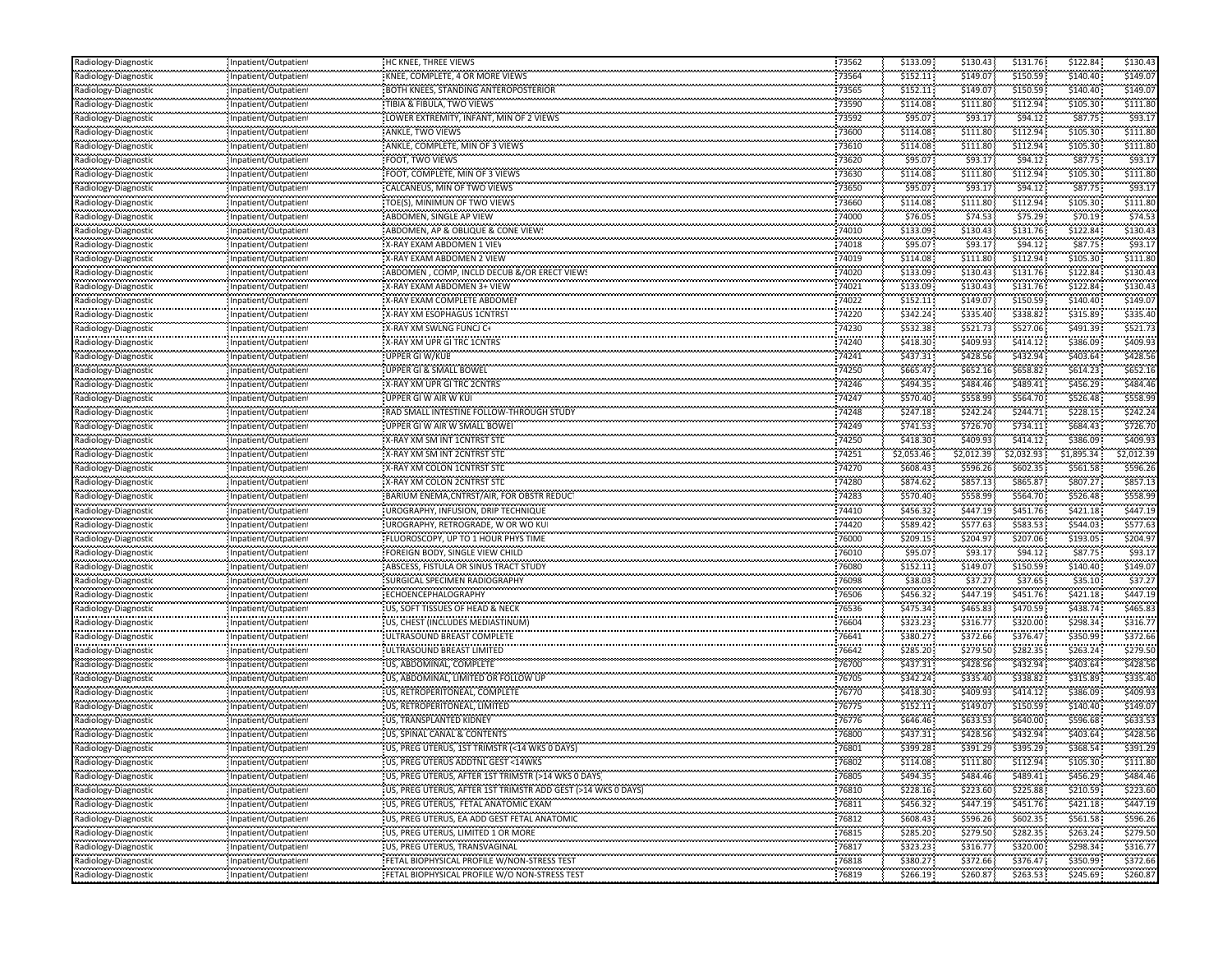| Radiology-Diagnostic                           | Inpatient/Outpatient                         | US, TRANSVAGINAL                                           | 76830          | \$475.34               | \$465.83   | \$470.59             | \$438.74               | \$465.83             |
|------------------------------------------------|----------------------------------------------|------------------------------------------------------------|----------------|------------------------|------------|----------------------|------------------------|----------------------|
| Radiology-Diagnostic                           | Inpatient/Outpatien                          | US, PELVIC COMPLETE                                        | 76856          | \$399.28               | \$391.29   | \$395.29             | \$368.54               | \$391.29             |
| Radiology-Diagnostic                           | Inpatient/Outpatien                          | US, PELVIC, LIMITED OR FOLLOW-UP                           | 76857          | \$133.09               | \$130.43   | \$131.76             | \$122.84               | \$130.43             |
| Radiology-Diagnostic                           | Inpatient/Outpatien                          | US, SCROTUM AND CONTENTS                                   | 76870          | \$190.13               | \$186.33   | \$188.23             | \$175.49               | \$186.3              |
| Radiology-Diagnostic                           | Inpatient/Outpatien                          | US, TRANSRECTAL                                            | 76872          | \$323.23               | \$316.77   | \$320.00             | \$298.34               | \$316.7              |
| Radiology-Diagnostic                           | Inpatient/Outpatien                          | US, LIMITED JNT OR OTHR NONVASC EXTREMITY                  | 76882          | \$57.04                | \$55.90    | \$56.47              | \$52.65                | \$55.90              |
| Radiology-Diagnostic                           | Inpatient/Outpatien                          | US, INFANT HIPS, DYNAMIC                                   | 76885          | \$589.42               | \$577.63   | \$583.53             | \$544.03               | \$577.63             |
|                                                | Inpatient/Outpatien                          | US, INFANT HIPS, LIMITED, STATIC                           | 76886          | \$418.30               | \$409.93   | \$414.12             | \$386.09               | \$409.9              |
| <br>Radiology-Diagnostic                       | Inpatient/Outpatien                          | US STUDY FOLLOW-UP                                         | 76970          | \$399.28               | \$391.29   | \$395.29             | \$368.54               | \$391.29             |
| Radiology-Diagnosti                            | Inpatient/Outpatien                          | ULTRASONIC GUIDANCE, INTRAOPERATIVE                        | 76998          | \$209.15               | \$204.97   | \$207.06             | \$193.05               | \$204.9              |
| .<br>Radiology-Diagnostic                      | Inpatient/Outpatien                          | <b>BONE AGE STUDIES</b>                                    | 77072          | \$76.05                | \$74.53    | \$75.29              | \$70.19                | \$74.53              |
| Radiology-Diagnostic                           | Inpatient/Outpatien                          | <b>BONE LENGTH STUDIES</b>                                 | 77073          | \$114.08               | \$111.80   | \$112.94             | \$105.30               | \$111.80             |
| Radiology-Diagnostic                           | Inpatient/Outpatien                          | <b>OSSEOUS SURVEY, LIMITED</b>                             | 77074          | \$228.16               | \$223.60   | \$225.88             | \$210.59               | \$223.60             |
|                                                |                                              | OSSEOUS SURVEY, COMPLETE                                   | 77075          | \$323.23               | \$316.77   | \$320.00             | \$298.34               | \$316.77             |
| Radiology-Diagnostic                           | Inpatient/Outpatien                          |                                                            | 77076          | \$323.23               | \$316.77   | \$320.00             | \$298.34               | \$316.7              |
| Radiology-Diagnosti                            | Inpatient/Outpatien                          | OSSEOUS SURVEY, INFANT<br>JOINT SURV SING, 2 OR MORE JNTS  | 77077          | \$114.08               | \$111.80   | \$112.94             | \$105.30               | \$111.8              |
| Radiology-Diagnostic<br>Radiology-Diagnostic   | Inpatient/Outpatien                          |                                                            | 93880          | \$874.62               | \$857.13   | \$865.87             | \$807.27               | \$857.13             |
|                                                | Inpatient/Outpatien                          | DUPLEX SCAN EXTRCRANL ART, COMP BILA                       |                |                        |            |                      |                        |                      |
| Radiology-Diagnostic                           | Inpatient/Outpatien                          | DUPLEX SCAN EXTRCRANL ART, UNILAT/LMTD                     | 93882<br>93922 | \$551.39               | \$540.36   | \$545.88             | \$508.93               | \$540.36<br>\$391.29 |
| <br>Radiology-Diagnostic                       | Inpatient/Outpatien                          | US LMTD BILAT STUDY UPPER/LOWER EXTREMITIES 1-2 LEVELS     |                | \$399.28               | \$391.29   | \$395.29             | \$368.54               |                      |
| Radiology-Diagnosti                            | Inpatient/Outpatien                          | US LMTD BILAT STUDY UPPER/LOWER EXTREMITIES 3+ LEVELS      | 93923          | \$608.43               | \$596.26   | \$602.35             | \$561.58               | \$596.2              |
| Radiology-Diagnostic                           | Inpatient/Outpatien                          | DUPLEX SCAN LWR EXTREMITY ART, COMP BILAT                  | 93925          | \$1,178.84             | \$1,155.26 | \$1,167.05           | \$1,088.07             | \$1,155.26           |
| Radiology-Diagnostic                           | Inpatient/Outpatien                          | DUPLEX SCAN LWR EXTREMITY ART, UNILAT/LMTD                 | 93926          | \$684.49               | \$670.80   | \$677.65             | \$631.78               | \$670.80             |
| Radiology-Diagnostic                           | Inpatient/Outpatien                          | DUPLEX SCAN UPPER EXTRMTY ART, COMP BILA                   | 93930          | \$893.63               | \$875.76   | \$884.69             | \$824.82               | \$875.76             |
|                                                | Inpatient/Outpatien                          | DUPLEX SCAN UPPER EXTRMTY ART, UNILAT/LMTD                 | 93931          | \$551.39               | \$540.36   | \$545.88             | \$508.93               | \$540.36             |
| Radiology-Diagnostic                           | Inpatient/Outpatien                          | DUPLEX SCAN EXTREMITY VEIN, COMPLETE BILATER               | 93970          | \$874.62               | \$857.13   | \$865.87             | \$807.27               | \$857.13             |
| Radiology-Diagnostic                           | Inpatient/Outpatien                          | DUPLEX SCAN EXTREMITY VEIN, VESSEL MAP DIALYSIS ACCESS     | 93970          | \$874.62               | \$857.13   | \$865.87             | \$807.27               | \$857.13             |
| <br>Radiology-Diagnostic                       | Inpatient/Outpatien                          | DUPLEX SCAN EXTREMITY VEIN, UNILAT/LMTD                    | 93971          | \$532.38               | \$521.73   | \$527.06             | \$491.39               | \$521.73             |
| Radiology-Diagnosti                            | Inpatient/Outpatien                          | DUPLEX SCAN ART INFLW & VEN OUTFLW COMI                    | 93975          | \$1,197.85             | \$1,173.89 | \$1,185.87           | \$1,105.62             | \$1,173.89           |
| Radiology-Diagnostic                           | Inpatient/Outpatien                          | DUPLEX SCAN ART INFLW & VEN OUTFLW LMTD                    | 93976          | \$665.47               | \$652.16   | \$658.82             | \$614.23               | \$652.16             |
| Radiology-Diagnostic                           | Inpatient/Outpatien                          | DUPLEX SCAN OF AORTA, IVC, ILIAC, COMPLETE                 | 93978          | \$817.58               | \$801.23   | \$809.40             | \$754.63               | \$801.23             |
| Radiology-Diagnostic                           | Inpatient/Outpatien                          | DUPLEX SCAN OF AORTA, IVC, ILIAC, UNILAT/LMTD              | 93979          | \$513.36               | \$503.09   | \$508.23             | \$473.83               | \$503.09             |
|                                                | Inpatient/Outpatien                          | DUPLEX SCAN ART INFLW & VEN OUTFLW.PENILE COMP             | 93980          | \$323.23               | \$316.77   | \$320.00             | \$298.34               | \$316.7              |
| Radiology-Diagnostic                           | Inpatient/Outpatien                          | DUPLEX SCAN ART INFLW & VEN OUTFLW, PENILE FU/LMTD         | 93981          | \$285.20               | \$279.50   | \$282.35             | \$263.24               | \$279.50             |
| Radiology-Diagnostic                           | Inpatient/Outpatien                          | HC DUPLEX SCAN HEMODIALYSIS ACCESS                         | 93990          | \$722.51               | \$708.06   | \$715.28             | \$666.88               | \$708.0              |
| Radiology-Therapeutio                          | Inpatient/Outpatien                          | CT GUIDE PLCMNT RAD FIELDS                                 | 77014          | \$138.00               | \$135.24   | \$136.62             | \$127.37               | \$135.2              |
| Radiology-Therapeuti                           | Inpatient/Outpatien                          | THERAPEUTIC SIMULATION SIMPLE                              | 77280          | \$455.41               | \$446.30   | \$450.86             | \$420.34               | \$446.30             |
| Radiology-Therapeutic                          | Inpatient/Outpatien                          | THERAPEUTIC SIM INTERMEDIATE                               | 77285          | \$717.62               | \$703.27   | \$710.44             | \$662.36               | \$703.2              |
| Radiology-Therapeutic                          | Inpatient/Outpatien                          | THERAPEUTIC SIM COMPLEX                                    | 77290          | \$828.02               | \$811.46   | \$819.74             | \$764.26               | \$811.46             |
| Radiology-Therapeutio                          | Inpatient/Outpatien                          | RESPIRATORY MOTION MANAGEMENT SIMULATION                   | 77293          | \$696.91               | \$682.97   | \$689.94             | \$643.25               | \$682.97             |
| Radiology-Therapeutio                          | Inpatient/Outpatien                          | <b>3 DIMENSIONAL SIMULATION</b>                            | 77295          | \$510.61               | \$500.40   | \$505.50             | \$471.29               | \$500.40             |
| Radiology-Therapeutic                          | Inpatient/Outpatien                          | PHYSICS BASIC RAD DOSIM CALC                               | 77300          | \$62.10                | \$60.86    | \$61.48              | \$57.32                | \$60.8               |
| Radiology-Therapeuti                           | Inpatient/Outpatien                          | <b>IMRT PLANNING PER COURSE OF TX</b>                      | 77301          | \$2,932.56             | \$2,873.91 | \$2,903.23           | \$2,706.75             | ,873.9               |
| <br>Radiology-Therapeutic                      | Inpatient/Outpatien                          | TELETHX ISODOSE PLAN SIMPLE, INCL BAS DOSIMETRY            | 77306          | \$138.00               | \$135.24   | \$136.62             | \$127.37               | \$135.2              |
| Radiology-Therapeutio                          | Inpatient/Outpatien                          | TELETHX ISODOSE PLAN CPLX, INCL BAS DOSIMETRY              | 77307          | \$255.31               | \$250.20   | \$252.76             | \$235.65               | \$250.2              |
| Radiology-Therapeutic                          | Inpatient/Outpatien                          | BRACHYTX ISODOSE PLAN SIMPLE, INCL BAS DOSIMETRY           | 77316          | \$220.80               | \$216.38   | \$218.59             | \$203.80               | \$216.38             |
| Radiology-Therapeutio                          | Inpatient/Outpatien                          | BRACHYTX ISODOSE INTERMED, INCL BAS DOSIMETRY              | 77317          | \$282.91               | \$277.25   | \$280.08             | \$261.13               | \$277.25             |
| Radiology-Therapeutio                          | Inpatient/Outpatien                          | BRACHYTX ISODOSE COMPLEX, INCL BAS DOSIMETRY               | 77318          | \$386.41               | \$378.68   | \$382.55             | \$356.66               | \$378.68             |
| Radiology-Therapeuti                           | Inpatient/Outpatien                          | <b>HEMIBODY PARTICLES TOTAL BODY</b>                       | 77321          | \$82.80                | \$81.14    | \$81.97              | \$76.42                | \$81.14              |
| Radiology-Therapeutic                          | Inpatient/Outpatien                          | <b>SPECIAL DOSIMETRY</b>                                   | 77331          | \$34.50                | \$33.81    | \$34.16              | \$31.84                | \$33.81              |
| Radiology-Therapeutic                          | Inpatient/Outpatien                          | TREATMENT DEVICES SIMPLE                                   |                | \$103.50               | \$101.43   | \$102.47             |                        | \$101.43             |
| Radiology-Therapeutic                          | <br>Inpatient/Outpatient                     | <b>TREATMENT DEVICES INTERMED</b>                          | 77333          | \$138.00               | \$135.24   | \$136.62             | \$127.37               | \$135.24             |
|                                                | Inpatient/Outpatien                          | <b>TREATMENT DEVICES COMPLEX</b>                           | 77334          | \$172.50               | \$169.05   | \$170.78             | .<br>\$159.22          | \$169.05             |
| Radiology-Therapeutic<br>Radiology-Therapeutic | Inpatient/Outpatien                          | <b>CONTINUING MED RAD PHYSICS</b>                          | 77336          | \$144.90               | \$142.00   | \$143.45             | \$133.74               | \$142.00             |
|                                                |                                              |                                                            | 77338          | \$545.11               | \$534.21   |                      | \$503.14               | \$534.21             |
| Radiology-Therapeutic<br>Radiology-Therapeutic | Inpatient/Outpatient<br>Inpatient/Outpatient | DESIGN MLC DEVICE FOR IMRT<br>SPEC MED RAD PHYSICS CONSULT | 77370          | \$220.80               | \$216.38   | \$539.66<br>\$218.59 | \$203.80               | \$216.38             |
| Radiology-Therapeutic                          | Inpatient/Outpatien                          |                                                            | 77372          | \$2,049.34             | \$2,008.35 | \$2,028.85           | \$1,891.54             | \$2,008.35           |
| Radiology-Therapeutic                          | Inpatient/Outpatient                         | SBRT TREATMENT DELIVERY PER FRACTION (1-5                  | 77373          |                        |            |                      |                        | \$2,549.33           |
| Radiology-Therapeutic                          | Inpatient/Outpatien                          | INTENSITY MODUL RAD TX DLVR SIMPLE                         | 77385          | \$2,601.36<br>\$772.82 | \$2,549.33 | \$2,575.35           | \$2,401.06<br>\$713.31 | \$757.36             |
|                                                |                                              |                                                            |                |                        | \$757.36   | \$765.09             |                        |                      |
| Radiology-Therapeutic                          | Inpatient/Outpatient                         | INTENSITY MODUL RAD TX DLVR COMPLEX                        | 77386          | \$772.82               | \$757.36   | \$765.09             | \$713.31               | \$757.36             |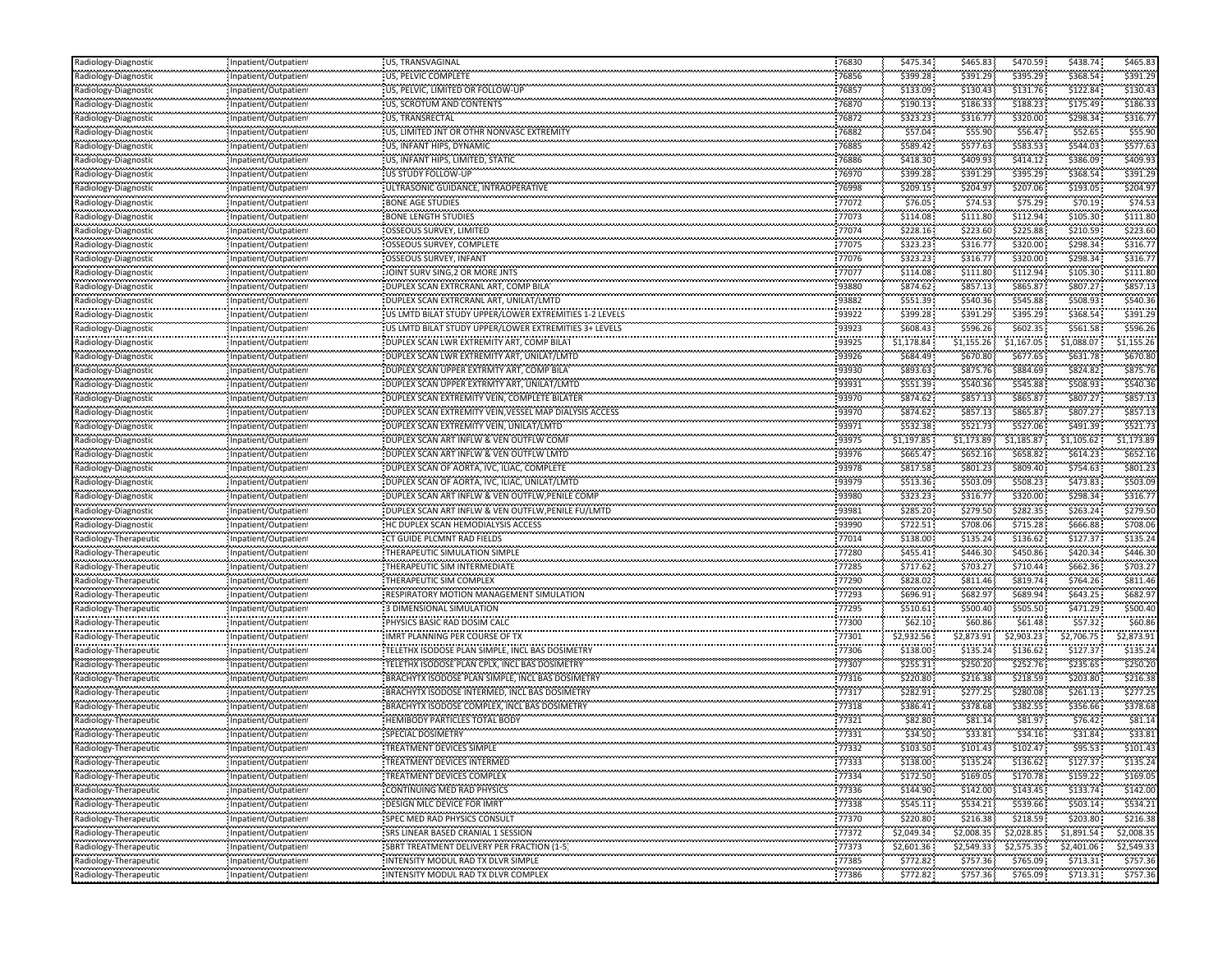| Radiology-Therapeutio                | Inpatient/Outpatient | <b>GUIDANCE FOR RADIAT TX DLVR</b>                                         | 77387          | \$138.00             | \$135.24             | \$136.62             | \$127.37             | \$135.24            |
|--------------------------------------|----------------------|----------------------------------------------------------------------------|----------------|----------------------|----------------------|----------------------|----------------------|---------------------|
| Radiology-Therapeutio                | Inpatient/Outpatient | RADIATION TREATMENT DELIVERY SIMPLE                                        | 77402          | \$310.51             | \$304.30             | \$307.40             | \$286.60             | \$304.30            |
| Radiology-Therapeutic                | Inpatient/Outpatient | RADIATION TREATMENT DELIVERY INTERMED                                      | 77407          | \$496.81             | \$486.8              | \$491.84             | \$458.56             | \$486.8             |
| Radiology-Therapeutio                | Inpatient/Outpatient | RADIATION TREATMENT DELIVERY COMPLEX                                       | 77412          | \$531.31             | \$520.68             | \$526.00             | \$490.40             | \$520.68            |
| Radiology-Therapeutic                | Inpatient/Outpatient | <b>TREATMENT PORT FILM</b>                                                 | 77417          | \$20.70              | \$20.29              | \$20.49              | \$19.11              | \$20.29             |
| Radiology-Therapeutio                | Inpatient/Outpatient | SPECIAL TREATMENT PROCEDURE                                                | 77470          | \$89.70              | \$87.91              | \$88.80              | \$82.79              | \$87.91             |
| Radiology-Therapeutio                | Inpatient/Outpatient | HDR RDNCL NTRSTL/ICAV BRCHTX                                               | 77770          | \$427.81             | \$419.25             | \$423.53             | \$394.87             | \$419.25            |
| Radiology-Therapeutic                | Inpatient/Outpatient | HDR RDNCL NTRSTL/ICAV BRCHTX                                               | 77771          | \$779.72             | \$764.13             | \$771.92             | \$719.68             | \$764.13            |
| Radiology-Therapeutic                | Inpatient/Outpatient | NTERSTIT RADIOELEM APP COMPLX                                              | 77778          | \$552.01             | \$540.97             | \$546.49             | \$509.51             | \$540.97            |
| Radiology-Therapeutic                | Inpatient/Outpatient | SUPER, HANDLNG LOADNG RADIOELEM                                            | 77790          | \$82.80              | \$81.14              | \$81.97              | \$76.42              | \$81.14             |
| Nuclear Medicine                     | Inpatient/Outpatient | <b>THYROID UPTAKE MULT DETERMINATION</b>                                   | 78012          | \$198.08             | \$194.12             | \$196.10             | \$182.83             | \$194.12            |
| Nuclear Medicine                     | Inpatient/Outpatient | THYROID UPTAKE SINGLE DETERMINATION                                        | 78012          | \$198.08             | \$194.12             | \$196.10             | \$182.83             | \$194.12            |
| Nuclear Medicine                     | Inpatient/Outpatient | THYROID IMAGING ONLY                                                       | 78013          | \$471.61             | \$462.18             | \$466.89             | \$435.30             | \$462.18            |
| <b>Nuclear Medicine</b>              | Inpatient/Outpatient | THYROID UPTAKE, W/ I123 MULTI DETERMINATION                                | 78014          | \$594.23             | \$582.35             | \$588.29             | \$548.47             | \$582.35            |
| Nuclear Medicine                     | Inpatient/Outpatient | <b>THYROID UPTAKE, W/ 1123 SINGL DETERMINATION</b>                         | 78014          | \$594.23             | \$582.35             | \$588.29             | \$548.47             | \$582.35            |
| Nuclear Medicine                     | Inpatient/Outpatient | THYROID CA METS IMAGING, LIMITED AREA                                      | 78015          | \$518.77             | \$508.39             | \$513.58             | \$478.82             | \$508.39            |
| Nuclear Medicine                     | Inpatient/Outpatient | THYROID CA METS IMAGING, WHOLE BODY                                        | 78018          | \$745.15             | \$730.25             | \$737.70             | \$687.77             | \$730.25            |
| Nuclear Medicine                     | Inpatient/Outpatient | PARATHYROID IMAGING                                                        | 78070          | \$716.85             | \$702.51             | \$709.68             | \$661.65             | \$702.51            |
| Nuclear Medicine                     | Inpatient/Outpatient | PARATHYROID PLANAR IMAGING WITH SPECT AND CT                               | 78072          | \$924.36             | \$905.87             | \$915.12             | \$853.18             | \$905.8             |
| Nuclear Medicine                     |                      |                                                                            | 78075          | \$1,122.44           | \$1,099.99           | \$1,111.22           | \$1,036.01           | \$1,099.99          |
|                                      | Inpatient/Outpatient | ADRENAL IMAGING, CORTEX AND/OR MEDULLA<br>LYMPHATICS & LYMPH NODES IMAGING | 78195          | \$820.61             | \$804.20             | \$812.40             | \$757.42             | \$804.20            |
| Nuclear Medicine                     | Inpatient/Outpatient |                                                                            | 78201          |                      | \$452.94             | \$457.56             | \$426.59             | \$452.94            |
| <b>Nuclear Medicine</b>              | Inpatient/Outpatient | LIVER IMAGING, STATIC ONLY                                                 |                | \$462.18             |                      |                      |                      |                     |
| Nuclear Medicine<br>Nuclear Medicine | Inpatient/Outpatient | LIVER IMAGING, WITH VASCULAR FLOW                                          | 78202<br>78205 | \$490.48<br>\$490.48 | \$480.67<br>\$480.67 | \$485.58<br>\$485.58 | \$452.71<br>\$452.71 | \$480.67<br>\$480.6 |
|                                      | Inpatient/Outpatient | LIVER IMAGING (SPECT);                                                     | 78206          |                      | \$794.95             | \$803.06             | \$748.71             | \$794.95            |
| Nuclear Medicine                     | Inpatient/Outpatient | LIVER IMAGING (SPECT) W/ VASCULAR FLOW                                     |                | \$811.17             |                      |                      |                      |                     |
| Nuclear Medicine                     | Inpatient/Outpatient | LIVER & SPLEEN IMAGING, STATIC ONLY                                        | 78215          | \$471.61             | \$462.18             | \$466.89             | \$435.30<br>\$252.48 | \$462.18            |
| Nuclear Medicine                     | Inpatient/Outpatient | LIVER & SPLEEN IMAGING, W/ VASCULAR FLOW                                   | 78216          | \$273.54             | \$268.07             | \$270.80             |                      | \$268.07            |
| Nuclear Medicine                     | Inpatient/Outpatient | HEPATOBILIARY SYST, INCL GALLBLADDER WHEN PRESENT                          | 78226          | \$811.17             | \$794.95             | \$803.06             | \$748.71             | \$794.95            |
| Nuclear Medicine                     | Inpatient/Outpatient | HEPATOBILIARY SYST W/PHARM, INCL GALLBLADDER WHEN PRESENT                  | 78227          | \$1,113.00           | \$1,090.74           | \$1,101.87           | \$1,027.30           | \$1,090.74          |
| <b>Nuclear Medicine</b>              | Inpatient/Outpatient | <b>ESOPHAGEAL MOTILITY</b>                                                 | 78258          | \$518.77             | \$508.39             | \$513.58             | \$478.82             | \$508.39            |
| Nuclear Medicine                     | Inpatient/Outpatient | <b>GSTRIC MUCOSA IMAGING</b>                                               | 78261          | \$584.80             | \$573.10             | \$578.95             | \$539.77             | \$573.10            |
| Nuclear Medicine                     | Inpatient/Outpatient | GASTROESOPHAGEAL REFLUX STUDY                                              | 78262          | \$575.37             | \$563.86             | \$569.62             | \$531.07             | \$563.86            |
| Nuclear Medicine                     | Inpatient/Outpatient | <b>GASTRIC EMPTYING STUDY, SOLID</b>                                       | 78264          | \$820.61             | \$804.20             | \$812.40             | \$757.42             | \$804.20            |
| Nuclear Medicine                     | Inpatient/Outpatient | <b>GASTRIC EMPTYING STUDY, LIQUID</b>                                      | 78264          | \$820.61             | \$804.20             | \$812.40             | \$757.42             | \$804.20            |
| Nuclear Medicine                     | Inpatient/Outpatient | ACUTE GI BLOOD LOSS IMAGING                                                | 78278          | \$830.04             | \$813.44             | \$821.74             | \$766.13             | \$813.44            |
| Nuclear Medicine                     | Inpatient/Outpatient | <b>MECKEL'S SCAN</b>                                                       | 78290          | \$820.61             | \$804.20             | \$812.40             | \$757.42             | \$804.20            |
| Nuclear Medicine                     | Inpatient/Outpatient | <b>BONE &amp;/JOINT IMAGING LIMITED AREA</b>                               | 78300          | \$415.02             | \$406.72             | \$410.87             | \$383.06             | \$406.72            |
| Nuclear Medicine                     | Inpatient/Outpatient | <b>BONE SCAN WHOLE BODY</b>                                                | 78306          | \$575.37             | \$563.86             | \$569.62             | \$531.07             | \$563.86            |
| Nuclear Medicine                     | Inpatient/Outpatient | 3 PHASE BONE SCAN                                                          | 78315          | \$820.61             | \$804.20             | \$812.40             | \$757.42             | \$804.20            |
| Nuclear Medicine                     | Inpatient/Outpatient | <b>BONE SCAN WITH SPECT</b>                                                | 78320          | \$490.48             | \$480.67             | \$485.58             | \$452.71             | \$480.67            |
| Nuclear Medicine                     | Inpatient/Outpatient | CARDIAC SHUNT SCAN                                                         | 78428          | \$396.15             | \$388.23             | \$392.19             | \$365.65             | \$388.23            |
| <br>Nuclear Medicine                 | Inpatient/Outpatient | MYOCARDIAL IMG SPECT SINGLE ST                                             | 78451          | \$754.58             | \$739.49             | \$747.03             | \$696.48             | \$739.49            |
| Nuclear Medicine                     | Inpatient/Outpatient | MYOCARDIAL IMG SPECT MULT STUD                                             | 78452          | \$1,084.71           | \$1,063.02           | \$1,073.86           | \$1,001.19           | \$1,063.02          |
| Nuclear Medicine                     | Inpatient/Outpatient | MYOCARDIAL IMG PLANAR SINGLE S                                             | 78453          | \$697.99             | \$684.03             | \$691.01             | \$644.24             | \$684.03            |
| Nuclear Medicine                     | Inpatient/Outpatient | MYOCARDIAL IMG PLANAR MULT STU                                             | 78454          | \$1,018.68           | \$998.31             | \$1,008.49           | \$940.24             | \$998.31            |
| Nuclear Medicine                     | Inpatient/Outpatient | VENOUS THROMBOSIS IMAGING, UNILATERAL                                      | 78457          | \$377.29             | \$369.74             | \$373.52             | \$348.24             | \$369.74            |
| Nuclear Medicine                     | Inpatient/Outpatient | VENOUS THROMBOSIS IMAGING, BILATERAL                                       | 78458          | \$443.32             | \$434.45             | \$438.89             | \$409.18             | \$434.45            |
| Nuclear Medicine                     | Inpatient/Outpatient | CARDIAC BLOOD POOL, GATED, SINGLE STUDY                                    | 78472          | \$499.91             | \$489.91             | \$494.91             | \$461.42             | \$489.91            |
| <b>Nuclear Medicine</b>              | Inpatient/Outpatient | CARDIAC BLOOD POOL, 1ST PASS TCHNQ, SINGLE STUDY                           | 78481          | \$348.99             | \$342.01             | \$345.50             | \$322.12             | \$342.01            |
| Nuclear Medicine                     | Inpatient/Outpatient | CARDIAC BLOOD POOL, 1ST PASS TCHNQ, MULT STUDY                             | 78483          | \$471.61             | \$462.18             | \$466.89             | \$435.30             | \$462.18            |
| <b>Nuclear Medicine</b>              | Inpatient/Outpatient | PULMONARY VENTILATION IMAGING                                              | 78579          | \$443.32             | \$434.45             | \$438.89             | \$409.18             | \$434.45            |
| .<br>Nuclear Medicine                | Inpatient/Outpatient | PULMONARY PERFUSION IMAGING                                                | 78580          | \$556.50             | \$545.37             | \$550.94             | <br>\$513.65         | \$545.37            |
| Nuclear Medicine                     | Inpatient/Outpatient | PULMONARY VENTILATION & PERFUSION                                          | 78582          | \$773.44             | \$757.97             | \$765.71             | \$713.89             | \$757.97            |
| <b>Nuclear Medicine</b>              | Inpatient/Outpatient | QUANT DIFF PULM PERFUSION & VENTILATION                                    | 78598          | \$726.28             | \$711.75             | \$719.02             | \$670.36             | \$711.75            |
| Nuclear Medicine                     | Inpatient/Outpatient | BRAIN IMAGING W/VASCULAR FLOW, MIN 4 VIEW!                                 | 78606          | \$820.61             | \$804.20             | \$812.40             | \$757.42             | \$804.20            |
| Nuclear Medicine                     | Inpatient/Outpatient | <b>BRAIN IMAGING, SPECT</b><br>                                            | 78607          | \$811.17             | \$794.95             | \$803.06             | \$748.71             | \$794.95            |
| .<br>Nuclear Medicine                | Inpatient/Outpatient | BRAIN IMAGING VASCULAR FLOW ONLY                                           | 78610          | \$443.32             | \$434.45             | \$438.89             | \$409.18             | \$434.45            |
| Nuclear Medicine                     | Inpatient/Outpatient | CEREBROSPINAL FLUID FLOW, CISTERNOGRAPHY                                   | 78630          | \$839.47             | \$822.68             | \$831.08             | \$774.83             | \$822.68            |
| <b>Nuclear Medicine</b>              | Inpatient/Outpatient |                                                                            | 78645          | \$820.61             | \$804.20             | \$812.40             | \$757.42             | \$804.20            |
|                                      |                      |                                                                            |                |                      |                      |                      |                      |                     |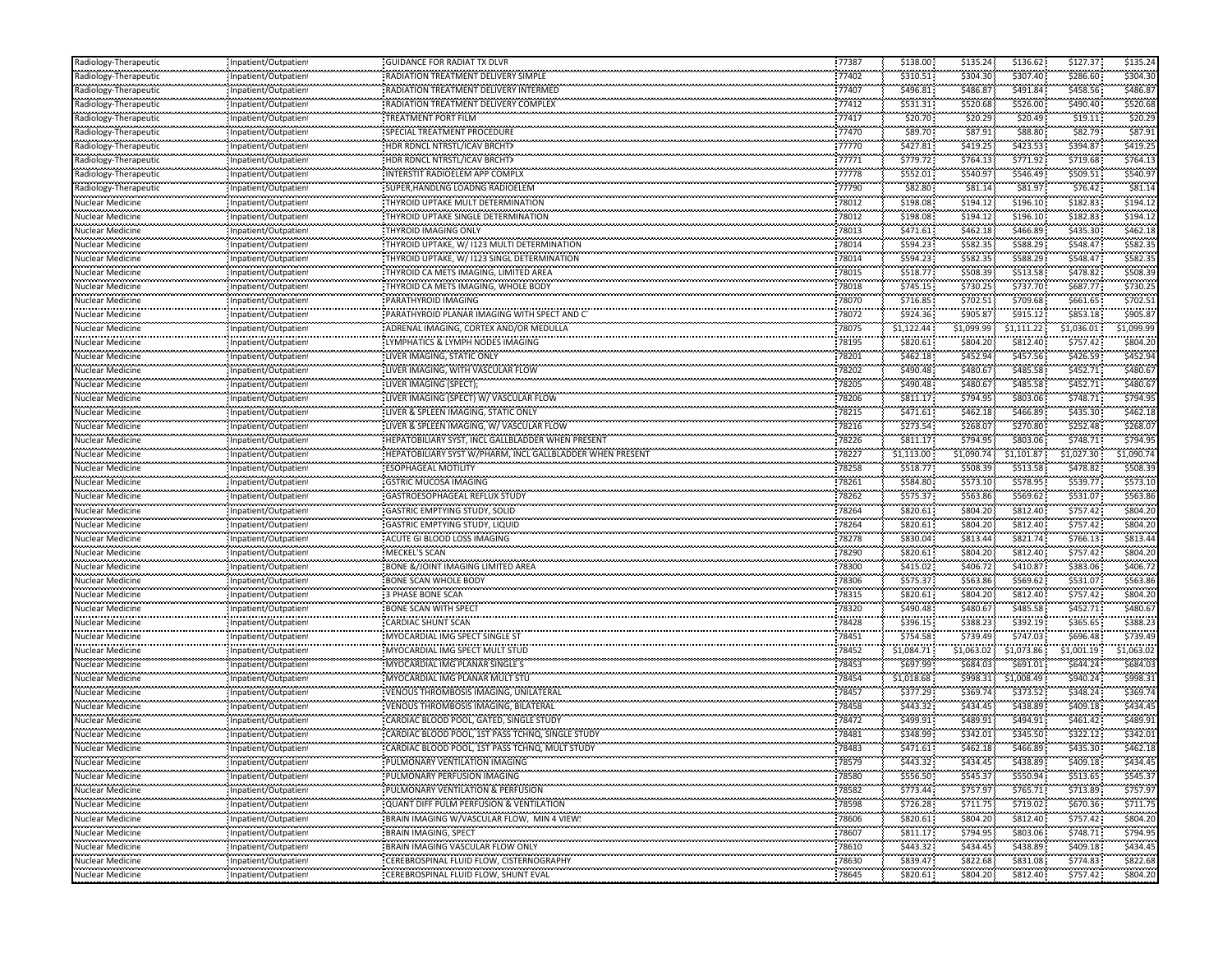| <b>Nuclear Medicine</b>        | Inpatient/Outpatient                               | CEREBROSPINAL FLUID LEAKAGE DETECT&LOCALIZ                           | 78650              | \$830.04       | \$813.44                   | \$821.74               | \$766.13               | \$813.44            |
|--------------------------------|----------------------------------------------------|----------------------------------------------------------------------|--------------------|----------------|----------------------------|------------------------|------------------------|---------------------|
| Nuclear Medicine<br>.          | Inpatient/Outpatien                                | KIDNEY IMAGING W/ VASC FLOW & FUNCTION                               | 78707              | \$509.34       | \$499.15                   | \$504.25               | \$470.12               | \$499.15            |
| Nuclear Medicine               | Inpatient/Outpatien                                | KIDNEY IMAGE W/VASC FLOW&FNCT, PHARMACOLOG                           | 78708              | \$320.70       | <br>\$314.29               | \$317.49               | \$296.01               | \$314.2             |
| Nuclear Medicine               | <br>Inpatient/Outpatient                           | KIDNEY IMAGE W/VASC FLOW&FNCT, MULT STUDY                            | 78709              | \$820.61       | \$804.20                   | \$812.40               | \$757.42               | \$804.20            |
| <br>Nuclear Medicine           | Inpatient/Outpatien                                | KIDNEY IMAGE WITH SPECT                                              | 78710              | \$471.61       | <br>\$462.18               | ,,,,,,,,<br>\$466.89   | \$435.30               | \$462.1             |
| Nuclear Medicine               | Inpatient/Outpatient                               | RP LOCLZJ TUM 1 AREA 1 D IM(                                         | 78800              | \$433.88       | \$425.20                   | \$429.54               | \$400.47               | \$425.20            |
| Nuclear Medicine               | Inpatient/Outpatien                                | RP LOCLZJ TUM 2+AREA 1+D IMC                                         | 78801              | \$613.10       | \$600.84                   | \$606.97               | \$565.89               | \$600.8             |
| .<br>Nuclear Medicine          | Inpatient/Outpatient                               | RP LOCLZJ TUM WHBDY 1 D IMG                                          | 78802              | \$773.44       | \$757.97                   | \$765.71               | \$713.89               | \$757.9             |
| <br>Nuclear Medicine           | Inpatient/Outpatien                                | RP LOCLZJ TUM SPECT 1 ARE/                                           | 78803              | <br>\$801.74   | \$785.71                   | ,,,,,,,,,<br>\$793.72  | \$740.01               | .<br>\$785.7        |
| .<br>Nuclear Medicine          | <br>Inpatient/Outpatien                            | RP LOCLZJ TUM WHBDY 2+D IMG                                          | .<br>78804         | \$1,414.84     | \$1,386.54                 | \$1,400.69             | \$1,305.90             | <br>\$1,386.54      |
| <br>Nuclear Medicine           | Inpatient/Outpatien                                | RADIOPHARM LOC OF INFLAM PROCESS, LMTD                               | 78805              | .<br>\$405.59  | \$397.48                   | \$401.53               | \$374.36               | \$397.4             |
| .<br>Nuclear Medicine          | <br>Inpatient/Outpatient                           | RADIOPHARM LOC OF INFLAM PROCESS, WHL BDY                            | 78806              | \$801.74       | \$785.71                   | \$793.72               | \$740.01               | \$785.7             |
| Nuclear Medicine               | Inpatient/Outpatien                                | RADIOPHARM LOC OF INFLAM PROCESS, SPECT                              | 78807              | \$801.74       | \$785.71                   | \$793.72               | \$740.01               | \$785.7             |
| Nuclear Medicine               | Inpatient/Outpatient                               | RP LOCLZJ TUM SPECT W/CT 1                                           | 78830              | \$1,131.87     | \$1,109.23                 | \$1,120.55             | \$1,044.72             | \$1,109.23          |
| <br>Nuclear Medicine           | Inpatient/Outpatien                                | RP LOCLZJ TUM SPECT 2 AREA!                                          | 78831              | \$1,678.94     | ,,,,,,,,,,,,<br>\$1,645.36 | <br>\$1,662.15         | \$1,549.66             | \$1,645.3           |
| .<br>Nuclear Medicine          | ,,,,,,,,,,,,,,,,,,,,,,,,<br>Inpatient/Outpatien    | <b>RP LOCLZJ TUM SPECT W/CT 2</b>                                    | 78832              | <br>\$2,216.58 | \$2,172.25                 | \$2,194.41             | \$2,045.90             | \$2,172.2           |
| <br>Nuclear Medicine           | Inpatient/Outpatien                                | RADIOPHARM ORAL ADMIN FOR THYROID ABLATION                           | 79005              | .<br>\$132.05  | <br>\$129.41               | \$130.73               | \$121.88               | .<br>\$129.4        |
| Nuclear Medicine               | Inpatient/Outpatien                                | HYPERTHYROID THERAPY, INITIAL                                        | 79005              | \$132.05       | \$129.41                   | \$130.73               | \$121.88               | \$129.4             |
| <br>Nuclear Medicine           | Inpatient/Outpatien                                | RADIOPH THERAPY RX BY IV ADMIN                                       | 79101              | \$132.05       | \$129.41                   | \$130.73               | \$121.88               | \$129.4             |
| .<br>Nuclear Medicine          | <br>Inpatient/Outpatien                            | RADIOPHARM THERAPY BY IV ADMII                                       | 79101              | \$132.05       | \$129.41                   | \$130.73               | \$121.88               | \$129.4             |
| <br>Nuclear Medicine           | Inpatient/Outpatien                                | ZEVALIN INFUSION THERAPY                                             | 79403              | \$216.94       | \$212.60                   | \$214.77               | \$200.24               | \$212.6             |
| CT Scanner                     | Inpatient/Outpatient                               | CT - HEAD/BRAIN W/O CONTRAS                                          | 70450              | \$59.36        | \$58.17                    | \$58.77                | \$54.79                | \$58.17             |
| CT Scanner                     | Inpatient/Outpatien                                | CT - HEAD/BRAIN W/ CONTRAS                                           | 70460              | \$84.80        | \$83.10                    | \$83.95                | \$78.27                | \$83.10             |
| .<br>CT Scanner                | Inpatient/Outpatient                               | CT - HEAD/BRAIN W/ & W/O CONTRAS                                     | 70470              | \$101.76       | \$99.72                    | \$100.74               | \$93.92                | \$99.7              |
| <br>CT Scanner                 | Inpatient/Outpatien                                | CT - ORBIT SELLA MID/INNER EAR W/O CON                               | 70480              | \$132.85       | \$130.19                   | ,,,,,,,,,,<br>\$131.52 | \$122.62               | \$130.1             |
| بمعصد معصد<br>CT Scanner       | Inpatient/Outpatien                                | CT - ORBIT SELLA MID/INNER EAR W/ CONTI                              | 70481              | \$163.94       | \$160.66                   | \$162.30               | \$151.32               | \$160.66            |
| .<br>CT Scanner                | Inpatient/Outpatien                                | CT - ORBIT SELLA MID/INNER EAR W/ & W/                               | 70482              | \$180.90       | <br>\$177.28               | ,,,,,,,,,,<br>\$179.09 | \$166.97               | \$177.2             |
| .<br><b>CT Scanner</b>         | Inpatient/Outpatient                               | CT MAXILLOFACIAL AREA W/O CONTRAS                                    | 70486              | \$76.32        | \$74.79                    | \$75.56                | \$70.44                | \$74.7              |
| <br>CT Scanner                 | Inpatient/Outpatien                                | CT MAXILLOFACIAL AREA W/ CONTRAS                                     | 70487              | \$87.62        | \$85.87                    | \$86.74                | \$80.87                | \$85.8              |
| CT Scanner                     | Inpatient/Outpatient                               | CT MAXILLOFACIAL AREA W/ & W/O CONTRAS                               | 70488              | \$113.06       | \$110.80                   | \$111.93               | \$104.35               | \$110.80            |
| CT Scanner                     | Inpatient/Outpatien                                | CT SOFT TISSUE NECK W/O CONTRAST                                     | 70490              | \$101.76       | \$99.72                    | \$100.74               | \$93.92                | \$99.7              |
| .<br>CT Scanner                | Inpatient/Outpatient                               | CT SOFT TISSUE NECK W/ CONTRAST                                      | .<br>70491         | \$132.85       | \$130.19                   | \$131.52               | \$122.62               | \$130.1             |
| <br>CT Scanner                 | Inpatient/Outpatien                                | CT SOFT TISSUE NECK W&W/O CONTRAS                                    | 70492              | <br>\$163.94   | <br>\$160.66               | ,,,,,,,,,<br>\$162.30  | \$151.32               | ,,,,,,,,<br>\$160.6 |
| بمحصد محصده<br>CT Scanner      | Inpatient/Outpatien                                | CT ANGIOGRAPHY HEAD                                                  | 70496              | \$163.94       | \$160.66                   | \$162.30               | \$151.32               | \$160.66            |
| .<br>CT Scanner                | Inpatient/Outpatien                                | <b>CT ANGIOGRAPHY NECK</b>                                           | 70498              | .<br>\$161.11  | <br>\$157.89               | \$159.50               | \$148.70               | \$157.8             |
| .<br><b>CT Scanner</b>         | Inpatient/Outpatient                               | CT THORAX, DIAG; W/O CONTRAS                                         | 71250              | \$101.76       | \$99.72                    | \$100.74               | \$93.92                | \$99.7              |
| .<br>CT Scanner                | Inpatient/Outpatien                                | CT THORAX, DIAG; W/CONTRAST                                          | 71260              | \$132.85       | \$130.19                   | \$131.52               | \$122.62               | \$130.1             |
| CT Scanner                     | Inpatient/Outpatient                               | CT THORAX; DIAG; W/ & W/O CONTRAS                                    | 71270              | \$163.94       | \$160.66                   | \$162.30               | \$151.32               | \$160.66            |
| CT Scanner                     | Inpatient/Outpatien                                | CT ANGIOGRAPHY CHEST                                                 | 71275              | \$166.77       | \$163.43                   | \$165.10               | \$153.93               | \$163.43            |
| .<br>CT Scanner                | Inpatient/Outpatient                               | CT CERV SPINE W/O CONTI                                              | 72125              | \$104.58       | \$102.49                   | \$103.53               | \$96.53                | \$102.4             |
| <br>CT Scanner                 | Inpatient/Outpatien                                | CT CERV SPINE W/ CONTI                                               | <br>72126          | <br>\$132.85   | <br>\$130.19               | ,,,,,,,,,<br>\$131.52  | <br>\$122.62           | \$130.1             |
| <br>CT Scanner                 | <br>Inpatient/Outpatien                            | CT CERV SPINE W/ & W/O CONT                                          | .<br>72127         | \$163.94       | \$160.66                   | \$162.30               | \$151.32               | \$160.6             |
| <br>CT Scanner                 | Inpatient/Outpatien                                | CT THORACIC SPINE W/O CONTP                                          | 72128              | \$101.76       | \$99.72                    | ,,,,,,,,,,<br>\$100.74 | \$93.92                | \$99.7              |
| .<br>CT Scanner                | Inpatient/Outpatient                               | CT THORACIC SPINE W/ CONTH                                           | 72129              | \$132.85       | \$130.19                   | \$131.52               | \$122.62               | \$130.1             |
| .<br>CT Scanner                | Inpatient/Outpatient                               | CT THORACIC SPINE W/ & W/O CONT                                      | 72130              | \$163.94       | \$160.66                   | \$162.30               | \$151.32               | \$160.6             |
| محامد محامدات<br>CT Scanner    | Inpatient/Outpatient                               | CT L SPINE W/O CONTRAST                                              | 72131              | \$101.76       | \$99.72                    | \$100.74               | \$93.92                | \$99.72             |
| <br>CT Scanner                 | Inpatient/Outpatien                                | CT L SPINE W/ CONTRAST                                               | 72132              | \$132.85       | \$130.19                   | ,,,,,,,,,,<br>\$131.52 | \$122.62               | \$130.1             |
| <br>CT Scanner                 | <br>Inpatient/Outpatien                            | CT L SPINE W/ & W/O CONTRAS                                          | .<br>72133         | \$163.94       | \$160.66                   | \$162.30               | \$151.32               | \$160.66            |
| <br>CT Scanner                 | Inpatient/Outpatien                                | CT ANGIOGRAPH PELV W/O & W/DY                                        | 72191              | \$169.59       | <br>\$166.20               | \$167.89               | ,,,,,,,,,,<br>\$156.53 | \$166.20            |
| .<br>CT Scanner                | ,,,,,,,,,,,,,,,,,,,,,,,,,,,<br>Inpatient/Outpatien | CT PELVIS W/O CONTRAST                                               | 72192              | \$73.49        | \$72.02                    | \$72.76                | \$67.83                | \$72.02             |
| .<br>CT Scanner                | Inpatient/Outpatient                               | CT PELVIS W/ CONTRAST                                                | 72193              | \$132.85       | \$130.19                   | \$131.52               | \$122.62               | \$130.19            |
| .<br>CT Scanner                | Inpatient/Outpatient                               | CT PELVIS W/ & W/O CONTRAS                                           | .<br>72194         | \$158.29       | \$155.12                   | .<br>\$156.71          | .<br>\$146.10:         | \$155.1             |
| .<br>CT Scanner                | Inpatient/Outpatien                                | CT UPPER EXTREM W/O CONTRAS                                          | 73200              | \$101.76       | \$99.72                    | \$100.74               | \$93.92                | \$99.7              |
| بمحمد بمحمد بمحب<br>CT Scanner | Inpatient/Outpatient                               | CT UPPER EXTREM W/ CONTRAS                                           | 73201              | \$130.02       | \$127.42                   | \$128.72               | \$120.01               | \$127.4             |
| <br>CT Scanner                 | Inpatient/Outpatient                               | :<br>"CT UPPER EXTREM W/ & W/O CONTRAS                               | .<br>73202         | \$172.42       | .<br>\$168.97              | .<br>\$170.70          | <br>\$159.14           | .<br>\$168.9        |
| .<br>CT Scanner                | Inpatient/Outpatient                               | CT ANGIO UPR EXTRM W/O & W/ DY                                       | ichte der<br>73206 | \$189.38       | \$185.59                   | .<br>\$187.49          | \$174.80               | .<br>\$185.5        |
| <br>CT Scanner                 | <br>Inpatient/Outpatient                           | ,,,,,,,,,,,,,,,,,,,,,,,,,,,,,,,,,,,,,<br>CT LOWER EXTREM W/O CONTRAS | .<br>73700         | .<br>\$101.76  | \$99.72                    | ,,,,,,,,,<br>\$100.74  | <br>\$93.92            | <br>\$99.7          |
| <br>CT Scanner                 | Inpatient/Outpatient                               | CT LOWER EXTREM W/ CONTRAS                                           | <br>73701          | \$132.85       | \$130.19                   | .<br>\$131.52          | \$122.62               | .<br>\$130.19       |
| <br>CT Scanner                 | Inpatient/Outpatient                               | CT LOWER EXTREM W/ & W/O CONTRAS                                     | ,,,,,,,,,<br>73702 | .<br>\$169.59  | .<br>\$166.20              | .<br>\$167.89          | .<br>\$156.53          | \$166.20            |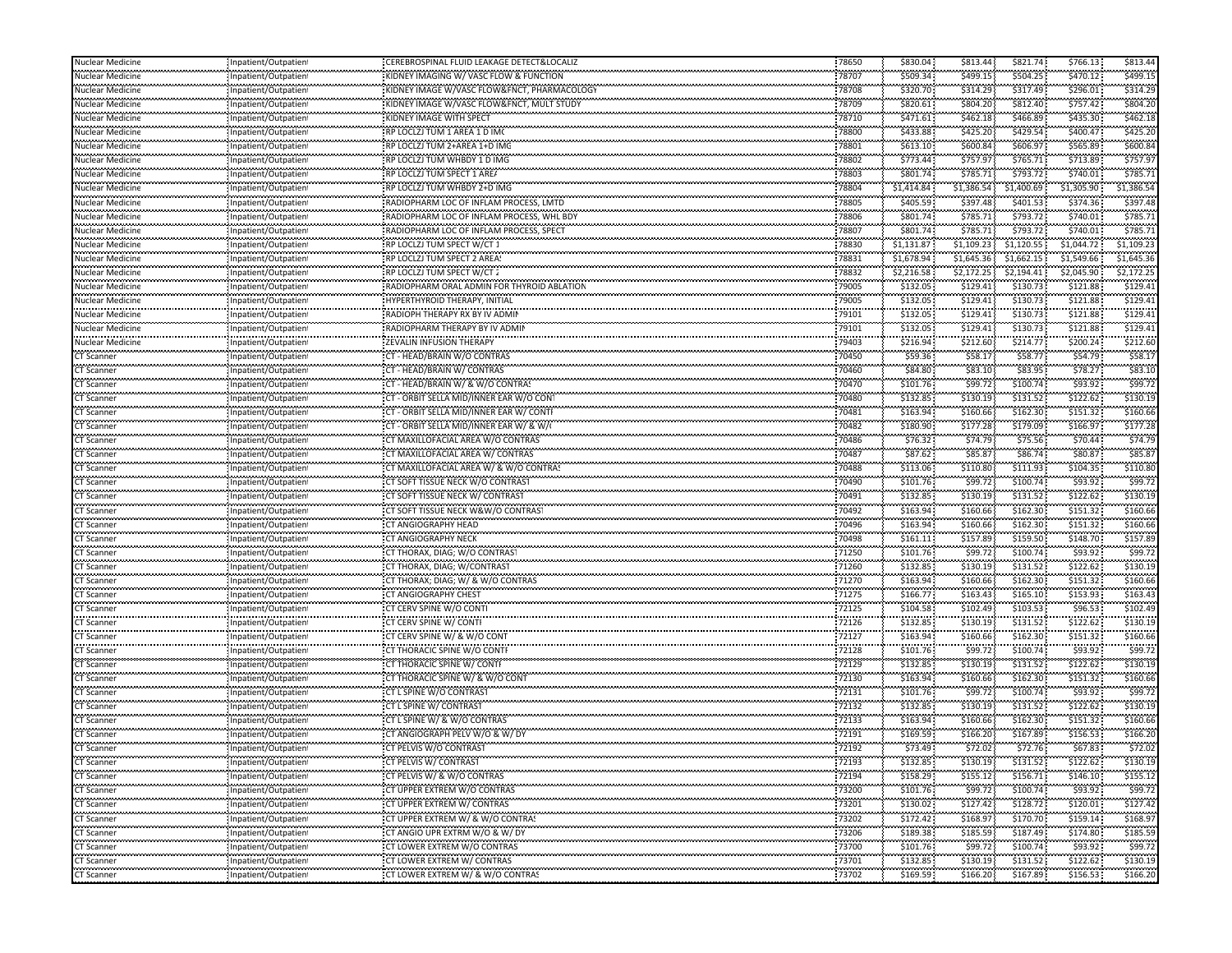| CT Scanner                                    | Inpatient/Outpatient                              | CT ANGIO LOWER EXTREMITY                                               | 73706             | \$206.34              | \$202.21                                   | \$204.28              | \$190.45              | \$202.21           |
|-----------------------------------------------|---------------------------------------------------|------------------------------------------------------------------------|-------------------|-----------------------|--------------------------------------------|-----------------------|-----------------------|--------------------|
| CT Scanner                                    | Inpatient/Outpatien                               | CT ABDOMEN W/O CONTRAS                                                 | 74150             | \$70.66               | \$69.25                                    | \$69.95               | \$65.22               | \$69.25            |
| -----------<br>CT Scanner                     | Inpatient/Outpatient                              | CT ABDOMEN W/ CONTRAS                                                  | <br>74160         | ,,,,,,,,,<br>\$132.85 | .<br>\$130.19                              | \$131.52              | \$122.62              | \$130.19           |
| .<br>CT Scanner                               | Inpatient/Outpatient                              | CT ABDOMEN W/ & W/O CONTRAS                                            | 74170             | \$152.63              | \$149.58                                   | \$151.10              | \$140.88              | \$149.58           |
| ,,,,,,,,,,,,<br>CT Scanner                    | Inpatient/Outpatient                              | CT ANGIO ABD & PELV W/O & W/DY                                         | <br>74174         | \$220.47              | <br>\$216.06                               | ,,,,,,,,<br>\$218.27  | \$203.49              | \$216.0            |
| CT Scanner                                    | Inpatient/Outpatient                              | CT ANGIO ABDOMEN W/O & W/ DY                                           | 74175             | \$172.42              | \$168.97                                   | \$170.70              | \$159.14              | \$168.9            |
| CT Scanner                                    | Inpatient/Outpatient                              | CT ABD & PELV W/O CONTRAS                                              | 74176             | \$90.45               | \$88.64                                    | \$89.55               | \$83.49               | \$88.64            |
| .                                             |                                                   | CT ABD & PELV W/ CONTRAS                                               | 74177             | ,,,,,,,,,,,           | .<br>\$171.75                              | \$173.50              | ,,,,,,,,,,,           | \$171.7            |
| CT Scanner<br>                                | Inpatient/Outpatien<br>                           | CT ABD & PELV W/ & W/O CONTRAS                                         |                   | \$175.25<br>\$200.68  | \$196.67                                   |                       | \$161.76<br>\$185.23  | \$196.6            |
| CT Scanner<br>                                | Inpatient/Outpatient<br>,,,,,,,,,,,,,,,,,,,,,,,,, | CT HEART W/O CONT W/ QUANT EVAL OF CORONARY CALCIU                     | 74178<br>,,,,,,,, | \$56.53               | \$55.40                                    | \$198.67<br>\$55.96   | \$52.18               | \$55.4             |
| CT Scanner<br>,,,,,,,,,,,,                    | Inpatient/Outpatien<br>                           | CT HEART W/ CONT FOR EVAL CARD STRUCT & MORF                           | 75571<br>         | ,,,,,,,,,             | \$152.35                                   |                       | \$143.49              | \$152.3            |
| CT Scanner<br>.                               | Inpatient/Outpatient                              |                                                                        | 75572             | \$155.46              |                                            | \$153.91              |                       |                    |
| CT Scanner<br>.                               | Inpatient/Outpatient                              | CT HEART W/ CONT FOR EVAL CARD STRUCT & MORPH, CONGE                   | 75573             | \$209.16              | \$204.98                                   | \$207.07              | \$193.05              | \$204.98           |
| CT Scanner<br>بالمحالف المحالفات              | Inpatient/Outpatient                              | CT ANGIO HRT W/3D IMAGE                                                | 75574             | \$240.26              | \$235.45                                   | \$237.86              | \$221.76              | \$235.45           |
| CT Scanner<br>-----------                     | Inpatient/Outpatient<br>                          | CT ANGIO AORTA W/ RUNOF                                                | 75635             | \$209.16              | \$204.98                                   | \$207.07              | \$193.05              | \$204.98           |
| CT Scanner<br>                                | Inpatient/Outpatient<br>,,,,,,,,,,,,,,,,,,,,,,,,, | ABSCESS, FISTULA OR SINUS TRACT STUDY                                  | 76080<br>.        | \$22.61               | \$22.16<br><b><i><u>ALCOHOL: 1</u></i></b> | \$22.38               | \$20.87               | \$22.1             |
| CT Scanner<br>,,,,,,,,,,,,                    | Inpatient/Outpatien                               | 3D RENDERING OF CT                                                     | 76376             | \$11.31               | \$11.08                                    | \$11.20               | \$10.44               | \$11.08            |
| CT Scanner                                    | <br>Inpatient/Outpatient                          | CT LIMITED OR F/U STUDY                                                | <br>76380         | \$76.32               | \$74.79                                    | \$75.56               | \$70.44               | \$74.7             |
| Respiratory Therapy                           | Inpatient/Outpatient                              | ENDOTRACHEAL INTUBATION/ASSIST                                         | 31500             | \$48.50               | \$47.53                                    | \$48.02               | \$44.77               | \$47.53            |
| <br>Respiratory Therapy                       | <br>Inpatient/Outpatient                          | CATHETER ASPIRATION, NASOTRACHEAL                                      | 31720             | \$29.10               | <br>\$28.52                                | \$28.81               | \$26.86               | \$28.5             |
| Respiratory Therapy                           | Inpatient/Outpatient                              | ARTERIAL PUNCTURE BLOOD FOR DX                                         | 36600             | \$29.10               | \$28.52                                    | \$28.81               | \$26.86               | \$28.5             |
| <br>Respiratory Therap <sub>)</sub>           | Inpatient/Outpatien                               | <br>ARTERIAL LINE SAMPLING                                             | <br>36600         | \$29.10               | \$28.52                                    | \$28.81               | \$26.86               | \$28.5             |
| Respiratory Therapy                           | Inpatient/Outpatient                              | CARDIOPULMONARY RESUSCITATION                                          | 92950             | \$155.20              | \$152.10                                   | \$153.65              | \$143.25              | \$152.10           |
| Respiratory Therapy                           | Inpatient/Outpatient                              | VENT MANAGEMENT INIT DAY                                               | 94002             | \$485.01              | \$475.31                                   | \$480.16              | \$447.66              | \$475.31           |
| Respiratory Therapy                           | Inpatient/Outpatient                              | ,,,,,,,,,,,,,,,,,,,,,,,,,,,,,,,,,,,,,,<br>VENT MANAGEMENT INIT DAY NEO | 94002             | \$582.02              | \$570.38                                   | \$576.20              | \$537.20              | \$570.38           |
| Respiratory Therap <sub>)</sub>               | <br>Inpatient/Outpatient                          | VENT MANAGEMENT SUB DAY                                                | 94003             | \$485.01              | \$475.31                                   | .<br>\$480.16         | \$447.66              | \$475.3\$          |
| Respiratory Therapy                           | Inpatient/Outpatient                              | VENT MANAGEMENT SUB DAY NEC                                            | 94003             | \$582.02              | \$570.38                                   | \$576.20              | \$537.20              | \$570.38           |
|                                               |                                                   | <br>SPIROMETRY                                                         | 94010             | .                     | \$47.53                                    | \$48.02               | \$44.77               | \$47.53            |
| Respiratory Therapy                           | Inpatient/Outpatient                              | SPIROMETRY W/BRONCHODILATOR                                            | 94060             | \$48.50<br>\$71.78    |                                            | \$71.06               |                       | \$70.3             |
| Respiratory Therapy<br>                       | Inpatient/Outpatient                              |                                                                        |                   | \$34.92               | \$70.34<br>                                | \$34.57               | \$66.25\$<br>\$32.23  | \$34.2             |
| Respiratory Therap <sub>)</sub>               | Inpatient/Outpatient                              | VITAL CAPACITY                                                         | 94150             |                       | \$34.22                                    |                       |                       | \$57.04            |
| <b>Respiratory Therapy</b>                    | Inpatient/Outpatient                              | INTRAPULMONARY SURFACTANT VIA ENDOTRAC                                 | 94610             | \$58.20               | \$57.04                                    | \$57.62               | \$53.72               |                    |
| Respiratory Therapy                           | Inpatient/Outpatient                              | HAND HELD NEBULIZER, INPATIENT                                         | 94640             | \$931.23              | \$912.61<br>.                              | \$921.92              | \$859.53              | \$912.61           |
| Respiratory Therapy                           | Inpatient/Outpatient<br>                          | HAND HELD NEBULIZER, OUTPATIENT                                        | 94640             | \$77.60               | \$76.05                                    | \$76.82               | \$71.62               | \$76.0             |
| Respiratory Therap <sub>)</sub>               | Inpatient/Outpatient                              | AIRWAY INHALATION TREATMENT, MDI VIA VENT, INPATIENT                   | 94640             | \$931.23              | \$912.61                                   | \$921.92              | \$859.53              | \$912.61           |
| Respiratory Therapy<br>                       | Inpatient/Outpatient<br>                          | AIRWAY INHALATION TREATMENT, MDI VIA VENT, OUTPATIENT                  | 94640             | \$77.60<br>,,,,,,,,,  | \$76.05                                    | \$76.82               | \$71.62               | \$76.05            |
| Respiratory Therapy                           | Inpatient/Outpatient                              | MDI TREATMENT, INPATIENT                                               | 94640             | \$931.23              | \$912.61                                   | \$921.92              | \$859.53              | \$912.6            |
| Respiratory Therapy                           | Inpatient/Outpatient                              | MDI TREATMENT, OUTPATIENT                                              | 94640             | \$77.60               | \$76.05                                    | \$76.82               | \$71.62               | \$76.0             |
| <br>Respiratory Therap <sub>)</sub>           | <br>Inpatient/Outpatient                          | <b>IPV TREATMENT, INPATIENT</b>                                        | 94640             | ,,,,,,,,,<br>\$931.23 | ,,,,,,,,,,<br>\$912.61                     | \$921.92              | \$859.53              | \$912.6            |
| Respiratory Therapy                           | Inpatient/Outpatient                              | IPV TREATMENT, OUTPATIENT                                              | 94640             | \$77.60               | \$76.05                                    | \$76.82               | \$71.62\$             | \$76.05            |
| Respiratory Therapy                           | Inpatient/Outpatien                               | CONTINUOUS INHALATION TREATMENT, 1ST HOUR                              | 94644             | \$65.96               | \$64.64                                    | \$65.30               | \$60.88               | \$64.64            |
| Respiratory Therapy                           | Inpatient/Outpatient                              | CONTINUOUS INHALATION TREATMENT, EA ADDL HOUR                          | 94645             | \$54.32               | <b><i><u>ALCOHOL: 1</u></i></b><br>\$53.23 | \$53.78               | \$50.14               | \$53.2             |
| <br>Respiratory Therapy                       | <br>Inpatient/Outpatient                          | .<br>CPAP/BIPAI                                                        | <br>94660         | \$232.81              | \$228.15                                   | ,,,,,,,,,<br>\$230.48 | \$214.88              | \$228.1            |
| Respiratory Therapy                           | ,,,,,,,,,,,,,,,,,,,,,,,,,<br>Inpatient/Outpatien  | .<br>DEMONSTRATION OF NEBULIZATION                                     | .<br>94664        | \$29.10               | .<br>\$28.52                               | \$28.81               | <br>\$26.86           | 528.5              |
| Respiratory Therapy                           | <br>Inpatient/Outpatient                          | COMP POSTURAL DRAINAGE INIT TX                                         | 94667             | \$58.20               | \$57.04                                    | \$57.62               | \$53.72               | \$57.0             |
| Respiratory Therapy                           | Inpatient/Outpatient                              | CHEST WALL MANIP, INIT 2 POSITN                                        | 94667             | \$58.20               | \$57.04                                    | \$57.62               | \$53.72               | \$57.04            |
| Respiratory Therapy                           | Inpatient/Outpatient                              | COMP POSTURAL DRAINAGE SUB TX                                          | 94668             | \$48.50               | \$47.53                                    | \$48.02               | \$44.77               | \$47.53            |
| Respiratory Therapy                           | Inpatient/Outpatient                              | CHEST WALL MANIP, SUB 2 POSITN                                         | 94668             | \$48.50               | \$47.53                                    | \$48.02               | \$44.77               | \$47.53            |
| Respiratory Therapy                           | <br>Inpatient/Outpatient                          | THE VEST" MECHANICAL CHES WALL OSCILLATION                             | <br>94669         | .<br>\$58.20          | .<br>\$57.04                               | ,,,,,,,,,<br>\$57.62  | \$53.72               | \$57.04            |
| espiratory Therap                             | Inpatient/Outpatien                               | PULSE OXIMETRY SINGLE DETERN                                           | 94760             | .<br>\$15.52          | .<br>\$15.21                               | \$15.36               | \$14.32               | \$15.21            |
| .                                             |                                                   |                                                                        | 94761             | \$58.20               | .                                          | \$57.62               | \$53.72               | \$57.04            |
| Respiratory Therapy<br>,,,,,,,,,,,,,,,,,,,,,, | Inpatient/Outpatient                              | PULSE OXIMETRY W/EXERCISE<br>PULSE OXIMETRY CONTINUOUS                 |                   | .                     | \$57.04<br>.                               | \$57.62               |                       | \$57.04            |
| Respiratory Therapy<br>                       | Inpatient/Outpatien                               |                                                                        | 94762             | \$58.20<br>\$77.60    | \$57.04                                    |                       | \$53.72<br>\$71.62    |                    |
| Respiratory Therapy                           | Inpatient/Outpatient                              | END TIDAL CO2<br>.                                                     | 94770             |                       | \$76.05                                    | \$76.82               |                       | \$76.05            |
| Respiratory Therapy                           | Inpatient/Outpatient                              | TRACHEAL SUCTIONING                                                    | 94799             | \$29.10               | \$28.52                                    | \$28.81               | \$26.86               | \$28.52            |
| Respiratory Therapy                           | Inpatient/Outpatient                              | <b>OXYGEN THERAPY</b>                                                  | 94799             | \$38.80               | \$38.02                                    | \$38.41               | \$35.81               | \$38.02            |
| Respiratory Therapy                           | Inpatient/Outpatient                              | MANUAL VENTILATION 0-15 MIN<br>                                        | 94799             | \$29.10               | \$28.52<br>                                | \$28.81<br>.          | \$26.86<br>           | \$28.52            |
| Respiratory Therapy                           | Inpatient/Outpatient                              | MANUAL VENTILATION 16-30 MIN                                           | 94799             | \$58.20               | \$57.04                                    | \$57.62<br>.          | \$53.72               | \$57.04<br>.       |
| Respiratory Therapy                           | Inpatient/Outpatient<br>                          | MANUAL VENTILATION 31-45 MIN<br>,,,,,,,,,,,,,,,,,,,,,,,,,,,,,,,,,,,,   | 94799             | \$87.30<br>.          | \$85.55<br>                                | \$86.43<br>,,,,,,,,,, | \$80.58<br>,,,,,,,,,, | \$85.5<br>,,,,,,,, |
| Respiratory Therapy                           | Inpatient/Outpatient                              | MANUAL VENTILATION 46-60 MIN                                           | 94799             | \$116.40              | \$114.07                                   | \$115.24              | \$107.44              | \$114.0            |
| Respiratory Therapy                           | Inpatient/Outpatient                              | MANUAL VENTILATION 61-75 MIN                                           | .<br>94799        | .<br>\$145.50         | <br>\$142.59                               | .<br>\$144.05         | \$134.30              | \$142.59           |
| Respiratory Therapy                           | Inpatient/Outpatient                              | MANUAL VENTILATION 76-90 MIN                                           | .<br>94799        | .<br>\$174.61         | \$171.12                                   | \$172.86              | .<br>\$161.17         | .<br>\$171.12      |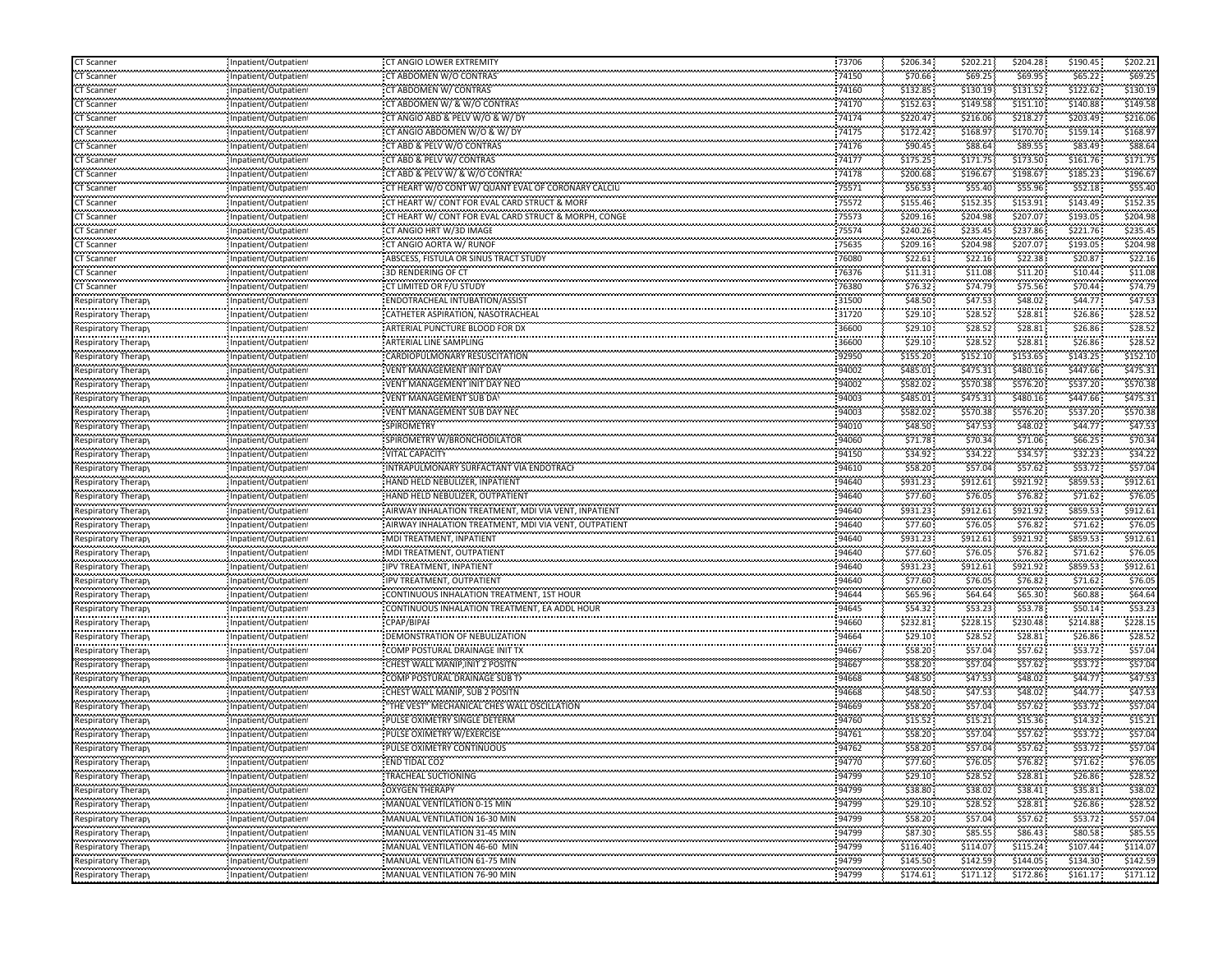| Respiratory Therapy                           | Inpatient/Outpatient                              | MANUAL VENTILATION >90 MIN                               | 94799          | \$203.71              | \$199.64              | \$201.67               | \$188.02                          | \$199.64             |
|-----------------------------------------------|---------------------------------------------------|----------------------------------------------------------|----------------|-----------------------|-----------------------|------------------------|-----------------------------------|----------------------|
| Respiratory Therap                            | Inpatient/Outpatient                              | HIGH FLOW OXYGEN THERAPY                                 | 94799          | \$232.81              | \$228.15              | \$230.48               | \$214.88                          | \$228.15             |
| <br>Respiratory Therapy                       | Inpatient/Outpatient                              | CONTINUOUS AEROSOL                                       | 94799          | .<br>\$58.20          | <br>\$57.04           | .<br>\$57.62           | \$53.72                           | \$57.0               |
| .<br>Respiratory Therap                       | Inpatient/Outpatient                              | BEDSIDE PULMONARY MECHANICS                              | 94799          | \$29.10               | \$28.52               | \$28.81                | \$26.86                           | \$28.5               |
| Respiratory Therapy                           | Inpatient/Outpatient                              | TRACHEOSTOMY TUBE CARE                                   | 94799          | \$38.80               | .<br>\$38.02          | .<br>\$38.41           | \$35.81                           | \$38.0               |
| Respiratory Therapy                           | Inpatient/Outpatient                              | <b>RESPIRATORY PT ASSESSMENT</b>                         | 94799          | \$38.80               | \$38.02               | \$38.41                | \$35.81                           | \$38.02              |
| Respiratory Therapy                           | Inpatient/Outpatient                              | <b>RAPID RESPONSE</b>                                    | 94799          | \$58.20               | \$57.04               | \$57.62                | \$53.72                           | \$57.04              |
| <br>Respiratory Therap                        | Inpatient/Outpatient                              | BEDSIDE PROCEDURE ASSIST                                 | 94799          | .<br>\$58.20          | \$57.04               | \$57.62                | \$53.72                           | \$57.0               |
| Respiratory Therapy                           | Inpatient/Outpatient                              | INHALED NITRIC OXIDE                                     | 94799          | \$485.01              | ,,,,,,,,,<br>\$475.31 | ,,,,,,,,,<br>\$480.16  | \$447.66                          | \$475.3              |
| ,,,,,,,,,,,,,,,,,,,,,,,<br>Respiratory Therap | Inpatient/Outpatient                              | CONTINUOUS NEBULIZATION - NON BRONCHODILATOR             | 94799          | \$485.01              | <br>\$475.31          | \$480.16               | \$447.66                          | \$475.3              |
| Respiratory Therapy                           | <br>Inpatient/Outpatient                          | ATTENDANCE AT DELIVERY                                   | <br>99464      | \$116.40              | .<br>\$114.07         | ,,,,,,,,,<br>\$115.24  | \$107.44                          | \$114.0              |
| وأواده والمتواردة<br>Pulmonary                | Inpatient/Outpatient                              | <b>SIMPLE SPIROMETRY</b>                                 | 94010          | \$124.81              | \$122.31              | \$123.56               | \$115.20                          | \$122.3              |
| .<br>Pulmonary                                | Inpatient/Outpatient                              | SPIROMETRY WITH BRONCHODILATOR                           | 94060          | \$184.72              | \$181.03              | \$182.87               | \$170.50                          | \$181.03             |
| Pulmonary                                     | Inpatient/Outpatient                              | MAXIMUM BREATHING CAPACITY, MAXIMAL VOLUNTARY VENTILATIO | 94200          | \$59.91               | \$58.71               | \$59.31                | \$55.30                           | \$58.7               |
| <br>ulmonary                                  | <br>Inpatient/Outpatient                          | PULMONARY STRESS TESTING                                 | 94618          | \$149.77              | ,,,,,,,,,<br>\$146.77 | ,,,,,,,,,<br>\$148.27  | \$138.24                          | \$146.7              |
|                                               |                                                   |                                                          | 94618          | \$149.77              |                       | .                      | \$138.24                          | \$146.7              |
| Pulmonary<br>                                 | Inpatient/Outpatient<br>                          | PULMONARY STRESS TESTING                                 |                | .                     | \$146.77<br>.         | \$148.27<br>,,,,,,,,,  | \$345.61                          | \$366.9              |
| Pulmonary<br>سيستعد متعاقد متعا               | Inpatient/Outpatient                              | O2 UPTAKE DIRECT SIMPLE, EXERCISE METABOLIC RATE         | 94680<br>94690 | \$374.44<br>\$299.55  | \$366.95<br>\$293.56  | \$370.70<br>\$296.55   | \$276.48                          | \$293.5              |
| Pulmonary<br>                                 | Inpatient/Outpatient                              | OXYGEN UPTAKE REST INDIRECT, RESTING METABOLIC RATE      |                | .                     |                       | \$93.91                | \$87.56                           | \$92.9               |
| Pulmonary<br>.                                | Inpatient/Outpatient                              | <b>BODY PLETHYSMOGRAPHY</b>                              | 94726<br>94727 | \$94.86               | \$92.96               | \$93.91                | \$87.56                           | 592.9                |
| Pulmonary<br>                                 | Inpatient/Outpatient                              | NITROGEN WASHOUT W/LUNG VOL<br>DIFFUSION CAPACITY        | 94729          | \$94.86<br>\$99.85    | \$92.96<br>\$97.85    | \$98.85                | \$92.16                           | \$97.8               |
| Pulmonary                                     | Inpatient/Outpatient                              |                                                          |                |                       |                       |                        |                                   |                      |
| Pulmonary                                     | Inpatient/Outpatient                              | PULMONARY COMPLIANCE, CLOSING VOLUME                     | 94750          | \$149.77              | \$146.77              | \$148.27               | \$138.24                          | \$146.77             |
| Pulmonary<br>                                 | Inpatient/Outpatient                              | PULMONARY REHAB W/EXERCISE COPI                          | 97150          | \$89.86               | \$88.06               | \$88.96                | \$82.94                           | \$88.06              |
| Pulmonary<br>                                 | Inpatient/Outpatient<br>                          | RESP FCN/STRENGH 2/> INDIV NON COPD                      | 97150<br>      | \$74.89               | \$73.39<br>.          | \$74.14<br>.           | \$69.12\$<br>.                    | \$73.3               |
| Pulmonary<br>بمحمد بمحمد بم                   | Inpatient/Outpatient                              | RESP FCN/STRENGH 2/> INDIV NON COPD                      | G0239          | \$74.89               | \$73.39               | \$74.14                | \$69.12                           | \$73.3               |
| Pulmonary<br>.                                | Inpatient/Outpatient<br>                          | PULMONARY REHAB W/EXERCISE COPE                          | G0424<br>      | \$89.86<br>.          | \$88.06               | \$88.96<br>,,,,,,,,,,  | \$82.94                           | \$88.06              |
| Renal Dialysi<br>.                            | Inpatient/Outpatient                              | RENAL DIALYSIS - INPT HEMODIALYSIS                       |                | \$1,001.63            | \$981.60              | \$991.61<br>.          | \$924.50<br><b>Agency Control</b> | \$981.6              |
| Physical Therapy<br>.                         | Inpatient/Outpatient<br>                          | NDL INSJ W/O NJX 1 OR 2 MUSO                             | 20560<br>      | \$41.65               | \$40.82               | \$41.23                | \$38.44                           | \$40.8               |
| <sup>2</sup> hysical Therapy                  | Inpatient/Outpatient                              | NDL INSJ W/O NJX 3+ MUSC                                 | 20561          | \$41.65               | \$40.82               | \$41.23                | \$38.44                           | \$40.8               |
| Physical Therapy                              | Inpatient/Outpatient                              | APPL LONG ARM SPLINT 8-22 MIN                            | 29105          | \$124.96              | \$122.46              | \$123.71               | \$115.34                          | \$122.46             |
| Physical Therapy                              | Inpatient/Outpatient                              | APPL LONG ARM SPLINT 23-37 MIN                           | 29105          | \$249.92              | \$244.92              | \$247.42               | \$230.68                          | \$244.9              |
| .<br>Physical Therapy                         | Inpatient/Outpatient                              | APPL LONG ARM SPLINT 38-52 MIN                           | 29105          | \$374.88              | \$367.38              | \$371.13               | \$346.01                          | \$367.38             |
| <br>Physical Therapy                          | <br>Inpatient/Outpatient                          | APPL LONG ARM SPLINT 53-67 MIN                           | <br>29105      | .<br>\$499.84         | .<br>\$489.84         | ,,,,,,,,,,<br>\$494.84 | .<br>\$461.35                     | \$489.8              |
| Physical Therapy                              | Inpatient/Outpatient                              | APPL SHT ARM SPLNT, STC 8-22 MIN                         | 29125          | \$104.13              | \$102.05              | \$103.09               | \$96.11                           | \$102.0              |
| .<br>Physical Therapy                         | Inpatient/Outpatient                              | APPL SHT ARM SPLNT, STC 23-37 MIN                        | 29125          | \$208.27              | \$204.10              | ,,,,,,,,,<br>\$206.19  | \$192.23                          | \$204.1              |
| .<br>Physical Therapy                         | ,,,,,,,,,,,,,,,,,,,,,,,,,<br>Inpatient/Outpatient | APPL SHT ARM SPLNT, STC 38-52 MIN                        | 29125          | \$312.40              | \$306.15              | \$309.28               | ومعجب ومعوج<br>\$288.35           | \$306.1              |
| <br><sup>2</sup> hysical Therapy              | <br>Inpatient/Outpatient                          | APPL SHT ARM SPLNT, STC 53-67 MIN                        | 29125          | \$416.53              | .<br>\$408.20         | .<br>\$412.36          | \$384.46                          | \$408.2              |
| Physical Therapy                              | Inpatient/Outpatient                              | APPL SHT ARM SPLNT, DYN 8-22 MIN                         | 29126          | \$124.96              | \$122.46              | \$123.71               | \$115.34                          | \$122.46             |
| Physical Therapy                              | Inpatient/Outpatient                              | APPL SHT ARM SPLNT, DYN 23-37 MIN                        | 29126          | \$249.92              | \$244.92              | \$247.42               | \$230.68                          | \$244.9              |
| ,,,,,,,,,,,,,,,,,,<br>Physical Therapy        | Inpatient/Outpatient                              | APPL SHT ARM SPLNT, DYN 38-52 MIN                        | 29126          | \$374.88              | \$367.38              | \$371.13               | \$346.01                          | \$367.38             |
| <br>Physical Therapy                          | Inpatient/Outpatient                              | APPL SHT ARM SPLNT, DYN 53-67 MIN                        | <br>29126      | .<br>\$499.84         | .<br>\$489.84         | ,,,,,,,,,<br>\$494.84  | .<br>\$461.35                     | \$489.8              |
| .<br>Physical Therapy                         | Inpatient/Outpatient                              | APPL FNGR SPLNT, STATIC 8-22 MIN                         | .<br>29130     | <br>\$83.31           | .<br>\$81.64          | \$82.48                | \$76.90                           | \$81.6               |
| <br>Physical Therapy                          | <br>Inpatient/Outpatient                          |                                                          | 29130          | ,,,,,,,,,<br>\$166.61 | \$163.28              | ,,,,,,,,,<br>\$164.94  | \$153.78                          | \$163.2              |
| Physical Therapy                              | Inpatient/Outpatient                              | APPL FNGR SPLNT, STATIC 38-52 MIN                        | 29130          | \$249.92              | \$244.92              | \$247.42               | \$230.68                          | \$244.9              |
| Physical Therapy                              | Inpatient/Outpatient                              | APPL FNGR SPLNT, STATIC 53-67 MIN                        | 29130          | \$333.22              | \$326.56              | \$329.89               | \$307.56                          | \$326.5              |
| Physical Therapy                              | Inpatient/Outpatient                              | APPL FNGR SPLNT, DYN 8-22 MIN                            | 29131          | \$104.13              | \$102.05              | \$103.09               | \$96.11                           | \$102.05             |
| .<br>Physical Therapy                         | Inpatient/Outpatient                              | APPL FNGR SPLNT, DYN 23-37 MIN                           | 29131          | \$208.27              | .<br>\$204.10         | ,,,,,,,,,<br>\$206.19  | \$192.23                          | \$204.1              |
| <br>Physical Therapy                          | Inpatient/Outpatient                              | APPL FNGR SPLNT, DYN 38-52 MIN                           | <br>29131      | \$312.40              | <br>\$306.15          | .<br>\$309.28          | \$288.35                          | \$306.15             |
| .<br>Physical Therapy                         | Inpatient/Outpatient                              | APPL FNGR SPLNT, DYN 53-67 MIN                           | 29131          | \$416.53              | \$408.20              | ,,,,,,,,,<br>\$412.36  | .<br>\$384.46                     | \$408.20             |
| .<br>Physical Therapy                         | Inpatient/Outpatient                              | APPL LNG LEG SPLNT 8-22 MIN                              | <br>29505      | .<br>\$124.96         | .<br>\$122.46         | .<br>\$123.71          | .<br>\$115.34                     | <br>\$122.46         |
| <br><b>Physical Therapy</b>                   | Inpatient/Outpatient                              | APPL LNG LEG SPLNT 23-37 MIN                             | .<br>29505     | \$249.92              | \$244.92              | \$247.42               | \$230.68                          | \$244.92             |
| .<br>Physical Therapy                         | Inpatient/Outpatient                              | APPL LNG LEG SPLNT 38-52 MIN                             | 29505          | \$374.88              | \$367.38              | \$371.13               | \$346.01                          | \$367.38             |
|                                               | Inpatient/Outpatient                              | APPL LNG LEG SPLNT 53-67 MIN                             | 29505          | \$499.84              | \$489.84              | \$494.84               | \$461.35                          | \$489.84             |
| <b>Physical Therapy</b><br>Physical Therapy   | Inpatient/Outpatient                              | APPL SHORT LEG SPLNT 8-22 MIN                            | 29515          | \$104.13              | \$102.05              |                        |                                   | \$102.05             |
|                                               |                                                   |                                                          | 29515          | .                     |                       | \$103.09<br>.          | \$96.11<br>,,,,,,,,,,,            | .                    |
| Physical Therapy<br>.                         | Inpatient/Outpatient                              | APPL SHORT LEG SPLNT 23-37 MIN                           | .              | \$208.27<br>.         | \$204.10<br>          | \$206.19<br>.          | \$192.23<br>\$288.35              | \$204.10<br>\$306.15 |
| Physical Therapy<br>                          | Inpatient/Outpatient<br>                          | APPL SHORT LEG SPLNT 38-52 MIN                           | 29515<br>29515 | \$312.40<br>.         | \$306.15              | \$309.28<br>.          | ,,,,,,,,,,,                       | .                    |
| Physical Therapy<br>                          | Inpatient/Outpatient                              | APPL SHORT LEG SPLNT 53-67 MIN                           |                | \$416.53<br>.         | \$408.20<br>.         | \$412.36<br>\$61.86    | \$384.46<br>.                     | \$408.20<br>         |
| <b>Physical Therapy</b><br>                   | Inpatient/Outpatient                              | STRAPPING UNNA BOOT 8-22 MIN                             | 29580<br>.     | \$62.48<br>.          | \$61.23<br>\$122.46   | .                      | \$57.67<br>,,,,,,,,,,,,           | \$61.23<br>\$122.46  |
| Physical Therapy                              | Inpatient/Outpatient                              | STRAPPING UNNA BOOT 23-37 MIN                            | 29580          | \$124.96              |                       | \$123.71               | \$115.34                          |                      |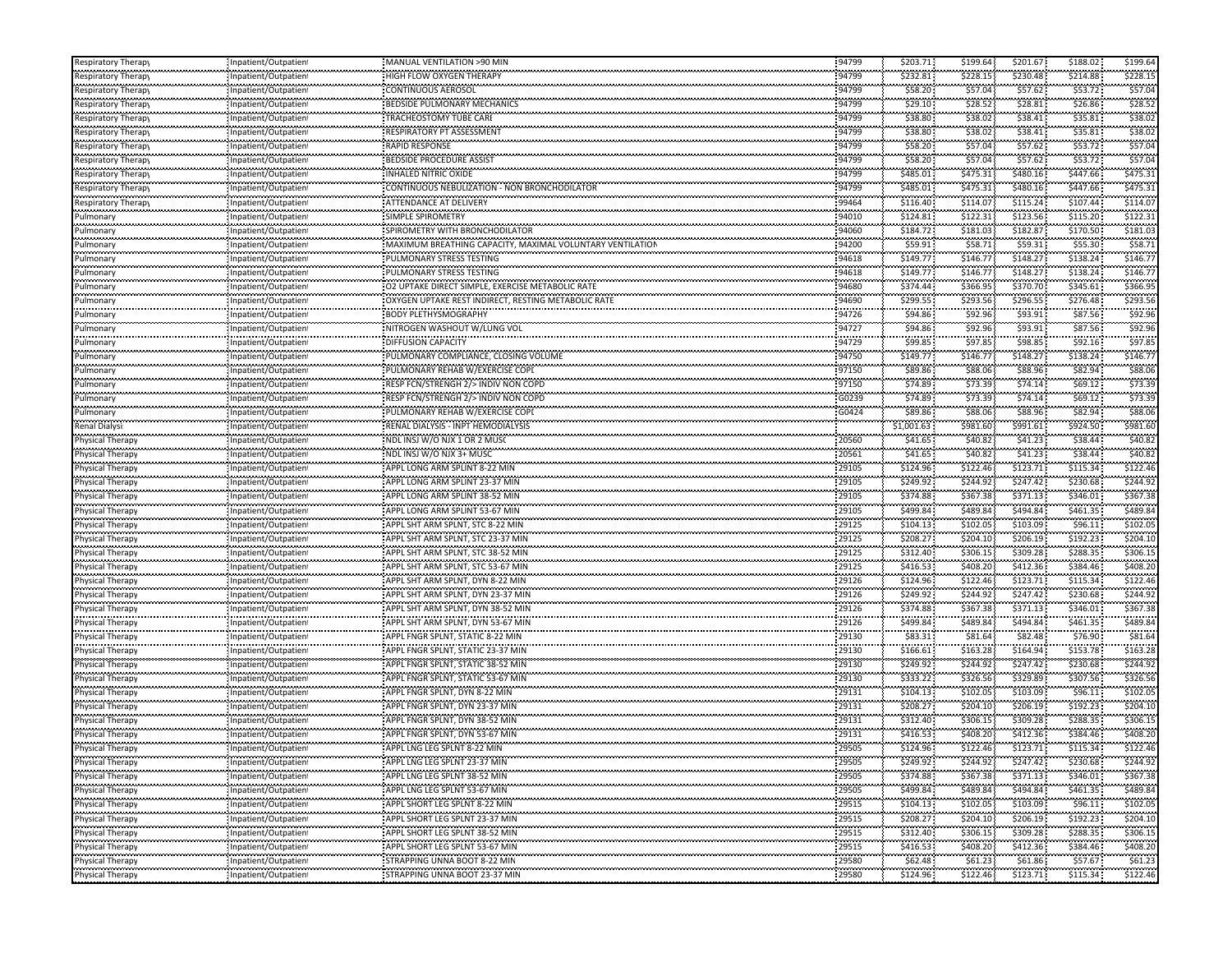| Physical Therapy                                                  | Inpatient/Outpatien                                | STRAPPING UNNA BOOT 38-52 MIN                                            | 29580          | \$187.44  | \$183.69  | \$185.57 | \$173.01  | \$183.69 |
|-------------------------------------------------------------------|----------------------------------------------------|--------------------------------------------------------------------------|----------------|-----------|-----------|----------|-----------|----------|
| <b>Physical Therapy</b>                                           | Inpatient/Outpatient                               | STRAPPING UNNA BOOT 53-67 MIN                                            | 29580          | \$249.92  | \$244.92  | \$247.42 | \$230.68  | \$244.92 |
| Physical Therapy                                                  | Inpatient/Outpatient                               |                                                                          | 90901          | \$62.48   | \$61.23   | \$61.86  | \$57.67   | \$61.23  |
| Physical Therapy                                                  | Inpatient/Outpatient                               | BIOFEEDBACK 23-37 MIN                                                    | 90901          | \$124.96  | \$122.46  | \$123.71 | \$115.34  | \$122.46 |
| Physical Therapy                                                  | Inpatient/Outpatient                               | BIOFEEDBACK PERINEAL 8-22 MIN                                            | 90911          | \$72.89   | \$71.43   | \$72.16  | \$67.28   | \$71.4   |
| Physical Therapy                                                  | Inpatient/Outpatient                               | <b>BIOFEEDBACK PERINEAL 23-37 MIN</b>                                    | 90911          | \$145.79  | \$142.87  | \$144.33 | \$134.56  | \$142.8  |
| Physical Therapy                                                  | Inpatient/Outpatient                               | BFB TRAING W/EMG &/MANOMETRY 1ST 8-22 MII                                | 90912          | \$72.89   | \$71.43   | \$72.16  | \$67.28\$ | \$71.43  |
| Physical Therapy                                                  | Inpatient/Outpatien                                | BFB TRAING W/EMG&/MANOMETRY ADDL 8-22 MIN                                | 90913          | \$72.89   | \$71.43   | \$72.16  | \$67.28\$ | \$71.4   |
|                                                                   |                                                    | BFB TRAING W/EMG&/MANOMETRY ADDL 23-37 MII                               | 90913          | \$145.79  | \$142.8   | \$144.33 | \$134.56  | \$142.8  |
| hysical Therapy<br><br>Physical Therapy                           | Inpatient/Outpatient<br>,,,,,,,,,,,,,,,,,,,,,,     |                                                                          | 93702          | \$124.96  | \$122.46  | \$123.71 | \$115.34  | \$122.46 |
|                                                                   | Inpatient/Outpatien                                | CANALITH REPOSITIONING PROC, PER DAY                                     | 95992          | \$145.79  | \$142.87  | \$144.33 | \$134.56  | \$142.8  |
| Physical Therapy<br>Physical Therapy                              | Inpatient/Outpatient                               |                                                                          |                |           |           | \$494.84 | \$461.35  | \$489.84 |
| <b>Physical Therapy</b>                                           | Inpatient/Outpatient                               | DEVEL TST PHYS/QHP 1ST HR                                                | 96112          | \$499.84  | \$489.84  |          |           |          |
|                                                                   | Inpatient/Outpatient                               | DEVEL TST PHYS/QHP EA ADDL HR                                            | 96113          | \$499.84  | \$489.84  | \$494.84 | \$461.35  | \$489.84 |
| Physical Therapy                                                  | Inpatient/Outpatient                               | APPL MECHANICAL TRACTION 8-22 MIN                                        | 97012          | \$41.65   | \$40.82   | \$41.23  | \$38.44   | \$40.82  |
| Physical Therapy                                                  | Inpatient/Outpatien!                               | APPL MECHANICAL TRACTION 23-37 MIN                                       | 97012          | \$83.31   | \$81.64   | \$82.48  | \$76.90   | \$81.64  |
| Physical Therapy                                                  | Inpatient/Outpatient<br>                           | APPL VASOPNM DVC 8-22 MIN                                                | 97016          | \$31.24   | \$30.62   | \$30.93  | \$28.83   | \$30.62  |
|                                                                   | Inpatient/Outpatient                               | APPL VASOPNM DVC 23-37 MIN                                               | 97016          | \$62.48   | \$61.23\$ | \$61.86  | \$57.67   | \$61.2\$ |
| Physical Therapy                                                  | Inpatient/Outpatient                               | APPL VASOPNM DVC 38-52 MII                                               | 97016          | \$93.72   | \$91.85   | \$92.78  | \$86.50   | \$91.85  |
| Physical Therapy                                                  | Inpatient/Outpatient                               | APPL VASOPNM DVC 53-67 MIN                                               | 97016          | \$124.96  | \$122.46  | \$123.71 | \$115.34  | \$122.4  |
| Physical Therapy                                                  | Inpatient/Outpatient                               | APPL VASOPNM DVC 68-82 MIN                                               | 97016          | \$156.20  | \$153.08  | \$154.64 | \$144.17  | \$153.08 |
| Physical Therapy                                                  | Inpatient/Outpatient                               | APPL VASOPNM DVC 83-97 MIN                                               | 97016          | \$187.44  | \$183.69  | \$185.57 | \$173.01  | \$183.69 |
| Physical Therapy                                                  | Inpatient/Outpatient                               | APPL PARAFFIN BATH 8-22 MIN                                              | 97018          | \$20.83   | \$20.41   | \$20.62  | \$19.23\$ | \$20.41  |
| Physical Therapy                                                  | Inpatient/Outpatient                               | APPL FLUIDOTHERAPY EA 15 MINS                                            | 97022          | \$31.24   | \$30.62   | \$30.93  | \$28.83   | \$30.62  |
| Physical Therapy                                                  | Inpatient/Outpatient                               | <br> INFRARED THERAPY 1+ AREAS 8-22 MIN                                  | 97026          | \$31.24   | \$30.62   | \$30.93  | \$28.83   | \$30.62  |
|                                                                   | <br>Inpatient/Outpatient                           | INFRARED THERAPY 1+ AREAS 23-37 MIN                                      | 97026          | \$62.48   | \$61.23\$ | \$61.86  | \$57.67   | \$61.23  |
| Physical Therapy                                                  | Inpatient/Outpatient                               | ELECTRICAL STIMULATION EA 15 MINS                                        | 97032          | \$41.65   | \$40.82   | \$41.23  | \$38.44   | \$40.82  |
| Physical Therapy                                                  | Inpatient/Outpatient                               | APPL IONTOPHORESIS EA 15 MINS                                            | 97033          | \$52.07   | \$51.03   | \$51.55  | \$48.06   | \$51.0   |
| Physical Therapy                                                  | Inpatient/Outpatient                               | CONTRAST BATH THERAPY EA 15 MIN                                          | 97034          | \$31.24   | \$30.62   | \$30.93  | \$28.83   | \$30.62  |
| Physical Therapy                                                  | Inpatient/Outpatient                               | ULTRASOUND THERAPY 8-22 MINS                                             | 97035          | \$31.24   | \$30.62   | \$30.93  | \$28.83   | \$30.62  |
| Physical Therapy                                                  | Inpatient/Outpatient                               | ULTRASOUND THERAPY 23-37 MINS                                            | 97035          | \$62.48\$ | \$61.23\$ | \$61.86  | \$57.67   | \$61.23  |
| Physical Therapy                                                  | Inpatient/Outpatient                               | ULTRASOUND THERAPY 38-52 MINS                                            | 97035          | \$93.72   | \$91.85   | \$92.78  | \$86.50   | \$91.85  |
| Physical Therapy                                                  |                                                    | APPL FLUIDOTHERAPY EA 15 MINS                                            | 97039          | \$31.24   | \$30.62   | \$30.93  | \$28.83   | \$30.62  |
|                                                                   | Inpatient/Outpatient                               | THERAPEUTIC EXERCISES EA 15 MINS                                         | 97110          | \$62.48   | \$61.23   | \$61.86  | \$57.67   | \$61.23  |
| <b>Physical Therapy</b>                                           | Inpatient/Outpatient                               |                                                                          |                | \$62.48\$ | \$61.23\$ | \$61.86  | \$57.67   | \$61.23  |
| .                                                                 | Inpatient/Outpatient                               | NEUROMUSCULAR REEDUCATION EA 15 MINS<br>GAIT TRAINING THERAPY EA 15 MINS | 97112<br>97116 | \$62.48   | \$61.23   | \$61.86  | \$57.67   | \$61.2\$ |
| Physical Therapy<br>Physical Therapy                              | Inpatient/Outpatient                               |                                                                          | 97140          |           |           | \$61.86  | \$57.67   | \$61.23  |
|                                                                   | Inpatient/Outpatient                               | MANUAL THERAPY TECHNIQUES EA 15 MINS                                     |                | \$62.48\$ | \$61.23\$ |          |           |          |
|                                                                   | Inpatient/Outpatient                               |                                                                          | 97150          | \$20.83   | \$20.41   | \$20.62  | \$19.23   | \$20.41  |
| Physical Therapy                                                  | Inpatient/Outpatient                               | GROUP THERAPY 5+ PTS 23-37 MIN                                           | 97150          | \$41.65   | \$40.82   | \$41.23  | \$38.44   | \$40.82  |
| <b>Physical Therapy</b>                                           | Inpatient/Outpatient                               | GROUP THERAPY 5+ PTS 38-52 MIN                                           | 97150          | \$62.48\$ | \$61.23   | \$61.86  | \$57.67   | \$61.23  |
|                                                                   | Inpatient/Outpatient                               | GROUP THERAPY 5+ PTS 53-67 MIN                                           | 97150          | \$83.31   | \$81.64   | \$82.48  | \$76.90   | \$81.64  |
| Physical Therapy                                                  | Inpatient/Outpatient                               |                                                                          | 97150          | \$104.13  | \$102.05  | \$103.09 | \$96.11   | \$102.0  |
| <br>Physical Therapy                                              | Inpatient/Outpatien                                | GROUP THERAPY 5+ PTS 83-97 MIN                                           | 97150          | \$124.96  | \$122.46  | \$123.71 | \$115.34  | \$122.46 |
| Physical Therapy                                                  | Inpatient/Outpatient                               |                                                                          | 97150          | \$145.79  | \$142.87  | \$144.33 | \$134.56  | \$142.8  |
| Physical Therapy                                                  | Inpatient/Outpatient                               | GROUP THERAPY 5+ PTS 113-127 MIN                                         | 97150          | \$166.61  | \$163.28  | \$164.94 | \$153.78  | \$163.28 |
| Physical Therapy                                                  | Inpatient/Outpatient                               | GROUP THERAPY 5+ PTS 128-142 MIN                                         | 97150          | \$187.44  | \$183.69  | \$185.57 | \$173.01  | \$183.69 |
| <b>Physical Therapy</b>                                           | Inpatient/Outpatient                               | GROUP THERAPY 2-4 PTS 8-22 MIN                                           | 97150          | \$31.24   | \$30.62   | \$30.93  | \$28.83   | \$30.62  |
| Physical Therapy                                                  | npatient/Outpatient                                |                                                                          | 97150          | \$62.48   | \$61.23   | \$61.86  | \$57.67   | \$61.23  |
| <u> 1909 - 1919 - 1919 - 1919 - 19</u><br><b>Physical Therapy</b> | Inpatient/Outpatien                                | GROUP THERAPY 2-4 PTS 38-52 MIN                                          | 97150          | \$93.72   | \$91.85   | \$92.78  | \$86.50   | \$91.85  |
| <b>Physical Therapy</b>                                           | Inpatient/Outpatient                               |                                                                          | 97150          | \$124.96  | \$122.46  | \$123.71 | \$115.34  | \$122.46 |
| Physical Therapy                                                  | ,,,,,,,,,,,,,,,,,,,,,,,,,,<br>Inpatient/Outpatient | GROUP THERAPY 2-4 PTS 68-82 MIN                                          | 97150          | \$156.20  | \$153.08  | \$154.64 | \$144.17  | \$153.08 |
| Physical Therapy                                                  | Inpatient/Outpatient                               | GROUP THERAPY 2-4 PTS 83-97 MIN                                          | 97150          | \$187.44  | \$183.69  | \$185.57 | \$173.01  | \$183.69 |
| Physical Therapy                                                  | Inpatient/Outpatient                               | GROUP THERAPY 2-4 PTS 98-112 MIN                                         | 97150          | \$218.68  | \$214.31  | \$216.49 | \$201.84  | \$214.31 |
| Physical Therapy                                                  | Inpatient/Outpatient                               | GROUP THERAPY 2-4 PTS 113-127 MIN                                        | 97150          | \$249.92  | \$244.92  | \$247.42 | \$230.68  | \$244.92 |
| <b>Physical Therapy</b>                                           |                                                    | GROUP THERAPY 2-4 PTS 128-142 MIN                                        | 97150          | \$281.16  | \$275.54  | \$278.35 | \$259.51  | \$275.54 |
| <u>gangng ganan</u>                                               | Inpatient/Outpatient<br>,,,,,,,,,,,,,,,,,,,,,,,,   | PT EVALUATION 08-22 MIN LOW COMPLEXITY                                   | 97161          | \$124.96  | \$122.46  | \$123.71 | \$115.34  | \$122.46 |
| Physical Therapy<br>Physical Therapy                              | Inpatient/Outpatient<br>Inpatient/Outpatient       | PT EVALUATION 23-37 MIN LOW COMPLEXITY                                   | 97161          | \$249.92  | \$244.92  | \$247.42 | \$230.68  | \$244.92 |
|                                                                   |                                                    | PT EVALUATION 38-52 MIN LOW COMPLEXITY                                   | 97161          | \$374.88  | \$367.38  | \$371.13 | \$346.01  | \$367.38 |
| Physical Therapy<br>Physical Therapy                              | Inpatient/Outpatient                               | THE EVALUATION 53-67 MIN LOW COMPLEXITY                                  | 97161          | \$499.84  | \$489.84  | \$494.84 | \$461.35  | \$489.84 |
|                                                                   | Inpatient/Outpatient<br>                           |                                                                          |                |           |           |          |           |          |
| Physical Therapy                                                  | Inpatient/Outpatient                               | PT EVALUATION 68-82 MIN LOW COMPLEXITY                                   | 97161          | \$624.80  | \$612.30  | \$618.55 | \$576.69  | \$612.30 |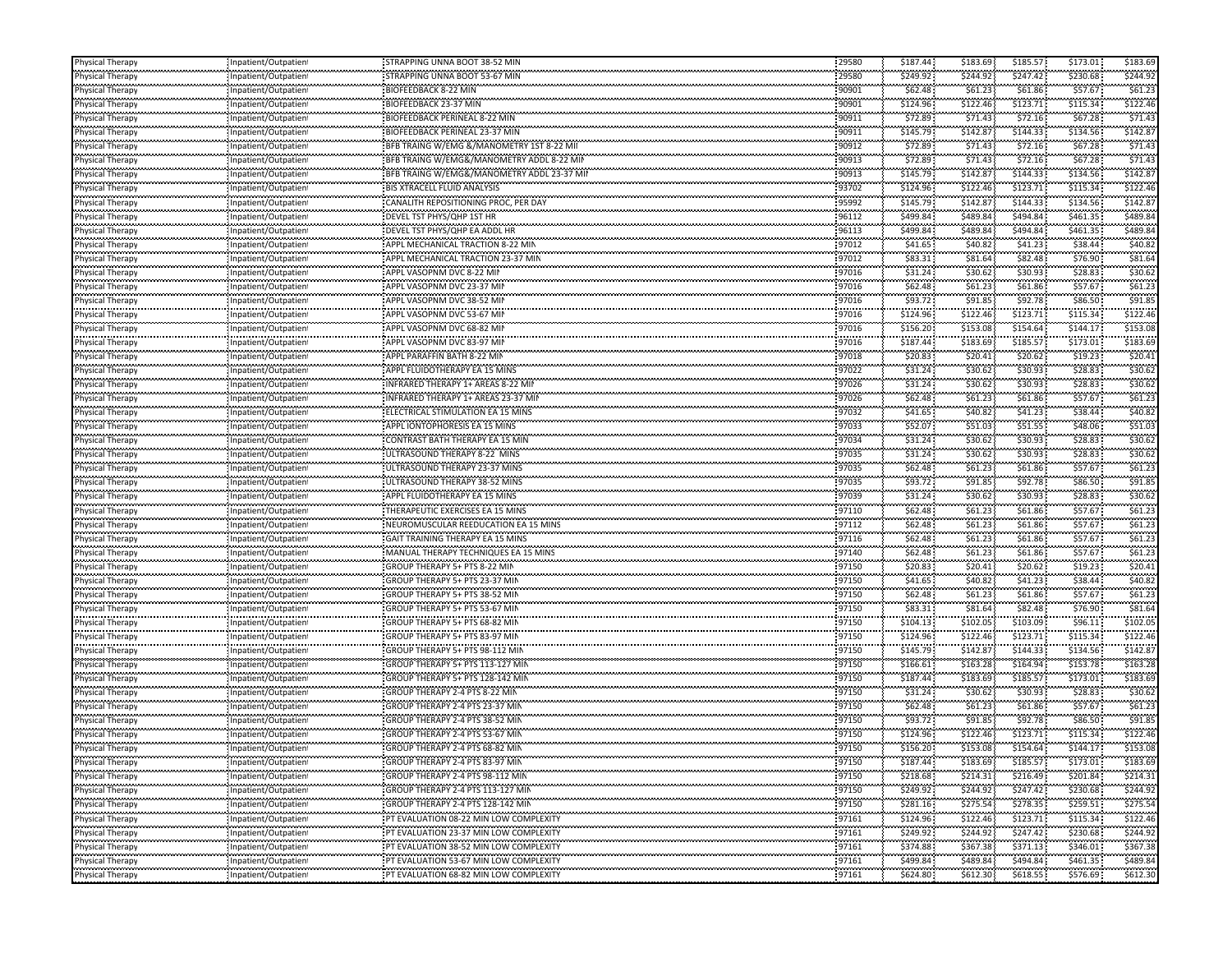| Physical Therapy                                    | Inpatient/Outpatient                               | PT EVALUATION 83-97 MIN LOW COMPLEXITY                                             | 97161               | \$749.76               | \$734.76            | \$742.26             | \$692.03               | \$734.76             |
|-----------------------------------------------------|----------------------------------------------------|------------------------------------------------------------------------------------|---------------------|------------------------|---------------------|----------------------|------------------------|----------------------|
| Physical Therapy                                    | Inpatient/Outpatien                                | PT EVALUATION 98-112 MIN LOW COMPLEXITY                                            | 97161               | \$874.72               | \$857.23            | \$865.97             | \$807.37               | \$857.23             |
| .<br>Physical Therapy                               | Inpatient/Outpatient                               | PT EVALUATION 08-22 MIN MODERATE COMPLEXIT                                         | 97162               | <br>\$124.96           | \$122.46            | <br>\$123.71         | ,,,,,,,,,<br>\$115.34  | \$122.46             |
| .<br>Physical Therapy                               | <br>Inpatient/Outpatient                           | PT EVALUATION 23-37 MIN MODERATE COMPLEXITY                                        | 97162               | \$249.92               | \$244.92            | \$247.42             | \$230.68               | \$244.92             |
| .<br>hysical Therapy                                | <br>Inpatient/Outpatient                           | PT EVALUATION 38-52 MIN MODERATE COMPLEXITY                                        | 97162               | <br>\$374.88           | \$367.38            | <br>\$371.13         | \$346.01               | \$367.38             |
| Physical Therapy                                    | Inpatient/Outpatient                               | PT EVALUATION 53-67 MIN MODERATE COMPLEXITY                                        | 97162               | \$499.84               | \$489.84            | \$494.84             | \$461.35               | \$489.84             |
| Physical Therapy                                    | Inpatient/Outpatient                               | PT EVALUATION 68-82 MIN MODERATE COMPLEXITY                                        | 97162               | \$624.80               | \$612.30            | \$618.55             | \$576.69               | \$612.30             |
| .<br>'hysical Therapy                               | Inpatient/Outpatien                                | PT EVALUATION 83-97 MIN MODERATE COMPLEXITY                                        | 97162               | .<br>\$749.76          | \$734.76            | .<br>\$742.26        | \$692.03               | \$734.76             |
| .<br>hysical Therapy                                | Inpatient/Outpatient                               | PT EVALUATION 98-112 MIN MODERATE COMPLEXITY                                       | 97162               | \$874.72               | \$857.23            | <br>\$865.97         | \$807.37               | \$857.23             |
| <br>hysical Therapy                                 | ,,,,,,,,,,,,,,,,,,,,,,,,<br>Inpatient/Outpatien    | PT EVALUATION 08-22 MIN HIGH COMPLEXITY                                            | 97163               | .<br>\$124.96          | \$122.46            | \$123.71             | \$115.34               | \$122.46             |
| .                                                   |                                                    |                                                                                    | 97163               |                        | \$244.92            |                      | \$230.68               | \$244.92             |
| Physical Therapy<br>.                               | Inpatient/Outpatien<br>.                           | PT EVALUATION 23-37 MIN HIGH COMPLEXITY<br>PT EVALUATION 38-52 MIN HIGH COMPLEXITY | 97163               | \$249.92               | \$367.38            | \$247.42<br>\$371.13 | \$346.01               | \$367.38             |
| Physical Therapy                                    | Inpatient/Outpatient                               |                                                                                    |                     | \$374.88               | \$489.84            | \$494.84             | \$461.35               | \$489.84             |
| Physical Therapy                                    | Inpatient/Outpatient                               | PT EVALUATION 53-67 MIN HIGH COMPLEXITY                                            | 97163<br>97163      | \$499.84<br>\$624.80   | \$612.30            | \$618.55             | \$576.69               | \$612.30             |
| Physical Therapy<br>.                               | Inpatient/Outpatien                                | PT EVALUATION 68-82 MIN HIGH COMPLEXITY                                            | 97163               |                        |                     |                      | \$692.03               | \$734.76             |
| hysical Therapy<br>                                 | Inpatient/Outpatient<br>,,,,,,,,,,,,,,,,,,,,,,,,,, | PT EVALUATION 83-97 MIN HIGH COMPLEXITY                                            |                     | \$749.76<br>.          | \$734.76<br>.       | \$742.26<br>.        |                        | \$857.23             |
| hysical Therapy<br>                                 | Inpatient/Outpatien<br>                            | PT EVALUATION 98-112 MIN HIGH COMPLEXITY                                           | 97163               | \$874.72               | \$857.23            | \$865.97             | \$807.37               |                      |
| Physical Therapy                                    | Inpatient/Outpatient                               | PT RE-EVALUATION 08-22 MIN                                                         | 97164               | \$93.72                | \$91.85             | \$92.78              | \$86.50                | \$91.8               |
| Physical Therapy<br>.                               | Inpatient/Outpatien                                | PT RE-EVALUATION 23-37 MIN                                                         | 97164               | \$187.44               | \$183.69            | \$185.57             | \$173.01               | \$183.69             |
| hysical Therapy                                     | Inpatient/Outpatient                               | PT RE-EVALUATION 38-52 MIN                                                         | 97164               | \$281.16               | \$275.54            | \$278.35             | \$259.51               | \$275.54             |
| Physical Therapy                                    | Inpatient/Outpatient                               | PT RE-EVALUATION 53-67 MIN                                                         | 97164               | \$374.88               | \$367.38            | \$371.13             | \$346.01               | \$367.38             |
| <br>hysical Therapy                                 | Inpatient/Outpatient                               | THERAPEUTIC ACTIVITIES EA 15 MINS                                                  | <br>97530           | .<br>\$72.89           | \$71.43             | \$72.16              | \$67.28                | \$71.4               |
| Physical Therapy                                    | Inpatient/Outpatient                               | SENSORY INTEGRATION EA 15 MINS                                                     | 97533               | \$52.07                | \$51.03             | \$51.55              | \$48.06                | \$51.03              |
| Physical Therapy                                    | Inpatient/Outpatient                               | SELF CARE MNGMENT TRAINING EA 15 MINS                                              | 97535               | \$62.48                | \$61.23\$           | \$61.86              | \$57.67                | \$61.23              |
| .<br>hysical Therapy                                | Inpatient/Outpatien                                | WHEELCHAIR MNGMENT TRAINING EA 15 MINS                                             | 97542               | \$52.07                | \$51.03             | \$51.55              | \$48.06                | \$51.03              |
| <br>Physical Therapy                                | <br>Inpatient/Outpatient                           | WORK HARDENING INITIAL 2 HOURS                                                     | 97545               | \$416.53               | \$408.20            | \$412.36             | \$384.46               | \$408.20             |
| Physical Therapy                                    | Inpatient/Outpatien                                | WORK HARDENING EA ADDTL HR                                                         | 97546               | \$208.27               | \$204.10            | \$206.19             | \$192.23               | \$204.10             |
| .<br>hysical Therapy                                | <br>Inpatient/Outpatient                           | SELECTIVE WOUND DEBRIDEMENT 20 CM OR LESS 8-22 MII                                 | 97597               | ,,,,,,,,,,<br>\$124.96 | \$122.46            | <br>\$123.71         | \$115.34               | \$122.40             |
| Physical Therapy                                    | Inpatient/Outpatien                                | SELECTIVE WOUND DEBRIDEMENT 20 CM OR LESS 23-37 MIN                                | 97597               | \$249.92               | \$244.92            | \$247.42             | \$230.68               | \$244.97             |
| <br>hysical Therapy                                 | Inpatient/Outpatient                               | SELECTIVE WOUND DEBRIDEMENT 20 CM OR LESS 38-52 MIN                                | <br>97597           | .<br>\$374.88          | \$367.38            | .<br>\$371.13        | \$346.01               | \$367.38             |
| Physical Therapy                                    | Inpatient/Outpatient                               | SELECTIVE WOUND DEBRIDEMENT 20 CM OR LESS 53-67 MIN                                | 97597               | \$499.84               | \$489.84            | \$494.84             | \$461.35               | \$489.84             |
| Physical Therapy                                    | Inpatient/Outpatient                               | NEG. WOUND PRESSURE TX < 50CM 8-22 MIN                                             | 97605               | \$124.96               | \$122.46            | \$123.71             | \$115.34               | \$122.46             |
| .<br>hysical Therapy                                | Inpatient/Outpatien                                | NEG. WOUND PRESSURE TX < 50CM 23-37 MIN                                            | 97605               | .<br>\$249.92          | \$244.92            | \$247.42             | \$230.68               | .<br>\$244.92        |
| <br>Physical Therapy                                | <br>Inpatient/Outpatient                           | NEG. WOUND PRESSURE TX < 50CM 38-52 MIN                                            | 97605               | \$374.88               | \$367.38            | \$371.13             | \$346.01               | \$367.38             |
| Physical Therapy                                    | Inpatient/Outpatien                                | NEG. WOUND PRESSURE TX < 50CM 53-67 MIN                                            | 97605               | \$499.84               | \$489.84            | \$494.84             | \$461.35               | \$489.84             |
| .<br>hysical Therapy                                | <br>Inpatient/Outpatient                           | NEG. WOUND PRESSURE TX > 50 CM 8-22 MIN                                            | 97606               | <br>\$124.96           | \$122.46            | <br>\$123.71         | \$115.34               | \$122.40             |
| Physical Therapy                                    | Inpatient/Outpatien                                | NEG. WOUND PRESSURE TX > 50 CM 23-37 MIN                                           | 97606               | \$249.92               | \$244.92            | \$247.42             | \$230.68               | \$244.97             |
| <br>hysical Therapy                                 |                                                    | NEG. WOUND PRESSURE TX > 50 CM 38-52 MIN                                           | <br>97606           | .<br>\$374.88          | \$367.38            | .<br>\$371.13        | \$346.01               | \$367.38             |
|                                                     | Inpatient/Outpatient                               | NEG. WOUND PRESSURE TX > 50 CM 53-67 MIN                                           | 97606               | \$499.84               | \$489.84            | \$494.84             | \$461.35               | \$489.84             |
| Physical Therapy                                    | Inpatient/Outpatient                               | PHYSICAL PERFORM EA 15 MINS                                                        | 97750               | \$124.96               | \$122.46            | \$123.71             | \$115.34               | \$122.46             |
| Physical Therapy<br>.                               | Inpatient/Outpatient                               |                                                                                    | 97760               | .                      | \$61.23\$           | \$61.86              | \$57.67                | \$61.2               |
| 'hysical Therapy<br>.                               | Inpatient/Outpatien                                | ORTHOTIC MGMT AND TRAINING INIT ENC EA 15 MINS                                     | 97761               | \$62.48<br>\$52.07     | \$51.03             | \$51.55              | \$48.06                | \$51.03              |
| hysical Therapy<br>                                 | Inpatient/Outpatient                               | PROSTHETIC TRAINING INIT ENC EA 15 MINS                                            |                     | .                      | .                   | \$51.55              | \$48.06                | \$51.0               |
| hysical Therapy<br>.                                | Inpatient/Outpatien<br>                            | C/O FOR ORTHOTIC/PROSTH USE EA 15 MINS                                             | 97762<br>97763      | \$52.07<br>\$52.07     | \$51.03             | \$51.55              | \$48.06                | \$51.03              |
| Physical Therapy                                    | Inpatient/Outpatient                               | ORTHC/PROSTC MGMT SUB ENC EA 15 MII                                                |                     |                        | \$51.03             |                      |                        |                      |
| Physical Therapy                                    | Inpatient/Outpatient                               | ESTIM UNATND NO WND CARE                                                           | G0283               | \$31.24                | \$30.62             | \$30.93              | \$28.83                | \$30.62              |
| Physical Therapy                                    | Inpatient/Outpatient                               | APPL ULTRASOUND 8-22M                                                              |                     | \$62.48\$              | \$61.23\$           | \$61.86              | \$57.67                | \$61.23              |
| Occupational Therapy                                | Inpatient/Outpatien<br>                            | APPL LONG ARM SPLINT 8-22 MIN                                                      | 29105               | \$108.95               | \$106.77            | \$107.86<br>,,,,,,,, | \$100.56<br>,,,,,,,,,, | \$106.7              |
| Occupational Therapy<br>                            | Inpatient/Outpatient<br>,,,,,,,,,,,,,,,,,,,,,,,,,, | APPL LONG ARM SPLINT 23-37 MIN                                                     | 29105<br>.          | \$217.90<br>.          | \$213.54<br>        | \$215.72<br>.        | \$201.12               | \$213.54             |
| Occupational Therapy                                | Inpatient/Outpatien<br>                            | APPL LONG ARM SPLINT 38-52 MIN                                                     | 29105               | \$326.86<br>.          | \$320.32            | \$323.59<br>.        | \$301.69               | \$320.32             |
| Occupational Therapy<br>,,,,,,,,,,,,,,,,,,,,,,,,,,, | Inpatient/Outpatient                               | APPL LONG ARM SPLINT 53-67 MIN                                                     | 29105<br>.          | \$435.81<br>.          | \$427.09<br>        | \$431.45<br>.        | \$402.25<br>.          | \$427.09             |
| Occupational Therapy<br>                            | Inpatient/Outpatien                                | APPL SHT ARM SPLNT, STC 8-22 MIN                                                   | 29125<br>.          | \$90.79                | \$88.97             | \$89.88              | \$83.80                | \$88.97              |
| Occupational Therapy                                | Inpatient/Outpatient                               | APPL SHT ARM SPLNT, STC 23-37 MIN                                                  | 29125               | \$181.59               | \$177.96            | \$179.77             | \$167.61               | \$177.96             |
| Occupational Therapy                                | Inpatient/Outpatient                               | APPL SHT ARM SPLNT, STC 38-52 MIN                                                  | 29125               | \$272.38               | \$266.93            | \$269.66             | \$251.41 :             | \$266.93             |
| Occupational Therapy                                | Inpatient/Outpatient                               | APPL SHT ARM SPLNT, STC 53-67 MIN                                                  | 29125               | \$363.17               | \$355.91            | \$359.54             | \$335.21               | \$355.91             |
| Occupational Therapy                                | Inpatient/Outpatient                               | APPL SHT ARM SPLNT, DYN 8-22 MIN                                                   | 29126               | \$108.95               | \$106.77            | \$107.86             | \$100.56               | \$106.7              |
| <br>Occupational Therapy                            | Inpatient/Outpatient                               | APPL SHT ARM SPLNT, DYN 23-37 MIN                                                  | .<br>29126          | .<br>\$217.90          | \$213.54            | .<br>\$215.72        | .<br>\$201.12          | \$213.54             |
| <br>Occupational Therapy                            | Inpatient/Outpatient                               | APPL SHT ARM SPLNT, DYN 38-52 MIN                                                  | 29126               | .<br>\$326.86          | \$320.32            | \$323.59             | \$301.69               | متبعينين<br>\$320.32 |
| <br>Occupational Therapy                            | <br>Inpatient/Outpatient                           | APPL SHT ARM SPLNT, DYN 53-67 MIN                                                  | .<br>29126          | <br>\$435.81           | \$427.09            | <br>\$431.45         | \$402.25               | \$427.09             |
| <br>Occupational Therapy                            |                                                    |                                                                                    |                     |                        | .                   | .                    |                        | .                    |
|                                                     | Inpatient/Outpatient<br>:                          | APPL FNGR SPLNT, STATIC 8-22 MIN<br>APPL FNGR SPLNT, STATIC 23-37 MIN              | 29130<br>,,,,,,,,,, | \$72.63<br>\$145.27    | \$71.18<br>\$142.36 | \$71.90              | \$67.04                | \$71.18<br>\$142.36  |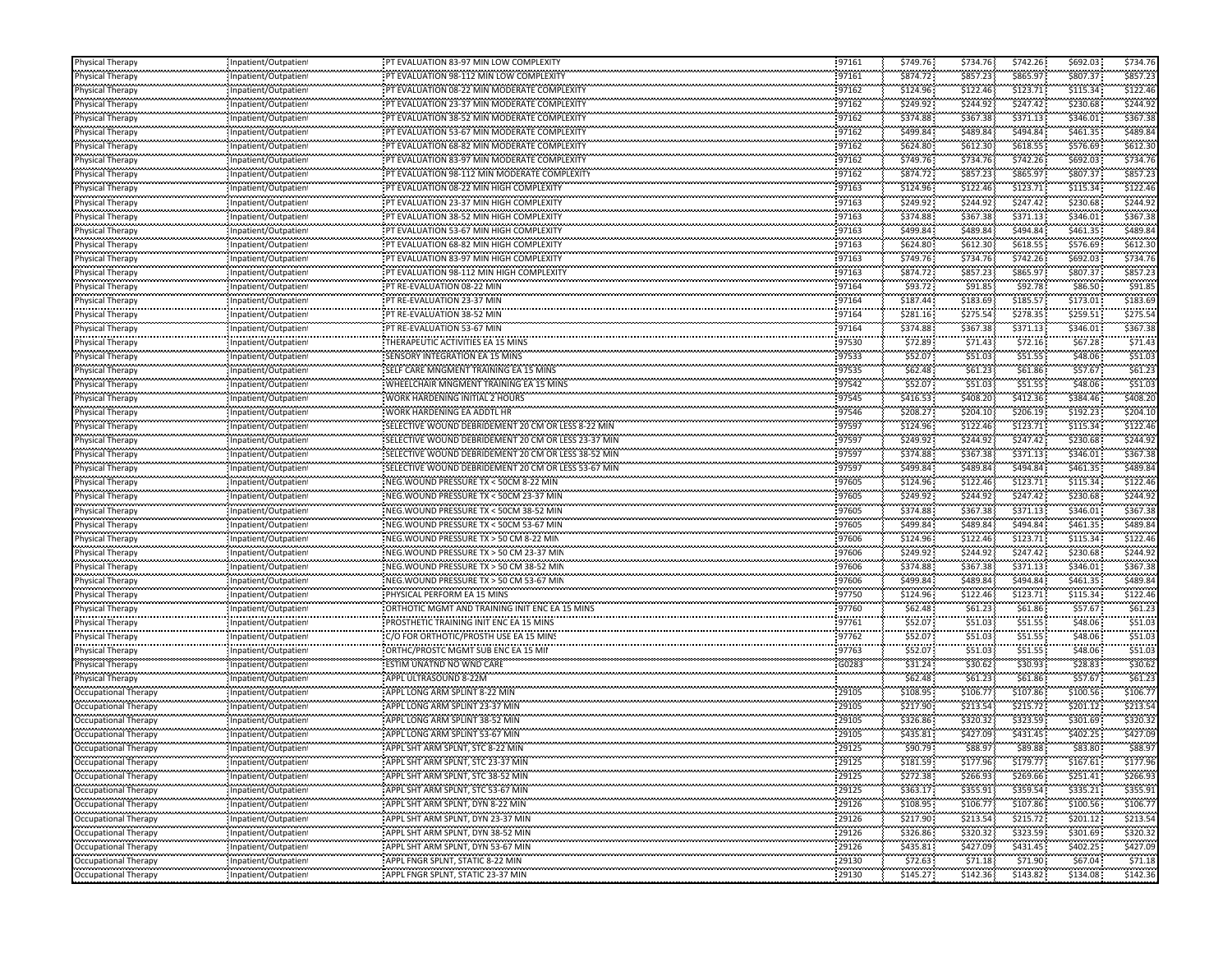| <b>Occupational Therapy</b>                         | Inpatient/Outpatien                                | APPL FNGR SPLNT, STATIC 38-52 MIN                                                            | 29130               | \$217.90            | \$213.54             | \$215.72               | \$201.12               | \$213.54           |
|-----------------------------------------------------|----------------------------------------------------|----------------------------------------------------------------------------------------------|---------------------|---------------------|----------------------|------------------------|------------------------|--------------------|
| Occupational Therapy                                | Inpatient/Outpatien                                | APPL FNGR SPLNT, STATIC 53-67 MIN                                                            | 29130               | \$290.54            | \$284.73             | \$287.63               | \$268.17               | \$284.73           |
| Occupational Therapy                                | Inpatient/Outpatien                                | APPL FNGR SPLNT, DYN 8-22 MIN                                                                | <br>29131           | .<br>\$90.79        | <br>\$88.97          | \$89.88                | \$83.80                | \$88.9             |
| ,,,,,,,,,,,,,,,,,,,,,,,,<br>Occupational Therapy    | Inpatient/Outpatien                                | APPL FNGR SPLNT, DYN 23-37 MIN                                                               | 29131               | \$181.59            | \$177.96             | \$179.77               | \$167.61               | \$177.9            |
| Occupational Therapy                                | <br>Inpatient/Outpatient                           | APPL FNGR SPLNT, DYN 38-52 MIN                                                               | <br>29131           | <br>\$272.38        | \$266.93             | ,,,,,,,,,,<br>\$269.66 | \$251.41               | \$266.9            |
| Occupational Therapy                                | Inpatient/Outpatient                               | APPL FNGR SPLNT, DYN 53-67 MIN                                                               | 29131               | \$363.17            | \$355.91             | \$359.54               | \$335.21               | \$355.9            |
| Occupational Therapy                                | Inpatient/Outpatien                                | APPL LNG LEG SPLNT 8-22 MIN                                                                  | 29505               | \$108.95            | \$106.77             | \$107.86               | \$100.56               | \$106.7            |
| <br>Occupational Therapy                            | Inpatient/Outpatien                                | APPL LNG LEG SPLNT 23-37 MIN                                                                 | 29505               | \$217.90            | \$213.54             | .<br>\$215.72          | \$201.12               | \$213.5            |
| Occupational Therapy                                | <br>Inpatient/Outpatien                            | APPL LNG LEG SPLNT 38-52 MIN                                                                 | <br>29505           | .<br>\$326.86       | <br>\$320.32         | ,,,,,,,,,,<br>\$323.59 | .<br>\$301.69          | \$320.3            |
| <br>Occupational Therapy                            | Inpatient/Outpatien                                | APPL LNG LEG SPLNT 53-67 MIN                                                                 | .<br>29505          | \$435.81            | <br>\$427.09         | .<br>\$431.45          | \$402.25               | \$427.0            |
| Occupational Therapy                                | Inpatient/Outpatien                                | APPL SHORT LEG SPLNT 8-22 MIN                                                                | <br>29515           | \$90.79             | \$88.97              | \$89.88                | \$83.80                | \$88.9             |
| Occupational Therapy                                | -------------------------<br>: Inpatient/Outpatien | APPL SHORT LEG SPLNT 23-37 MIN                                                               | .<br>29515          | \$181.59            | \$177.96             | \$179.77               | ,,,,,,,,,,<br>\$167.61 | \$177.9            |
| Occupational Therapy                                | ------------------------<br>Inpatient/Outpatient   | APPL SHORT LEG SPLNT 38-52 MIN                                                               | 29515               | \$272.38            | \$266.93             | \$269.66               | \$251.41               | \$266.9            |
| Occupational Therapy                                | : Inpatient/Outpatien                              | APPL SHORT LEG SPLNT 53-67 MIN                                                               | 29515               | \$363.17            | \$355.91             | \$359.54               | \$335.21               | \$355.91           |
| Occupational Therapy                                | <br>Inpatient/Outpatien                            | <br>BIOFEEDBACK 8-22 MIN                                                                     | 90901               | .<br>\$54.48        | \$53.39              | \$53.94                | \$50.29                | \$53.3             |
| <br>Occupational Therapy                            | Inpatient/Outpatien                                | ,,,,,,,,,,,,,,,,,,,,,,,,,,,,,,<br>BIOFEEDBACK 23-37 MIN                                      | 90901               | .<br>\$108.95       | .<br>\$106.77        | .<br>\$107.86          | \$100.56               | \$106.7            |
|                                                     | <br>Inpatient/Outpatient                           | <br>DEVEL TST PHYS/QHP 1ST HR                                                                | <br>96112           | <br>\$435.81        | \$427.09             | \$431.45               | \$402.25               | \$427.0            |
| Occupational Therapy                                |                                                    | DEVEL TST PHYS/QHP EA ADDL HR                                                                | 96113               | \$435.81            | \$427.09             | معتصدهم<br>\$431.45    | \$402.25               | \$427.0            |
| Occupational Therapy                                | Inpatient/Outpatien<br>                            | APPL VASOPNM DVC 8-22 MIN                                                                    | 97016               | \$27.24             | <br>\$26.70          | \$26.97                | \$25.14                | \$26.7             |
| Occupational Therapy<br>                            | Inpatient/Outpatien                                | APPL VASOPNM DVC 23-37 MIN                                                                   | 97016               |                     | \$53.39              | \$53.94                | \$50.29                | \$53.3             |
| Occupational Therapy                                | : Inpatient/Outpatien<br>                          | APPL VASOPNM DVC 38-52 MIN                                                                   |                     | \$54.48<br>\$81.71  | \$80.08              | \$80.89                | \$75.42                | \$80.0             |
| Occupational Therapy<br>Occupational Therapy        | Inpatient/Outpatient<br>Inpatient/Outpatient       | APPL VASOPNM DVC 53-67 MII                                                                   | 97016<br>97016      | \$108.95            | \$106.77             | \$107.86               | \$100.56               | \$106.77           |
|                                                     |                                                    |                                                                                              | 97016               | \$136.19            | \$133.47             | \$134.83               | \$125.70               | \$133.4            |
| Occupational Therapy                                | Inpatient/Outpatien                                | APPL VASOPNM DVC 68-82 MII<br>APPL VASOPNM DVC 83-97 MIN                                     | 97016               | .                   | \$160.16             | .                      | \$150.85               | \$160.1            |
| Occupational Therapy                                | Inpatient/Outpatien<br>                            | APPL PARAFFIN BATH 8-22 MIN                                                                  | 97018               | \$163.43<br>\$18.16 | \$17.80              | \$161.80<br>\$17.98    | \$16.76                | \$17.8             |
| Occupational Therapy                                | Inpatient/Outpatient                               |                                                                                              | 97022               | \$27.24\$           |                      | \$26.97                | \$25.14                | \$26.7             |
| Occupational Therapy                                | : Inpatient/Outpatien                              | APPL FLUIDOTHERAPY EA 15 MINS                                                                | 97026               | .                   | \$26.70<br>          | .                      | \$25.14                | \$26.7             |
| Occupational Therapy<br>                            | Inpatient/Outpatien                                | INFRARED THERAPY 1+ AREAS 8-22 MII                                                           | 97026               | \$27.24             | \$26.70              | \$26.97<br>\$53.94     | \$50.29                | \$53.3             |
| Occupational Therapy                                | : Inpatient/Outpatien<br>                          | INFRARED THERAPY 1+ AREAS 23-37 MIN                                                          |                     | \$54.48<br>.        | \$53.39              | .                      | \$33.52                | \$35.5             |
| Occupational Therapy                                | Inpatient/Outpatient                               | ELECTRICAL STIMULATION EA 15 MINS                                                            | 97032<br>97033      | \$36.32<br>\$45.40  | \$35.59<br>\$44.49   | \$35.96<br>\$44.95     | \$41.90                | \$44.49            |
| Occupational Therapy                                | Inpatient/Outpatient                               | ELECTRIC CURRENT THERAPY EA 15 MINS                                                          | 97034               | \$27.24             |                      | \$26.97                | \$25.14                | \$26.70            |
| Occupational Therapy<br>                            | Inpatient/Outpatien                                | CONTRAST BATH THERAPY EA 15 MIN                                                              | .                   |                     | \$26.70<br>.         | \$26.97                | \$25.14                | \$26.7             |
| Occupational Therapy                                | Inpatient/Outpatien<br>                            | ULTRASOUND THERAPY 8-22 MINS                                                                 | 97035<br>           | \$27.24<br>.        | \$26.70<br>\$53.39   | \$53.94                | \$50.29                | \$53.3             |
| Occupational Therapy                                | Inpatient/Outpatient                               | ULTRASOUND THERAPY 23-37 MINS<br>ULTRASOUND THERAPY 38-52 MINS                               | 97035<br>97035      | \$54.48<br>\$81.71  | \$80.08              | \$80.89                | \$75.42                | \$80.0             |
| Occupational Therapy                                | : Inpatient/Outpatien<br>                          |                                                                                              |                     | .                   |                      | .                      | \$25.14                | \$26.7             |
| Occupational Therapy                                | Inpatient/Outpatien<br>-------------------------   | APPL FLUIDOTHERAPY EA 15 MINS                                                                | 97039<br>97110      | \$27.24             | \$26.70              | \$26.97<br>\$53.94     | \$50.29                | \$53.3             |
| Occupational Therapy                                | Inpatient/Outpatien<br>                            | THERAPEUTIC EXERCISES EA 15 MINS                                                             | 97112               | \$54.48<br>.        | \$53.39<br>\$53.39   | \$53.94                | \$50.29                | \$53.3             |
| Occupational Therapy                                | Inpatient/Outpatient                               | NEUROMUSCULAR REEDUCATION EA 15 MINS                                                         | 97116               | \$54.48<br>\$54.48  | \$53.39              | \$53.94                | \$50.29                | \$53.3             |
| Occupational Therapy                                | Inpatient/Outpatient                               | GAIT TRAINING THERAPY EA 15 MINS                                                             | 97127               | \$45.40             | \$44.49              | \$44.95                | \$41.90                | \$44.49            |
| Occupational Therapy                                | Inpatient/Outpatien                                | THER IVNTJ W/FOCUS COG FUNCJ 8-22 MINUTES                                                    | 97127               | \$90.79             | \$88.97              | \$89.88                | \$83.80                | \$88.9             |
| Occupational Therapy                                | Inpatient/Outpatien<br>                            | THER IVNTJ W/FOCUS COG FUNCJ 23-37 MINUTES                                                   |                     | ,,,,,,,,,           | \$133.47             | ,,,,,,,,,,             | \$125.70               | \$133.4            |
| Occupational Therapy<br>                            | Inpatient/Outpatien                                | THER IVNTJ W/FOCUS COG FUNCJ 38-52 MINUTES                                                   | 97127<br>97127      | \$136.19<br>.       | \$177.96             | \$134.83<br>.          | \$167.61               | \$177.9            |
| Occupational Therapy                                | Inpatient/Outpatien                                | THER IVNTJ W/FOCUS COG FUNCJ 53-67 MINUTES                                                   | 97127               | \$181.59<br>.       | \$222.44             | \$179.77<br>,,,,,,,,,, | \$209.50               | \$222.4            |
| Occupational Therapy<br>,,,,,,,,,,,,,,,,,,,,,,,,    | Inpatient/Outpatien<br>-------------------------   | THER IVNTJ W/FOCUS COG FUNCJ 68-82 MINUTES                                                   |                     | \$226.98            |                      | \$224.71               |                        | ejen en en e       |
| Occupational Therapy                                | : Inpatient/Outpatien                              | THER IVNTJ W/FOCUS COG FUNCJ 83-97 MINUTES<br>THER IVNTJ COG FUNCJ CNTCT 1ST 8-22 MIN        | 97127<br>97129      | \$272.38<br>\$45.40 | \$266.93<br>\$44.49  | \$269.66<br>\$44.95    | $$251.41$ :<br>\$41.90 | \$266.9<br>\$44.49 |
| Occupational Therapy                                | Inpatient/Outpatient                               | THER IVNTJ COG FUNCJ CNTCT EA ADDL 8-22 MIN                                                  | 97130               | \$45.40             |                      | \$44.95                | \$41.90                | \$44.49            |
| Occupational Therapy                                | : Inpatient/Outpatien<br>                          |                                                                                              |                     |                     | \$44.49              | .                      | \$83.80                | \$88.9             |
| Occupational Therapy<br>                            | Inpatient/Outpatien                                | THER IVNTJ COG FUNCJ CNTCT EA ADDL 23-37 MIN                                                 | 97130<br>.          | \$90.79             | \$88.97<br>,,,,,,,,, | \$89.88                | \$125.70               | \$133.4            |
| Occupational Therapy                                | Inpatient/Outpatien                                | THER IVNTJ COG FUNCJ CNTCT EA ADDL 38-52 MIN<br>THER IVNTJ COG FUNCJ CNTCT EA ADDL 53-67 MIN | 97130<br>           | \$136.19            | \$133.47<br>.        | \$134.83               |                        | \$177.90           |
| Occupational Therapy<br>Occupational Therapy        | Inpatient/Outpatient                               |                                                                                              | 97130<br>.          | \$181.59            | \$177.96<br>         | \$179.77               | \$167.61               | .                  |
|                                                     | Inpatient/Outpatien                                | THER IVNTJ COG FUNCJ CNTCT EA ADDL 68-82 MIN                                                 | 97130<br>0.         | \$226.98            | \$222.44             | \$224.71               | \$209.50               | \$222.44           |
| Occupational Therapy                                | Inpatient/Outpatient                               | THER IVNTJ COG FUNCJ CNTCT EA ADDL 83-97 MIN                                                 | 97130<br>97140      | \$272.38            | \$266.93<br>\$53.39  | \$269.66               | \$251.41               | \$266.93<br>.      |
| <b>Occupational Therapy</b>                         | : Inpatient/Outpatien<br>Inpatient/Outpatient      | MANUAL THERAPY EA 15 MIN!<br>GROUP THERAPY 5+ PTS 8-22 MIN                                   | 97150               | \$54.48<br>\$18.16  | \$17.80              | \$53.94<br>\$17.98     | \$50.29<br>\$16.76     | \$53.39<br>\$17.80 |
| <b>Occupational Therapy</b>                         | gaanaan maanaan maanaan m                          |                                                                                              | 97150               | \$36.32             | \$35.59              | \$35.96                | \$33.52                | \$35.59            |
| Occupational Therapy<br>                            | Inpatient/Outpatient                               | GROUP THERAPY 5+ PTS 23-37 MIN                                                               |                     | \$54.48             | \$53.39              | \$53.94                | \$50.29                | \$53.3             |
| <b>Occupational Therapy</b><br>Decupational Therapy | Inpatient/Outpatient                               | GROUP THERAPY 5+ PTS 38-52 MIN                                                               | 97150<br>,,,,,,,,,  | \$72.63             | \$71.18              | .                      |                        | .                  |
|                                                     | Inpatient/Outpatient                               | GROUP THERAPY 5+ PTS 53-67 MIN                                                               | 97150<br>           | \$90.79             | \$88.97              | \$71.90<br>\$89.88     | \$67.04\$<br>\$83.80   | \$71.18<br>.       |
| Occupational Therapy<br>Occupational Therapy        | Inpatient/Outpatient                               | GROUP THERAPY 5+ PTS 68-82 MIN                                                               | 97150<br>.          | .                   | .                    | .                      |                        | \$88.97<br>.       |
|                                                     | Inpatient/Outpatient<br>Inpatient/Outpatient       | GROUP THERAPY 5+ PTS 83-97 MIN                                                               | 97150<br>,,,,,,,,,, | \$108.95<br>        | \$106.77<br>\$124.57 | \$107.86<br>           | \$100.56<br>.          | \$106.77<br>.      |
| Occupational Therapy                                |                                                    | GROUP THERAPY 5+ PTS 98-112 MIN                                                              | 97150               | \$127.11            |                      | \$125.84               | \$117.32               | \$124.57           |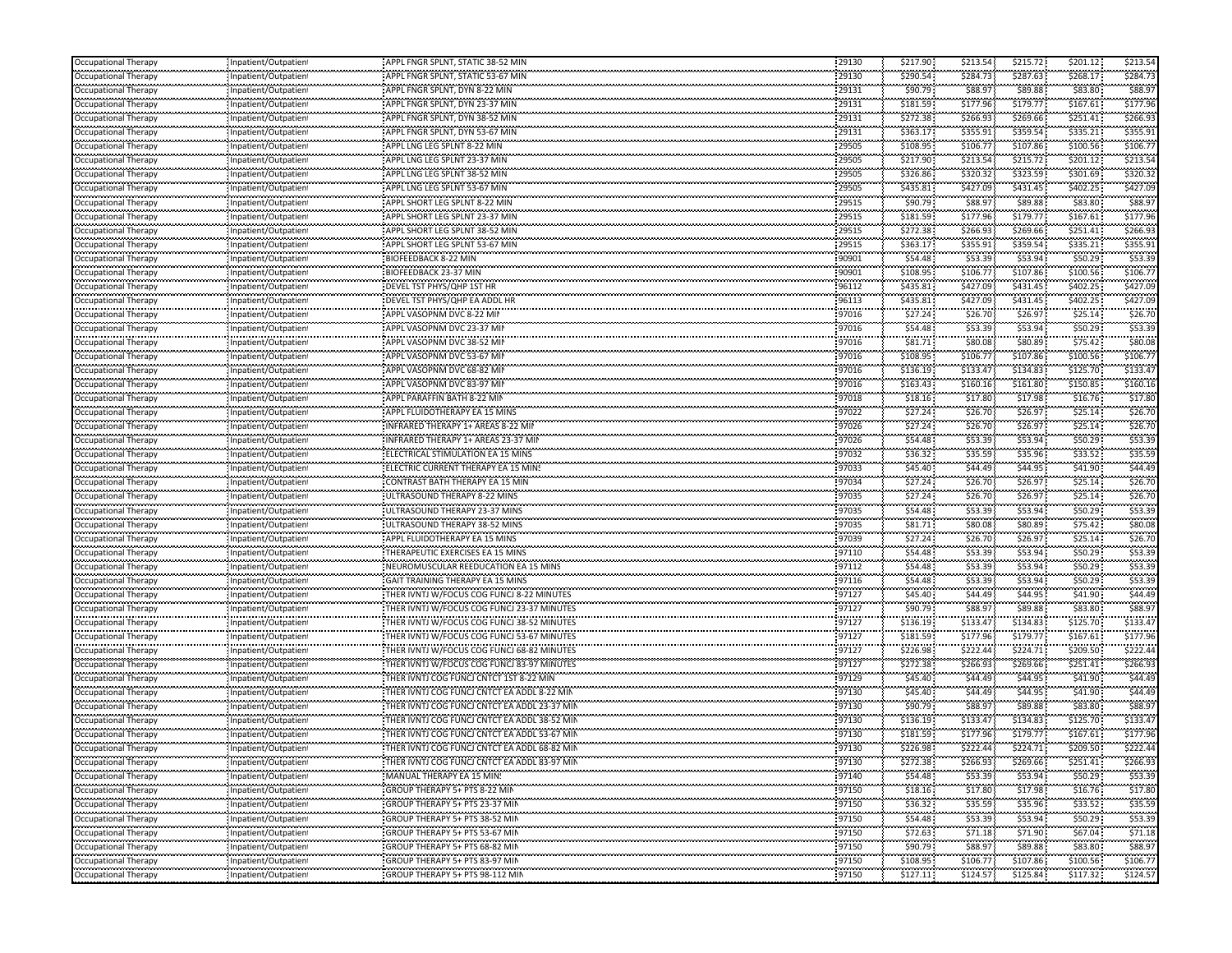| Occupational Therapy                         | Inpatient/Outpatient                         | GROUP THERAPY 5+ PTS 113-127 MIN                                         | 97150              | \$145.27             | \$142.36                | \$143.82                 | \$134.08            | \$142.36            |
|----------------------------------------------|----------------------------------------------|--------------------------------------------------------------------------|--------------------|----------------------|-------------------------|--------------------------|---------------------|---------------------|
| Occupational Therapy                         | Inpatient/Outpatient                         | GROUP THERAPY 5+ PTS 128-142 MIN                                         | 97150              | \$163.43             | \$160.16                | \$161.80                 | \$150.85            | \$160.16            |
| Occupational Therapy                         | Inpatient/Outpatient                         | GROUP THERAPY 2-4 PTS 8-22 MIN                                           | 97150              | \$27.24              | \$26.70                 | \$26.97                  | \$25.14             | \$26.70             |
| Occupational Therapy                         | Inpatient/Outpatient                         | GROUP THERAPY 2-4 PTS 23-37 MIN                                          | 97150              | \$54.48              | \$53.39                 | \$53.94                  | \$50.29             | \$53.39             |
| Occupational Therapy                         | Inpatient/Outpatient                         | GROUP THERAPY 2-4 PTS 38-52 MIN                                          | 97150              | \$81.71              | \$80.08                 | \$80.89                  | \$75.42             | \$80.0              |
| Occupational Therapy                         | Inpatient/Outpatient                         | GROUP THERAPY 2-4 PTS 53-67 MIN                                          | 97150              | \$108.95             | \$106.77                | \$107.86                 | \$100.56            | \$106.7             |
| Occupational Therapy                         | Inpatient/Outpatient                         | GROUP THERAPY 2-4 PTS 68-82 MIN                                          | 97150              | \$136.19             | \$133.47                | \$134.83                 | \$125.70            | \$133.4             |
| <br>Occupational Therapy                     | Inpatient/Outpatient                         | GROUP THERAPY 2-4 PTS 83-97 MIN                                          | 97150              | \$163.43             | \$160.16                | \$161.80                 | \$150.85            | \$160.16            |
| Occupational Therapy                         | Inpatient/Outpatient                         | GROUP THERAPY 2-4 PTS 98-112 MIN                                         | 97150              | \$190.67             | \$186.86                | \$188.76                 | \$175.99            | \$186.86            |
| Occupational Therapy                         | Inpatient/Outpatient                         | GROUP THERAPY 2-4 PTS 113-127 MIN                                        | 97150              | \$217.90             | \$213.54                | \$215.72                 | \$201.12            | \$213.5             |
| Occupational Therapy                         | Inpatient/Outpatient                         | GROUP THERAPY 2-4 PTS 128-142 MIN                                        | <br>97150          | \$245.14             | <br>\$240.24            | <br>\$242.69             | \$226.26            | \$240.2             |
| Occupational Therapy                         | Inpatient/Outpatient                         | OT EVALUATION 08-22 MIN LOW COMPLEXITY                                   | 97165              | \$108.95             | \$106.77                | \$107.86                 | \$100.56            | \$106.7             |
| Occupational Therapy                         | Inpatient/Outpatient                         | OT EVALUATION 23-37 MIN LOW COMPLEXITY                                   | 97165              | \$217.90             | \$213.54                | \$215.72                 | \$201.12            | \$213.54            |
| Occupational Therapy                         | Inpatient/Outpatient                         | OT EVALUATION 38-52 MIN LOW COMPLEXITY                                   | 97165              | \$326.86             | \$320.32                | \$323.59                 | \$301.69            | \$320.33            |
|                                              |                                              | OT EVALUATION 53-67 MIN LOW COMPLEXITY                                   | .<br>97165         | \$435.81             | \$427.09                | \$431.45                 | \$402.25            | \$427.09            |
| Occupational Therapy                         | Inpatient/Outpatient                         |                                                                          | .                  | .                    | \$533.86                | \$539.31                 | \$502.81            | \$533.8             |
| Occupational Therapy                         | Inpatient/Outpatient<br>                     | OT EVALUATION 68-82 MIN LOW COMPLEXITY                                   | 97165<br>          | \$544.76             |                         |                          | \$603.37            | \$640.6             |
| Occupational Therapy                         | Inpatient/Outpatient                         | OT EVALUATION 83-97 MIN LOW COMPLEXITY                                   | 97165              | \$653.71<br>\$762.66 | \$640.64<br>\$747.41    | \$647.17<br>\$755.03     | \$703.94            | \$747.41            |
| Occupational Therapy                         | Inpatient/Outpatient                         | OT EVALUATION 98-112 MIN LOW COMPLEXITY                                  | 97165<br>.         |                      |                         | .                        |                     |                     |
| Occupational Therapy                         | Inpatient/Outpatient                         | OT EVALUATION 08-22 MIN MODERATE COMPLEXITY                              | 97166<br>          | \$108.95             | \$106.77                | \$107.86                 | \$100.56            | \$106.7             |
| Occupational Therapy                         | Inpatient/Outpatient                         | OT EVALUATION 23-37 MIN MODERATE COMPLEXITY                              | 97166<br>          | \$217.90             | \$213.54                | \$215.72                 | \$201.12            | \$213.54            |
| Occupational Therapy                         | Inpatient/Outpatient                         | OT EVALUATION 38-52 MIN MODERATE COMPLEXITY                              | 97166              | \$326.86             | \$320.32                | \$323.59                 | \$301.69            | \$320.3             |
| Occupational Therapy                         | Inpatient/Outpatient                         | OT EVALUATION 53-67 MIN MODERATE COMPLEXITY                              | 97166              | \$435.81             | \$427.09                | \$431.45                 | \$402.25            | \$427.09            |
| Occupational Therapy                         | Inpatient/Outpatient                         | OT EVALUATION 68-82 MIN MODERATE COMPLEXITY                              | 97166              | \$544.76             | \$533.86                | \$539.31                 | \$502.81            | \$533.86            |
| Occupational Therapy                         | Inpatient/Outpatient<br>                     | OT EVALUATION 83-97 MIN MODERATE COMPLEXITY                              | 97166<br>.         | \$653.71<br>-------- | \$640.64                | \$647.17                 | \$603.37            | \$640.6             |
| Occupational Therapy                         | Inpatient/Outpatient                         | OT EVALUATION 98-112 MIN MODERATE COMPLEXITY                             | 97166              | \$762.66             | \$747.41                | \$755.03                 | \$703.94            | \$747.4             |
| Occupational Therapy                         | Inpatient/Outpatient                         | OT EVALUATION 08-22 MIN HIGH COMPLEXITY                                  | 97167              | \$108.95             | \$106.77                | \$107.86                 | \$100.56            | \$106.7             |
| Occupational Therapy                         | Inpatient/Outpatient                         | OT EVALUATION 23-37 MIN HIGH COMPLEXITY                                  | 97167              | \$217.90             | \$213.54                | .<br>\$215.72            | \$201.12            | \$213.5             |
| Occupational Therapy                         | Inpatient/Outpatient                         | OT EVALUATION 38-52 MIN HIGH COMPLEXITY                                  | <br>97167          | \$326.86             | \$320.32                | \$323.59                 | \$301.69            | \$320.3             |
| Occupational Therapy                         | <br>Inpatient/Outpatient                     | OT EVALUATION 53-67 MIN HIGH COMPLEXITY                                  | 97167              | \$435.81             | \$427.09                | \$431.45                 | \$402.25            | \$427.0             |
| Occupational Therapy                         | Inpatient/Outpatient                         | OT EVALUATION 68-82 MIN HIGH COMPLEXITY                                  | 97167              | \$544.76             | \$533.86                | \$539.31                 | \$502.81            | \$533.86            |
|                                              |                                              |                                                                          |                    |                      |                         |                          |                     |                     |
| Occupational Therapy                         | Inpatient/Outpatient                         | OT EVALUATION 83-97 MIN HIGH COMPLEXITY                                  | 97167              | \$653.71             | \$640.64                | \$647.17                 | \$603.37            | \$640.6             |
| Occupational Therapy                         | Inpatient/Outpatient                         | OT EVALUATION 98-112 MIN HIGH COMPLEXITY                                 | 97167              | \$762.66             | \$747.41                | \$755.03                 | \$703.94            | \$747.41            |
| Occupational Therapy                         | Inpatient/Outpatient                         | OT RE-EVALUATION 08-22 MIN                                               | 97168              | \$81.71              | \$80.08                 | \$80.89                  | \$75.42             | \$80.0              |
| Occupational Therapy                         | Inpatient/Outpatient                         | OT RE-EVALUATION 23-37 MIN                                               | 97168              | \$163.43             | \$160.16                | \$161.80                 | \$150.85            | \$160.16            |
| Occupational Therapy                         | Inpatient/Outpatient                         | OT RE-EVALUATION 38-52 MIN                                               | <br>97168          | \$245.14             | \$240.24                | .<br>\$242.69            | \$226.26            | \$240.2             |
| Occupational Therapy                         | Inpatient/Outpatient                         | OT RE-EVALUATION 53-67 MIN                                               | .<br>97168         | \$326.86             | \$320.32                | \$323.59                 | \$301.69            | \$320.32            |
|                                              | <br>Inpatient/Outpatient                     | THERAPEUTIC ACTIVITIES EA 15 MINS                                        | 97530              | \$63.56              | \$62.29                 | \$62.92                  | \$58.67             | \$62.29             |
| Occupational Therapy<br>Occupational Therapy | Inpatient/Outpatient                         | COGNITIVE SKILLS DEVELOPMENT EA 15 MINS                                  | 97532              | \$45.40              | \$44.49                 | \$44.95                  | \$41.90             | \$44.49             |
| Occupational Therapy                         |                                              | SENSORY INTEGRATION EA 15 MINS                                           | 97533              | \$45.40              | \$44.49                 | \$44.95                  | \$41.90             | \$44.49             |
|                                              | Inpatient/Outpatient                         | SELF CARE MNGMENT TRAINING EA 15 MINS                                    |                    |                      |                         |                          |                     |                     |
| Occupational Therapy<br>Occupational Therapy | Inpatient/Outpatient<br>Inpatient/Outpatient | COMMUNITY/WORK REINTEGRATION EA 15 MINS                                  | 97535<br><br>97537 | \$54.48<br>\$45.40   | \$53.39<br>.<br>\$44.49 | \$53.94<br>\$44.95       | \$50.29<br>\$41.90  | \$53.39<br>\$44.4   |
|                                              |                                              |                                                                          | <br>97542          |                      | .<br>\$44.49            |                          |                     |                     |
| Occupational Therapy                         | Inpatient/Outpatient                         | WHEELCHAIR MNGMENT TRAINING EA 15 MINS<br>WORK HARDENING INITIAL 2 HOURS | .<br>97545         | \$45.40              | \$355.91                | \$44.95<br>.<br>\$359.54 | \$41.90             | \$44.4              |
| Occupational Therapy                         | Inpatient/Outpatient                         |                                                                          |                    | \$363.17             |                         |                          | \$335.21            | \$355.9             |
| Occupational Therapy                         | Inpatient/Outpatient                         | WORK HARDENING EA ADDTL HR                                               | 97546              | \$181.59             | \$177.96                | \$179.77                 | \$167.61            | \$177.96            |
| Occupational Therapy                         | Inpatient/Outpatient                         | PHYSICAL PERFORM EA 15 MINS                                              | 97750              | \$108.95             | \$106.77                | \$107.86                 | \$100.56            | \$106.7             |
| Occupational Therapy                         | Inpatient/Outpatient<br>                     | ORTHOTIC MGMT AND TRAINING INIT ENC EA 15 MINS                           | 97760<br>.         | \$54.48<br>.         | \$53.39<br>             | \$53.94<br>.             | \$50.29<br>         | \$53.39             |
| Occupational Therapy                         | Inpatient/Outpatient                         | PROSTHETIC TRAINING INIT ENC EA 15 MINS                                  | 97761              | \$45.40<br>          | \$44.49                 | \$44.95                  | \$41.90             | \$44.49             |
| Occupational Therapy<br>                     | Inpatient/Outpatient<br>.                    | C/O FOR ORTHOTIC/PROSTH USE EA 15 MINS                                   | 97762              | \$45.40              | \$44.49                 | \$44.95                  | \$41.90             | \$44.49             |
| Occupational Therapy<br>                     | Inpatient/Outpatient                         | ORTHC/PROSTC MGMT SUB ENC EA 15 MII                                      | 97763<br>.         | \$45.40<br>          | \$44.49<br>.            | \$44.95<br>.             | \$41.90             | \$44.49             |
| <b>Occupational Therapy</b>                  | Inpatient/Outpatient                         | ESTIM UNATND NO WND CARE                                                 | G0283              | \$27.24              | \$26.70                 | \$26.97                  | \$25.14             | \$26.70             |
| Speech Therapy<br>.                          | Inpatient/Outpatient                         | LARYNGOSCOPY FLEX, DIAGNOSTIC 8-22 MIN                                   | 31575              | \$230.65             | \$226.04                | \$228.34                 | \$212.89            | \$226.04            |
| Speech Therapy                               | Inpatient/Outpatient                         | LARYNGOSCOPY FLEX, DIAGNOSTIC 23-37 MIN                                  | 31575              | \$461.29             | \$452.06                | \$456.68                 | \$425.77            | \$452.06            |
| Speech Therapy                               | Inpatient/Outpatient                         | LARYNGOSCOPY FLEX, DIAGNOSTIC 38-52 MIN                                  | 31575              | \$691.94             | \$678.10                | \$685.02                 | \$638.66            | \$678.10            |
| Speech Therapy<br>.                          | Inpatient/Outpatient                         | LARYNGOSC, FLEX/RIGIS, W STRBS 8-22 MIN                                  | 31579<br>.         | \$230.65<br>.        | \$226.04<br>            | \$228.34<br>             | \$212.89            | \$226.04            |
| Speech Therapy<br>.                          | Inpatient/Outpatient                         | LARYNGOSC, FLEX/RIGIS, W STRBS 23-37 MIN                                 | 31579              | \$461.29             | \$452.06                | \$456.68<br>             | \$425.77            | \$452.06<br>.       |
| Speech Therapy<br>                           | Inpatient/Outpatient                         | LARYNGOSC, FLEX/RIGIS, W STRBS 38-52 MIN                                 | 31579<br>.         | \$691.94             | \$678.10<br>            | \$685.02                 | \$638.66            | \$678.10            |
| Speech Therapy<br>.                          | Inpatient/Outpatient                         | LARYNGOSC, FLEX/RIGIS, W STRBS 53-67 MIN                                 | 31579              | \$922.58             | \$904.13                | \$913.35                 | \$851.54            | \$904.13            |
| Speech Therapy<br>.<br>Speech Therapy        | Inpatient/Outpatient<br>Inpatient/Outpatient | SPEECH TREATMENT 8-22 MIN<br><br>SPEECH TREATMENT 23-37 MIN              | 92507<br>92507     | \$55.35<br>\$110.71  | \$54.24<br>\$108.50     | \$54.80<br>\$109.60      | \$51.09<br>\$102.19 | \$54.24<br>\$108.50 |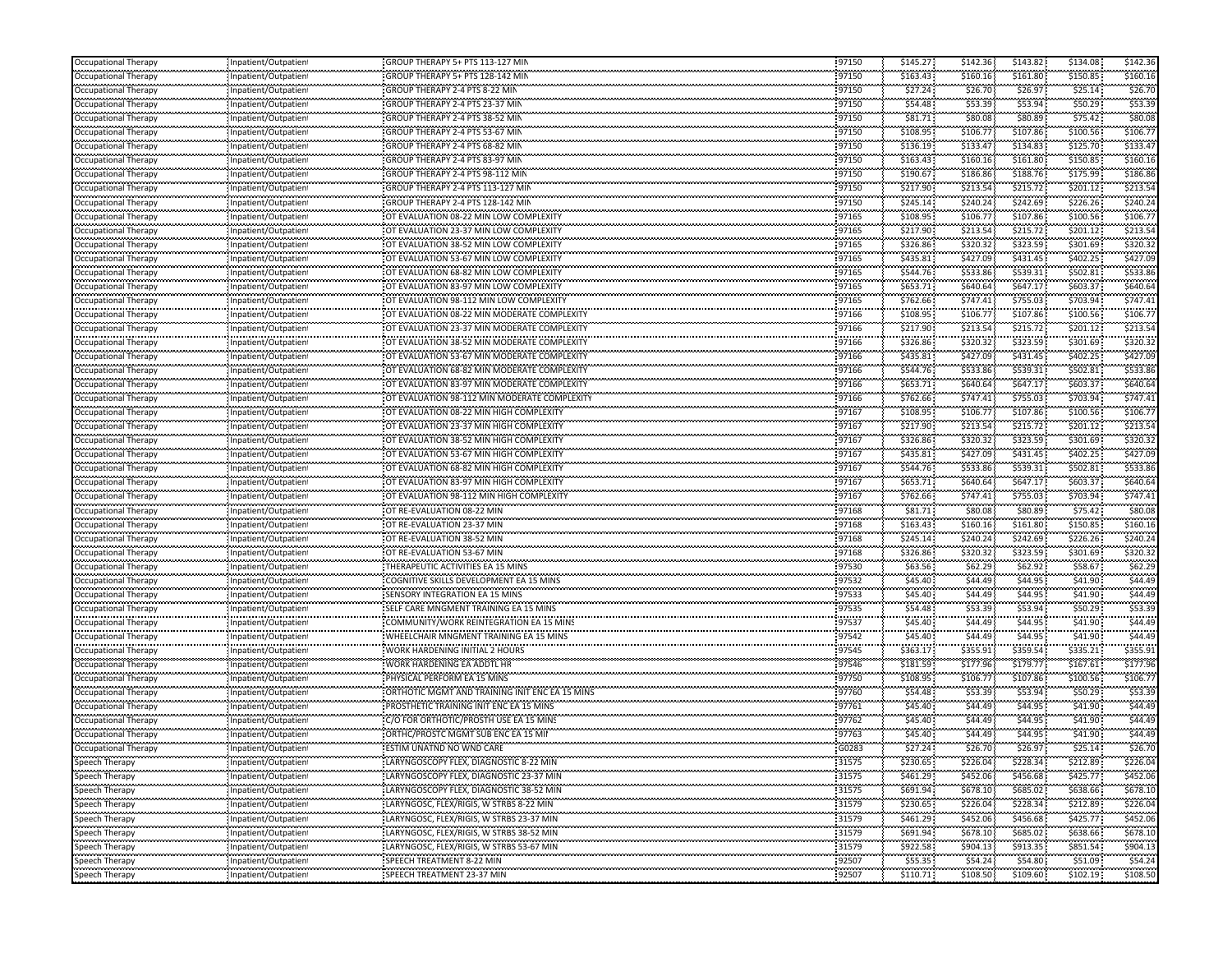| Speech Therapy                    | Inpatient/Outpatient                             | SPEECH TREATMENT 38-52 MIN              | 92507           | \$166.06 | \$162.74     | \$164.40 | \$153.27 | \$162.74 |
|-----------------------------------|--------------------------------------------------|-----------------------------------------|-----------------|----------|--------------|----------|----------|----------|
| Speech Therapy                    | Inpatient/Outpatient                             | SPEECH TREATMENT 53-67 MIN              | 92507           | \$221.42 | \$216.99     | \$219.21 | \$204.37 | \$216.99 |
| Speech Therapy                    | Inpatient/Outpatient                             | SPEECH TREATMENT 68-82 MIN              | 92507           | \$276.77 | \$271.23     | \$274.00 | \$255.46 | \$271.23 |
| Speech Therapy                    | Inpatient/Outpatient                             | SPEECH TREATMENT 83-97 MIN              | 92507           | \$332.13 | \$325.49     | \$328.81 | \$306.56 | \$325.49 |
| <br>Speech Therapy                | Inpatient/Outpatient                             |                                         | 92507           | \$387.48 | \$379.73     | \$383.61 | \$357.64 | \$379.7  |
| Speech Therapy                    | Inpatient/Outpatient                             | SPEECH TRTMNT 2-4 PTS 8-22 MIN          | 92508           | \$27.68  | \$27.13      | \$27.40  | \$25.55  | \$27.13  |
|                                   |                                                  | SPEECH TRTMNT 2-4 PTS 23-37 MIN         | 92508           | \$55.35  | \$54.24      | \$54.80  | \$51.09  | \$54.24  |
| Speech Therapy<br>a magayaran n   | Inpatient/Outpatient                             |                                         | 92508           | \$83.03  | \$81.37      | \$82.20  | \$76.64  | \$81.3   |
| Speech Therapy                    | Inpatient/Outpatient                             |                                         | 92508           |          | \$108.50     | \$109.60 | \$102.19 |          |
| Speech Therapy<br>.               | Inpatient/Outpatient                             |                                         |                 | \$110.71 |              |          |          | \$108.50 |
| Speech Therapy                    | Inpatient/Outpatient<br>                         | NASOPHARYNGOSCOPY W ENDOSCOPE 8-22 MIN  | 92511           | \$230.65 | \$226.04     | \$228.34 | \$212.89 | \$226.04 |
| Speech Therapy                    | Inpatient/Outpatient                             |                                         | 92511           | \$461.29 | \$452.06     | \$456.68 | \$425.77 | \$452.0  |
| Speech Therapy                    | Inpatient/Outpatient                             | NASOPHARYNGOSCOPY W ENDOSCOPE 38-52 MIN | 92511           | \$691.94 | \$678.10     | \$685.02 | \$638.66 | \$678.10 |
| Speech Therapy                    | Inpatient/Outpatient                             | <b>EVAL SPEECH FLUENCY 8-22 MIN</b>     | 92521           | \$110.71 | \$108.50     | \$109.60 | \$102.19 | \$108.50 |
| Speech Therapy                    | Inpatient/Outpatient                             | <b>EVAL SPEECH FLUENCY 23-37 MIN</b>    | 92521           | \$221.42 | \$216.99     | \$219.21 | \$204.37 | \$216.99 |
| Speech Therapy                    | Inpatient/Outpatient                             | EVAL SPEECH FLUENCY 38-52 MIN           | 92521           | \$332.13 | \$325.49     | \$328.81 | \$306.56 | \$325.49 |
| magayaanii<br>Speech Therapy      | Inpatient/Outpatient                             | EVAL SPEECH FLUENCY 53-67 MIN           | 92521           | \$442.84 | \$433.98     | \$438.41 | \$408.74 | \$433.98 |
| Speech Therapy                    | <br>Inpatient/Outpatient                         | EVAL SPEECH FLUENCY 68-82 MIN           | 92521           | \$553.55 | \$542.48     | \$548.01 | \$510.93 | \$542.48 |
| Speech Therapy                    | Inpatient/Outpatient                             | <b>EVAL SPEECH FLUENCY 83-97 MIN</b>    | 92521           | \$664.26 | \$650.97     | \$657.62 | \$613.11 | \$650.97 |
| Speech Therapy                    | <br>Inpatient/Outpatient                         | EVAL SPEECH SOUND PROD 8-22 MIN         | 92522           | \$110.71 | \$108.50     | \$109.60 | \$102.19 | \$108.50 |
|                                   |                                                  | EVAL SPEECH SOUND PROD 23-37 MIN        | 92522           | \$221.42 | \$216.99     | \$219.21 | \$204.37 | \$216.99 |
| Speech Therapy<br>                | Inpatient/Outpatient<br>                         | EVAL SPEECH SOUND PROD 38-52 MIN        | 92522           | \$332.13 | \$325.49     | \$328.81 | \$306.56 | \$325.49 |
| Speech Therapy                    | Inpatient/Outpatient                             |                                         |                 |          |              |          |          |          |
| Speech Therapy                    | Inpatient/Outpatient                             | EVAL SPEECH SOUND PROD 53-67 MIN        | 92522           | \$442.84 | \$433.98     | \$438.41 | \$408.74 | \$433.98 |
| Speech Therapy<br>                | Inpatient/Outpatient<br>                         | EVAL SPEECH SOUND PROD 68-82 MIN        | 92522           | \$553.55 | \$542.48     | \$548.01 | \$510.93 | \$542.48 |
| Speech Therapy                    | Inpatient/Outpatient<br>                         | EVAL SPEECH SOUND PROD 83-97 MIN        | 92522           | \$664.26 | \$650.97     | \$657.62 | \$613.11 | \$650.97 |
| Speech Therapy                    | Inpatient/Outpatient                             | EVAL SPEECH W/ LANG COMPREH 8-22 MIN    | 92523           | \$110.71 | \$108.50     | \$109.60 | \$102.19 | \$108.50 |
| Speech Therapy                    | Inpatient/Outpatient                             | EVAL SPEECH W/ LANG COMPREH 23-37 MII   | 92523           | \$221.42 | \$216.99     | \$219.21 | \$204.37 | \$216.99 |
| Speech Therapy                    | <br>Inpatient/Outpatient                         | EVAL SPEECH W/ LANG COMPREH 38-52 MIN   | 92523           | \$332.13 | \$325.49     | \$328.81 | \$306.56 | \$325.49 |
| Speech Therapy                    | Inpatient/Outpatient                             | EVAL SPEECH W/ LANG COMPREH 53-67 MIN   | 92523           | \$442.84 | \$433.98     | \$438.41 | \$408.74 | \$433.98 |
| <br>Speech Therapy                | <br>Inpatient/Outpatient                         | EVAL SPEECH W/ LANG COMPREH 68-82 MIN   | 92523           | \$553.55 | \$542.48     | \$548.01 | \$510.93 | \$542.48 |
| Speech Therapy                    | Inpatient/Outpatient                             | EVAL SPEECH W/ LANG COMPREH 83-97 MII   | 92523           | \$664.26 | \$650.97     | \$657.62 | \$613.11 | \$650.97 |
| Speech Therapy                    | Inpatient/Outpatient                             | BEHAV & QUAL ANALYS VOICE&RES 8-22 MII  | 92524           | \$110.71 | \$108.50     | \$109.60 | \$102.19 | \$108.50 |
| <br>Speech Therapy                |                                                  | BEHAV & QUAL ANALYS VOICE&RES 23-37 MII | 92524           | \$221.42 | \$216.99     | \$219.21 | \$204.37 | \$216.99 |
|                                   | Inpatient/Outpatient<br>                         | BEHAV & QUAL ANALYS VOICE&RES 38-52 MII | 92524           | \$332.13 | \$325.49     | \$328.81 | \$306.56 | \$325.49 |
| Speech Therapy                    | Inpatient/Outpatient                             |                                         | 92524           | \$442.84 | \$433.98     | \$438.41 | \$408.74 | \$433.98 |
| Speech Therapy                    | Inpatient/Outpatient<br>                         | BEHAV & QUAL ANALYS VOICE&RES 53-67 MII | 92524           | \$553.55 | \$542.48     | \$548.01 | \$510.93 | \$542.48 |
| Speech Therapy                    | Inpatient/Outpatient                             | BEHAV & QUAL ANALYS VOICE&RES 68-82 MII |                 |          |              |          |          |          |
| Speech Therapy<br>                | Inpatient/Outpatient<br>                         | BEHAV & QUAL ANALYS VOICE&RES 83-97 MII | 92524           | \$664.26 | \$650.97     | \$657.62 | \$613.11 | \$650.97 |
| Speech Therapy                    | Inpatient/Outpatient                             | SWALLOW TREATMENT 8-22 MIN              | 92526           | \$55.35  | \$54.24      | \$54.80  | \$51.09  | \$54.2   |
| Speech Therapy                    | Inpatient/Outpatient                             | SWALLOW TREATMENT 23-37 MIN             | 92526           | \$110.71 | \$108.50     | \$109.60 | \$102.19 | \$108.50 |
| Speech Therapy                    | Inpatient/Outpatient                             | SWALLOW TREATMENT 38-52 MIN             | 92526           | \$166.06 | \$162.74     | \$164.40 | \$153.27 | \$162.74 |
| <br>Speech Therapy                | Inpatient/Outpatient                             | SWALLOW TREATMENT 53-67 MIN             | 92526           | \$221.42 | \$216.99     | \$219.21 | \$204.37 | \$216.99 |
| Speech Therapy                    | Inpatient/Outpatient                             |                                         | 92526           | \$276.77 | \$271.23     | \$274.00 | \$255.46 | \$271.2  |
| .<br>Speech Therapy               | Inpatient/Outpatient                             |                                         | 92526           | \$332.13 | \$325.49     | \$328.81 | \$306.56 | \$325.49 |
| Speech Therapy                    | <br>Inpatient/Outpatient                         | SCREEN AUDITO BRAINSTEM RESPON          | 92586           | \$55.35  | \$54.24      | \$54.80  | \$51.09  | \$54.2   |
| Speech Therapy                    | Inpatient/Outpatient                             | EVAL USE/FIT VOICE PROSTH 8-22 MIN      | 92597           | \$110.71 | \$108.50     | \$109.60 | \$102.19 | \$108.50 |
| ---------------                   | Inpatient/Outpatient                             | EVAL USE/FIT VOICE PROSTH 23-37 MIN     | 92597           | \$221.42 | \$216.99     | \$219.21 | \$204.37 | \$216.99 |
| Speech Therapy                    |                                                  | EVAL USE/FIT VOICE PROSTH 38-52 MIN     | 92597           | \$332.13 | \$325.49     | \$328.81 | \$306.56 | \$325.49 |
| Speech Therapy                    | Inpatient/Outpatient                             | EVAL USE/FIT VOICE PROSTH 53-67 MIN     | 92597           | \$442.84 | \$433.98     | \$438.41 | \$408.74 | \$433.98 |
| Speech Therapy<br>.               | Inpatient/Outpatien!                             |                                         | 92597           | \$553.55 |              | \$548.01 | \$510.93 | \$542.48 |
| Speech Therapy                    | Inpatient/Outpatient                             | EVAL USE/FIT VOICE PROSTH 68-82 MIN     |                 |          | \$542.48     |          |          |          |
| Speech Therapy<br>mmpymii         | Inpatient/Outpatient<br>,,,,,,,,,,,,,,,,,,,,,,,, | EX FOR NONSPEECH DEVICE RX 8-22 MIN     | 92605           | \$110.71 | \$108.50     | \$109.60 | \$102.19 | \$108.50 |
| Speech Therapy                    | Inpatient/Outpatient                             | EX FOR NONSPEECH DEVICE RX 23-37 MIN    | 92605           | \$221.42 | \$216.99     | \$219.21 | \$204.37 | \$216.99 |
| Speech Therapy                    | Inpatient/Outpatient                             | EX FOR NONSPEECH DEVICE RX 38-52 MIN    | 92605           | \$332.13 | \$325.49     | \$328.81 | \$306.56 | \$325.49 |
| Speech Therapy                    | Inpatient/Outpatient                             | EX FOR NONSPEECH DEVICE RX 53-67 MIN    | 92605           | \$442.84 | \$433.98     | \$438.41 | \$408.74 | \$433.98 |
| ---------------<br>Speech Therapy | Inpatient/Outpatient                             | NON-SPEECH DEVICE TX 8-22 MIN           | 92606           | \$55.35  | \$54.24      | \$54.80  | \$51.09  | \$54.24  |
| Speech Therapy                    | : Inpatient/Outpatient                           | NON-SPEECH DEVICE TX 23-37 MIN          | 92606           | \$110.71 | \$108.50     | \$109.60 | \$102.19 | \$108.50 |
| <br>Speech Therapy                | <br>Inpatient/Outpatient                         | NON-SPEECH DEVICE TX 38-52 MIN          | 92606           | \$166.06 | \$162.74     | \$164.40 | \$153.27 | \$162.7  |
| .<br>Speech Therapy               | Inpatient/Outpatient                             |                                         | 92610           | \$110.71 | \$108.50     | \$109.60 | \$102.19 | \$108.50 |
| <br>Speech Therapy                | Inpatient/Outpatient                             | <br>SWALLOW EVAL 23-37 MIN              | 1.1111<br>92610 | \$221.42 | <br>\$216.99 | \$219.21 | \$204.37 | \$216.99 |
| .                                 |                                                  | SWALLOW EVAL 38-52 MIN                  | 92610           | \$332.13 | \$325.49     | \$328.81 | \$306.56 | \$325.49 |
| Speech Therapy<br>.               | Inpatient/Outpatient<br>,,,,,,,,,,,,,,,,,,,,,,,, | SWALLOW EVAL 53-67 MIN                  | 92610           | \$442.84 | \$433.98     | \$438.41 | \$408.74 |          |
| Speech Therapy                    | Inpatient/Outpatient                             |                                         |                 |          |              |          |          | \$433.98 |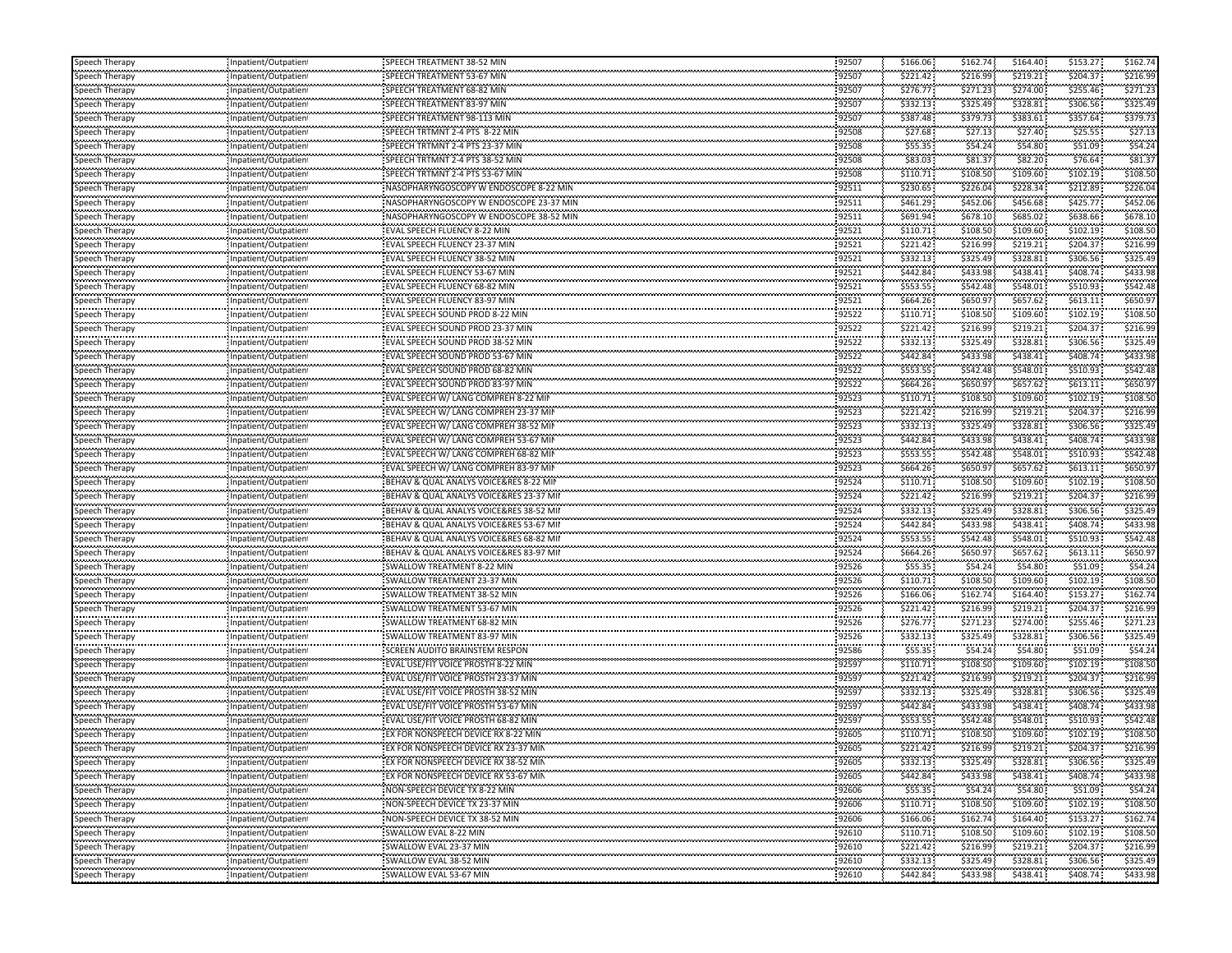| Speech Therapy                       | Inpatient/Outpatien                             | SWALLOW EVAL 68-82 MIN                                                             | 92610             | \$553.55             | \$542.48     | \$548.01             | \$510.93             | \$542.48             |
|--------------------------------------|-------------------------------------------------|------------------------------------------------------------------------------------|-------------------|----------------------|--------------|----------------------|----------------------|----------------------|
| Speech Therapy                       | Inpatient/Outpatien                             | SWALLOW EVAL 83-97 MIN                                                             | 92610             | \$664.26             | \$650.97     | \$657.62             | \$613.11             | \$650.97             |
| Speech Therapy                       | Inpatient/Outpatient                            | MOD BARIUM SWALLOW 8-22 MIN                                                        | 92611             | \$156.84             | \$153.70     | \$155.27             | \$144.76             | \$153.7              |
| Speech Therapy                       | Inpatient/Outpatient                            | MOD BARIUM SWALLOW 23-37 MIN                                                       | 92611             | \$313.68             | \$307.41     | \$310.54             | \$289.53             | \$307.41             |
| Speech Therapy                       | Inpatient/Outpatient                            | MOD BARIUM SWALLOW 38-52 MIN                                                       | 92611             | \$470.52             | \$461.11     | \$465.81             | \$434.29             | \$461.1              |
| Speech Therapy                       | Inpatient/Outpatient                            | MOD BARIUM SWALLOW 53-67 MIN                                                       | 92611             | \$627.36             | \$614.81     | \$621.09             | \$579.05             | \$614.81             |
| Speech Therapy                       | Inpatient/Outpatient                            | MOD BARIUM SWALLOW 68-82 MNS                                                       | 92611             | \$784.19             | \$768.51     | \$776.35             | \$723.81             | \$768.51             |
| .<br>Speech Therapy                  | Inpatient/Outpatient                            | MOD BARIUM SWALLOW 83-97 MIN                                                       | 92611             | \$941.03             | \$922.21     | \$931.62             | \$868.57             | \$922.21             |
|                                      |                                                 |                                                                                    | 92612             | \$202.97             | \$198.91     | \$200.94             | \$187.34             | \$198.9              |
| Speech Therapy<br>n mengenggan mena  | Inpatient/Outpatien!                            | FEESS 8-22 MIN<br>FEESS 23-37 MIN                                                  | 92612             | \$405.94             | \$397.82     | \$401.88             | \$374.68             | \$397.82             |
| Speech Therapy                       | Inpatient/Outpatien                             |                                                                                    | 92612             | \$608.90             | \$596.72     | \$602.81             | \$562.01             | \$596.7              |
| Speech Therapy<br><br>Speech Therapy | Inpatient/Outpatient                            | FEESS 53-67 MIN                                                                    | 92612             |                      | \$795.63     | \$803.75             | \$749.36             | \$795.63             |
|                                      | Inpatient/Outpatient                            | FEESS 68-82 MIN                                                                    |                   | \$811.87             |              |                      |                      |                      |
| Speech Therapy                       | Inpatient/Outpatient                            |                                                                                    | 92612             | \$1,014.84           | \$994.54     | \$1,004.69           | \$936.70             | \$994.54             |
| Speech Therapy                       | Inpatient/Outpatient                            | <b>FEESS 83-97 MIN</b>                                                             | 92612             | \$1,217.81           | \$1,193.45   | \$1,205.63           | \$1,124.04           | \$1,193.45           |
| Speech Therapy<br>mmpgmmii           | Inpatient/Outpatien!                            | EX FOR NONSPEECH DEVICE RX EACH ADDITIONAL 30 MIN<br>,,,,,,,,,,,,,,,,,,,,,,,,,,,,, | 92618             | \$221.42             | \$216.99     | \$219.21             | \$204.37             | \$216.99             |
| Speech Therapy                       | Inpatient/Outpatien                             | <b>AEP SCR AUDITORY POTENTIAL</b>                                                  | 92650             | \$55.35              | \$54.24      | \$54.80              | \$51.09              | \$54.2               |
| Speech Therapy                       | Inpatient/Outpatient                            | APHASIA ASSESSMENT, 1 HR                                                           | 96105             | \$442.84             | \$433.98     | \$438.41             | \$408.74             | \$433.98             |
| Speech Therapy                       | Inpatient/Outpatient                            | APHASIA ASSESSMENT, 2 HR                                                           | 96105             | \$442.84             | \$433.98     | \$438.41             | \$408.74             | \$433.98             |
| Speech Therapy                       | Inpatient/Outpatient                            | APHASIA ASSESSMENT, 3 HR                                                           | 96105             | \$442.84             | \$433.98     | \$438.41             | \$408.74             | \$433.98             |
|                                      | Inpatient/Outpatient                            | DEVELOPMENTAL SCREENING (STANDARD), 8-22 MIN                                       | 96110             | \$83.03              | \$81.37      | \$82.20              | \$76.64              | \$81.3               |
| Speech Therapy                       | Inpatient/Outpatient                            | DEVELOPMENTAL SCREENING (STANDARD), 23-37 MIN                                      | 96110             | \$166.06             | \$162.74     | \$164.40             | \$153.27             | \$162.7              |
| Speech Therapy                       | Inpatient/Outpatient                            | DEVELOPMENTAL SCREENING (STANDARD), 38-52 MIN                                      | 96110             | \$249.10             | \$244.12     | \$246.61             | \$229.92             | \$244.12             |
| Speech Therapy                       | Inpatient/Outpatient                            | DEVELOPMENTAL SCREENING (STANDARD), 53-67 MIN                                      | 96110             | \$332.13             | \$325.49     | \$328.81             | \$306.56             | \$325.49             |
| n mengenggan mena<br>Speech Therapy  | Inpatient/Outpatient                            | DEVELOPMENTAL SCREENING (STANDARD), 68-82 MIN                                      | 96110             | \$415.16             | \$406.86     | \$411.01             | \$383.19             | \$406.86             |
| Speech Therapy                       | Inpatient/Outpatient                            | .<br>DEVELOPMENTAL SCREENING (STANDARD), 83-97 MIN                                 | 96110             | \$498.19             | \$488.23     | \$493.21             | \$459.83             | \$488.2              |
| Speech Therapy                       | Inpatient/Outpatient                            | DEVEL TST PHYS/QHP 1ST HR                                                          | 96112             | \$442.84             | \$433.98     | \$438.41             | \$408.74             | \$433.98             |
| Speech Therapy                       | Inpatient/Outpatient                            | DEVEL TST PHYS/QHP EA ADDL HR                                                      | ,,,,,,,,<br>96113 | \$442.84             | \$433.98     | \$438.41             | \$408.74             | \$433.98             |
|                                      | Inpatient/Outpatient                            | HC COGNITIVE LING TEST PER HOUR                                                    | 96125             | \$442.84             | \$433.98     | \$438.41             | \$408.74             | \$433.98             |
|                                      |                                                 | COGNITIVE LING TEST, 2 HR                                                          | 96125             | \$442.84             | \$433.98     | \$438.41             | \$408.74             | \$433.98             |
| Speech Therapy<br>Speech Therapy     | Inpatient/Outpatient<br>Inpatient/Outpatient    | <b>COGNITIVE LING TEST, 3 HR</b>                                                   | 96125             | \$442.84             | \$433.98     | \$438.41             | \$408.74             | \$433.98             |
|                                      |                                                 | THER IVNTJ W/FOCUS COG FUNCJ 8-22 MINUTES                                          | 97127             | \$46.13              | \$45.21      | \$45.67              | \$42.58              | \$45.2               |
| Speech Therapy<br>n mengenggan mena  | Inpatient/Outpatient<br>Inpatient/Outpatient    | THER IVNTJ W/FOCUS COG FUNCJ 23-37 MINUTES                                         | -<br>97127        | \$92.26              | \$90.41      | \$91.34              | \$85.16              | \$90.41              |
| Speech Therapy                       |                                                 | THER IVNTJ W/FOCUS COG FUNCJ 38-52 MINUTES                                         | 97127             | \$138.39             | \$135.62     | \$137.01             | \$127.73             | \$135.62             |
| Speech Therapy                       | Inpatient/Outpatient                            |                                                                                    |                   |                      |              |                      |                      |                      |
| Speech Therapy                       | Inpatient/Outpatient                            | THER IVNTJ W/FOCUS COG FUNCJ 53-67 MINUTES                                         | 97127<br>97127    | \$184.52<br>\$230.65 | \$180.83     | \$182.67<br>\$228.34 | \$170.31<br>\$212.89 | \$180.83<br>\$226.04 |
| Speech Therapy                       | Inpatient/Outpatient                            | THER IVNTJ W/FOCUS COG FUNCJ 68-82 MINUTES                                         |                   |                      | \$226.04     |                      |                      |                      |
| Speech Therapy<br>.                  | Inpatient/Outpatient                            | THER IVNTJ W/FOCUS COG FUNCJ 83-97 MINUTES                                         | 97127             | \$276.77             | \$271.23     | \$274.00             | \$255.46             | \$271.23             |
| Speech Therapy                       | Inpatient/Outpatient                            | THER IVNTJ COG FUNCJ CNTCT 1ST 8-22 MIN                                            | 97129             | \$46.13              | \$45.21      | \$45.67              | \$42.58              | \$45.2\$             |
| Speech Therapy                       | Inpatient/Outpatient                            | THER IVNTJ COG FUNCJ CNTCT EA ADDL 8-22 MIN                                        | 97130             | \$46.13              | \$45.21      | \$45.67              | \$42.58              | \$45.21              |
| Speech Therapy<br>                   | Inpatient/Outpatient                            | THER IVNTJ COG FUNCJ CNTCT EA ADDL 23-37 MIN                                       | 97130             | \$92.26              | \$90.41      | \$91.34              | \$85.16              | \$90.41              |
| Speech Therapy                       | Inpatient/Outpatient                            | THER IVNTJ COG FUNCJ CNTCT EA ADDL 38-52 MIN                                       | 97130             | \$138.39             | \$135.62     | \$137.01             | \$127.73             | \$135.62             |
| Speech Therapy                       | Inpatient/Outpatien!                            | THER IVNTJ COG FUNCJ CNTCT EA ADDL 53-67 MIN                                       | 97130             | \$184.52             | \$180.83     | \$182.67             | \$170.31             | \$180.8              |
| mmpgmmii<br>Speech Therapy           | Inpatient/Outpatient                            | THER IVNTJ COG FUNCJ CNTCT EA ADDL 68-82 MIN                                       | 97130             | \$230.65             | \$226.04     | \$228.34             | \$212.89             | \$226.04             |
| Speech Therapy                       | Inpatient/Outpatient                            | THER IVNTJ COG FUNCJ CNTCT EA ADDL 83-97 MIN                                       | 97130             | \$276.77             | \$271.23     | \$274.00             | \$255.46             | \$271.2              |
| Speech Therapy                       | Inpatient/Outpatient                            | SLP/LING CONGITIVE TX EA 15 MINS                                                   | 97532             | \$46.13              | \$45.21      | \$45.67              | \$42.58              | \$45.21              |
| MRI Scanner                          | Inpatient/Outpatient                            | MRI TEMPOROMANDIBULAR JOINT                                                        | 70336             | \$411.88             | \$403.64     | \$407.76             | \$380.17             | \$403.64             |
| MRI Scanner                          | Inpatient/Outpatient                            | MRI ORBIT, FACE & NECK W/O CONTRAS                                                 | 70540             | \$388.34             | \$380.57     | \$384.46             | \$358.44             | \$380.57             |
| <br>MRI Scanner                      | Inpatient/Outpatien!                            | MRI ORBIT, FACE & NECK W/CONTRAS                                                   | 70542             | \$423.65             | \$415.18     | \$419.41             | \$391.03             | \$415.18             |
| MRI Scanner                          | Inpatient/Outpatien                             | MRI ORBIT, FACE & NECK W & W/O CONTRAS                                             | 70543             | \$511.91             | \$501.67     | \$506.79             | \$472.49             | \$501.67             |
| <b>MRI Scanner</b>                   | Inpatient/Outpatien!                            | MRA HEAD, W/O CONTRAS'                                                             | 70544             | \$547.21             | \$536.27     | \$541.74             | \$505.07             | \$536.27             |
| MRI Scanner                          | Inpatient/Outpatient                            | MRA HEAD, W/CONTRAS                                                                | 70545             | \$541.33             | \$530.50     | \$535.92             | \$499.65             | \$530.50             |
| <b>MRI Scanner</b>                   | Inpatient/Outpatient                            | MRA HEAD, W & W/O CONTRAS                                                          | 70546             | \$841.41             | \$824.58     | \$833.00             | \$776.62             | \$824.58             |
| .<br>MRI Scanner                     | Inpatient/Outpatient                            | MRA NECK, W/O CONTRAS                                                              | 70547             | \$553.09             | \$542.03     | \$547.56             | \$510.50             | \$542.03             |
| MRI Scanner                          | Inpatient/Outpatient                            | MRA NECK, W/CONTRAS                                                                | 70548             | \$582.51             | \$570.86     | \$576.68             | \$537.66             | \$570.86             |
| <b>MRI Scanner</b>                   |                                                 | MRA NECK, W & W/O CONTRAS                                                          | 70549             | \$847.29             | \$830.34     | \$838.82             | \$782.05             | \$830.34             |
| .                                    | Inpatient/Outpatient<br>                        | MRI BRAIN W/O CONTRAS                                                              | 70551             | \$258.90             | \$253.72     | \$256.31             | \$238.96             | \$253.7              |
| <b>MRI Scanner</b><br>MRI Scanner    | Inpatient/Outpatient<br>Inpatient/Outpatient    | MRI BRAIN W/CONTRAST                                                               | 70552             | \$382.46             | \$374.81     | \$378.64             | \$353.01             | \$374.81             |
|                                      |                                                 | MRI BRAIN W & W/O CONTRAS                                                          | Este est          | \$435.41             | .            |                      |                      |                      |
| <b>MRI Scanner</b><br>MRI Scanner    | Inpatient/Outpatient                            | MRI FUNCTIONAL BRAIN W/ STIM                                                       | 70553<br>70554    |                      | \$426.70     | \$431.06             | \$401.88             | \$426.70             |
|                                      | Inpatient/Outpatient<br>,,,,,,,,,,,,,,,,,,,,,,, |                                                                                    | 12222 M           | \$882.60             | \$864.95<br> | \$873.77             | \$814.64             | \$864.95             |
| MRI Scanner                          | Inpatient/Outpatient                            | MRI FUNC BRAIN W/ PHYSICIAN                                                        | 70555             | \$882.60             | \$864.95     | \$873.77             | \$814.64             | \$864.95             |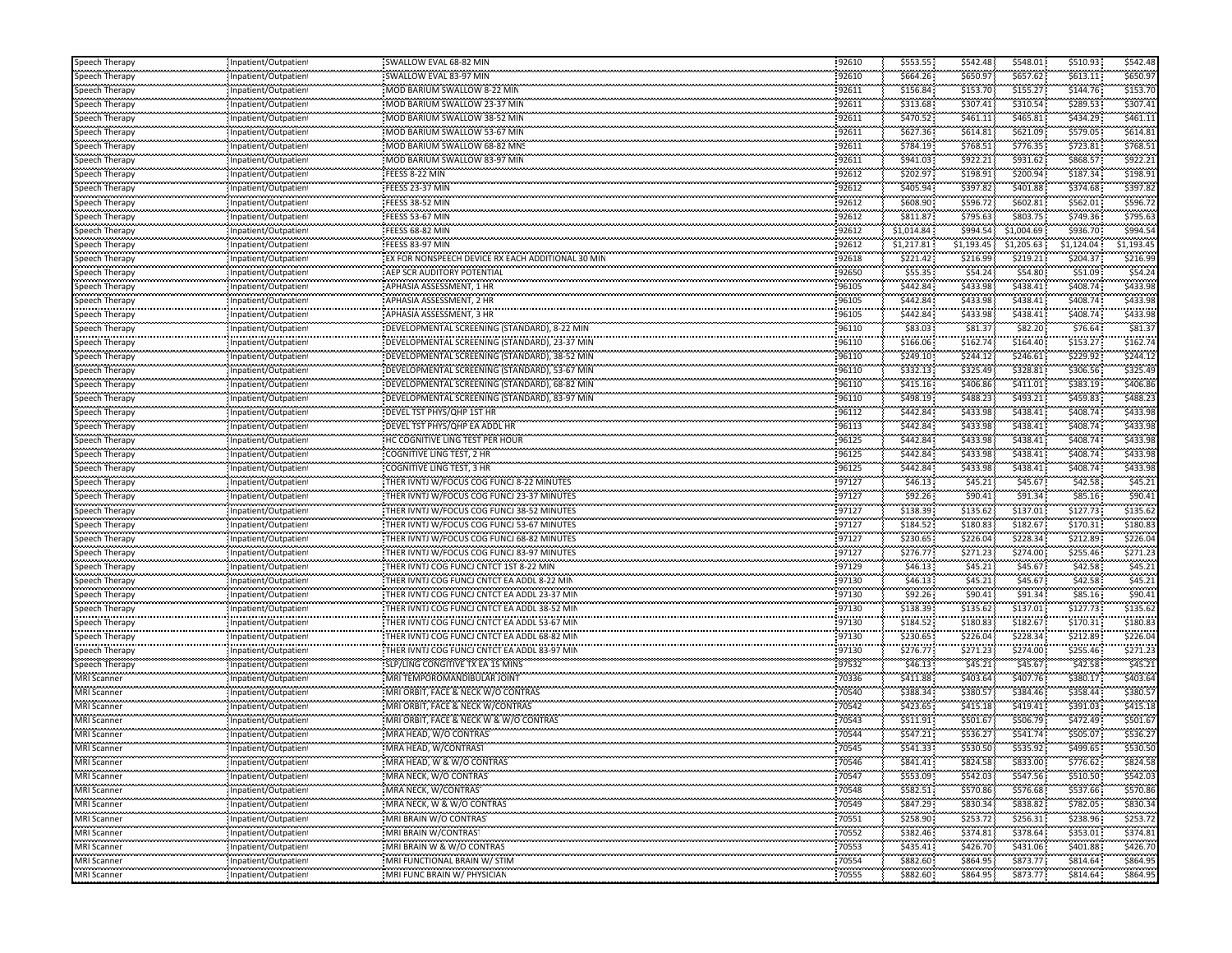| <b>MRI</b> Scanner                                              | Inpatient/Outpatient     | MRI CHEST W/O CONTRAST                                                 | 71550             | \$564.86             | \$553.56             | \$559.21              | \$521.37                | \$553.56            |
|-----------------------------------------------------------------|--------------------------|------------------------------------------------------------------------|-------------------|----------------------|----------------------|-----------------------|-------------------------|---------------------|
| MRI Scanner                                                     | Inpatient/Outpatien      | MRI CHEST W/CONTRAST                                                   | 71551             | \$617.82             | \$605.46             | \$611.64              | \$570.25                | \$605.46            |
| <br>MRI Scanner                                                 | Inpatient/Outpatien      | MRI CHEST W & W/O CONTRAS                                              | <br>71552         | \$770.80             | .<br>\$755.38        | \$763.09              | \$711.45                | \$755.3             |
| .<br><b>MRI Scanner</b>                                         | Inpatient/Outpatien      | MRA CHEST W/CONTRAS                                                    | 71555             | \$511.91             | \$501.67             | \$506.79              | \$472.49                | \$501.6             |
| <br>VRI Scanner                                                 | Inpatient/Outpatien      | MRA CHEST W/O CONTRAS                                                  | <br>71555         | \$511.91             | .<br>\$501.67        | ,,,,,,,,,<br>\$506.79 | \$472.49                | \$501.6             |
| MRI Scanner                                                     | Inpatient/Outpatien      | MRA CHEST W/O & W/ CONTRAS                                             | 71555             | \$511.91             | \$501.67             | \$506.79              | \$472.49                | \$501.67            |
| MRI Scanner                                                     | Inpatient/Outpatient     | MRI SP CAN & CONTNTS, CERV W/O CONTRAS                                 | 72141             | \$247.13             | \$242.19             | \$244.66              | \$228.10                | \$242.19            |
| .<br>VIRI Scanner                                               | Inpatient/Outpatien      | MRI SP CAN & CONT CERV W/CONTRAS                                       | .<br>72142        | \$388.34             | <br>\$380.57         | \$384.46              | \$358.44                | \$380.5             |
| <br>VIRI Scanner                                                | Inpatient/Outpatien      | MRI SP CAN & CONT THOR W/O CONTRAS                                     | <br>72146         | <br>\$247.13         | \$242.19             | ,,,,,,,,,<br>\$244.66 | \$228.10                | \$242.1             |
| <br>VIRI Scanner                                                | Inpatient/Outpatien      | MRI SP CAN & CONT THOR W/CONTRAS                                       | ,,,,,,,,<br>72147 | \$388.34             | <br>\$380.57         | \$384.46              | \$358.44                | \$380.5             |
|                                                                 |                          |                                                                        | 72148             | .                    |                      | ,,,,,,,,,             | \$228.10                | \$242.1             |
| VIRI Scanner<br>.                                               | Inpatient/Outpatien      | MRI SP CAN & CONT LUMB W/O CONTRAS<br>MRI SP CAN & CONT LUMB W/CONTRAS | 72149             | \$247.13             | \$242.19<br>\$374.81 | \$244.66<br>\$378.64  | \$353.01                | \$374.8             |
| <b>MRI Scanner</b><br>                                          | Inpatient/Outpatien      | MRI SP CAN & CONT CERV W & W/O CONTRA                                  | 72156             | \$382.46<br>\$435.41 | \$426.70             | \$431.06              | \$401.88                | \$426.70            |
| <b>MRI Scanner</b><br>MRI Scanner                               | Inpatient/Outpatient     |                                                                        | 72157             | \$441.30             | \$432.47             | \$436.89              | \$407.32                | \$432.4             |
| .                                                               | Inpatient/Outpatien<br>  | MRI SP CAN & CONT THOR W & W/O CONTRA!                                 |                   | .                    | .                    | ,,,,,,,,,             | \$401.88                | \$426.7             |
| MRI Scanner<br>                                                 | Inpatient/Outpatien      | MRI SP CAN & CONT LUMB W & W/O CONTRAS                                 | 72158<br>,,,,,,,, | \$435.41<br>.        | \$426.70             | \$431.06              | \$499.65                | \$530.5             |
| VIRI Scanner<br>.                                               | Inpatient/Outpatien      | MRA SPINAL CANAL W/CONTRAS                                             | 72159<br>         | \$541.33             | \$530.50             | \$535.92              |                         |                     |
| VIRI Scanner<br>بالمحادث والمحادث                               | Inpatient/Outpatient     | MRA SPINAL CANAL W/O CONTRAS                                           | 72159             | \$541.33             | \$530.50             | \$535.92              | \$499.65                | \$530.5             |
| MRI Scanner<br>.                                                | Inpatient/Outpatien      | MRA SPINAL CANAL W/O & W/ CONTRAS                                      | 72159             | \$541.33<br>.        | \$530.50             | \$535.92<br>,,,,,,,,, | \$499.65                | \$530.50            |
| VIRI Scanner<br>.                                               | Inpatient/Outpatien      | MRI PELVIS W/O CONTRAST                                                | 72195             | \$500.14             | \$490.14             | \$495.14              | \$461.63                | \$490.1             |
| VIRI Scanner<br>                                                | Inpatient/Outpatien      | MRI PELVIS W/CONTRAST                                                  | 72196<br>         | \$535.44<br>.        | \$524.73<br>         | \$530.09<br>,,,,,,,,  | \$494.21                | \$524.7             |
| VIRI Scanner                                                    | Inpatient/Outpatien      | MRI PELVIS W & W/O CONTRAS                                             | 72197             | \$647.24             | \$634.30             | \$640.77              | \$597.40                | \$634.3             |
| <b>MRI Scanner</b>                                              | Inpatient/Outpatient     | MRA PELVIS W/CONTRAS                                                   | 72198             | \$517.79             | \$507.43             | \$512.61              | \$477.92                | \$507.4             |
| MRI Scanner                                                     | Inpatient/Outpatien      | MRA PELVIS W/O & W/ CONTRAS                                            | 72198             | \$517.79             | \$507.43             | \$512.61              | \$477.92                | \$507.43            |
| <br>VRI Scanner                                                 | Inpatient/Outpatien      | MRA PELVIS W/O CONTRAS                                                 | .<br>72198        | \$517.79             | \$507.43             | \$512.61              | \$477.92                | \$507.4             |
| .<br>VIRI Scanner                                               | Inpatient/Outpatien      | MRI UPP EXTR NON-JOINT W/O CONTRAS                                     | <br>73218         | .<br>\$494.25        | \$484.37             | ,,,,,,,,,<br>\$489.31 | \$456.19                | \$484.3             |
| بالمحادث والمحادث<br>MRI Scanner                                | Inpatient/Outpatien      | MRI UPP EXTR NON-JOINT W/CONTRAST                                      | 73219             | \$529.56             | \$518.97             | \$524.26              | \$488.78                | \$518.9             |
| .<br>VIRI Scanner                                               | <br>Inpatient/Outpatien  | MRI UPP EXTR NON-JOINT W/O & W/ CONTRAS                                | <br>73220         | .<br>\$647.24        | \$634.30             | ,,,,,,,,,<br>\$640.77 | \$597.40                | \$634.3             |
| .<br>VIRI Scanner                                               | Inpatient/Outpatien      | MRI UPP EXTR ANY JT W/O CONTRAS                                        | 73221             | \$276.55             | \$271.02             | \$273.78              | \$255.26                | \$271.0             |
| <br>VIRI Scanner                                                | Inpatient/Outpatien      | MRI UPP EXTR ANY JT W/CONTRAS                                          | <br>73222         | \$488.37             | <br>\$478.60         | ,,,,,,,,,<br>\$483.49 | \$450.77                | \$478.6             |
| بمعتبد بمحدث<br>MRI Scanner                                     | Inpatient/Outpatien      | MRI UPP EXTR ANY JT W & W/O CONTRAS                                    | 73223             | \$600.17             | \$588.17             | \$594.17              | \$553.96                | \$588.1             |
| <b>MRI Scanner</b>                                              | Inpatient/Outpatien      | MRA UPPER EXTREM W/O & W/ CONTRA!                                      | 73225             | \$535.44             | \$524.73             | \$530.09              | \$494.21                | \$524.7             |
| <br>VRI Scanner                                                 | Inpatient/Outpatien      | MRA UPPER EXTREM W/CONTRAS                                             | <br>73225         | \$535.44             | \$524.73             | \$530.09              | \$494.21                | \$524.7             |
| .<br>VIRI Scanner                                               | Inpatient/Outpatient     | MRA UPPER EXTREM W/O CONTRAS                                           | <br>73225         | \$535.44             | \$524.73             | \$530.09              | \$494.21                | \$524.7             |
| بالمحادث والمحادث<br>MRI Scanner                                | Inpatient/Outpatien      | MRI LOW EXTR NON-JOINT W/O CONTRAST                                    | 73718             | \$488.37             | \$478.60             | \$483.49              | \$450.77                | \$478.60            |
| .<br>VIRI Scanner                                               | <br>Inpatient/Outpatien  | MRI LOW EXTR NON-JOINT W/CONTRAST                                      | 73719             | .<br>\$535.44        | \$524.73             | \$530.09              | \$494.21                | \$524.7             |
| .<br>VIRI Scanner                                               | Inpatient/Outpatien      | MRI LOW EXTR NON-JOINT W/O & W/ CONTRAS                                | 73720             | \$653.12             | \$640.06             | \$646.59              | \$602.83                | \$640.0             |
| <br>VIRI Scanner                                                | Inpatient/Outpatien      | MRI ANY JT OF LWR EXTR W/O CONTRAS                                     | <br>73721         | .<br>\$276.55        | <br>\$271.02         | ,,,,,,,,<br>\$273.78  | \$255.26                | \$271.0             |
| بمعتبد بمحدث<br>MRI Scanner                                     | Inpatient/Outpatien      | MRI ANY LWR EXTR JT W/CONTRAS                                          | 73722             | \$494.25             | \$484.37             | \$489.31              | \$456.19                | \$484.3             |
| <b>MRI Scanner</b>                                              | Inpatient/Outpatien      | MRI ANY JT OF LOW EXTR W & W/O CONTRAS                                 | 73723             | \$600.17             | \$588.17             | \$594.17              | \$553.96                | \$588.1             |
|                                                                 |                          | MRA LOW EXTREM W/CONTRAS                                               | .                 | \$511.91             | \$501.67             | \$506.79              | \$472.49                | \$501.6             |
| VRI Scanner<br>.                                                | Inpatient/Outpatien      |                                                                        | 73725<br>         | \$511.91             | \$501.67             | \$506.79              | \$472.49                | \$501.6             |
| VIRI Scanner<br>                                                | Inpatient/Outpatien      | MRA LOW EXTREM W/O CONTRAS                                             | 73725<br>.        | .                    | \$501.67             | .                     |                         | \$501.6             |
| VIRI Scanner<br>.                                               | Inpatient/Outpatien<br>  | MRA LOW EXTREM W/O & W/ CONTRA!                                        | 73725             | \$511.91             |                      | \$506.79<br>,,,,,,,,, | \$472.49<br>\$396.46    | \$420.9             |
| VIRI Scanner<br>.                                               | Inpatient/Outpatien      | MRI ABDOMEN W/O CONTRAS<br>MRI ABDOMEN W/CONTRAST                      | 74181             | \$429.53             | \$420.94<br>\$593.93 | \$425.23<br>\$599.99  | \$559.38                | \$593.9             |
| MRI Scanner<br>.                                                | Inpatient/Outpatien      |                                                                        | 74182             | \$606.05             |                      |                       | \$602.83                | \$640.0             |
| MRI Scanner<br>بمحصوص ويحدث                                     | Inpatient/Outpatient     | MRI ABDOMEN W & W/O CONTRAS                                            | 74183<br>74185    | \$653.12             | \$640.06             | \$646.59              |                         |                     |
| <b>MRI Scanner</b><br>                                          | Inpatient/Outpatien      | MRA ABDOMEN W/O CONTRAS<br>MRA ABDOMEN W/CONTRAS                       |                   | \$517.79             | \$507.43<br>.        | \$512.61              | \$477.92<br>.           | \$507.43<br>\$507.4 |
| VIRI Scanner<br>                                                | Inpatient/Outpatien      |                                                                        | 74185<br>.        | \$517.79<br>.        | \$507.43             | \$512.61              | \$477.92<br>.           |                     |
| VIRI Scanner<br>.                                               | Inpatient/Outpatien      | MRA ABDOMEN W/O & W/ CONTRAS                                           | 74185<br>         | \$517.79<br>.        | \$507.43<br>.        | \$512.61              | \$477.92                | \$507.4             |
| <b>MRI Scanner</b><br>.                                         | Inpatient/Outpatient     | 3D RENDERING OF MRI                                                    | 76376<br>         | \$5.88<br>.          | \$5.76<br>.          | \$5.82<br>.           | \$5.43<br>,,,,,,,,,,,,, | \$5.7<br>.          |
| <b>MRI Scanner</b><br>                                          | Inpatient/Outpatien<br>. | MAGNETIC RESONANCE SPECTROSCOP                                         | 76390             | \$623.70             | \$611.23             | \$617.46              | \$575.68                | \$611.23            |
| Admission<br>.                                                  | Inpatient<br>.           | ADMISSION CHARGE                                                       |                   | \$198.52             | \$194.55             | \$196.53              | \$183.23                | \$194.55            |
| <b>Interventional Cardiology</b>                                | Inpatient/Outpatien      | FLUOROSCOPIC GUIDANCE                                                  |                   | \$69.77              | \$68.37              | \$69.07               | \$64.40                 | \$68.37             |
| Interventional Cardiology<br>,,,,,,,,,,,,,,,,,,,,,,,,,,,,,,,,,, | Inpatient/Outpatient     | IMAGING FLUOROSCOPIC GUIDANCE                                          |                   | \$69.77              | \$68.37              | \$69.07               | \$64.40                 | \$68.37             |
| Interventional Cardiology                                       | Inpatient/Outpatient     | ANGIOGRAPHY/ARTERIOGRAPHY                                              |                   | \$69.77              | \$68.37              | \$69.07               | ومستعب<br>\$64.40       | \$68.3              |
| Interventional Cardiology                                       | Inpatient/Outpatient     | ,,,,,,,,,,,,,,,,,,,,,,,,,,,,,,,,,<br>CHEMO ADMIN, INJECTED             |                   | .<br>\$69.77         | <br>\$68.37          | .<br>\$69.07          | <br>\$64.40             | .<br>\$68.3         |
| Interventional Cardiology                                       | Inpatient/Outpatient     | ,,,,,,,,,,,,,,,,,,,,,,,,,,,,,,,,,,<br>CT GUIDANCE                      |                   | <br>\$69.77          | .<br>\$68.37         | \$69.07               | \$64.40                 | .<br>\$68.3         |
| Interventional Cardiology                                       | <br>Inpatient/Outpatient | .<br>IMAGING CT GUIDANCE                                               |                   | .<br>\$69.77         | <br>\$68.37          | .<br>\$69.07          | <br>\$64.40             | .<br>\$68.3         |
| ,,,,,,,,,,,,,,,,,,,,,,,,,,,,,<br>Interventional Cardiology      | Inpatient/Outpatient     | CATH LAB OR MINUTE                                                     |                   | .<br>\$69.77         | .<br>\$68.37         | .<br>\$69.07          | .<br>\$64.40            | .<br>\$68.37        |
| <br>Interventional Cardiology                                   | Inpatient/Outpatient     | INTERVENTIONAL MINUTE                                                  |                   | \$69.77              | <br>\$68.37          | .<br>\$69.07          | .<br>\$64.40            | \$68.37             |